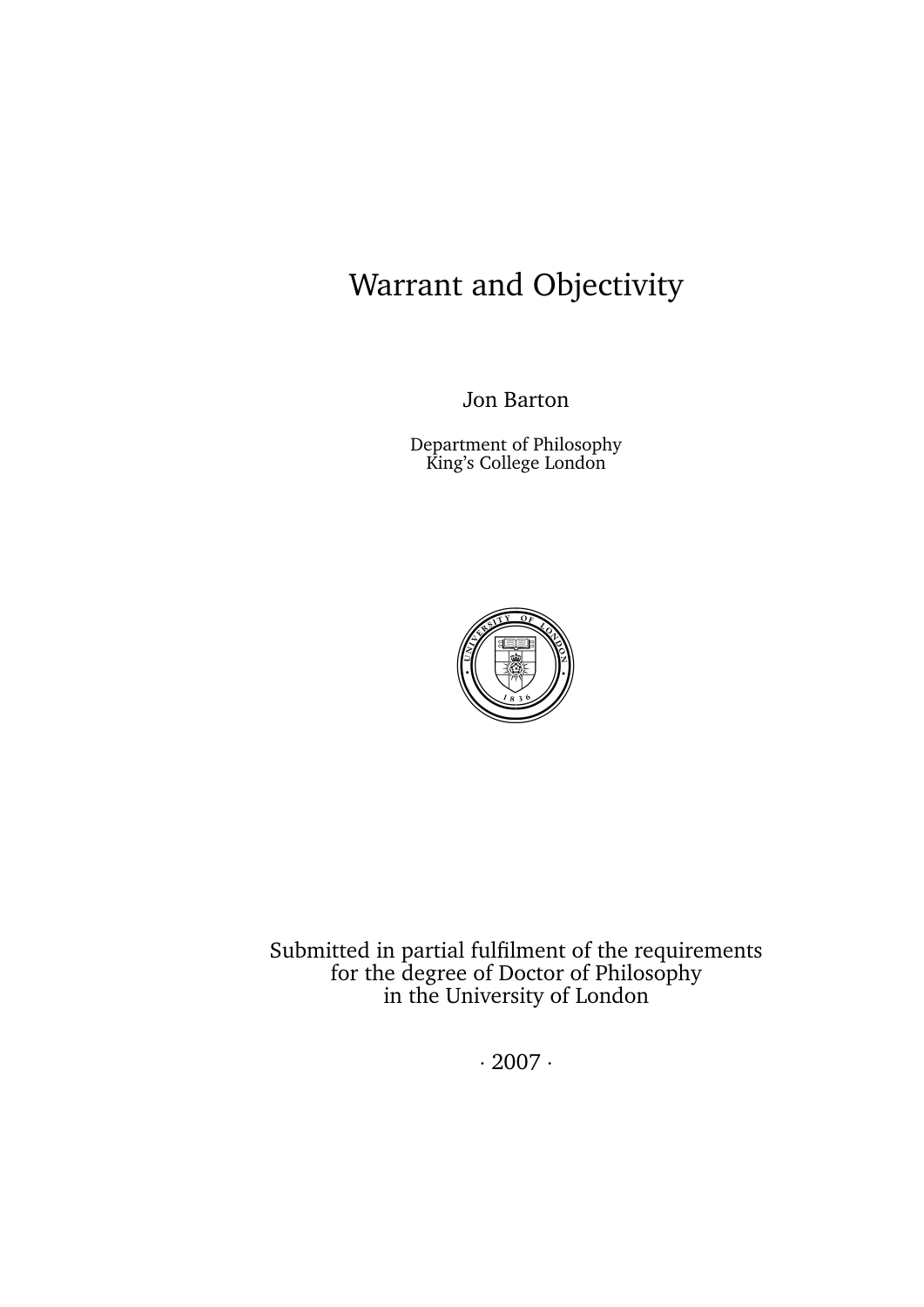For BRB, *cum quam sum*.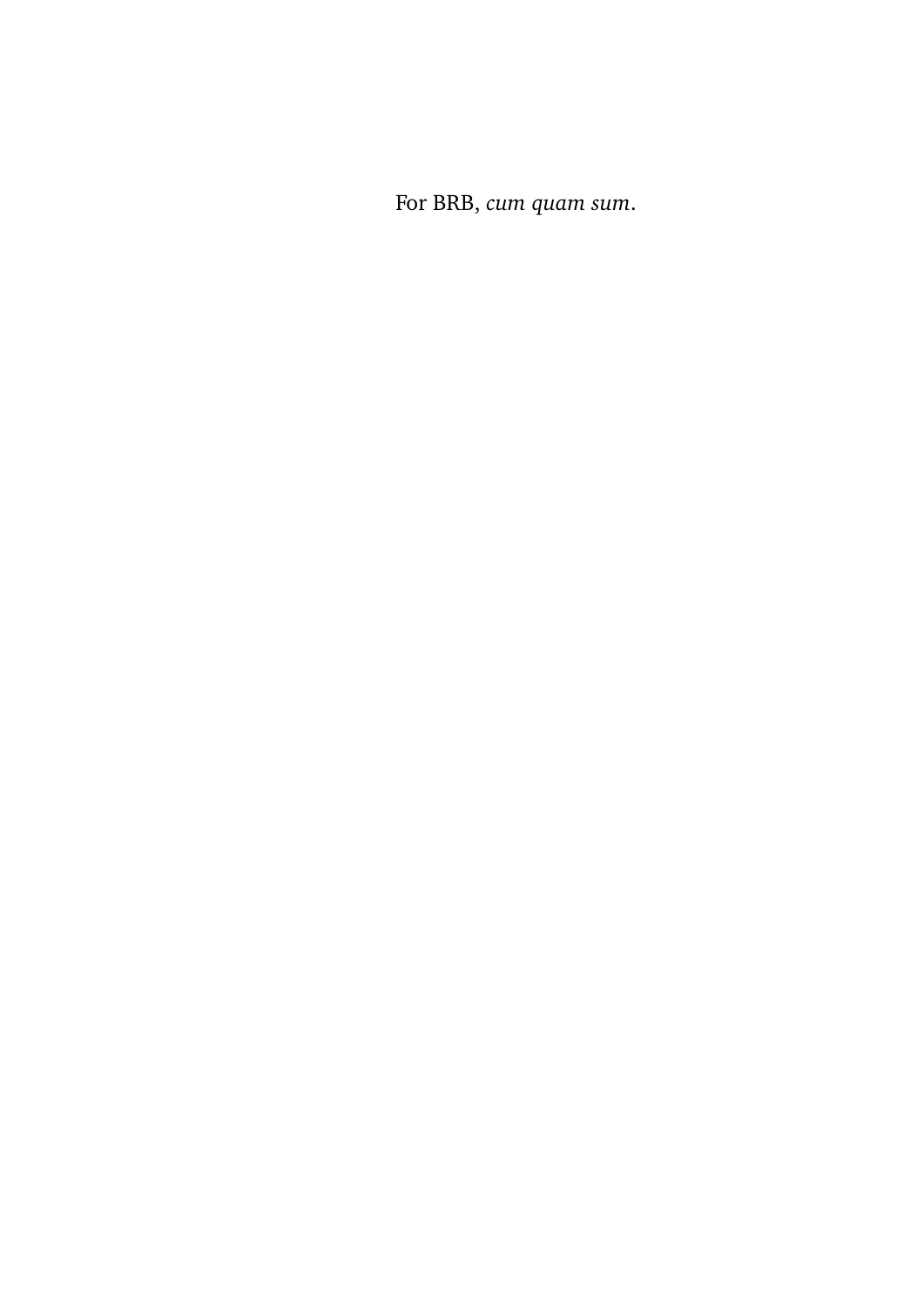# **Declaration**

I hereby declare that the work presented in this thesis is my own.

J. J. Barton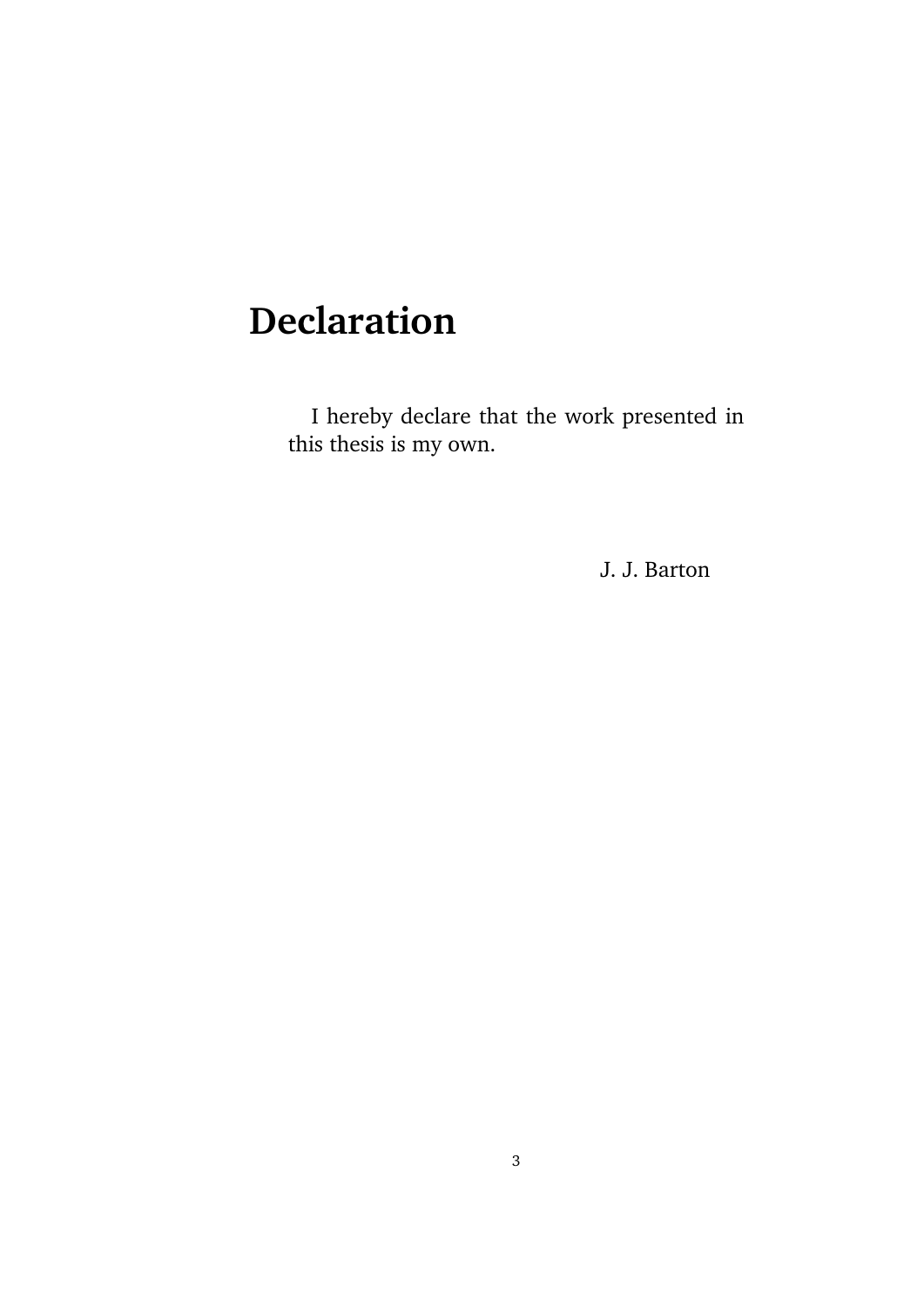## **Abstract**

Wright's *Truth and Objectivity* seeks to systematise a variety of anti-realist positions. I argue that many objections to the system are avoided by transposing its talk of truth into talk of warrant. However, a problem remains about debates involving 'direction-of-fit'.

Dummett introduced 'anti-realism' as a philosophical view informed by mathematical intuitionism. Subsequently, the term has been associated with many debates, ancient and modern. *Truth and Objectivity* proposes that truth admits of different characteristics; these various debates then concern which characteristics truth has, in a given area. This pluralism of truth is at odds with deflationism. I find fault with Wright's argument against deflationism. However, transmission of warrant across the Disquotational Schema suffices to ground Wright's proposal, which survives as a pluralism of classes of warrant.

The two main debates concern whether truths are always knowable (Epistemic Constraint) and whether disagreements in an area must be down to some fault of one of those involved (Cognitive Command). I introduce Assertoric Constraint, relating to Epistemic Constraint, where truths cannot outstrip the availability of warrant for their assertion. I solve a structural problem by a comparison with a constitutive analysis of Moore's Paradox. The relativism of blameless disagreement is problematic. Wright's response invokes a sort of ignorance which he calls 'Quandary'. I criticise this before proposing an alternative.

I agree with Wright that Dummett's original anti-realism does not belong among the positions which Wright seeks to systematise. However, two candidates show that the proposal suffers a weakness. Wright thinks Expressivism misguided, and implicitly rules out his earlier non-cognitivism about necessity. I argue that Expressivism has promise, and I endorse Wright's Cautious Man argument for non-cognitivism about necessity; both involve play with 'directionof-fit'. I conclude that this sort of anti-realist debate needs to be accommodated by the proposal.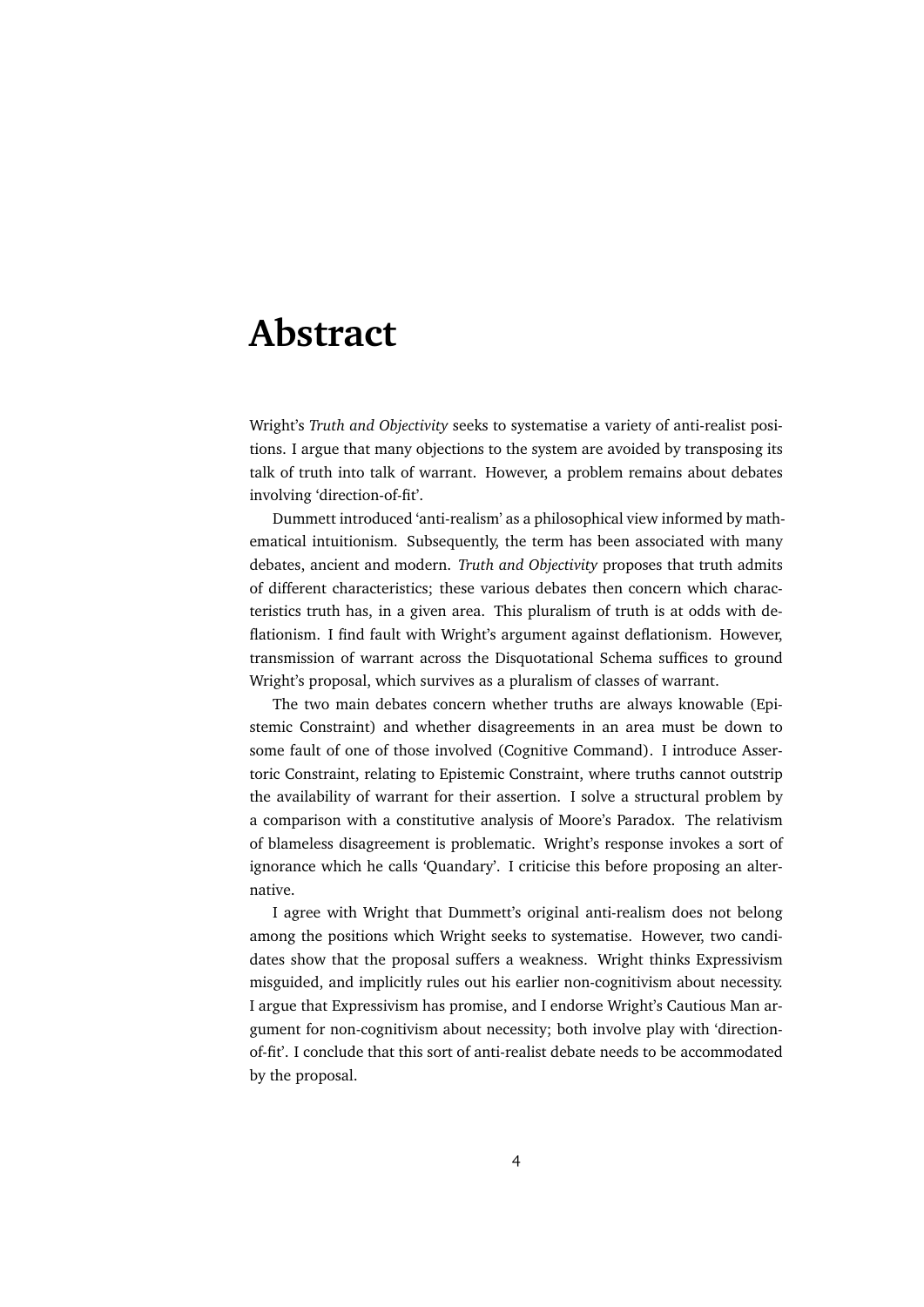# **Contents**

|          | Contents<br>5               |                                                                                                                                                                                                                                                                                                                                                                                                                                      |                                                          |  |  |  |
|----------|-----------------------------|--------------------------------------------------------------------------------------------------------------------------------------------------------------------------------------------------------------------------------------------------------------------------------------------------------------------------------------------------------------------------------------------------------------------------------------|----------------------------------------------------------|--|--|--|
|          | <b>List of Figures</b><br>9 |                                                                                                                                                                                                                                                                                                                                                                                                                                      |                                                          |  |  |  |
|          | Preface<br>10               |                                                                                                                                                                                                                                                                                                                                                                                                                                      |                                                          |  |  |  |
| 1        | 1.1<br>1.2                  | Introduction<br>Anti-Realism<br>1.2.1                                                                                                                                                                                                                                                                                                                                                                                                | 12<br>12<br>14<br>14                                     |  |  |  |
|          |                             | 1.2.2<br>Minimal Truth<br>1.2.3<br>1.2.4<br>The Cruces                                                                                                                                                                                                                                                                                                                                                                               | 14<br>18<br>19                                           |  |  |  |
|          | 1.3                         | Pluralism about Truth<br>1.3.1<br>1.3.2<br>There Can Be Only One $\dots \dots \dots \dots \dots \dots$<br>1.3.3<br>Truth Across Discourses                                                                                                                                                                                                                                                                                           | 24<br>24<br>25<br>25                                     |  |  |  |
|          | 1.4                         | A Plurality of Discourses<br>1.3.4                                                                                                                                                                                                                                                                                                                                                                                                   | 26<br>28                                                 |  |  |  |
| L        |                             | The Framework                                                                                                                                                                                                                                                                                                                                                                                                                        | 31                                                       |  |  |  |
| $\bf{2}$ |                             | The Argument for Inflation                                                                                                                                                                                                                                                                                                                                                                                                           | 33                                                       |  |  |  |
|          | 2.1<br>2.2<br>2.3<br>2.4    | Introduction $\cdots$ $\cdots$ $\cdots$ $\cdots$ $\cdots$ $\cdots$ $\cdots$ $\cdots$<br>The Original Argument for Inflation<br>2.3.1<br>Interpreting The Original Version<br>2.3.2<br>2.3.3<br>The Nub of the Original Argument $\ldots \ldots \ldots \ldots$<br>Responding to the Original Argument<br>2.3.4<br>The Nub of the Later Argument $\dots \dots \dots \dots \dots$<br>2.4.1<br>Responding to the Later Argument<br>2.4.2 | 33<br>34<br>37<br>37<br>41<br>48<br>48<br>53<br>56<br>57 |  |  |  |
|          | 2.5                         | Conclusion<br>2.5.1<br>2.5.2<br>The Aftermath                                                                                                                                                                                                                                                                                                                                                                                        | 58<br>59<br>60                                           |  |  |  |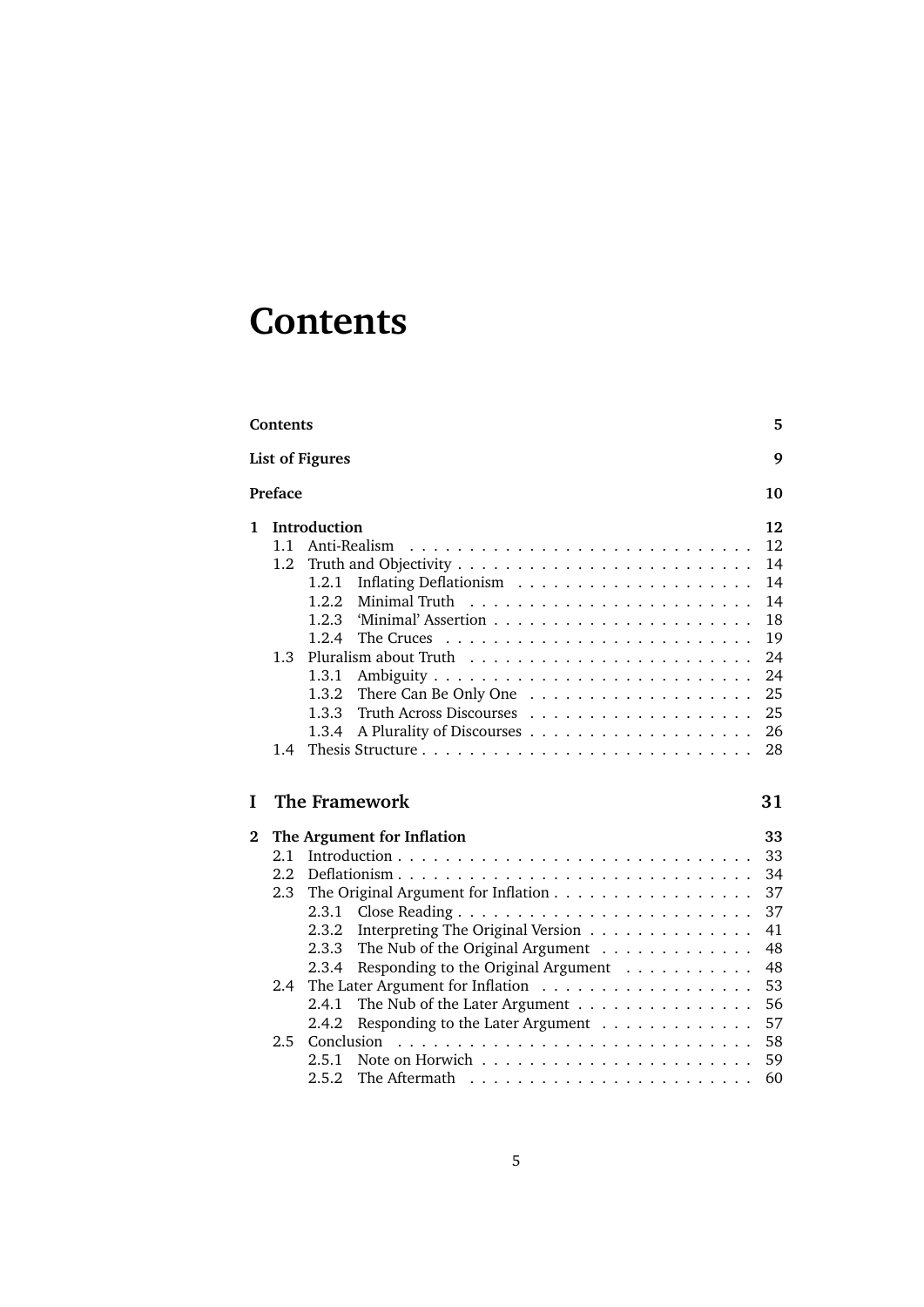**CONTENTS** 

| 3            |     |       | <b>Epistemic Constraint and Justification</b>                     |  | 62  |
|--------------|-----|-------|-------------------------------------------------------------------|--|-----|
|              | 3.1 |       |                                                                   |  | 62  |
|              | 3.2 |       |                                                                   |  | 63  |
|              |     | 3.2.1 |                                                                   |  | 65  |
|              |     | 3.2.2 | Further Plausibility of Assertoric Constraint                     |  | 67  |
|              |     | 3.2.3 |                                                                   |  | 67  |
|              |     | 3.2.4 |                                                                   |  | 69  |
|              |     | 3.2.5 |                                                                   |  | 70  |
|              |     | 3.2.6 |                                                                   |  | 71  |
|              |     | 3.2.7 | Assertoric Constraint and the Euthyphro Contrast                  |  | 74  |
|              | 3.3 |       |                                                                   |  | 75  |
|              |     | 3.3.1 | A Constitutive Analysis of Moore's Paradox                        |  | 75  |
|              |     | 3.3.2 |                                                                   |  | 78  |
|              |     | 3.3.3 |                                                                   |  | 78  |
|              |     | 3.3.4 | The Solution for Assertoric Constraint                            |  | 79  |
|              | 3.4 |       |                                                                   |  | 81  |
|              |     | 3.4.1 | Developing Superassertibility                                     |  | 82  |
|              |     | 3.4.2 |                                                                   |  | 85  |
|              | 3.5 |       |                                                                   |  | 86  |
|              |     | 3.5.1 |                                                                   |  | 86  |
|              |     | 3.5.2 | Internalism and Externalism                                       |  | 87  |
|              |     | 3.5.3 | From Epistemic to Assertoric Constraint                           |  | 88  |
|              |     | 3.5.4 | From Assertoric to Epistemic Constraint                           |  | 89  |
|              | 3.6 |       |                                                                   |  | 89  |
|              |     |       |                                                                   |  |     |
| 4            |     |       | <b>Cognitive Command</b>                                          |  | 91  |
|              | 4.1 |       |                                                                   |  | 91  |
|              | 4.2 |       |                                                                   |  | 92  |
|              |     | 4.2.1 |                                                                   |  | 94  |
|              |     | 4.2.2 | The True Purpose Revealed                                         |  | 95  |
|              |     | 4.2.3 |                                                                   |  | 95  |
|              | 4.3 |       | A Logical Problem for Cognitive Command                           |  | 96  |
|              |     | 4.3.1 |                                                                   |  | 98  |
|              |     | 4.3.2 |                                                                   |  | 98  |
|              | 4.4 |       | Wright's Response                                                 |  |     |
|              |     | 4.4.1 | The Argument from Quandary 100                                    |  |     |
|              |     |       | 4.4.2 How Wright Thinks the Argument Helps 109                    |  |     |
|              |     |       |                                                                   |  |     |
|              | 4.5 |       |                                                                   |  |     |
|              |     | 4.5.1 | How Does Denying Convergence Help? 112                            |  |     |
|              |     | 4.5.2 | First Concerns $\ldots \ldots \ldots \ldots \ldots \ldots \ldots$ |  |     |
|              |     | 4.5.3 | The Dossier Model of States of Information 114                    |  |     |
|              |     | 4.5.4 | Three Worries With the Approach 117                               |  |     |
|              | 4.6 |       |                                                                   |  |     |
|              |     |       |                                                                   |  |     |
| $\mathbf{I}$ |     |       | <b>Disqualified Paradigms</b>                                     |  | 119 |
| 5            |     |       | <b>Three Dummettian Anti-Realisms</b>                             |  | 121 |
|              | 5.1 |       |                                                                   |  |     |
|              |     |       |                                                                   |  |     |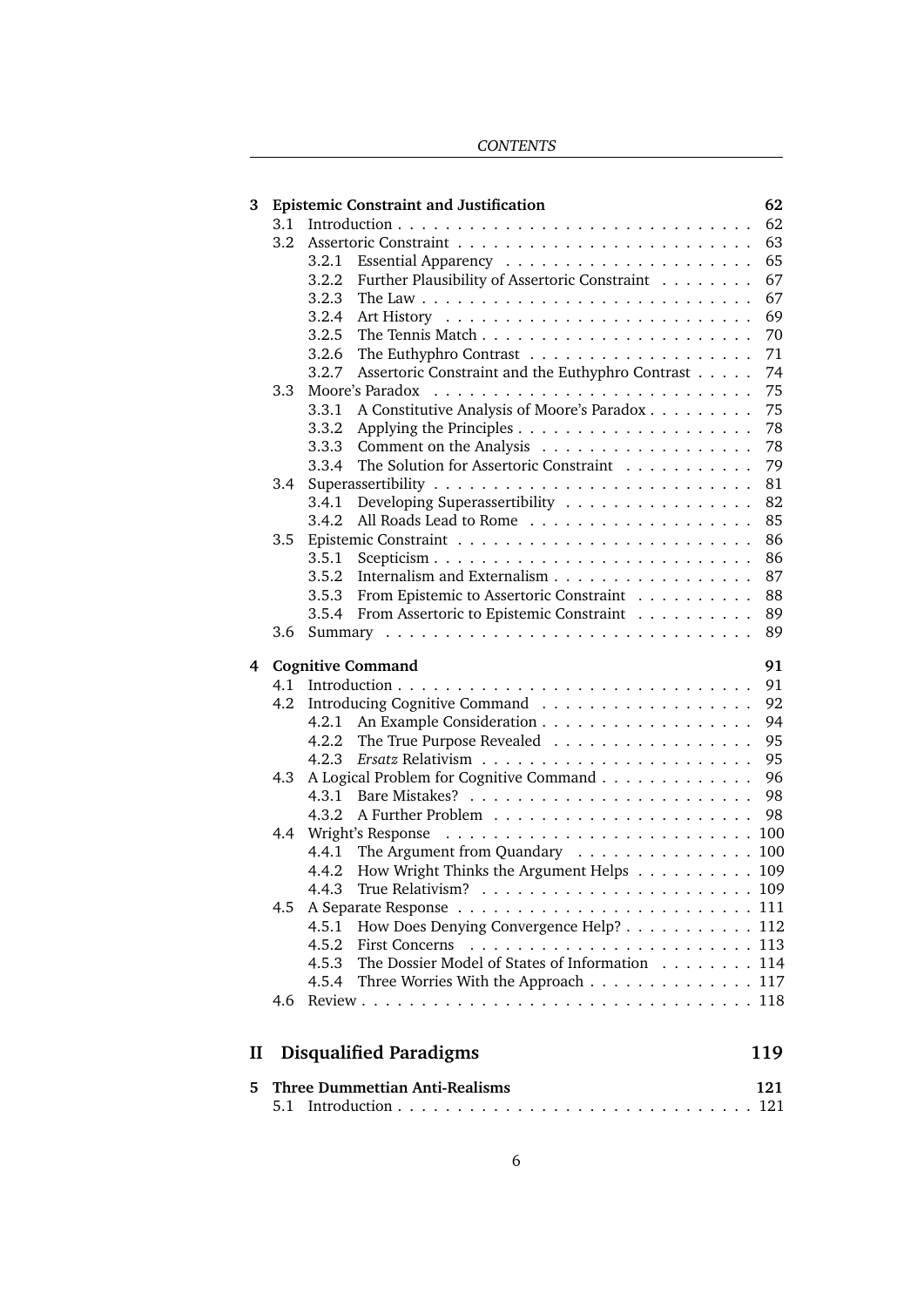## **CONTENTS**

|   |     | 5.1.1                                | Bivalence and the Law of Excluded Middle 122                                        |  |  |     |     |
|---|-----|--------------------------------------|-------------------------------------------------------------------------------------|--|--|-----|-----|
|   | 5.2 |                                      | The First Stance: Theory of Meaning $\ldots \ldots \ldots \ldots \ldots \ldots$ 123 |  |  |     |     |
|   |     | 5.2.1                                |                                                                                     |  |  |     |     |
|   |     | 5.2.2                                | The Argument Against LEM 126                                                        |  |  |     |     |
|   | 5.3 |                                      |                                                                                     |  |  |     |     |
|   | 5.4 |                                      | The Third Stance: Ingredient Sense 131                                              |  |  |     |     |
|   |     | 5.4.1                                | Kripkean Support for Essentialism 132                                               |  |  |     |     |
|   |     | 5.4.2                                | Responding to the Thought 133                                                       |  |  |     |     |
|   |     | 5.4.3                                |                                                                                     |  |  |     |     |
|   |     | 5.4.4                                |                                                                                     |  |  |     |     |
|   |     | 5.4.5                                |                                                                                     |  |  |     |     |
|   |     | 5.4.6                                | The Anti-Essentialist Response 143                                                  |  |  |     |     |
|   | 5.5 |                                      | The Three Stances and the Cruces 144                                                |  |  |     |     |
|   |     | 5.5.1                                | Theories of Meaning $\ldots \ldots \ldots \ldots \ldots \ldots \ldots 144$          |  |  |     |     |
|   |     | 5.5.2                                |                                                                                     |  |  |     |     |
|   |     | 5.5.3                                |                                                                                     |  |  |     |     |
| 6 |     | <b>Error Theory and Expressivism</b> |                                                                                     |  |  | 148 |     |
|   |     |                                      |                                                                                     |  |  |     |     |
|   | 6.2 |                                      |                                                                                     |  |  |     |     |
|   |     |                                      |                                                                                     |  |  |     |     |
|   |     |                                      | 6.2.2 Mackie and Field Compared 152                                                 |  |  |     |     |
|   |     |                                      | 6.2.3 What is Wrong with Error Theory? 153                                          |  |  |     |     |
|   |     | 6.2.4                                | Reconstructing Error Theory 154                                                     |  |  |     |     |
|   | 6.3 |                                      |                                                                                     |  |  |     |     |
|   |     | 6.3.1                                | Expressivism and Moral Debate 158                                                   |  |  |     |     |
|   |     | 6.3.2                                | Blackburn's First Response 159                                                      |  |  |     |     |
|   |     | 6.3.3                                |                                                                                     |  |  |     |     |
|   |     | 6.3.4                                | The Problem of Mixed Conditionals 164                                               |  |  |     |     |
|   |     | 6.3.5                                | Blackburn's Quasi-Realism 166                                                       |  |  |     |     |
|   |     | 6.3.6                                | Wright's Dilemma For Quasi-Realism 167                                              |  |  |     |     |
|   |     | 6.3.7                                |                                                                                     |  |  |     |     |
|   |     | 6.3.8                                | Expressivism and Folk Psychology 171                                                |  |  |     |     |
|   |     | 6.3.9                                | Expressivism and T&O $\ldots \ldots \ldots \ldots \ldots \ldots \ldots 174$         |  |  |     |     |
|   |     |                                      |                                                                                     |  |  |     |     |
| 7 |     |                                      | <b>Caution and Convention</b>                                                       |  |  |     | 176 |
|   | 7.1 |                                      |                                                                                     |  |  |     |     |
|   |     |                                      | 7.2 Conventionalism                                                                 |  |  |     |     |
|   |     | 7.2.1                                | Three Types of Conventionalist 179                                                  |  |  |     |     |
|   | 7.3 |                                      |                                                                                     |  |  |     |     |
|   |     | 7.3.1                                |                                                                                     |  |  |     |     |
|   |     | 7.3.2                                | Essential Apparency and Necessity 183                                               |  |  |     |     |
|   |     | 7.3.3                                | How Is Caution Different from Scepticism?                                           |  |  |     | 184 |
|   |     | 7.3.4                                | Is Caution Possible About Any Area?                                                 |  |  |     | 184 |
|   |     | 7.3.5                                | Can Hero Understand Empirical Science?                                              |  |  |     | 188 |
|   |     | 7.3.6                                |                                                                                     |  |  |     | 192 |
|   | 7.4 |                                      |                                                                                     |  |  |     | 193 |
|   |     | 7.4.1                                |                                                                                     |  |  |     |     |
|   |     | 7.4.2                                | A Cautious Reply to Peacocke's Proposal                                             |  |  |     | 197 |
|   | 7.5 | Conclusion                           |                                                                                     |  |  |     |     |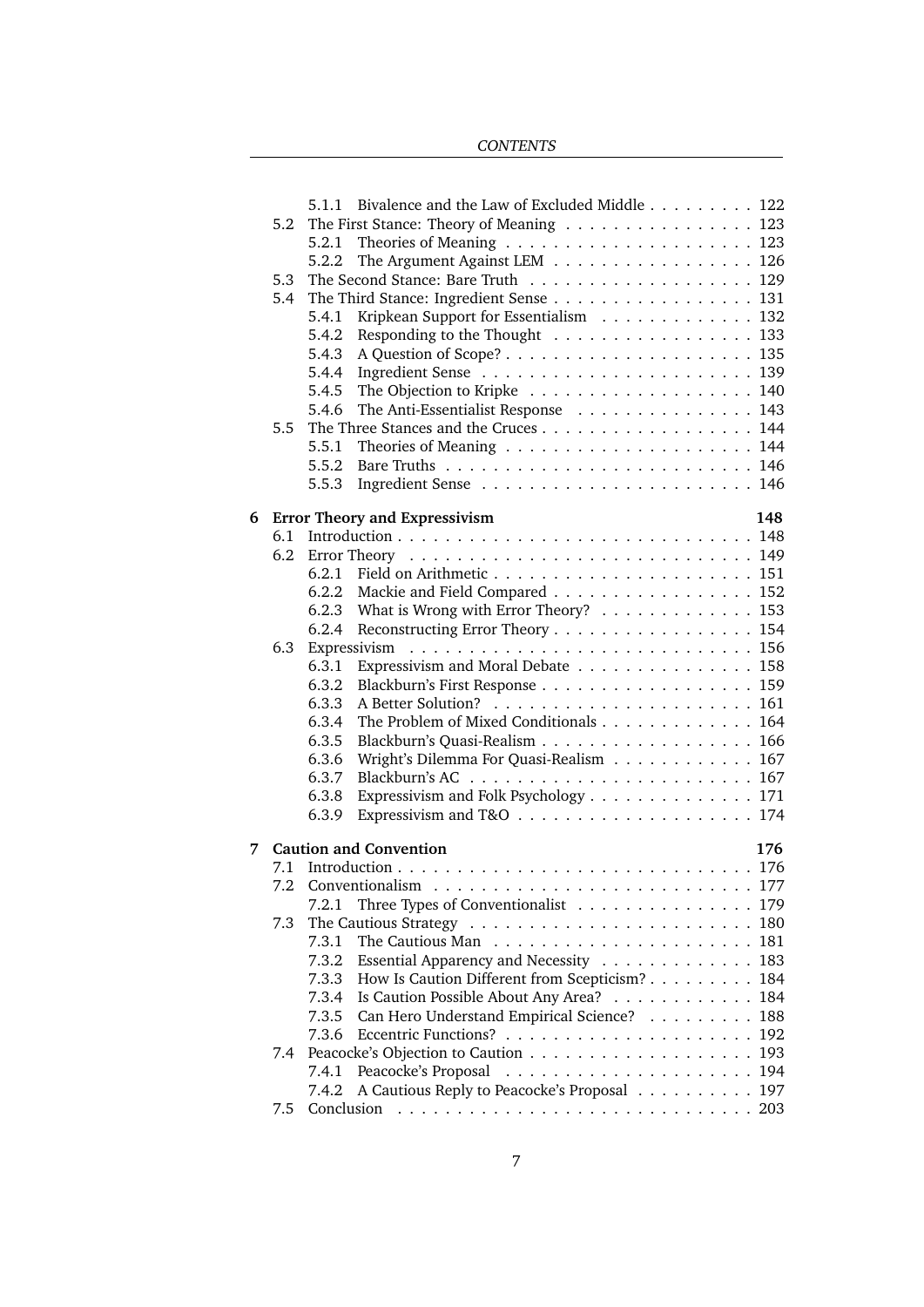**CONTENTS** 

|              | 8 Summary Conclusion<br>205 |  |  |  |  |  |  |
|--------------|-----------------------------|--|--|--|--|--|--|
|              |                             |  |  |  |  |  |  |
|              |                             |  |  |  |  |  |  |
|              |                             |  |  |  |  |  |  |
|              |                             |  |  |  |  |  |  |
|              |                             |  |  |  |  |  |  |
| Bibliography |                             |  |  |  |  |  |  |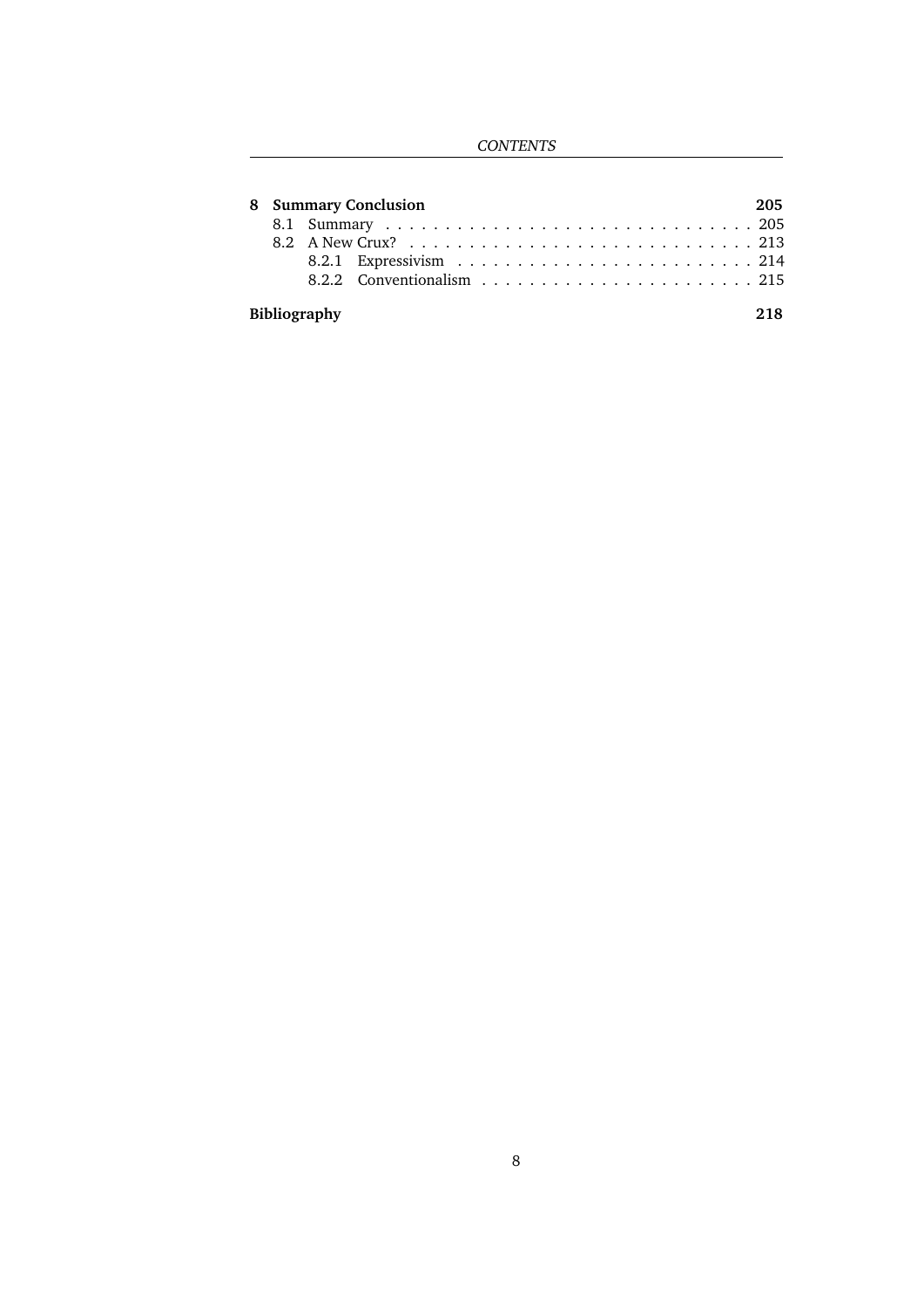# **List of Figures**

| 3.1 | The Socratic/Euthyphronic Distinction<br>73                                                  |
|-----|----------------------------------------------------------------------------------------------|
| 4.1 | Introduction Rules for 'Bare Mistake' 97                                                     |
| 4.2 | Bare Mistake Deduction with LEM 97                                                           |
| 4.3 | Bare Mistake Deduction without LEM 97                                                        |
| 4.4 | Introduction Rules for 'Cognitive Mistake' 99                                                |
| 4.5 | Cognitive Mistake Deduction without LEM<br>- 99                                              |
| 4.6 |                                                                                              |
| 4.7 | A Classical Instance of De Morgan's Law 101                                                  |
| 4.8 | Knowability Deduction with LEM 103                                                           |
| 5.1 | Table for Three-valued $T$ Connective 139                                                    |
| 5.2 |                                                                                              |
| 6.1 | Attitude-tables of Gerundival Logic, MK 162                                                  |
| 6.2 | Investigating $(H!P \& (P \rightarrow H!Q)) \rightarrow H!Q$ in AC 169                       |
| 7.1 |                                                                                              |
| 7.2 |                                                                                              |
| 7.3 |                                                                                              |
| 7.4 |                                                                                              |
| 7.5 | ADM, Transitivity and $4$ (ii) $\ldots \ldots \ldots \ldots \ldots \ldots \ldots \ldots 200$ |
| 7.6 |                                                                                              |
| 7.7 |                                                                                              |
| 7.8 |                                                                                              |
| 7.9 | ADM and the Cautious Contention 202                                                          |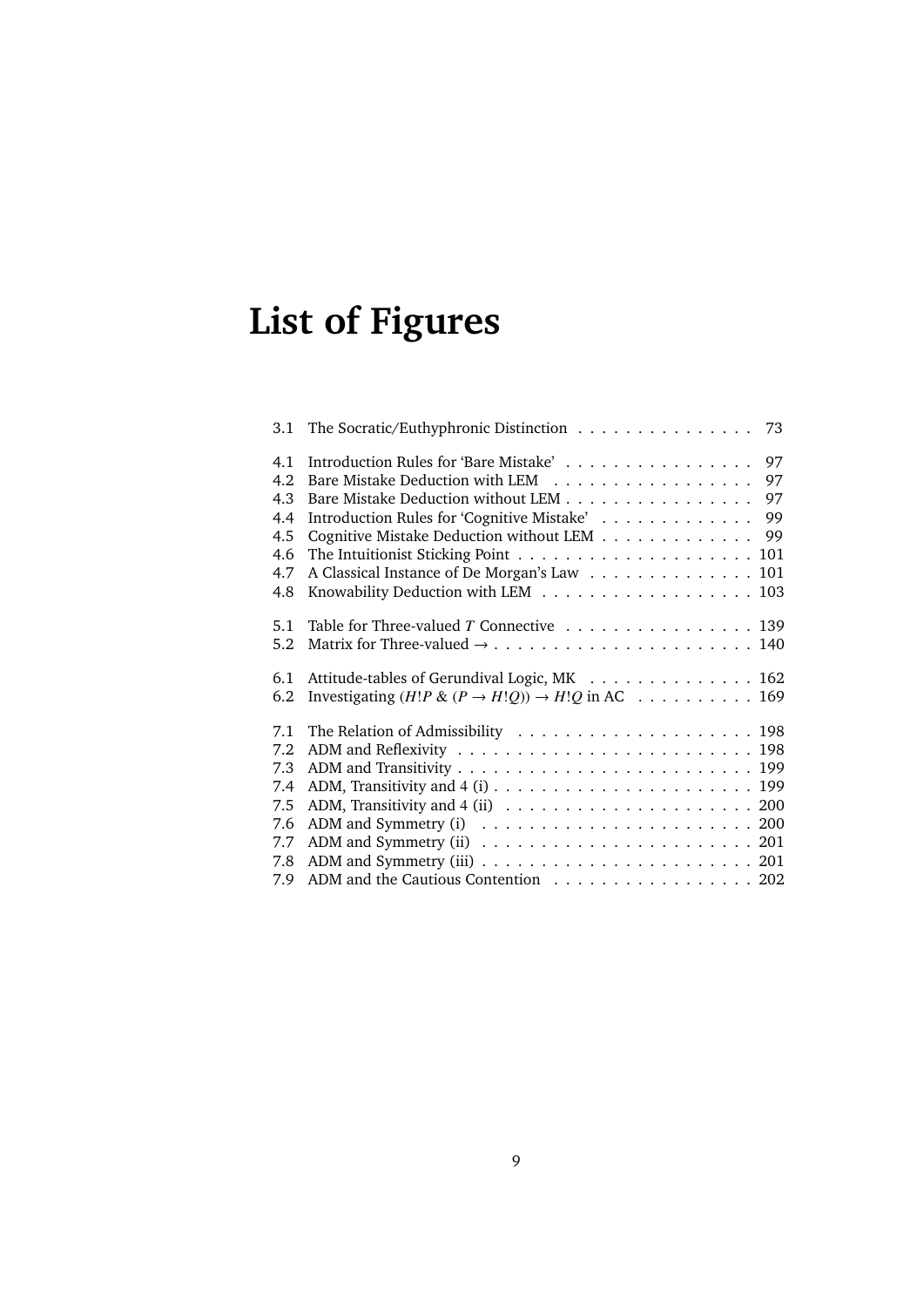## **Preface**

When you are a Bear of Very Little Brain, and you Think of Things, you find sometimes that a Thing which seemed very Thingish inside you is quite different when it gets out into the open and has other people looking at it.

A. A. Milne

There is a venerable analogy drawn between philosophy and midwifery. First and foremost I should like to thank my supervisor, Keith Hossack, for his wisdom and understanding, and for being so patient whilst I brought my thesis to term.

During my work on the thesis I was fortunate to receive the stalwart support of Colin Johnston and David Levy. They undertook to read the entire thesis in draft, and gave generously of their time to provide many thoughtful comments. This helped to bring my ideas into better relief, and has issued in many improvements to produce a work which is much more legible than might otherwise have been the case. I am exceedingly grateful to them both.

I should like to thank the following for discussions and exchanges which, however great or small, I have found particularly relevant to this thesis: Keith Allen, Felipe Fernández-Armesto, Heather Gert, Bob Hale, David Harris, Paul Horwich, Keith Hossack, Hidē Ishiguro, Colin Johnston, Ben Kotzee, David Levy, Natasha McCarthy, Frederike Moltmann, Stephen Read, Mark Sainsbury, Nick Shea, Barry Smith, Yannis Stephanou, Tim Storer, Mark Textor, the late William Woolcock, and Crispin Wright.

J. J. B.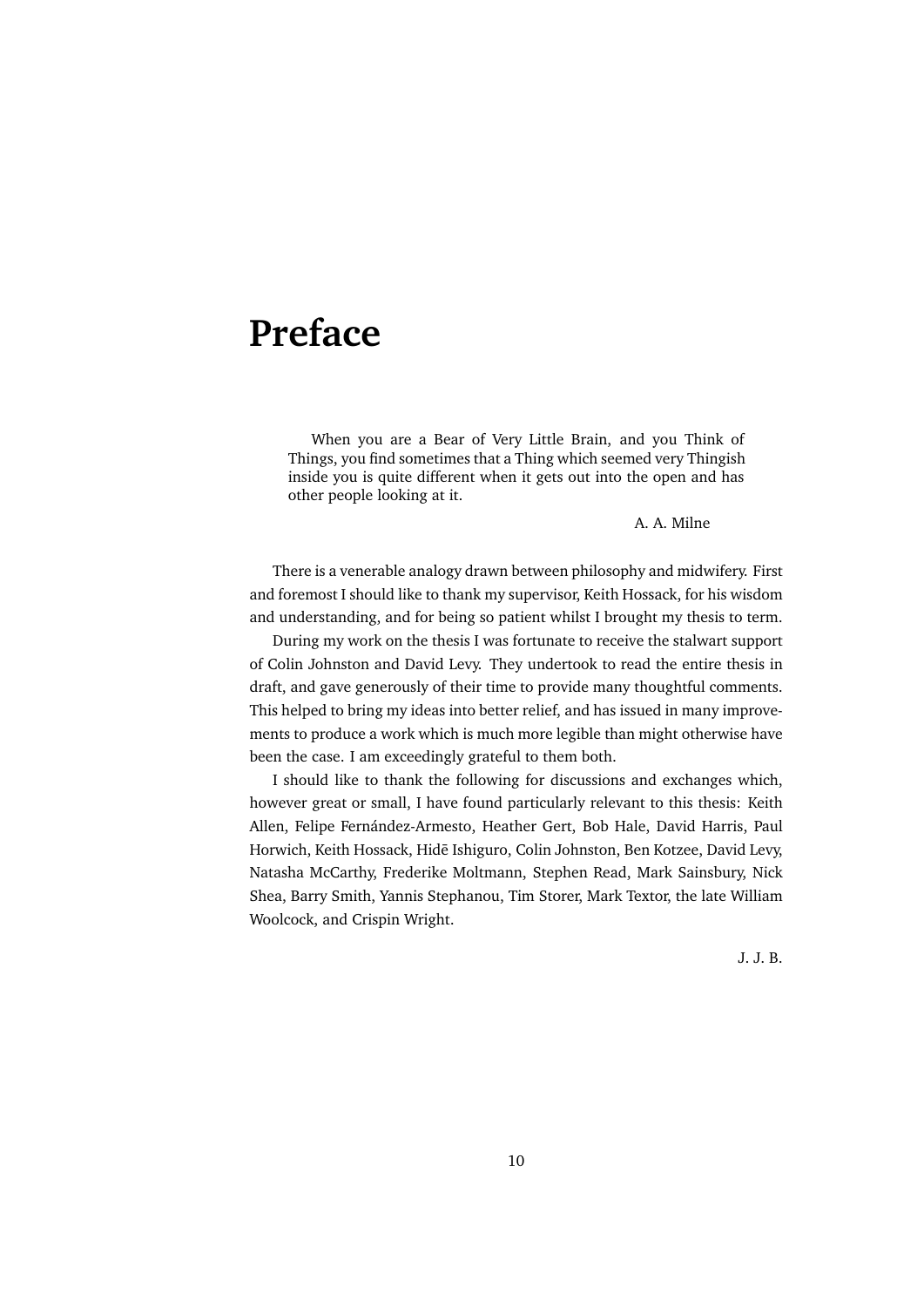Warrant and Objectivity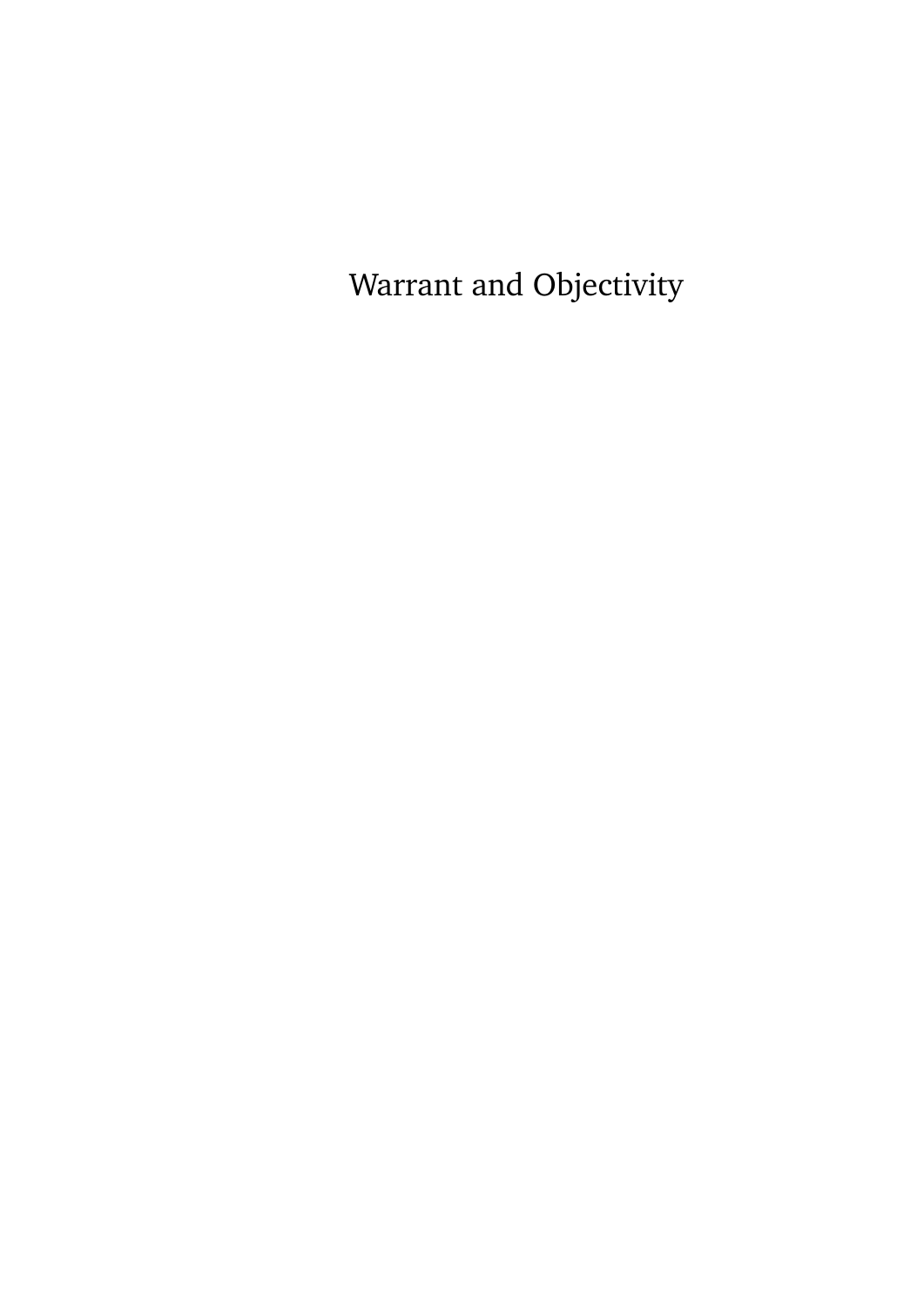## **Chapter 1**

# **Introduction**

. . . [I] shall use instead the colourless term 'anti-realism'.

Michael Dummett $1$ 

## **1.1 Anti-Realism**

What is anti-realism? The term is Dummett's; he introduces it to refer to a train of thoughts which stand opposed to positions which are called 'realism'.<sup>2</sup> He mentions at least two separate sorts of realism which are traditionally thought to be distinct. First, there is a sort of realist who maintains that there are universals. His opponent, the nominalist, argues that there are only particulars.<sup>3</sup> The second sort of realist claims that the world is made up independently of us. The natural opponent of this second realist is the idealist, who holds that the world is, in an important way, dependent on our own minds for its existence.

Despite these two sorts of realist traditionally being considered as distinct, it occurs to Dummett that nevertheless they have a common core. He then introduces 'anti-realism' as a neutral term to cover the line of thought which opposes itself to that common core. 'Anti-realism' is to include both nominalism and idealism. Dummett also makes clear from the start that there are to be different subject matters under discussion; so he allows himself to speak of 'a realism', being realism about a particular subject matter.

This is how he proceeds:

<sup>1</sup>Michael Dummett, 'Realism' in: Dummett, *Truth and Other Enigmas*, 145.

<sup>2</sup> Ibid.

 $3$ I follow the traditional English usage in which the masculine pronoun doubles up as the common one.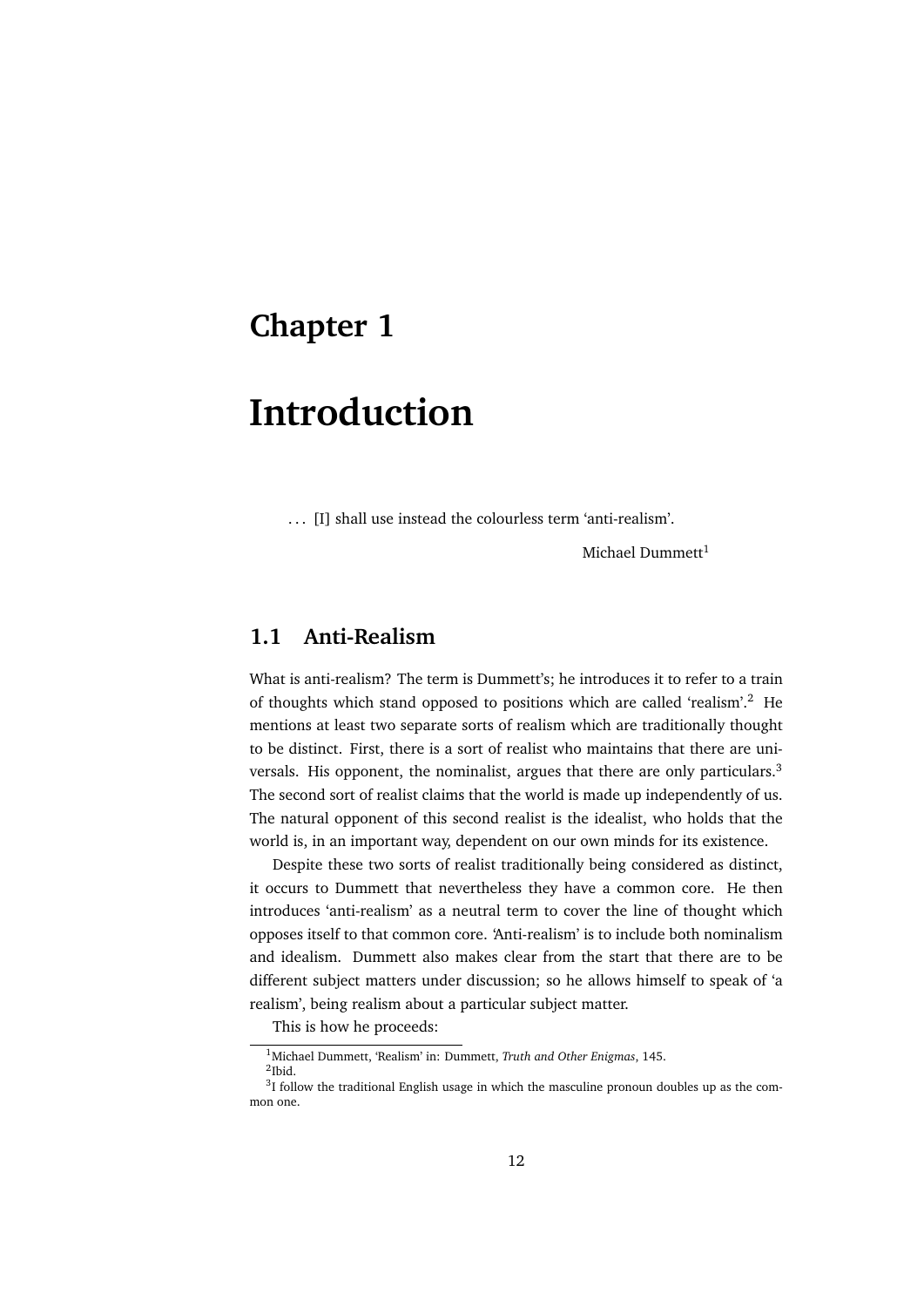Realism I characterise as the belief that statements of the disputed class possess an objective truth-value, independently of our means of knowing it: they are true or false in virtue of a reality existing independently of us.<sup>4</sup>

In contrast the anti-realist holds that

statements of the disputed class are to be understood only by reference to the sort of thing which we count as evidence for a statement of that class.

. . .

[T]he meanings of these statements are tied directly to what we count as evidence for them, in such a way that a statement of the disputed class, if true at all, can be true only in virtue of something of which we could know and which we should count as evidence for its truth 5

Having provided the characterisations, he immediately warns us that he does not claim them to be wholly accurate.<sup>6</sup>

Given such beginnings, it is no great surprise that the term 'anti-realism' soon came to be attached to many varied positions, both ancient and modern. It came to mean many different things to different people, and ended up far from neutral and colourless; so far that as a term of art its very usefulness could be called into question.

Twenty years ago, Wright announced a programme which was to bring order to the mass of positions called 'anti-realist'.<sup>7</sup> It is this programme which is continued his *Truth and Objectivity* (T&O). He holds, in effect, that Dummett's intuited single common core of anti-realism is in fact inchoate. Just as there are many different subject matters over which a dispute between an anti-realist and a realist might arise, there are also different types of anti-realism which might be asserted or denied. In what follows, I shall use 'anti-/realist' as a convenient abbreviation for 'anti-realist/realist'.

My thesis concerns Wright's attempt to systematise these various anti-/realist debates under a conceptual framework. I begin with an introduction to the system presented in T&O. The thesis then divides into two parts. In the first part I examine and criticise three aspects of the framework itself. I am broadly sympathetic to the programme. In the second part I consider positions which would

<sup>4</sup>Dummett, 'Truth and Other Enigmas', 146.

<sup>5</sup> Ibid.

<sup>6</sup> Ibid.

<sup>7</sup>Crispin Wright, 'Realism, Anti-Realism, Irrealism, Quasi-Realism. (1987 Gareth Evans Memorial Lecture)' in P. French, U. Uehling and H. Wettstein, editors, *Realism and Anti-realism, Midwest Studies in Philosophy* Volume XII, (Minneapolis: University of Minnesota Press, 1988).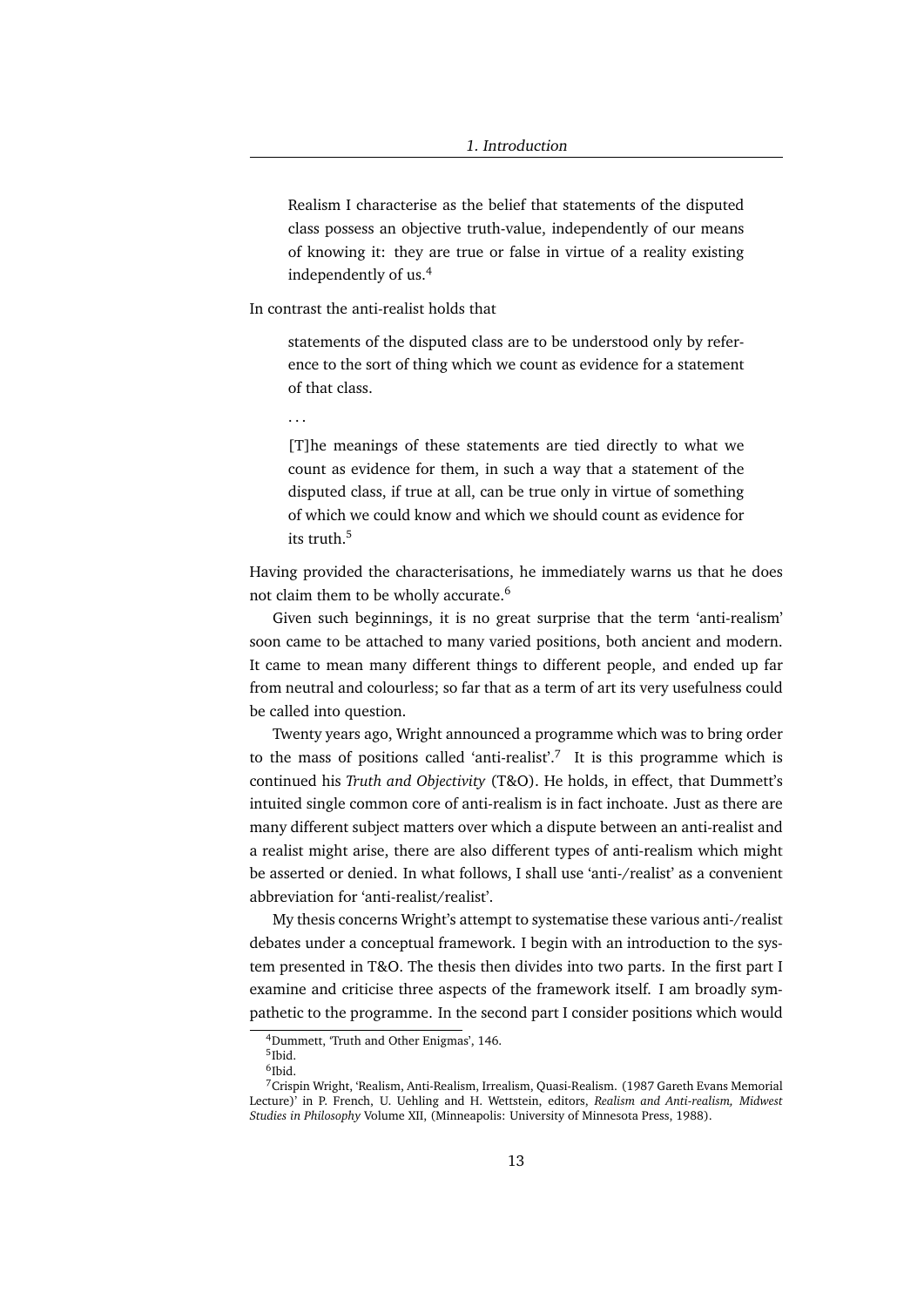commonly be recognised as anti-realist but which the framework disqualifies. This leads me to propose that the framework has a blind spot. Having diagnosed the blind spot, the question of how best to fix the framework is left as a matter for further research. However, I do offer some tentative initial remarks in the final chapter.

## **1.2 Truth and Objectivity**

The aim of T&O is to provide a framework within which various sorts of views travelling as a motley under the name 'anti-/realism' arguments—can be distinguished. Once they have been adequately distinguished, we shall be in a far better position to assess the true worth of each.

## **1.2.1 Inflating Deflationism**

The proposal is distinctive in that it involves pluralism about truth; different subject matters may have truth predicates which have different characteristics. I shall investigate some consequences of such a pluralism shortly. But before I do, we should note that one philosophical position has been immediately disenfranchised. The traditional deflationist holds that use of the term 'true' is a mere grammatical convenience, encapsulated in the Disquotational Schema (DS):

$$
P'
$$
 is true iff  $P$ 

There is no room on the traditional deflationist view, then, for truth to admit of differences in character across different discourses. Wright's reaction to this is to provide an argument for why the traditional deflationary notion of truth is inherently unstable. I call this argument the Argument for Inflation. The argument aims to show that traditional deflationism is incoherent. The conclusion is not that the Disquotational Schema is false, but rather that it stands in need of supplementation.

## **1.2.2 Minimal Truth**

Suppose that Wright successfully argues that the traditional deflationist's notion of truth does stand in need of inflating. If that is correct, then the least that we have to say about truth is going to be more than traditional deflationism. Wright proposes that the base-line should be the theory of truth which he calls Minimalism. He designates a set of platitudes to fix the notion of truth. This set of platitudes I refer to as the 'Platitudes'. The Platitudes hold *a priori* and are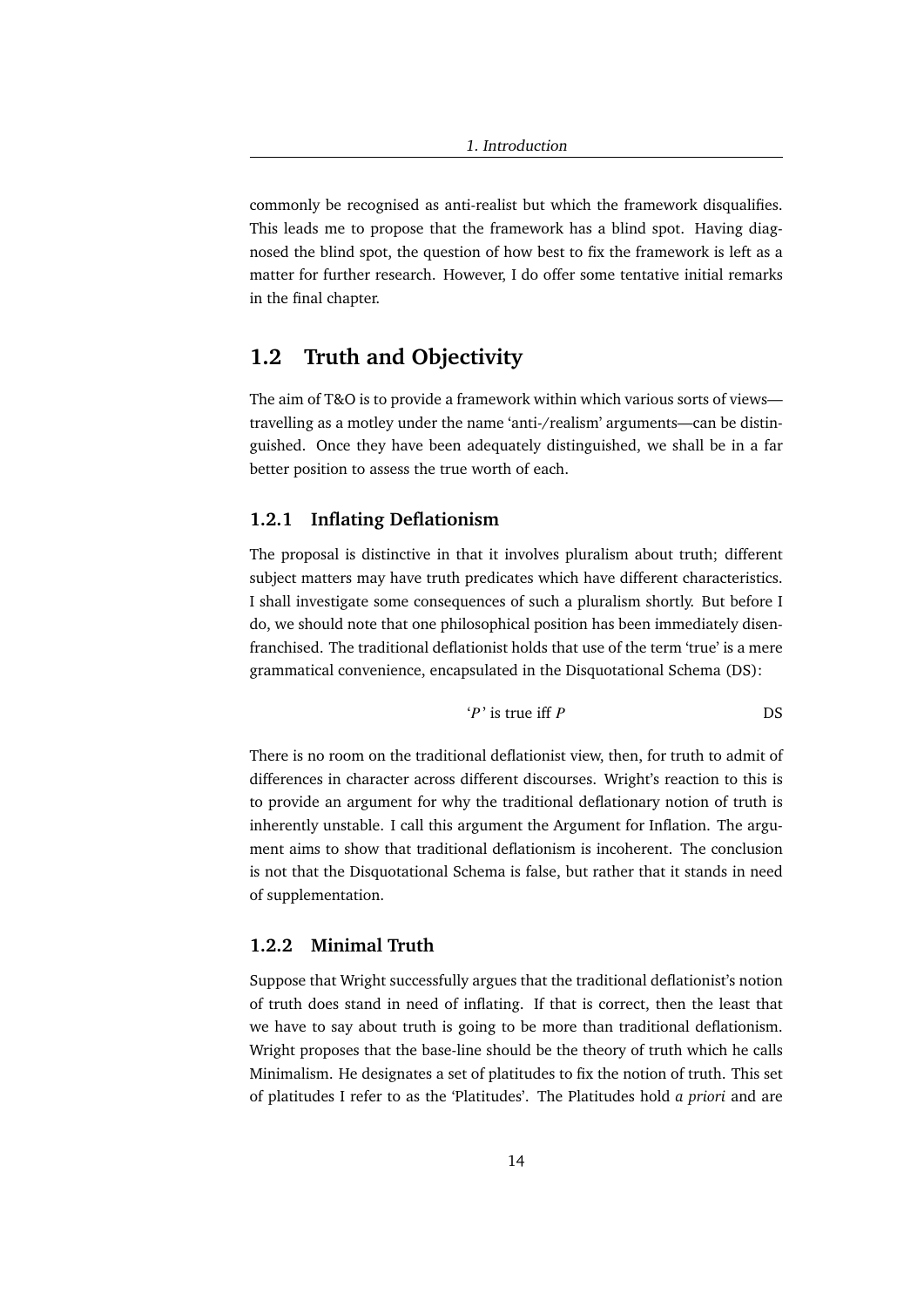necessary conditions for a predicate to count as truth. Wright explicitly allows that further Platitudes may be forthcoming, but for the moment he considers that the list is complete. Therefore, as well as being necessary conditions, they are also jointly sufficient for any predicate to count as a truth predicate.

The door is then opened to pluralism. Any predicate which satisfies these Platitudes is to count as a truth predicate. Call a content 'truth-apt' if the content is up for being true or false. It is possible that there are contents which are not truth-apt. Some English expressions do not express truth-apt content. An example is the salutation 'Good Morning'. Another set of examples is provided by the gerund. 'The torturing of innocents' arguably has a meaning, but in itself is not up for truth or falsity; it is not truth-apt.

With that terminology understood, I can now introduce Wright's Minimalist proposal, which consists of the core Platitudes: Truth/Assertion, Significant Negation, Correspondence and Divergence:

**Truth/Assertion:** To assert is to present as true.

**Significant Negation:** Any truth-apt content has a significant negation which is likewise truth-apt.

**Correspondence Platitude:** To be true is to correspond to the facts. **Divergence:** A statement may be justified without being true, and *vice versa*.

As mentioned, the list is not intended to be comprehensive; the claim is that these are necessary, in that they are platitudes to which a predicate must conform in order to qualify as a truth predicate. Furthermore, they are intended to be sufficient in that given an area of talk where the usage of expressions is regular enough then one will be able to define a predicate over that discourse which accords with the Platitudes.

This is how I understand the proposal. We can see the Platitudes as schemata which have a place-holder for 'true', say 'Θ'. These are the Platitudes rewritten as Platitude schemata.

- To assert is to present as Θ.
- Any content apt to be Θ has a significant negation which is likewise apt to be Θ.
- To be Θ is to correspond to the facts.
- A statement may be justified without being Θ, and *vice versa*.

Then any predicate which we can put in for 'Θ' is to count as a truth predicate.

The Platitudes are intended to be just that; platitudinous. Any right-minded person should be willing to endorse them as accurately reflecting fundamental facts about truth. However, here I make some initial comments.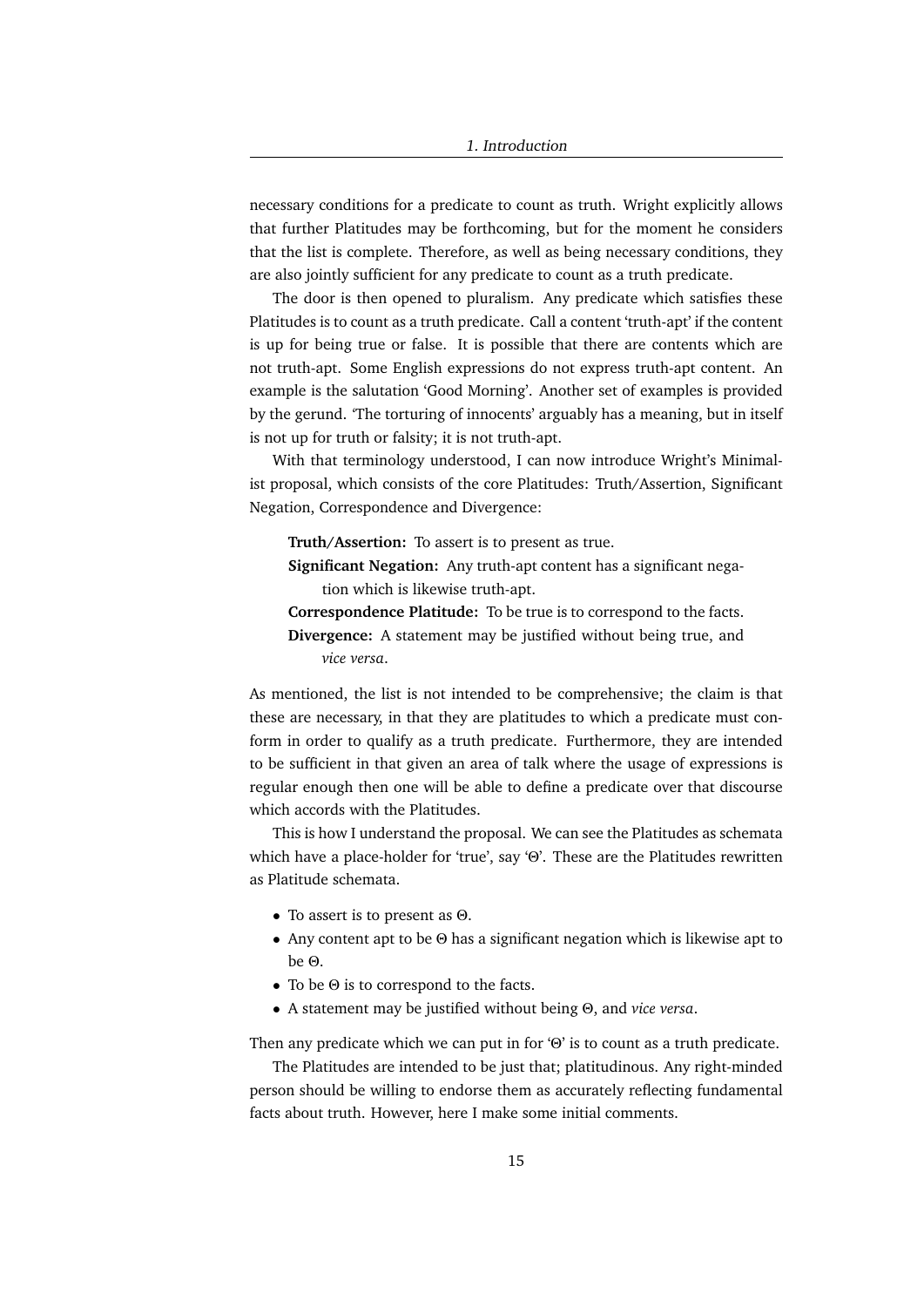Truth/Assertion links the notion of truth and that of assertion. If one agrees with the Platitude, one might still take it either to inform one about truth or about assertion. Wright employs a 'Minimal' notion of assertion. I explain this in more detail in §1.2.3 below. Roughly, where there is an agreed regular usage of sentences, and they are capable of acting as antecedents of conditionals, then they are up for being asserted. The condition is essentially syntactic. Someone who did not share the view that assertion is essentially syntactic might well agree that 'to assert is to present as true' without being at all enamoured of the emaciated 'truth' which the Platitude then engenders.

Significant Negation harbours a worry. Keeping in mind that the target is to characterise truth predicates, notice the other concepts of which the Platitudes make use: ASSERTION, PRESENTATION, NEGATION, CORRESPONDENCE, FACT, JUS-TIFICATION, CONTENT. Whilst there may well be a plausible story to tell for the others, it is not clear that NEGATION, in particular, is going to be easy to explicate. The challenge is that negation and truth are intimately related, and the schemata are intended to leave it open as to exactly what fills the place of Θ. How can we be sure that our common grasp of truth, involved as it is with our common grasp of negation, is not polluting the schematic nature of Significant Negation? The correct response, I think, is that either negation or some notion such as mutual exclusivity needs to be recognised as primitive. It is not therefore a just criticism of the Platitudes concerning truth that they involve such a notion.

The sense of 'fact' in the Correspondence Platitude is intended to be metaphysically lightweight. It is correspondence or representation in the sense that, for a proposition *P*, 'matters stands as *P* says they stand' or 'things are as *P* says they are'. This should not be confused with endorsing the Correspondence Theory of Truth, where that is construed to involve an ontology of facts which serve to make propositions (or sentences) true. The Correspondence Platitude carries no such commitment to an ontology.

Divergence has an important role to play in the Argument for Inflation. The core intuition is that justification and truth are different things—one might be justified in asserting a proposition even though that proposition is not true, and of course *vice versa*. In the next chapter, which is on the Argument for Inflation, we shall see how that is derived from the Disquotational Schema itself, together with a minimal amount of logic concerning negation.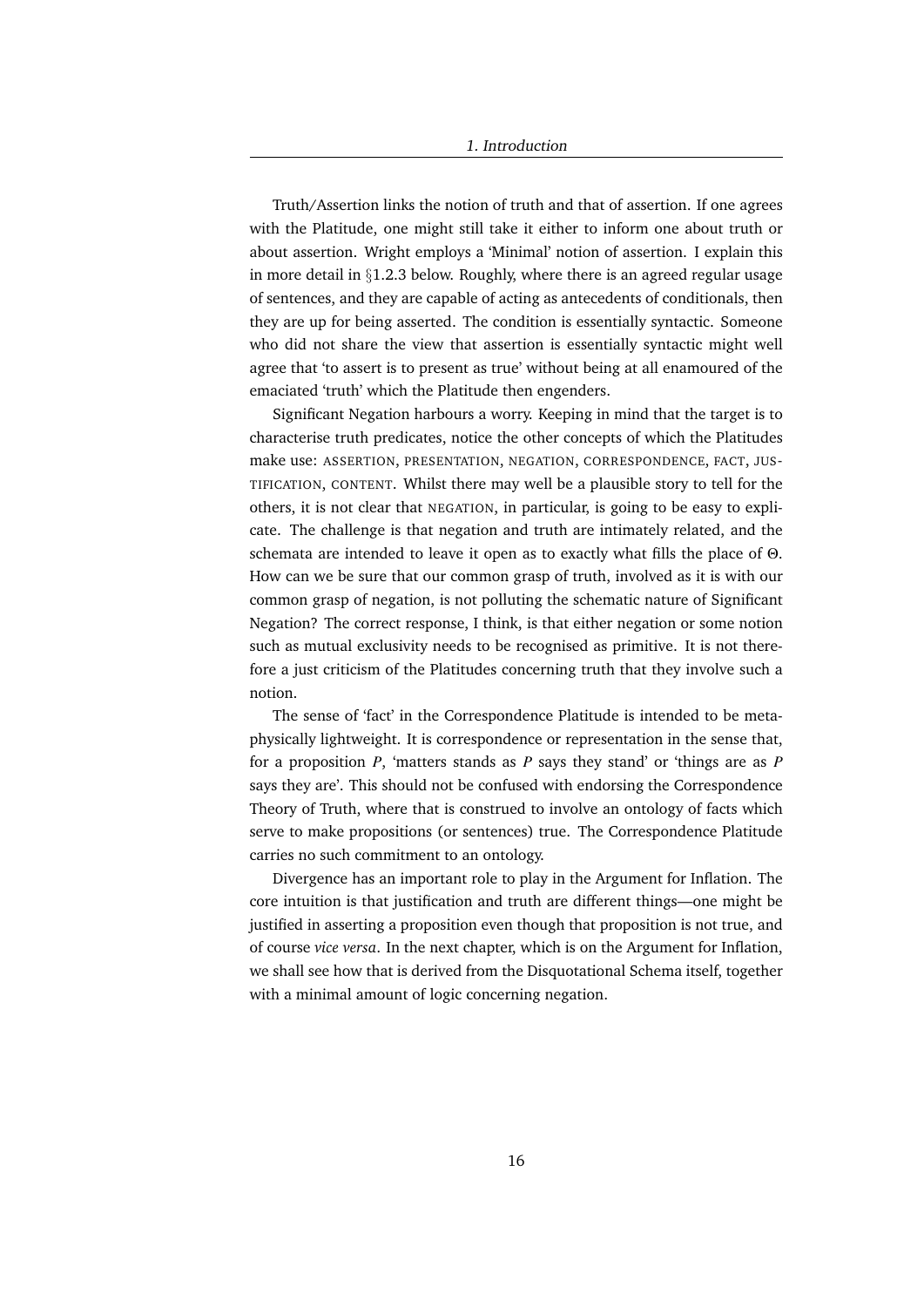### **The Disquotational and Equivalence Schemata**

What is the relation between the Platitudes, the Disquotational Schema and the Equivalence Schema? The Disquotational Schema involves sentences:

$$
P' \text{ is true iff } P \qquad \qquad \text{DS}
$$

The Equivalence Schema concerns propositions:

That 
$$
P
$$
 is true iff  $P$ 

The Disquotational Schema and the Equivalence Schema are inter-derivable, once it is assumed that, for each relevant instance of '*P* ', the following holds good:

$$
P
$$
 says that  $P$ 

With that in place then clearly

$$
P'
$$
 is true iff that  $P$  is true

and in that case, the Disquotational Schema and Equivalence Schema are interderivable.

However, there is an interesting question as to whether the Disquotational (or Equivalence) Schema *follows from* the Platitudes. In T&O Wright claims that it does so follow.<sup>8</sup> This is how the thought runs. The Truth/Assertion Platitude has it that to assert a proposition is to claim that the proposition is true. This entails that the Equivalence Schema holds:

That 
$$
P
$$
 is true iff  $P$ 

Suppose that this holds good:

$$
P
$$
 says that  $P$ 

Then the Disquotational Schema follows directly from the Equivalence Schema:

$$
P' \text{ is true iff } P \qquad \qquad \text{DS}
$$

I agree with the reasoning that under the assumption about '*P* ' saying *that P*, then the Disquotational Schema and the Equivalence Schema are inter-derivable. However, I fail to see how the Equivalence Schema follows from the Truth/-

<sup>8</sup>Crispin Wright, *Truth and Objectivity* (Cambridge Massachusetts: Harvard University Press, 1992), 23–24.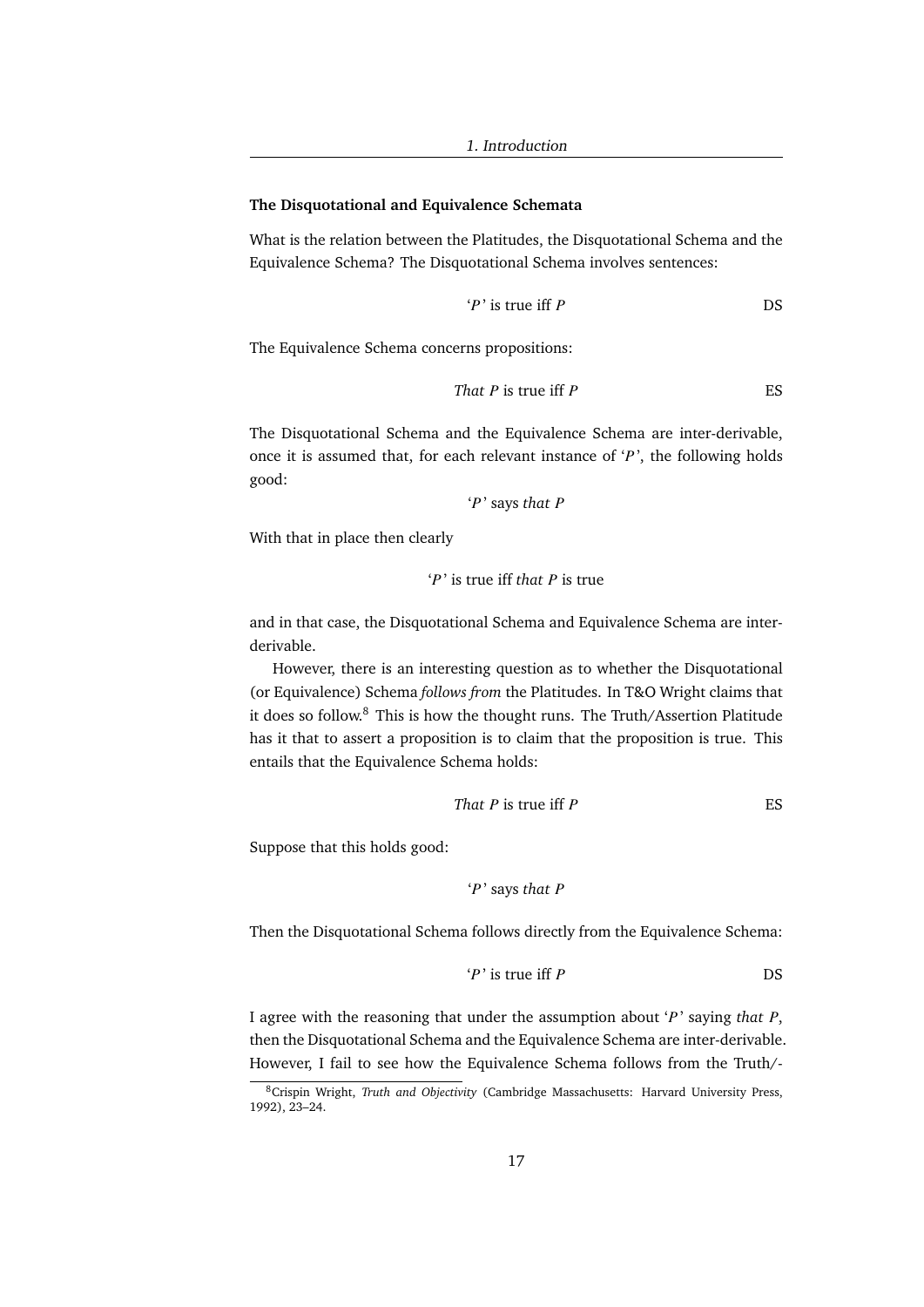Assertion Platitude in the intended fashion. What does follow from the Truth/- Assertion Platitude is that when one is in position to assert *P* then one is in position to assert that *P* is true. However the Equivalence Schema does not follow from there, since one's being in position to assert *P* and the obtaining of *P* are distinct. This is explicitly recognised in Wright's proposed Divergence of truth and justification.

I am not ascribing Wright that train of thought, since it paints a patently incoherent picture. I do note that I fail to see how the Equivalence Schema follows from the Truth/Assertion Platitude. Furthermore the claim that the Equivalence Schema (or Disquotational Schema) could be derived from the Platitudes is dropped in later presentations of Minimalism. In one place, Wright advocates deriving the Platitudes from the Equivalence Schema.<sup>9</sup> In another, Minimalism is presented as being built from the Disquotational Schema, together with the Platitudes.<sup>10</sup> This latter presentation is the one under which I shall proceed. In any case, what is in common is that traditional deflationism is untenable; the Disquotational Schema alone is not sufficient for a philosophical understanding of truth.

### **1.2.3 'Minimal' Assertion**

On the Minimalist's view, in order to qualify as assertoric, an area of talk has to fulfil two conditions. First, within the area of talk, there may be more or less *discipline*. The discipline involves there being more or less rigid standards which are adhered to by the people who communicate within the area. The first condition for the area being assertoric is that

there are firmly acknowledged standards of proper and improper use of its ingredient sentences. $^{11}$ 

The second requirement is that the talk must answer certain syntactic constraints. These are the

overt trappings of assertoric content (resources for—apparent—conditionalisation, negation, embedding in propositional attitudes  $\dots$ ).<sup>12</sup>

If the area of talk is possessed of the requisite discipline and syntax, then that is all it takes in order to qualify as assertoric. There is no more to it than

<sup>9</sup>Crispin Wright, 'Truth: A Traditional Debate Reviewed' in *Canadian Journal of Philosophy*, Supplementary 24 (1999), 227 in the reprint.

<sup>10</sup>Bob Hale and Crispin Wright, editors, *The Blackwell Companion to the Philosophy of Language* (Blackwell, 1996), 672–3. <sup>11</sup>Wright, *T&O*, 29.

 $12$ Ibid.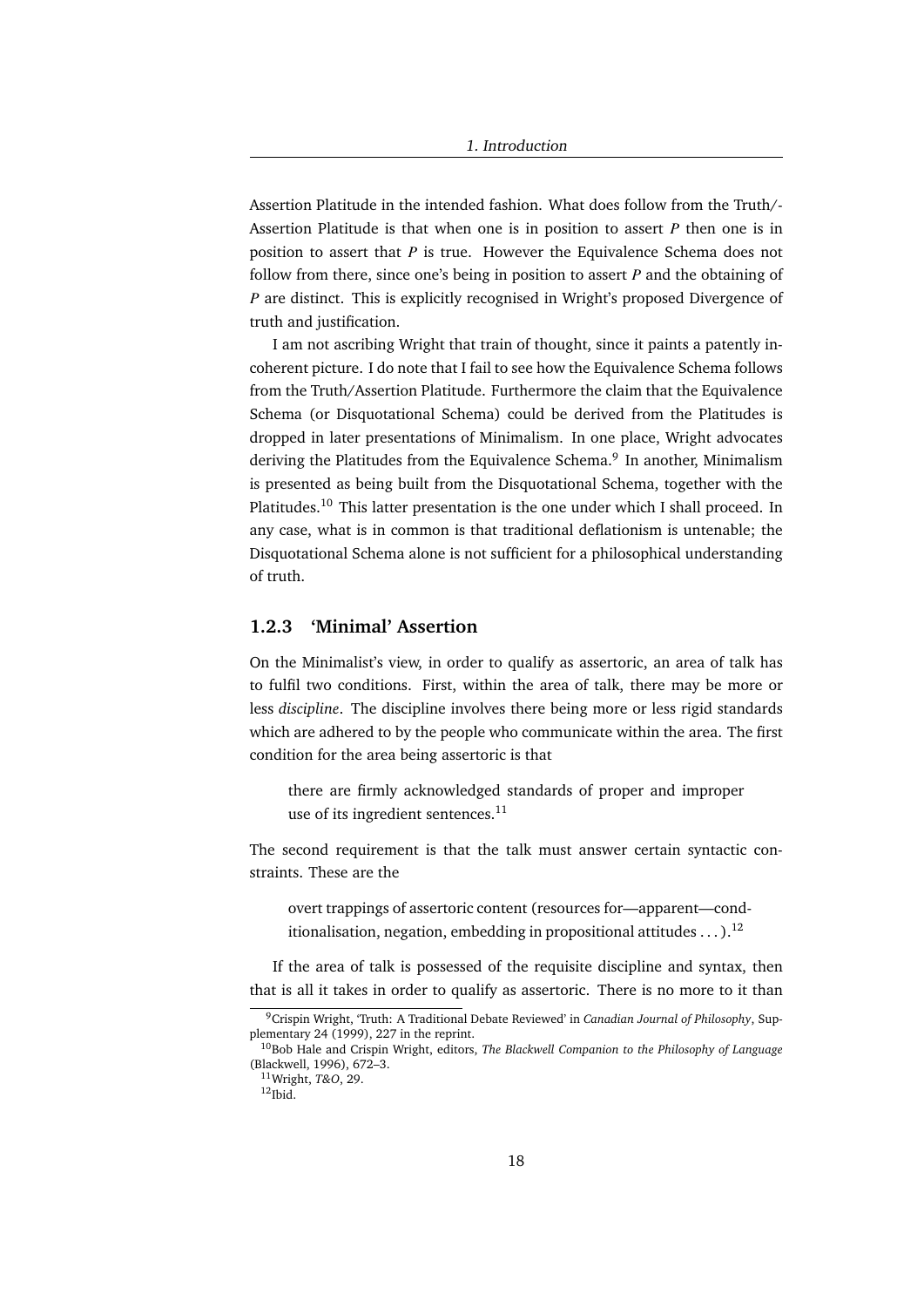that. Because this notion of assertion is a lightweight notion, we might call it 'minimal'. As Wright puts it, if the discourse is

in all these surface respects as if assertions are being made, then so they are.<sup>13</sup>

This is important; according to Wright we need to be disabused of the idea that

possession of genuine assertoric content is a relatively *deep* feature ... which [the] overt syntax can serve to mask, or merely to simulate.<sup>14</sup>

That may seem innocuous enough so far. But consider, for instance, the effect of adding in a separate, independently plausible, principle linking assertion and belief. The intuition is that there is a strong link between our sincere assertions and what is 'going on in our heads'. I propose this rough formulation of that intuition, which I name ABL for 'Assertion Belief Link':

(ABL) If a clear-headed person sincerely asserts that *P*, then he believes that *P*.

The problem is generated since the lightweight notion of assertion, *via* this principle, is going to induce a correspondingly lightweight notion of belief. Alternatively, those who start with a heavier notion of belief are able to use the principle to contrapose, and dismiss the lightweight notion of assertion. This is, I propose, at the nub of the debate between the Wrightian Minimalist and the Expressivist. We shall see this in more detail in chapter 6 below, on Error Theory and Expressivism. I now turn to look at the different ways in which Minimal truth may be inflated, according to the framework of T&O.

## **1.2.4 The Cruces**

With the Disquotational Schema and the Platitudes in place we have a common starting-point for truth in an area; Minimal truth. Take any area, which has the appropriate discipline and syntax, and so counts as assertoric. Then we will always be able to come up with a notion which fulfils the Platitudes. Once we have the basis of Minimal truth we can build out from it in various directions. The directions in which we might build concern potential features of the truth predicate. Whether the truth predicate has one of these features or not is a crux, being a fulcrum, or central point, about which the debate turns. Collectively the debates are refered to as 'cruces', being the plural, in English, of 'crux'. I shall use 'Cruces' where I am referring specifically to the cruces proposed in T&O.

<sup>13</sup>Wright, *T&O*, 29.

<sup>&</sup>lt;sup>14</sup>Ibid., 28, emphasis in the original.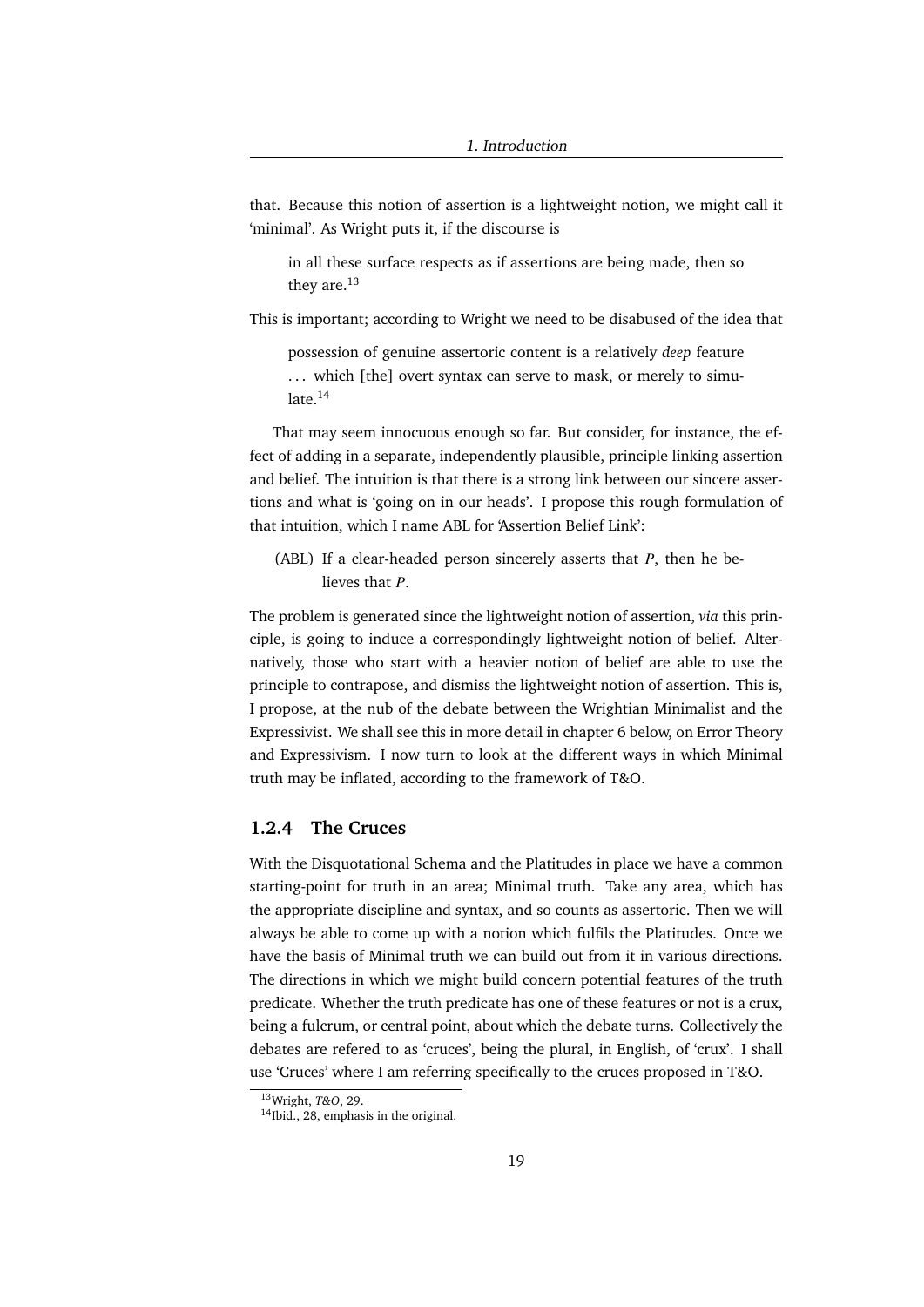As with the Platitudes, it is granted that the Cruces may not be complete; more may become apparent after further research. The ones introduced in T&O are Epistemic Constraint, the Euthyphro Contrast, Cognitive Command, and Width of Cosmological Role. I introduce these in turn.

#### **Epistemic Constraint**

To introduce the idea of a Crux, let us begin with Epistemic Constraint. I might think, for instance, that truths about colours cannot outstrip our best attempts to get to know them. I might make a case that there is an essential tie between colours and specifically human vision which means that there can be no such thing as a colour which is inscrutable. And I might argue further that the facts about colours are either observed truths, or derivable from such observed truths. The concern here is not to settle that particular question, but simply to provide an example of one area where there might be a dispute of the sort which I wish to illustrate. In this debate, then, the anti-realist will hold that there are no facts about colours which we are unable to know. The realist, on the other hand, will argue that there are facts about colours which we do not, and never will, know. Perhaps, for instance, he is impressed by Kripke's killer yellow; a shade which, due to our neural wiring, is fatal for humans to view.<sup>15</sup> Or perhaps he is motivated by the real-life example of rotten eggs. The active ingredient in a rotten egg is hydrogen sulphide, a chemical which in very low concentration has a distinctively pungent aroma. In a high enough concentration it acts to disable the olfactory system such that one is unable to smell it. In a higher concentration still it is fast-acting and lethally poisonous. In any case, within the framework of T&O the realist and anti-realist both agree that the statements are Minimally truth-apt. That is: the statements admit of Minimal truth (and falsity). The substance of the debate is then whether or not truth about the talk is Epistemically Constrained. The anti-realist argues that it is; the realist that it is not. Thus this debate aims to determine a feature of the truth predicate appropriate to the area of talk in question. Epistemic Constraint is a *crux*; one possible dimension of debate concerning one putative characteristic of the truth predicate in question.

#### **The Euthyphro Contrast**

If the matter is settled in favour of the person pressing for Epistemic Constraint in an area, then there is a further manner in which one might still claim to be a realist; there is a further Crux which can still be debated. This is special

<sup>15</sup>'Killer yellow' is attributed to Kripke in David Lewis, 'Finkish Dispositions' in *Philosophical Quarterly*, 47 (1997), 145, fn 3.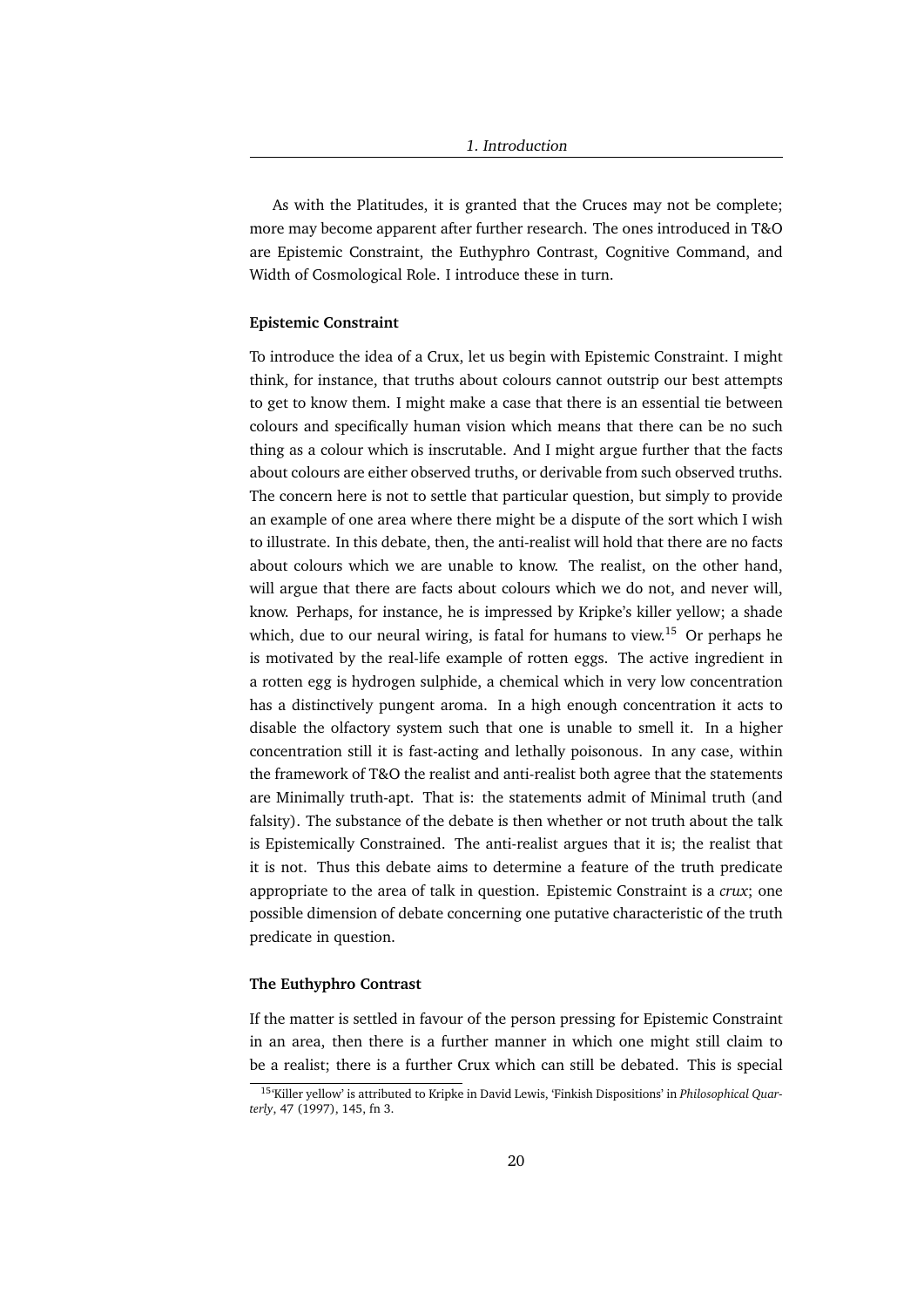in that it only becomes applicable when the area is antecedently agreed to be Epistemically Constrained. It is noted, then, that the Cruces are not intended to be fully independent.

The root of this Crux is the *Euthyphro*, where Socrates asks whether an act is pious because it is loved by the gods or whether the act is loved by the gods because it is pious.<sup>16</sup> The piety of the act and the love the gods have for the act march precisely in step. No act is pious without being loved by the gods. But there is still the question of which came first, at least in the explanatory order of things. Did the gods notice the piety and so love the act, or is the piety of the act, as Euthyphro held, somehow constituted by the gods' love? Piety and gods do not have the same cachet as they once did, so I shall look to a more down-to-earth case.

Here is an example from Sellars, which he holds to be a necessary truth:

*x* is red iff *x* looks red to standard observers under standard conditions.<sup>17</sup>

To begin with, note that if colour-talk abides by such necessary truths then it does fit the bill in respect of being Epistemically Constrained. The facts as to whether *x* is or is not red cannot escape the standard observers in standard conditions. So this is a candidate area for consideration as to whether the Euthyphro Contrast applies. The pertinent question now is: does the opinion of the standard observers in standard conditions reflect the fact that *x* is red. Or is the fact that  $x$  is red constituted—somehow or other—by the judgement of the standard observers in standard conditions that it be so. Again, the purpose of this example is not to decide the matter, but to illustrate how the Crux operates.

The idea of a fact being constituted by someone's judgement might appear utterly alien. If so, then consider the case of a court of law. The issue of guilt in the eyes of the law is decided by the judge and jury. So we might hold to a biconditional of the form

*x* is legally guilty iff *x* is judged guilty by judge and jury in the due process of law.

In this case it is plausible—perhaps even most natural—to say that the determination of the judge and jury go to constitute the fact of the matter, rather than the judge and jury in some sense *seeing*, or in any case responding to a pre-existing legal guilt. This needs to be separated from the simpler, and cruder

<sup>16</sup>Plato, *Five Dialogues: Euthyphro, Apology, Crito, Meno, Phaedo* 2nd edition. (Indianapolis: Hackett, 2002).

 $17$ Wilfrid Sellars, 'Empiricism and the Philosophy of Mind' in Herbert Feigl and Michael Scriven, editors, *The Foundations of Science and the Concepts of Psychology and Psychoanalysis, Minnesota Studies in the Philosophy of Science* Volume I, (Minneapolis: University of Minnesota Press, 1956), §17.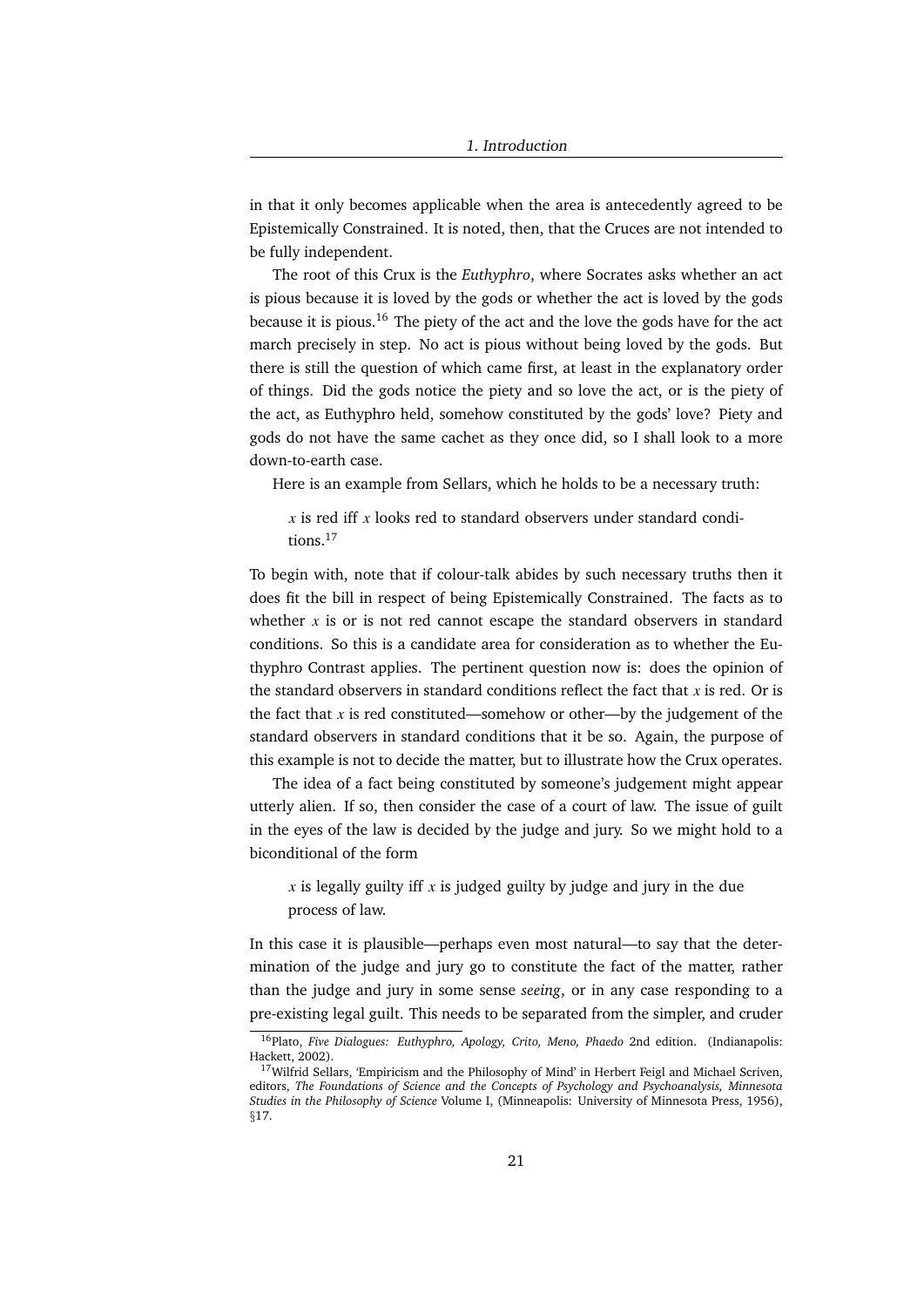question, of whether the defendant 'did it'. The example is put forward as an area where one might be sympathetic to Euthyphro's position. The example in itself is not meant to be suasive one way or the other.

#### **Cognitive Command**

I have introduced two of the Cruces. These are two separate ways in which someone might claim to be mounting an argument for 'realism'. In the first case he argues that the area admits of evidence-transcendent truths; that truth is not Epistemically Constrained. In the second case, someone who admits that an area is Epistemically Constrained can still mount an argument for 'realism' in that the facts in question are reflected in best opinion, rather than the best opinion going to constitute the facts. This is illustrative of the way in which Wright's framework can disambiguate and disentangle various issues which go under the name 'anti-/realist' debate.

A separate Crux is that of Cognitive Command. This is a different direction in which an anti-/realist debate might proceed. The intuitive, and loose, direction is to use convergence of opinion as a touchstone for a type of independence of the truths of the subject area. The principle is rooted in two notions. The first notion is that of disagreement. The second notion is that of mechanical reproduction. If all is working well then several mechanical reproductions of the same source material will turn out the same. Wright uses the example of cameras and photography. To avoid irrelevant issues concerning the individual viewpoints of separate cameras, I shall use instead the example of the sculptural pantograph. This is a mechanical device used by sculptors to copy pieces of work in the round.

Suppose there is a class of sculpture students who have been set the task of using a pantograph to copy a particular work of art. They duly set about doing so, and return the next week with their copies. Assume some of the copies are different, or, as we might say, *disagree*. Then since they all started with the same piece of art to copy, something must have gone wrong with the copying process. Perhaps they were not competent at using the pantograph, or maybe the pantograph itself was misconfigured, or suffered some distorting mechanical failure. Perhaps a set of its wires were too elastic and stretched during the making of the copy, producing an irregular transformation.

The key thought now is to suppose we can rule out all of these mechanical failures, and issues of competence. And suppose that there are still disagreements differences—amongst the students' copies. Then the correct conclusion is that the form of the original piece of artwork did not remain constant; it was changing over time. Perhaps the original was made of a plastic material like clay, and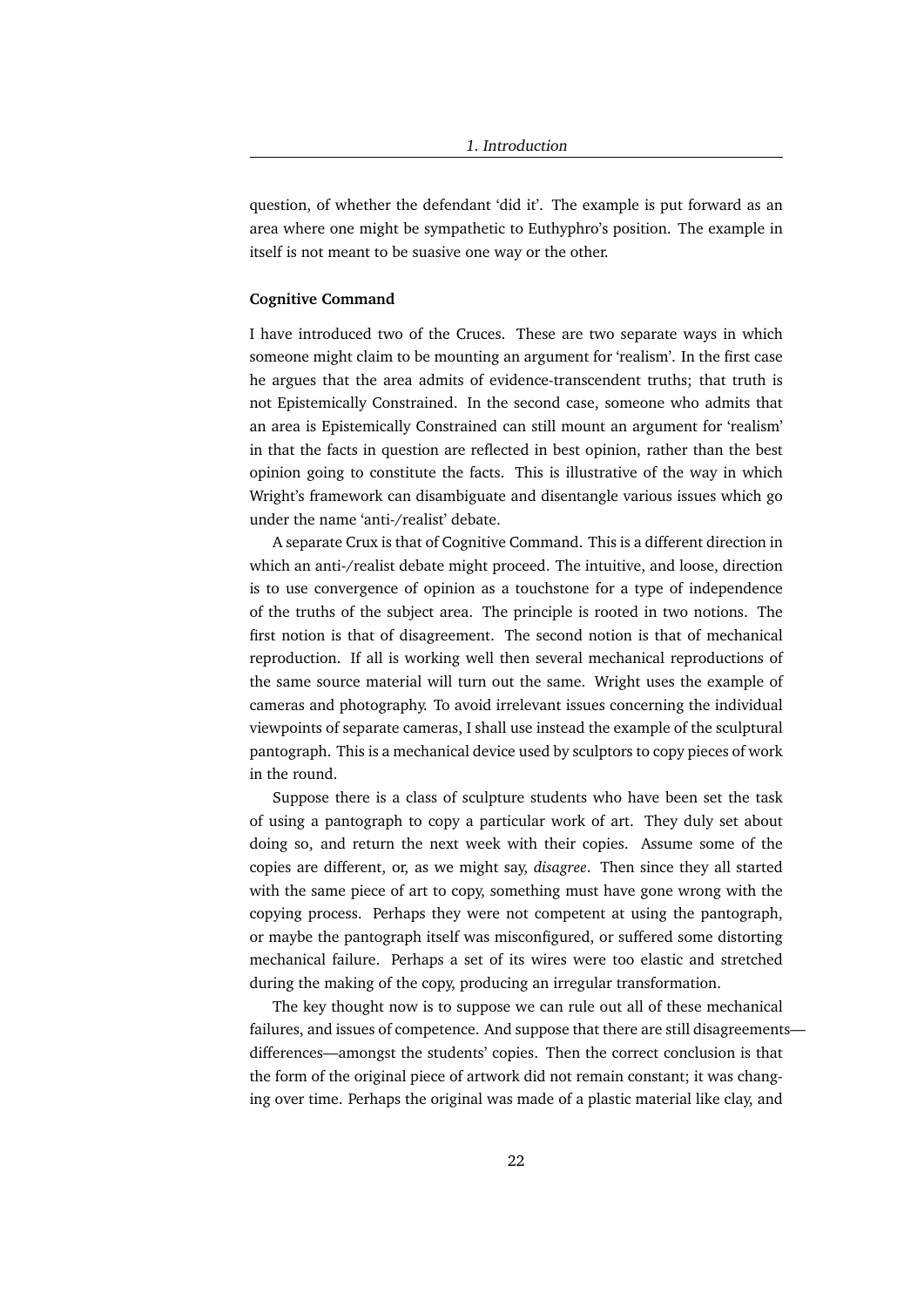the day was unusually warm, such that the very process of copying it altered it.

The intended parallel with an area of talk can now be spelt out. Suppose that each of us is like a mechanical reproductive device, with sensory input, a cognitive psychology, and a linguistic capability. Suppose there are disagreements over the observations of people in a subject matter. If, after we haved ruled out all the sensory, cognitive, and linguistic competency issues, the disagreements are dispelled, then we can conclude that subject matter is robust. The discourse admits of Cognitive Command. On the other hand if disagreements in the area are possible even when the potential sources of 'mechanical' and competency failure can be ruled out, then the subject matter is not robust, and it fails of Cognitive Command.

It is important to emphasise that this means that where Cognitive Command fails, the disagreements need not be due to any fault of either party; the area admits of *blameless disagreements*. Thus we can see Cognitive Command (or rather, the lack of it) as making space for a species of relativism.

I have introduced the driving thought behind the principle; I shall go into more detail in chapter 4 below. At this point it is enough to have the sense that we have added another, separate dimension, along which an anti-/realist debate might proceed.

#### **Width of Cosmological Role**

Cognitive Command holds where disagreements in a discourse must be down to a some lack of data or cognitive shortcoming on the part of (at least one of) the disputants. In contrast, what Wright calls 'Width Of Cosmological Role' concentrates on states of affairs, and how useful they are in explaining other sorts of states of affairs. The important *caveat* is that we should also discount attitudinal states—our beliefs and desires—where those are directed at the states of affairs in question.

The mark of realism here is Wide Cosmological Role. Areas of talk which have this feature describe states of affairs which are capable of being used to explain other sorts of types of situation. One example is that states of affairs with causal powers are capable of featuring in explanations of a wide range of other sorts of discourse. But Wright is explicit that Wide Cosmological Role is not the sole preserve of the causally-empowered state.

The anti-realist here is arguing for a narrower Cosmological Role. The antirealist, for instance, might have it that moral facts do feature in our thoughts, but arguably, are not useful in themselves for explaining the way things stand with other (that is: non-moral) sorts of area.

It might be worth noting that Width of Cosmological Role is not a binary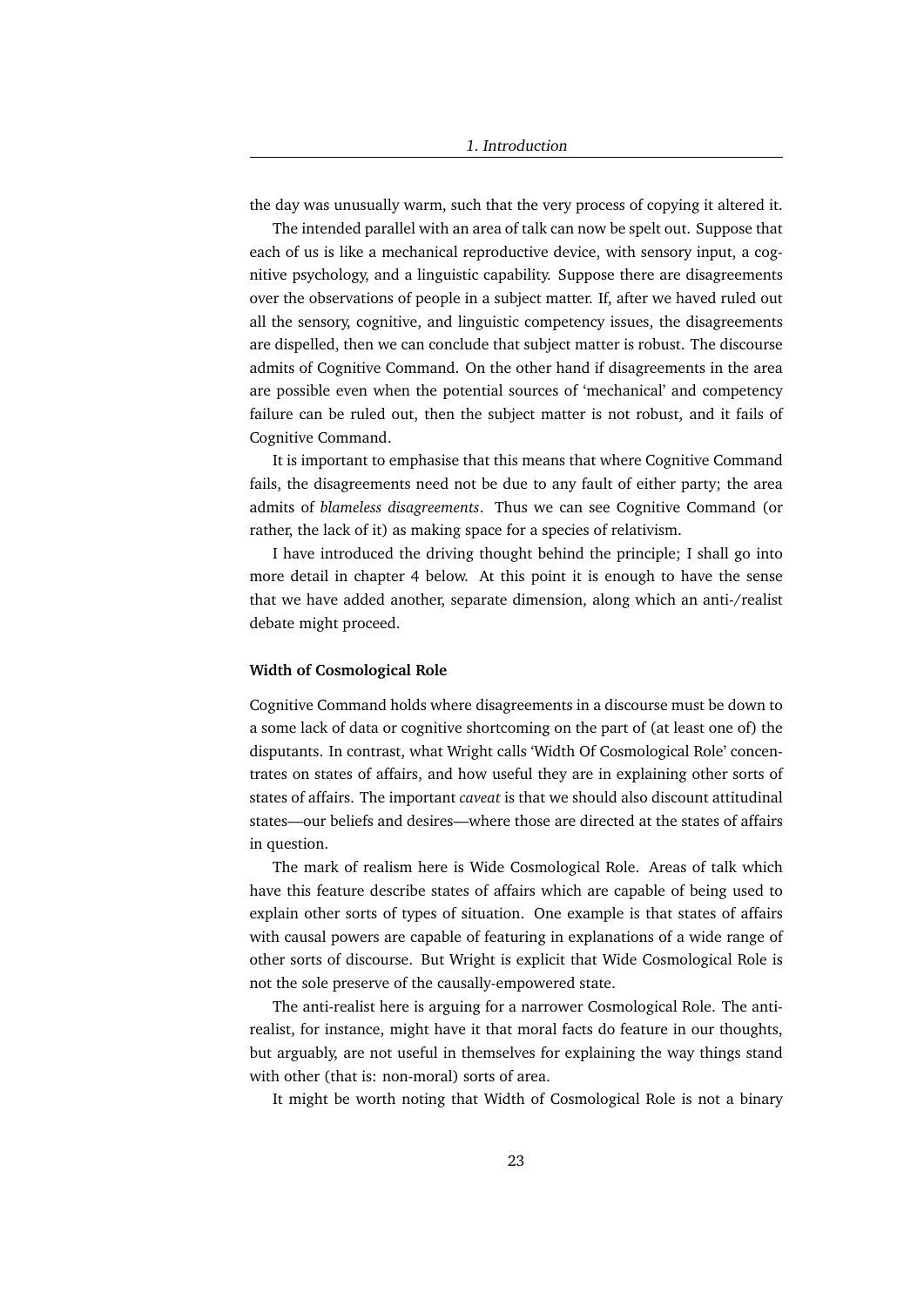distinction—it admits of greater or lesser degree. But in any case, it is the last of the Cruces that were introduced in T&O, and it is not covered in any more detail in this thesis.

## **1.3 Pluralism about Truth**

T&O proposes a pluralism about truth. This immediately raises three questions which Wright addresses. First, is not a pluralism about truth a commitment to ambiguity? Second, what stops there being more than one truth predicate in an area? Third, how does logic operate between areas? As well as those three, a fourth question arises which is commonly overlooked, and has not (to my knowledge) been addressed by Wright; does not pluralism about truth require a plurality of discourses? and if so, what sense can we make of that latter notion? I now briefly address each of these questions.

### **1.3.1 Ambiguity**

Does pluralism make truth ambiguous many times over? There are four Cruces, three of which are independent of each other, with one (the Euthyphro Contrast) only becoming apposite if one of those three (Epistemic Constraint) goes one way. And there is no principled bar on the discovery of others. So we have at least twelve separate permutations of the characteristics of truth. Does that not mean that we have (at least) twelve separate truth predicates? And does that not make truth (at least) twelve-fold ambiguous?

In order to deal with this concern, Wright compares his pluralism about truth with the notion of identity.<sup>18</sup> We start with an *a priori* understanding of the notion of identity. This can be instantiated in different ways according to what sort of thing is being identified. So the sort of consideration which applies to whether *a* is the same person as *b* will be different from the considerations as to whether  $n$  is the same number as  $n'$ . This does not entail that there are many different concepts of identity in circulation, and so this does not imply that the notion is ambiguous. Rather, Wright says, identity is *realised* differently in the different cases.

Wright uses this as an analogy for the notion of truth. On the pluralist picture, there is one single notion of truth, of which we have an *a priori* grasp, *via* the Platitudes. Nevertheless there may be different ways in which the truth predicate behaves in different discourses. Provided we keep a grip on what is being said we may, as a *façon de parler*, talk in terms of more than one truth predicate. But it is only a way of talking—we must remember that the notion

<sup>18</sup>See *inter alia* Crispin Wright, 'Truth in Ethics' in *Ratio*, 8 (1995).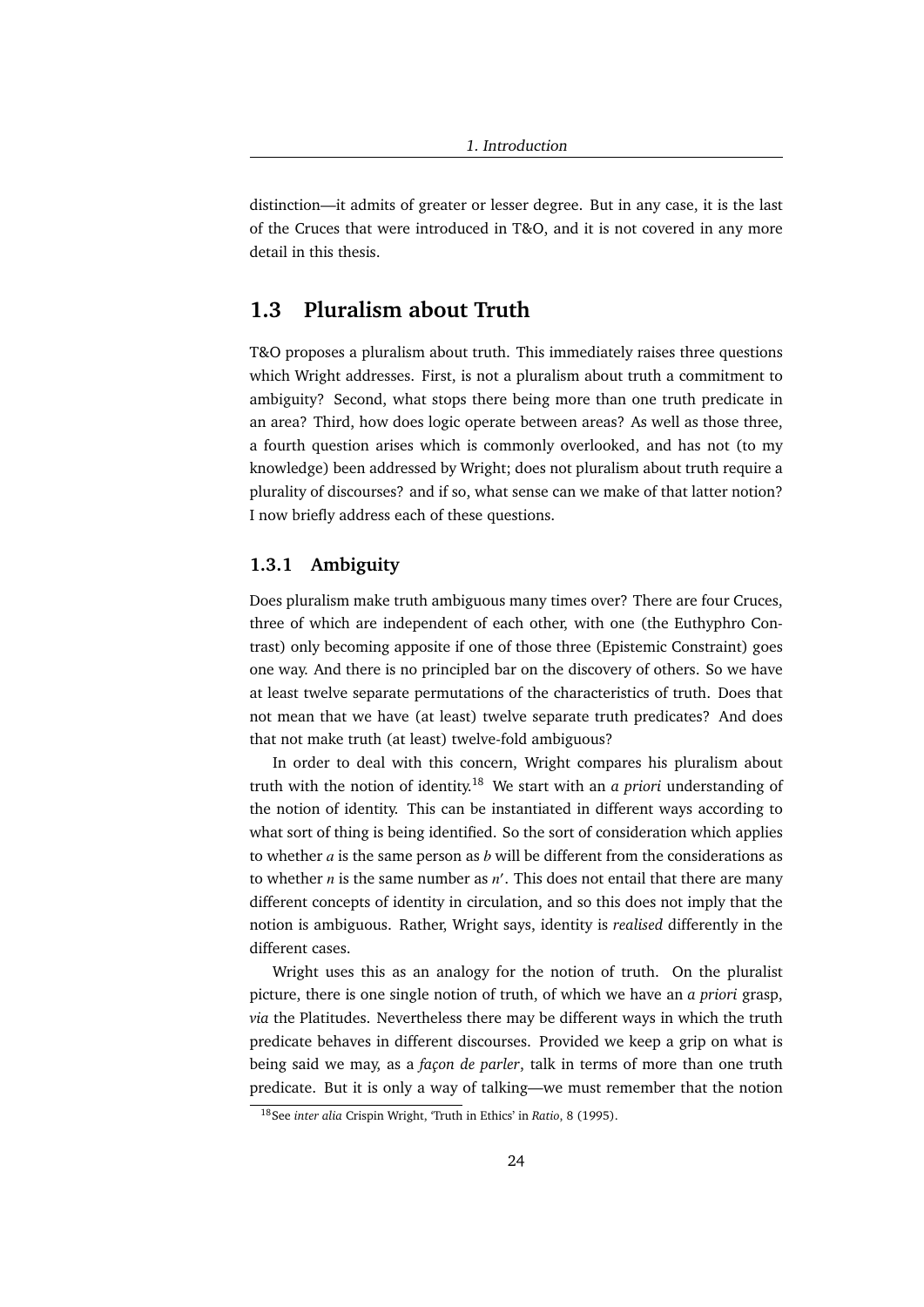of truth involved is not ambiguous. There is no ambiguity in the notion of truth any more than the separate fulfilment conditions for identity across separate sortals entails an ambiguity in the notion of identity.

The parallel Wright is drawing is this. Investigations into the criteria of identity for a particular subject lead to a better understanding of what it is that is under discussion. In the same way the investigation of how the truth predicate behaves in a particular area can illuminate what sort of talk is involved in that discourse. In that way, discourses can be sorted one from another into broad classes according as the proposed Cruces hold or not.

### **1.3.2 There Can Be Only One**

The second concern is related to the first, and is also worth forestalling. Even if the notion of truth is not ambiguous, what is there to prevent more than one truth predicate applying to any particular discourse? Any predicate which obeys the Disquotational Schema and the Platitudes will qualify as a truth predicate. Why should there not be more than one predicate which fulfils these criteria? Suppose we have two predicates, Π and Ψ, which are both candidates for being truth predicates in a discourse. Since they are both candidates, the Disquotational Schema applies to them both. That means that we have both that

 $'P'$  is  $\Pi$  iff *P* 

and

$$
P'
$$
 is  $\Psi$  iff  $P$ 

and thus that  $\Pi$  and  $\Psi$  are logically equivalent:

```
'P ' is Π iff 'P ' is Ψ
```
Moreover these are *a priori* considerations, so there is no room for the added concern that the two predicates may only happen to match in extension. That is enough to allay the concern that there is more than one truth predicate available.

## **1.3.3 Truth Across Discourses**

The lack of ambiguity provides an answer to the third question, concerning truth across discourses. Williamson writes

[S]uppose that the discourses  $D_1$  and  $D_2$  are both conducted in English, and meet Wright's conditions for the applicability of a notion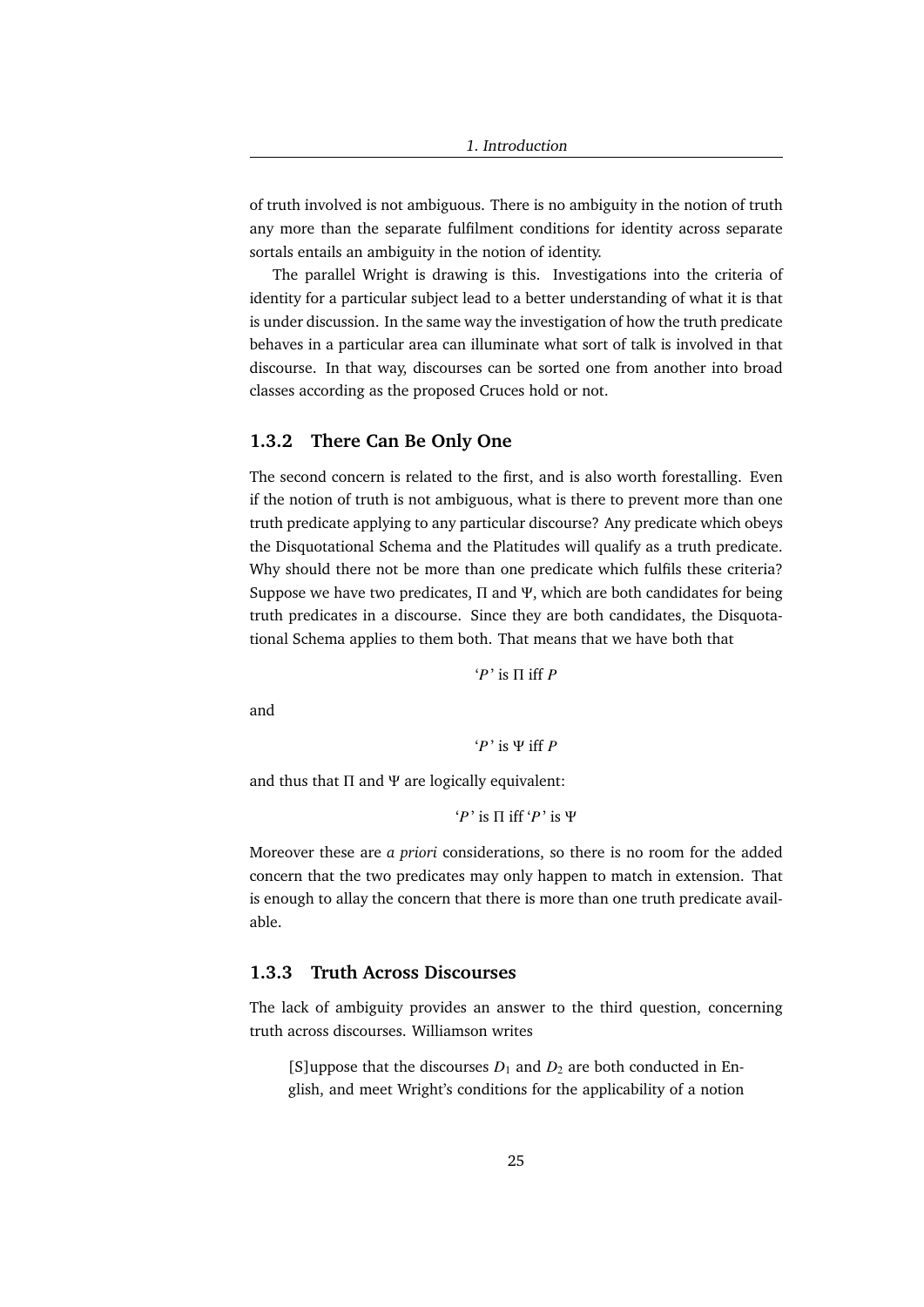of truth. Let ' $A_1$ ' and ' $A_2$ ' be declarative sentences in  $D_1$  and  $D_2$  respectively. Thus 'Either  $A_1$  or  $A_2$ ' is also a declarative sentence of English. Some notion of truth is applicable to both the disjunction and its disjuncts, for otherwise the platitude that 'Either  $A_1$  or  $A_2$ ' is true if and only if either ' $A_1$ ' is true or ' $A_2$ ' is true would be vitiated by equivocation.<sup>19</sup>

As we have seen above, Wright's proposal is not for an ambiguous notion of truth. There is a single notion of truth whose characteristics may alter from discourse to discourse. It may be Epistemically Constrained, and Euthyphronic (projective) in some discourses. In others it might be as realist as possible: not Epistemically Constrained, with Cognitive Command in play and with the maximum Width of Cosmological Role. The problem Williamson is broaching is that in order to maintain the platitude of distributing truth over the disjunction in the familiar fashion, then there must at least be a notion of truth applicable to the disjunction and its disjuncts at the same time. Suppose  $D_1$  and  $D_2$  had truth predicates of differing characters. Logic is concerned with truth-preserving inferences. Since there is only one notion of truth, there is nothing to prevent cross-discourse logical compounds from being treated as we should expect on a standard truth-functional approach. Indeed it is arguably an substantial advantage of Wright's approach that this is the case. Wright's approach solves these cross-discourse issues, and ones like them, in a single fell swoop.

### **1.3.4 A Plurality of Discourses**

A discourse is an area of talk. Given that the aim of the project is to disentangle a complex web of anti-/realist considerations, the examples given by Wright are the familiar areas of dispute; statements about the past; statements of mathematics; moral statements; modal statements; statements about science. This raises a question which I believe is often overlooked. Can discourses be individuated? Is DISCOURSE actually a sortal concept?

The idea of a discourse is not investigated in T&O. To be clear: pluralism about truth does not *entail* pluralism about discourses. However, if there are only zero or one areas of talk, then advancing a pluralism of truth would be something of a white elephant. The programmatic assumption of T&O is that there is a plurality of discourses. Then the notion of a discourse must itself be robust enough to admit of pluralisation.

If we are to distinguish between discourses in the fashion required, the concept needs to be a sortal concept. It needs to admit of two distinctions. First,

<sup>19</sup>Timothy Williamson, 'Critical Notice of *Truth and Objectivity*' in *International Journal of Philosophical Studies*, 2:1 (1994), 141.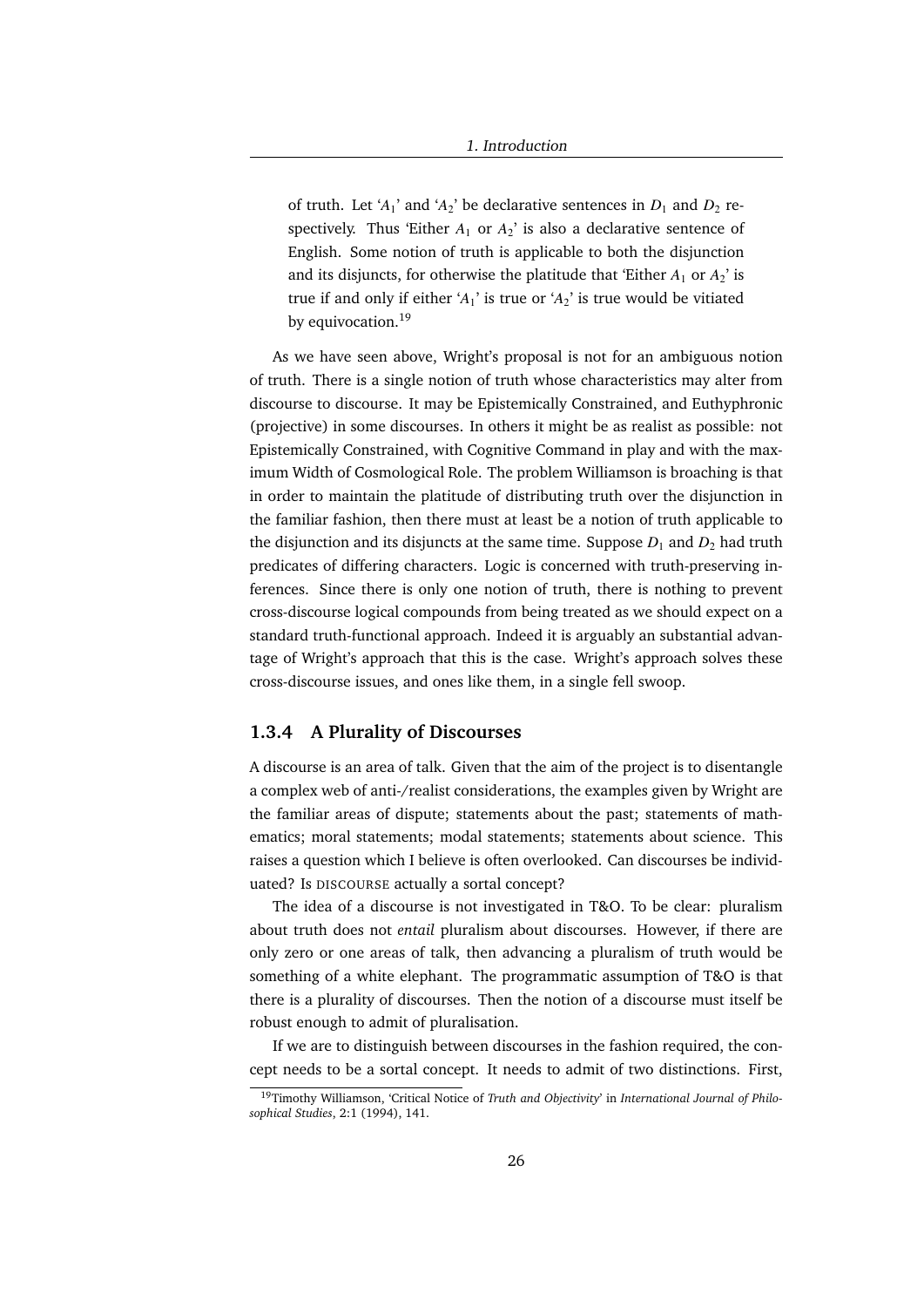we need to be able to tell what is a discourse and what is not. Second, amongst those things which are discourses, we need to be able to tell one from another. If we cannot fulfil those two conditions, then DISCOURSE does not admit of pluralisation; 'a plurality of discourses' is a solecism. Since the project of T&O requires a plurality of discourses, it had better not turn out to be a nonsense.

We might start by laying out an intuitive notion using an analogy with the classroom. One intuitive idea of a discourse derives from school. Roughly, the curriculum divides into various subjects which *prima facie* are distinct—taught by different teachers in separate classrooms using differing apparatus. It seems clear to me that my Biology teacher did not need to be able to teach French in order to do her job properly. So there is some grounding for the thought that these subjects are independent. Things begin to blur quite soon, however. In the science subjects, mathematics soon becomes a pre-requisite. And the prospects of attempting English Literature without any English Language seem slim.

It appears that we cannot rely on that simple thought to tell the discourses apart. Is there in fact going to be any one set of criteria which can be used to tell discourse from discourse? There is good reason to suspect not. The reason is that the idea of discourse is strongly associated with the notion of a game—in this case a game played with language, where the assertions are considered as moves in the game. As is familiar from Wittgenstein, there is no one single thing that games have in common which makes them all games. $^{20}$ The Wittgensteinian analogy is with a rope made of many individual strands woven together. There is no one individual strand which links the ship to the shore. But the rope as a whole does just that.

A second suggestion is that perhaps we might proceed in terms of 'areas of talk'. This suggests a parallel with geography. It might be just as difficult to pick out discourses as it is to count how many mountains there are in a mountainrange. We can count the number of peaks without too much trouble. But is there always one mountain for each peak and *vice-versa*? There are two separate issues here. First, telling which peak is which, in order to focus on one of them. Second, determining where one mountain ends and another begins. This suggests an approach to the problem. First we could pin down the distinctive vocabulary of the target discourse, which could get us the peak. Second we could indicate the boundary of the area of talk that we are interested in.

A third, final, suggestion is to define a discourse formally, and more or less arbitrarily. Consider utterances as tokens of types of utterance. Then we can think of discourses as classes of those types. We can say that an utterance *U* of type *T* is a member of discourse *D* just when that type *T* is a member of *D*'s

<sup>20</sup>Ludwig Wittgenstein, *Philosophical Investigations* 2nd edition. (Oxford: Blackwell, 1958), *e.g.* §§66, 67.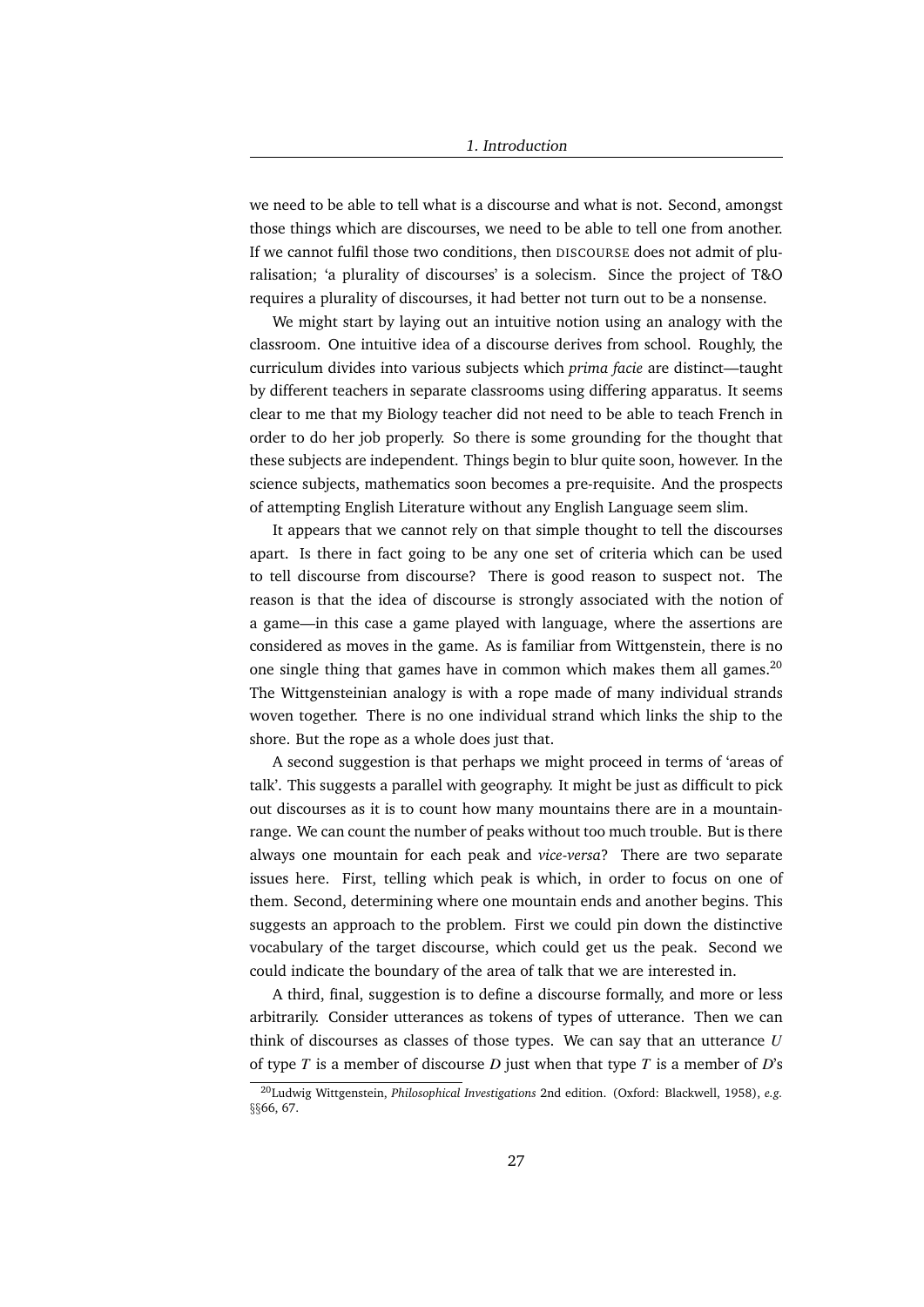class of types *C*. An utterance might be of more than one type, which will mean that it is type-ambiguous. Also, and separately, a type of utterance may appear in more than one class of types, which would make it discourse-ambiguous. On this suggestion, the class *C* of a discourse's utterance-types is to be stipulated arbitrarily.

The third suggestion could be used as a formal attempt to pin down the intuitive second suggestion. Even taken together, the suggestions are not satisfactory; there is clearly more work to be done. However, for the purposes of this thesis I concur with the programmatic assumption of T&O that the work is indeed tractable, and so 'a plurality of discourses' is not a nonsense.

## **1.4 Thesis Structure**

In this first chapter, I have introduced the project of T&O and dealt with some preliminary concerns. The thesis now divides into two parts. In the first part, three chapters focus on the framework of T&O itself. In the second part, three chapters deal with anti-realist paradigms which the framework disqualifies. The final chapter is a summary conclusion.

## **Chapter 2: The Argument for Inflation**

This chapter is my detailed examination of the Argument for Inflation. I examine the argument thoroughly to see how it is meant to work. I conclude that the detail of the Argument fails; it does not force a traditional deflationism to 'inflate'. However, I discover one driving principle behind the Argument to be the idea that justification for assertion transmits across the Disquotational Schema. If this principle holds, and the deflationist holds firm, then what Wright proposes as characteristics of truth still need to be reckoned with as broad characteristics of justifiable assertion, which vary from discourse to discourse. Thus although the detail of the Argument fails, the broad intention succeeds.

## **Chapter 3: Epistemic Constraint and Justification**

Picking up on the idea that justification for assertion transmits across the Disquotational Schema, I propose a new Crux which I call Assertoric Constraint. This is the principle that where a proposition is true, then justification for the assertion of the proposition will be available. I claim that debate about this should be acceptable to all parties, as a Crux, and does indeed mark an interesting division amongst areas of talk. I make the case that Assertoric Constraint does hold of some areas of talk.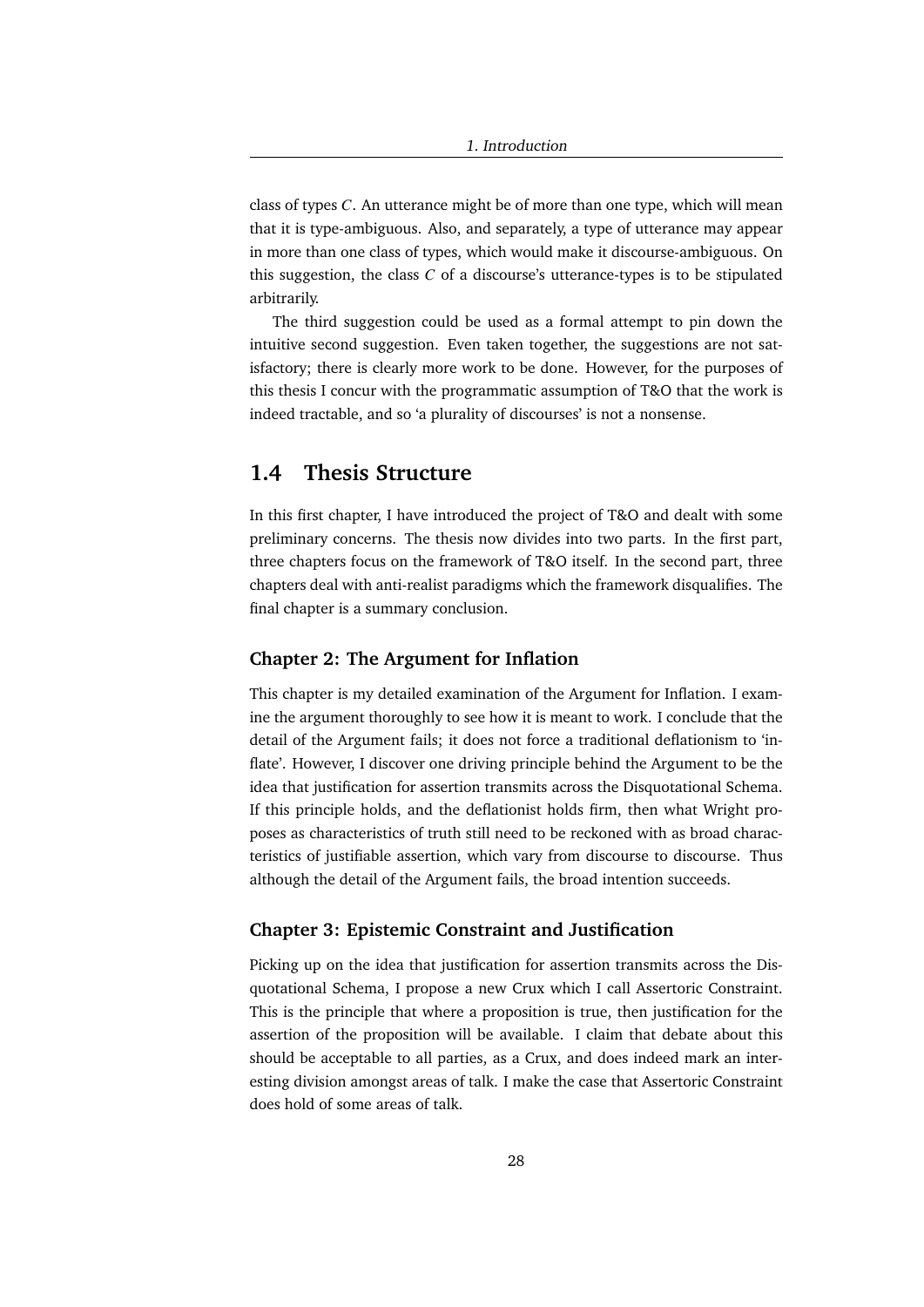Assertoric Constraint suffers from a potential structural issue. In order to solve this issue, I offer a constitutive analysis of Moore's Paradox. The analysis of the paradox is sufficiently structurally similar to suggest a solution for the problem facing Assertoric Constraint.

The consideration of Assertoric Constraint shows the need for states of information to be appropriately indexed. This naturally leads to Wright's notion of Superassertibility, which is a potential candidate for a truth predicate in an Epistemically Constrained area. In readiness for the next chapter, I show how it might be of service, in purely formal terms, to a relativist about truth.

Building on Assertoric Constraint, I argue that Epistemic Constraint is also plausible, at least for the majority of internalists and externalists. The ones who will most readily resist the extension from Assertoric Constraint to Epistemic Constraint are those who are internalist about justification and externalist about knowledge, or *vice versa*.

#### **Chapter 4: Cognitive Command**

Cognitive Command has perhaps generated the most interest of all of Wright's proposed Cruces. Some of this criticism has been very negative and the principle faces what appears to be a very sharp and simple logical refutation; in brief that a blameless disagreement is not logically possible.

I examine the purported refutation and Wright's response to it. Wright abandons the idea of Cognitive Command as based in disagreements where no party is to blame. I argue that Wright need not retreat so far. I flesh out the formal ideas around Superassertibility which were presented in the previous chapter with what I call the Dossier Model of states of information. I then use that theory to underwrite a relativism which supports blameless disagreements.

This chapter concludes my view of the framework of T&O itself.

## **Chapter 5: Three Dummettian Anti-realisms**

To begin the second part, I argue that there are (at least) three sorts of Dummettian anti-realist, which I distinguish as 'Stances'. The First Stance is motivated to drop the Law of Excluded Middle by a complex of theoretical considerations from the theory of language. The Second Stance is to maintain the principle that where a proposition is true, there must be something in virtue of which it is so. The Third Stance denies the rigidity of demonstratives in order to counter a line of thought from Kripke which supports an Essentialism.

Once the Stances have each been introduced, I then discuss how far these three sorts of anti-realist can be accommodated on the framework of T&O.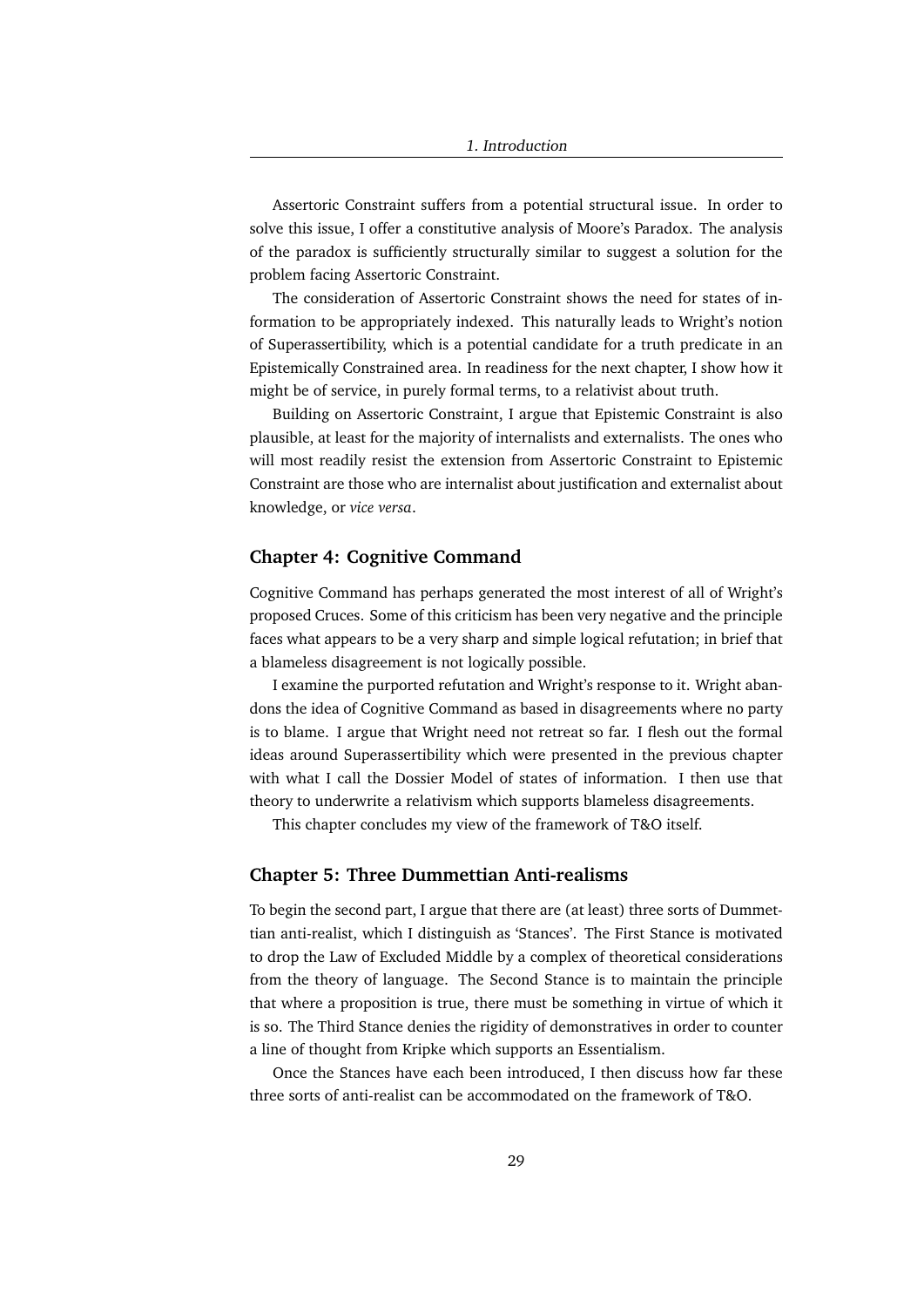## **Chapter 6: Error Theory and Expressivism**

Mackie's Error Theory is introduced and criticised independently of Wright's framework. I agree with Wright that the motivations which drive the Error Theorist can be reconstructed on the framework.

A related anti-realist tradition, Expressivism, also gets short shrift on the framework. I introduce a traditional Expressivism and relate it to Blackburn's Quasi-Realist project, which is rightly seen as an heir to that tradition.

Whilst I agree with Wright that the Quasi-Realist can be assimilated, I argue that there are distinctive motivations behind traditional Expressivism which cannot be represented on the framework. The Expressivists, then, are correct to feel aggrieved at their disqualification.

### **Chapter 7: Caution and Convention**

The roots of Cognitive Command can be traced to an earlier argumentative strategy which Wright created, involving the Cautious Man. I call this the Cautious Strategy. It was originally used by Wright to argue in favour of a Conventionalism about necessity. Interestingly, this position is no longer available on the framework of T&O.

The Cautious Man attracted an antagonist in Peacocke's *Being Known*. I deploy the Cautious Strategy against Peaocke's proposal for a semantic way with metaphysical necessity. The success of this deployment leads me to claim that, independently of the fate of Cognitive Command, there is something worth salvaging in the original Cautious line of thought. I then examine why Conventionalism cannot adequately be represented on the framework.

This chapter concludes the part which deals with the anti-realist paradigms disqualified by the framework.

### **Chapter 8: Summary Conclusion**

The final chapter provides a summary conclusion of the thesis as a whole. I conclude with some tentative remarks on how the framework of T&O might be augmented to allow for proper account to be taken of the Expressivist and Conventionalist.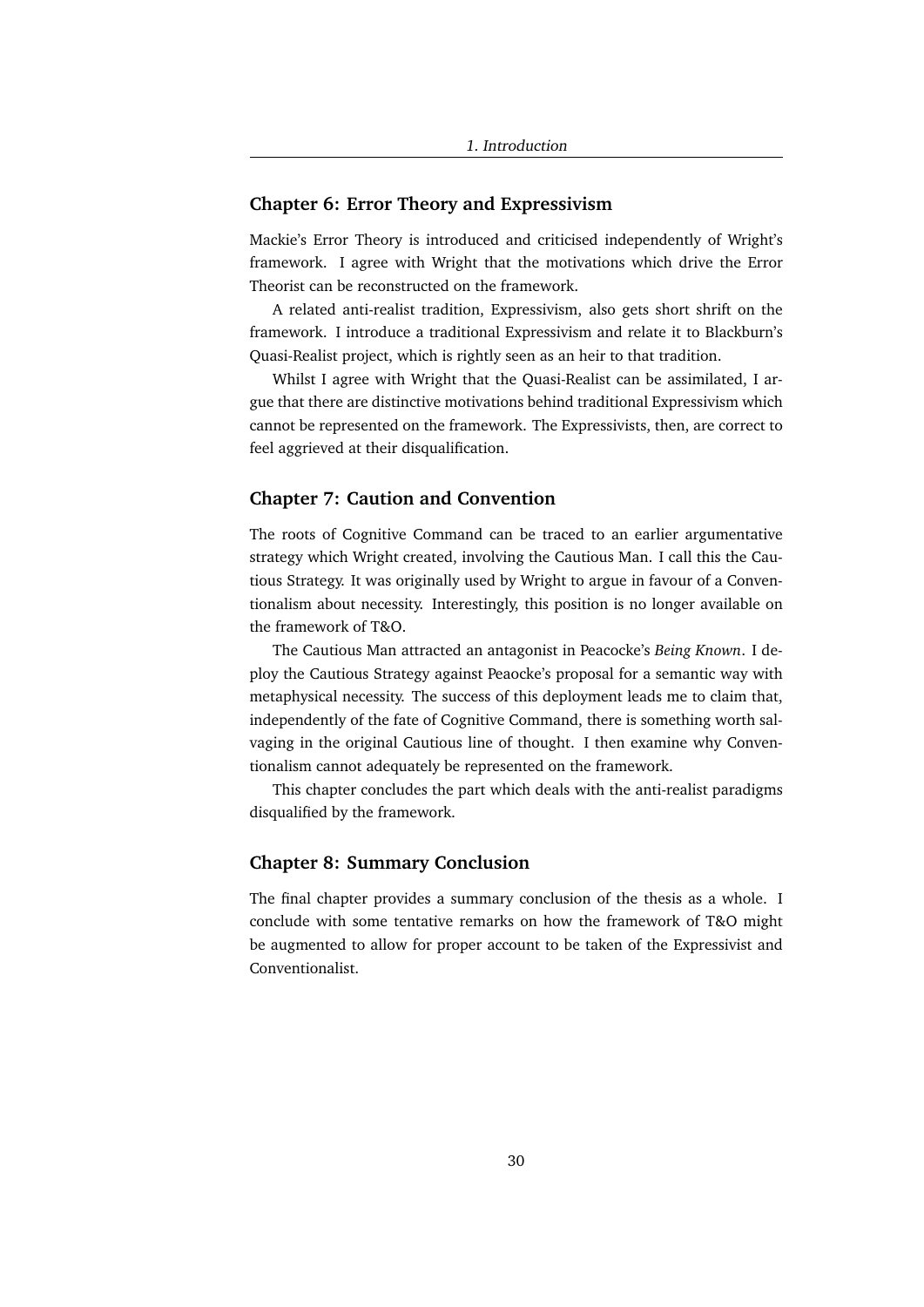**Part I**

**The Framework**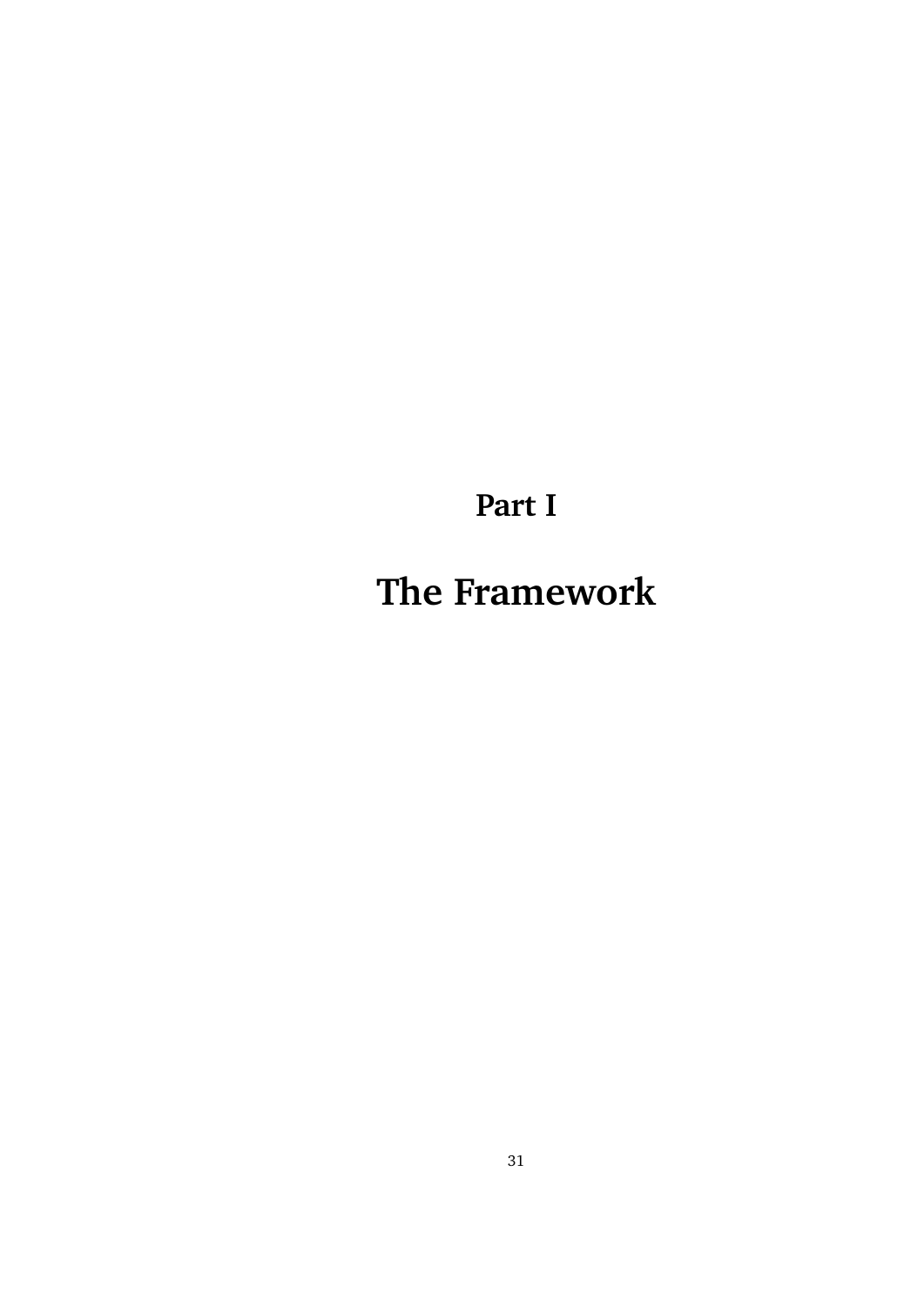## **Introduction to Part I**

In this first part of my thesis, I examine three key aspects of the framework of T&O.

In chapter two I examine Wright's argument against traditional deflationism. I call this the Argument For Inflation. I show that the letter of the Argument fails. However, the driving idea which I uncover behind the Argument is still to be reckoned with.

In the third chapter I mount an argument that there are areas of talk which are Epistemically Constrained. To do this I first establish that a second principle, which I call Assertoric Constraint, is plausible. I then show that most (though not all) types of internalists and externalists should accept Epistemic Constraint where they accept Assertoric Constraint. Wright's Superassertibility is introduced, and I give a formal sketch of how it might be of service to a relativist.

The fourth chapter looks at Cognitive Command. This Crux was intended at first to pick out areas which lend themselves to relativism; where people may disagree about an issue without either of them being mistaken. I chart Wright's reasons for giving up on this initial motivation, and find them wanting. Returning to the initial thought, I flesh out the formal sketch of Superassertibility from chapter three with a theory of states of information. This shows how Superassertibility can be of use to the relativist, and thus how Cognitive Command can be kept.

That will conclude my survey of the framework of T&O. I shall then proceed in Part II to look at anti-realist paradigms which the framework seeks to disqualify.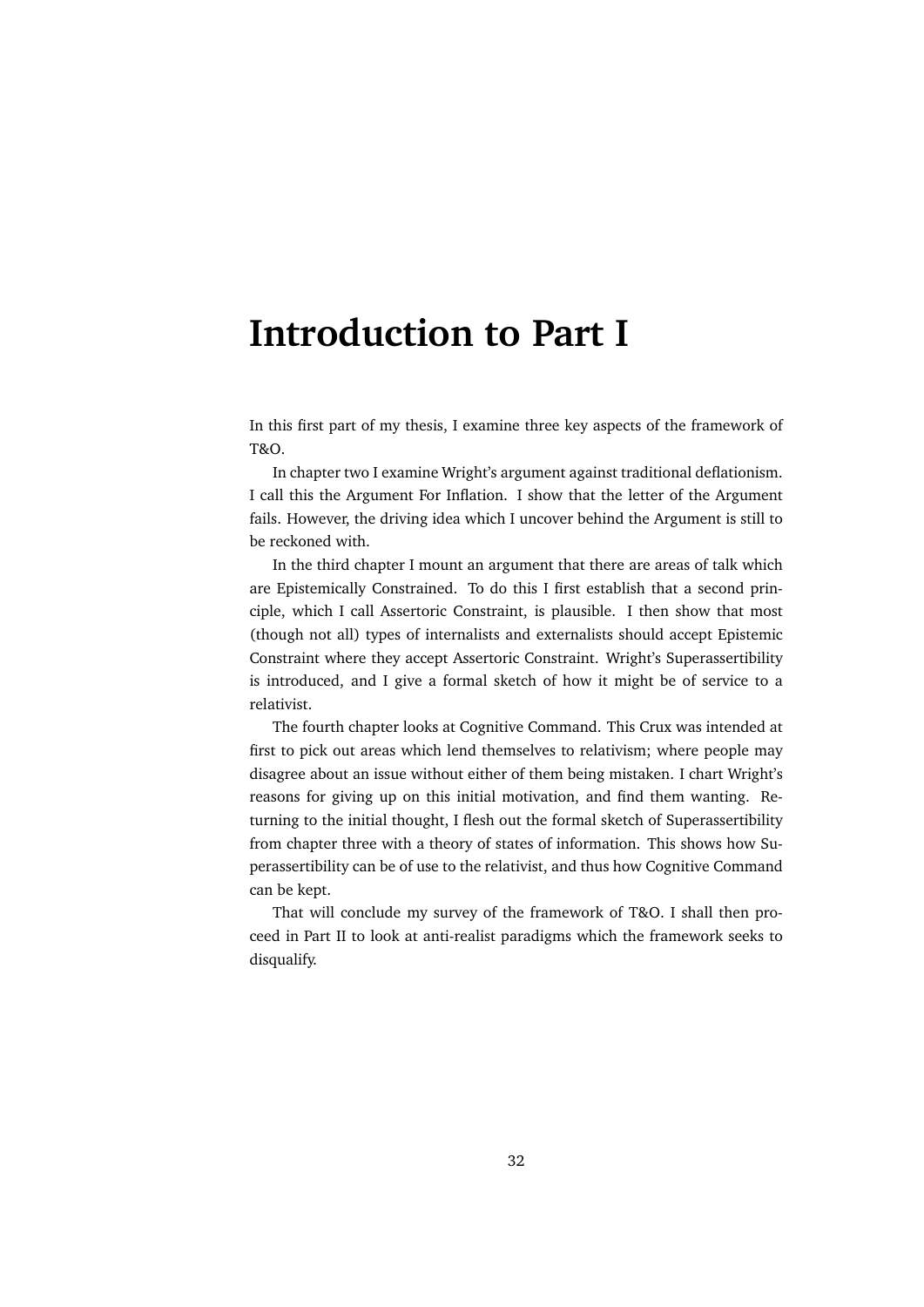## **Chapter 2**

# **The Argument for Inflation**

Or: *Does* Truth and Objectivity *pp. 15–21 Suggest a Cogent Argument Against Deflationary Truth?*

## **2.1 Introduction**

This chapter addresses the detail of the Argument for Inflation. The project of T&O is to provide a common starting point from which further debates about realism can be constructed. The various debates turn about the Cruces mentioned in the previous chapter. They aim to establish or deny that particular 'realismrelevant' features hold within an area of talk. One theory which presents itself as a candidate starting point is the deflationary theory of truth. However, if the deflationary theory is correct there will be no room for the pluralism about truth which makes up the framework of T&O, into which the various anti-/realist debates are to be slotted.

It is therefore important to Wright that the deflationist's view be removed from the running. Wright reckons the Argument for Inflation in T&O is 'a fundamental and decisive objection to deflationism as classically conceived.'<sup>1</sup> The Argument for Inflation is an argument against the coherence of deflationary truth. I begin by introducing my understanding of deflationism. I then provide a close reading of the Argument as presented in T&O. This is followed by clarification and response. I then examine Wright's restatement of the Argument, which again I clarify before responding.

I find that the detail of the Argument fails to refute deflationism. However, one core thought of the Argument is that warrant transmits across the Disquotational Schema. I argue that the deflationist should therefore allow that the

<sup>1</sup>Wright, *T&O*, 21, fn 15.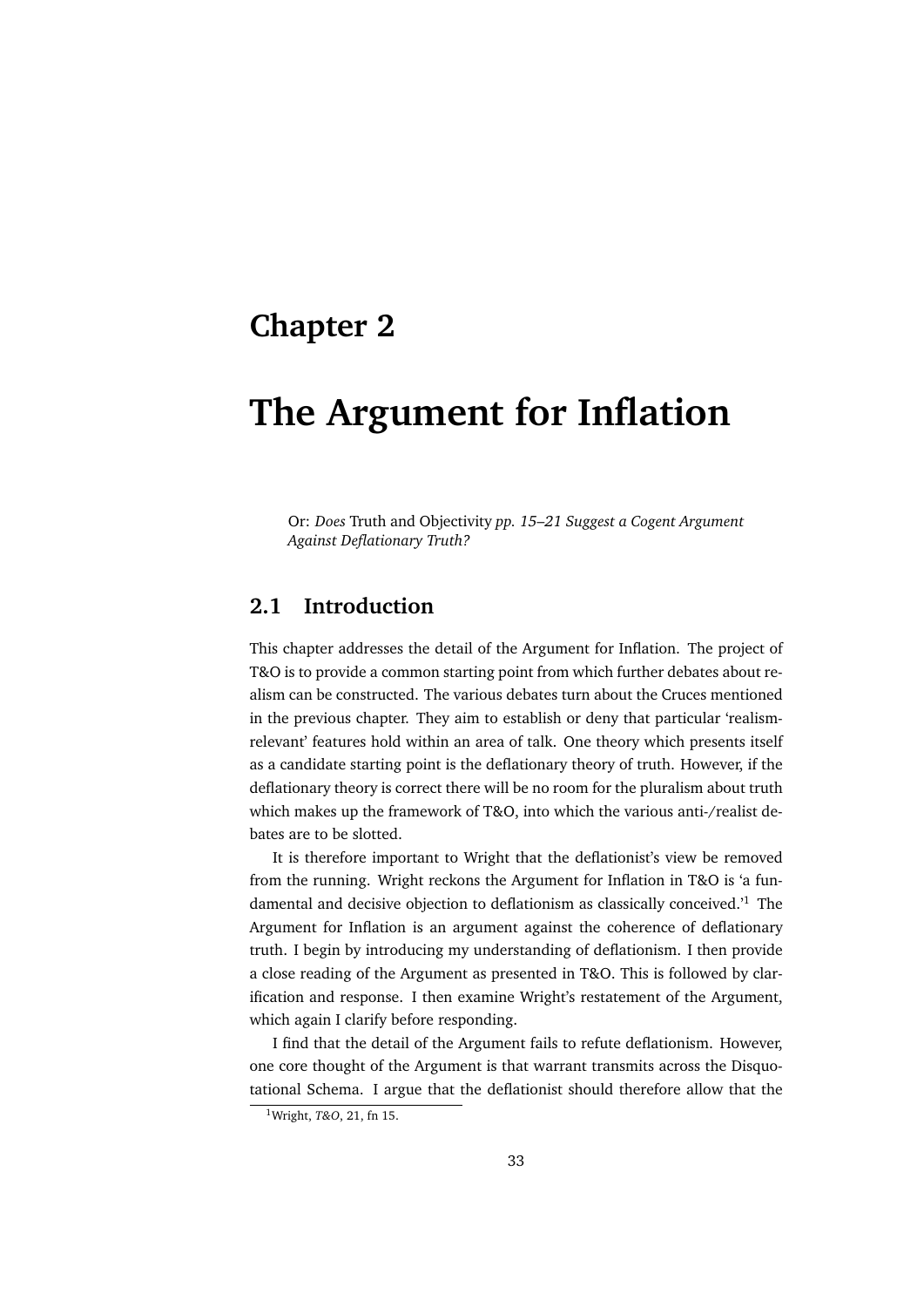framework of T&O can be transposed from talk of truth having varying characteristics in various areas, into terms of broad types of warranted assertion operating in those areas.

## **2.2 Deflationism**

Frege is not a deflationist. However, he does broach the driving notion of deflationism in the middle of this passage:

All the same it is something worth thinking about that we cannot recognise a property of a thing without at the same time finding the thought *this thing has this property* to be true. So with every property of a thing there is tied up a property of a thought, namely truth. It is also worth noticing that the sentence 'I smell the scent of violets' has just the same content as the sentence 'It is true that I smell the scent of violets.' So it seems, then, that nothing is added to the thought by my ascribing to it the property of truth. $2$ 

The sentence 'I smell the scent of violets', says Frege, has the same content as 'It is true that I smell the scent of violets.' Frege also agrees with the deflationist that there is something unhappy about classing 'true' as a property—he goes on in this passage to question whether it is a property 'in the ordinary sense at all'. He does part company from the deflationist, however, since he also holds that 'it seems likely that the content of the word 'true' is *sui generis* and indefinable.'<sup>3</sup> Frege, then, is not a deflationist. However, I take his observation that 'true' does not add to the content of the sentence as a starting point for understanding deflationism. 'True' does not add to the content of the sentence; a sentence suffixed with '... is true' tells us no more and no less than the sentence without the suffix. Therefore, with Frege, the deflationist questions whether it marks a property in the ordinary sense. Instead of marking a property, the deflationist takes it to be no more than a grammatical device. For example, abbreviation is a grammatical device. We can write 'N.B.' for '*nota bene*', 'etc.' abbreviates '*et cetera*' and 'sc.' stands for '*scilicet*'. The use of an abbreviation changes the sentence typographically, but does not change the meaning of the sentence. Abbreviations are a convenience, but an inessential one; they could all be replaced with what they abbreviate without the sentence changing meaning. The traditional deflationist argues that 'true' is a grammatical device in the same way; that it can be removed without changing the meaning of the sentence.

<sup>&</sup>lt;sup>2</sup>Gottlob Frege, 'Der Gedanke' in *Beiträge zur Philosophie des deutschen Idealismus*, 1 (1918), 61, trans Geach and Stoothoff.

<sup>3</sup> Ibid., 60.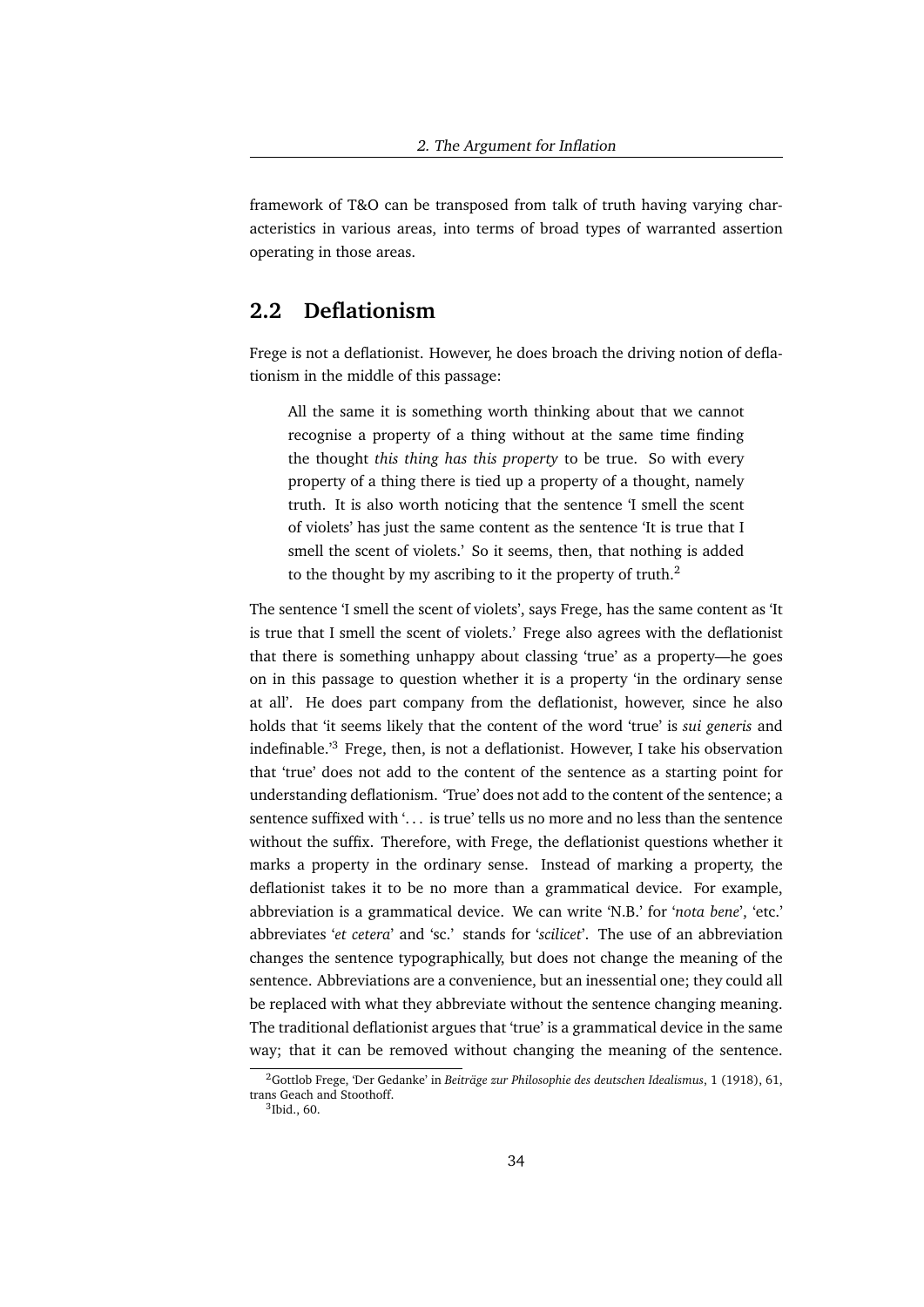Ramsey, who is perhaps the first person to pursue a distinctively deflationist line, writes

'It is true that Caesar was murdered' means no more than that Caesar was murdered, and 'It is false that Caesar was murdered' means that Caesar was not murdered.<sup>4</sup>

Thus the deflationist holds that, in the main, 'true' and 'false' can be eliminated from the language. The *proviso* involves cases where the proposition involved is not explicit. There are several ways in which this might occur. One might refer to a proposition that someone else has asserted, and mark one's concurrence by saying

What the captain told us at half-time is true.

Simply removing the occurrence of 'is true' produces the malformed sentence:

What the captain told us at half-time.

I call this type of case 'Indirect'. What this type of case requires is a substitution for the proposition which the captain actually enunciated. But suppose the captain passed more than one observation during half-time. Then one might mark one's concurrence by saying

Everything the captain told us at half-time is true.

Again simply removing the 'is true' does not, in this case, produce a well-formed sentence. I call this sort of case 'Compendious'. As Ramsey suggests, this can be treated as a quantification: for every proposition *P* uttered by the captain at half-time, *P* is true. Following that, for each case of '*P* is true' the phrase 'is true' can be removed without loss of meaning. A further example of indirect reference is provided by the naming of theories, as in 'Newtonian Mechanics is true.' Here the deflationist can propose a similar technique to that just suggested, and first replace the reference to 'Newtonian Mechanics' with the laws which go to make up that theory. For instance, 'Newton's First Law of Motion is true, Newton's Second Law of Motion is true, Newton's Third Law of Motion is true'. The reference by name to each law can then be removed by inserting the content of the law mentioned. In the case of the second law: 'It is true that the rate of change of momentum of a body is proportional to the resultant force that acts on it.'<sup>5</sup> From this we can then straightforwardly remove the prefixed 'it is true that'.

<sup>4</sup>Frank Ramsey, 'On Facts and Propositions' in *Proceedings of the Aristotelian Society*, Supplementary Volume VII (1927), 106. Page reference to the reprint in Simon Blackburn and Keith Simmons, editors, *Truth* (Oxford: Oxford University Press, 1999).

<sup>5</sup>This wording of the law is from P. M. Whelan and M. J. Hodgson, *Essential Principles of Physics* (London: John Murray, 1978), 34.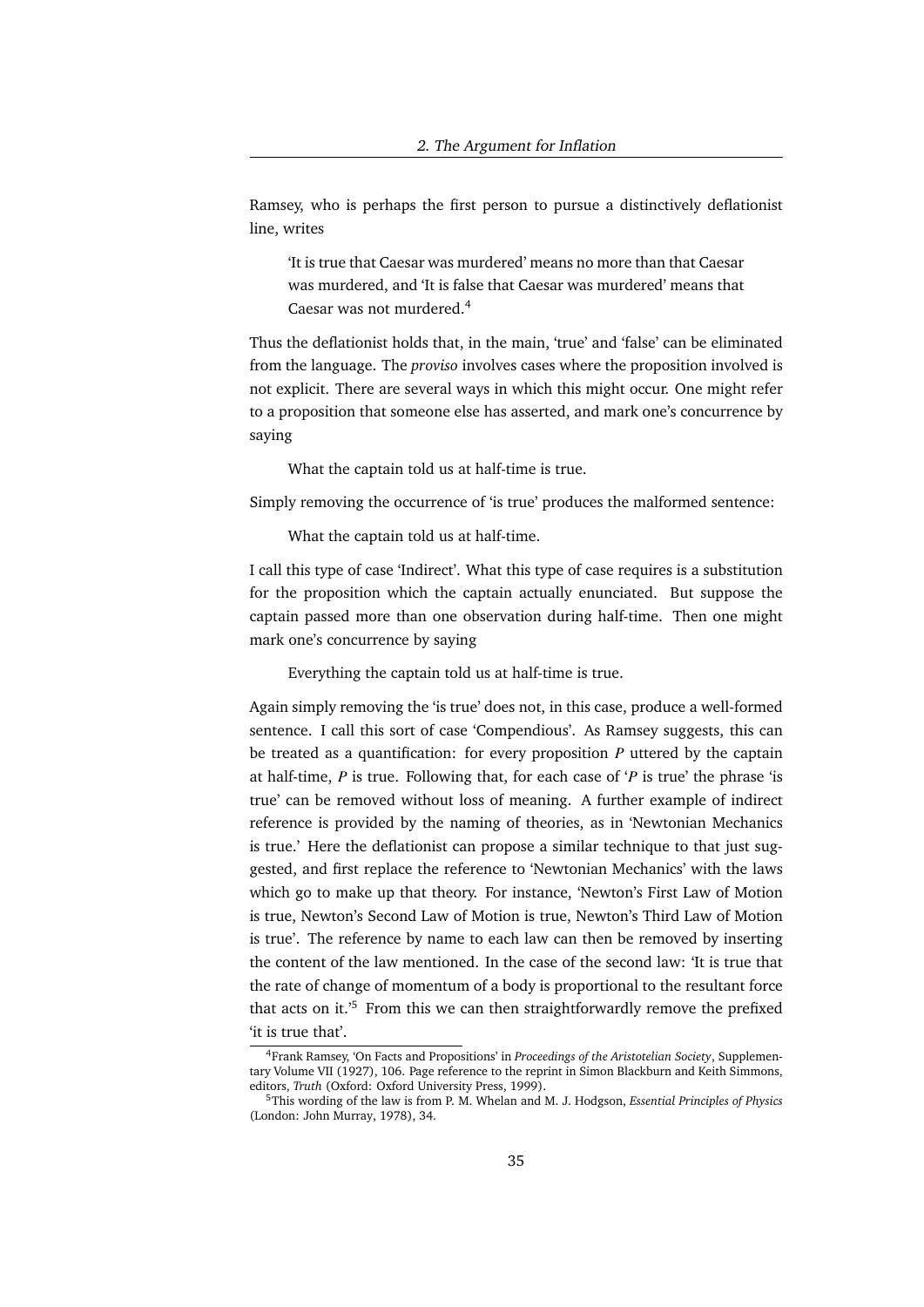The deflationist suggests that in general 'true' can be harmlessly removed. They then provide further techniques for systematic deletions of the predicate which preserve the meaning, in other cases, such as the Indirect and Compendious cases just considered, where the removal of the predicate is not straightforward. To the extent that these techniques do not convince, then to that extent it will appear that we could not (even in principle) dispense with 'true'; it will be more than a grammatical convenience.

I should also note that, as the name implies, a deflationist holds that there is no further mystery behind 'true'—truth itself is not a weighty topic deserving of deep discussion. The most that needs to be done to explain the notion concerns the workings of the lightweight, grammatical, techniques for eliminating occurences of the word in a meaning-preserving fashion.

I am now in position to present Wright's analysis of deflationism as consisting of two theses—one positive and one negative. The positive thesis is that the ascription of truth is governed by the Disquotational Schema:

$$
P' \text{ is true iff } P \qquad \qquad \text{DS}
$$

Using this, together with the lightweight machinery to cope with implicitly referenced propositions, and compendious statements, talk of 'true' is to be systematically eliminated. The negative thesis of deflationism is that the positive thesis is all there is to truth. Talk of 'true' is all but a notational convenience, which could be eliminated without loss of meaning. So truth qualifies as grammatically convenient, but no more than that. It does not denote any further, metaphysical, property of propositions or sentences.

The deflationist holds that 'true' can be systematically removed from the language without loss of expressive power—notwithstanding the Indirect and Compendious cases—although perhaps at the forfeit of some convenience. A more modern, nuanced, view does not hold to the systematic removal of 'true', but instead insists that the Disquotational Schema contains all there is to be said about truth. On the more modern view, the Disquotational Schema encapsulates the entire conceptual resource needed to understand 'truth'. It is plausible that the more traditional deflationist, as I have presented him, suffers from irreparable defects and so is something of a straw man. Horwich, for one, has presented several reasons why the traditional view should be replaced with the more modern one.<sup>6</sup>

I am not going to rehearse those further arguments here. I shall follow Wright's original presentation, whose target is the traditional deflationist as

<sup>6</sup>Paul Horwich, *Truth* 2nd edition. (Oxford: Oxford University Press, 1998), 37–40.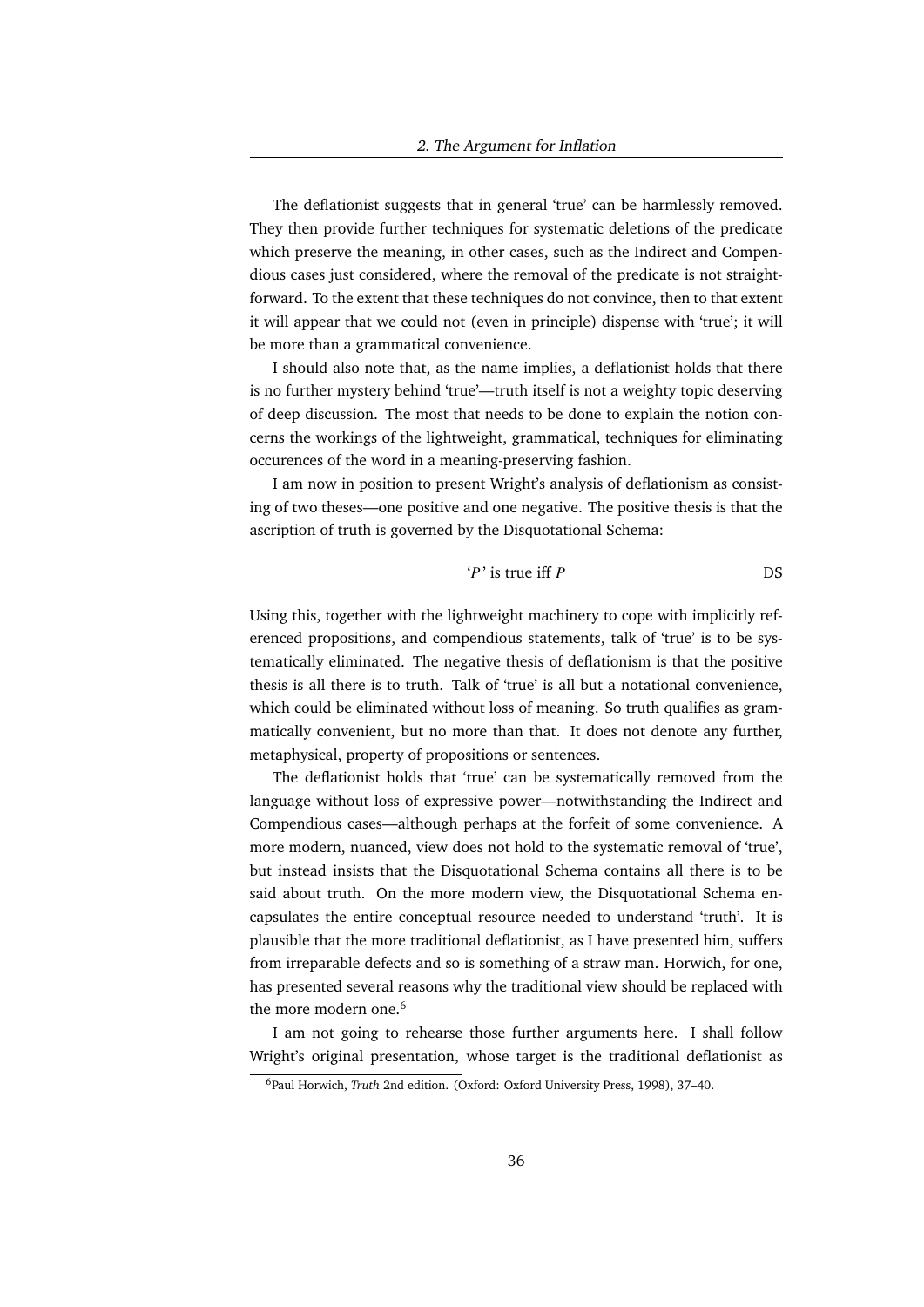given by the positive and negative theses above.<sup>7</sup> This is aimed specifically at traditional deflationism; the thrust is that the positive and the negative theses are inconsistent. He holds that the Disquotational Schema is correct; that truth is indeed disquotational. But he argues it is a *consequence* of the Disquotational Schema that truth is not merely (all but) a notationally useful device. The positive thesis holds at the expense of the negative thesis; there must be more to say about truth than the Disquotational Schema alone allows of. Wright expresses this by saying that the deflationist's truth must *inflate*. This is the conclusion of the Argument for Inflation. I hold that the Argument fails to force the inflation of traditional deflationism. However, if I have correctly diagnosed the driving thought of the Argument, then both the traditional and the modern deflationist are still left with something to reckon with.

# **2.3 The Original Argument for Inflation**

There are two presentations of the Argument for Inflation. The first is in T&O. A few years later, Wright produced another presentation of the Argument, in response to calls for clarification from critics.<sup>8</sup> I turn first to the presentation in T&O. This takes the form of a close-reading and exegesis of pp. 15–21 of that work.

The two versions of the Argument for Inflation both use principles which Wright labels 'Normative Coincidence.' The principles, although they are given the same name, are different. The one in T&O is stronger than the one in later argument. They are logically related in that the strong version entails the weak version. I therefore distinguish them by calling them Strong Normative Coincidence and Weak Normative Coincidence respectively.

Below I shall show that there is a good objection to Strong Normative Coincidence. However, Weak Normative Coincidence is not vulnerable to the same objection. It is therefore apposite to keep the two separate principles tagged from the beginning. The close reading is exposition of Wright. I therefore insert '[strong]' or '[strongly]' in quotations from the text where the principle refered to is Strong Normative Coincidence.

#### **2.3.1 Close Reading**

Wright's intention is to bring out a tension in the deflationist's position. The tension is between two features. Both features are seen to come about because

<sup>7</sup>Wright, *T&O*, 14.

<sup>8</sup>Crispin Wright, 'Responses to Commentators' in *Philosophy and Phenomenological Research*, 56:4 (1996).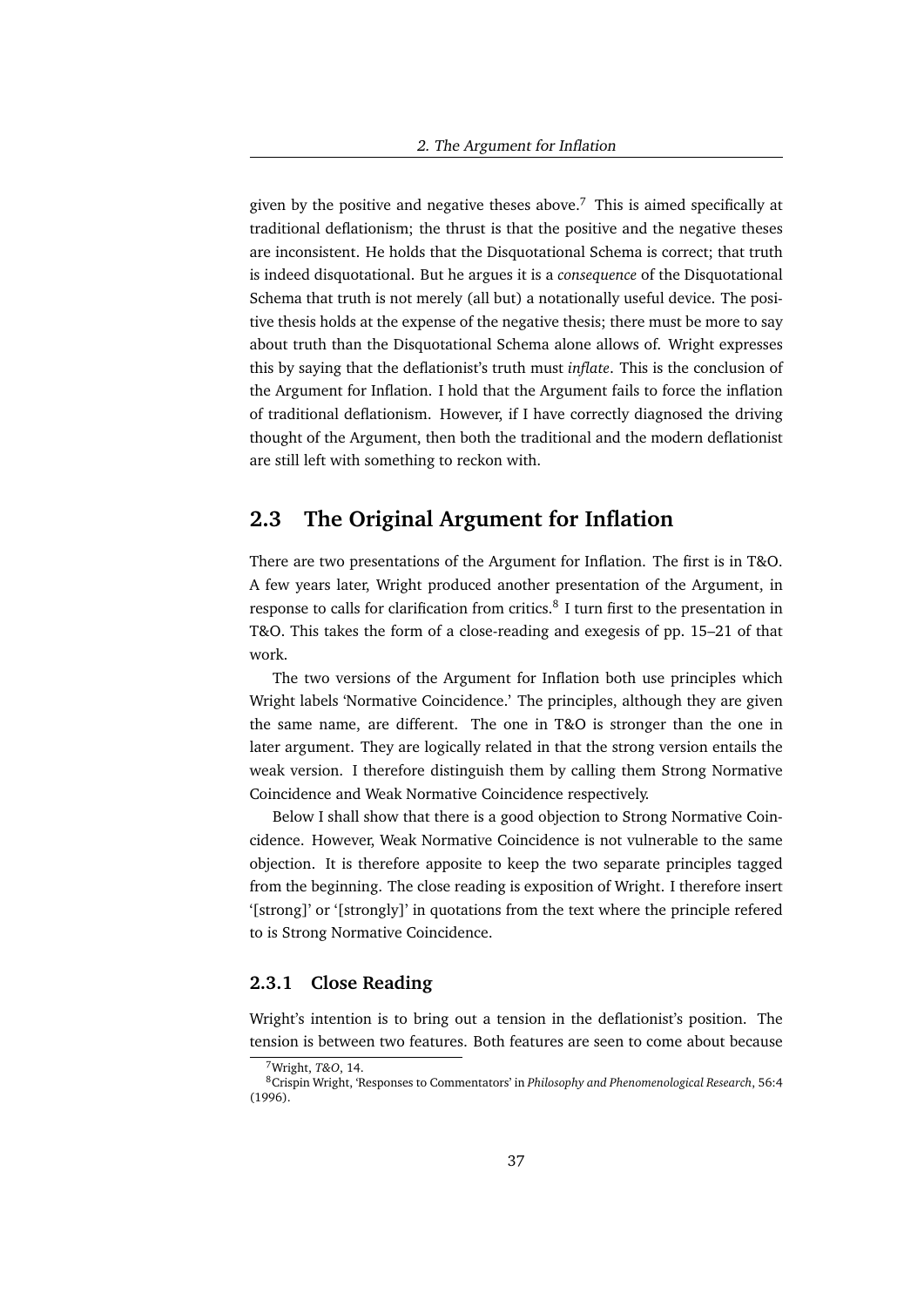of the adherence of truth to the Disquotational Schema.

To begin with, Wright introduces the idea of a *practice* which is made up of particular *moves*. A *practice* is to be any intentional activity and a *move* is to be an action performed in that practice.<sup>9</sup> Moves in the practice may have characteristics. There are two sorts of normativity which might attach to such characteristics of a move in the practice. These two sorts are *descriptive* and *prescriptive*. If a characteristic is descriptively normative, then that is to say that, as a matter of fact, the participants in the practice are inclined to make moves which have that characteristic. In contrast, if a characteristic is prescriptively normative, then reflecting on the fact that a move has the characteristic gives the participants a defeasible reason for making the move. These examples have been given for *positive* norms. There are negative versions of these norms as well. A negative descriptive norm is a characteristic such that, as a matter of fact, people avoid making the moves which possess that characteristic. A negative prescriptive norm is one which, if reflected on, lends a defeasible reason to avoid making the move which possesses it. The case in point is the practice of assertoric discourse.

Wright then notes that the argument should replace talk of characteristics with talk of predicates, thus remaining neutral on the question of whether a particular predicate expresses a substantial property or not.

This general talk of practice is applied to assertoric discourse. The moves in this practice are assertions. The norms which attach to the sentences are the predicates truth (*T* ) and warranted assertibility (*WA*). What is assertoric or not is to be had by noting one syntactic feature of assertoric content:

it is distinctive of sentences with assertoric content, in the sense contrasting with, say, imperative, interrogative or optative content, that they can feature without syntactic incongruity as the antecedents of conditionals.<sup>10</sup>

Thus Wright holds that sentences which have assertoric content are up for featuring as the antecedents of conditionals, whereas sentences which express commands, questions or wishes cannot take that role. One such conditional, he notes, is (one half of) the Disquotational Schema itself:

If *P* then '*P*' is true 
$$
DS_1
$$

This means that any assertoric sentence is suitable for being true. Since the deflationist has only the resource available from the Disquotational Schema, it

<sup>9</sup>Wright, *T&O*, 15.

<sup>10</sup>Ibid., 16.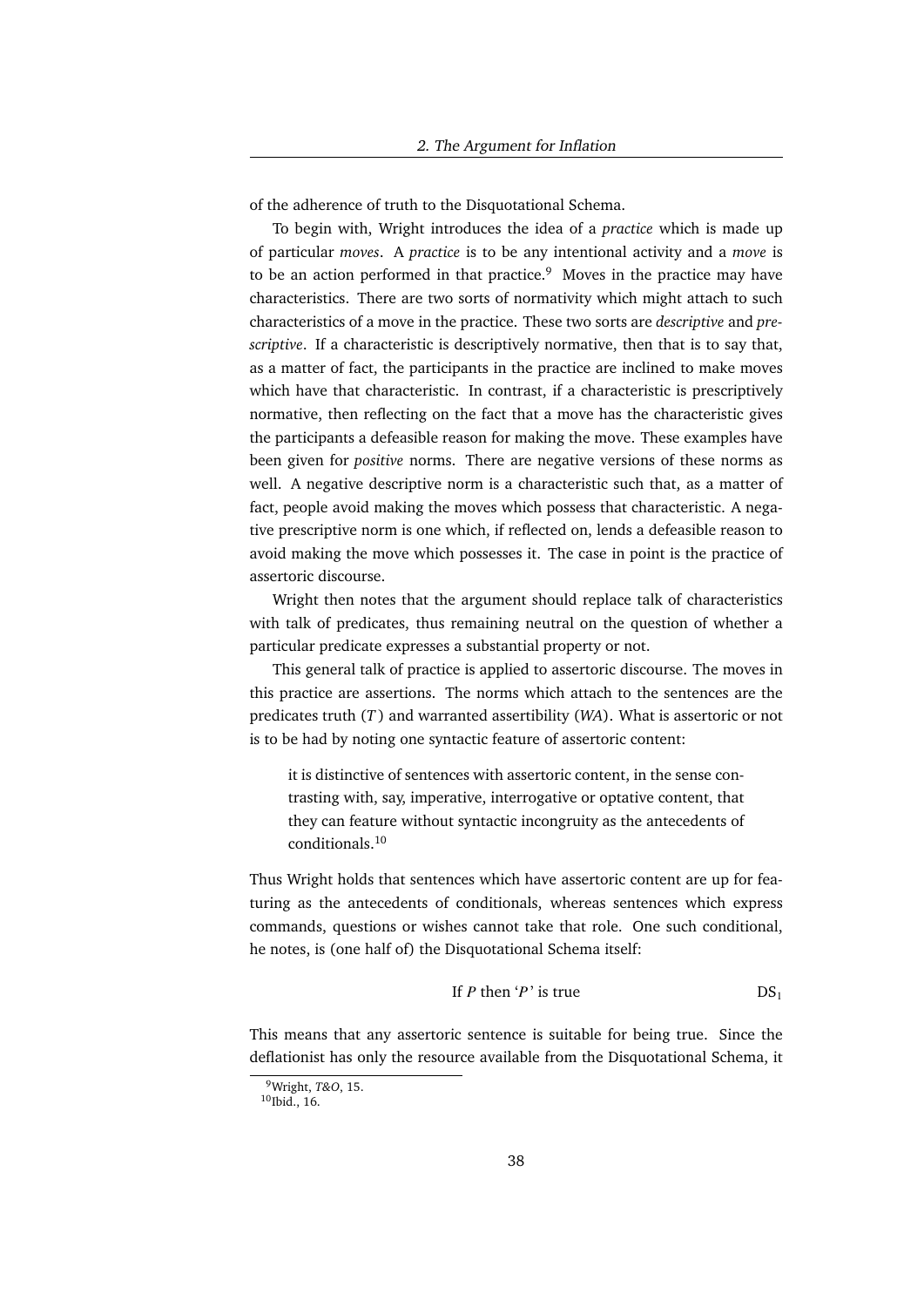also follows that no other sort of sentence will be suitable for being true. Only those sentences which can feature as antecedents will be suitable to be in the range of the truth predicate.

Wright now introduces the notion of warranted assertibility. Sentences which are up for being true, do have content. But

to be determinate in content at all, there has to be a distinction, respected for the most part by participants in the practice, between proper and improper use of them ... and ... that will be a distinction between cases where their assertion is justified and cases where it is not. $11$ 

If there is no prevalent protocol concerning when it is justified or not to assert particular sentences, then the purpose of asserting those sentences will likewise lack clarity. The sentences would lack determinate content. This norm of warranted assertibility is a prescriptive norm, since

to have reason to think that a sentence is warrantedly assertible is, trivially, to have (defeasible) reason to assert it. $^{12}$ 

This norm is also descriptively normative over assertoric discourse. As argued above, if people did not, by and large, respect the standards of justification for assertion, then the very content of the sentences would be threatened.

Warranted assertibility, then, is both prescriptively and descriptively normative of assertoric discourse. The Disquotational Schema also ensures that the same is true of truth, first

'*T* ' is prescriptively normative, because any reason to think that a sentence is *T* may be transferred, across the biconditional, into reason to make or allow the assertoric move which it expresses.<sup>13</sup>

#### And second

'*T* ' is descriptively normative in the sense that the practices of those for whom warranted assertibility is a descriptive norm are exactly as they would be if they consciously selected the assertoric moves which they were prepared to make or allow in the light of whether or not the sentences involved were *T*. 14

Wright now points out that the relationship between warranted assertibility and truth is in fact tighter; they *coincide* in normative force. Two predicates

<sup>11</sup>Wright, *T&O*, 17.

 $^{12}$ Ibid.  $13$ Ibid.

 $14$ Ibid.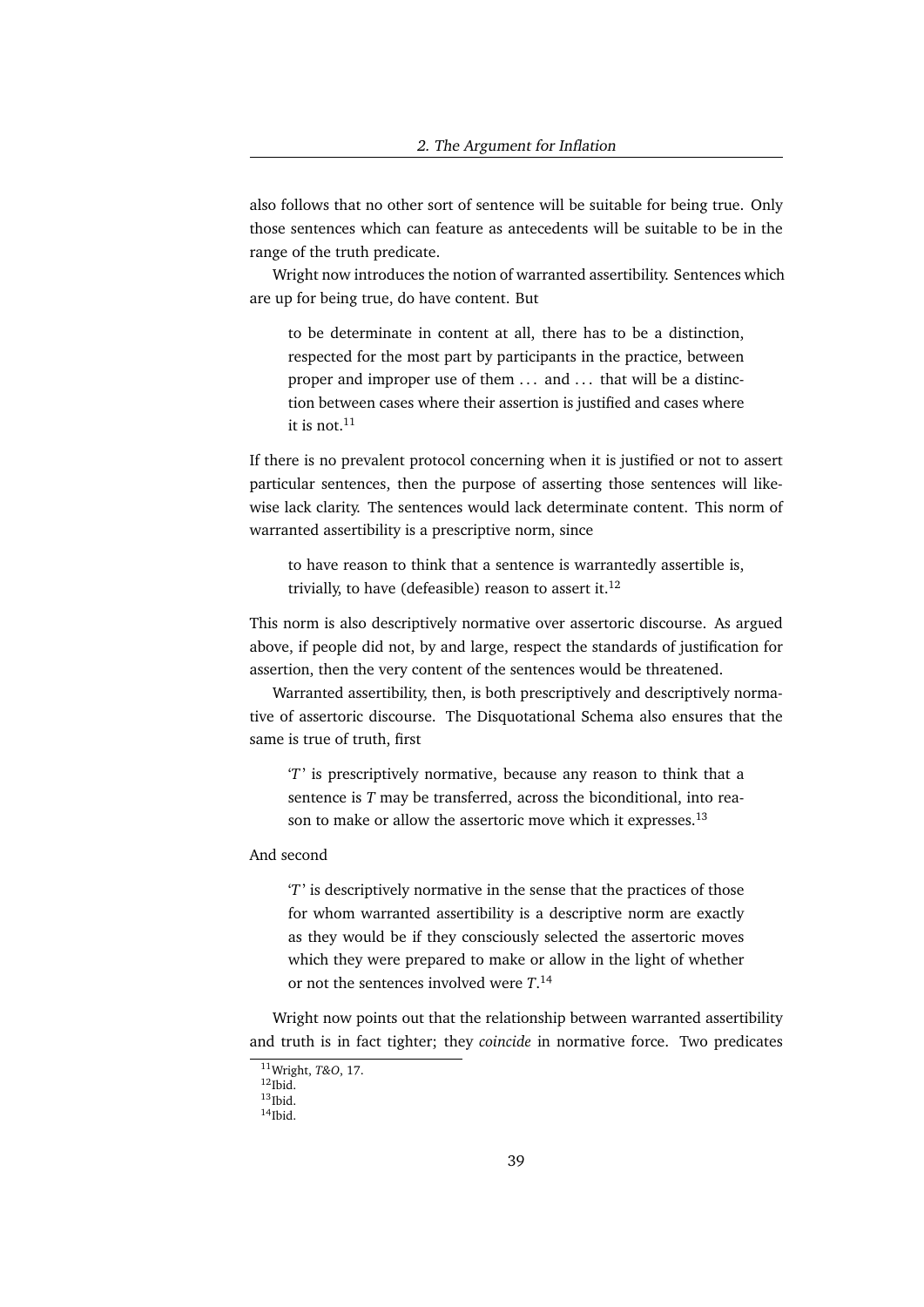[strongly] coincide in normative force just when reason to think that the one obtains is reason to think the other obtains, and *vice versa*. This is the case for these two since

reason to regard a sentence as warrantedly assertible is, naturally, reason to endorse the assertion which it may be used to effect, and conversely; and reason to endorse an assertion is, by the Disquotational Schema, reason to regard the sentence expressing it as *T*, and conversely.<sup>15</sup>

So far, then, Wright has shown that truth and warranted assertibility are both norms over assertoric discourse, and that they [strongly] coincide in normative force, in the sense which has just been explained.

And so far this is a finding wholly consonant with deflationism. Since the defining thesis of deflationism is that 'true' is merely a disquotational device . . . a deflationist must of course insist that the only substantial norms operating in assertoric practice are norms of warranted assertibility, and that the truth predicate can indeed mark no independent norm. For were it normatively independent, to predicate 'true' of a sentence would be to claim that sentence's satisfaction of a norm distinct from warranted assertion. No room could then remain for the contention that 'true' is only grammatically a predicate, whose role is not to attribute a substantial characteristic.<sup>16</sup>

The second half of Wright's argument is to show that truth and warranted assertibility might diverge in extension. Even though they are Strongly Normatively Coincident, the two norms may still differ, in that 'success in the one aim need not be success in the other.<sup> $17$ </sup> It is endorsing the Disquotational Schema which brings this about. First, he notes that warranted assertibility is a *defeasible* reason. It is then a simple matter to show that truth and warranted assertibility may diverge in extension. The nub of the observation is that while truth commutes with negation, warranted assertibility does not. Wright cashes it out like this. '*P* ' in the Disquotational Schema represents assertoric content. Assertoric contents have Significant Negations, so 'it is not the case that *P* ' must also be admitted as a valid substitution in the Disquotational Schema.

<sup>(</sup>i) 'It is not the case that *P*' is *T* if and only if it's not the case that  $P$ .<sup>18</sup>

<sup>15</sup>Wright, *T&O*, 17.

 $16$ Ibid., 18.

<sup>17</sup>Ibid., 19.

 $18$ Ibid.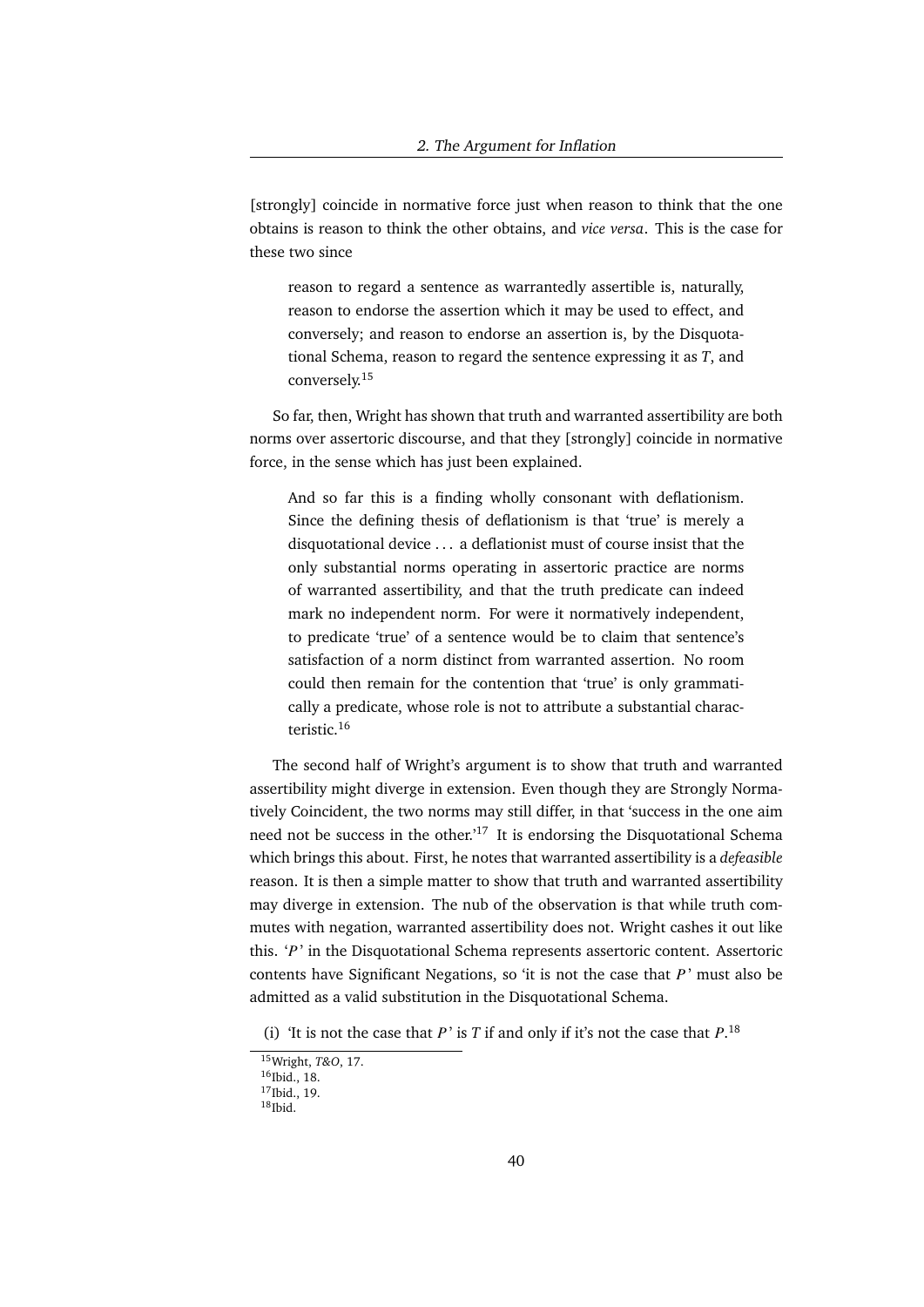Second, the Disquotational Schema can be contraposed

(ii) It is not the case that *P* if and only if it is not the case that '*P*' is  $T^{19}$ .

Putting the two together, the conclusion is that truth and negation commute.

(iii) 'It is not the case that *P*' is *T* if and only if it is not the case that '*P*' is  $T$ .<sup>20</sup>

Wright now considers the equivalent steps for warrant. In particular, he considers the case where the warrants in an area might be *neutral*, where that means that some warrants are such that, for some *P*, they do not allow us to assert *P*, and also do not allow us to assert 'it is not the case that *P* '.

[W]ith such a state of information, and such a statement *P*, it will be correct to report that it is not the case that *P* is warrantedly assertible but incorrect to report that the negation of *P* is warrantedly assertible.<sup>21</sup>

First, Wright establishes that truth and warranted assertibility are Strongly Normatively Coincident. Now he has shown that they are nevertheless distinct norms; satisfying one need not entail satisfaction of the other. And so for the *coup de grâce*. Deflationism holds that 'the truth predicate is merely a device of endorsement of assertions' and is therefore 'committed to the idea that warranted assertibility is the *only* norm operative over assertoric discourse.<sup>22</sup> Wright has shown that the Disquotational Schema itself underwrites both halves of the argument; first that truth and warranted assertibility are Strongly Normatively Coincident, second that they are distinct, since they may diverge in extension. But Wright asserts that for the deflationist there can be only one norm in operation over assertoric discourse. And hence he holds that deflationism is shown to be 'an inherently unstable position.<sup>'23</sup>

#### **2.3.2 Interpreting The Original Version**

Wright spends a large amount of time developing the two parts of the argument. First is Strong Normative Coincidence; that reason to think that one norm holds is reason to think that other holds and *vice versa*. Second is what I shall follow Wright in calling Divergence. This is the fact that truth and warranted assertibility are not extensionally equivalent; they potentially diverge. After developing these two parts, it appears that for Wright the conclusion is all but immediate. He gives very little by way of explanation of the reasoning to the conclusion itself.

<sup>19</sup>Wright, *T&O*, 20.  $^{20}$ Ibid.  $^{21}$ Ibid. <sup>22</sup>Ibid., 21, emphasis in the original.  $^{23}$ Ibid.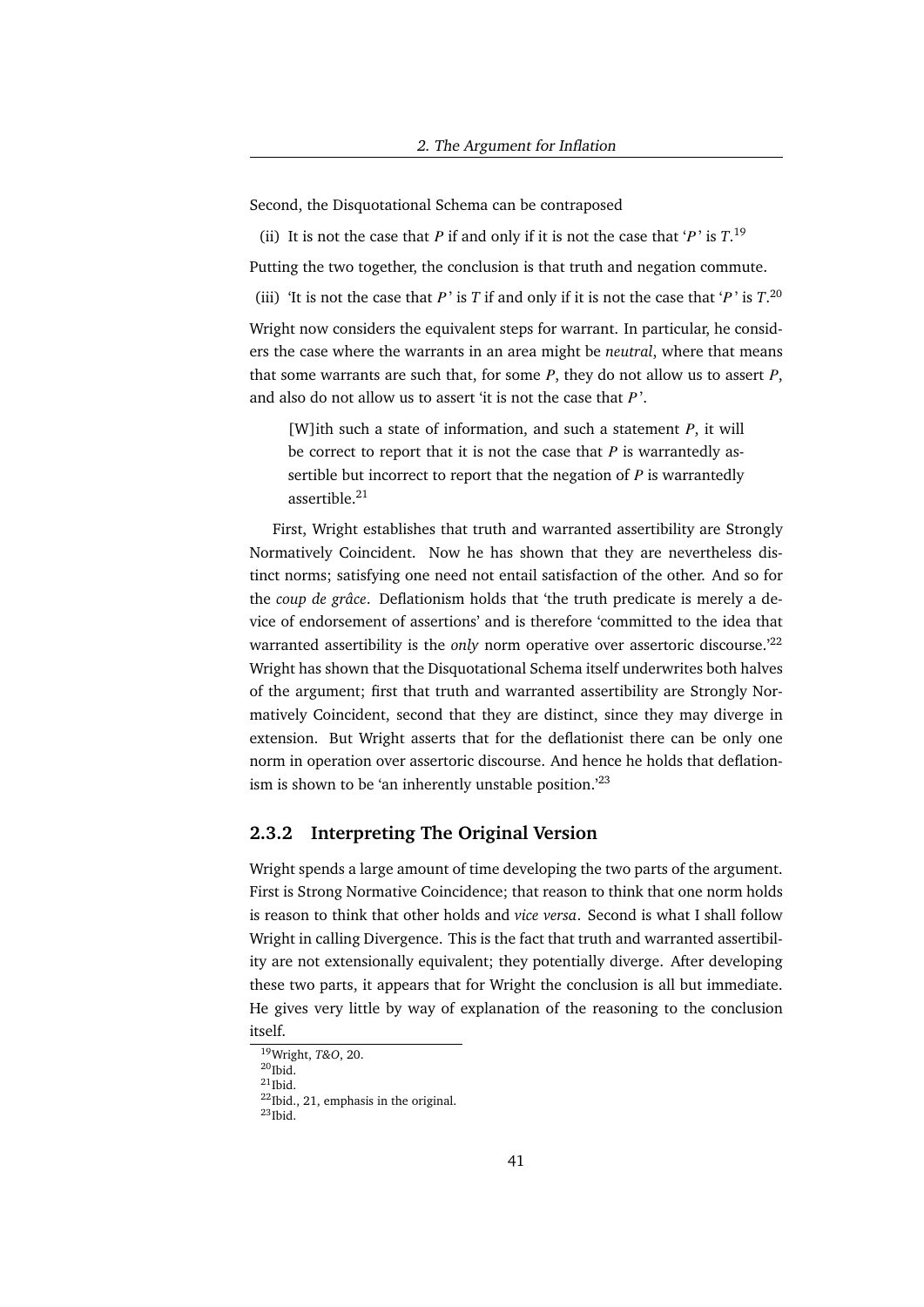#### **Substantiality: The Target of the Argument**

First I should like to be clear about what the target of the argument is. In order to do this, I propose to clean up one of the terms used in a natural, and therefore loose, sense by Wright. The term is 'substantial', as applied to a predicate. I would like to get clear about exactly what Wright means by 'substantial' in the passage. I submit that Wright is not using it in a technical sense. But readers of T&O might mistakenly equate it with the usage defined later in the work where Wright says

I introduce the phrase 'substantial truth' merely for ease of discussion, to register the presence of realism-relevant features within a discourse.<sup>24</sup>

The realism-relevant features which are refered to are the subjects of the various debates—the Cruces—about which the realist and anti-realist might engage. They were introduced in the previous chapter, and included Epistemic Constraint, Cognitive Command and Wide Cosmological Role.<sup>25</sup> It is clear that this usage of 'substantial truth' does not apply here in the Argument for Inflation, for the following reason. The Argument for Inflation is making the case that truth is not insubstantial in the deflationist's sense. If it succeeds then truth is shown to be substantial in the deflationist's sense. But if it succeeds, there must still be room on the proposed framework of T&O for an area, which admits of truth, not to have any realism-relevant features. It is wrong, therefore to identify 'substantial' in the sense of possessing one or more realism-relevant features and 'substantial' in the sense, borrowed from the deflationist, employed in the Argument for Inflation.

What does 'substantial' mean? Wright explicitly leaves this term somewhat loose, in order to leave room for the refinement of the best formulation of deflationism.<sup>26</sup> It will help to give one example of how it might be filled, since that will enable a clearer understanding of the target of the Argument. My purpose is not to offer a conclusive proposal on behalf of the deflationist. Indeed, as I mentioned above, if Horwich is correct then the proposal is doomed. Nevertheless it helps to see what a deflationist is objecting to when he denies that truth is 'substantial'. To that end, I begin by defining Syntactic Device as follows.

A linguistic expression is to be a *Syntactic Device* just when it is capable of being systematically removed from the language without loss of expressive power, other than notational convenience.

<sup>24</sup>Wright, *T&O*, 90, fn 12.

 $25$ §1.2.4, 19.

 $^{26}$ Ibid., 15.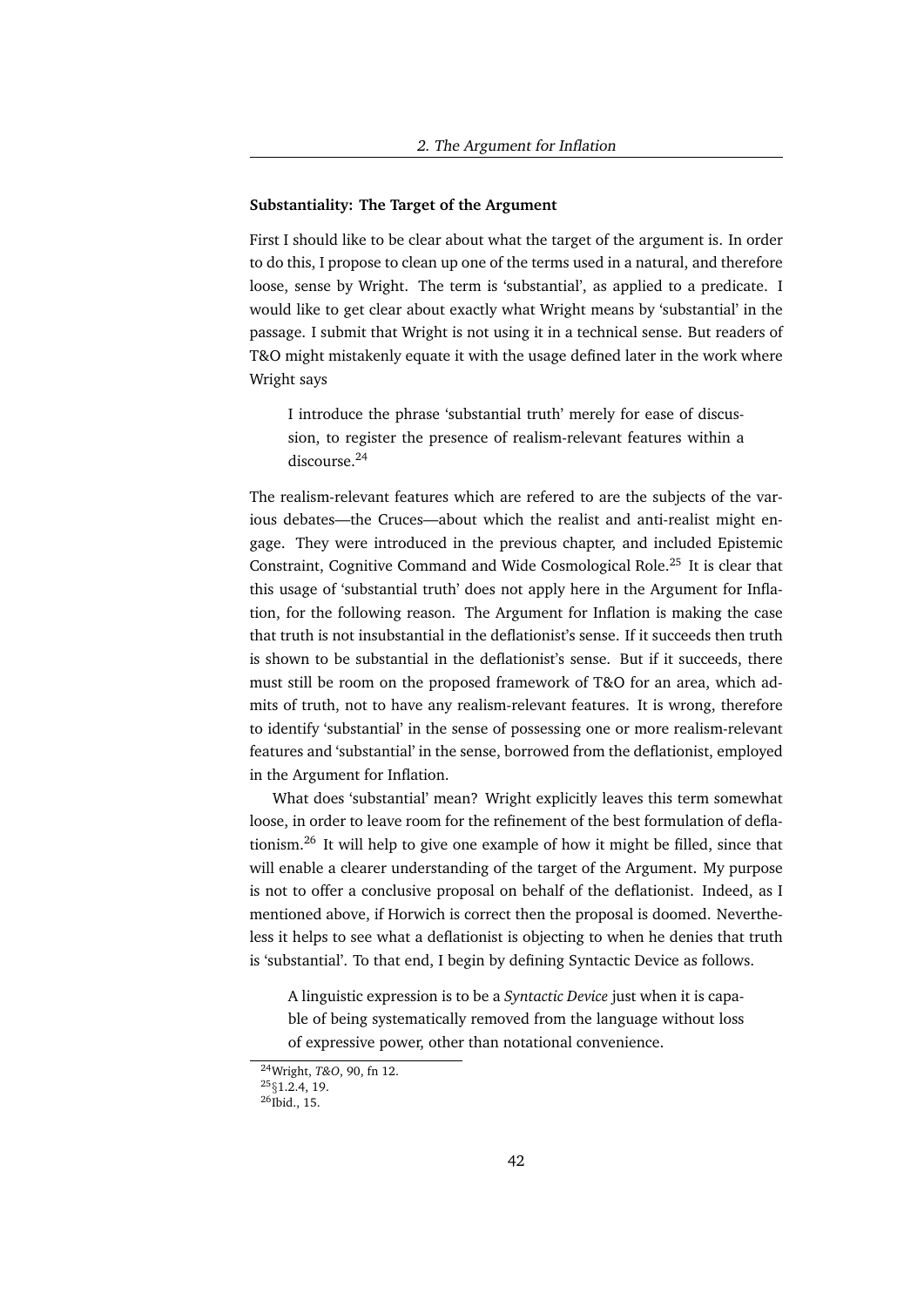Wright makes a concession to the deflationist by supposing that the deflationist can produce convincing techniques for coping with the Compendious and Indirect cases mentioned above. The precise claim of the deflationist, then, is not that 'is true' is a Syntactic Device, but rather that it is *all but* a Syntactic Device; the difference is to allow for whatever techniques the deflationist proposes for coping with the Indirect and Compendious cases. I thus propose the following as a definition of Insubstantiality:

An *Insubstantial* predicate is one whose linguistic expression is all but a Syntactic Device.

Then a *Substantial* predicate in this technical sense is precisely one which fails to be Insubstantial; *i.e.* one which is more than (all but) a Syntactic Device. This definition is general, and explicitly intended to be independent of whether a predicate is governed by instances of the Disquotational Schema. There may well be Insubstantial predicates which are not so governed. And this is as it should be. To hold from the beginning that any predicate governed by the Disquotational Schema *must* be Insubstantial would be to beg the question against Wright, since his intention is to provide for a truth predicate which is both governed by the Disquotational Schema and Substantial. Indeed, the Argument is to the conclusion that the Disquotational Schema itself enforces this Substantiality. So the Substantiality of a predicate and whether the Disquotational Schema is in play must be reckoned as independent issues, pending further argument.

Defining 'Substantial' in this fashion allows me to be clearer about what is in contention in the Argument. The deflationist holds that truth is governed by the Disquotational Schema, and that the predicate involved is Insubstantial. Wright agrees that truth is governed by the Disquotational Schema. But he argues that the Disquotational Schema itself enforces the fact that the predicate involved cannot be Insubstantial; (all but) a merely grammatical device. Since the matter of contention is precisely the Substantiality of truth, it behoves us to be clear, as I have been, about what that means.

I have clarified what the target of the Argument is: that truth is Substantial in the technical sense which I introduced above. This is that the predicate *T* is more than (all but) merely grammatical. And I suggested that it is necessary and sufficient for a predicate to be merely grammatical that there be a systematic procedure for eliminating the predicate without change of meaning.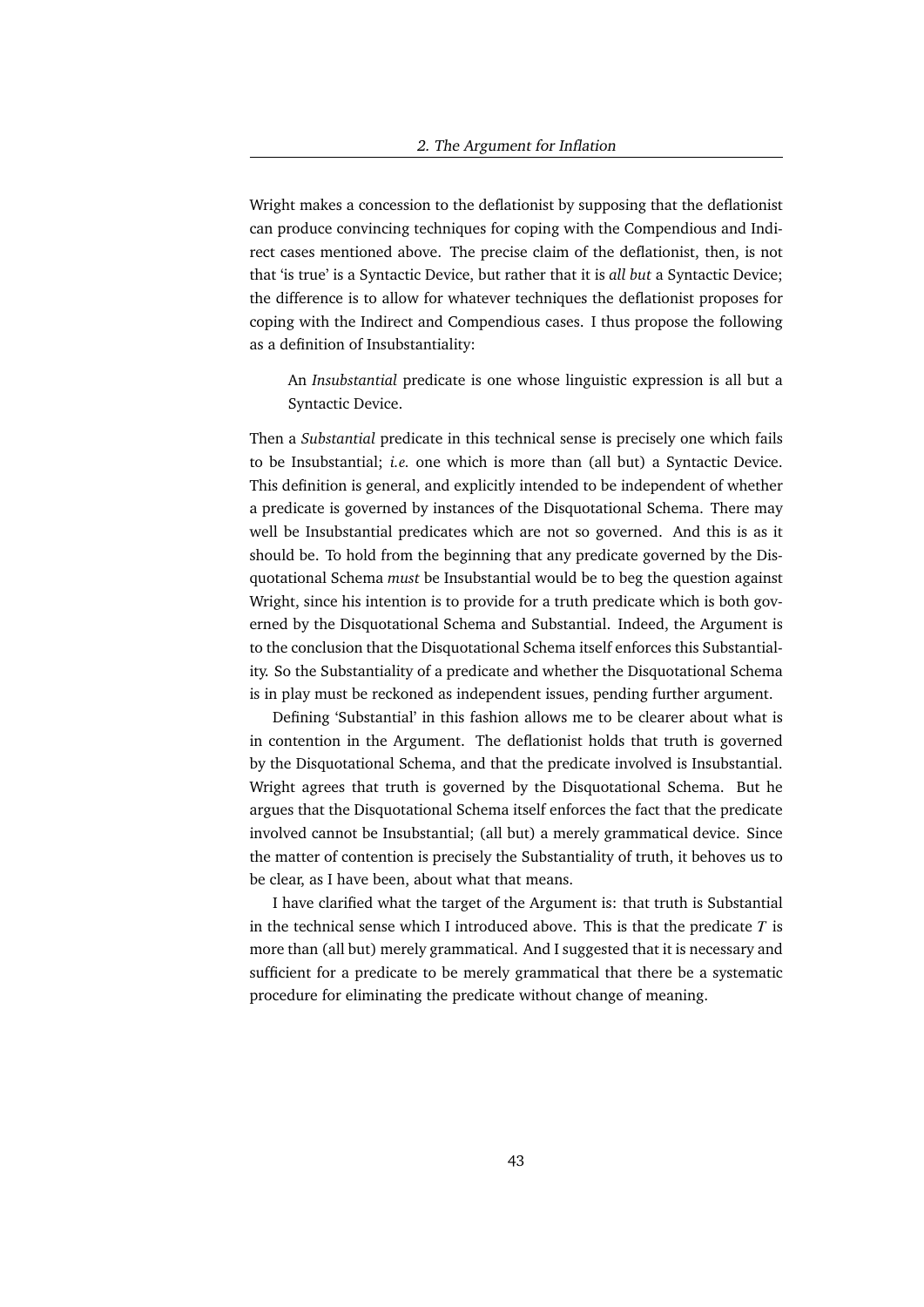#### **A Note on Notation**

For ease of my exposition, I am going to use the following notation, which I note here to avoid confusion. '*T*[*P*]' is to mean <sup>r</sup>'*P*' is true<sup>-27</sup> Similarly '*WA*[*P*]' means  $\lceil 'P' \rceil$  is warrantedly assertible<sup> $\lceil \cdot \rceil$ . The advantage of this notation is that iter-</sup> ations can be expressed in a less cumbersome fashion. I can write '*WA*[*WA*[*P*]]' instead of "'*P* ' is warrantedly assertible' is warrantedly assertible'. There is a point of potential confusion which needs to be mentioned. The Disquotational Schema is a principle about disquoting sentences. In the proposed notation this becomes

$$
T[P] \equiv P
$$
DS

And that might be mistaken for the Equivalence Schema, which is a principle concerning propositions:

That 
$$
P
$$
 is true iff  $P$ 

The confusion is natural because of the close relationship of the two; suppose it is granted that

'*P* ' says that *P*

Then DS and ES are inter-derivable. $^{28}$  In any case, it is hoped that with this warning in place the confusion will not arise, and that I can safely make use of the notation with its attendant benefits.

#### **Strong Normative Coincidence**

With the above notation in place, I begin my interpretation of Wright's first presentation of the Argument for Inflation. The starting point of both main parts of the argument is the Disquotational Schema:

$$
T[P] \equiv P
$$
DS

If the practice lacks sufficient discipline, then the content will likewise suffer. So warranted assertibility must apply over assertoric discourse, on pain of losing the content of the assertions. This warrant transmits across the Disquotational Schema;

$$
WA[P] \equiv WA[T[P]]
$$
DS<sub>WA</sub>

This shows that truth is a norm of assertoric discourse. This should anyway be granted on all sides, and especially by anyone who grants that to assert is to

<sup>27</sup>The corner quotes indicate Quine's quasi-quotation; Willard Van Orman Quine, *Mathematical Logic* revised 1951 edition. (Cambridge, Massachusetts: Harvard University Press, 1940), 33–37.

<sup>28</sup>Compare Wright, *T&O*, 24. Wright derives ES from DS; it is clear that on the same assumption DS could be derived from ES instead. See also the previous chapter §1.2.2, 17ff.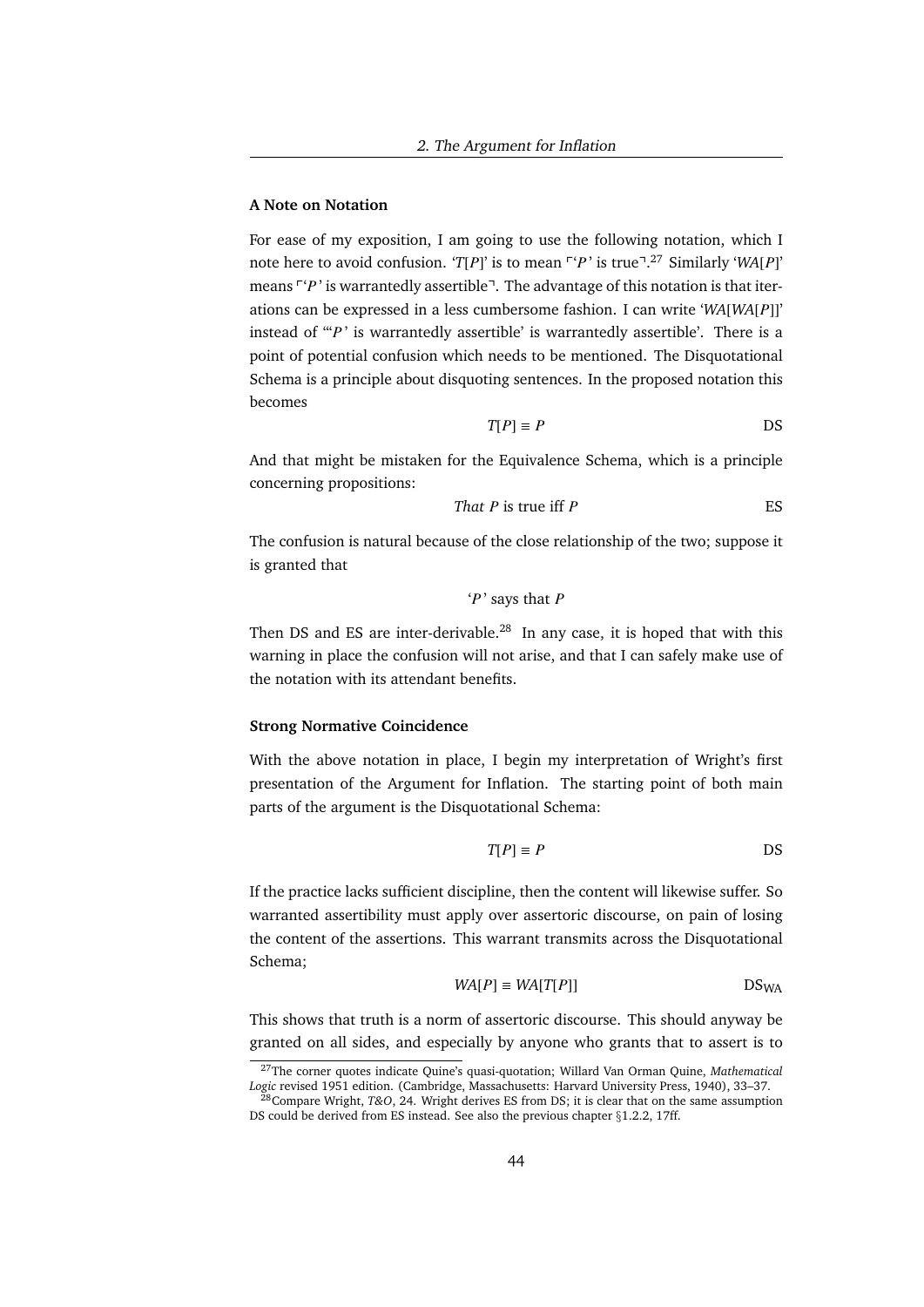present as true.

Thus truth and warranted assertibility are both norms over assertoric discourse. They also Strongly Coincide in normative force. Wright's reasoning can be unpacked as follows. First, for warranted assertibility, reason to hold a sentence as warrantedly assertible is reason to assert that sentence

$$
WA[WA[P]] \rightarrow WA[P] \qquad NC_{WA}(1)
$$

Furthermore, Wright maintains, reason to hold a sentence as warranted is by itself reason to hold that the warrant is good:

$$
WA[P] \rightarrow WA[WA[P]]
$$
 NC<sub>WA</sub>(2)

Together these give

$$
WA[P] \equiv WA[WA[P]]
$$
 NC<sub>WA</sub>

We have just seen that reason transmits across the Disquotational Schema; this is what  $DS_{WA}$  states. Putting together  $DS_{WA}$  and  $NC_{WA}$ , by transitivity of the biconditional, we reach Strong Normative Coincidence of truth and warranted assertibility:

$$
WA[WA[P]] \equiv WA[T[P]]
$$
 NC

This means that reason to think warranted assertibility holds is reason to think truth holds, and *vice versa*.

#### **Divergence of T and WA**

However, despite the fact that truth and warranted assertibility Strongly Normatively Coincide, they might diverge in extension. Starting again with the Disquotational Schema

$$
T[P] \equiv P
$$
DS

then since any assertoric content has a negation, we can put  $\neg P$ <sup> $\neg$ </sup> for *P*:

$$
T[\neg P] \equiv \neg P
$$

then contrapose the Disquotational Schema,

$$
\neg P \equiv \neg T[P]
$$

and put those two together:

$$
T[\neg P] \equiv \neg T[P]
$$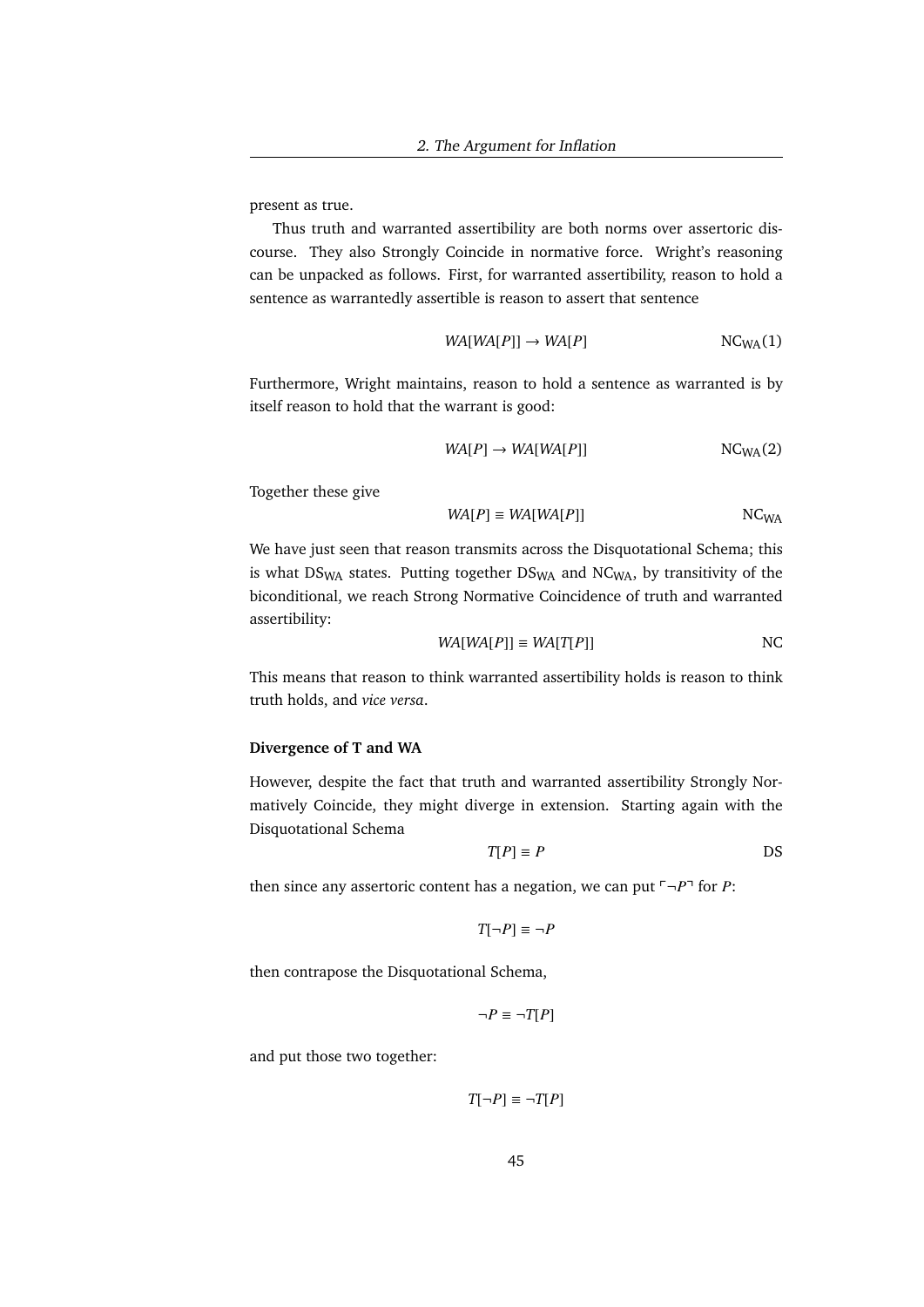This shows that truth and negation commute. However, warranted assertibility and negation do not commute. Lack of a warrant for *P* does not, in general, allow one to conclude that  $\neg P$ <sup> $\neg$ </sup>. That is:

$$
\neg P \not\equiv \neg WA[P]
$$

Since truth does, and warranted assertibility does not, commute with negation, we are forced to recognise that truth and warranted assertibility (potentially) differ in extension:

$$
T[P] \neq WA[P]
$$

#### **The Endgame**

Once the two major parts of the Argument have been established, Wright's endgame is very short. The first major part of the Argument is that Strong Normative Coincidence holds for truth and warranted assertibility: that reason to think the one holds is reason to think the other holds, and *vice versa*;

$$
WA[WA[P]] \equiv WA[T[P]]
$$

The second major part is that truth and warranted assertibility diverge in extension;

$$
T[P] \neq WA[P]
$$

Assuming that those two parts have been established, how does Wright intend the endgame to go? From the reading above, my rough sketch is this. For the deflationist, truth is Insubstantial; it is merely a grammatical device. Therefore, asserts Wright, the deflationist must hold that 'warranted assertibility is the *only* norm operative over assertoric discourse.<sup>29</sup> Yet we have seen that not only are truth and warranted assertibility Strongly Normatively Coincident, but they also diverge in extension. Therefore they are distinct norms, and they are both in force over assertoric discourse. But there can be only one norm in operation; *viz.* warranted assertibility. Hence the deflationist must give up the idea that truth is Insubstantial. That is a rough sketch. Suppose I grant the two main parts of the argument. Now I am concerned to see exactly how they work to bring about the inflation of deflationism. Can the precise moves be spelled out? To begin with, I venture two related attempts to make the moves of the argument more precise. These attempts involve imputing suppressed principles to the workings of the argument.

The first attempt I venture is to suggest that the argument uses a hidden

<sup>29</sup>Wright, *T&O*, 21, emphasis in the original.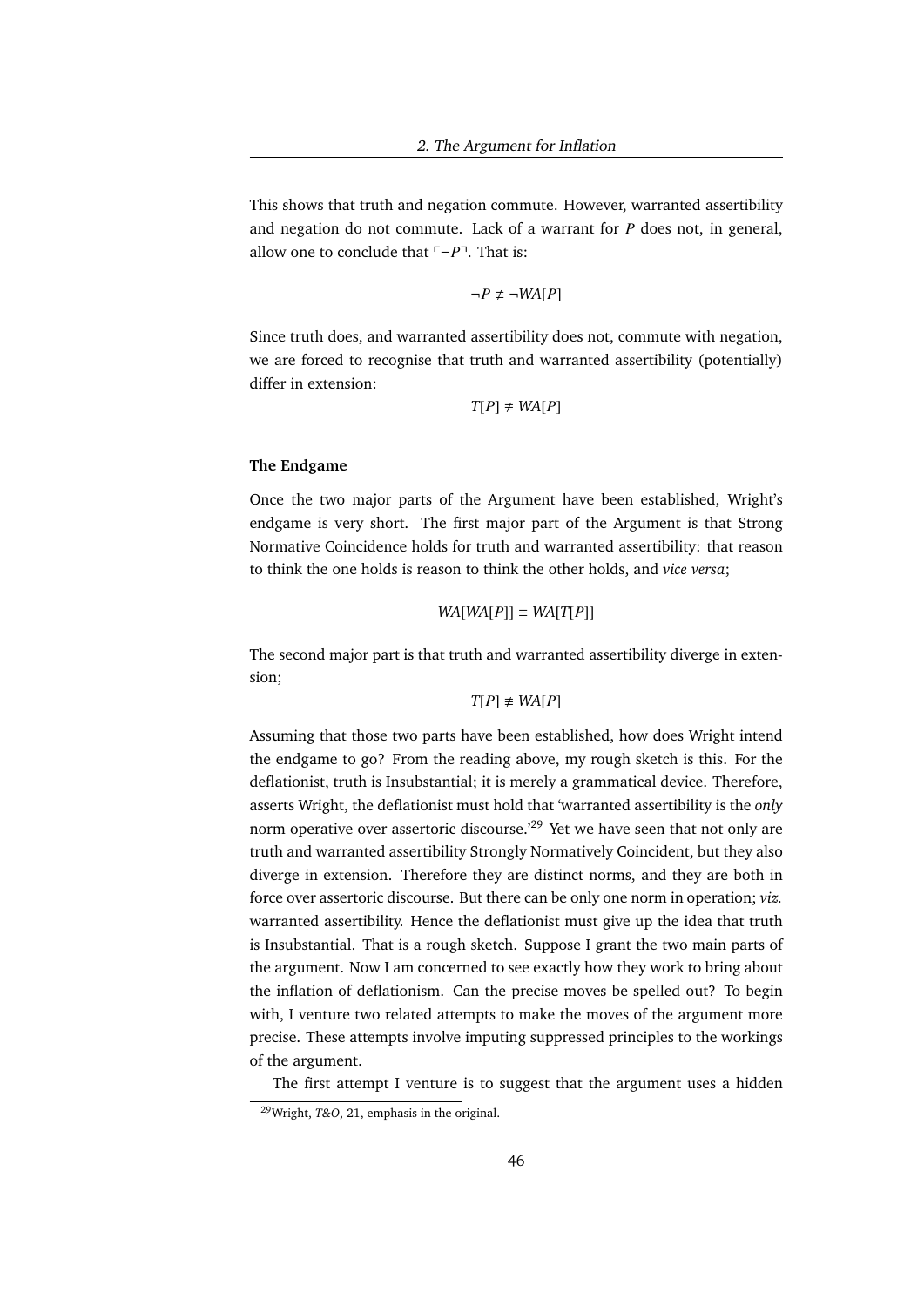premiss. Perhaps the notion is that since there are two norms, they must both be Substantial. Why might that be? Since they are distinct, which is granted, then it might be supposed that both had better be Substantial in order that they can be held apart. But that is unhappy as an interpretation, since the fact that there are two norms in itself does not entail that either is Substantial. To begin with, it seems plausible that Insubstantial norms might be distinct. So it is not clear that just because there are *two* norms means that they are both Substantial. Of course, warranted assertibility is Substantial, and admitted as such on all sides. But Wright provides no reason why the difference between the two norms need not be that one is Insubstantial and the other not. This leaves it open to the deflationist to reply that truth and warranted assertibility are different norms *because* truth is Insubstantial while warranted assertibility is Substantial. On this interpretation of the argument the conclusion is that truth must be Substantial since admitting that there are *two* norms forces us to admit that *both* are Substantial. And the deflationist's reply to this is that this would be a *non sequitur*. Φ and Ψ may be distinct norms, perhaps precisely because  $Φ$  is Insubstantial where Ψ is not. The argument needs more than the simple numerical distinction of norms in order to force Substantiality on deflationary truth. It is not the *number* of norms in play which should disturb the deflationist, but rather just whether truth is Substantial or not.

The failure of this first attempt informs my second attempt to fill in the detail needed to explicate the completion of the argument. This attempt makes essential use of the idea that truth and warranted assertibility are Strongly Normatively Coincident. From an exegetical point of view, one expects this to play a central role, given the amount of time that Wright spends developing it. My first attempt failed since the fact that two norms are in operation does not entail that both be Substantial. But perhaps it is true that since warranted assertibility is Substantial and truth and warranted assertibility are Strongly Normatively Coincident, then truth must be Substantial too. This suggests that the argument could be operating by a supporting, but uncredited principle; an enthymeme. One principle about norms which would do the job is as follows.

When two norms are Strongly Normatively Coincident, then the one is Substantial just when the other is.

This says that when norms Strongly Coincide then their Substantiality stands or falls together. This is more refined than my first approach since it allows that two or more distinct norms may be Insubstantial. The approach has the interpretative advantage of making sense of the stress in the text on Strong Normative Coincidence. It also makes the desired result readily forthcoming. No one holds that warranted assertibility is merely grammatical—so everyone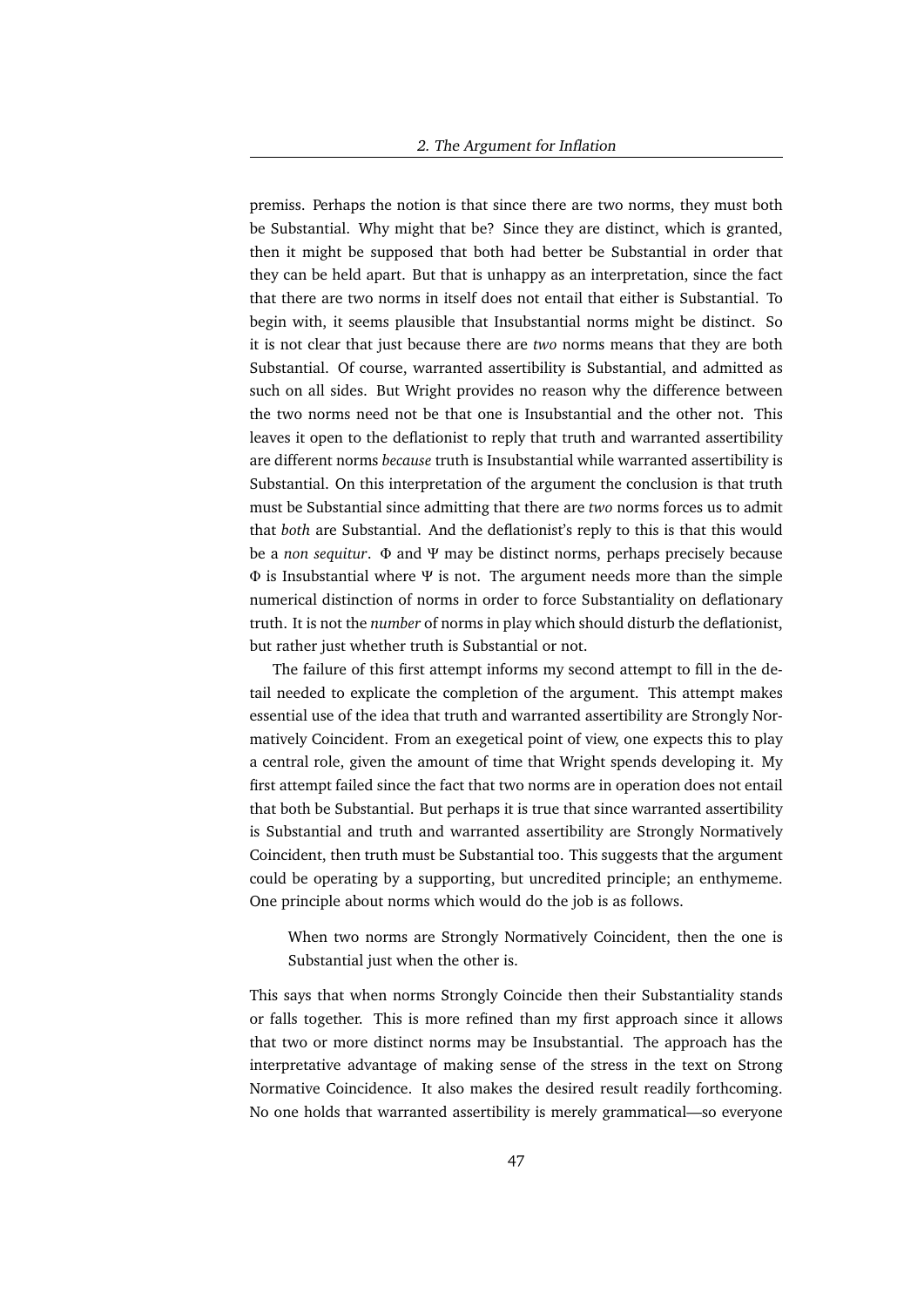grants that it is Substantial. Then once we have proved that truth and warranted assertibility are normatively coincident, the principle just mooted shows that truth must be Substantial.

Is the suggested principle plausible? Certainly it does not seem *im*plausible. But something stronger than that is needed. The deflationist's riposte to the first attempt was that truth and warranted assertibility are both in play in assertoric discourse, and they differ from each other in that one is Substantial where the other is not. The proposed principle needs to defend itself against the charge of being an *ad hoc* response to that riposte. Is there a case to be made for the principle which does not beg the question against the deflationist? There does not seem to be any way in which the principle could be supported, which is not vulnerable to flat denial from a recalcitrant deflationist. I therefore submit that the postulation of a missing principle, whilst it may secure the intended result, is not the correct interpretation of the Argument. My best understanding for the original Argument therefore does not rely on such principles, and is, as closely as possible, based in the text.

#### **2.3.3 The Nub of the Original Argument**

It is clear that Wright's Argument for Inflation aims to argue that truth cannot be Insubstantial. It is also clear that the other aspects of the argument involve normative coincidence and the distinctness of truth and warranted assertibility. So the major premisses and the conclusion are given. My proposal for the closest available argument which is valid, and which does not rely on missing principles is outlined as follows.

- (1) *T* and *WA* are related; they are Strongly Normatively Coincident.
- (2) But *T* and *WA* are distinct.
- (3) So *T* does mark a distinct norm.
- (4) But if *T* is Insubstantial then it cannot mark a distinct norm of its own.
- (5) So *T* cannot be Insubstantial.

#### **2.3.4 Responding to the Original Argument**

The Argument is a pincer movement. One pincer is that truth and warranted assertibility are Strongly Normatively Coincident. The other is that truth and warranted assertibility are distinct. Together these are intended to trap the deflationist, and force them afterward to inflate, by giving up the idea that truth is Insubstantial.

As noted above, the argument as just presented is valid. This means that the deflationist had better make trouble for one or more of the premisses involved.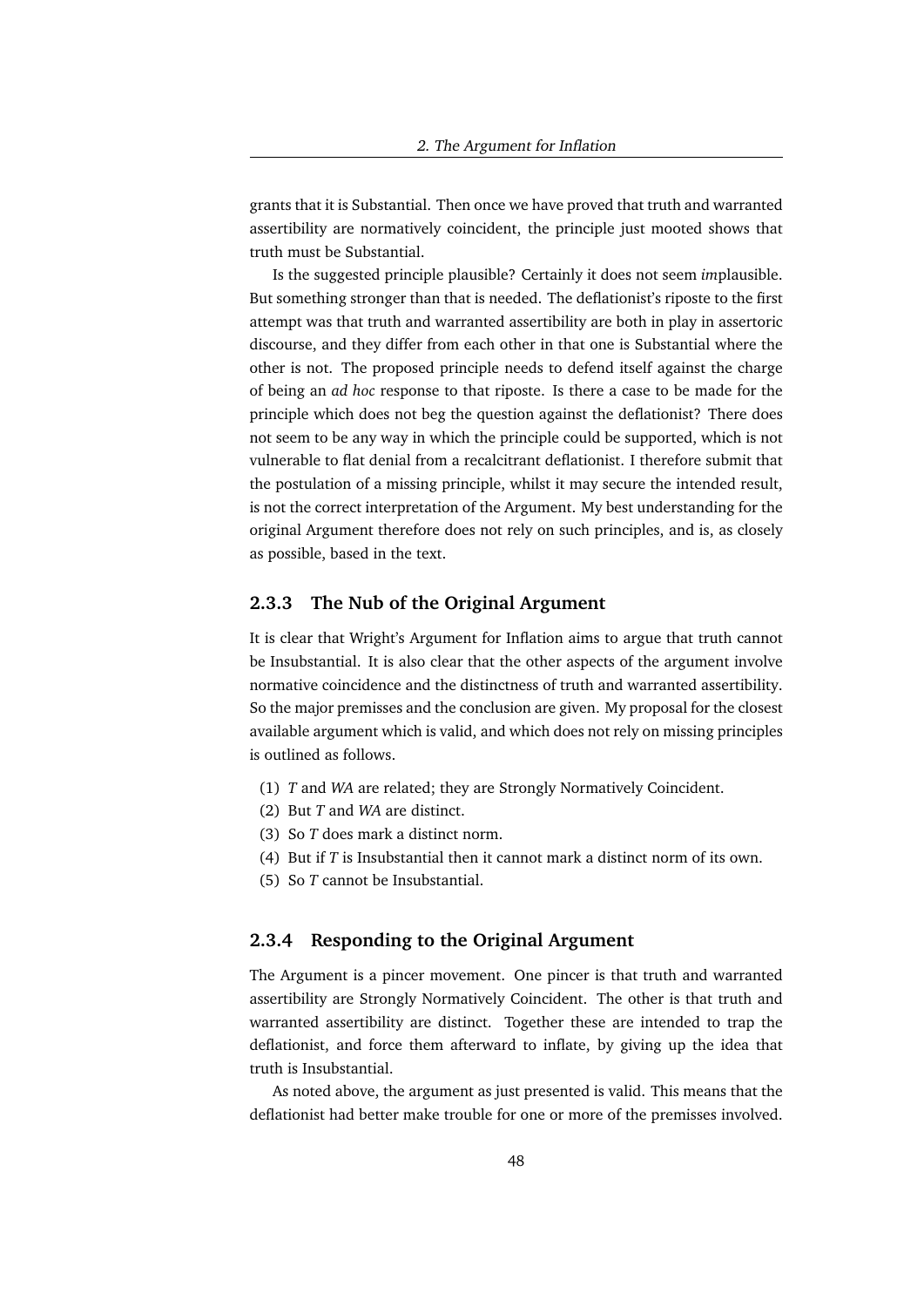There are issues concerning whether Strong Normative Coincidence holds or not. I shall take up those issues presently. I do not want to question whether the reasoning that truth and warranted assertibility diverge in extension is sound. I believe it is, and in any case the divergence of truth and justification is granted by both parties to this debate. Therefore, the other place for the deflationist to look is at the issue of Substance and distinctness of norms involved in the fourth premiss. I deal with that immediately after considering Strong Normative Coincidence.

#### **Strong Normative Coincidence**

I wish to question whether Strong Normative Coincidence does indeed hold between truth and warranted assertibility; whether reason to think the one holds is reason to think the other holds, and *vice versa*. Wright gives a large amount of space over to showing that it does hold good. An analysis of the column-inches, so to speak, should rate it an important feature of the argument. What is less obvious is the role which the principle actually plays in the working of the argument. In the presentation just given, it plays no direct role itself. Rather, the considerations which lead us to conclude that it holds also lead us to conclude that truth is a norm of assertoric discourse. This latter—that truth is a norm of assertoric discourse—is not something that should, ordinarily, stand in need of investigation. But if that is not the point of bringing the principle to light, it is not clear what is. It is perhaps being posited as an interesting but superfluous fact. This stands in tension with the textual evidence that Wright spends so much time developing it. Then again, as I shall show below, the later presentation of the argument relies on the Weaker rather than the Stronger version of Normative Coincidence. So perhaps the Stronger version is indeed otiose.

I shall present good reason to doubt Strong Normative Coincidence, so the situation is as follows. Either Strong Normative Coincidence is an integral part of the Argument, in which case the Argument is not in good shape, or it is something which Wright points out along the way, as a consequence of the considerations involved. If Strong Normative Coincidence is false, then respectively, it either points directly to a structural flaw, or to a lurking problem in the considerations. I now turn to consider the claim that truth and warranted assertibility do not Strongly Normatively Coincide.

What then is the reason for doubting Strong Normative Coincidence? The support for the principle given above involves the principle that if it is warranted that it is warranted that *P* then it is warranted that *P* and *vice versa*:

#### *WA*[*P*] iff *WA*[*WA*[*P*]]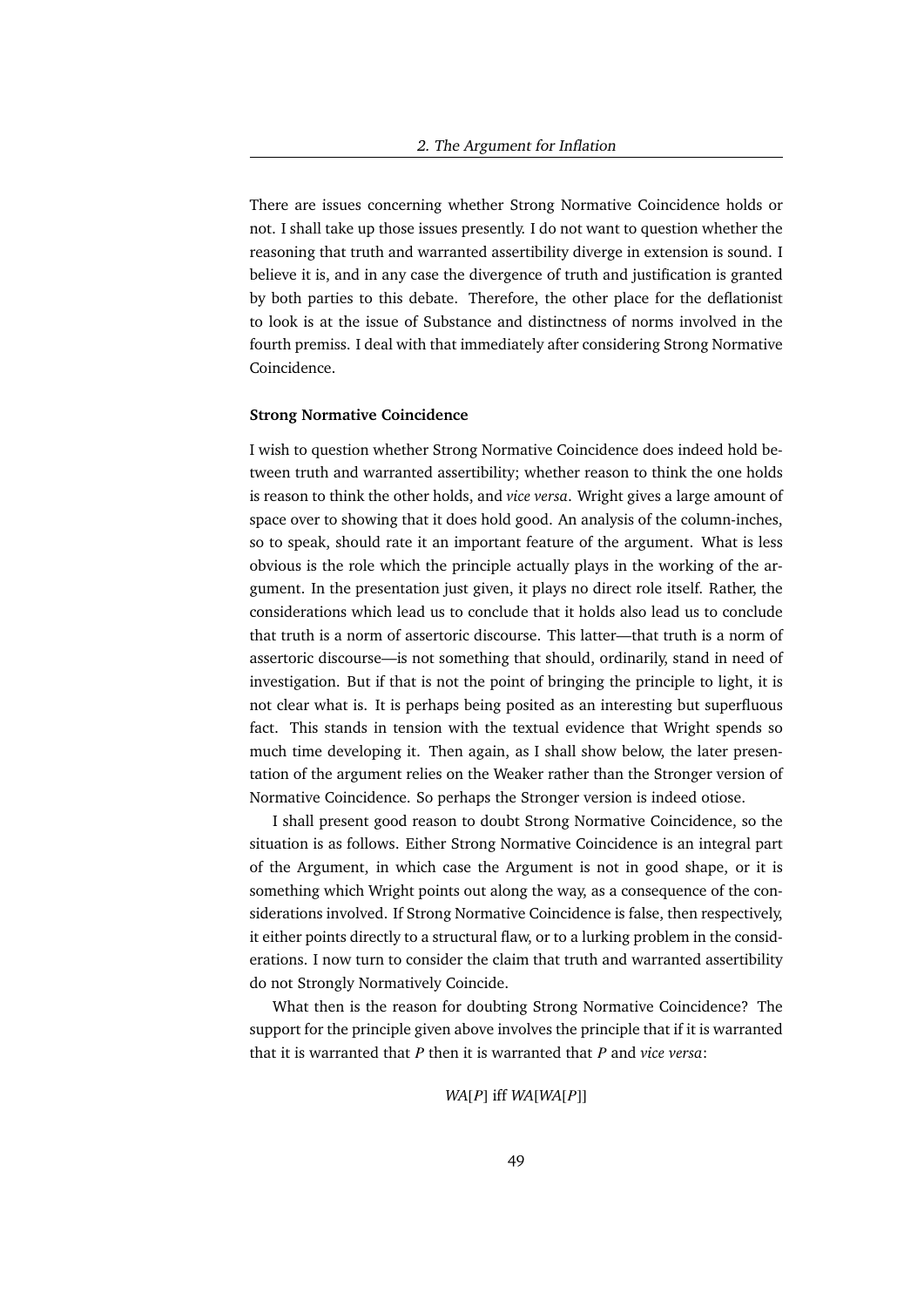Consider one half of this biconditional:  $\ulcorner WA[P] \rightarrow WA[WA[P]] \urcorner$ . This is not going to be in good standing with anyone who has externalist sympathies about justification. It will simply be denied. One charitable interpretation, therefore, is to suggest that Wright is assuming an internalism about justification; that he uses 'warrant' in the sense of the justification one can give, when prompted, for the assertion one has made. That is a matter of interpretative charity, and in no way addresses the externalist's concerns. But leaving those on one side for the moment, take the internalist view outlined.

I propose that the internalist should accept that as one's grasp of the facts changes then what is warranted might change with that grasp. The internalist should therefore agree that warranting can properly be considered a two-place relation involving one's grasp of the facts—or state of information—and propositions. I write ' $W_{\sigma}[P]$ ' for 'the assertion that *P* is warranted in the state of information  $\sigma'$ . Under such a view, consider a particular state of information,  $k$ . The idea is plausible, for an internalist, that the warrant provided by *k* should iterate in this fashion:

$$
W_k[P] \to W_k[W_k[P]]
$$

States of information must be self-supporting, in the sense that if one warrants the assertion of *P*, then it also warrants the assertion that *P* is warranted. To suppose otherwise is to suppose that a warranting state of information could be self-gagging, and a self-gagging warrant—on the internalist picture—is no warrant at all.

But on this internalist picture of states of information and warrant, a separate problem arises. To see this, consider the other half of the biconditional. To begin with, it seems clear that we should subscribe to

$$
W_k[W_k[P]] \to W_k[P]
$$

But what should we say if the states of information differ? For instance, where *j* is another state of information, separate from *k*:

$$
W_j[W_k[P]] \to W_j[P]
$$

This, surely, should fail. It may well be the case that *j* warrants that *k* warrants *P*, but it does not follow that *j* itself warrants *P*. How so? It might be that *j* is richer than *k*, and so *j* has enough to warrant that *k* warrants *P*, but furthermore that *P* is nevertheless false. That is: it might be consistent to hold *Wj* [*Wk* [*P*]] and  $W_j[\neg P]$ .

In order to bring this out in more detail, consider the idea of *adding* states of information to each other. This involves pooling the information from each.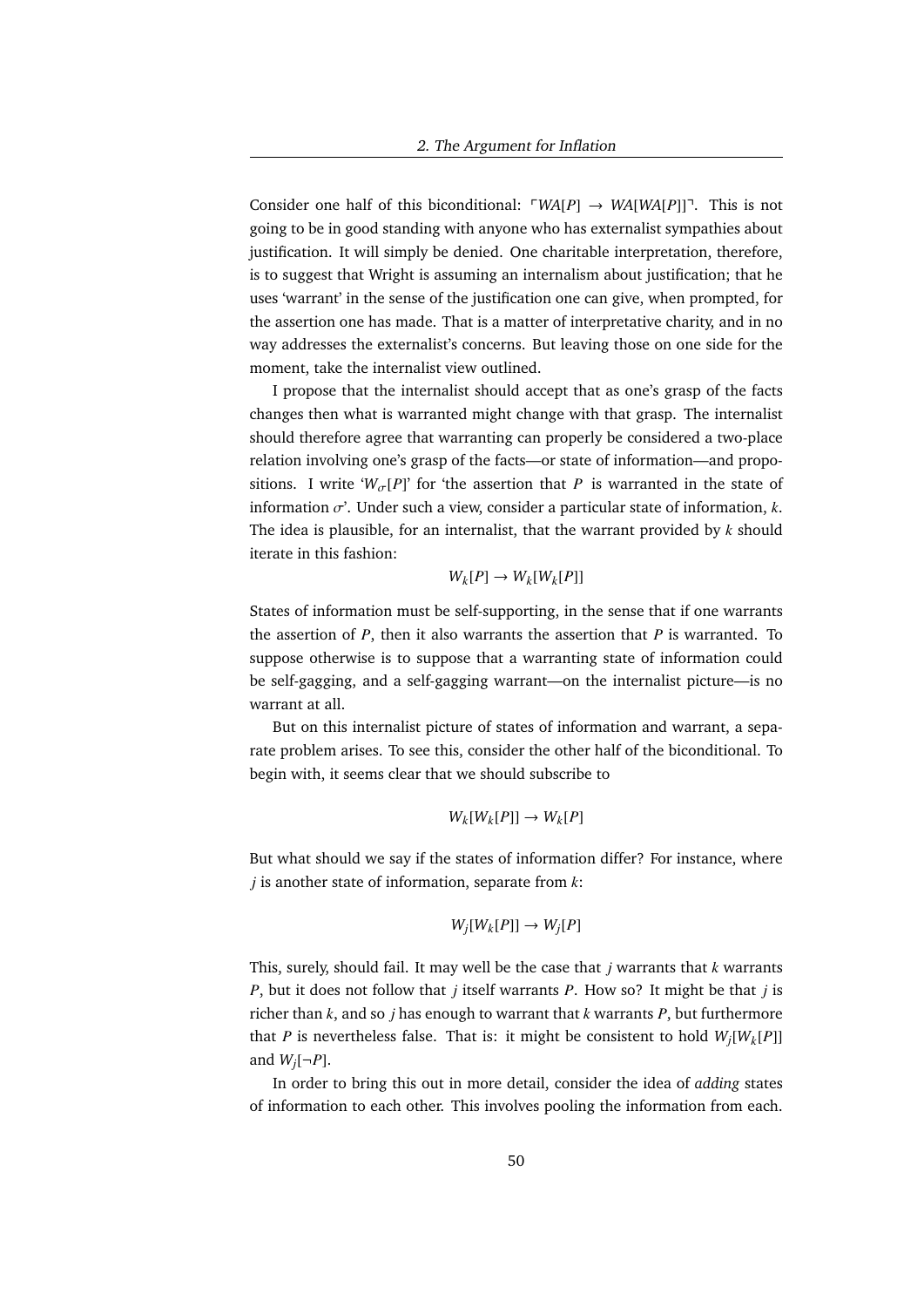Suppose a state of information *g* supports a set of propositions Γ and a separate state *h* supports a set of propositions ∆. One might think that the set of propositions supported by  $g + h$  is going to be the union of the propositions supported by *g* with the propositions supported by *h*; Γ ∪ ∆. This might be true for some *g* and some *h*, but it is not true in general. The state created by adding two states of information will not, in general, warrant the union of the two sets of propositions which the states of information supported when considered individually. This is usually expressed by saying that the addition of states of information is, in general, not *monotonic* with respect to the preservation of warrant. This feature gives a reason to doubt one half of Strong Normative Coincidence:

$$
WA[WA[P]] \rightarrow WA[P]
$$

Interpreted as holding the state of information is held constant, then it does seem plausible:

$$
W_k[W_k[P]] \to W_k[P]
$$

However, if the states of information are allowed to vary, then we have reason to reject it in its general form

$$
W_j[W_k[P]] \to W_k[P]
$$

This gives good reason to deny Strong Normative Coincidence, even on the more charitable internalist interpretation of warrant. And it is in any case unacceptable for anyone who entertains externalist ideas about justification.

This is the situation with Strong Normative Coincidence. It is best interpreted as ventured with internalist capital. With the other considerations on board, an internalist might propose Strong Normative Coincidence as a further insight worthy of note, although inessential in its own right to the progression of the Argument as a whole. But even in an internalist light, the venture seems doubtful. And it was a venture in which the externalist was never going to invest. It is curious how much time and care Wright spends developing it, but its failure is not damaging to the Argument, provided we can see how the Argument can work without it. I show below how the later presentation of the Argument relies on a weaker version of the same principle.

#### **Substance and Distinctness**

The other potential point of weakness in the nub of the original argument which was identified was the fourth premiss, that if truth is Insubstantial then it cannot mark its own distinct norm. This needs some care. If a deflationist holds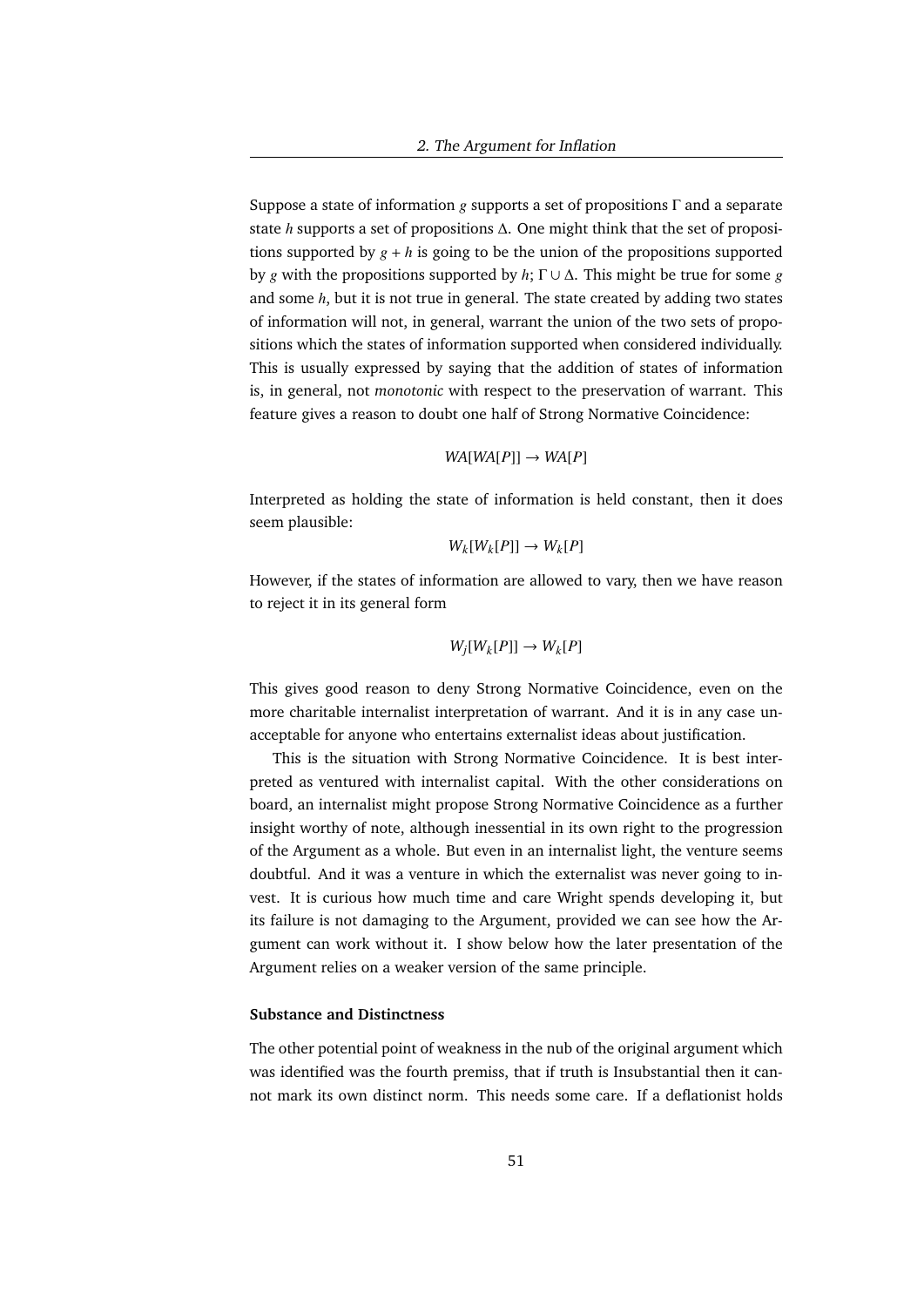first that truth is Insubstantial and second that truth is distinct from warranted assertibility, then this premiss is straightforwardly begging the question against the deflationist. It will mean that the argument is not well-aimed. What then is the driving thought behind the premiss?

Perhaps the line of thought behind it runs like this. Being a norm involves *doing some work*. But an Insubstantial predicate cannot do any work. At least, it cannot do work of its own; it could stand proxy for another, Substantial predicate which does do work. So an Insubstantial predicate cannot mark its own distinct norm. If truth is Insubstantial, it cannot do any work of its own. It is free to stand proxy for the Substantial warranted assertibility. But if it is Insubstantial it cannot mark a distinct norm.

The deflationist can hold that Wright has correctly identified truth as a norm over assertoric discourse. At the same time the deflationist can maintain that there is nothing more to this norm than the Insubstantial truth predicate. Perhaps surprisingly, this is something which is a consequence of Wright's own argument. Both truth and warranted assertibility transmit across the Disquotational Schema. Consider truth first. It transmits across the Disquotational Schema to give

#### *T*[*T*[*P*]] iff *T*[*P*]

So there is no difference in the truth-conditions of *P* and the truth-conditions of *T*[*P*]. Precisely the same conditions make *P* true as make *T*[*P*] true. Now consider warranted assertibility. This also transmits across the Disquotational Schema. That fact was used by Wright in consideration of normative coincidence:

#### *WA*[*T*[*P*]] iff *WA*[*P*]

This means that the justification for asserting *P* is just the same as the justification for asserting *T*[*P*]; neither more nor less. Therefore Wright is just as committed as the deflationist to the view that whether meaning is based on truth-conditions, or assertibility-conditions, the predication '. . . is true' does not add or detract from the meaning. Thus there is no room for 'true', in this sense, to be doing any work; it is—to use a different metaphor—semantically transparent. But it is a norm nevertheless.

I propose that the following is a stable position for the deflationist to hold in the face of Wright's Argument for Inflation. First, that truth is Insubstantial. Second, that truth is a norm; therefore norms (in general) do not have to 'do work' in any sense which makes them Substantial. Third, that warranted assertibility is also a norm, and is Substantial. Fourth, that truth and warranted assertibility are indeed distinct; if only in that truth is Insubstantial where warranted assertibility is not. The deflationist duly notes that Wright's recommended pic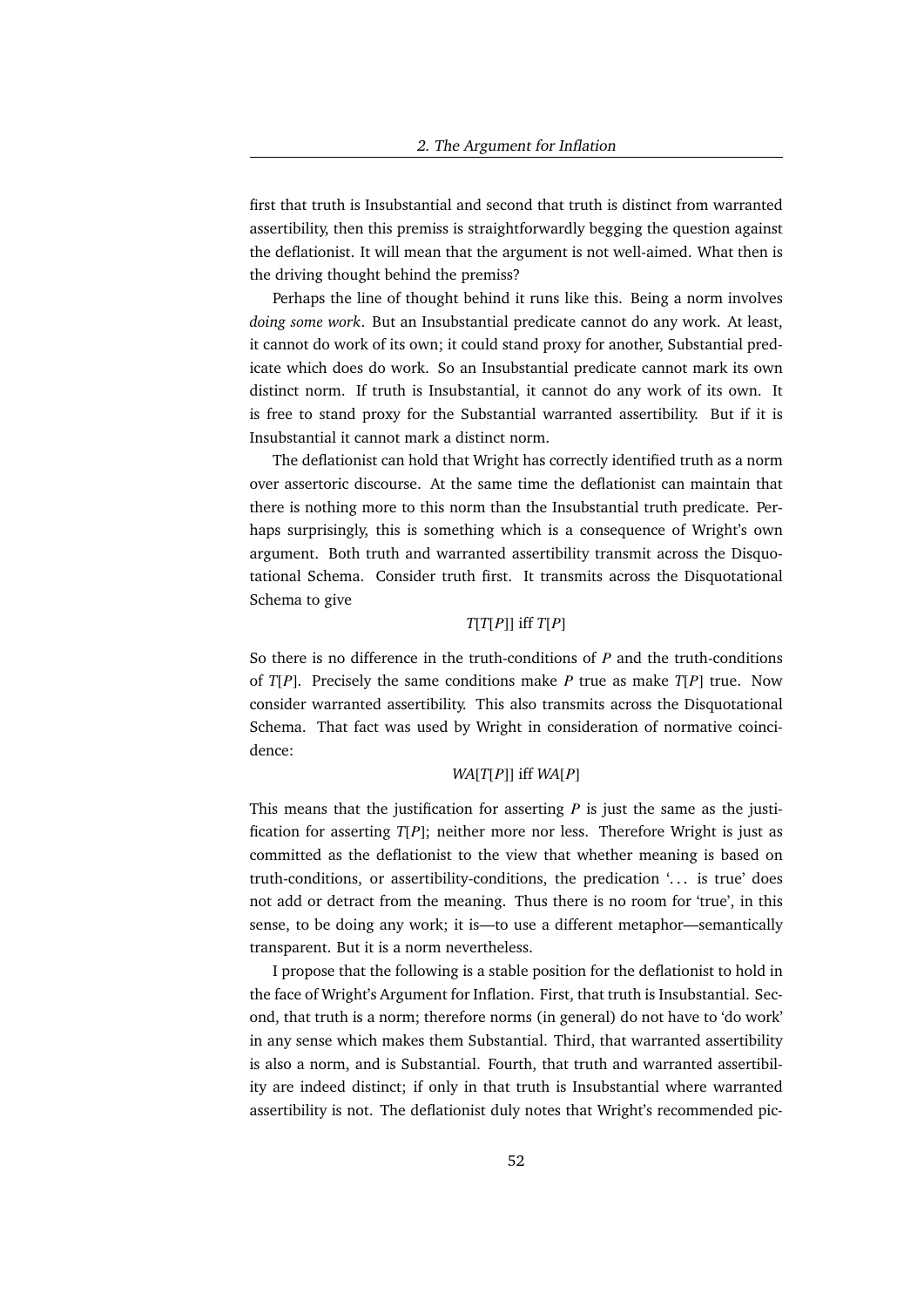ture introduces an interesting Substantial notion of warranted assertibility. But noticing the presence of that interesting notion does not force the intended inflation of truth to Substantiality.

The fourth premiss of the reconstructed nub of the original argument is that if truth is Insubstantial it cannot mark a distinct norm of its own. The premiss, if the reasoning above is correct, cannot, and should not be, accepted by the deflationist. This then constitutes a rebuttal of the original Argument for Inflation. I shall see below how well this stance fares given the different endgame which Wright proposes for the later version of the Argument.

## **2.4 The Later Argument for Inflation**

The interpretation of the original Argument raised serious doubts about the role of Strong Normative Coincidence of truth and warranted assertibility. The amount of time spent developing this principle made it look as if it were important. But then it appeared that the principle itself did not do very much. Rather, the considerations which led Wright to propose Strong Normative Coincidence were used to issue in the claim that truth is a norm over assertoric talk. This is something which, I think, all sides should grant. Consent to that idea can be achieved by asking people to reflect on what the point of assertoric talk would be if it were not governed in an appropriate fashion by truth. It is circuitous to construct the Strong Normative Coincidence of truth and warranted assertibility in order to be able to show that truth is a norm. If not for the purposes of eliciting the fact that truth is a norm, then why invoke Strong Normative Coincidence at all? Perhaps it was indeed simply a superfluous aside which was intended to appeal to like-minded internalists about justification. But the value of the aside has been questioned in that such people have been given pause for thought in the form of considering the non-monotonicity of the addition of warrants.

The later version of the argument employs a weaker notion of normative coincidence (Weak Normative Coincidence) which does not suffer from these problems.<sup>30</sup> The later version also contains further expansion and explanation of the intended endgame. I now look at this version, which takes the logical form of a dilemma for the deflationist. The construction of the dilemma involves two lemmas.

<sup>&</sup>lt;sup>30</sup>The re-working is in Wright, 'Responses to Commentators'. Page references are to the reprint in Crispin Wright, *Saving the Differences: Essays on Themes from* Truth and Objectivity (Cambridge Massachusetts: Harvard University Press, 2003).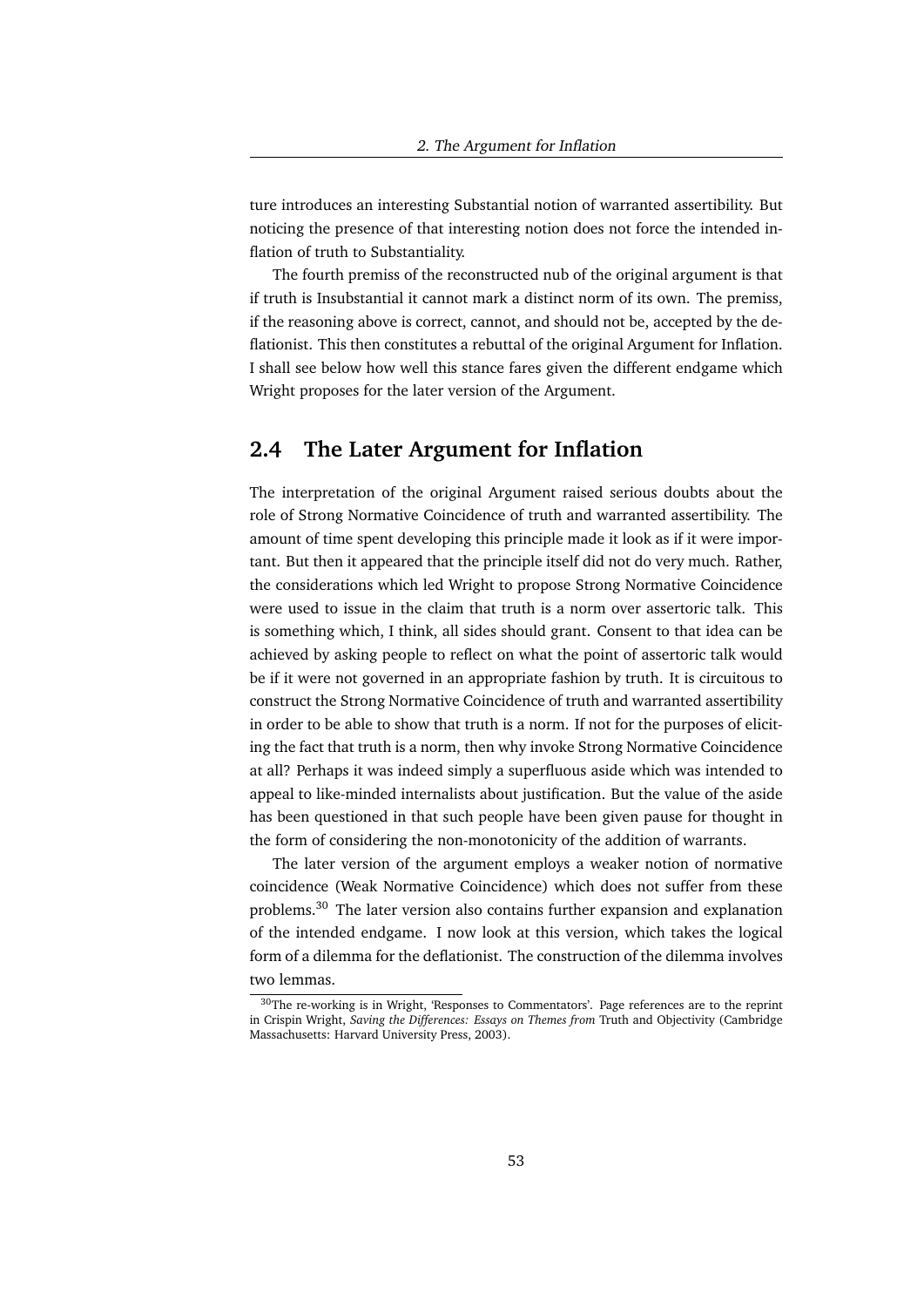#### **Lemma 1**

The first [lemma] is about normativity. It is argued that any predicate which is explained by stipulating that it is to be subject to the Disquotational Schema will function normatively over assertion/acceptance of the range of sentences for which it is thereby defined, and will indeed coincide in normative force with warranted acceptance/assertibility for those sentences: that is, to have reason to think that the predicate applies to a sentence will be to have a warrant for accepting that sentence; and to have a warrant for accepting the sentence will be to have reason to think the predicate applies. $31$ 

In this version, then, Wright provides only part of the Strong Normative Coincidence from the original version. The passage just quoted means that where the Disquotational Schema

$$
T[P] \tiff P \t\t\t\t DS
$$

applies to a predicate  $T$ , then that predicate will be normative over the discourse. It will also Weakly Coincide Normatively with warranted assertibility. This means 'reason to think that the predicate applies' is 'warrant for accepting that sentence';

$$
WA[T[P]] \rightarrow WA[P]
$$

and that 'to have a warrant for accepting the sentence' is 'reason to think that the predicate applies';

$$
WA[P] \rightarrow WA[T[P]]
$$

These can be combined to give

*WA*[*T*[*P*]] iff *WA*[*P*] Lemma 1

which is Lemma 1 of the later version of the Argument. Admitting Lemma 1 is to admit no more and no less than that warrant transmits across the Disquotational Schema. Weak Normative Coincidence was an ingredient in the argument for Strong Normative Coincidence in the original argument. The original argument went on to show the contentious

#### *WA*[*WA*[*P*]] iff *WA*[*P*]

I have said that this would not appeal at all to the externalist about justification, and how the internalist should be wary of issues of monotonicity in adding warrants together. But together with Weak Normative Coincidence, this principle

<sup>31</sup>Wright, 'Responses to Commentators', 84.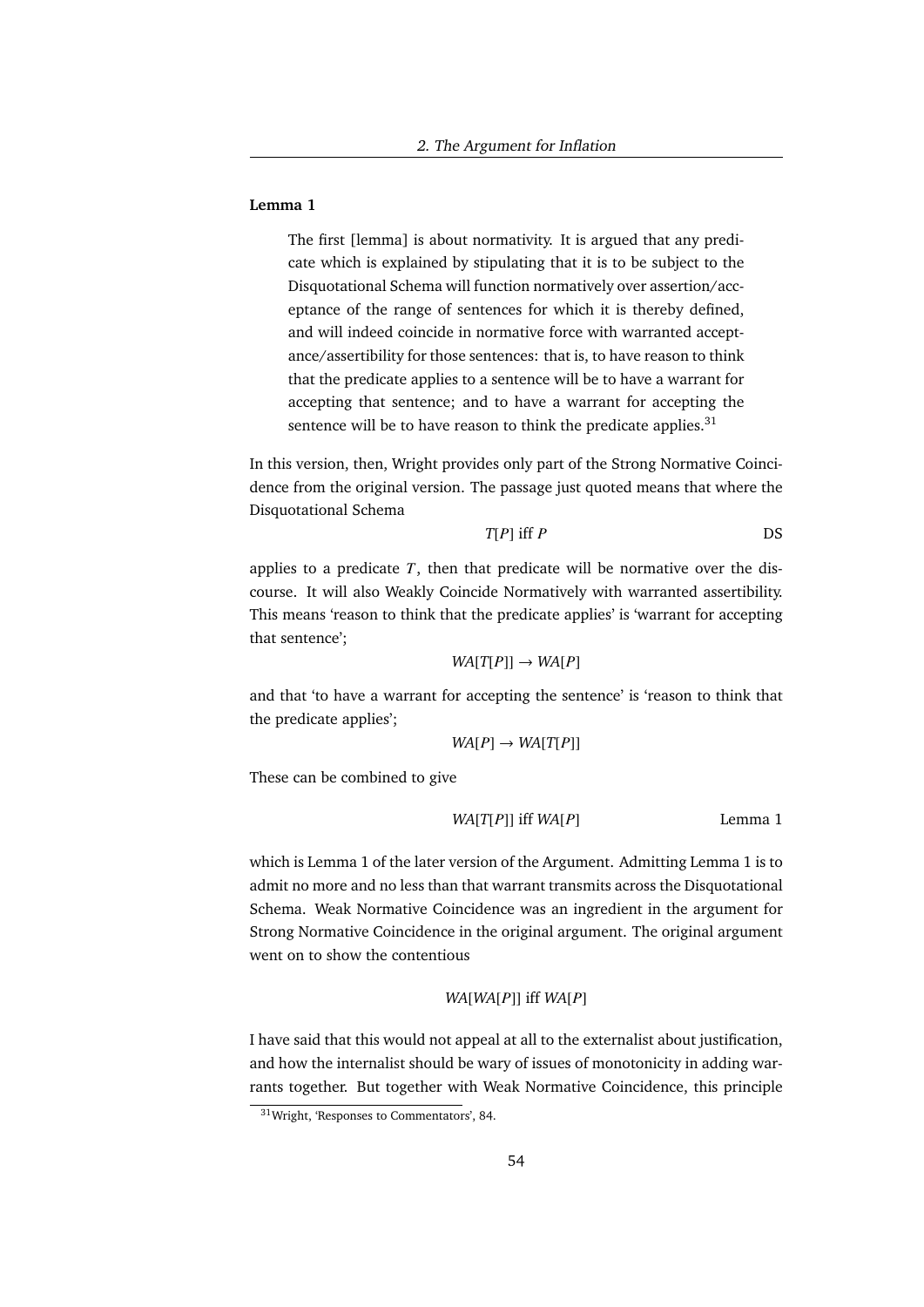gives Strong Normative Coincidence:

#### *WA*[*WA*[*P*]] iff *WA*[*T*[*P*]]

Thus it is that the Strong version entails the Weak version. Provided the Disquotational Schema is granted, Weak Normative Coincidence should appeal to both the internalist and the externalist about justification. It does not depend on any dubious internalist notion of justification for its standing. Rather, it is based just on the idea that justification will transmit across the Disquotational Schema.

#### **Lemma 2**

The second lemma states that where the warrants involved are defeasible and admit of neutral states of information, then warranted assertibility will not commute with negation. That is: as long as there are warrants which are silent on some proposition, then negation will not commute with that notion;

$$
\neg WA[P] \neq WA[\neg P]
$$

As shown above, where truth is subject to the Disquotational Schema, and granting elementary rules of negations, truth *does* commute with negation, so truth and warranted assertibility cannot coincide in extension. This is the second lemma:

$$
T[P] \neq WA[P]
$$
 Lemma 2

#### **The Dilemma**

Wright then poses a dilemma for the deflationist. He asserts that there are just two, mutually exclusive possibilities, for a predicate such as *T*. Either it

serves to record a norm which is peculiar and distinctive to it

or it

is a device whereby one may indirectly signal moves' satisfaction of *other* norms.<sup>32</sup>

The second lemma acts to rule out the second horn of this dilemma. By Lemma 2 we know that the norms truth and warranted assertibility diverge in extension. In that case, asserts Wright, it cannot be that truth is just a grammatical shorthand for warranted assertibility. Therefore the deflationist is forced onto the first horn of the dilemma:

<sup>32</sup>Wright, 'Responses to Commentators', 84, emphasis in the original.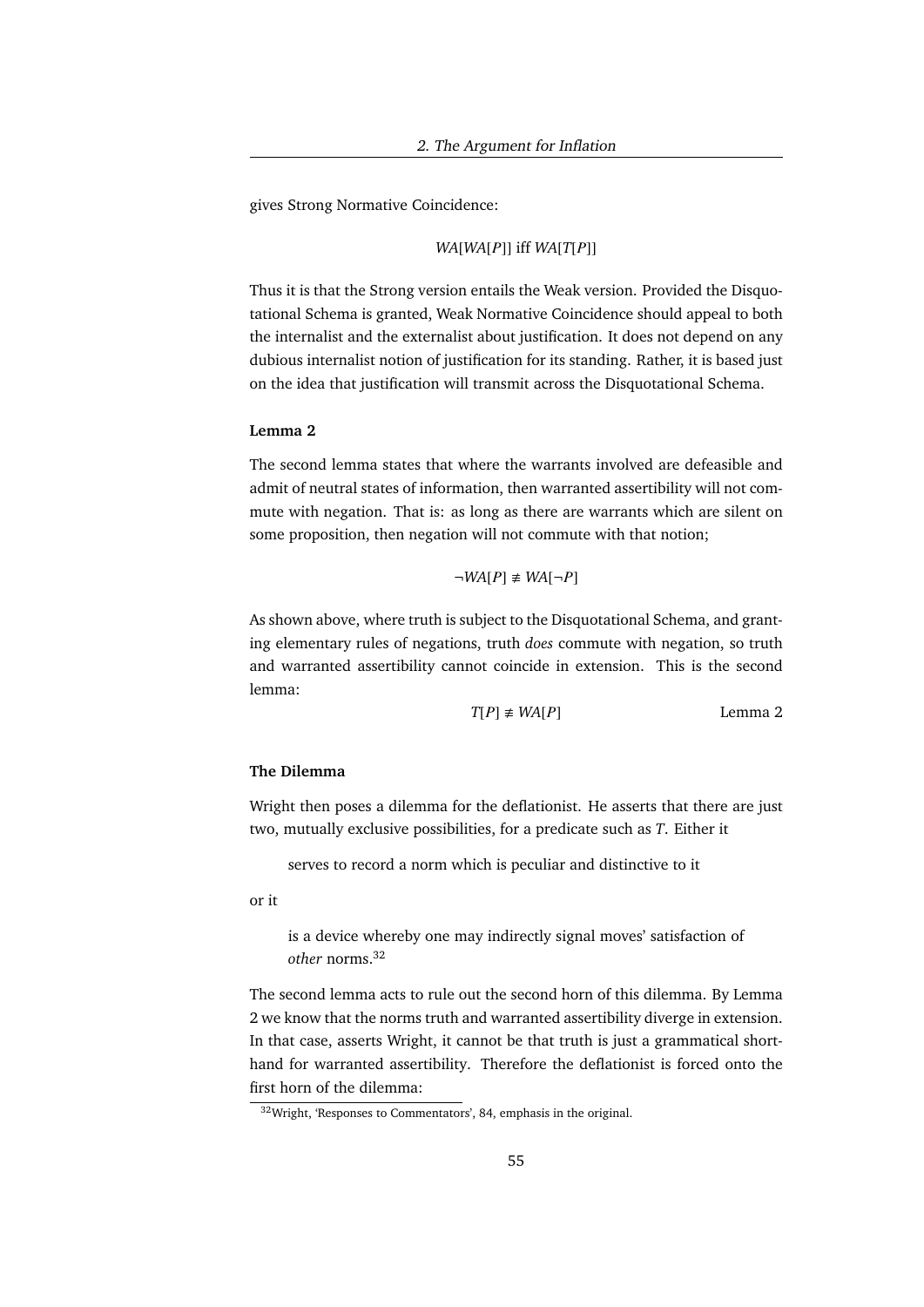the truth predicate has to be associated with a distinctive kind of critical or commendatory claim—there is a way in which a statement can be in, or out of order which is not the same as being warranted or not, and which it is the role of 'true' to mark.<sup>33</sup>

The main goal of the later Argument for Inflation is to show that truth is *sui generis*. Once that goal is achieved, Wright believes, the main work of the Argument is over. He does, however, go on to provide more by way of explaining how this is unacceptable to the deflationist than he did in the original version. If truth is a *sui generis* norm, then, argues Wright, one thing it is not is simply grammatical. If it is *sui generis*, then 'there is something in which a move's compliance or non-compliance with that norm will consist.<sup>34</sup> Furthermore '[i]t is mere word-spinning to deny' that it will be 'a real characteristic—property of the move.'<sup>35</sup>

The deflationist cannot be happy with either horn of the dilemma. The dilemma captures the inherent tension which Wright wishes to bring out in the deflationist's view.

#### **2.4.1 The Nub of the Later Argument**

I now present the nub of the later argument in a more regimented form.

- (I) *T* and *WA* are Weakly Coincident Norms: *WA*[*T*[*P*]] ≡ *WA*[*P*].
- (II) And yet *T* and *WA* diverge in extension:  $WA[P] \neq T[P]$ .
- (III) If *T* and *WA* diverge in extension then *T* cannot be a marker for *WA*.
- (IV) *T* cannot be a marker for *WA*.
- (V) Either *T* is *sui generis* or a marker for *WA*.
- (VI) So *T* is *sui generis*.
- (VII) A *sui generis* norm cannot be Insubstantial.
- (VIII) *T* is Substantial.

The two lemmas are premisses; (I) and (II). Wright is explicit that Lemma 2 is intended to rule out one horn of the dilemma. I propose (III) and (IV) as the way to fill out this intention. The form of the dilemma is also explicit in the text; (V). (VI) is the stage at which for Wright the argument is all but over, but the overall intended conclusion is that truth is Substantial; (VIII). I submit that (VII) must be included in order to pass from the *sui generis* nature of truth to its Substantiality.

<sup>33</sup>Wright, 'Responses to Commentators', 85.

 $34$ Ibid., 86.

 $35$ Ibid.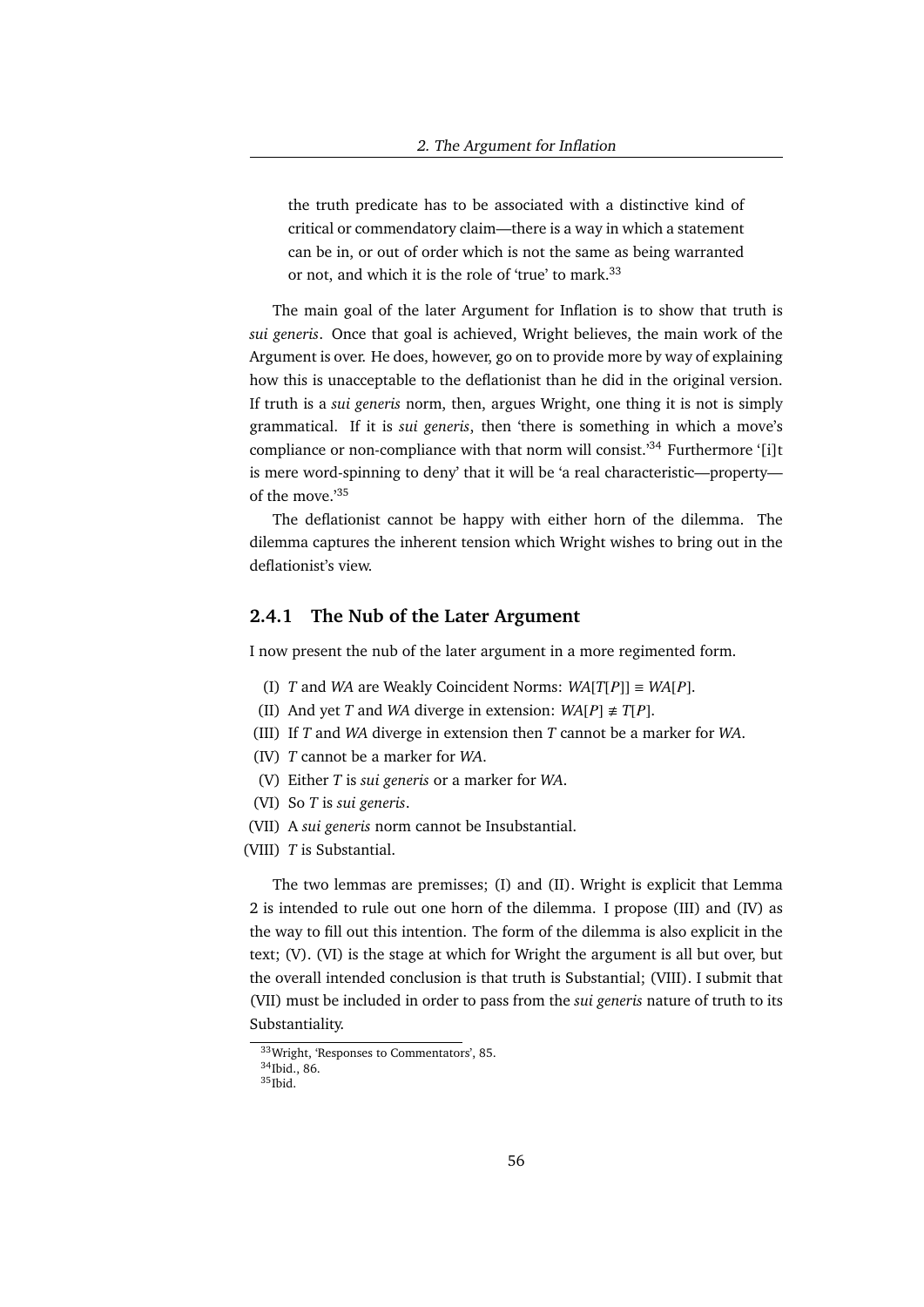#### **2.4.2 Responding to the Later Argument**

The deflationist has no objection to the claim that justification transmits across the Disquotational Schema, and the extensional divergence of truth and warranted assertibility has never been in question. The deflationist can and should grant the lemmas from which Wright's argument is constructed. There remain two related points on which the deflationist can respond.

The first part of the response is that the divergence in extension of truth and warranted assertibility does not prevent truth from being Insubstantial; (all but) merely a grammatical marker for warranted assertibility. Asserting that *P* is true is no more or less than asserting that *P*. This is a consequence of the observation that warranted assertibility transmits across the Disquotational Schema. The transmission is something that Wright signs up to—it is the first lemma, which I have been calling Weak Normative Coincidence. To hold this stance is not 'mere word-spinning', but rather a consequence of adhering to that principle.

The first part of the response denies that there is a legitimate dilemma to be constructed from the two acknowledged lemmas that truth and warranted assertibility are Weakly Normatively Coincident and that they diverge in extension. But suppose for the moment that the first part fails, and that truth cannot be a mere grammatical marker for warranted assertibility. Then the dilemma holds good, and the deflationist must accept that truth is *sui generis*. What is the problem with that admission? It seems to me that he can respond that *sui generis* norms can be Insubstantial; for there is, on his view, at least one case of precisely that. The example is the case in point: truth. First, truth is Insubstantial, since it is governed by the Disquotational Schema. This means that regardless of whether meanings are given in truth conditions or assertibility conditions,  $\ulcorner$ That *P* is true $\urcorner$  and *P* have the same sense. There is no room for the content to differ. Second, truth is *sui generis*, again, as a consequence of the Disquotational Schema. I used this consequence in the previous chapter to show that there could only be a single truth predicate operating in any one discourse.<sup>36</sup> There, I supposed that there are two predicates,  $\Pi$  and  $\Psi$ , which are both candidates for 'true'. Since they are both candidates, the Disquotational Schema applies to them both. That means that we have

$$
P'
$$
 is  $\Pi$  iff  $P$ 

and

$$
P'
$$
 is  $\Psi$  iff  $P$ 

and thus that  $\Pi$  and  $\Psi$  must be logically equivalent:

<sup>36</sup>§1.3.2, 25.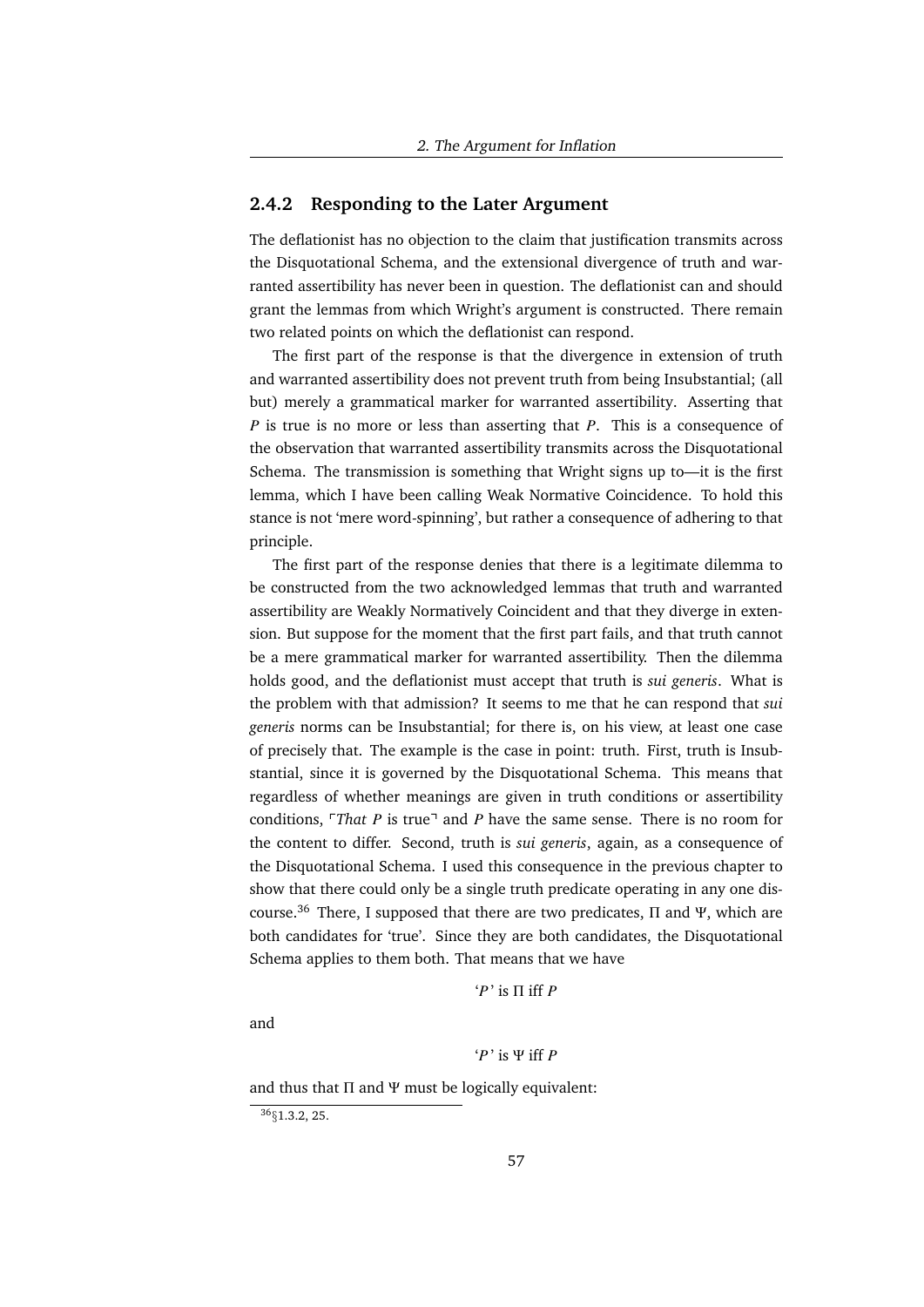#### *P* iff '*P* ' is Π iff '*P* ' is Ψ

These considerations hold *a priori*; so there is no room for the predicates simply happening to be logically equivalent. This means that there can be only one truth predicate governed by the Disquotational Schema. Hence it is *sui generis*. The first point was that truth was Insubstantial, and now we have that it is *sui generis*. Hence it is false that a *sui generis* norm cannot be Insubstantial, since there is at least one norm which is both.

These two points amount to saying that the dilemma posed by Wright to the deflationist is a false dilemma. The deflationist is not faced with two mutually exclusive and equally untenable consequences of their position. I propose then, that on inspection, the dilemma dissolves. The stable position I am advocating for a deflationist does not involve mere word-spinning, but adherence to the principles and results which Wright has adduced—excepting, of course, his favoured conclusion.

The stable position is that it is true that truth and warranted assertibility are Weakly Normatively Coincident, and this is just to admit that warranted assertibility transmits across the Disquotational Schema. It is also true that truth and warranted assertibility diverge, potentially, in extension. Despite that, truth is a marker for warranted assertibility; asserting that it is true that *P* is doing no more and no less than asserting that *P*. Furthermore, truth is *sui generis* in being the *only* Insubstantial norm governed by the Disquotational Schema. It is therefore itself an example of a *sui generis* norm which is Insubstantial. From that stable position, the deflationist can hold that the dilemma posed by Wright is false.

# **2.5 Conclusion**

Wright is surely correct to insist that truth and justification are separate, and that truth and warranted assertibility diverge. And I suggest that the disagreeable Strong Normative Coincidence should be dropped in favour of its Weaker relation. The two versions of the Argument are then very similar; it is plausible to read the endgame of the later argument as a more detailed rendering of the original one. It is therefore acceptable to speak of *the* Argument for Inflation, as opposed to two separate arguments. There is still the question of whether the Argument captures a more modern deflationist such as Horwich in its scope. I now consider that question.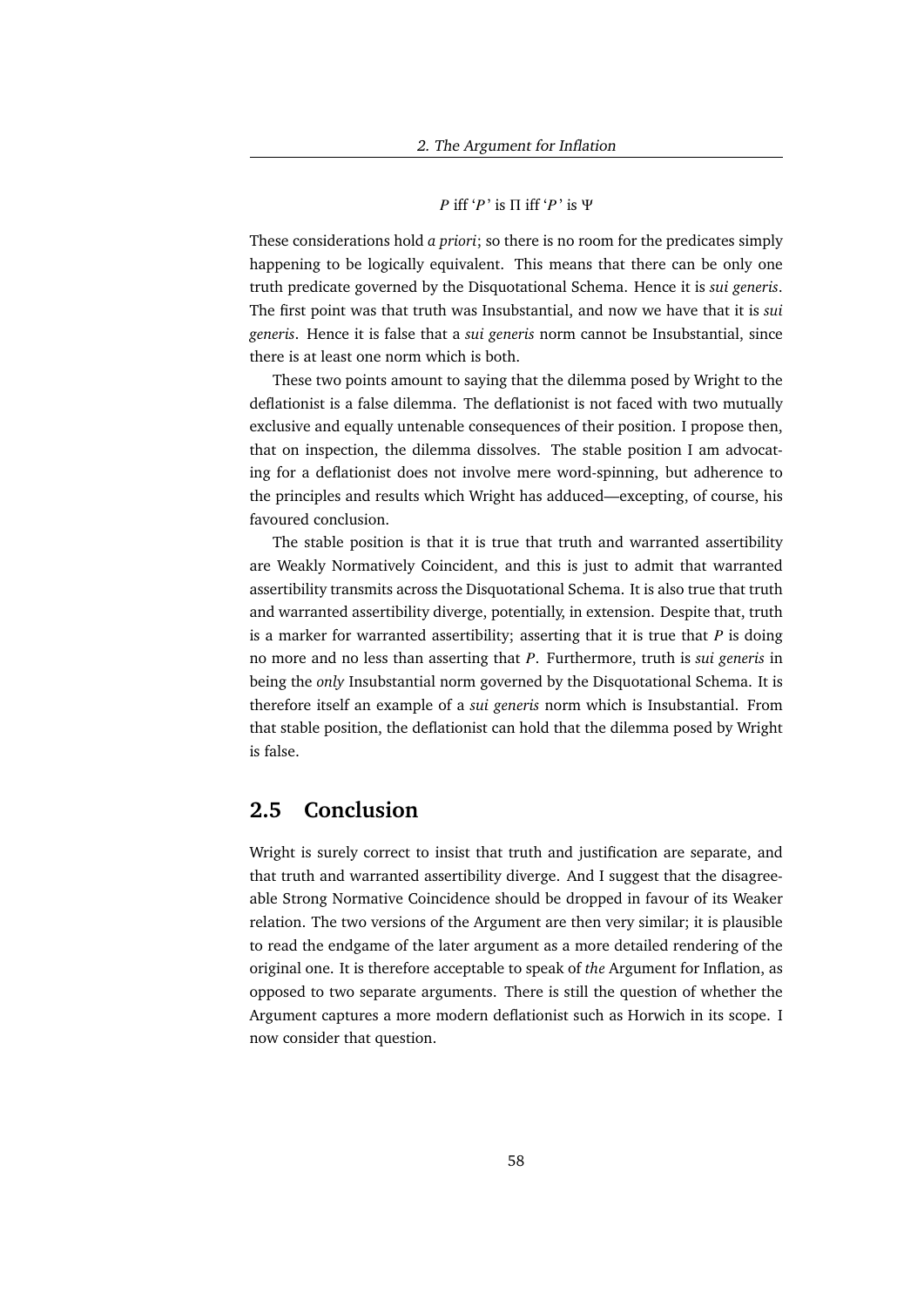#### **2.5.1 Note on Horwich**

Horwich's modern brand of deflationism, which he calls 'minimalism' is distinct from the traditional version.<sup>37</sup> Horwich's minimalist takes the Equivalence Schema and holds that the theory generated by its instances is sufficient for explaining 'true' and its cognates. The Equivalence Schema encapsulates all the conceptual resource necessary for that task:

in order for the truth predicate to fulfil its function we must acknowledge that

(MT) The proposition *that quarks really exist* is true if and only if quarks really exist, the proposition *that lying is bad* is true if and only if lying is bad, . . . and so on,

*but nothing more about truth need be assumed*. The entire conceptual and theoretical role of truth may be explained on this basis.<sup>38</sup>

Horwich's minimalist allows that truth is a property.<sup>39</sup> This is one clear distinction between himself and the traditional deflationist.

Wright is adamant that the Argument captures Horwich in its scope:

the issue is *not* whether the truth predicate's possession of this role can be fully accounted for just by appeal to the Disquotational Schema.<sup>40</sup>

Wright mentions the Disquotational Schema. But on both Wright's terms, and on Horwich's terms, the Equivalence Schema and the Disquotational Schema are very closely tied. We saw above how this is true for Wright. $41$  Horwich asserts that one may start either from the Equivalence Schema or from the Disquotational Schema, to reach the other.<sup>42</sup> And Wright might just as well have complained that the issue is not whether appeal to the Equivalence Schema alone is enough to explain the role of the truth predicate. To press that agenda, according to Wright, is to miss the point of the Argument for Inflation. As I said above, this is the very core of Horwich's minimalist's project. Has he, then, missed the point of the Argument?

If my analysis above is correct, then the best interpretation of the Argument has it that Substantiality of truth is the target. In that case the Argument misses Horwich's minimalist, rather than the other way around. Horwich's minimalist

<sup>37</sup>Horwich.

<sup>38</sup>Ibid., 5, emphases and ellipsis in the original.

<sup>39</sup>Ibid., 37.

<sup>40</sup>Wright, 'Responses to Commentators', 85.

<sup>41</sup>See the previous chapter §1.2.2, 17ff., and §2.3.2, 44 above.

<sup>42</sup>Horwich, 133–5.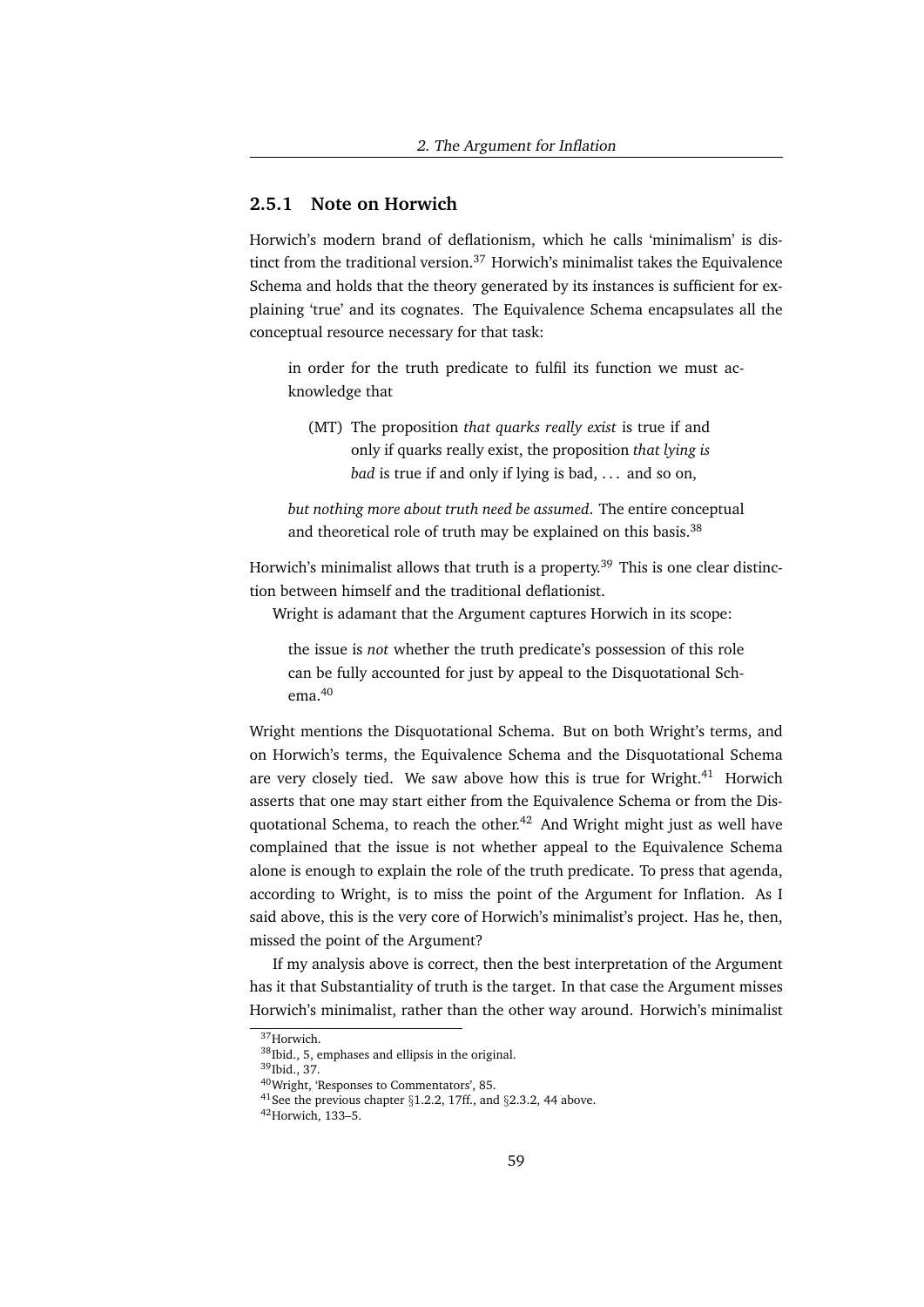is happy to grant that 'true' is more than a convenient short-hand. And in any case, the letter of the Argument fails.

#### **2.5.2 The Aftermath**

I maintain that despite the failure of the Argument, neither Horwich's minimalist nor the deflationist should rest easy. They both still owe a response to Wright's other considerations which go to make up the framework of T&O. I propose that the driving insight is that warrant transmits across the Disquotational Schema:

#### *WA*[*T*[*P*]] iff *WA*[*P*]

This forces us to recognise that the conditions under which it is correct to assert *P* are the same as those under which it is correct to assert that *P* is true.

Suppose we grant that there is a variety of assertoric discourses. Suppose we grant further that in each of these discourses there is indeed a norm of warranted assertibility in play: that is, a set of standards to which the participants by and large adhere, and which dictate when it is right and wrong to make or avoid making the assertions. Then Wright's framework can be taken to group those discourses together for which the warrant operates in certain broad fashions. For instance, the group of discourses for which Cognitive Command holds have in common the feature that the warranted assertibility of assertions is governed by the fact that disagreements about assertions are down to some mechanical malfunction in the parties which disagree. Or again, those discourses for which Epistemic Constraint holds have in common the feature that the truth of the assertions never outstrips the warranted assertibility of the matter.

We can then see Wright as holding that these broad features of the warranted assertibility operating in an area of talk will transfer across the Disquotational Schema to be reflected in the truth predicate. And here we have exposed the root of Wright's pluralism about truth. Wright treats the differences that he brings to light in the operation of warranted assertibility as variations, *via* the Disquotational Schema, in the quality of truth predicate in operation over the various discourses. Since the Disquotational Schema is central to deflationism, Wright maintains the deflationist must be incoherent to maintain at the same time that the Disquotational Schema is (all but) what there is to be said about truth.

The deflationist should recognise that truth is tied to warranted assertibility *via* the Disquotational Schema, such that where warranted assertibility possesses the broad characteristics outlined, then these are imputed to truth. This renders it a Substantial notion. There is, the deflationist must admit, more on the table than some short-hand notation. And even though Horwich readily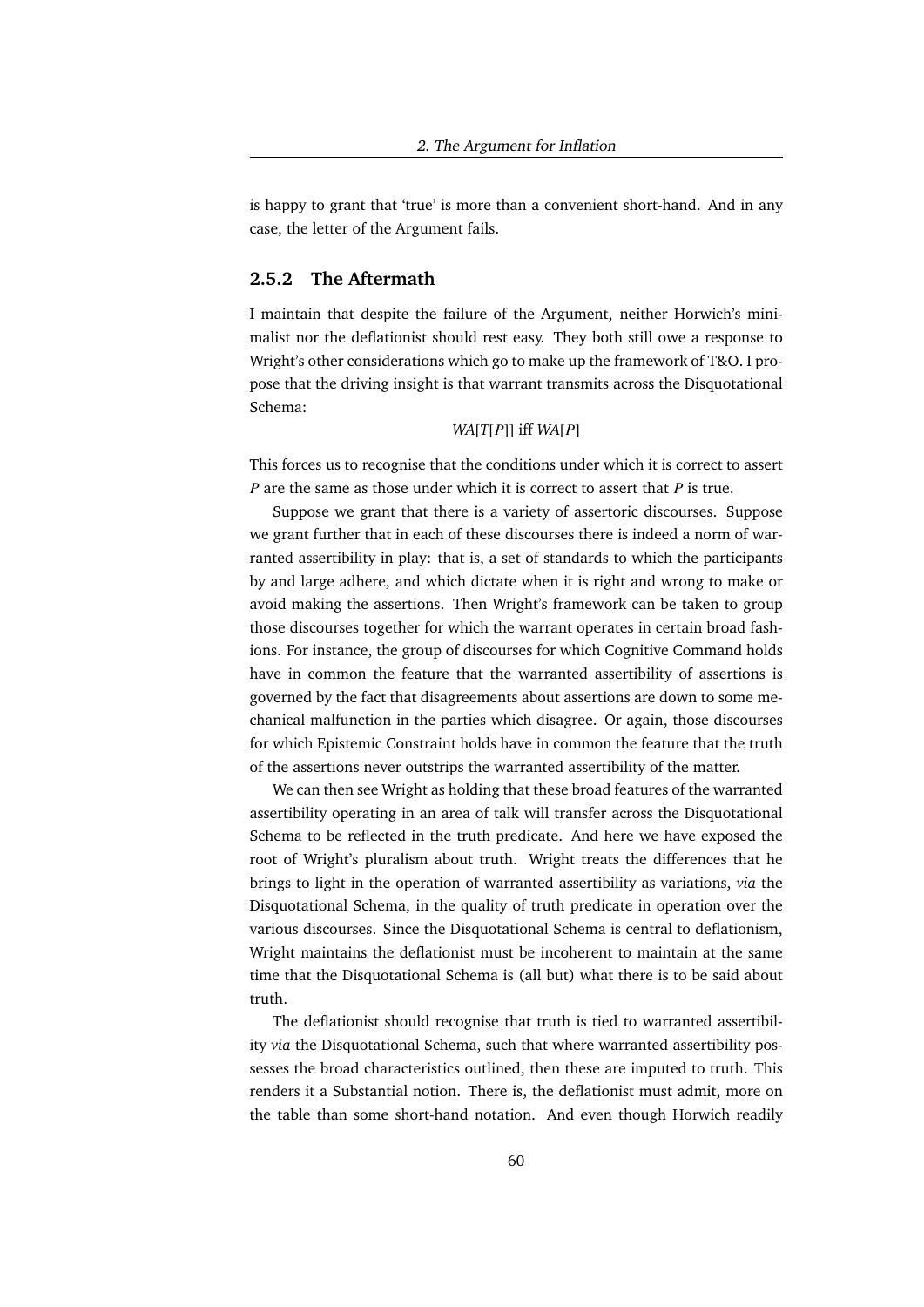admits that truth is not simply (all but) a short-hand notation, the Disquotational Schema and the Equivalence Schema are so closely tied, that this train of thought also encompasses his minimalist, even if the detail of the Argument does not.

The defence of the detail of deflationism developed above is that the broad characteristics of warranted assertibility can equally—perhaps, even, more readily—be seen as variations in the quality of the warranted assertibility, without that Substance attaching to truth. Truth on this view is, as it were, an Insubstantial reflection of the Substantial warranted assertibility. As such it will *appear* to have Substance just as the warranted assertibility which it is reflecting does. But that Substance does not attach to truth itself. The traditional deflationist escapes the letter of the Argument, but together with a Horwichian minimalist, is yet to answer the spirit of the proposal. If I have correctly diagnosed the driving thought, then I should have to agree with both were they to claim that *Truth and Objectivity* is better named *Warrant and Objectivity*.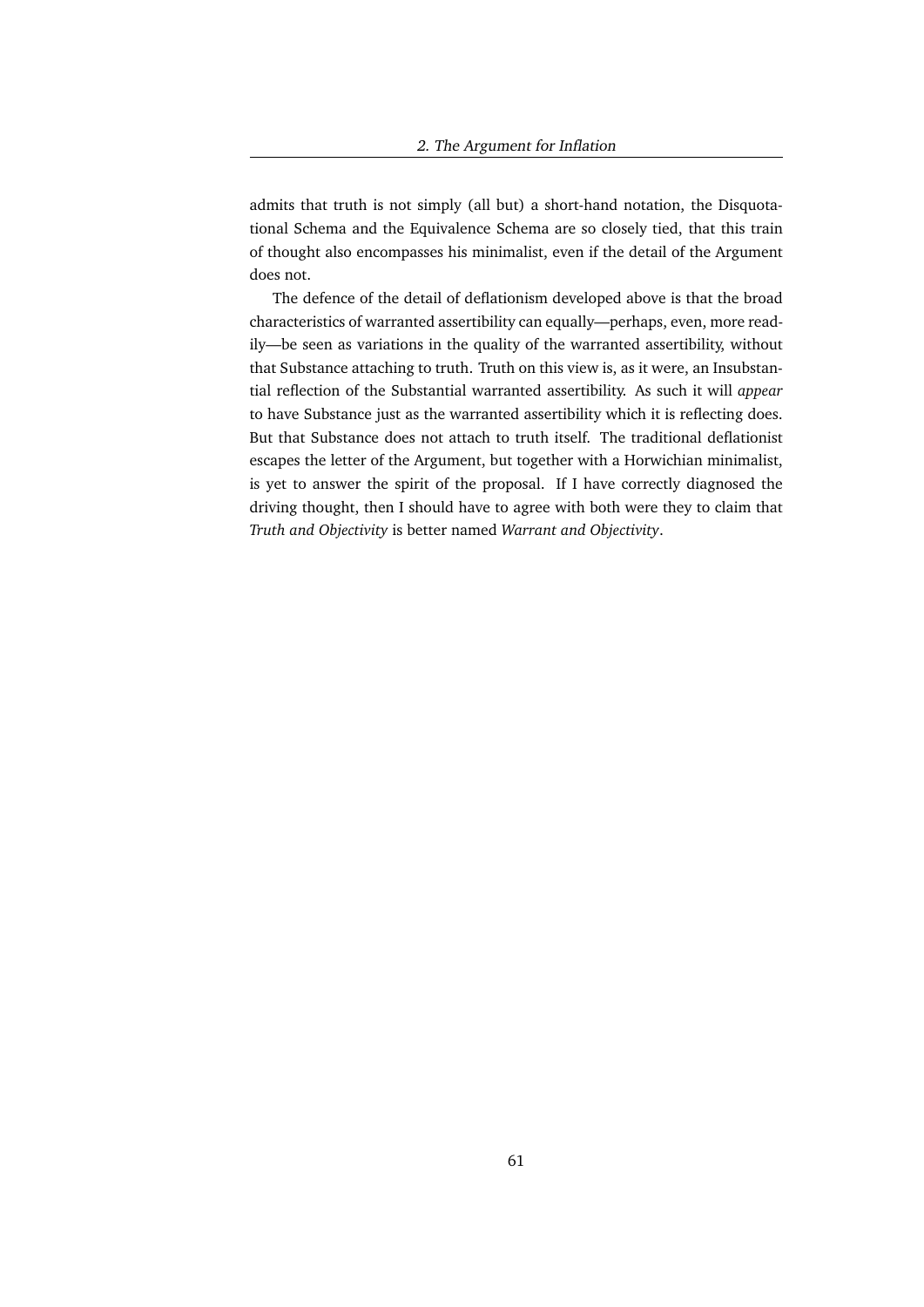# **Chapter 3**

# **Epistemic Constraint and Justification**

I know there is truth opposite to falsehood that it may be found if people will and is worth the seeking.

Memorial to John Locke<sup>1</sup>

'I *didn't* sneeze.' 'Yes, you did, Owl.' 'Excuse me, Pooh, I didn't. You can't sneeze without knowing it.' 'Well, you can't know it without something having been sneezed.'

A. A. Milne<sup>2</sup>

# **3.1 Introduction**

In this chapter I work up to introducing Epistemic Constraint. This is the principle that where a proposition is true, then it is knowable that it is true. Even where we do not know them yet, the facts are nevertheless in principle knowable by us—there is an ingredient of modality in the principle. Writing '*KW*[φ]' for 'proposition  $\phi$  is knowable', the principle is:

$$
P \to KW[P] \qquad \qquad \text{EC}
$$

<sup>1</sup>Christchurch Cathedral, Oxford.

<sup>2</sup>A. A. Milne, *Winnie-The-Pooh* (London: Methuen, 1926).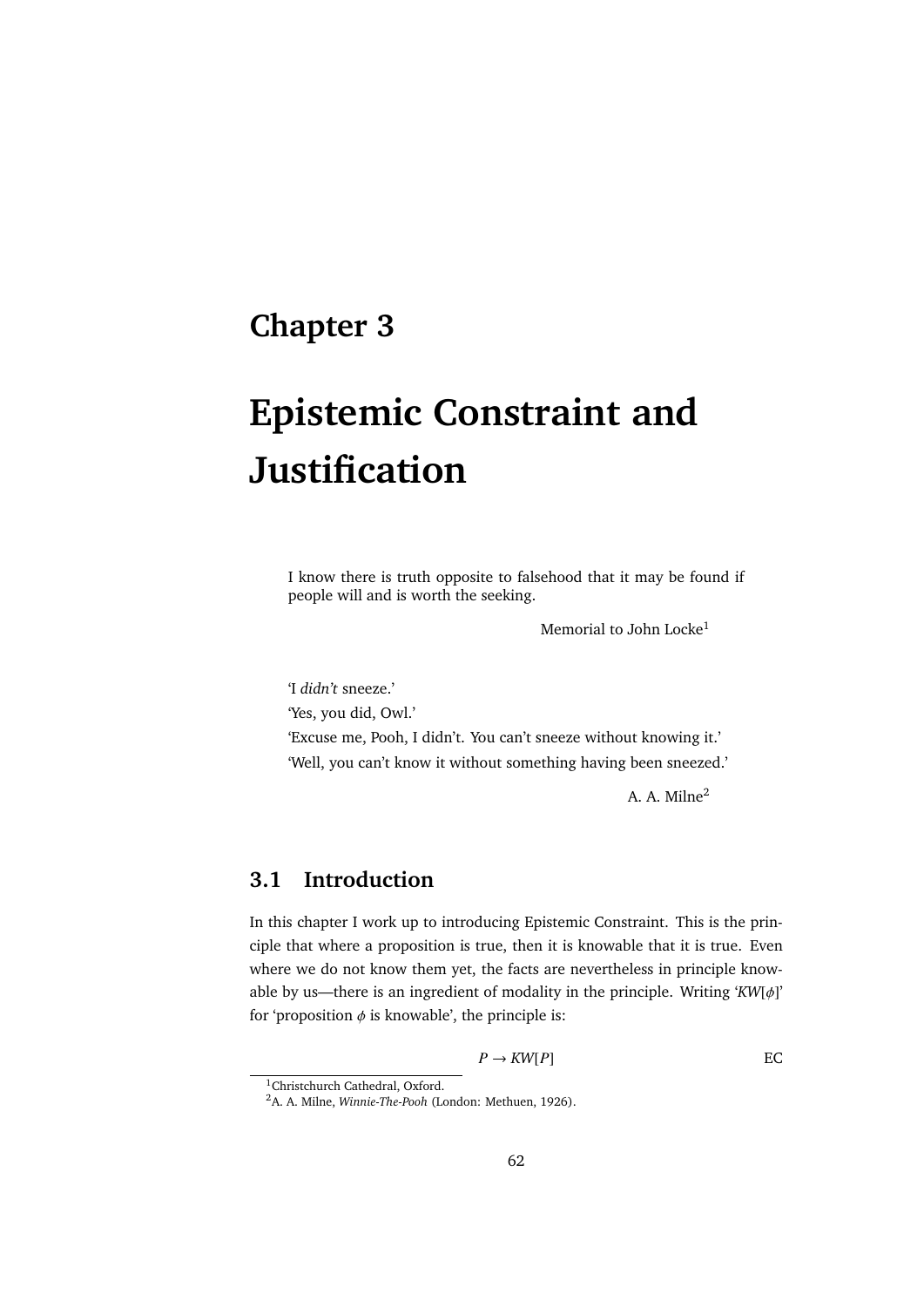To introduce Epistemic Constraint, and make it plausible, I first develop a notion which I call Assertoric Constraint. This is the principle that where a proposition in an area is true, then the justification for asserting it to be so will, in principle, be available. For a proposition  $\phi$ , I write ' $W[\phi]$ ' to mean 'it is justifiably assertible that  $\phi$ .' The principle of Assertoric Constraint can then be written as follows:

$$
P \to W[P] \qquad \qquad \text{AC}
$$

What is it for a justification to be available in principle? And to whom is it available? The claim is not that the justification for *any* proposition is available to *everyone*. The claim is, rather, that the justification will be unearthed by anyone who sets off earnestly to find it; there is no principled bar on the success of his search.

I introduce the principle AC as arising from the thought with which the previous chapter ended; that warrant transmits across the Disquotational Schema. I argue that there are some areas of talk for which it is plausible that Assertoric Constraint holds. There is a structural issue with these discourses, which I introduce and examine by comparing it to a similar structural issue which arises due to Moore's Paradox. I propose a constitutive analysis of Moore's Paradox and a solution to the problem raised for Assertorically Constrained discourses.

I use the warrant involved in my discussion of Assertoric Constraint to develop Wright's candidate truth predicate, Superassertibility. I show how this latter notion admits of an interpretation congenial to relativism, which will feature in the following chapter on Cognitive Command.

Finally I argue from the plausibility of Assertoric Constraint to that of Epistemic Constraint. The argument appeals especially to the internalist, but I show it should also be reckoned with by some stripes of externalist.

### **3.2 Assertoric Constraint**

To hold that an area of talk is not Assertorically Constrained is to hold that there are propositions such that one could never have a justification to assert them. The core thought behind Assertoric Constraint is: could there be a proposition which is true but unassertible? The motivation for asking such a question derives from the Disquotational Schema. In the previous chapter I proposed that the chief driver behind the Argument for Inflation was the insight that warranted assertibility transmits across the Disquotational Schema:<sup>3</sup>

*W*[*T*[*P*]] iff *W*[*P*]

 $3\S2.5.2, 60.$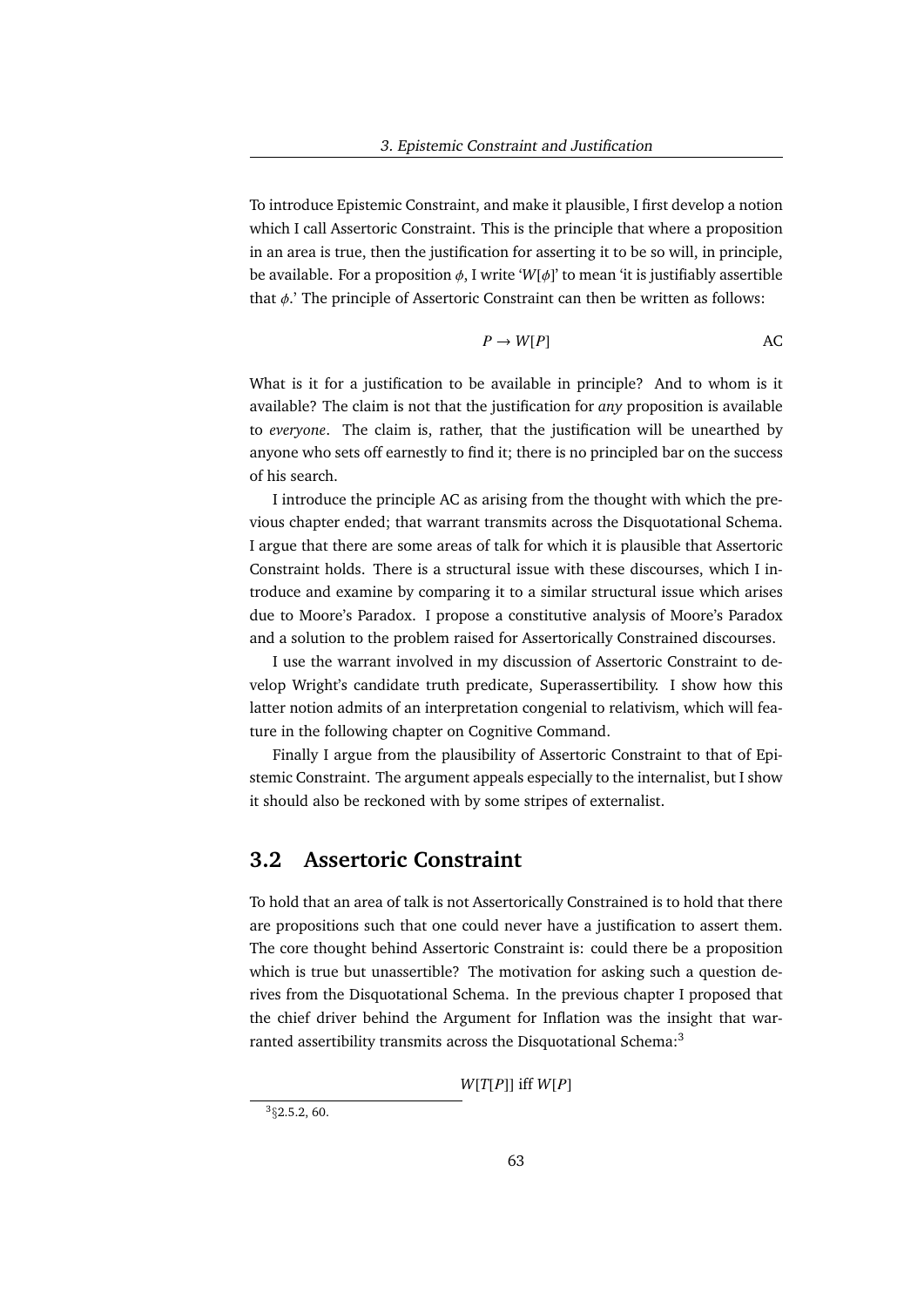This immediately raises the question of whether there are assertions which are not warranted either way. That is: are there assertions which are neither warrantedly assertible nor warrantedly deniable? This is not to deny that the schema holds for those assertions. But it is to note that the schema holds in those cases for the special reason that it is trivially true—where *P* is such that it cannot be assertible, then the schema (at least as interpreted with classical implication) will be true. Thus an alternative expression of the principle of Assertoric Constraint is that where every proposition of an area of talk falls nontrivially under the schema, then that area is Assertorically Constrained. And that expression neatly follows from the key consideration in my reconstruction of the Argument for Inflation that warranted assertibility transmits across the Disquotational Schema.

Three important notes need to be made. The first thing I should like to highlight is that the notion of warrant involved in Assertoric Constraint is defeasible and not factive. Suppose a state of information *g* underwrites the assertion of a set of propositions Γ. If the warrants are defeasible, then the addition of more information to *g* might change which propositions are supported. This is in contrast to the case of *e.g.* arithmetic. There the warrants are *a priori*, and the formulation of new proofs does not disrupt the results obtained by previous proofs. Because the notion of warrant involved in Assertoric Constraint is defeasible, it is not factive. It is, therefore, quite distinct from the principle of Epistemic Constraint which applies when all the truths in an area are *knowable*. I shall win through to discuss Epistemic Constraint below.

The second note is that the notion of negation is playing a role here. Strictly, instead of simply involving the content of *P*, the principle also needs to take account of the negation of that content. This is because assertoric content has a significant negation. It might be that *P* is never assertible precisely because warrant for  $\neg P$ <sup> $\neg$ </sup> is always available. To that extent we must consider *P* and  $\lceil \neg P \rceil$  as a pair. It is also plausible that someone might want to allow that there be content which itself may not be assertible, but whose negation is. That might happen in cases where the coherence of content involving singular terms is held to depend on the existence of the object (putatively) involved. In that case, in the absence of the object, the content would be meaningless, but we nevertheless might want to countenance its negation.<sup>4</sup> In any case, the idea should involve the clause 'neither *P* nor its negation are ever assertible.' (The question of whether, for *P* and  $\neg P$ <sup> $\neg$ </sup>, one of them is always *assertible* has been denied in the Argument for Inflation, in the postulation of the neutral state of information. The question of whether, for *P* and  $\neg P^{\dagger}$ , one of them must be *true* 

<sup>&</sup>lt;sup>4</sup>This would have implications for Wright's principle that any assertoric content has a significant negation.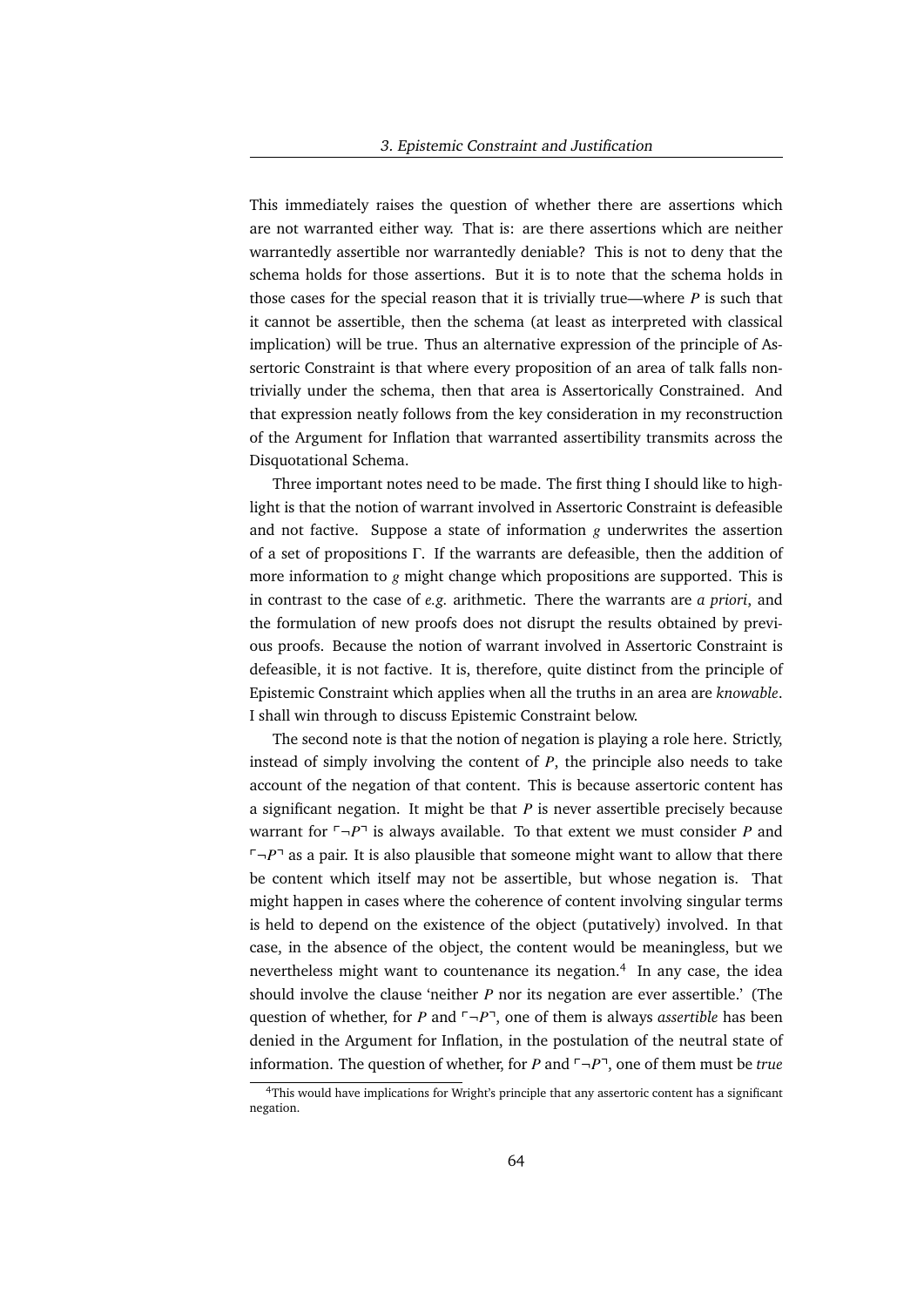is precisely the principle of bivalence. These issues will be discussed in the next chapter, and recur in the chapter following that.)

The third note concerns the modality involved in 'assertible.' What does the expression 'never assertible' cover? Does it mean 'when all the data is in', at the end of days? I leave the notion loose, but hold that it is consistent with the following thoughts. 'Assertible' means that warrant to assert the proposition is obtainable, or within our reach. It is not tied to a particular person, but includes our collective efforts, such that an erstwhile search will yield success.

How does Assertoric Constraint fit into the interpretation of T&O which I am advancing? To answer that question it will help to review the broader set-up. Investigating the conditions under which it is correct to describe a statement as true tells us something about the conditions under which the statement is true. Study of the correctness of assertion therefore tells us something about truth. This much is guaranteed by the fact that the justification for asserting a statement transmits across the Disquotational Schema. Thus if various areas of talk can be grouped together as falling under broad principles (the Cruces), then those principles can properly be seen as delineating something interesting about the notion of truth.

The method will not disclose everything that can be said about truth; for instance ineffable truths will have no assertion conditions. But nevertheless it is an avenue which is worth pursuing, and not just worth pursuing, but indeed must be reckoned with; it is very plausible that justification—whether conceived of as internalist or externalist—will transmit over known *a priori* entailments such as the Disquotational Schema.

#### **3.2.1 Essential Apparency**

There is, I hold, a class of concepts which are essentially linked to how we experience the world; *how things are for us*. The link is such that the justification for asserting that they are instantiated (when they are) cannot be in principle unavailable to us. I shall call such concepts *Essentially Apparent*. Wright makes a similar assumption, which he labels 'transparency', about colour concepts in his paper on Quandary:

It is a feature of the ordinary concept of colour that colours are *transparent* under suitable conditions of observation: that if a surface is red, it ... will appear as such when observed under suitable conditions; *mutatis mutandis* if it is not red.<sup>5</sup>

<sup>5</sup>Crispin Wright, 'On Being in a Quandary: Relativism, Vagueness, Logical Revisionism' in *Mind*, 110 (2001), 478–9, emphasis in the original.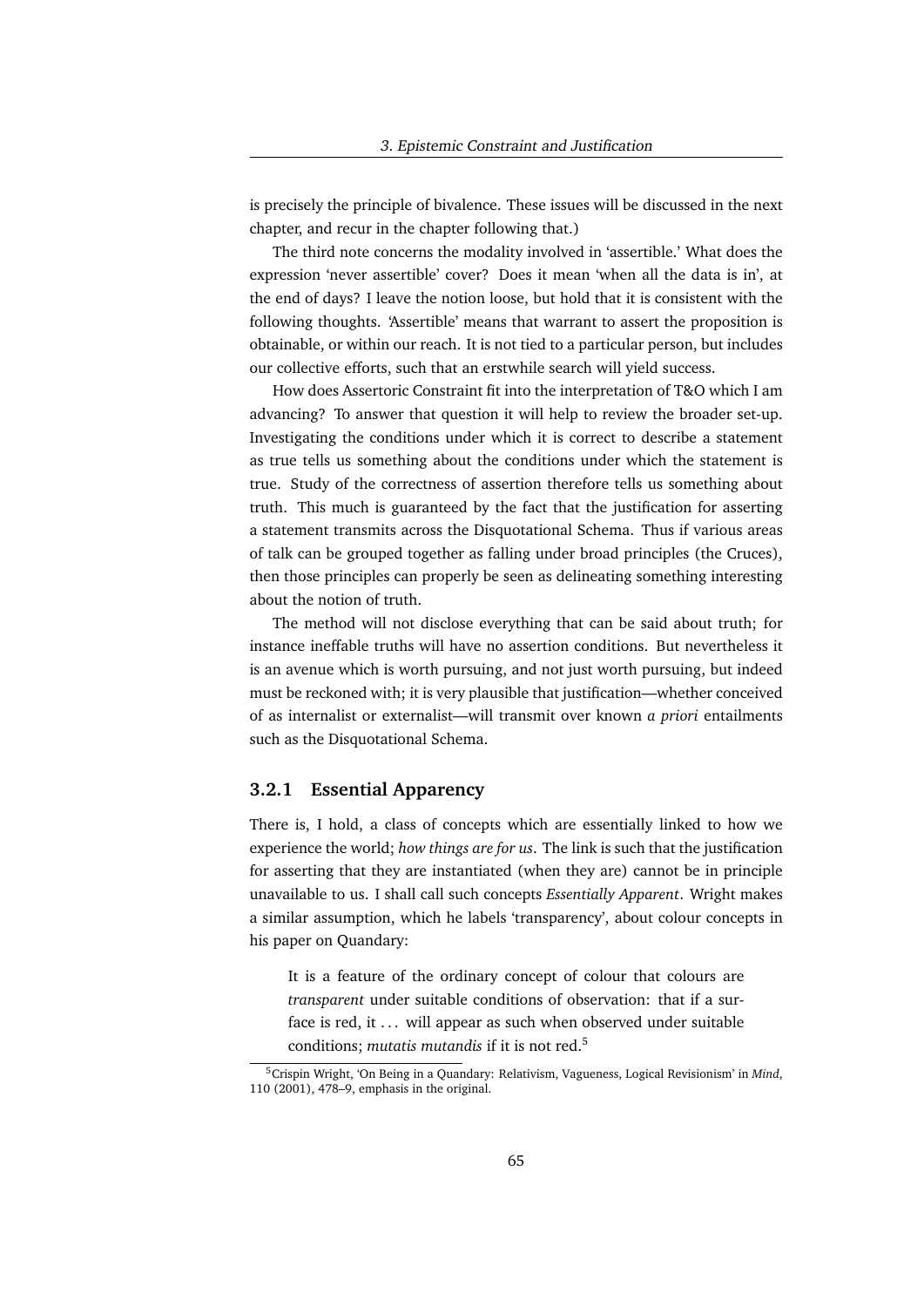Similarly, I am not going to provide a fully-fledged argument that there are such things as Essentially Apparent concepts. However, I shall deal with two potential sources of resistance to them.

The first source is Williamson who has produced argument against what he terms *luminosity*:

A condition C is defined to be *luminous* if and only if (L) holds:

(L) For every case  $\alpha$ , if in  $\alpha$  C obtains, then in  $\alpha$  one is in position to know that C obtains.<sup>6</sup>

It might seem that Essentially Apparent concepts are going to fall foul of Williamson's anti-luminosity arguments, if, that is, those arguments are successful.<sup>7</sup> It is relevant that Essential Apparency involves *concepts* and *evidence*, whilst Williamson's luminosity involves *conditions* and *knowledge*. So it is not clear that the argument against luminosity is inconsistent with accepting Essentially Apparent concepts. Things become more difficult if we grant another of Williamson's contentions; that knowledge and evidence are to be identified. $8$  This claim is controversial and must be left as a matter for further study.

Another, more general, reason why someone might object to the Essential Apparency of certain concepts is the use to which they are subsequently put. They might be used, for instance, in an attempt to ground a foundationalist epistemology. I am not concerned with such a project here. To show that this is the case, I call Sellars as witness. He was concerned to argue against reliance on sense-data as a sceptic-proof foundation of knowledge. And yet he himself would agree that colour concepts are Essentially Apparent. 'What then', he asks,

are we to make of the necessary truth—and it is, of course, a necessary truth—that

x *is* red iff x would *look* red to standard observers under standard conditions?<sup>9</sup>

Sellars is admitting that there is an essential link between the colour an object is and the colour the object appears to be to standard observers under standard conditions. That is enough in my terms to make it Essentially Apparent. It is no part of Sellars's stance that this feature of the colour concepts means that they are somehow sceptic-proof. So there is at least one philosopher who holds that

<sup>6</sup>Timothy Williamson, *Knowledge and its Limits* (Oxford: Oxford University Press, 2000), 95.

 $<sup>7</sup>$  Ibid., ch 4.</sup>

<sup>8</sup> Ibid., ch 9.

<sup>9</sup>Wilfrid Sellars, *Empiricism and the Philosophy of Mind* (Cambridge, Massachusetts: Harvard University Press, 1997), §12, 36, emphases in the original.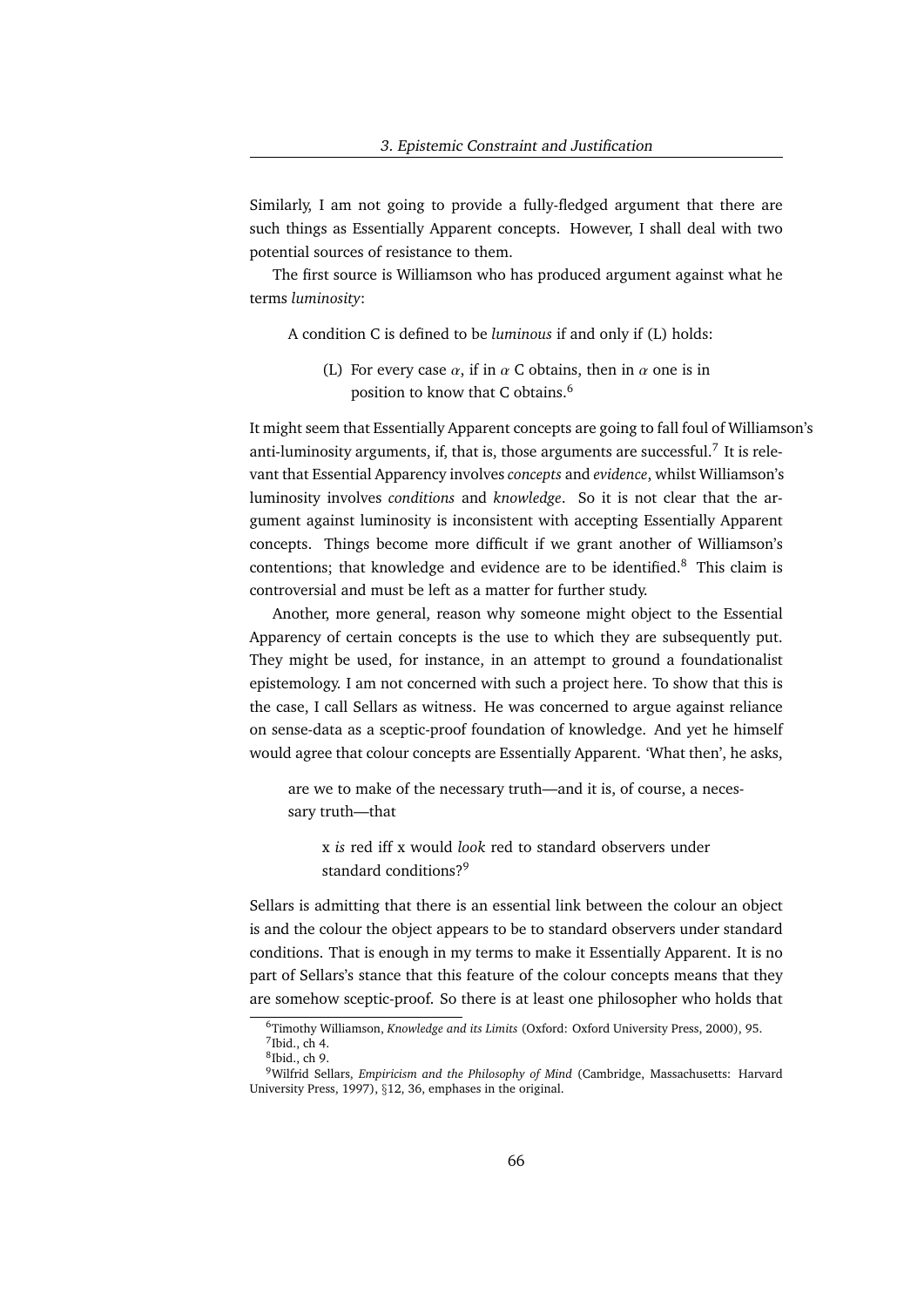colour concepts are Essentially Apparent but who does not attempt to exploit that feature in favour of foundationalism.

Examples of such concepts can be found on a trip to the beach: the lapping of the sea over your feet as you paddle; the distinctive smell of the sea-air; the sound of the waves breaking; the piquancy of the pickled onion in your packed lunch. Without providing substantive argument, then, I proceed on the following basis. It is part of what it is to be a colour that it is up for being detected by humans. There is an essential link between the concept and *how things are for us*. This is a claim about the make-up of the concept. I hold that the same applies to the other sense-modalities; sounds, tastes, smells, and touches. The concepts involved in these modalities are essentially linked to the manner in which we, as embodied subjects, experience the world. The justification for making an assertion in an area of talk for which these concepts are central will therefore always, in principle, be available. Therefore all such areas will be Assertorically Constrained.

#### **3.2.2 Further Plausibility of Assertoric Constraint**

It is plausible that there are areas which are not based on how things are for us, but which are nevertheless also Assertorically Constrained. The point here is not to argue over whether each of the following individual examples is or is not Assertorically Constrained. The point is to make the case that there are areas of talk which plausibly might be considered to be Assertorically Constrained. This point is a logical precursor to any debate about the status of an individual discourse. In what follows, then, the standards of justification need to be adjusted accordingly. I am going to present three cases of areas of talk for which, I claim, it is *plausible* to regard Assertoric Constraint in action. The argument is one for plausibility. So the argument will be successful even if the reader is unmoved in each individual case, provided that overall it is shown to be plausible that Assertoric Constraint might apply in *some* area.

#### **3.2.3 The Law**

One type of talk of criminality is Assertorically Constrained. Note first that criminality is determined relative to a jurisdiction. Jurisdictions differ in their approach. I shall take it that we are within the jurisdiction of the English Courts, under English Law. One important characteristic of the way in which cases are determined is that the lawyers involved appeal to precedent; a body of previous rulings. By arguing that those rulings involved relevantly similar factors, the lawyers hope to persuade the judge and jury to decide the case one way or the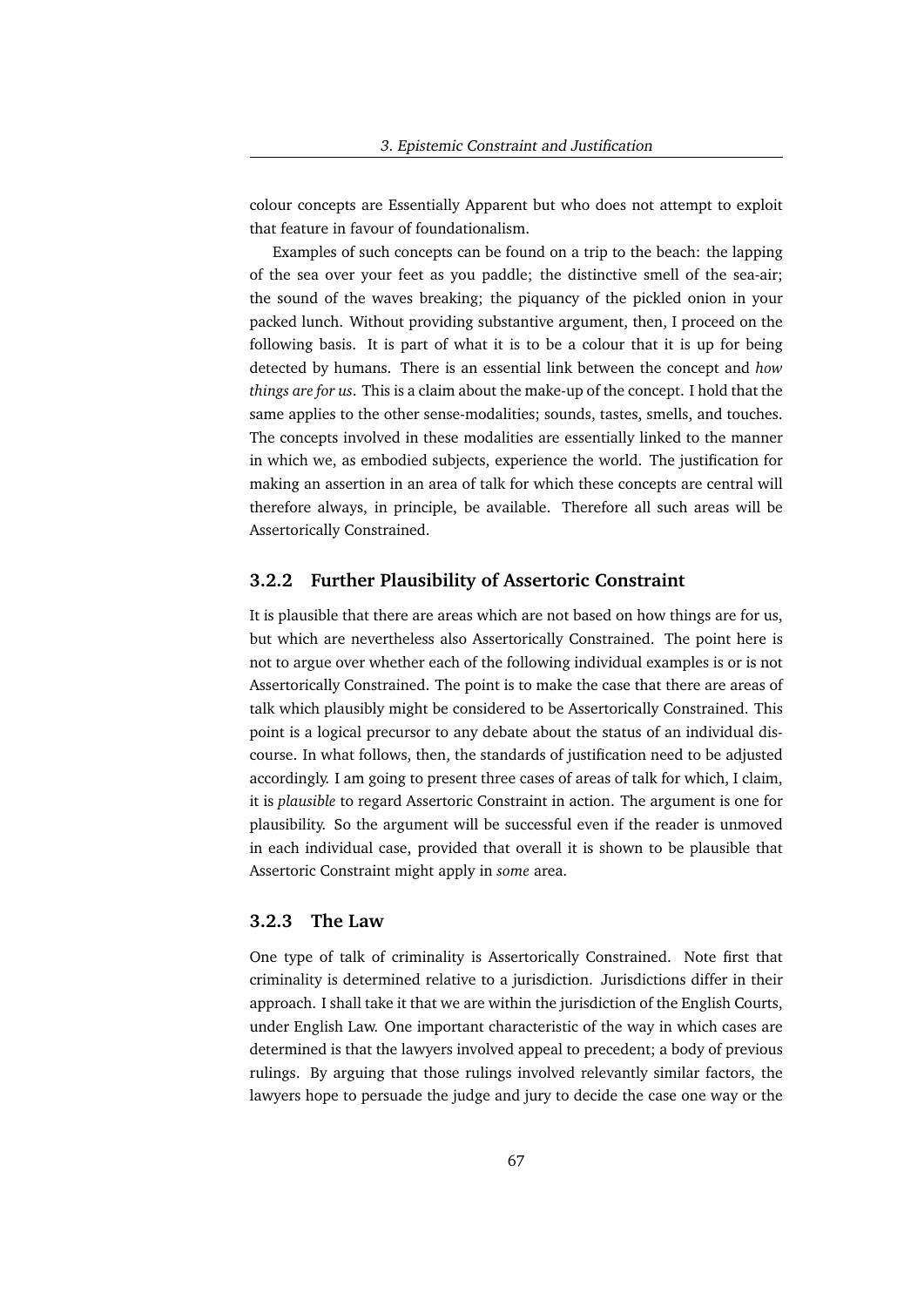other.

Therefore one way in which we might seek to argue that the truth of the matter has escaped the pool of justification available to the courts is that a set of casebooks has gone missing. Perhaps this involves some philosophical fantasy of several thousand lawyers' offices, and libraries, being simultaneously burgled, with one particular volume of the recorded precedents going missing. For good measure, it would have to be supposed further that enough memories of the contents of the casebooks were wiped, such that a lawyer could not persuade a judge based on what they both remembered of the cases. Under such assumptions, one might suppose that there be some case which is in fact criminal under English Law, even though there is no extant justification for ruling it to be so. So the truth of the matter would have escaped our best available justification.

Another important aspect of a trial is the evidence which is presented for and against the case. It must surely be conceded that investigators are human and so fallible. Even if the investigators are very good, evidence can be destroyed, making their job impossible. With incomplete, wrong, or just plain absent evidence, will not the court be making the wrong decision? That is: might not a court find someone innocent under English Law when the person did commit an offence, or guilty when he did not?

The answer to both of these is that the matter of criminality under English Law is a matter of due process. We might speculate that so-and-so *would* be found guilty were such and such evidence to come to light. But that does not make the individual a criminal under English Law. A person is a criminal if so determined by due process. Mistakes can happen; for instance, if subsequent to a trial, it is proven that the evidence was obtained by illegal means, then the conviction may well be over-turned.

This highlights another important aspect. If judgements can be overturned, does that not show that statements of criminality are not Assertorically Constrained? The short answer is that Assertoric Constraint does not entail infallibility. There is room to be wrongly convicted, and there is due process for appealing in such cases.

The area of criminality under English Law is an area in which the facts cannot outstrip our being in position to be able to assert those facts. I submit that this is precisely because those facts are *determined* or *constituted* by the processes involved. The process might be affected by lack of evidence or lost books of precedence, in that we might wonder counterfactually what might have happened if the evidence had not been gathered illegally, or if the books had not been stolen. But such counterfactual musings do not overturn the fact of the ruling of the court.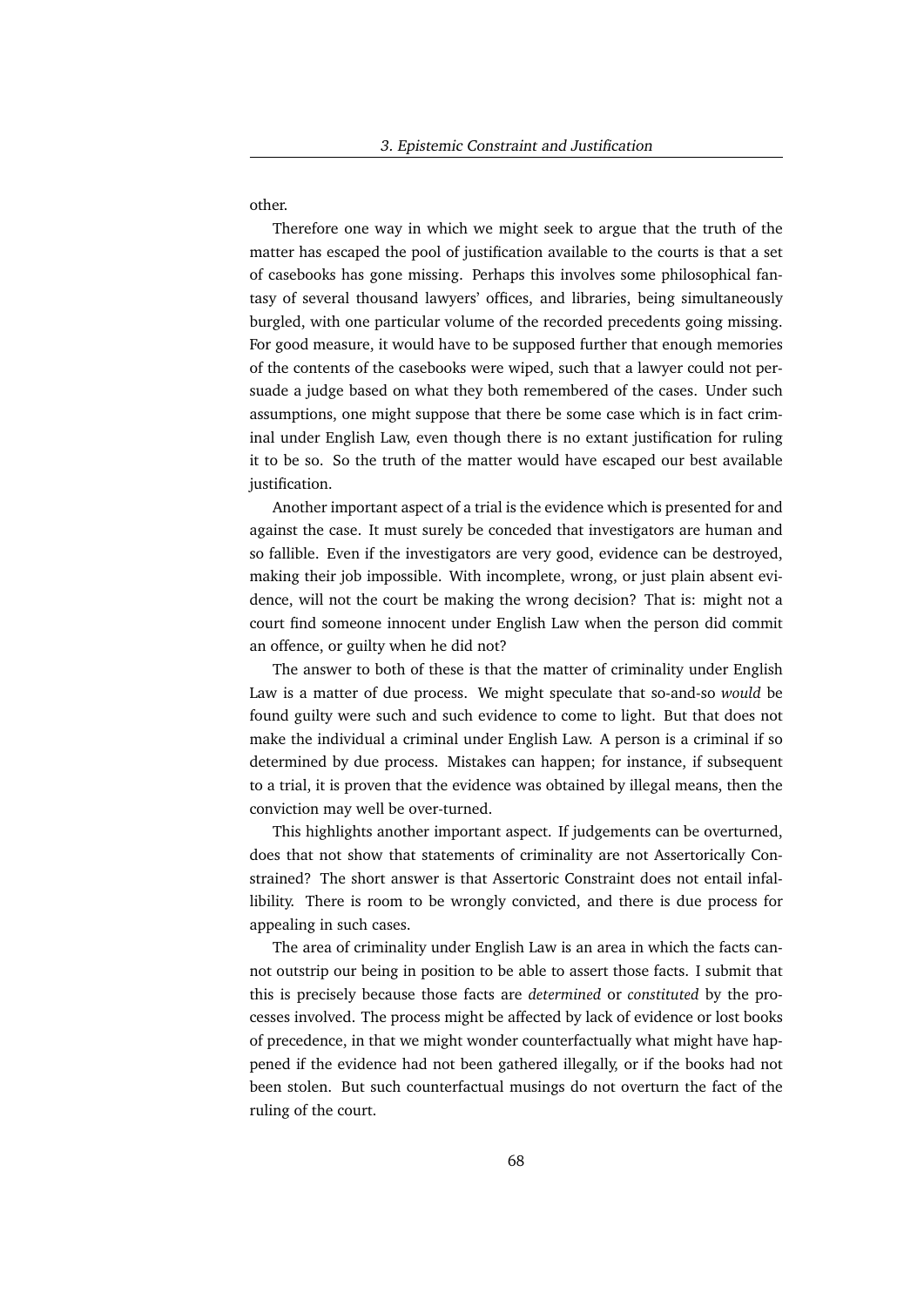The locution "I find the defendant guilty" might be misleading in that it might encourage the notion that there was a pre-existing fact to be found. If there were such a pre-existing fact, perhaps it could obtain without leaving any trace, so to speak. Then there would be a fact with no evidence, and no possible hope for a justification for an assertion of the fact. But there is no such preexisting fact; the judge in making such an assertion is creating the defendant guilty under English Law. To be sure: there are facts about the defendant's conduct which have been brought to light; these facts are not created by the judge. But the guilt or innocence under English Law is determined by due process. Every aspect of this process is amenable to human scrutiny. Thus it is plausible that facts about criminality under English Law are Assertorically Constrained.

#### **3.2.4 Art History**

Statements which make up the talk characteristic of art history are Assertorically Constrained. For example: Cézanne was the father of modern art. The truth of such a statement cannot outrun the evidence for it. Naturally, one might take issue with the statement; it is not that statements of art history are *a priori* truths, as one might hold about the truths of *e.g.* arithmetic.

As in the legal case, there is evidence involved in the process which issues in the truth of whether Cézanne was the father of modern art. Biographical facts are a good example; for instance that he came from Aix-en-Provence, that he was born in 1839 and died in 1906. These facts may well affect the case to be made for the exertion of his artistic influence over particular people. To make the most obvious case, artists who died before Cézanne was born could not have been influenced.

The truth of whether Cézanne was or was not the father of modern art is determined by the experts in the field of art history. The investigators who gather the evidence are not infallible, and further evidence might come to light, and be considered through due debate.

We might also have to cope with further philosophical fantasy. Suppose Paul Cézanne had a brother, Pierre, of whom there is no record, who actually did all the painting. Paul took all the credit for Pierre's work. In this fantasy, it might be argued that it is false to say that Paul Cézanne is the father of modern art; that accolade belongs to Pierre instead. It is granted the case is far-fetched, but notwithstanding that, what is our evidence that Paul did not have a brother in the attic who did all the work? And if Paul was careful and left no clues, then we must concede that there might be a truth which we will never be in position warrantedly to assert.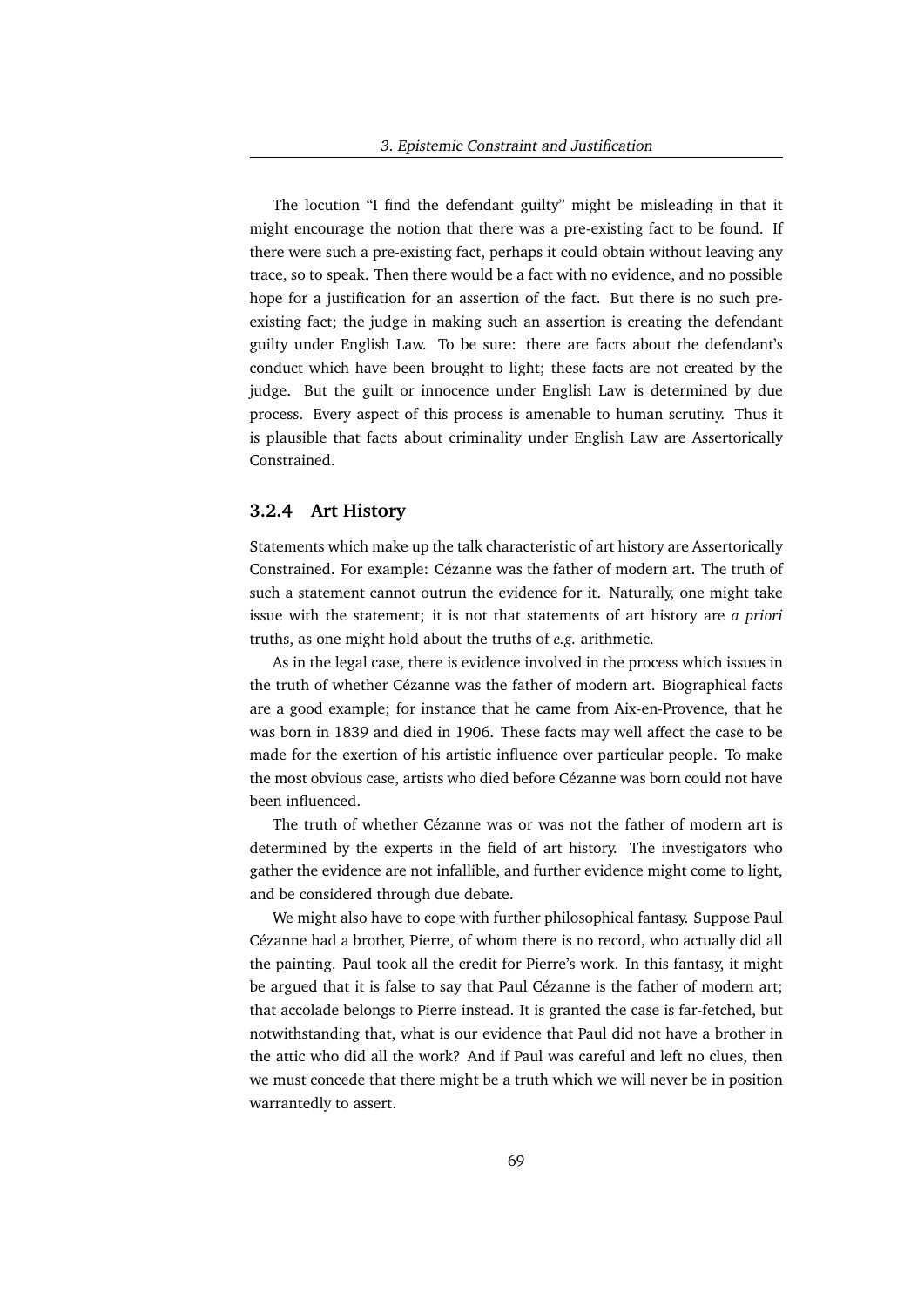One way in which the discipline would side-step that issue is by re-thinking the reference of 'Cézanne'. An artist, with respect to his influence in the continuum of art history is essentially linked to his *oeuvre*. In the best case, an artist thus picked out matches up with other criteria which we use to distinguish people. But the best case does not always obtain. Compare the similar concerns about Shakespeare's identity, whether the work we attribute to him was actually penned by Francis Bacon or Christopher Marlowe, or whether indeed all the works currently attributed to Shakespeare were in fact by one single author at all. All these debates have their own merits. But they do not stop the general debate about the impact of Shakespeare on the literary canon.

Similarly in the light of the revelation that it was Pierre and not Paul who painted *e.g. Mont Saint-Victoire* the discipline could maintain, without change of meaning, that it is nevertheless true that 'Cézanne is the father of modern art', since what counts in such matters is the essential link to the paintings which went on to influence so many future painters. To respond to this that it is false, since it was Pierre and not Paul who did the work, is to miss an essential (if not the whole) point of the discipline. I might suggest the following summary of this feature: a painter by any other name would be just as influential.

If the above is correct, then there is good reason to think it plausible that the key statements of art history are Assertorically Constrained; that they cannot outstrip our best evidence for them.

#### **3.2.5 The Tennis Match**

Statements of fact in some sporting environments are Assertorically Constrained. For instance, take the statements of an umpire in a tennis match. The decision of the umpire in matters concerning the rules is final; a particular case might concern whether, when the ball landed, it was 'in' or 'out'. It is true that there is a rule to which the umpire is trying to adhere; the ball is *in* if it landed inside the court, and the court extends to the outer edge of the lines which mark the boundaries. So a ball which misses the line, on the outside, is *out*. The issue of whether the ball is in or out is crucial to the game. And the game need not just be amongst friends; the outcome of a game can make a very substantial difference to the reputation and income of an individual. So it should not be thought that the issue of whether a ball is in or out is of secondary importance. In recognition of this, the umpire has specialist linesmen who are particularly well-placed to get a good view on each line. It is their job specifically to look for whether the ball is in or out. However, these linesmen can be (and on occasion are) overridden by the umpire.

As in the legal case, there is a due process about whether a ball fell in or out.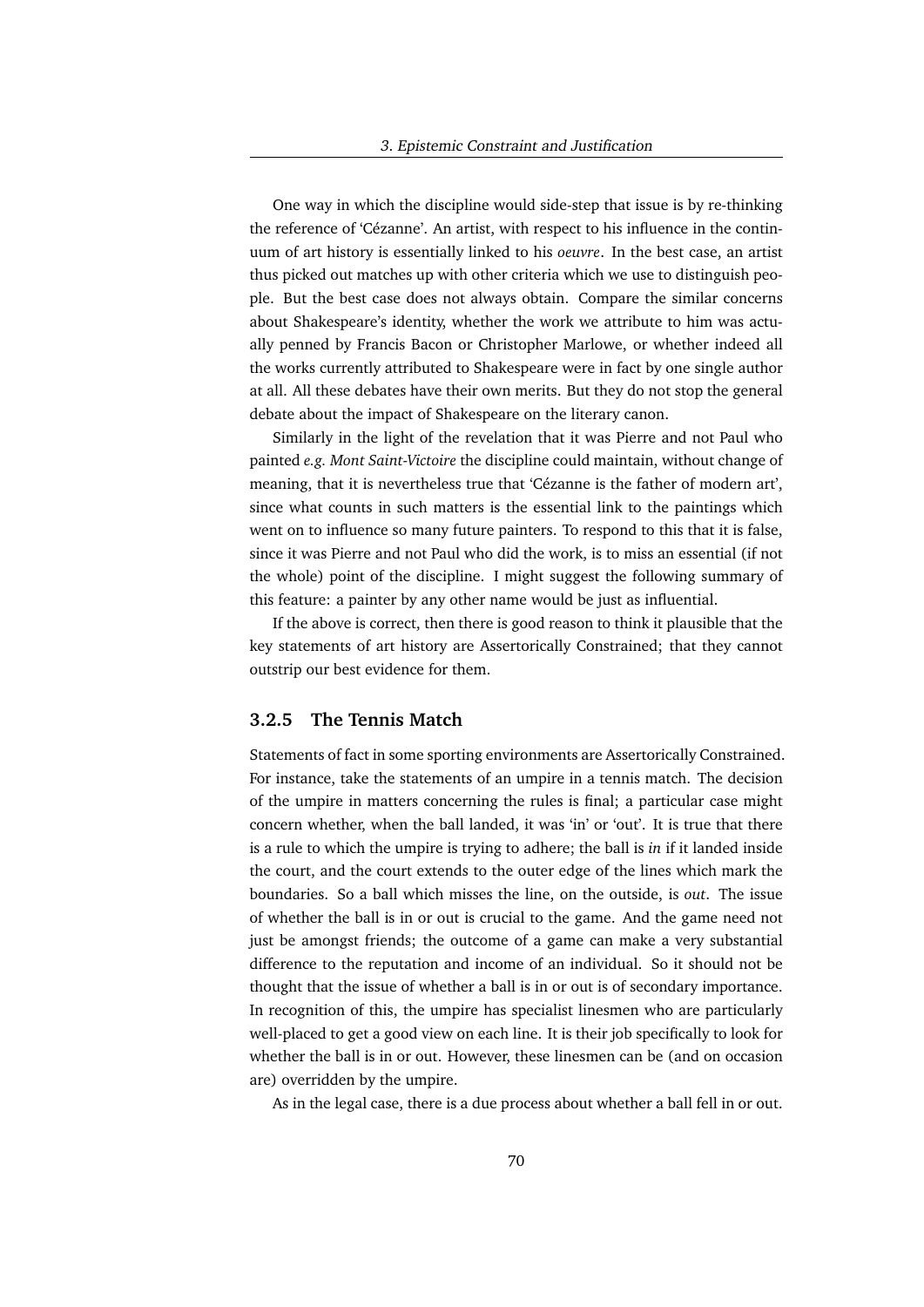And human input goes to constitute the fact as to whether the ball was in or out. Because of this, the fact of the matter can never outstrip our evidence for it. We might argue that some technological reconstruction shows that the ball actually did (or did not) touch the outer edge of the line. But that is irrelevant to the fact of whether or not the ball is in or out with respect to the game. All that matters for the game is which way the umpire calls it. If the umpire calls it out then that is the fact of the matter. One might complain that it was a bad call—but that does not affect the fact after the determination by the umpire, and the determination of the umpire is all the evidence one needs.

This, then, is the third example of an area which it is plausible to consider as being such that the facts cannot outrun our ability to be in position to assert them. If it is true that the ball was in, then there is evidence for the fact.

#### **3.2.6 The Euthyphro Contrast**

In each of the three cases argued for above, there are restrictions on the relationship between what can and cannot be correctly asserted, and the fact of the matter. In all three cases this springs from the way in which due process is involved in the way the facts are constituted. Where the law is involved, the verdict is a consequence of due legal process. The process is at all stages scrutable. Thus the fact of criminality according to the law cannot fall outside our capability to get into position justifiably to assert it. In the case of the father of modern art, the fact of the matter is governed by the standards of warrant in play in art history, such that there could be no art historical fact which was unassertible by the lights of art historical discourse. For the tennis case, the rules are configured such as to determine the availability of the justification of the fact of a ball being in or out. They are designed precisely to be amenable to human inspection; and crucially they involve a human arbiter (the umpire) whose decision is final. Therefore whenever a ball is in or out we are guaranteed that someone be in position to be able to assert the fact.

There is some sense, then, in which those cases are *made true* by the appropriately placed experts or judges. And then we might ask, could it be the case that even though the area is Assertorically Constrained, the judges are nevertheless properly deemed to be responding to the facts rather than in some sense creating them? Even allowing, then, that both sorts of case are Assertorically Constrained, there is a further distinction available within that category of discourses.

This distinction is explored in the appendix to chapter 3 of T&O, and labelled the Euthyphro Contrast. The distinction is venerable, beginning with a debate between Socrates and Euthyphro, concerning the following statement: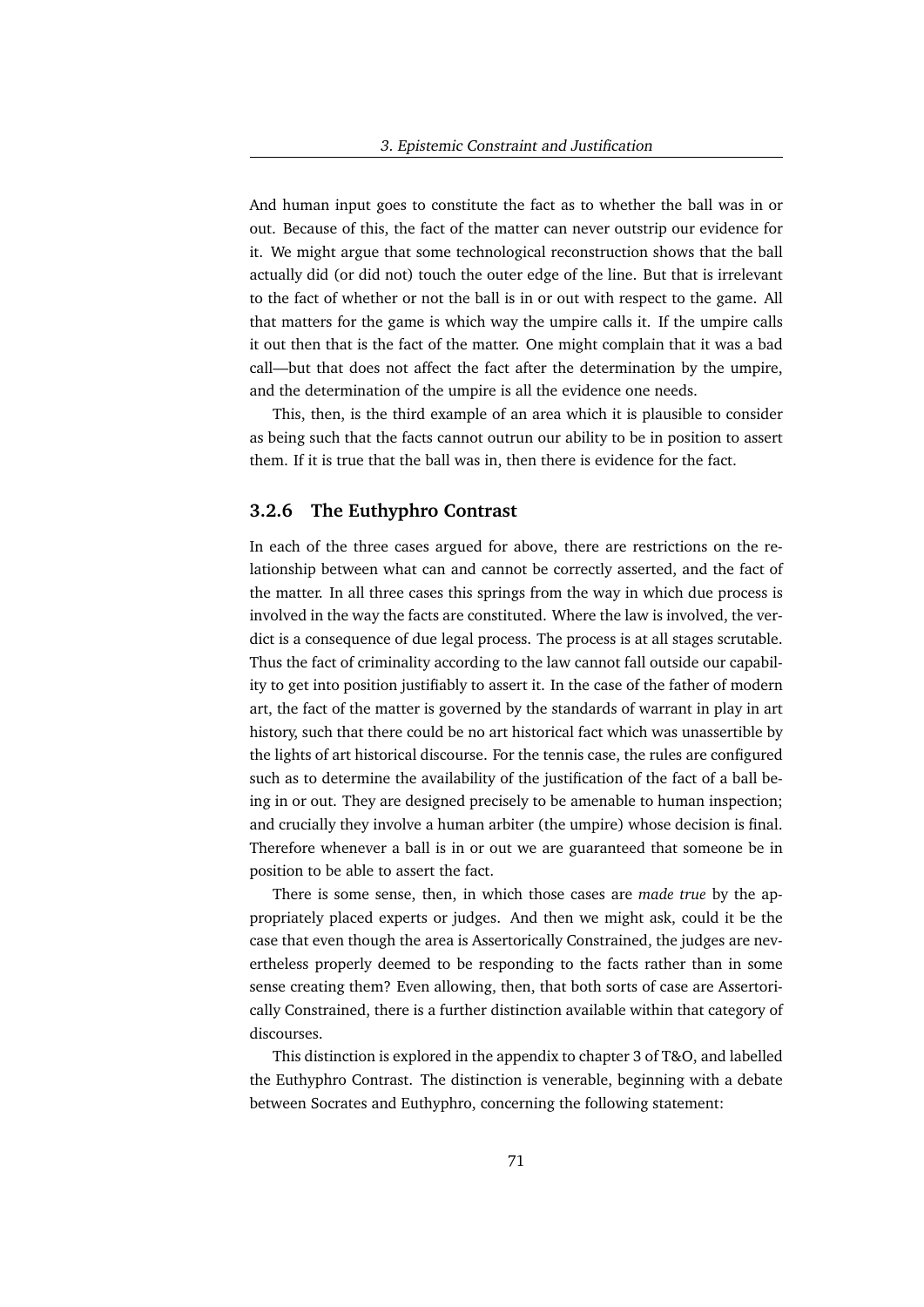An act is pious iff that act is loved by the gods.

The biconditional admits of two readings. On one, the act is pious because it is loved by the gods. So what makes a pious act pious is that the gods love it. This is called the Euthyphronic view since it is the position for which Euthyphro argued. On the other reading, which by contrast is called 'Socratic', the act is loved by the gods because it is pious. The piety is there anyway, so to speak, and the gods love the act since it is in the nature of gods so to do.

Using the observation that the biconditional admits of two interpretations, we can generalise the thought, and bring it down to earth, so that it no longer involves supernatural entities. First, the gods can be replaced by people who are appropriately placed. Second, instead of love being involved, we may substitute any appropriate reaction. We can express this far more general statement as follows.

For any person *S* , and any proposition *P* from a suitable class of judgements,  $P$  is true just when, if  $S$  is in appropriate conditions  $C$ , then *S* 's reaction will be *R*.

To avoid ambiguity of scope, it is useful to express the statement slightly more formally:

#### (∀*S* )(∀*P*)( *P* iff (if *C*(*S* ) then *R*(*S* )) )

To see how the distinction is meant to work, consider two examples, one for the shape concept SQUARE and one for the colour concept RED. These are chosen such that the distinction shows itself; that is: the intuition is meant to be that SQUARE and RED will turn out on different sides of the divide. Here the conditions (*C*) are such that the people involved (*S* ) are standard observers under normal conditions. The relation (*R*) is how the object involved appears to these people. The propositions are either that the object is square, or red, respectively:

*x* is square iff *x* would look square to standard observers under standard conditions;

*x* is red iff *x* would look red to standard observers under standard conditions.

These are called Basic Equations, which is Johnston's term.<sup>10</sup> The intention is that SQUARE will turn out to be Socratic; *i.e.* that the object appears square to

 $10$ The appendix to chapter 3 of T&O is closely based on Wright's manuscript 'Notes on Basic Equations'. Johnston's take on the relation between Wright's and Johnston's development of these ideas is discussed at Mark Johnston, 'Objectivity Refigured: Pragmatism without Verificationism' in: Haldane and Wright, *Reality, Representation and Projection*, 121–126.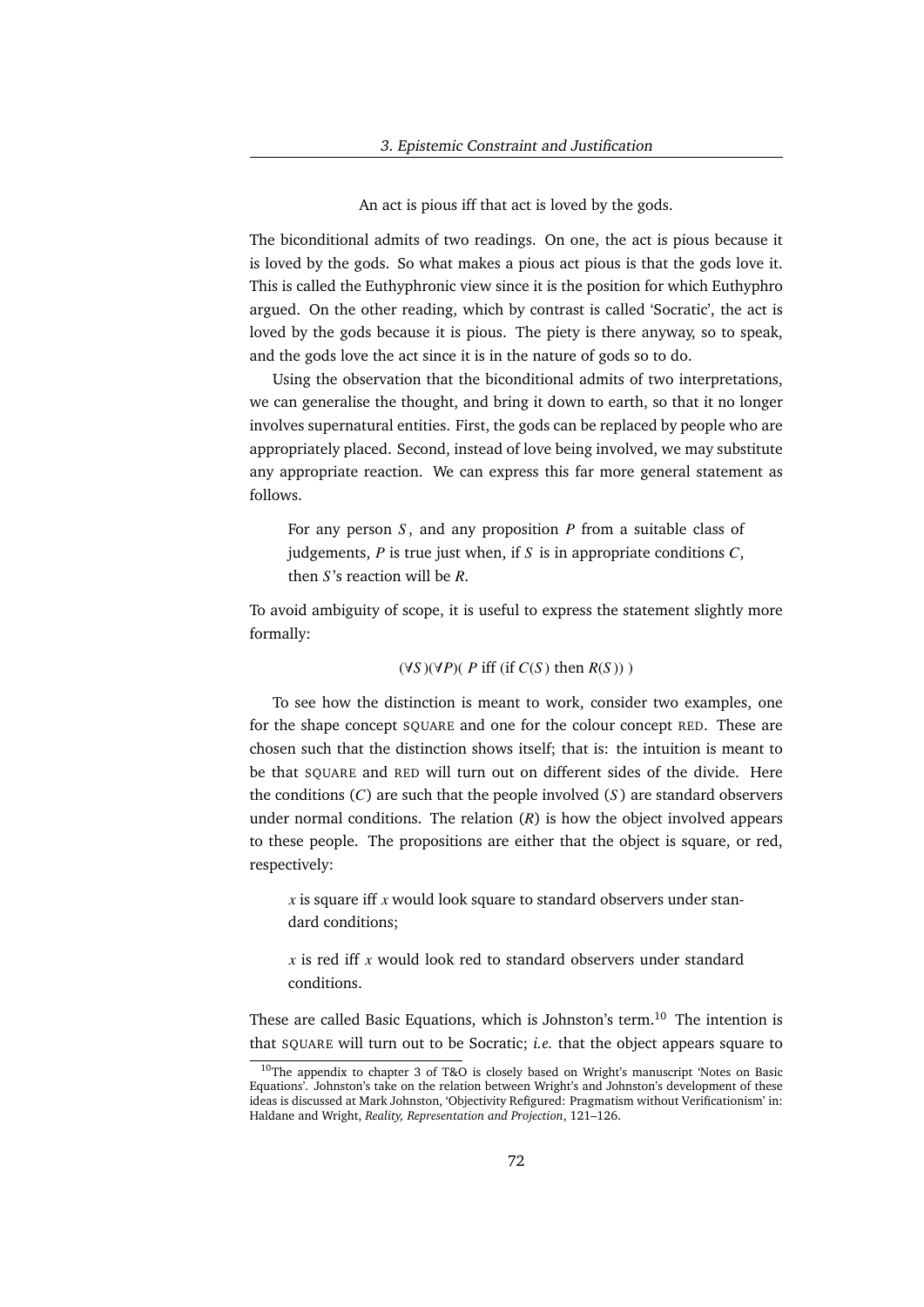standard observers, *because* it is square. On the other hand RED is intended to turn out to be Euthyphronic—the object is red *because* that is how it appears to standard observers (in normal conditions). This contrast has been marked by various terminologies. If one goes into the detail the different terminologies may well reveal separate motivations, and ultimately different distinctions. However, figure 3.1 may be taken as a rough guide to how the distinctions are intended to line up. The distinction, then, provides one way in which we might

| Shape                | Colour                |  |
|----------------------|-----------------------|--|
| Socratic             | Euthyphronic          |  |
| Detectivist          | Projectivist          |  |
| Extension-reflecting | Extension-determining |  |
| $L_R$                | $R-I.$                |  |

Figure 3.1: A Rough Guide to the Socratic/Euthyphronic Distinction

hope to distinguish between primary and secondary qualities. The thought is that whilst both biconditionals are true, the order of explanation flows in different directions. In the Socratic, detectivist, case the explanation can be seen to flow from left to right;  $x$  is square, and so the normal observers judge it to be so. In the Euthyphronic, or projectivist, case it goes the other way, from right to left;  $x$  is judged to be red by normal observers in normal conditions, and so it is red.

Wright begins his discussion by proposing that the appropriate response in the role of *R* is that of *judgement*. The Euthyphronist's claim is then that the best opinion of these normal observers grounds the truth of the proposition, rather than the other way around. At the moment the contrast has been gestured at can we do more to say in what the distinction consists? One suggestion is that the difference can brought out by considering the modal status of the biconditionals. If Euthyphro is correct, this thought runs, the biconditional will turn out necessarily true. If the Socratic reading is correct, then the biconditionals will only be contingently true. The thought in that case is that the standard observers *might* have got it wrong, whereas the observers in the Euthyphronic case cannot get it wrong, since their opinion in some fashion goes to make the truth.

Wright then proceeds to develop the Basic Equations through a number of steps which I shall not rehearse here. I shall limit myself to commenting on one common misunderstanding of Wright's proposal for the Euthyphronic Contrast.<sup>11</sup> Wright's proposal involves two major changes; first he switches from the distinction between necessary and contingent to that between the *a priori* and *a*

 $11$ I have encountered the misunderstanding frequently in conversation, if not in print.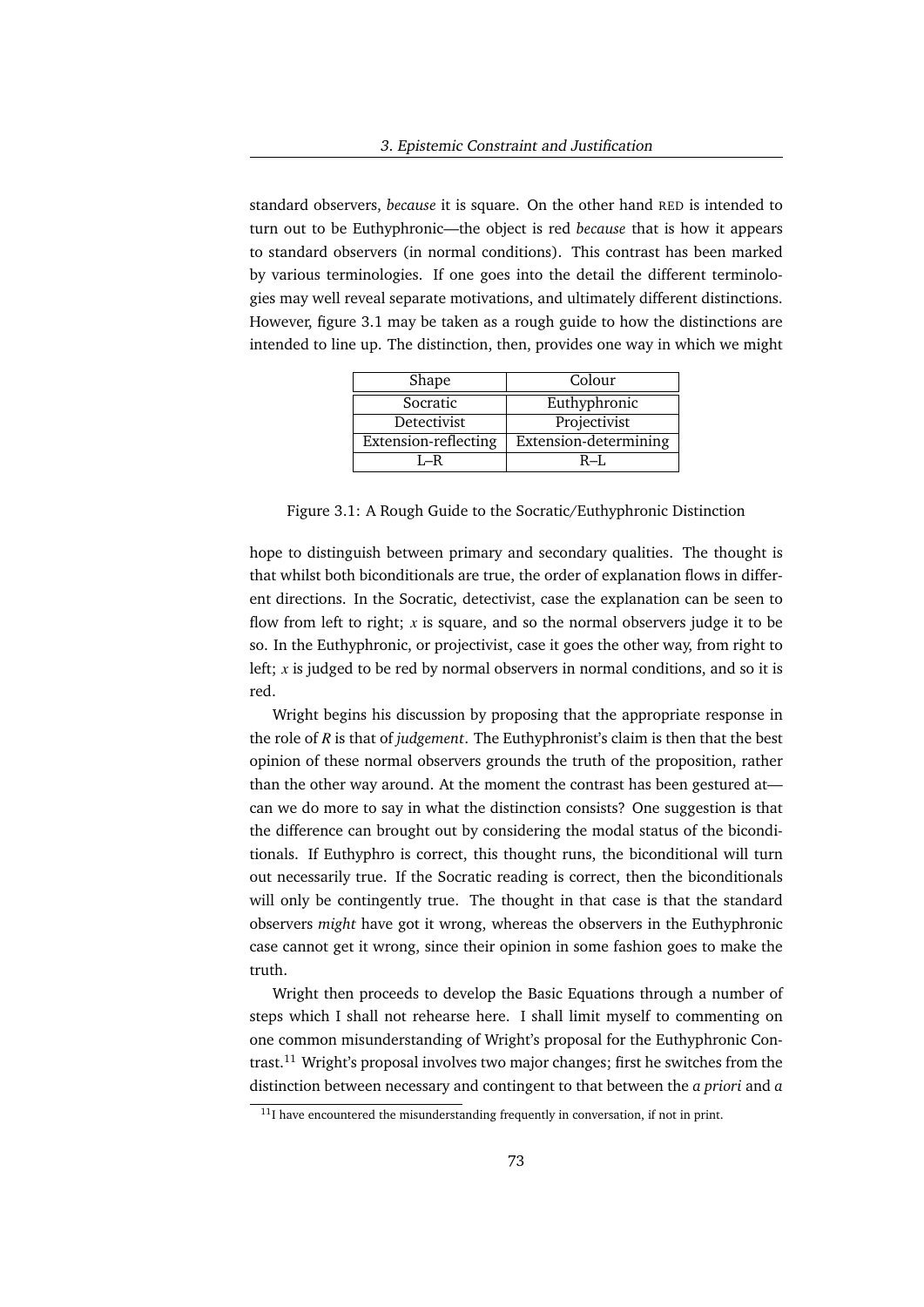*posteriori*. Second, he proposes moving from a biconditional with a conditional consequent, to a conditional with a biconditional consequent. This new form of equation is dubbed a Provisional Equation. In general, it looks like this:

If *C*(*S* ) then: it would be the case that *P* iff *S* would judge that *P*.

And the question is whether or not that holds *a priori*; if it does the target concept is Euthyphronic, if not then it is Socratic. This introduces a structural issue with Wright's proposal; that it does not deal with the cases where the conditions do not obtain. The effect of that structural feature is that the Provisional Equation is at best partially governing the content of the target concept. This is clearly a hindrance if the task were a specification of the constitution of the target concept. It is not, however, a hindrance to the task of providing a litmus test for whether the concept involved is Euthyphronic or not. It is a litmus test which Wright is aiming to provide, and so the criticism that the full constitution of the target concept is not provided by his analysis is misguided; technically *ignoratio elenchi*.

Wright's idea of Provisional Equations is a way of distinguishing between concepts for which best opinion (partially) determines the extension, and those for which best opinion is, instead, a reflection of the extension.

### **3.2.7 Assertoric Constraint and the Euthyphro Contrast**

A case was made above for there being areas of talk in which there are no ineffable truths, and furthermore, for any truth in such an area, the truths must admit of justified assertion. That is: for any truth, one must be able to get into position to be able justifiably to assert it. Consider those areas of talk as a group. The point of the Euthyphro Contrast is that there is a further division amongst that group, between Socratic and Euthyphronic areas. The test of the Provisional Equation is most readily seen as applying to concepts rather than areas of talk. It would need a little work to go from there to extend the distinction to an area of talk. Suppose areas of talk are picked out by the key concepts involved. Failing that, regardless of how the areas are distinguished, suppose that there be a set of concepts which is essentially associated with each area. Then we can regard an area as Euthyphronic or not according as those concepts are found to be Euthyphronic or not.

I propose that the situation can be understood in broad strokes, like this. Where the Provisional Equation is found to hold *a priori*, then there is an intrinsic link between the judges' correctness in asserting that *P* and the fact that *P*. In contrast, where the Equation holds only *a posteriori*, then the link between justification and truth is extrinsic. There is a sense in common between the intrinsic and extrinsic cases in which there is a link between the correctness of the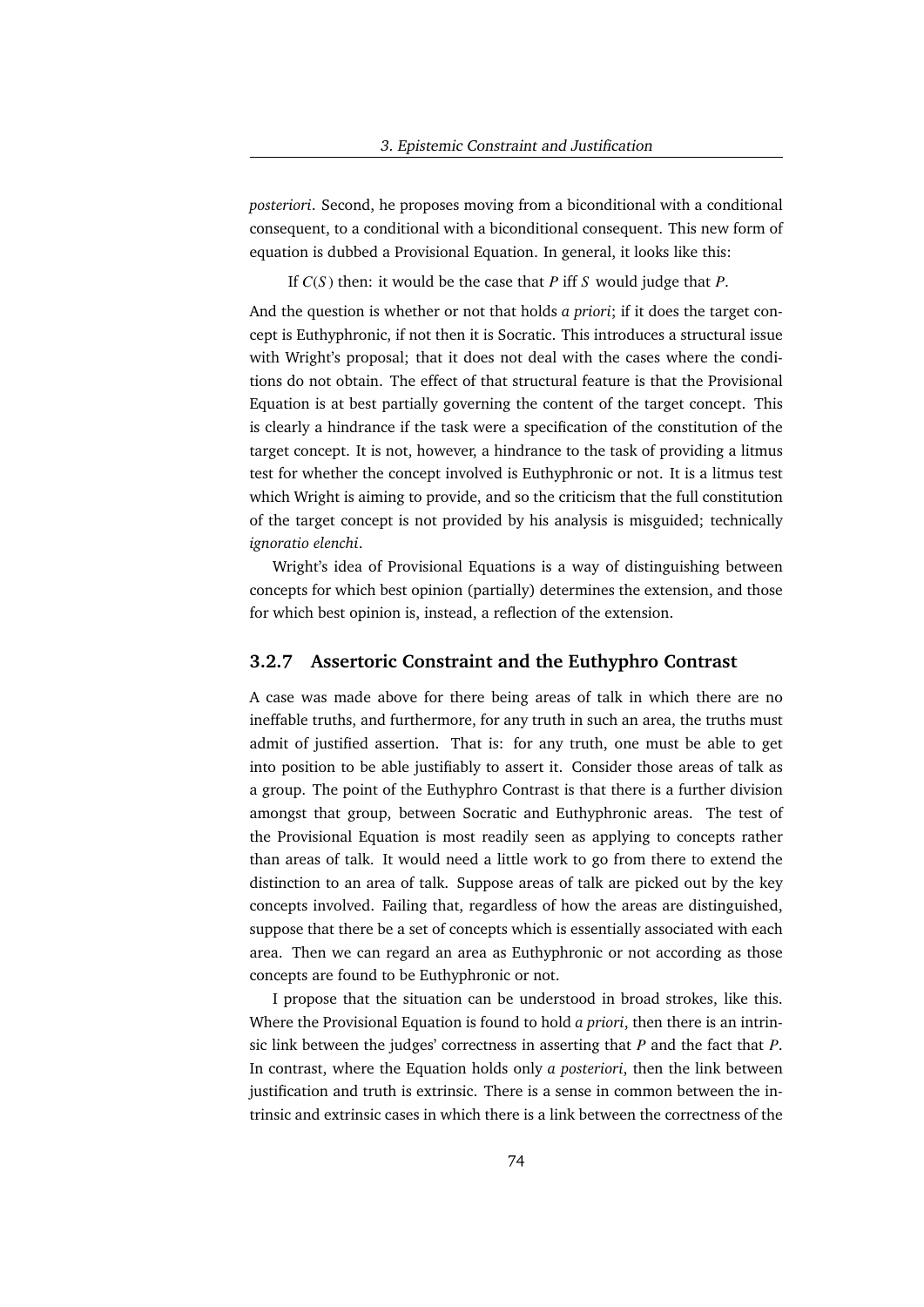assertion and the truth of the matter. There is also a sense in which the cases differ, in that in the intrinsic, *a priori*, case the judges' opinion in part constitutes the fact.

# **3.3 Moore's Paradox**

The idea of Assertoric Constraint is that the truth cannot outstrip our evidence for it; there cannot be a truth we would never be justified in asserting. However, the sort of warrant with which Assertoric Constraint has been expressed is defeasible. And this causes the following problem. Since we are neither omniscient nor infallible we need to be able to account for cases of ignorance and fallibility. A case of ignorance is where *P* but I am not warranted in asserting that *P*. Fallibility is where I am warranted in asserting that *P* but in fact  $\neg P$ . Given AC

$$
P \to W[P] \qquad \qquad \text{AC}
$$

these two states, Ignorance  $\Gamma P \& \neg W[P]$  and Fallibility  $\Gamma \neg P \& W[P]$ , threaten to reduce to incoherence; we shall see below exactly how that comes about.

The collapse to incoherence needs to be avoided. To take this further, I shall draw a parallel between this problem for Assertoric Constraint and Moore's Paradox. Such a parallel is hinted at, but not explored, by Wright.<sup>12</sup> In doing so I am not suggesting that the problem for Assertoric Constraint arises because of Moore's Paradox. Rather the point is that what we learn from a structural analysis of the Paradox can be applied to help an understanding of Assertoric Constraint, enabling me to advance a refinement which can deal with ignorance and fallibility.

### **3.3.1 A Constitutive Analysis of Moore's Paradox**

It is well-known that Moore's paradox comes in two versions; the error of commission (Fallibility) and the error of omission (Ignorance).<sup>13</sup> The first is exemplified by 'I believe the earth is flat, but it is spherical.' The second is represented by 'I do not believe the earth is spherical, but it is.' Naturally, this latter case has to be distinguished from the incredulity expressed in 'I do not believe it—a Briton won Wimbledon' which is properly to be understood as a counterpoint to an unexpected outcome rather than a *bona fide* assertion that the speaker does not believe that outcome to be a fact.

<sup>12</sup>Crispin Wright, 'Realism, Pure and Simple?' in *International Journal of Philosophical Studies*, 30:2 (1994), 68, fn 11. Page reference to the reprint in Wright, *Saving the Differences*.

<sup>&</sup>lt;sup>13</sup>See, for instance, Roy Sorenson, 'Moore's Paradox' in Jonathan Dancy and Ernest Sosa, editors, *The Blackwell Companion to Epistemology* (Oxford: Blackwell, 1992).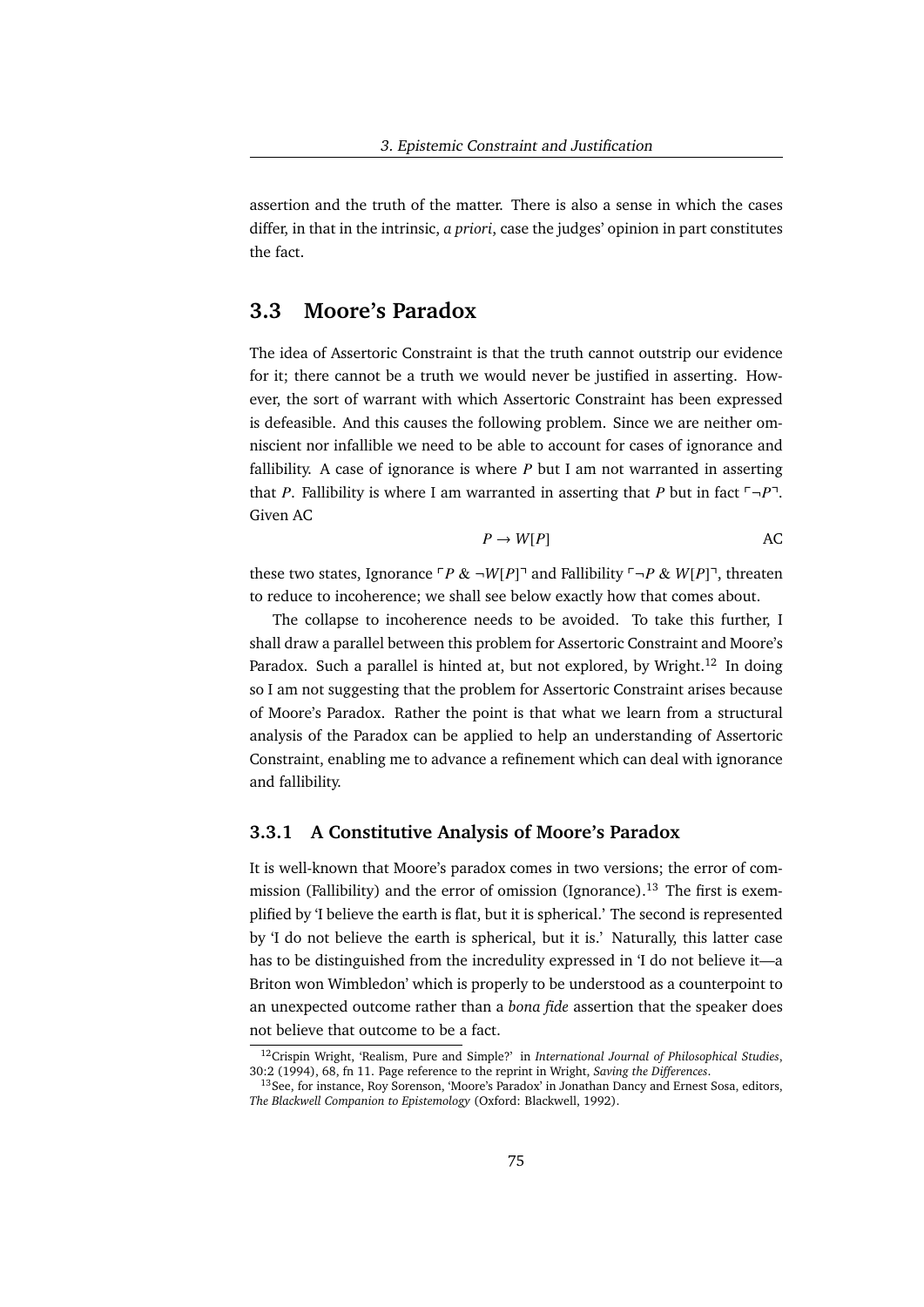I hold that cases of Moore's Paradox can be held to be a consequence of five principles. They are jointly necessary and sufficient for an utterance to be an instance of Moore's Paradox. The five principles that constitute my analysis are as follows.

### **Distribution of Assertion over Conjunction (DIST)**

The first is the principle that assertion distributes over conjunction. If someone asserts  $\Gamma P \& Q$ <sup>-</sup>, then *ipso facto* he asserts *P* and asserts *Q*. I use ' $A\sigma[\phi]$ ' to mean 'subject  $\sigma$  asserts proposition  $\phi$ .'

$$
Ax[P \& Q] \rightarrow Ax[P] \& Ax[Q] \qquad \qquad \text{DIST}
$$

The point at hand is not whether this principle is unrestrictedly true, although it does have a good plausible basis in intuition. The point is that the paradoxical nature of a putative utterance of the Moorean sort requires the principle to hold. Or in other words, if one examines a candidate utterance, and the circumstances are such that one concludes that in this case, assertion does not distribute over conjunction, then the utterance will fail to be paradoxical.

### **Commutativity of Conjunction and Belief (COMM)**

The second principle does not have such a solid ground of plausibility. It concerns the conjunction of beliefs. Where one believes that *P* and one believes *Q*, does one also believe that  $\ulcorner P \& Q \urcorner?$  The principle says that in this case, one does indeed believe the conjunction. ' $B\sigma[\phi]$ ' is to mean 'subject  $\sigma$  believes proposition  $\phi$ .

$$
Bx[P] \& Bx[Q] \rightarrow Bx[P \& Q]
$$
COMM

It is not too hard to construct counterexamples to this principle. A rich vein of them is opened up by considering the ways in which one's beliefs might be compartmentalised, so to speak. One way that might be cashed out is by countenancing the possibility of implicit beliefs—perhaps involving the unconscious mind. Whatever the considerations are, the claim here is that in order for an utterance to be a Moorean paradox, the principle must be in play. If the utterer's mind is compartmentalised such that the utterer is unable, or simply fails, to conjoin their beliefs then the utterances may be bizarre but they will not count as paradoxical. Part of the interest of the paradigm Moore cases is that they seem to be ones which are custom-designed to avoid such compartmentalisation.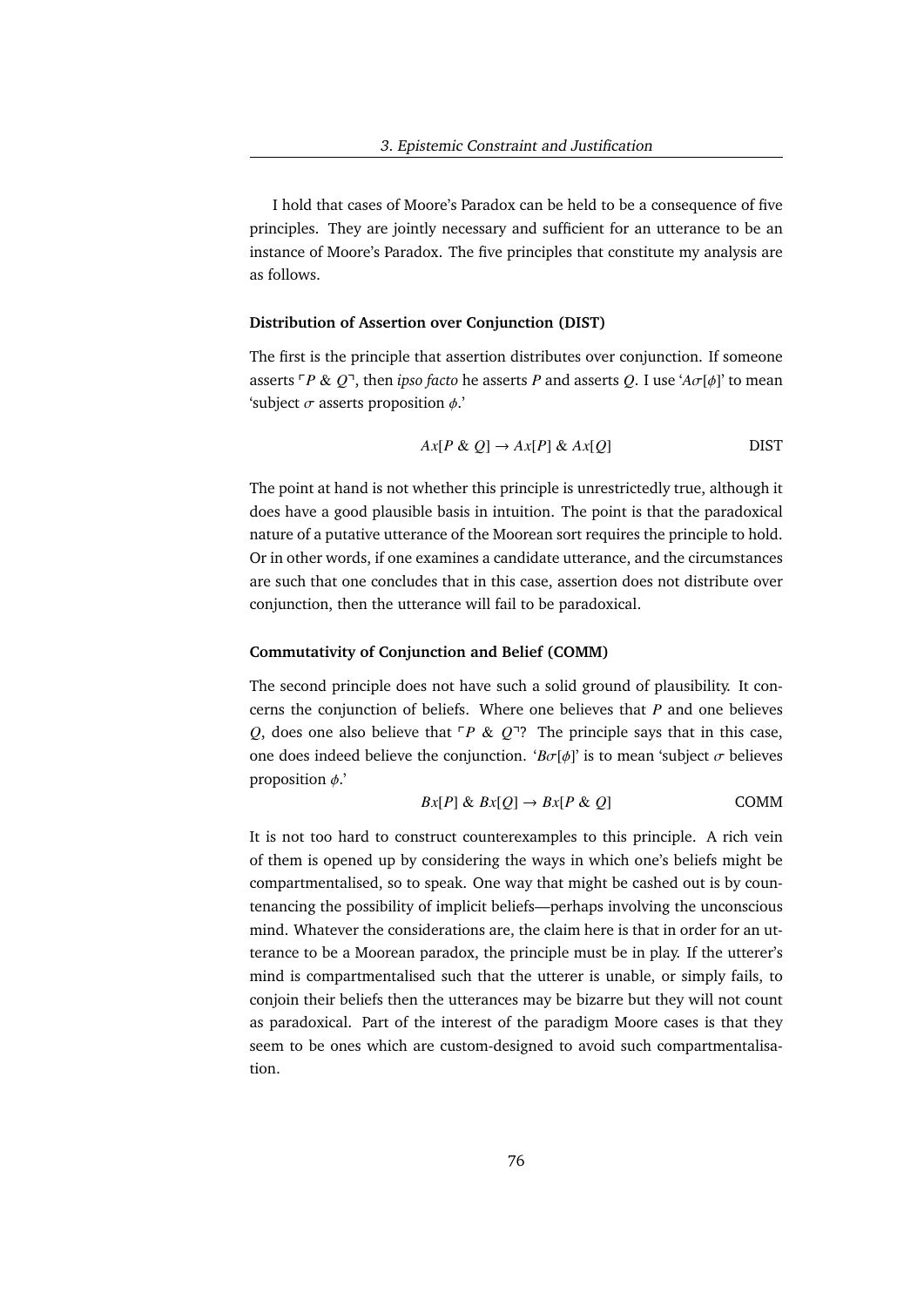### **Assertion and Belief (ABL)**

The third principle embodies the idea that an assertion by a speaker may be taken as grounds for inferring that the utterer believes the content of that statement.

$$
Ax[P] \to Bx[P] \tag{ABL}
$$

Remember, the claim is not that this principle holds *tout court*, but rather that in situations where it does not hold, then the candidate utterance will fail to be paradoxical.

### **Avowals (AVO)**

The fourth principle governs avowals, to the effect that if one asserts that one believes that *P*, then one believes that *P*. This is grounded in the idea that one knows one's own mind.

$$
Ax[Bx[P]] \to Bx[P] \qquad \qquad \text{AVO}_1
$$

It is also taken to apply to self-denials of belief thus:

$$
Ax[\neg Bx[P]] \to \neg Bx[P] \qquad \qquad \text{AVO}_2
$$

The same point applies to this principle as to the others above. In cases where we have reason to doubt an utterer's avowals as veridical, then in those cases, and for that very reason, the utterance will fail of paradox. Of course for someone whose view has no truck at all with a principle like AVO, then it is proposed that those people will not find candidate instances of Moore's Paradox in the least plausible or interesting. In that case, the benefit of the analysis is that it shows us *why* those people find the candidate utterances unimpressive.

### **Rational Coherence (RCP)**

The final principle is intended to capture the idea that we are somehow constrained to have consistent beliefs. The implication of this is by no means that everyone *has* consistent beliefs, but rather that upon being confronted with a pair of contradictory ones, the subject is responsible, on pain of irrationality, for resolving that contradiction. I call this the Rational Coherence Principle (RCP).

$$
Bx[P \& \neg P] \to Bx[\perp]
$$
 RCP

For this analysis RCP is taken to apply to items in mind *after* any breaking down of compartments is effected. That is: it is not a well-conceived counterexample to the principle that involves a subject who may never consider the beliefs in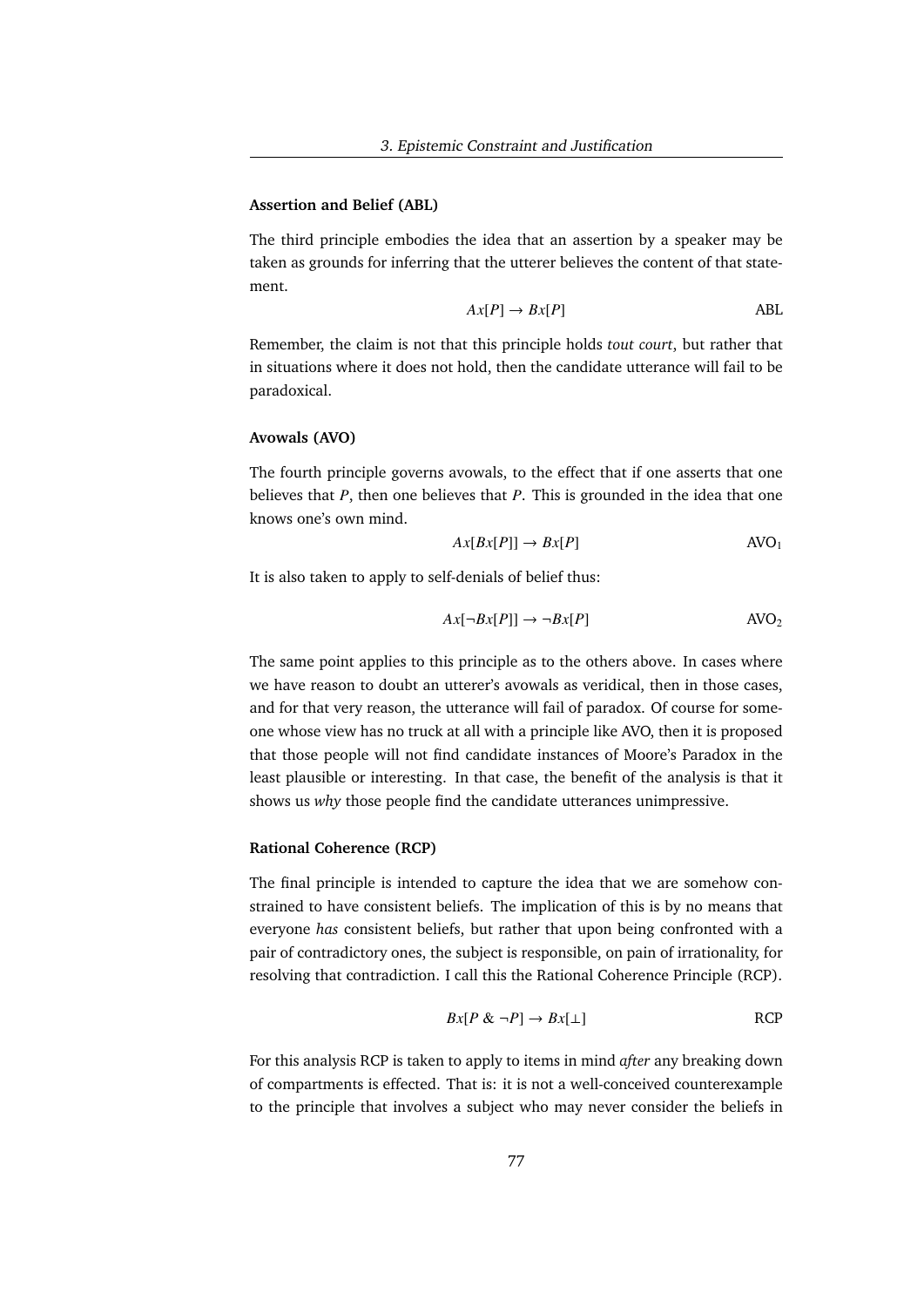question at once. The principle is intended to capture what one is rationally compelled to do on finding, or being presented with, an inconsistent pair of beliefs. It is also not concerned with due diligence; the extent to which one should go to uncover new inconsistencies.

# **3.3.2 Applying the Principles**

With those principles in play, I can now introduce a logical analysis of how Moore's Paradox is paradoxical. I start with the simpler of the two cases, which is that of Ignorance.

|  |               | 1 (1) $Ax[\neg Bx[P] \& P]$ Ass |                      |
|--|---------------|---------------------------------|----------------------|
|  |               | 1 (2) $Ax[\neg Bx[P]]$          | DIST, 1              |
|  |               | 1 (3) $Ax[P]$                   | DIST, 1              |
|  |               | 1 (4) $\neg Bx[P]$              | AVO <sub>2</sub> , 2 |
|  |               | 1 (5) $Bx[P]$                   | ABL, 3               |
|  | 1 (6) $\perp$ |                                 | $\neg E, 4, 5$       |
|  |               |                                 |                      |

This involves the three least contentious principles outlined above. The reasoning ends in outright contradiction, which shows that this is the most direct instance of the paradox.

The more complicated version is that of Fallibility. Here there is more play with the contents of beliefs and how they interact. This brings the need for the other two, more contentious, principles. A formal layout of the Fallibility version of Moore's paradox is as follows.

|  | 1 (1) $Ax[Bx[P] \& \neg P]$ Ass |            |
|--|---------------------------------|------------|
|  | 1 (2) $Ax[Bx[P]]$               | DIST, 1    |
|  | 1 (3) $Ax[\neg P]$              | DIST, 1    |
|  | 1 (4) $Bx[P]$                   | $AVO1$ , 2 |
|  | 1 (5) $Bx[\neg P]$              | ABL, 3     |
|  | 1 (6) $Bx[P \& \neg P]$         | COMM, 4, 5 |
|  | 1 (7) $Bx[\perp]$               | RCP, 6     |
|  |                                 |            |

Line seven lays bare the contradiction to the subject who is then confronted with his own irrationality, face to face, as it were. That is, of course, provided the principles hold in the case in question.

## **3.3.3 Comment on the Analysis**

One quick response to the Moorean Paradox is to hold that one cannot actually assert it. This is to deny the very first assumption. Alternatively, one could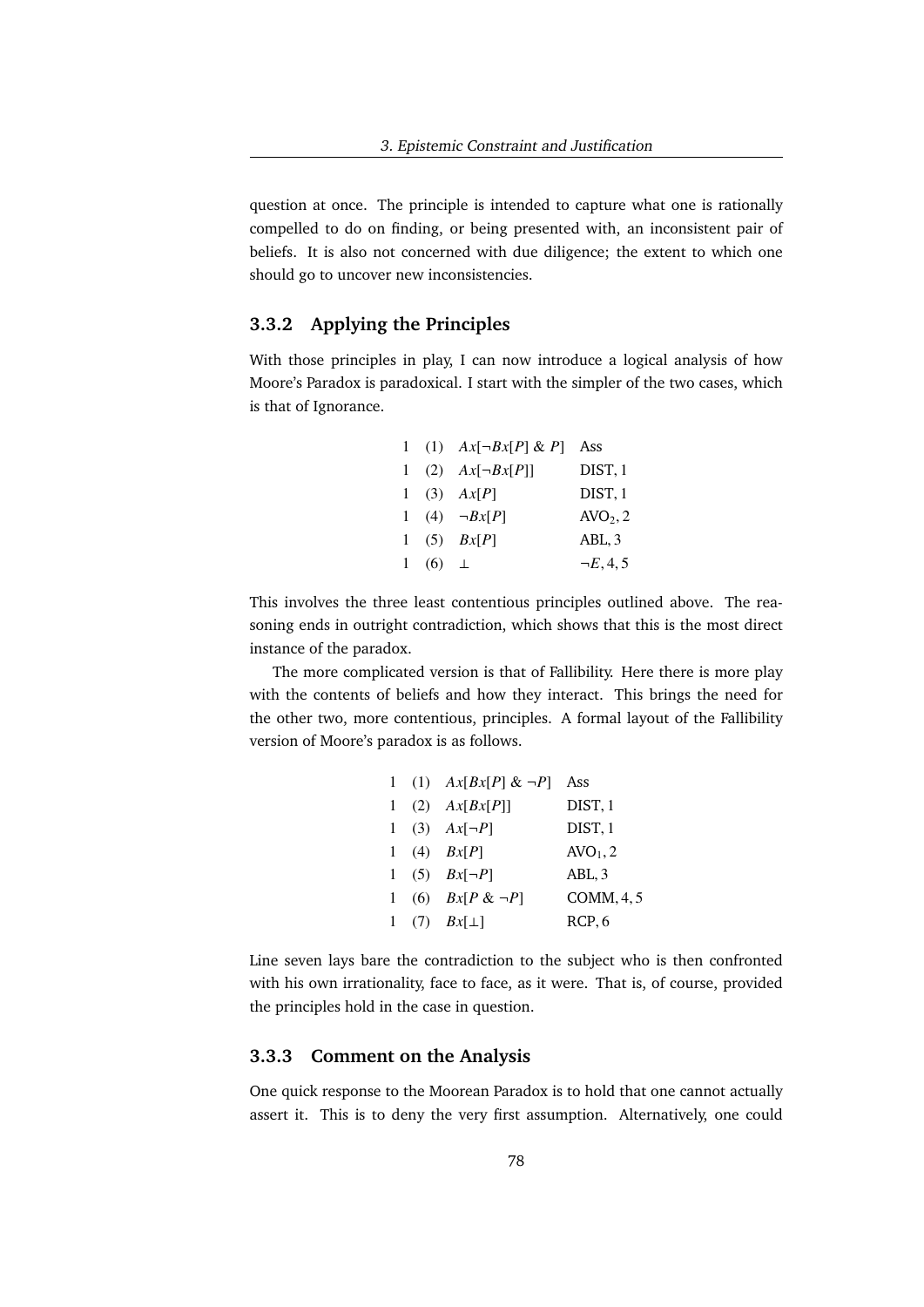hold that it is assertible, but it does not follow that one believes it—this is to turn the attention to the link between assertion and belief (ABL). Both these approaches are open to the same objection that although we have stopped the reasoning going through, we are left with no principled way of identifying which propositions we may not assert, or may not believe, other than the circular characterisation of being instances of Moorean paradox.

The thought is to elicit a structural analysis of the putative paradoxical utterances. If it turns out that one of the principles involved has been violated, then the utterance will not be paradoxical. For instance one might deny that asserting that one believes *P* entails that one believes *P*. One might do that globally, or argue for it in a particular case. The contention is that if such argument is successful, then the utterance is not Moore-paradoxical. Furthermore the analysis allows us to say *why* it is not Moore-paradoxical, even though it appears on the surface to be so. The reason in this case would be precisely that the introspection principle (AVO) has been violated. Suppose the principle has been violated, would it still not be *odd* to hear someone say '*P* and I don't believe that *P*'? It may well be odd; but the oddity in that case is just an illusion of paradox. Once it is explained that the person involved is appropriately afflicted by lack of introspective clarity, then the utterance is seen to be no longer paradoxical. In order to dispel the air of paradox it is enough to point out that one of the principles involved has been flouted. It is only when the principles are all in play that we are reckoning with Moore's Paradox proper.

The analysis also explains why other propositional attitudes such as hoping or desiring do not give rise to Moorean Paradox. There is nothing irrational about sincerely asserting that *P* whilst failing to hope that *P*. Similarly, there is no fault to be found with someone who hopes that *P*, whilst sincerely asserting  $\lceil \neg P \rceil$ . These are surely very common cases. Expressions of hope are not prone to the paradox, and the analysis shows us why; it shows us what their relation would need to be for the issue to arise.

Importantly, the analysis shows why the paradox is essentially related to first-person assertions. What drives the paradox is the intuitive plausibility of the avowal principle (AVO). So it locates the distinctive nature of Moore's Paradox where we should expect to find it—in the first person assertion.

## **3.3.4 The Solution for Assertoric Constraint**

The problem raised for Assertoric Constraint is for the cases which are parallel to the Moorean cases of Ignorance and Fallibility. Grant the strongly plausible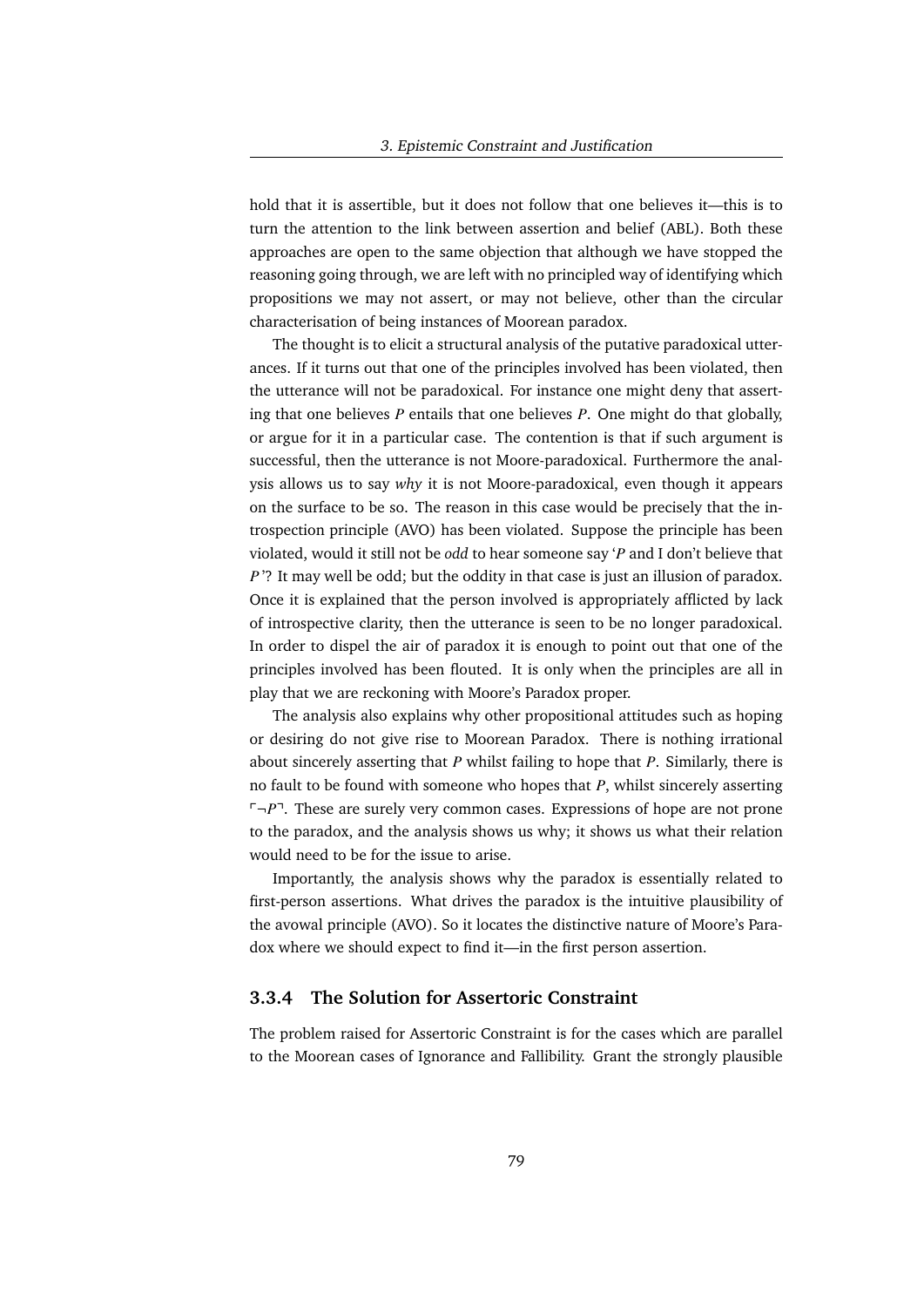thought that warrant distributes over conjunction, formalised as follows:

$$
W[P \& Q] \rightarrow W[P] \& W[Q] \qquad \qquad \text{DIST}_W
$$

The analogue of the Ignorance version of Moore's Paradox can be written as follows.

|  |               | 1 (1) $\neg W[P] \& P$          | Ass            |
|--|---------------|---------------------------------|----------------|
|  |               | 1 (2) $W[\neg W[P] \& P]$ AC, 1 |                |
|  |               | 1 (3) $W[P]$                    | $DIST_w, 2$    |
|  |               | 1 (4) $\neg W[P]$               | $\&E,1$        |
|  | 1 (5) $\perp$ |                                 | $\neg E, 3, 4$ |
|  |               |                                 |                |

The Fallibility version of Moore also has its parallel.

|  | 1 (1) $W[P] \& \neg P$          | Ass            |
|--|---------------------------------|----------------|
|  | 1 (2) $W[W[P] \& \neg P]$ AC, 1 |                |
|  | 1 (3) $W[\neg P]$               | $DIST_w, 2$    |
|  | 1 (4) $W[P]$                    | $\&E.1$        |
|  | 1 (5) $W[P \& \neg P]$          | $DIST_W, 3, 4$ |
|  |                                 |                |

This last offends against the Warrant Coherence Principle (WCP). This is the analogue of the Rational Coherence Principle, and states that contradictions cannot be justifiably asserted.

In the previous chapter I introduced the idea that warrants can be considered as operating relative to a state of information.<sup>14</sup> The idea can also be applied here. We should index the states of information, and re-express the crude AC in a more refined fashion. As before, where  $\sigma$  ranges over states of information, I write ' $W_{\sigma}[\phi]$ ' to mean that the state of information  $\sigma$  warrants the assertion of the proposition that  $\phi$ . The more sophisticated version can then be written as follows:

$$
P \to (\exists k)W_k[P] \qquad \qquad \text{AC}^*
$$

This helps in the following way. Where *j* and *k* range over states of information, the case of Ignorance runs like this:

|  | 1 (1) $\neg W_i[P] \& P$                                     | Ass         |
|--|--------------------------------------------------------------|-------------|
|  | 1 (2) $(\exists k)W_k[\neg W_j[P] \& P]$ AC <sup>*</sup> , 1 |             |
|  | 1 (3) $(\exists k)W_k[P]$                                    | $DIST_w, 2$ |
|  | 1 (4) $\neg W_i[P]$                                          | $\&E,1$     |
|  |                                                              |             |

This only forces a contradiction if the would-be trouble-maker can produce ar-

 $14$ §2.3.4, 49ff.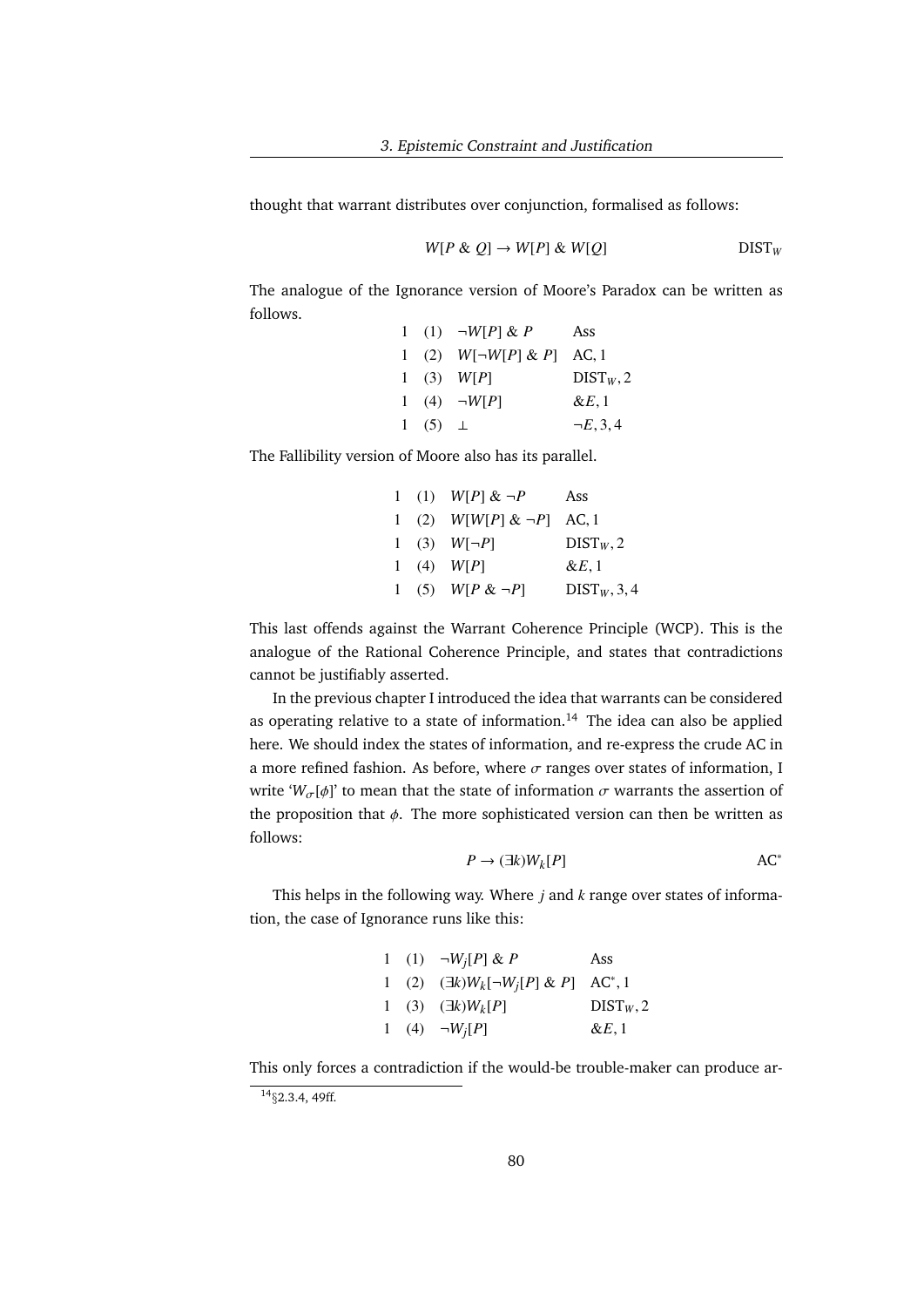gument for the fact that the state of information *j* is the same as that which makes the existential claim true.

Can this approach also deal with the Fallibility-type version? Re-interpreted with the more sophisticated principle AC<sup>\*</sup>, this becomes:

|  | 1 (1) $W_j[P] \& \neg P$                                     | Ass         |
|--|--------------------------------------------------------------|-------------|
|  | 1 (2) $(\exists k)W_k[W_j[P] \& \neg P]$ AC <sup>*</sup> , 1 |             |
|  | 1 (3) $(\exists k)W_k[\neg P]$                               | $DIST_w, 2$ |
|  | 1 (4) $W_i[P]$                                               | $\&E,1$     |
|  |                                                              |             |

From this we can conclude that state *j* supports *P* and that there is some other state, call it *k*, which supports  $\neg P$ <sup> $\neg$ </sup>. We cannot conclude that *j* is *k*; in fact quite the reverse. In this situation logic dictates that we must proceed on the basis that *j* is not the same as *k*. The formal contradiction is thereby avoided. We are closer, then, to being able to model the situation where although I am in a state which warrants the assertion of a proposition, nevertheless the proposition is false, and indeed that there is a different state of information which will support that (correct) claim.

The structural parallel with Moore's Paradox has helped to develop the notion of warrant. Warrant should support the parallel possibilities, and we now have the apparatus to express these two concerns without becoming incoherent, thus:

*Wj* [*P*] & (∃*k*)*W<sup>k</sup>* [¬*P*]

and

$$
\neg W_j[P] \& (\exists k) W_k[P]
$$

This thought prompts questions around the conjoining of states of information. I broach these in the next section, and then develop them in more detail in the next chapter, on Cognitive Command.

# **3.4 Superassertibility**

In T&O Wright offers us a candidate truth predicate for areas which are Epistemically Constrained. I shall look at Epistemic Constraint in more detail in the next section. In the meantime, I shall examine Superassertibility using the notion of warrant which was being mooted at the end of the previous section.

As the name suggests, Superassertibility is founded on the notion of warrant, and substantially strengthens it. The central idea is to take a warrant, and reinforce it such that nothing could overturn it. This is how Wright characterises it: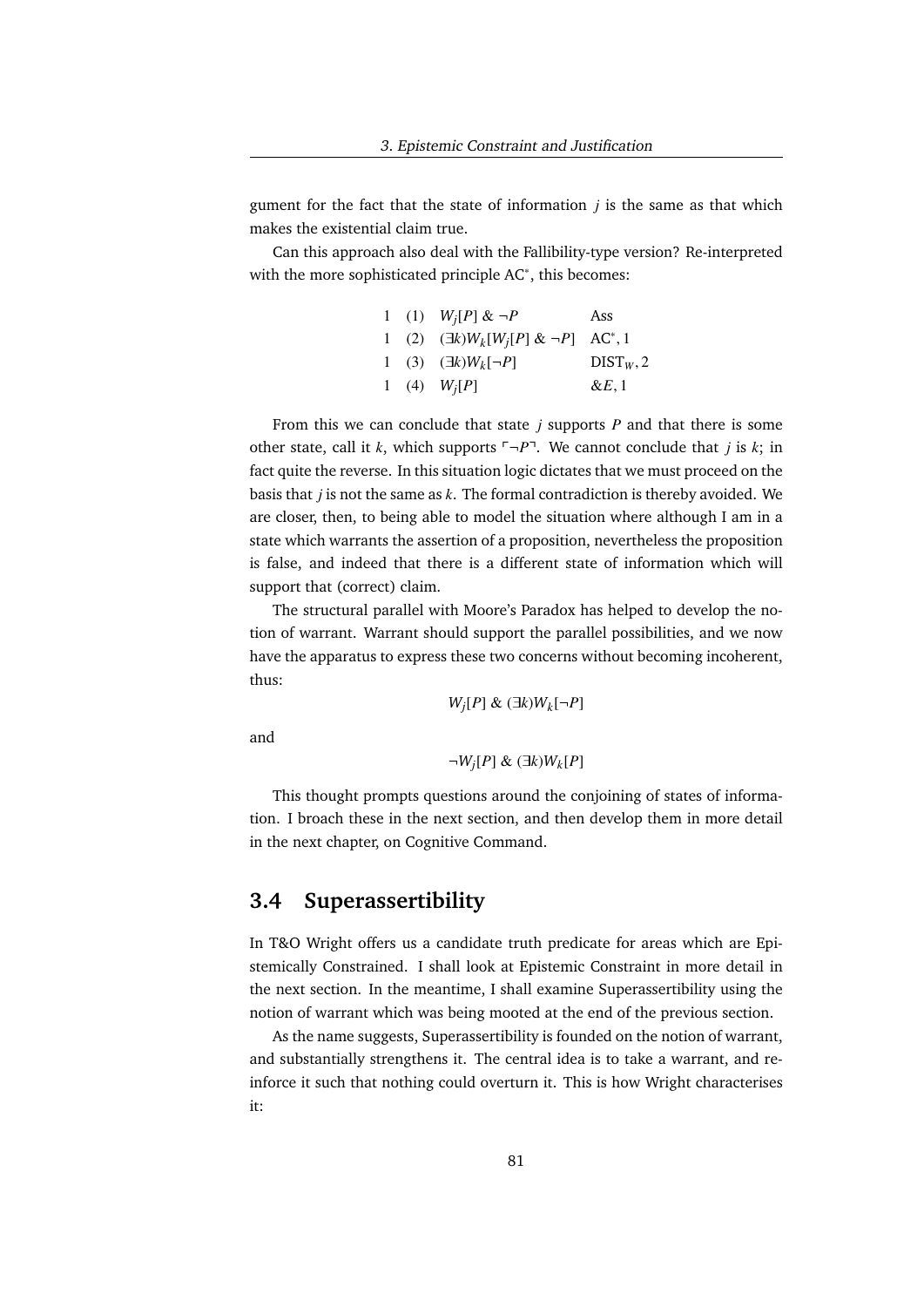A statement is [S]uperassertible . . . if and only if it is, or can be, warranted and some warrant for it would survive arbitrarily close scrutiny of its pedigree and arbitrarily extensive increments to or other forms of improvement of our information.<sup>15</sup>

The idea is that once we have amassed enough information, we might reach a state such that no further improvement on the information will change the fact that the state of information we have attained warrants the assertion of a proposition. In that case, the proposition is Superassertible.

It is important to notice that the distinction between truth (as Superassertibility) and justification is still being maintained. Superassertibility does not entail infallibility: one might be mistaken in one's belief that a proposition is Superassertible. The idea is captured well in Wright's statement of a sufficiency condition for claiming that a proposition is Superassertible:

It will certainly suffice to justify the claim that *P* is [S]uperassertible if I may warrantedly claim that *any* improvement, *I* ∗ , of my present state of information, *I*, will justify *P*. 16

The principle of Epistemic Constraint may fare better or worse, but either way, I propose that Superassertibility can be seen as a truth predicate for Assertorically Constrained discourse.

## **3.4.1 Developing Superassertibility**

Even considering Wright's sparse formal statement in T&O of how Superassertibility is intended to be constituted, there is an important issue in the offing. Suppose we start with the quoted notion of Superassertibility:

A statement is [S]uperassertible ... if and only if it is, or can be, warranted and some warrant for it would survive arbitrarily close scrutiny of its pedigree and arbitrarily extensive increments to or other forms of improvement of our information.<sup>17</sup>

Wright is explicitly using 'improvement' and 'state of information' as formal notions. I shall write ' $\geq$ ' for 'improvement' and use lower case letters ('*i*', '*j*', '*k*', '*l*') to range over states of information. For a proposition  $\phi$ , I write '*That*  $\phi$  is Superassertible' as '*SA*[φ]'. Then the notion of Superassertibility can be rendered as follows.

 $SA[P] = \frac{d}{dt} (\exists k)(W_k[P] \& (\forall i)(i \geq k \rightarrow W_i[P]))$ 

<sup>15</sup>Wright, *T&O*, 48.

 $16$ Ibid., 56.

<sup>17</sup>Ibid., 48.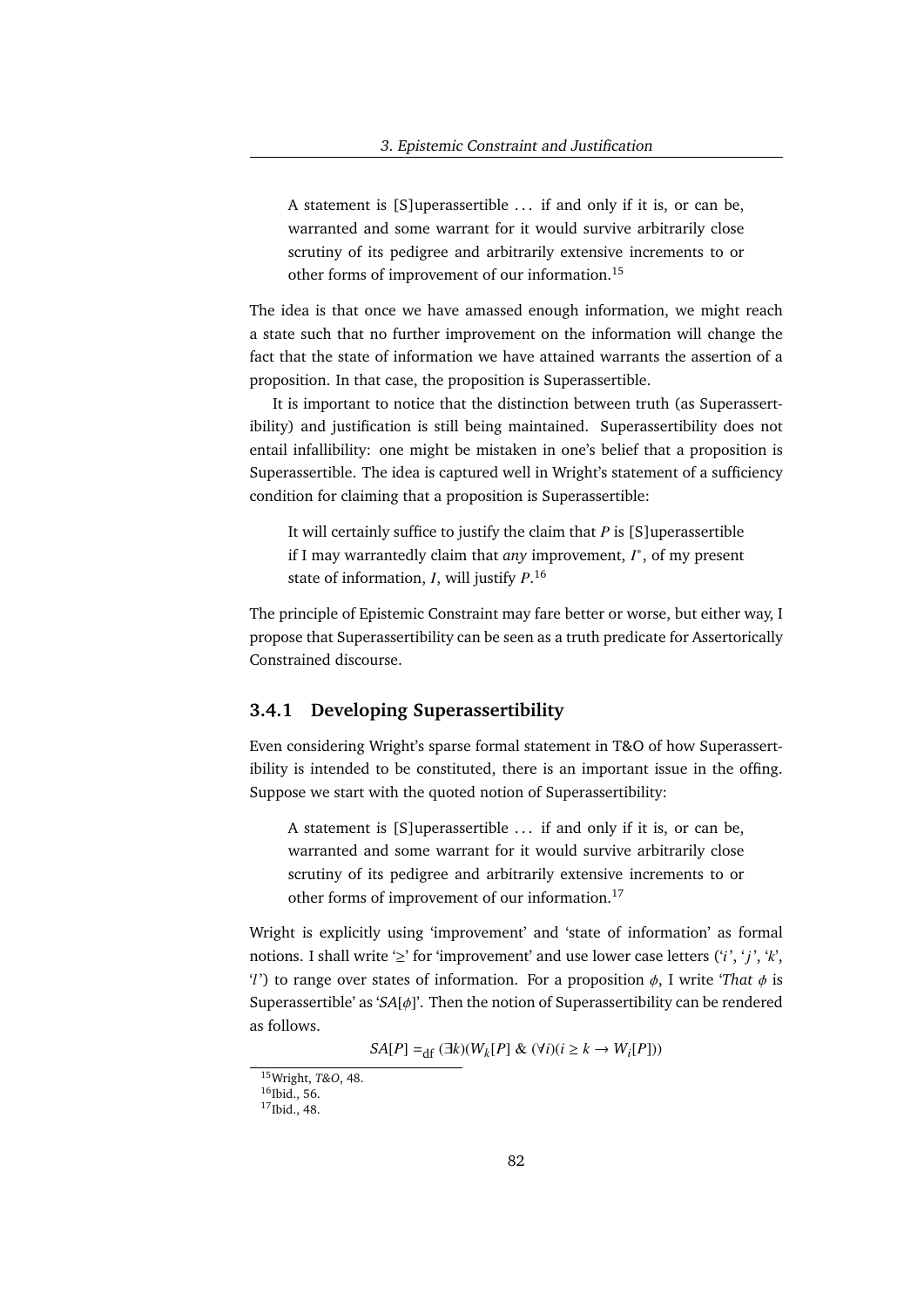Since Superassertibility is a candidate truth predicate, the Equivalence Schema must apply to it:

*That P* is Superassertible iff *P*

Writing in my proposed formalisation of Superassertibility we have

(∃*k*)(*W<sup>k</sup>* [*P*] & (∀*i*)(*i* ≥ *k* → *W<sup>i</sup>* [*P*])) iff *P*

To see the issue, suppose that the current state of information is *c*. The Equivalence Schema is a known *a priori* entailment, and so the warrant provided by *c* transmits across it. Then we have the following:

$$
W_c[SA[P]] \text{ iff } W_c[P]
$$

That is:

*W*<sup>*c*</sup>[(∃*k*)(*W*<sub>*k*</sub>[*P*] & (∀*i*)(*i* ≥ *k* → *W*<sub>*i*</sub>[*P*]))] iff *W*<sup>*c*</sup>[*P*]

Consider this biconditional from right to left:

$$
W_c[P] \to W_c[(\exists k)(W_k[P] \& (\forall i)(i \ge k \to W_i[P]))]
$$

This seems good, since it is plausible that for *c* to warrant an assertion of *P*, then *c* should support the assertion that there is a state of information which supports *P*, and all of whose improvements also support *P*.

However, as I noted in the previous chapter states of information in general are not monotonic with respect to the preservation of warrant.<sup>18</sup> This is to say that the warrant provided by a state of information for the proposition *P* is (in general) *defeasible*: and so there is no guarantee that there is not some improvement of the state of information which grounds that warrant, which will show *P* false. This means that the other half of the biconditional

 $W_c$ [(∃*k*)( $W_k$ [*P*] & ( $\forall i$ )( $i \ge k$  →  $W_i$ [*P*]))] →  $W_c$ [*P*]

is problematic. My state of information (*c*) may warrant that there is another state of information (*k*) such that every improvement (*i*) to that state (*k*) supports *P*. The question is whether my current state *c* itself warrants *P*. The concern is that it need not; the worry being that given the proposed formulation of Superassertibility, then  $\lceil W_c[SA[P]] \rceil$  might be consistent with  $\lceil \neg W_c[P] \rceil$ .

It is clear that the warrant for the claim of Superassertibility of a proposition *should* also warrant the proposition; that is the intention. To maintain this view, however, we should need to argue somehow or other that  $\lceil W_c[SA[P]] \rceil$  entails

 $18$ §2.3.4, 49ff.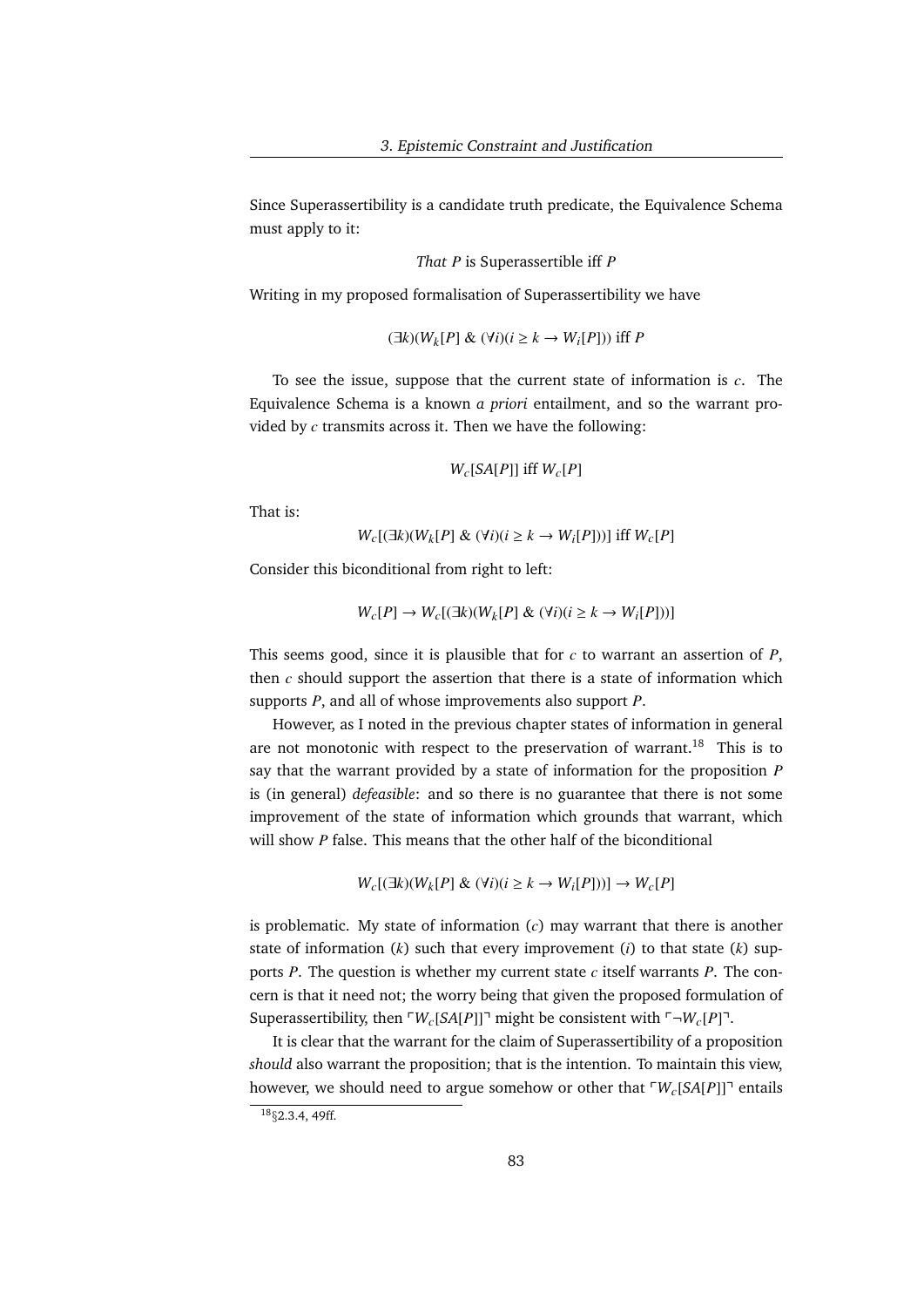$\lceil W_c[P] \rceil$ . If that argument cannot be made, then it seems there is a dilemma for Wright; either give up on this notion of Superassertibility, or admit that warrant does not transmit over the biconditional.

One thought which aims to support the entailment from  $W_c$ [*SA*[*P*]]<sup> $\bar{\text{}}$  to</sup>  $\lceil W_c[P] \rceil$  is this. Where we have one state of information which supports the fact that another state of information warrants a proposition, then the first state of information itself warrants the proposition. That is, for any states of information *j* and *k*,

$$
W_j[W_k[P]] \to W_j[P]
$$

The trouble with this principle is that it is false. It is possible that the state of information I was in yesterday warrants *P*, but that today I have new information which itself does not support *P*, and which explains why yesterday's state did warrant *P*. That does not quite capture what is going on in the case of Superassertibility, since that is not dealing with a particular state of information, but with the *existence* of such a state. Then the relevant principle is

$$
W_j[(\exists k)W_k[P]] \to W_j[P]
$$

But that is no more plausible than the previous principle, and for the same reason.

However, there is still more involved in a claim of Superassertibility. The claim is not just that there is a state which supports the proposition, but also that any improvements on that state also support the proposition. So the required principle is precisely the half of the biconditional which threw up the question in the first place:

$$
W_c[(\exists k)(W_k[P] \& (\forall i)(i \geq k \rightarrow W_i[P]))] \rightarrow W_c[P]
$$

The problem is to see how the principle is true. *c* warrants something about another state of information (*k*); but for all that has been said it might be silent on *P*. So as it stands, the principle seems false. We might be able to get the needed result by noticing a relation between *k* and *c*. Suppose we added that *k* was itself an improvement of *c*. So we are considering whether, when a state of information *c* warrants that there is another state of information *k*, such that

- (i) *k* warrants *P*, and
- (ii) all improvements of *k* warrant *P*, and
- (iii) *k* is an improvement on *c*

then *c* warrants *P*.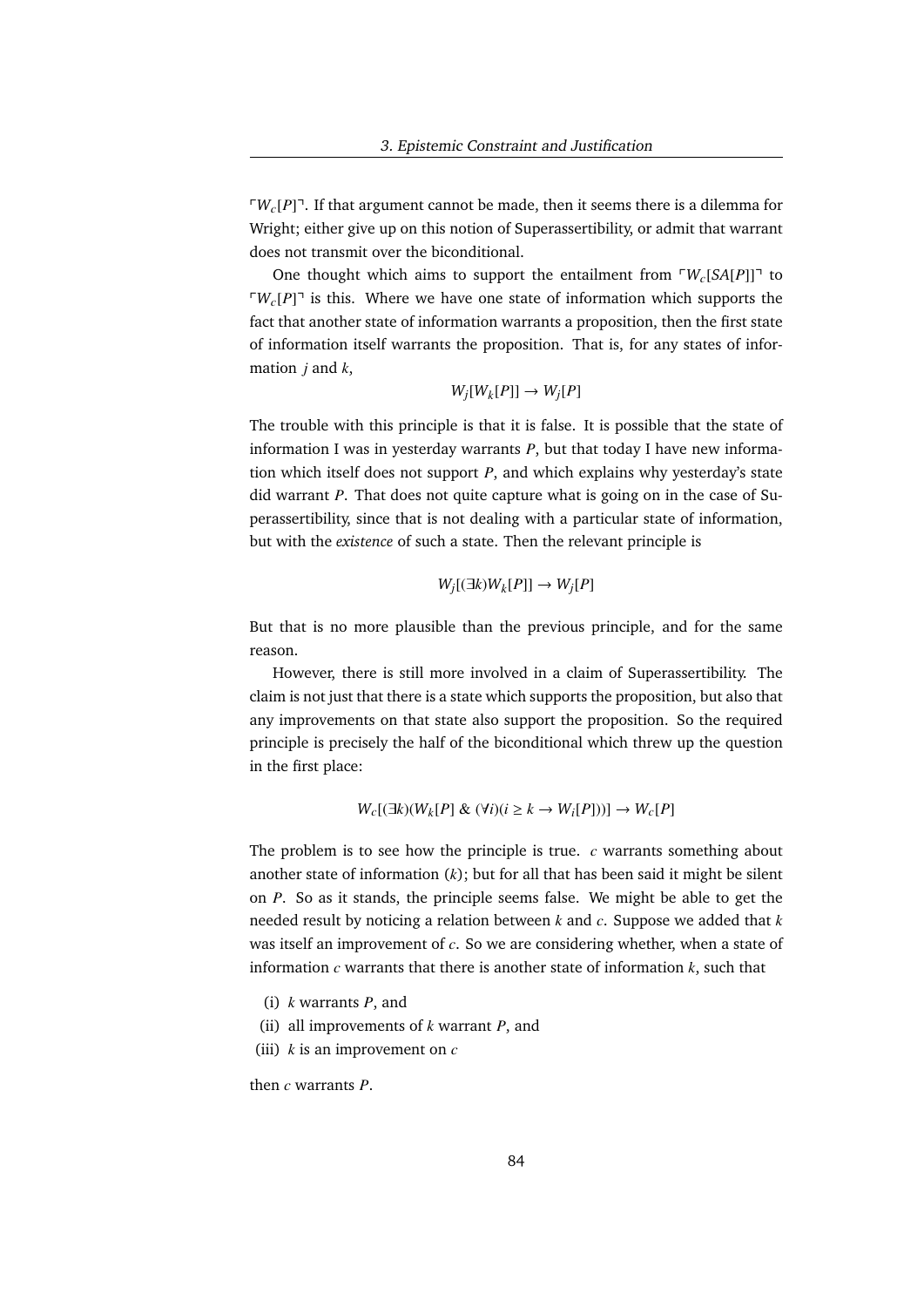A first point to note about this is that there is no guarantee that *k* is an improvement on *c*. That is true. However it is a natural assumption that pooling information is always going to be an improvement—at this point it just a formal notion—on both original states. If we make that assumption, then we can always find a  $j = k + c$  which is an improvement on both  $c$  and  $k$ . In that case, *j* is an improvement on *k*, and so supports *P*. Furthermore *j* is an improvement on *c*. But what is involved in that natural assumption?

## **3.4.2 All Roads Lead to Rome**

Given any two states of information, is there always a third which is the addition of the two, such that it is an improvement on them both? The thought here is that as our states of information increase, as more and more data are added, the warranted propositions will converge on the truth. The metaphysical assumption here is that there is a stable objective truth on which the propositions converge. And that provides the reason why they converge; the information derives from a stable state of affairs, and so continued investigation will, eventually, uncover the truth. I call this the view that All Roads Lead to Rome (ARLTR), since according to the view, regardless of which state of information you start with, provided you travel far enough, you will arrive in the same place. It is a consequence of holding ARLTR that any two paths will converge. In terms of states of information, this is what I shall call Convergence; that for any two states, there will be a third which is an improvement on both:

$$
(\forall j)(\forall k)(\exists l)(l \ge j \& l \ge k) \qquad \text{Convergence}
$$

ARLTR entails Convergence. Therefore someone who wanted to deny ARLTR could do so by denying Convergence. For this dissenter, it is not the case that given any two states of information, there will be a third which is an improvement on both.

Such dissent will involve a qualification on the transmission of warrant across the Disquotational Schema, albeit a principled one. It will fail where the state of information (*k*), all of whose improvements support a proposition (*P*), need not itself be an improvement of the current state (*c*). The principled restriction, then, is that warrant provided by a state of information can only transmit to states of information which are improvements of that state. Where the states of information are such that for any two there is a third which is an improvement on both, then the restriction will not come to bear.

The development so far has been in terms of the purely formal concepts IMPROVEMENT and STATE OF INFORMATION. The structure is nevertheless of in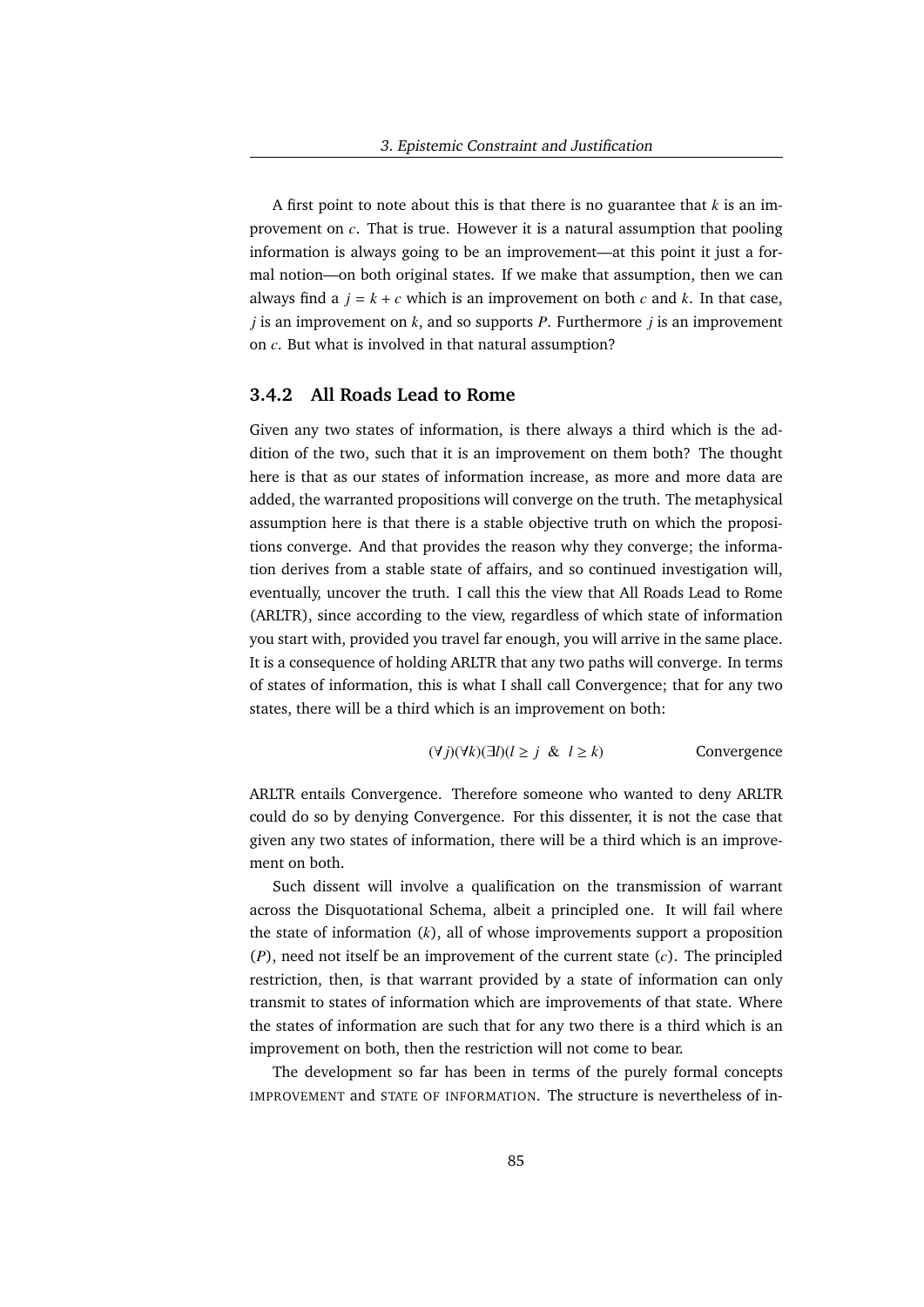terest, since it pre-figures a potential route for a would-be relativist. In the next chapter (§4.5) I offer a substantiation of the nature of the central concepts, and develop a relativist position in more detail.

# **3.5 Epistemic Constraint**

For any particular area there are, surely, things which we shall never know. To suppose otherwise might seem supremely over-confident in our own abilities to get to grips with the facts. The notion of Epistemic Constraint is, in a way, an expression of that confidence. Admitting that there are facts which, as yet, are not known, Epistemic Constraint means that these facts are nevertheless in principle knowable by us.

The difference between Assertoric Constraint and Epistemic Constraint is as follows: Assertoric Constraint concerns the availability of justification for assertion; Epistemic Constraint concerns the availability of knowledge. They are clearly different principles. However, I hold that for an internalist about justification the two are going to turn out substantially similar. I explain what I mean by an internalist about justification in more detail below. My claim is that for an internalist, it is easier to see how being in position to be justified in asserting a proposition, and being in possession of knowledge of the truth of a proposition, might be held to march in step. I am not accusing Wright of confusing the two principles, but I do hold that for an internalist such as he the difference between the two principles might be less stark than it is for an externalist. I think it is telling that in the paper on Quandary, the key principle governing feasible knowability (which is written '*FK*')

 $P \rightarrow FK[P]$ 

is labelled 'Evidential Constraint'.<sup>19</sup>

## **3.5.1 Scepticism**

Why should we think that there are *any* areas of talk to which Epistemic Constraint might be said to apply? Is not this level of confidence in our own capacities to get to the truth over-confident to the point of arrogance?

The issue of scepticism should not be underestimated. It threatens to make Epistemic Constraint a redundant principle. If sceptical considerations are allowed into play, then there will always be the threat of the possibility that there be a truth which we cannot get to know. Given that we can assume sceptics

<sup>19</sup>Wright, 'On Being in a Quandary', 461.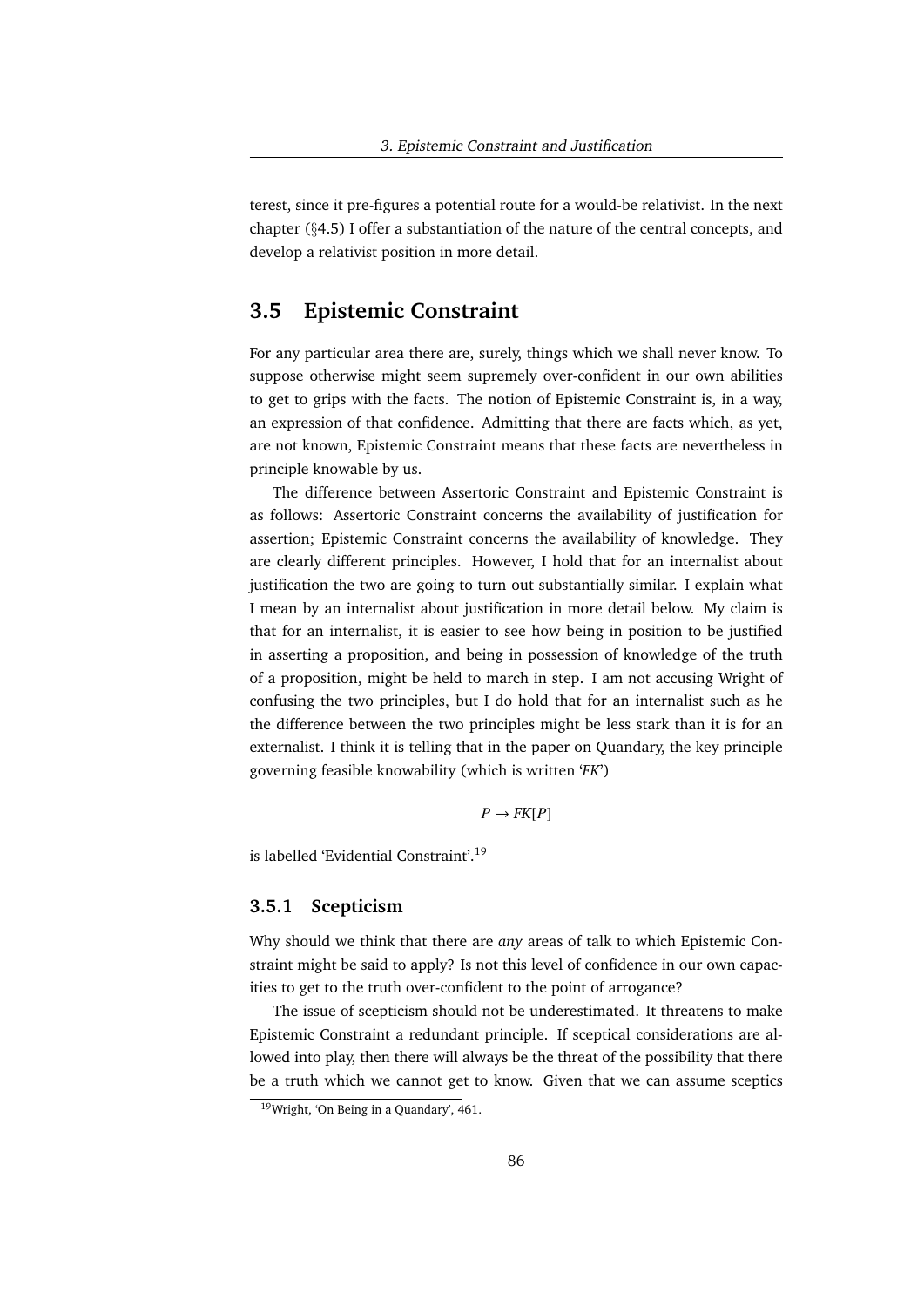to be suitably well equipped and ingenious, Epistemic Constraint will fail everywhere. It then loses its interest. One response to this threat is to disallow sceptical challenges on the grounds that they are merely of theoretical interest. No-one, this line of thought runs, is *actually* a sceptic, and so provided we can reliably spot sceptical challenges, then we can be happy to exclude them in a principled fashion. Scepticism also threatens Assertoric Constraint. There is no reason why there should not be a sceptic about justification such that whilst we are led to believe we are justified, in fact we never are. So Assertoric Constraint does not avoid the issue either. Scepticism is an issue for both, and will have to be dealt with one way or another.

## **3.5.2 Internalism and Externalism**

What do I mean by internalism and externalism about justification? The distinction hinges on whether or not the subject is aware that they are justified. On an externalist view the justification can hold without the subject being aware of it. The externalist would have it, for instance, that being justified is a matter of being appropriately causally placed. The internalist about justification has it that this is very implausible; justification must be such that when one has it, one is aware that one has it, one can produce it, advert to it.

But there is more than one issue about which one may be an internalist or externalist. Classically, knowledge is decomposed into justified, true belief. This was introduced and criticised by Plato.<sup>20</sup> More recently Gettier has become famous for producing counterexamples to the classical definition.<sup>21</sup> The search is for the missing ingredient to add to the definition such that justified true belief is then also guaranteed to be knowledge.

There are therefore two separate issues on which one might choose to be internalist or externalist. The first is the issue of the justification involved in the belief. The second is the status of the missing ingredient. Will it be such that when one knows something, one knows that one knows it? This is sometimes called the KK principle:

$$
K[P] \to K[K[P]]
$$
 KK

The internalist holds that KK does apply to knowledge. The externalist will (typically) deny it.<sup>22</sup> With those distinctions in mind, I now examine two arguments which together purport to show that Epistemic Constraint is equivalent to As-

<sup>20</sup>Plato; John McDowell, editor, *Theaetetus* (Oxford: Clarendon Press, 1973), 201c–210d.

<sup>21</sup>E. L. Gettier, 'Is Justified True Belief Knowledge?' in *Analysis*, 23 (1963).

<sup>22</sup>For instance Williamson, *Knowledge and its Limits*, *passim*, especially ch 4. But note that Williamson seeks to reject the idea that knowledge is justified, true, belief plus some further yetto-be-found factor. Instead he proposes that knowledge is primitive. His two-word summary is 'knowledge first'.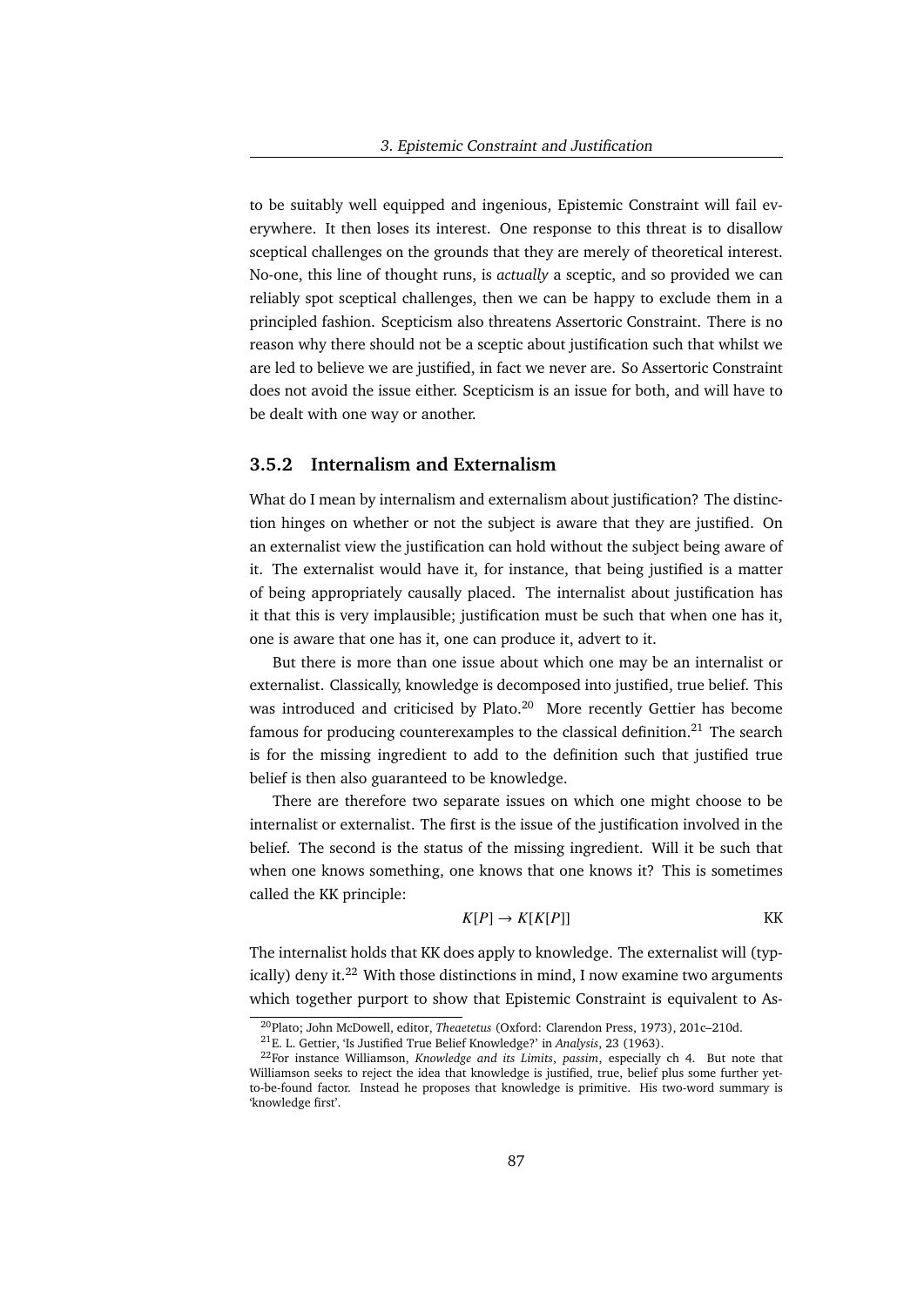sertoric Constraint, by arguing that where the first applies, so will the second and *vice versa*.

## **3.5.3 From Epistemic to Assertoric Constraint**

Begin with Epistemic Constraint:

(a) If *P* then it is knowable that *P*.

It holds for an internalist about knowledge that:

(b) If I know that *P*, then I am justified in asserting that *P*.

The internalist thought here is that if you know that *P*, then you will know that you know, and if you know that you know *P*, what more justification do you need to assert it? If that is correct, then to admit that *P* is knowable is to admit that it will be justifiably assertible:

(c) If *P* is knowable it is justifiably assertible.

So from (a) and (c) by transitivity of the conditional, we have that

(d) If *P* then *P* is justifiably assertible.

And that just is for Assertoric Constraint to hold.

In fact, even on the internalist picture that is not quite right. It is plausible that there be ineffable truths in an area which is Epistemically Constrained. That is: it is plausible that there are truths which cannot be uttered, but nevertheless when they are true they are knowable.<sup>23</sup> It is obvious in this case that the area in question will not abide by Assertoric Constraint, since those ineffable truths will not (and cannot) be warrantedly assertible. Premiss (b), therefore, should be properly scoped to effable truths.

An externalist about knowledge who was an internalist about justification would not support even this amended (b). If you can know something without being aware of that fact, and yet you must be able to produce, or be aware of, the justification for your assertions, then (b) will fail. However, an externalist on both fronts, knowledge and justification, may find the workings of the argument appealing. They may still need some persuading of the idea of Epistemic Constraint in the first place. I offer the following as part of that case.

<sup>23</sup>For instance, some interpretations of Ludwig Wittgenstein, *Tractatus Logico-Philosophicus* (London: Routledge, 1922) have Wittgenstein presenting truths which can be shown but not said.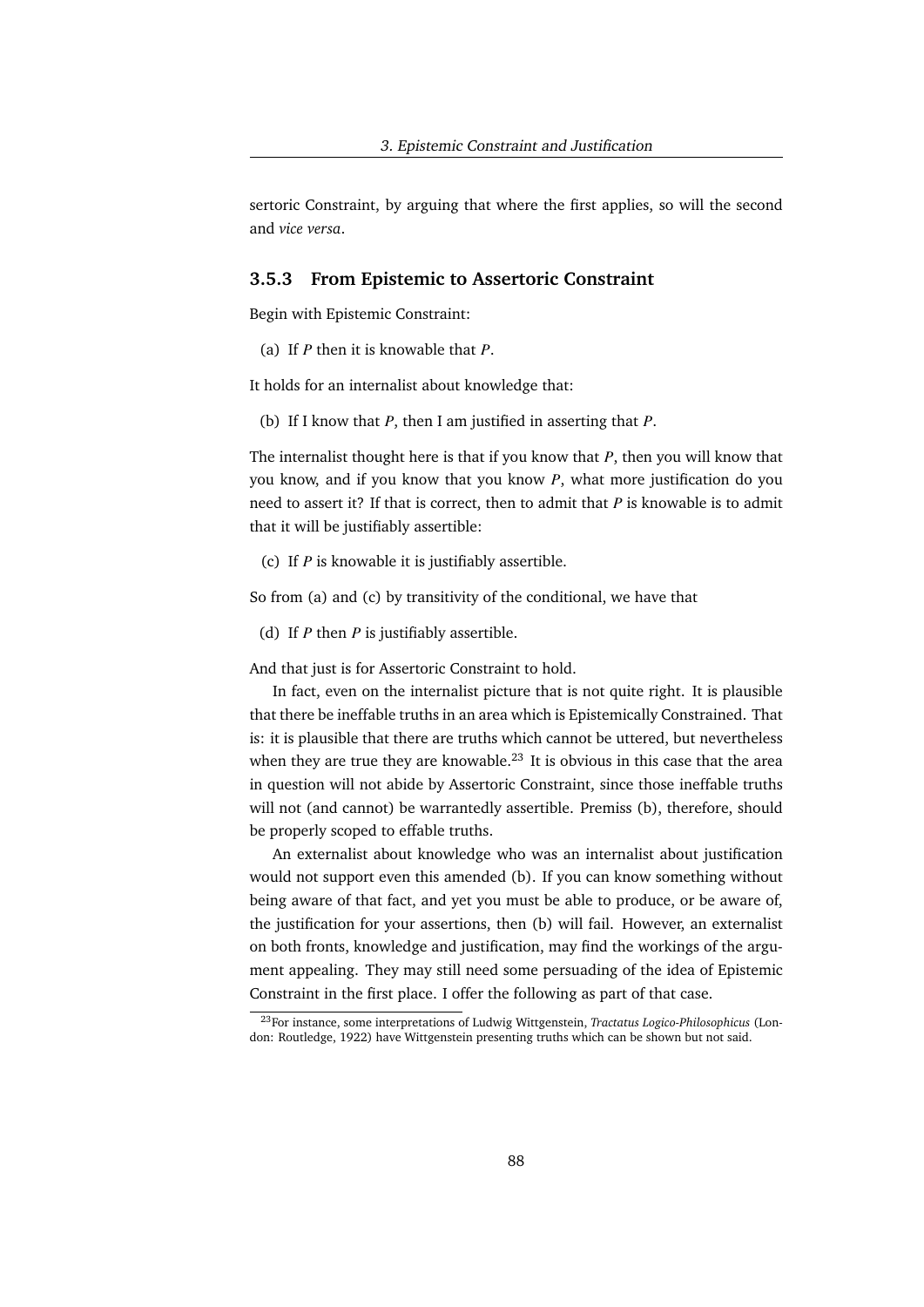## **3.5.4 From Assertoric to Epistemic Constraint**

The argument also runs the other way. Begin with Assertoric Constraint:

(α) If *<sup>P</sup>* then *<sup>P</sup>* is justifiably assertible.

For the internalist about justification and knowledge it will be plausible that:

(β) If *<sup>P</sup>* is justifiably assertible, then knowledge of whether *<sup>P</sup>* is true is tractable.

This is because of the connection between the availability of evidence and the fact of the matter. Thus we can conclude, again by transitivity of the conditional that:

(γ) If *P* then *P* is knowable.

This is for Epistemic Constraint to hold.

The externalist about justification may well be happy with  $(\alpha)$  being an interesting principle which applies to some areas of talk and not others. But an externalist about justification who is an internalist about knowledge will not support  $(\beta)$ . However, an externalist about justification who is also an externalist about knowledge may well be happy with that premiss.

# **3.6 Summary**

The sketch in the previous section shows that the equivalence of Assertoric and Epistemic Constraint is likely to appeal to thorough-going internalists. It may well also appeal to thorough-going externalists. However, it will not be attractive for people who mix internalism and externalism about justification and knowledge.

This is how I propose to support Epistemic Constraint as one of the Cruces of T&O, to an externalist. I argue above that Assertoric Constraint is plausible as an interesting principle which holds of some areas of talk and not of others. Furthermore Assertoric and Epistemic Constraint are very closely related, if not equivalent.

But suppose that the support is not suasive and that Epistemic Constraint has to be given up, as not holding in any area of talk, and so being a superfluous Crux. Then, in line with the suggestion at the end of the previous chapter, the focus of the framework of T&O should be transposed from truth to warrant. Then the sentiment behind Epistemic Constraint is better expressed as Assertoric Constraint. Regardless of the fate of Epistemic Constraint, Assertoric Constraint should appeal to internalists and externalists alike. As such, it is more faithful to the stated aim of T&O to stay neutral on as many issues as possible,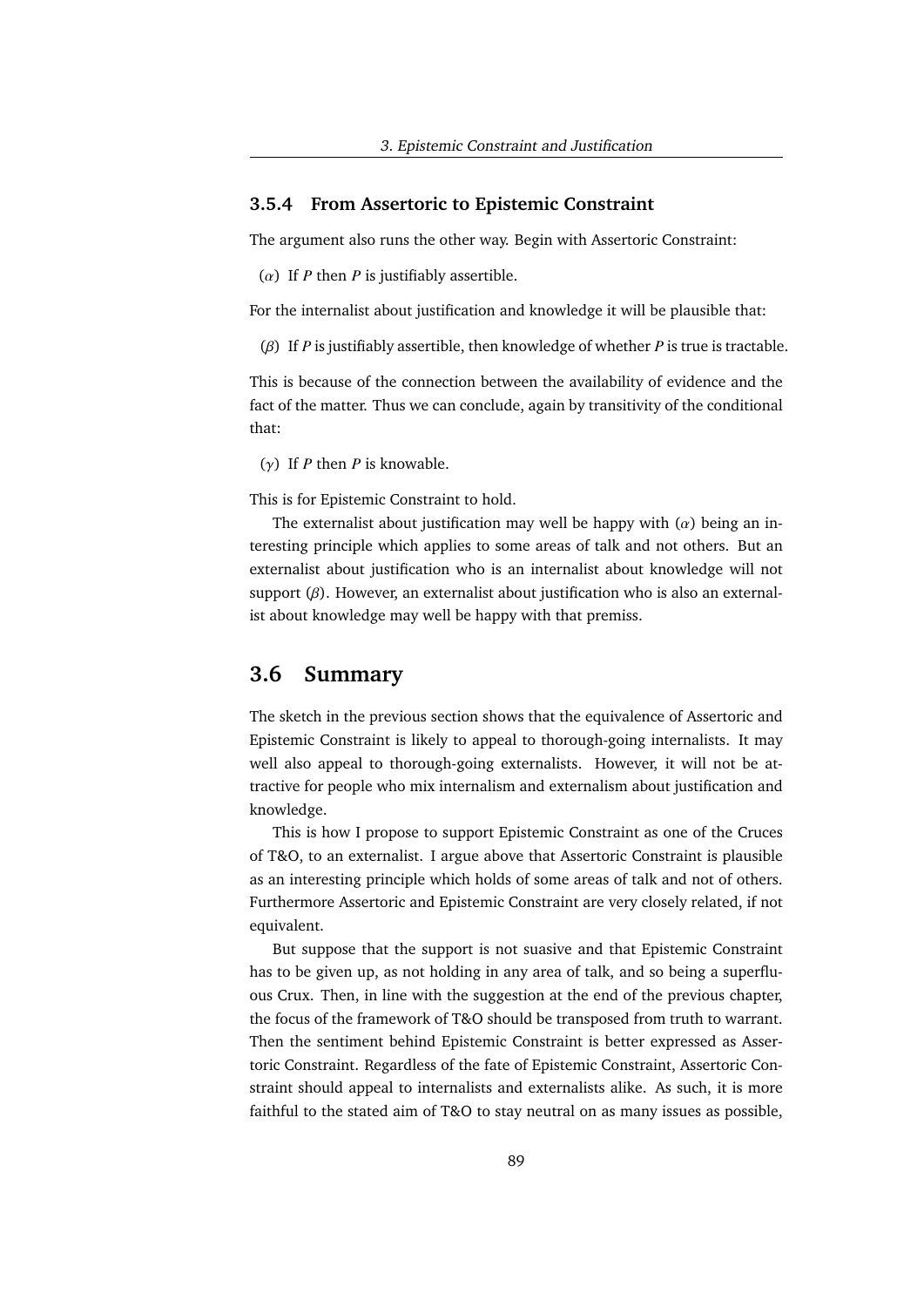3. Epistemic Constraint and Justification

in order to provide a level playing field for this particular sort of anti-/realist debate.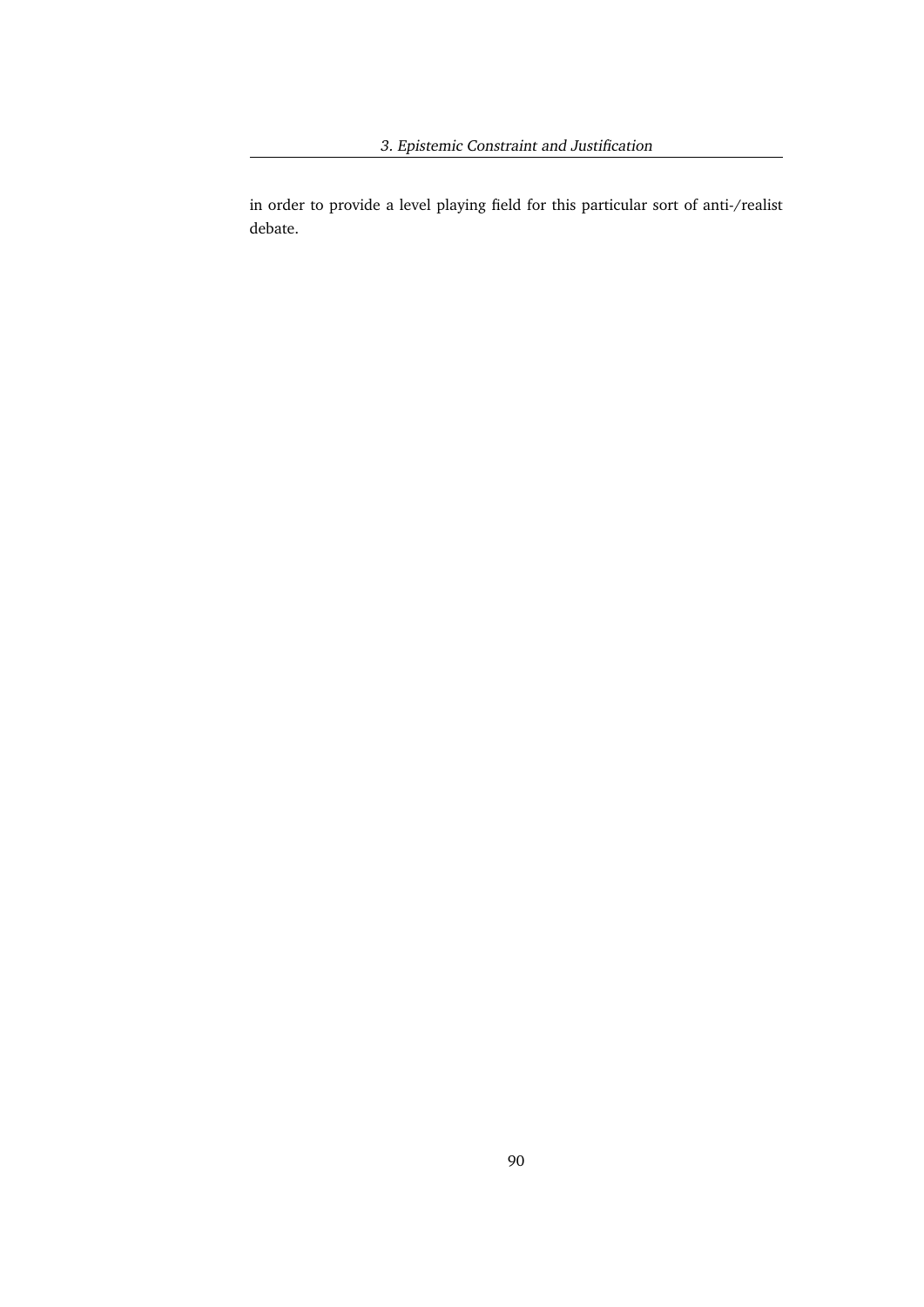# **Chapter 4**

# **Cognitive Command**

*De gustibus disputandum!*

# **4.1 Introduction**

Suppose that two people are both in possession of all the relevant, available facts, understand the same language and are not suffering any impairments. But suppose further that they still disagree on a particular topic, whilst neither of them is mistaken. Where this is possible, Cognitive Command fails, and where this type of disagreement is not possible, it holds. Cognitive Command is another of the Cruces of T&O; it marks another 'realism-relevant' feature of the area of talk.

Latterly, Wright himself has disavowed the original motivation of the possibility of blameless disagreement.<sup>1</sup> There is a short deduction which threatens to collapse the structure of the framework of T&O such that wherever Epistemic Constraint is in place, then the area will also be governed by Cognitive Command. Worse still, a very similar deduction promises to show that Cognitive Command cannot fail to hold. This would be very bad news for the project of T&O, since it was always a part of Wright's intention to support the idea that Epistemic Constraint could hold where Cognitive Command failed. It is in response to this threat that Wright disowns the conception of Cognitive Command as being founded on the idea of disagreement.

I begin by introducing Cognitive Command in more detail. I then present the logical problem which it faces. Wright's own response to this problem is contained in his paper on Quandary.<sup>2</sup> I present the thread of this argument and

 $\frac{1}{1}$ Wright, 'On Being in a Quandary', 497. 2 Ibid.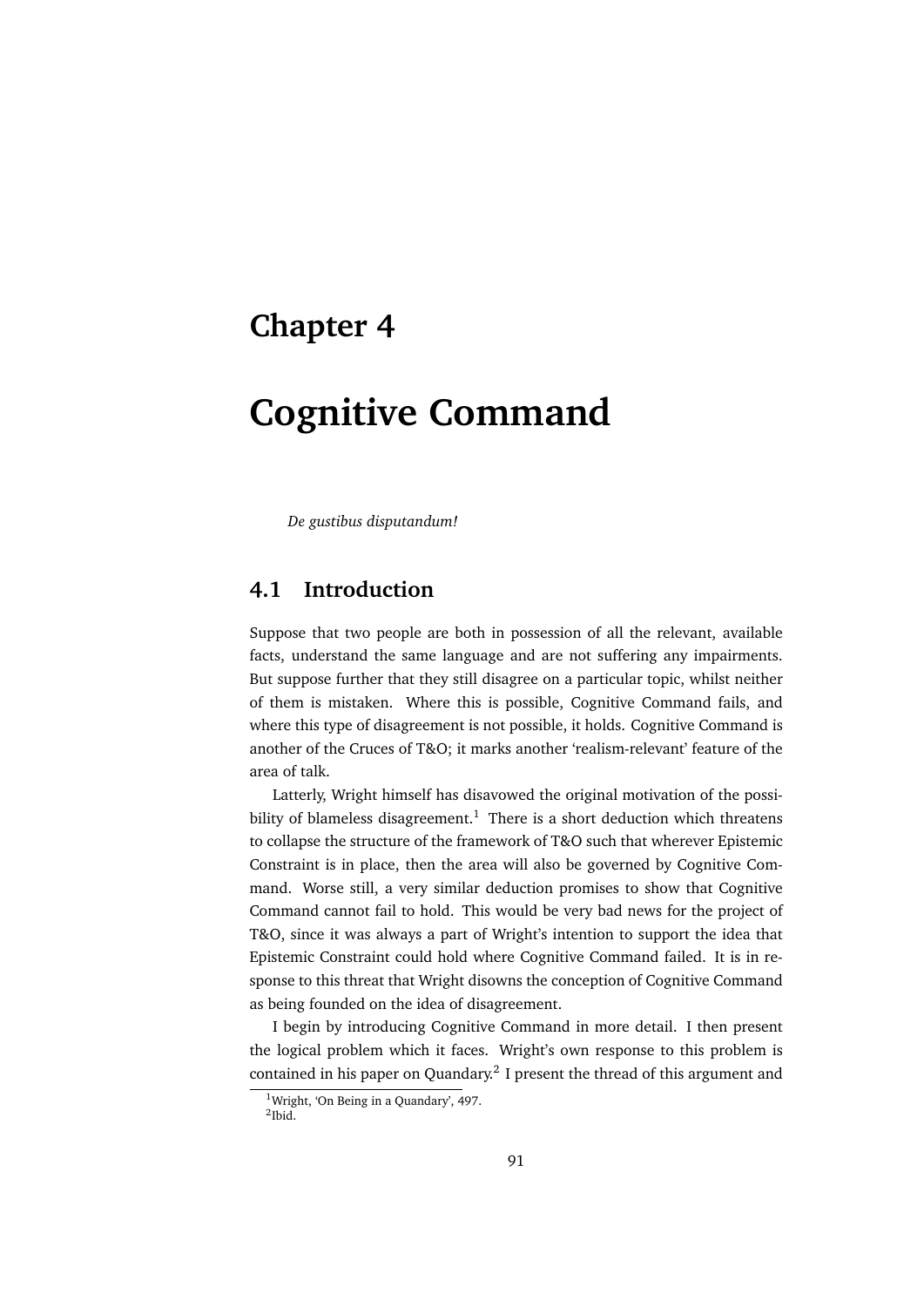offer criticism of the approach. I then present an alternative response to the logical problem which respects Wright's original motivation. If I am correct, then Cognitive Command survives as originally intended, as a Crux of the framework of T&O.

# **4.2 Introducing Cognitive Command**

In order to introduce Cognitive Command, a good place to start is with a criterion proposed by Wright in his argument in favour of Conventionalism about necessity which he develops in *Wittgenstein on the Foundations of Mathematics*. There he suggests a criterion for *genuine* assertion. To keep this notion distinct as a technical term I capitalise it 'Genuine Assertion'. The idea is the Conventionalist will hold that statements of necessity are not up for Genuine Assertion. The intuition is that where talk is responsive to states of affairs, then the right and wrong of assertions is neither optional, nor up to the individual:

A declarative sentence expresses a [G]enuine [A]ssertion if it is associated with communally acknowledged conditions of acceptability in such a way that a sincere unwillingness to assent to it when such conditions are realised, and the agent is in a position to recognise as much, convicts him either of a misapprehension about the nature of the circumstances presented to him or of a misunderstanding of the sentence.<sup>3</sup>

It is useful to think of Cognitive Command as taking this original train of thought, which aims to clarify what is to count as a Genuine Assertion, and developing it to be a realism-relevant mark of the truth predicate, one of the Cruces of T&O.

In order to continue my explanation of Wright's idea, imagine a scene which is concrete and stable. Take two observers who have unobstructed access to view the scene. Make sure that both observers understand the language fluently. Then ask them questions about the scene. Their answers should match across the board. If their answers do not match, then one of them must have missed something in the scene, or misunderstood the question, or misused the language in their response.

Now suppose that when two such observers disagree about the scene, we do not know whether or not the discrepancy *must* be down to some misunderstanding of the language or the result of inattention. Of course a discrepancy *might* be down to these causes, but *must* it? If it need not, if the source of the

<sup>3</sup>Crispin Wright, *Wittgenstein on the Foundations of Mathematics* (London: Duckworth, 1980), 448–9.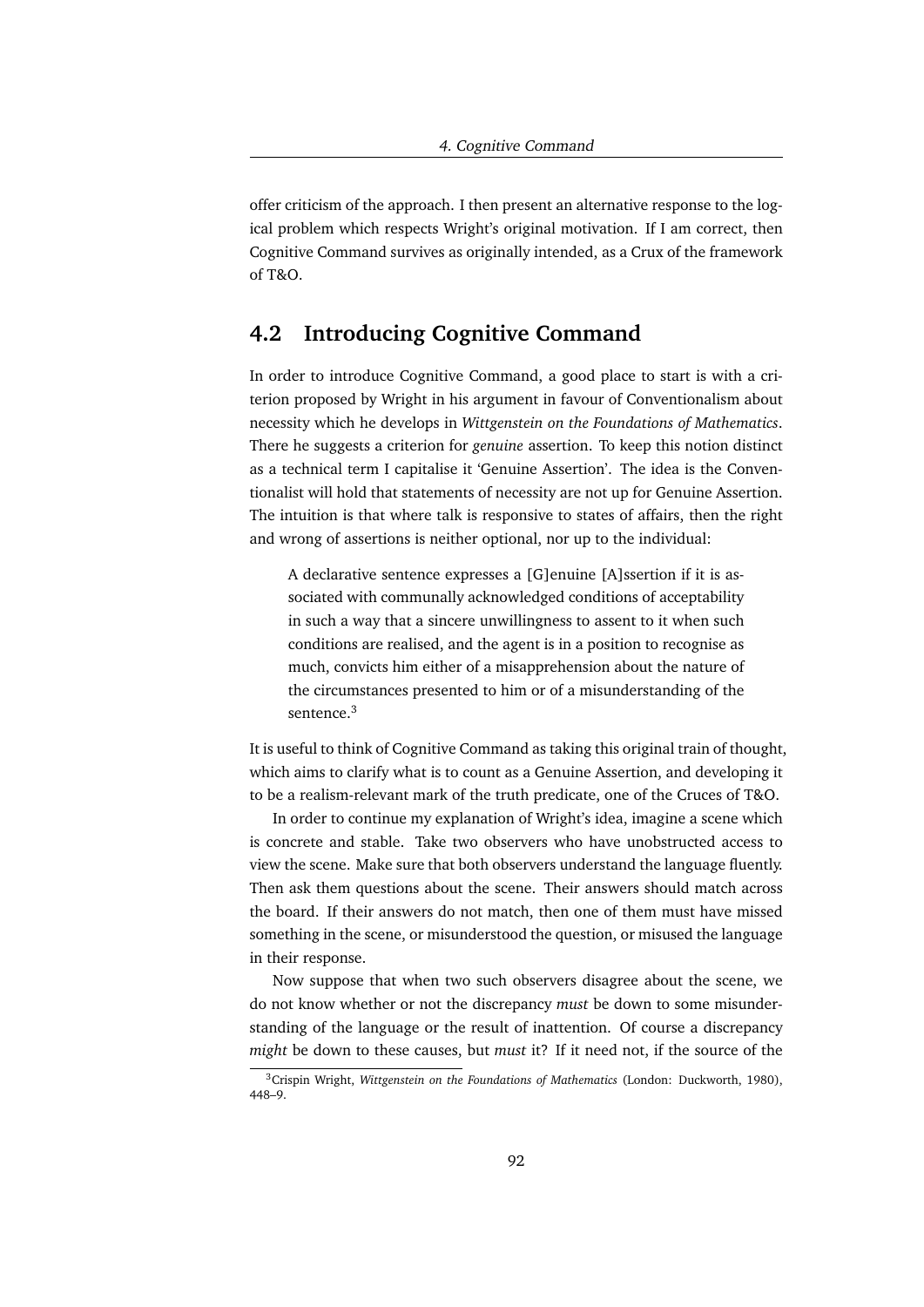discrepancy can be placed elsewhere, then there is a possibility of difference which is not there in the more robust case.

When we have an *a priori* guarantee that any disagreement between the two observers will be down to some lack of attention, or misunderstanding of the language, then the area is dignified as 'Cognitive' or as having 'Cognitive Command'. It is to do with cognition, since it involves how we get to know about the world. It adds the further idea that there is a common agreed hymnsheet concerning how the states of affairs are to be described.

Suppose on the other hand that we do not have the *a priori* guarantee that a disagreement between the two observers is always to be down to some malfunction or other. Then the conclusion is that the subject matter is not up for reliable, reproducible, representation.

It might seem an easy step from here to start to cast aspersions on the stability or robustness of what is being represented. However, that is not in line with Wright's intention in considering Cognitive Command. His focus for these considerations is the idea of agreement in representation. On the one hand, we have states of affairs which the observers cognise, and to which their assertions answer. Whether an assertion is right or wrong in this case is dictated by the state of affairs which they are addressing and the terms which they use to describe them. This is the case described by Wright elsewhere as where

the truth-values are, so to speak, ground out at the interface between language and reality.<sup>4</sup>

However, on the other hand, where we do not know in advance whether a disagreement will be down to some malfunction or other, then an assertion being right or wrong does not depend solely on the proper function of the observers' cognition and language accurately reflecting the facts. Where the sole determinant is no longer the proper cognitive and linguistic function of the observers, then the opportunity is open for the observers themselves to influence the process; perhaps, for instance, some element of choice or decision is in play.

To complete my introduction to the notion, this is how Wright officially defines Cognitive Command in T&O.

A discourse exhibits [C]ognitive [C]ommand if and only if it is *a priori* that differences of opinion arising within it can be satisfactorily explained only in terms of 'divergent input', that is, the disputants' working on the basis of different information (and hence guilty of ignorance or error, depending on the status of that information), or 'unsuitable conditions' (resulting in inattention or distraction and

<sup>4</sup>Wright, 'Realism, Anti-Realism, Irrealism, Quasi-Realism', 28.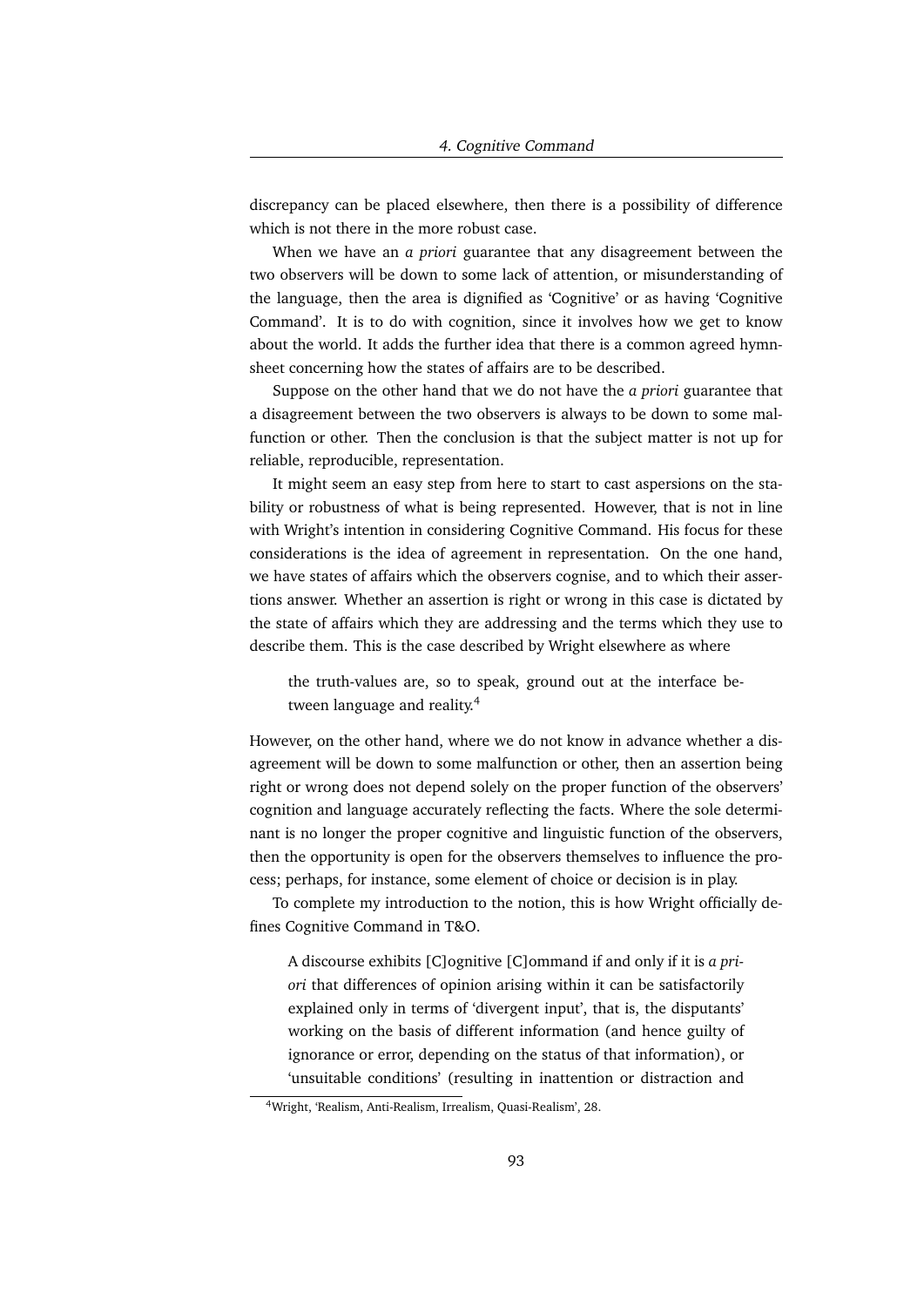so in inferential error, or oversight of data and so on), or 'malfunction' (for example, prejudicial assessment of data, upwards or downwards, or dogma, or failings in other categories already listed).<sup>5</sup>

## **4.2.1 An Example Consideration**

Wright's stock example of an area where Cognitive Command is held to fail is that of comedy. It is indeed plausible that two people might be fully engaged with uninterrupted view to a vignette, and be fluent speakers and yet disagree about whether the scene is or is not humorous. The fact that one person finds funny what the other person does not, fails to entail that one of them must be mistaken. In order to provide more variety, I shall draw on and develop one of the areas which, in the previous chapter, I held was plausibly Assertorically Constrained.<sup>6</sup>

Consider the jury at a criminal trial. They have heard all the evidence offered by the prosecution and defence, and have been issued with legal direction by the judge. They have now retired to consider their verdict. The question they have to decide upon is whether, according to the law of the land, the defendant is guilty or innocent of the alleged offence.

There are many reasons why the jurors might dispute with each other over the verdict. Here are examples of three sorts. First, some of them may have nodded off during the evidence, and so they disagree with their more conscientious colleagues because they are ignorant of some clinching consideration. Second, one of them may misunderstand the legal terminology, and so they are not sure about how to take the judge's direction that to return a guilty verdict, they need to assure themselves that *malice aforethought* was involved on the part of the defendant. Third, a juror may be exercising a prejudicial view which the others do not share.

It is not hard to imagine these sources of disagreement affecting the deliberation. It is also not hard to imagine that these sources could be eliminated. The other jurors can re-iterate the clinching consideration, and the judge (or a legal dictionary) might be explicit about what is involved in *malice aforethought*. Furthermore using their right to remove suspect jurors, suppose the defence has managed to remove all prejudice from the jury.

Suppose that all sources like that have been eliminated. It is still plausible that, even where everyone is apprised of all the evidence, that everyone understands all the jargon involved, and that prejudice has been removed, that the jurors still disagree over the verdict. In that case, we do not know ahead of time

<sup>5</sup>Wright, *T&O*, 92-3.

<sup>&</sup>lt;sup>6</sup>§3.2.3, 67ff.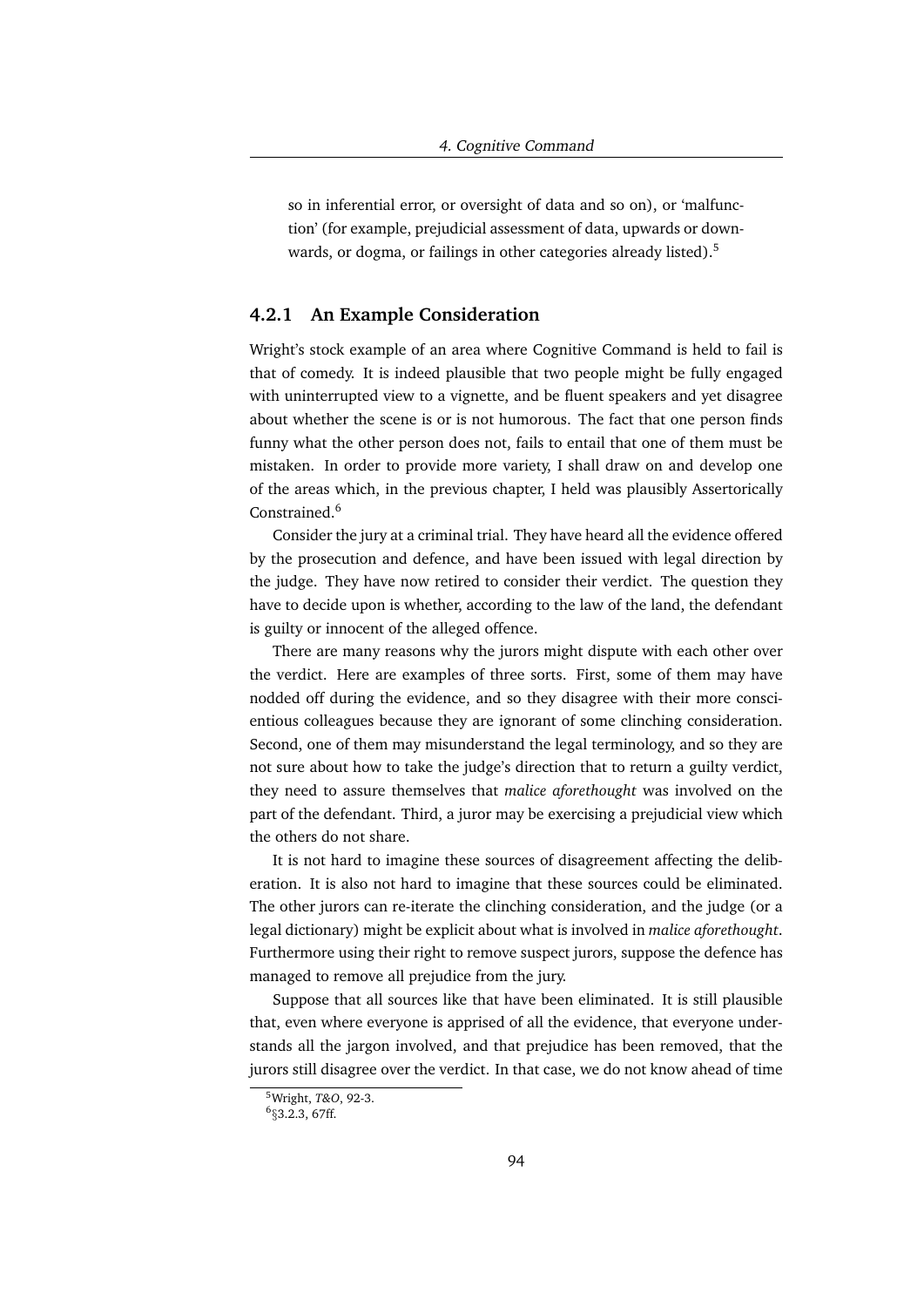that a dispute amongst jurors must be down to one of those sorts of source. Thus disagreements within the jury concerning the verdict will fail of Cognitive Command.

### **4.2.2 The True Purpose Revealed**

Wright's unspoken intention behind Cognitive Command in T&O was revealed by him later. In T&O Wright nowhere mentions 'relativism'. However, in a later paper he does claim that the principle is intended to make room for what he then calls 'true relativism.'<sup>7</sup> The name for this view may give pause for thought, because of its use of 'true.' It seems clear to me that it is intended to convey the sense of 'genuine.' However, it may appear a little tendentious to mark one's own view as 'genuine' in contrast to other views about relativism which are, by implication, only *ersatz*. Naturally, this is not simply assumed by Wright; he does provide argument for the genuine nature of his position; I shall consider the issue shortly. But secondly, some may find the name 'true relativism' distracting, since they have to disambiguate 'true' on each occurence, and find this particularly irksome since the overall area involves so much mention of truth. It would be tempting to talk in terms of 'genuine relativism', but unfortunately that is the name given by Kölbel, in closely related literature, to quite a separate position.<sup>8</sup> My answer to these problems is simply to capitalise the position as 'True Relativism'.

# **4.2.3** *Ersatz* **Relativism**

What is the relativism which Wright compares unfavourably with his proposed genuine or 'True' relativism? The view in question is indexical relativism. One common way of dealing with disagreements is to find an indexical at work. Imagine a telephone conversation in which one person says that 'it is raining here' while the person at the other end of the line says just the opposite. At first glance this may appear to be a disagreement; but of course it is no such thing; the speakers are picking out different places in their assertions. In this case 'here' is an indexical which acts to relativise the proposition to the location of the speaker. Whilst someone might be happy to interpret them as disagreeing over the same *utterance*, most would deny that the people on the call are disagreeing over the same *proposition*.

The equivalent manoeuvre for the legal example would be to relativise the verdict not only to the jurisdiction, which needs to be granted to begin with, but also to the jury which was involved in the deliberation. So a guilty verdict is

<sup>7</sup>Wright, 'On Being in a Quandary', 453.

<sup>&</sup>lt;sup>8</sup>Max Kölbel, 'Faultless Disagreement' in *Proceedings of the Aristotelian Society*, CIV (2003), 57.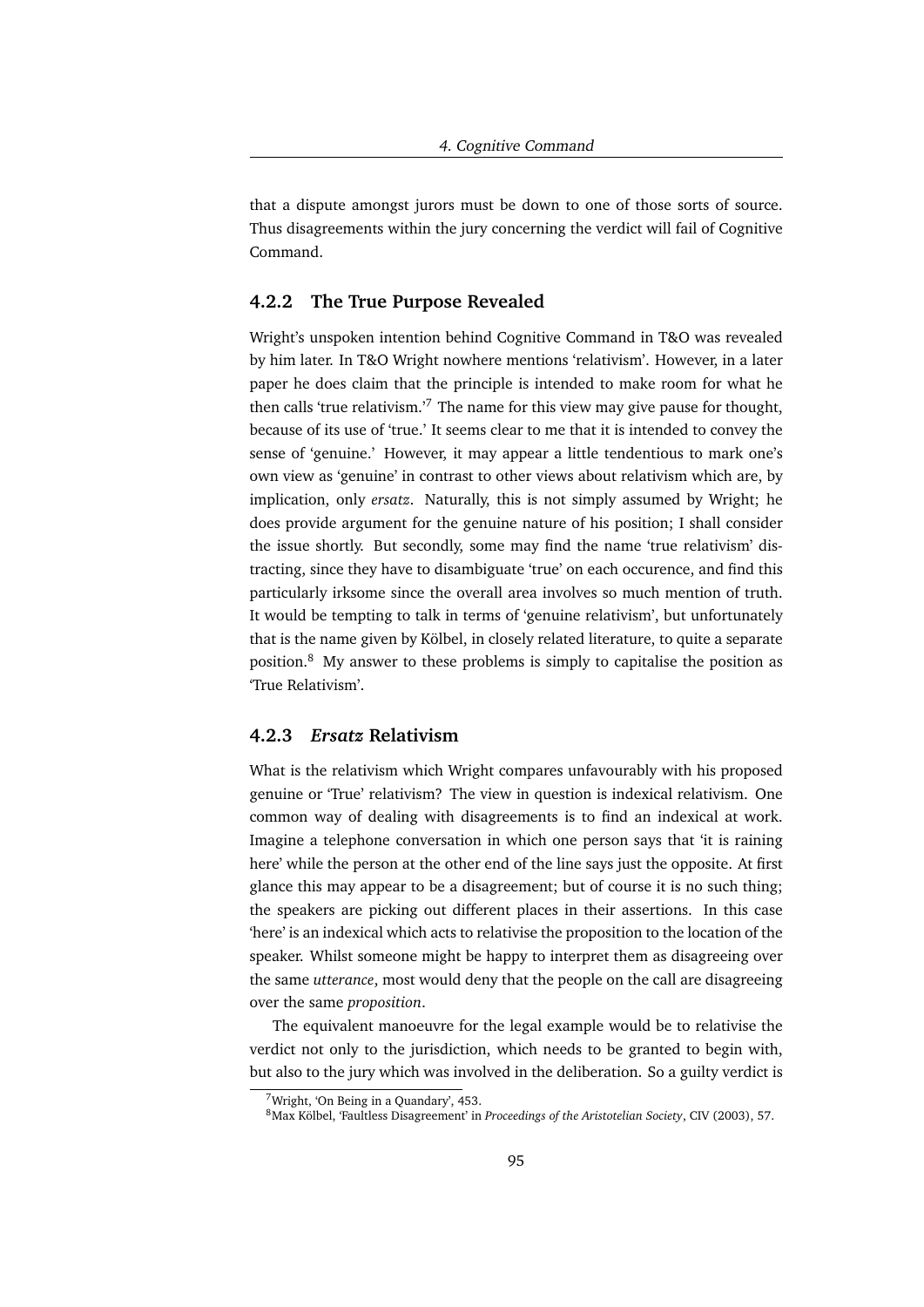not guilty *simpliciter*, but should be interpreted as guilty-by-that-jury. This may or may not be an attractive idea for this particular case. But the point is that notwithstanding whatever other considerations we might have about relativism as applied to criminal verdicts, there is one in particular which comes from this application of indexicals. The verdict, as interpreted as indexed to a jury, will not admit of being overturned—except perhaps by reconvening that very jury. This would falsify any appeal process; another jury coming to a different verdict does not thereby contest the original verdict, any more than one caller's assertions about what is going on 'here' will contest the other caller's assertions about what is going on 'here.'

Disagreements may be down to one or both parties not realising the indexical manner of the subject matter. However, once the parties to a dispute have both realised that there is an indexical in play, then that is to realise they are not disagreeing over the same proposition. The reason why this is unsatisfactory is that we have to give up on the notion of there being a real disagreement at all. If the parties initially, and mistakenly, thought there was a disagreement to be had, they now realise that it was an illusion. The relativisation has dissolved the dispute; they are no longer making contradictory assertions. The sense in which Wright claims to be proposing True Relativism is precisely that with a genuine (or 'true') proposal, the disputes do not dissolve even when properly understood.

# **4.3 A Logical Problem for Cognitive Command**

In his paper on Quandary, Wright deals directly with a serious logical problem which faces the principle of Cognitive Command as a useful Crux in the framework of T&O. The threat is that Cognitive Command cannot help but apply. I shall follow Wright's treatment of the problem, which comes in two related parts. First there is the problem based on what Wright terms 'Bare Mistakes'. He has a quick response to this first problem which leads naturally to the second version of the problem involving his more refined notion of 'Cognitive Mistake'. Having introduced the two versions of the problem, I shall then present Wright's own more considered response, which involves giving up on (failure of) Cognitive Command signalling True Relativism.

Wright's notion of a Bare Mistake is the natural one; one is Barely Mistaken if one asserts *P*, when it is case that  $\neg P$ <sup> $\neg$ </sup>, or if one asserts  $\neg P$ <sup> $\neg$ </sup> when it is the case that *P*. I shall write ' $A\sigma[\phi]$ ' for 'subject  $\sigma$  asserts proposition  $\phi'$ , and ' $M\sigma'$ ' for 'subject  $\sigma$  is Barely Mistaken.' I propose the two rules in figure 4.1 to govern the introduction of the formal notion of a Bare Mistake.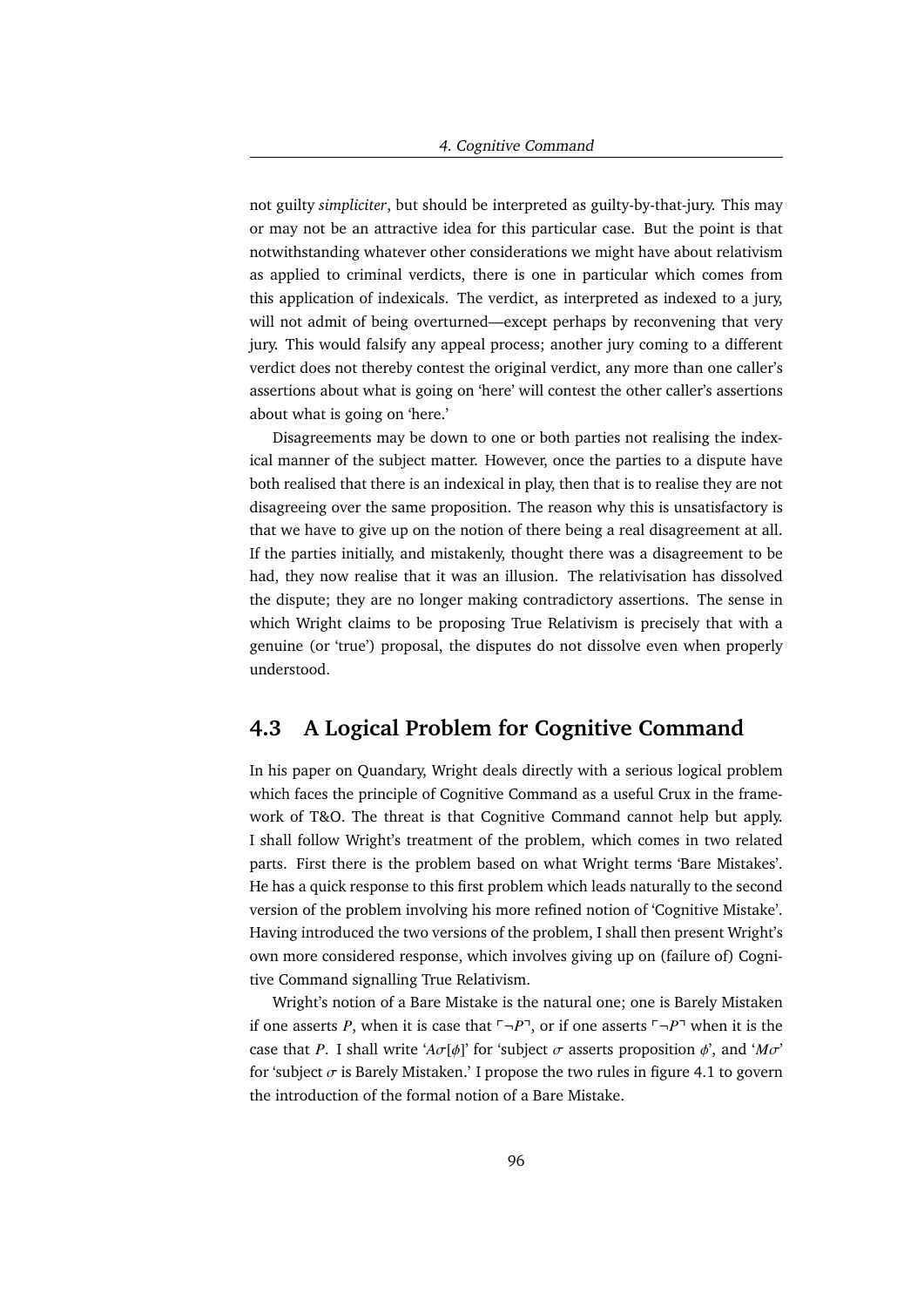$$
\frac{\phi \quad A\sigma[\neg\phi]}{M\sigma} \text{ M}_1 \qquad \frac{\neg\phi \quad A\sigma[\phi]}{M\sigma} \text{ M}_2
$$

Figure 4.1: Introduction Rules for 'Bare Mistake'

Suppose, as failure of Cognitive Command allows, that there are two people *x* and *y*, who assert *P* and  $\neg P$ <sup> $\neg$ </sup> respectively, whilst neither is Barely Mistaken. Figure 4.2 is the simple natural deduction which shows this situation to be contradictory. This is how the reasoning goes. Assume *P* is true; then when *y*

$$
P \vee \neg P \xrightarrow{\neg My} \frac{\overline{P}^{1} \quad Ay[\neg P]}{\bot} M_1 \qquad \frac{\neg Mx}{\neg Mx} \frac{\overline{\neg P}^{1} \quad Ax[P]}{\bot} M_2}{\bot} M_3 \neg E
$$

Figure 4.2: Bare Mistake Deduction with LEM

asserts  $\lceil \neg P \rceil$ , *y* is Barely Mistaken. Assume *P* is false; then when *x* asserts *P*, *x* is Barely Mistaken. *P* is either true or false. Either way, one of *x* or *y* is mistaken, hence it is incoherent to suppose that they assert contradictory propositions whilst maintaining that neither be Barely Mistaken. They cannot both be free of error. This reasoning relies on the Law of Excluded Middle, and so cannot claim universal appeal. Indeed, part of Wright's project in the later work is to argue precisely that the Law of Excluded Middle does not apply in all areas. However, Wright is well aware that this is not a good defence, since there is an even simpler line of reasoning which does not rely on the contended principle. Using the same notation, this simpler reasoning can be seen in figure 4.3. $\degree$  This

$$
\frac{1}{\frac{-My}{1-\frac{P}{1-\frac{P}{1-\frac{P}{1-\frac{P}{1-\frac{P}{1-\frac{P}{1-\frac{P}{1-\frac{P}{1-\frac{P}{1-\frac{P}{1-\frac{P}{1-\frac{P}{1-\frac{P}{1-\frac{P}{1-\frac{P}{1-\frac{P}{1-\frac{P}{1-\frac{P}{1-\frac{P}{1-\frac{P}{1-\frac{P}{1-\frac{P}{1-\frac{P}{1-\frac{P}{1-\frac{P}{1-\frac{P}{1-\frac{P}{1-\frac{P}{1-\frac{P}{1-\frac{P}{1-\frac{P}{1-\frac{P}{1-\frac{P}{1-\frac{P}{1-\frac{P}{1-\frac{P}{1-\frac{P}{1-\frac{P}{1-\frac{P}{1-\frac{P}{1-\frac{P}{1-\frac{P}{1-\frac{P}{1-\frac{P}{1-\frac{P}{1-\frac{P}{1-\frac{P}{1-\frac{P}{1-\frac{P}{1-\frac{P}{1-\frac{P}{1-\frac{P}{1-\frac{P}{1-\frac{P}{1-\frac{P}{1-\frac{P}{1-\frac{P}{1-\frac{P}{1-\frac{P}{1-\frac{P}{1-\frac{P}{1-\frac{P}{1-\frac{P}{1-\frac{P}{1-\frac{P}{1-\frac{P}{1-\frac{P}{1-\frac{P}{1-\frac{P}{1-\frac{P}{1-\frac{P}{1-\frac{P}{1-\frac{P}{1-\frac{P}{1-\frac{P}{1-\frac{P}{1-\frac{P}{1-\frac{P}{1-\frac{P}{1-\frac{P}{1-\frac{P}{1-\frac{P}{1-\frac{P}{1-\frac{P}{1-\frac{P}{1-\frac{P}{1-\frac{P}{1-\frac{P}{1-\frac{P}{1-\frac{P}{1-\frac{P}{1-\frac{P}{1-\frac{P}{1-\frac{P}{1-\frac{P}{1-\frac{P}{1-\frac{P}{1-\frac{P}{1-\frac{P}{1-\frac{P}{1-\frac{P}{1-\frac{P}{1-\frac{P}{1-\frac{P}{1-\frac{P}{1-\frac{P}{1-\frac{P}{1-\frac{P}{1-\frac{P}{1-\frac{P}{1-\frac{P}{1-\frac{P}{1-\frac{P}{1-\frac{P}{1-\frac{P}{1-\frac{P}{1-\frac{P}{1-\frac{P}{1-\frac{P}{1-\frac{P}{1-\frac{P}{1-\frac{P}{1-\frac{P}{1-\frac{P}{1-\frac{P}{
$$

Figure 4.3: Bare Mistake Deduction without LEM

reasoning shows that the assumptions that *x* asserts *P*, while *y* asserts  $\lceil \neg P \rceil$ ,

<sup>9</sup>This line of reasoning differs from Wright's own presentation. He relies on *reductio*; see Wright, 'On Being in a Quandary', 457. However, the point is the same—and the pair of rules involved here (¬I and ¬E) are both intuitionistically valid.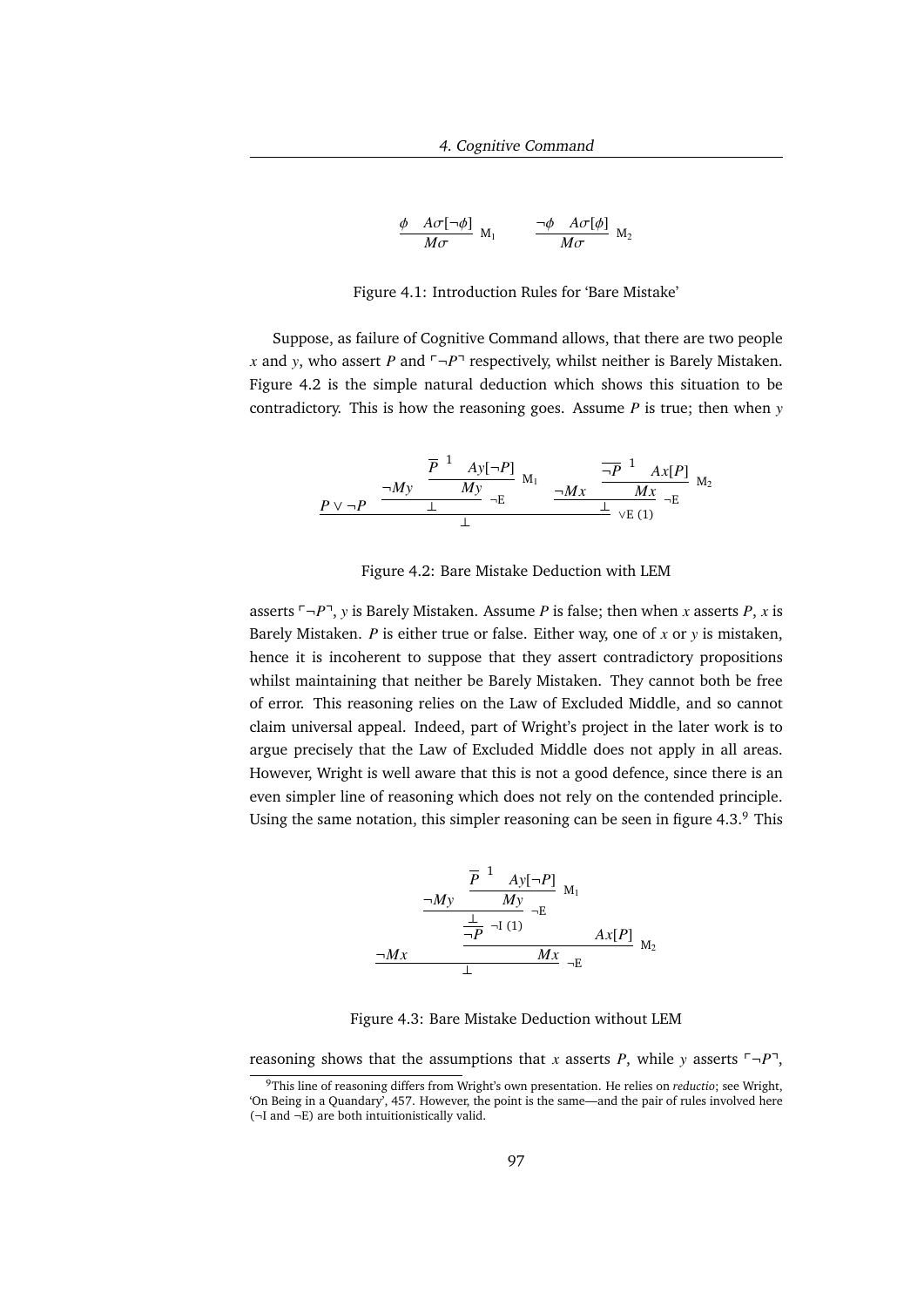together with the idea that neither is Barely Mistaken, are jointly incoherent. That entails that it is logically impossible to have an area of talk for which Cognitive Command fails. In that case, the principle fails to mark an interesting distinction at all. Given that it is a central plank in the framework of T&O, this is a very serious threat.

### **4.3.1 Bare Mistakes?**

In response to this acute problem, Wright aims to finesse the notion of mistake involved. He invokes a distinction between the notion of a Cognitive Mistake used in setting up the principle of Cognitive Command and the sort of formal mistake used to set up the logical problem we have just seen. The formal notion of a mistake, which he labelled a 'Bare Mistake' is the natural and straightforward notion. One makes a Bare Mistake just when one asserts something which is false, or denies something which is true. What more can there be to being mistaken? The notion is 'Bare' in the sense that there is no further justification involved which would serve to explain *why* the assertion is false.

Wright proposes to extend the idea of mistake beyond the Bare Mistake to include some of this background explanation. The relevant notion of mistake is not simply a brute disagreement, but a disagreement where, in addition, there is no evident problem with how the opposing assertions were arrived at. What matters, as well as the brute disagreement, is that there be nothing wrong with how the assertions were arrived at; their provenance, or pedigree, is required to be spotless.

If Wright can make good on this extension to the idea of a Cognitive Mistake, then it follows that one can make a Bare Mistake without making a Cognitive Mistake, which has a richer sense. Then the argument of the logical problem falls short of its target. It does show that two people cannot disagree on a topic and yet both be innocent of making a Bare Mistake. And that result still stands. However, the same does not follow for the richer notion of Cognitive Mistake. Thus where Cognitive Command is couched in terms of the richer notion, Wright has side-stepped this first logical problem.

# **4.3.2 A Further Problem**

Wright grants that even if he is allowed his favoured interpretation of mistakes in this context being Cognitive Mistakes, as opposed to Bare Mistakes, there is still a larger problem to face. This is due to Shapiro and Tascheck.<sup>10</sup>

<sup>&</sup>lt;sup>10</sup>Stewart Shapiro and William Taschek, 'Intuitionism, Pluralism, and Cognitive Command' in *Journal of Philosophy*, 93 (1996).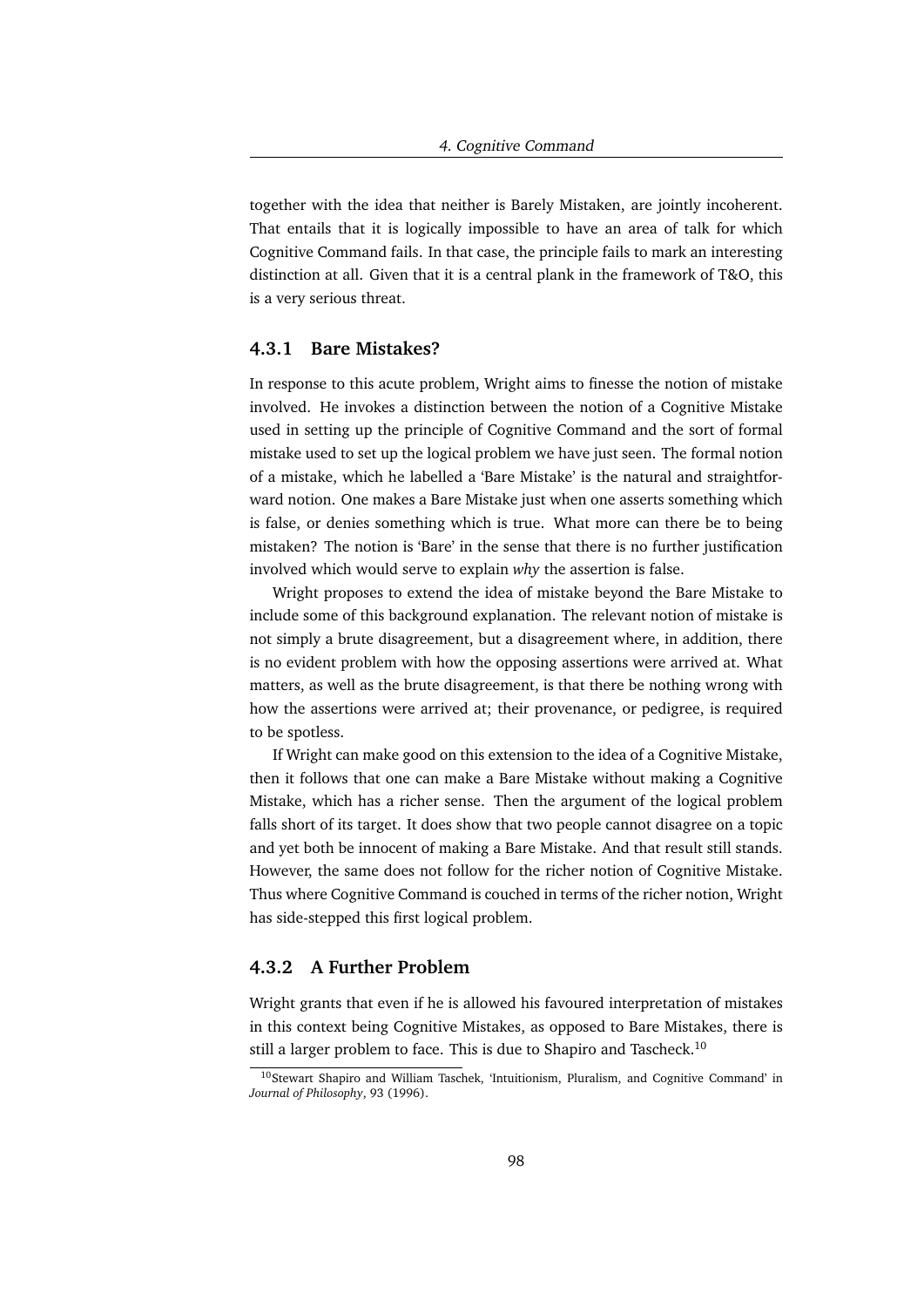The first threat was that Cognitive Command will hold in every area. This second threat is that wherever Epistemic Constraint is in play, then Cognitive Command is entailed. Why would that be so serious? It is areas which are Epistemically Constrained which are most plausible as the candidates to be areas where Cognitive Command fails. If it holds, then there is no room for the cases which Wright would have liked to allow, where Cognitive Command fails. It is precisely these areas in which a mistake will *per force* be of the stronger kind which Wright himself admits concerns the stronger notion of Cognitive Mistake.

The second deduction is derived from the deduction above in figure 4.3, by adding two applications of the principle of Epistemic Constraint. To present the deduction, as in the previous chapter, I write ' $KW[\phi]$ ' for 'proposition  $\phi$  is knowable.<sup>'11</sup> I also introduce the new notation of '*CM* $\sigma$ ' for 'subject  $\sigma$  is Cognitively Mistaken.' The idea we are trying to capture is that where an area involves facts which when true are knowable, then the subject really has no excuse for making false (sincere) assertions. It follows in such cases that they are guilty not just of a Bare Mistake, but of a Cognitive Mistake in the stronger sense. I propose that one natural way to express this is using the rules for Cognitive Mistakes in figure 4.4. The deduction which forms the second threat is shown

$$
\frac{KW[\phi] \quad A\sigma[\neg\phi]}{CM\sigma} \quad CM_1 \qquad \frac{KW[\neg\phi] \quad A\sigma[\phi]}{CM\sigma} \quad CM_2
$$

Figure 4.4: Introduction Rules for 'Cognitive Mistake'

in figure  $4.5^{12}$  There are therefore two threats to the project of T&O which are

$$
\frac{\frac{\overline{P}^{1}}{\overline{KW_1P}^{1}} \text{ EC} \quad A_{\mathcal{Y}}[\neg P]}{\neg CM_{\mathcal{Y}} \quad \neg E} \text{CM}_{1}
$$
\n
$$
\frac{\frac{\bot}{\neg P} \neg I(1)}{\frac{\overline{KW_1} \neg P}{\neg M_{\mathcal{Y}}}} \neg E} \neg L_{\mathcal{X}}[P] \quad \text{CM}_{2}
$$
\n
$$
\frac{\neg CM_{\mathcal{X}}}{\bot} \quad \frac{\overline{CM_{\mathcal{X}}}}{\bot} \neg E}
$$

Figure 4.5: Cognitive Mistake Deduction without LEM

both very serious. First, if the Bare Mistake Deduction (figure 4.3) is allowed,

 $11$  § 3.1, 62.

<sup>12</sup>Again, Wright uses *reductio* in his consideration of this problem. See Wright, 'On Being in a Quandary', 462.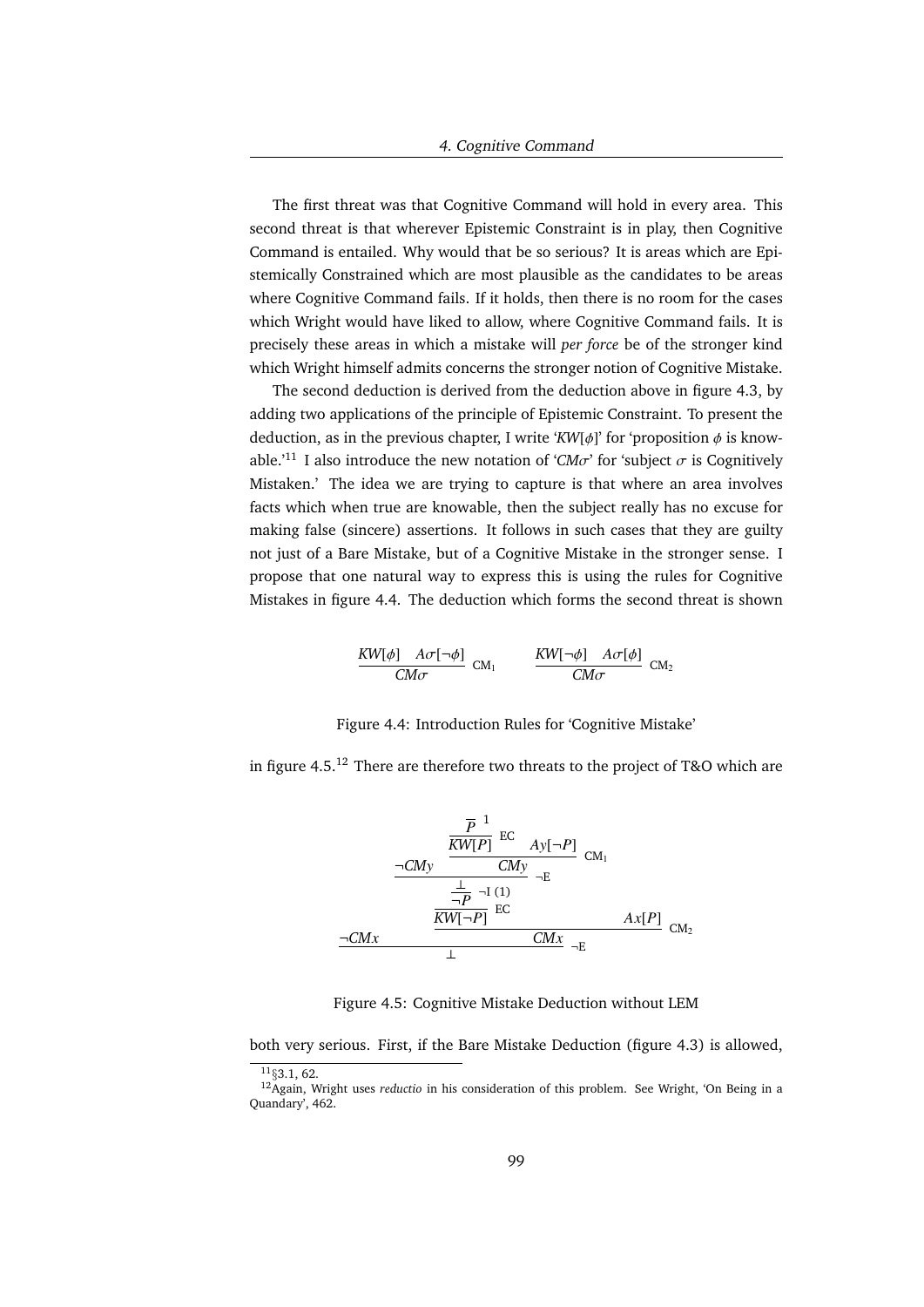then Cognitive Command cannot fail to apply. That is clearly disastrous for an attempt to identify a Crux which anti-/realists can debate. Second, suppose that Wright's prefered refinement of mistake is permitted, so that Cognitive Mistake is the proper notion to invoke. Then the deduction above (figure 4.5) shows that Cognitive Command holds over any Epistemically Constrained area of talk. This is a threat since Wright's hope was that it would be Epistemically Constrained areas from which he would draw the most likely candidates for True Relativism. True Relativism was to be picked out by a failure of Cognitive Command. Noting that the stakes are that high, I now turn to Wright's response.

# **4.4 Wright's Response**

Wright's response is to argue that classical logic is not the correct logic for the mooted situation. That this is his intention is clear from his statement near the end of the Quandary paper that

the contrast between [M]inimal truth-aptitude and [C]ognitive [C]ommand  $\ldots$  is unstable in the setting of classical logic.<sup>13</sup>

I shall consider this conclusion carefully, since as we saw, there were versions of both the first and second forms of threat which did not explicitly rely on any principle which would be objectionable to an intuitionist.

I shall present Wright's argument before I give my consideration of his conclusion. After that I shall propose my own alternative which, I argue, allows us to keep True Relativism in play.

# **4.4.1 The Argument from Quandary**

The basic intuitionistic thought is that in order to ascribe a property to an individual, one must be able to locate that individual as a witness.<sup>14</sup> One is not in position to assert the existence of an  $x$  which is  $\phi$  unless one can produce the  $x$ which is the witness to that fact. Similarly, one is disbarred from asserting disjunctions unless one can identify which of the disjuncts is true. In this case, in order legitimately to ascribe a mistake, one must be able to locate the mistake. And that is something which, in the nature of the case, one is unable to do. The deduction above (figure 4.5) shows that *x* asserting *P* and *y* asserting  $\lceil \neg P \rceil$ , together with the fact that they both fail to make a mistake, results in a contradiction. However, for the intuitionist it is a *non sequitur* to go on to conclude

<sup>13</sup>Wright, 'On Being in a Quandary', 507.

<sup>14</sup>See Michael Dummett, *Elements of Intuitionism* 2nd edition. (Oxford: Oxford University Press, 2000), 6–17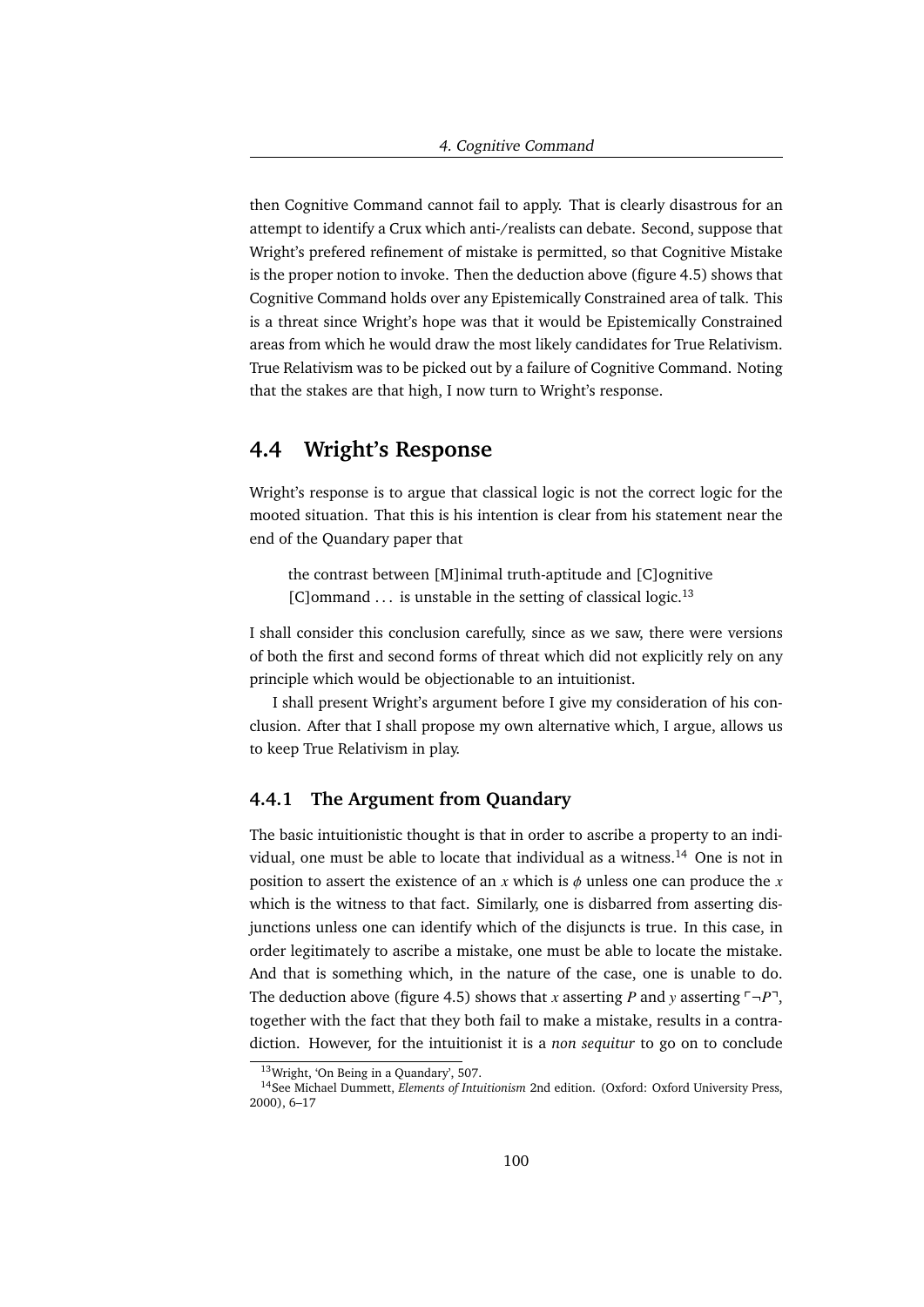further that one or other is therefore guilty of a Cognitive Mistake. The intuitionist is happy with the reasoning as far as is shown in figure 4.6. However,

$$
\frac{\frac{\overline{P}^1}{\sqrt{C}My} \text{ EC} \quad \text{Ay}[\neg P]}{\neg \text{CMy}} \text{ CM}_1
$$
\n
$$
\frac{\frac{1}{\neg P} \neg I \text{ (1)}}{\frac{\frac{1}{\sqrt{C}W}}{\neg P} \text{ EC}} \text{ A}x[P] \text{ CM}_2
$$
\n
$$
\frac{\frac{1}{\sqrt{C}W} \text{ 2}}{\frac{1}{\sqrt{C}W} \text{ C}W} \text{ C}x} \frac{\text{AX}[P]}{\neg \text{C}W} \text{ CM}_2
$$

Figure 4.6: The Intuitionist Sticking Point

the intuitionist is unable to pass from there to assign a cognitive shortcoming to one of *x* or *y*; this is because no particular shortcoming has been brought to light. That is: we are not entitled to make the further move, since that involves being able to locate *where* the shortcoming lies. Intuitionistic logic does not license the required instance of one of De Morgan's Laws. Since we are unable to guarantee which of the two disjuncts is true, and must stop short and hold that it is not the case that neither is false. Figure 4.7 shows the inference which is a classically valid instance of De Morgan's Law, but which does not hold for the intuitionist. But why, asks Wright, should we think that classical logic is

$$
\frac{\neg(\neg CMx \& \neg CMy)}{CMx \lor CMy}
$$

Figure 4.7: A Classical Instance of De Morgan's Law

inadequate when it comes to ascriptions of Cognitive Mistakes?

One obstacle to my exposition here is that Wright's paper on Quandary attempts to engage with three difficult issues at once. There is the issue of True Relativism, under threat if Cognitive Command turns out nugatory; there is an argument for suspending classical logic generally; and there is an argument for an intuitionistic theory of vagueness. The moves concerning each of the three issues are interwoven, such that it is difficult to pick out the part which addresses the mending of Cognitive Command without also dealing with the other arguments. The reason for the threefold presentation is that Wright holds that the very same driving insight is involved in all three issues. Despite the difficulties,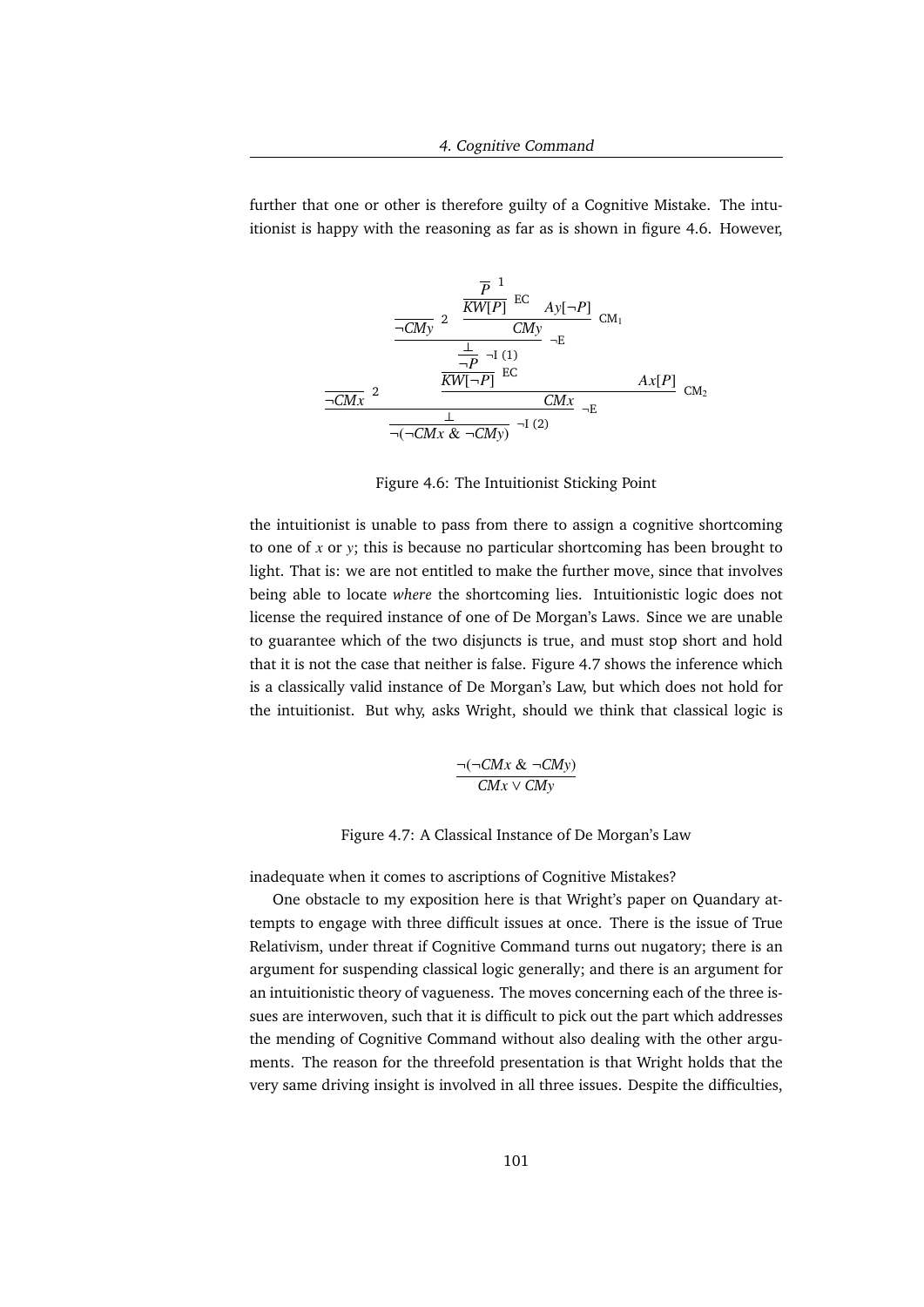I shall attempt to extract the thread relevant to Cognitive Command.<sup>15</sup>

This is how the Argument from Quandary proceeds. It begins by showing that three principles are jointly inconsistent. It then proceeds to support two of the principles at the expense of the third. The support involves an investigation of a separate principle concerning the circumstances under which we should properly be agnostic about a proposition. Wright improves on that principle, and it is this improvement which involves the notion of a Quandary.

Wright's conclusion from these considerations is that Cognitive Command must be taken as an epistemic principle. This has the consequence that True Relativism has to be given up. Once I have taken the measure of Wright's conclusion, I go on to present an approach based on the consideration of Superassertibility in the last chapter.<sup>16</sup> I shall propose that this approach can maintain the idea of the genuine nature of blameless disputes, and so supports True Relativism.

### **An Inconsistent Triad**

Wright is interested in the interaction between three separate principles; the Law of Excluded Middle, Epistemic Constraint, and the principle of whether it is known that every proposition in a discourse is knowably decidable (NKD). His interest is in arguing for Revisionism—the thesis that classical logic should be revised in favour of intuitionistic logic—at least for areas where Epistemic Constraint holds.

The three principles can be spelled out as follows. The Law of Excluded Middle (LEM) is the familiar logical law:

$$
P \vee \neg P \qquad \qquad \text{LEM}
$$

In the previous chapter I discussed the principle of Epistemic Constraint. It states that where a proposition is true, then that truth is knowable. In the presentation of the Argument from Quandary, Wright names the principle 'Evidential Constraint'; I shall refer to it as 'Epistemic Constraint' throughout. Wright expresses it in terms of *feasibility*. <sup>17</sup> He intends that what it is 'feasible to know' depends only on the actual world:

The proposition that, as I write this, I am in Australia is one which is merely (logically or conceptually) possible to know—the possible

<sup>&</sup>lt;sup>15</sup>Wright's argument concerning an intuitionistic theory of vagueness, whilst possibly the most important of the three strands, is unfortunately out of the scope of this thesis. An assessment of whether it is the very same insight in all three cases is likewise out of scope.

<sup>16</sup>§3.4, 81ff.

<sup>&</sup>lt;sup>17</sup>Wright, 'On Being in a Quandary', 461.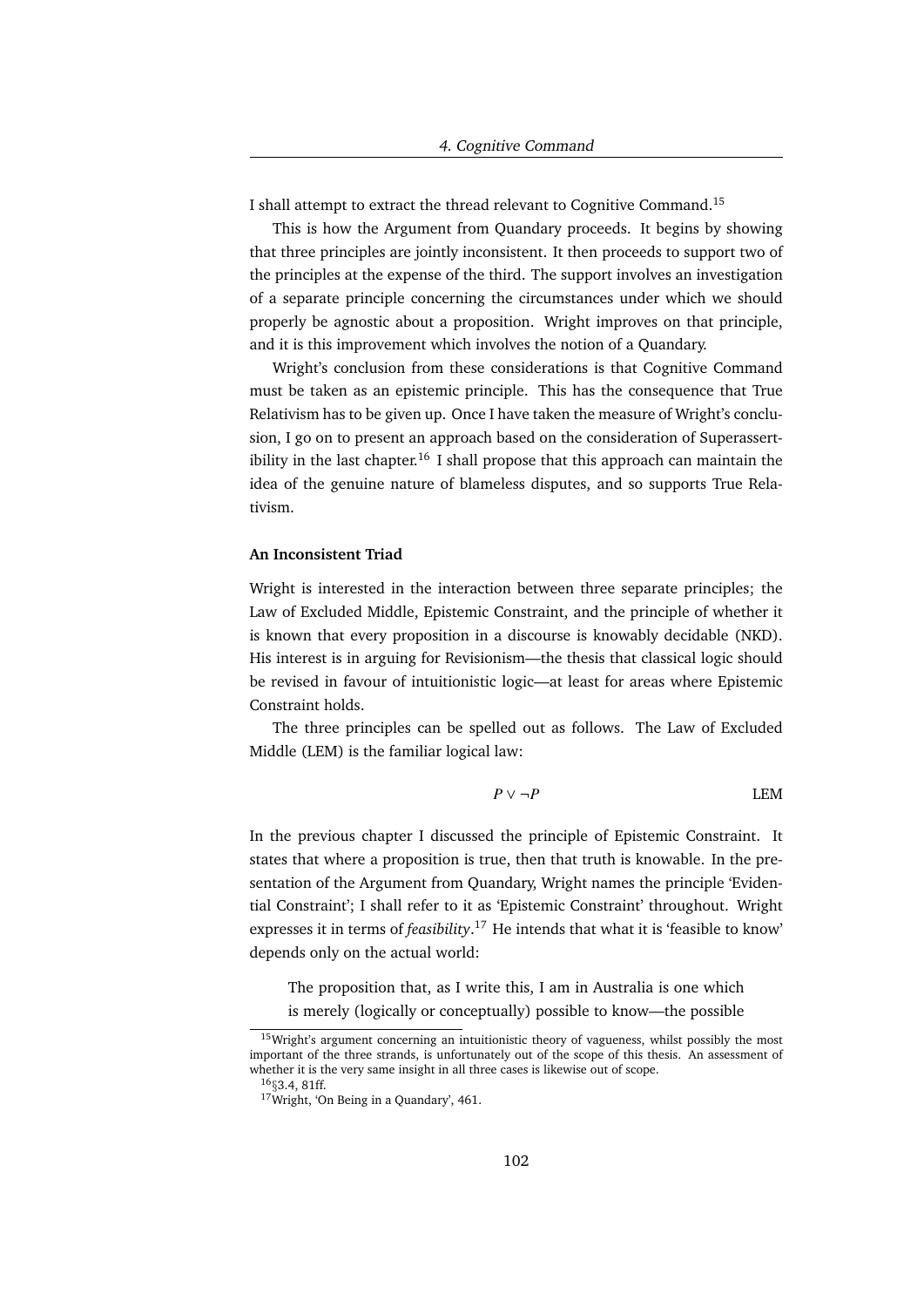world in question is one in which the proposition in question is true, and someone is appropriately placed to recognise its being so.<sup>18</sup>

On the other hand,

the range of what it is feasible for us to know goes no further than what is actually the case: we are talking about those propositions whose actual truth value could be recognised by the implementation of some humanly feasible process.<sup>19</sup>

Wright therefore explains 'feasibly knowable' in terms of 'humanly feasible' processes. The re-use of 'feasible' is a hindrance to understanding exactly what Wright intends by the term. I am not going to attempt to make good on the notion. However, for clarity, I use 'Feasible' when I am using it in Wright's sense. Writing ' $KW[\phi]$ ' for 'the proposition *that*  $\phi$  is Feasibly knowable', the principle is as follows.

$$
P \to KW[P] \qquad \qquad \text{EC}
$$

The new principle concerns whether or not we know, across a discourse, that either each truth or its contrary is Feasibly knowable. I write '*K*[φ]' for 'it is known that  $\phi'$ .

$$
\neg K[(\forall P)(KW[P] \lor KW[\neg P])]
$$
 NKD

LEM, EC and NKD can be shown to be an inconsistent triad very simply. First we assume with Wright that any propositional content has a negation. So from EC we get not just

 $P \rightarrow KW[P]$ 

but also

$$
\neg P \to KW[\neg P]
$$

Bearing this in mind, the deduction in figure 4.8 is clearly valid.

$$
\frac{\frac{\overline{P}^1}{KW[P] \text{ EC}}}{\frac{P \vee \neg P}{KW[P] \vee KW[-P] \vee \overline{KW}[\neg P] \vee \overline{IW}[\neg P] \vee \overline{KW}[\neg P] \vee \overline{KW}[\neg P] \vee \overline{KW}[\neg P] \vee \overline{KW}[\neg P] \vee \overline{EW}[\neg P] \vee \overline{KW}[\neg P] \vee \overline{KW}[\neg P] \vee \overline{KW}[\neg P] \vee \overline{KW}[\neg P] \vee \overline{ZW}[\neg P] \vee \overline{ZW}[\neg P] \vee \overline{ZW}[\neg P] \vee \overline{ZW}[\neg P] \vee \overline{ZW}[\neg P] \vee \overline{ZW}[\neg P] \vee \overline{ZW}[\neg P] \vee \overline{ZW}[\neg P] \vee \overline{ZW}[\neg P] \vee \overline{ZW}[\neg P] \vee \overline{ZW}[\neg P] \vee \overline{ZW}[\neg P] \vee \overline{ZW}[\neg P] \vee \overline{ZW}[\neg P] \vee \overline{ZW}[\neg P] \vee \overline{ZW}[\neg P] \vee \overline{ZW}[\neg P] \vee \overline{ZW}[\neg P] \vee \overline{ZW}[\neg P] \vee \overline{ZW}[\neg P] \vee \overline{ZW}[\neg P] \vee \overline{ZW}[\neg P] \vee \overline{ZW}[\neg P] \vee \overline{ZW}[\neg P] \vee \overline{ZW}[\neg P] \vee \overline{ZW}[\neg P] \vee \overline{ZW}[\neg P] \vee \overline{ZW}[\neg P] \vee \overline{ZW}[\neg P] \vee \overline{ZW}[\neg P] \vee \overline{ZW}[\neg P] \vee \overline{ZW}[\neg P] \vee \overline{ZW}[\neg P] \vee \overline{ZW}[\neg P] \vee \overline{ZW}[\neg P] \vee \overline{ZW}[\neg P] \vee \overline{ZW}[\neg P] \vee \overline{ZW}[\neg P] \vee \overline{ZW}[\neg P] \vee \overline{ZW}[\neg P] \vee \overline{ZW}[\neg P] \vee \overline{ZW}[\neg P] \vee \overline{ZW}[\neg P] \vee \overline{ZW}[\neg P] \ve
$$

Figure 4.8: Knowability Deduction with LEM

<sup>18</sup>Wright, 'On Being in a Quandary', 462, fn 18. <sup>19</sup>Ibid.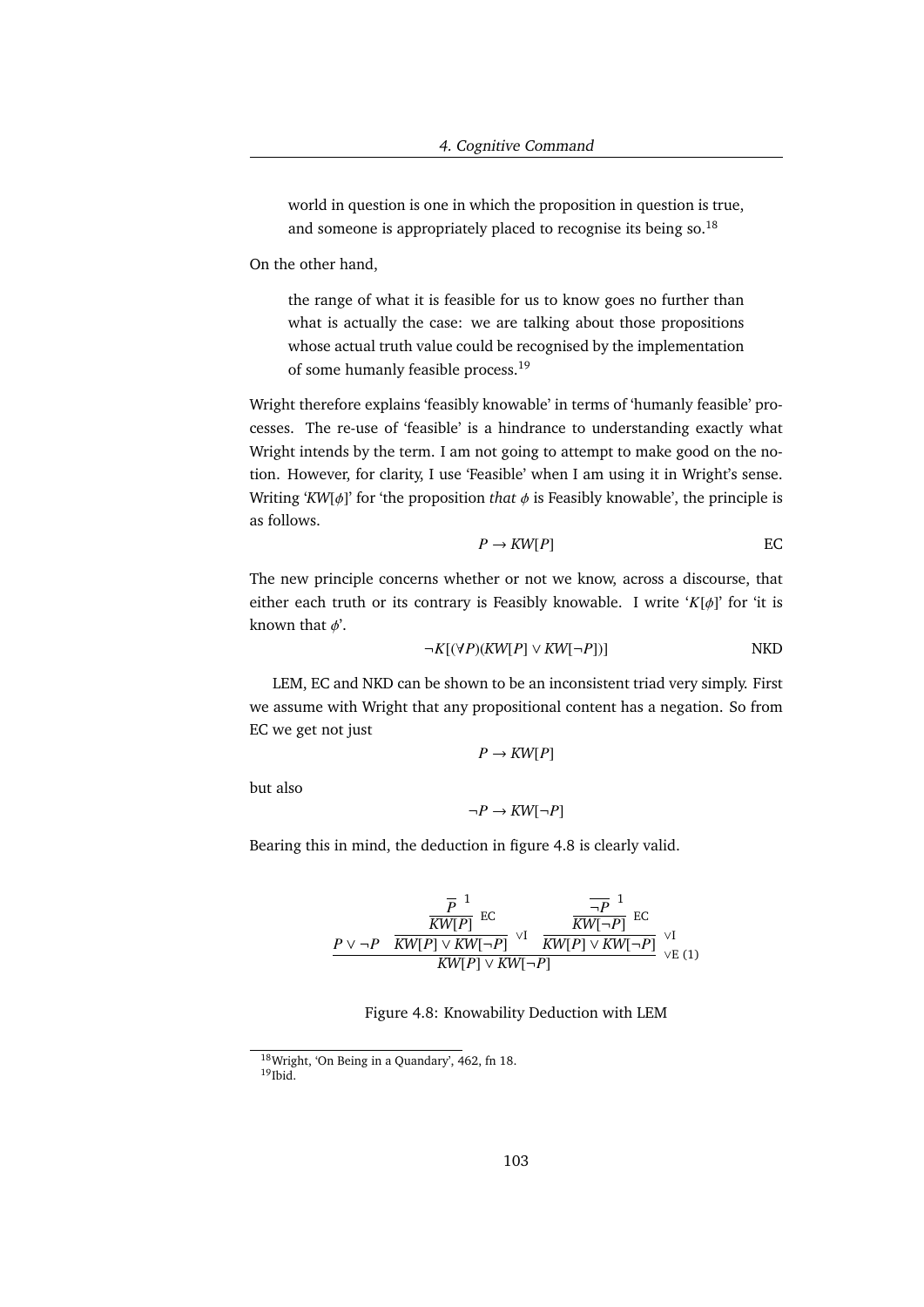Nothing in particular is assumed about the proposition, so we may universalise the conclusion:

(∀*P*)(*KW*[*P*] ∨ *KW*[¬*P*])

Then, since this reasoning is *a priori*, we know contrary to NKD that for each proposition, it is Feasible to know either its truth or its falsity.

How is this relevant to the current concern? Wright's strategy is as follows. NKD, EC and LEM are an inconsistent triad. If the case can be made that NKD and EC can consistently hold good, then, since they form two parts of an inconsistent triad, that would put pressure on the third part—the Law of Excluded Middle.

In order to examine NKD further, Wright introduces a principle of agnosticism. He then investigates the idea of agnosticism, and proposes that we should countenance the possibility of Quandary. This leads to a revision of the principle governing agnosticism. That in turn supports NKD independently of any presupposed logical principles. Wright supports Epistemic Constraint by adverting to what I termed 'Essentially Apparent' concepts in the last chapter.<sup>20</sup> His claim is that where Epistemic Constraint is in play and Quandary is possible, then in those cases, the Law of Excluded Middle must be dropped. The relevance for the case against Cognitive Command is that without the Law of Excluded Middle the deductions as presented above do not license as much as one might at first think. And that applies even to the versions which do not explicitly rely on LEM in their working.

### **NKD**

NKD concerns whether or not we know whether a particular situation holds for an area of talk. The particular situation is that for each proposition in that area, either its truth or its falsity is Feasibly knowable:

(∀*P*)(*KW*[*P*] ∨ *KW*[¬*P*])

NKD is the claim that it is not known whether that situation obtains.

$$
\neg K[(\forall P)(KW[P] \lor KW[\neg P])]
$$
 NKD

NKD, then, is a claim whose character is one of agnosticism. What, in general, is such a character?

 $20$  § 3.2.1, 65ff.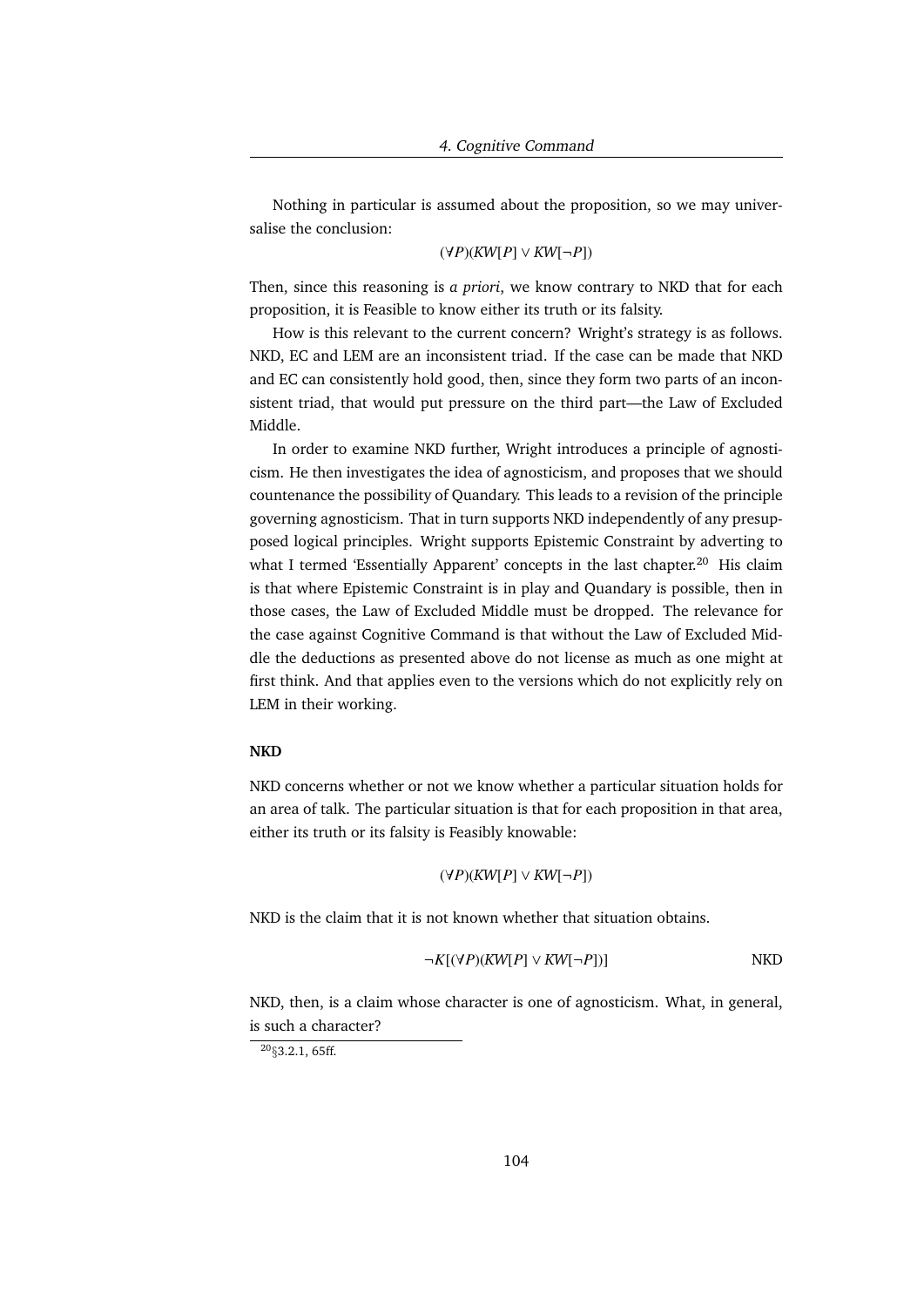### **Agnosticism**

This is the principle which Wright proposes to govern agnosticism.

(AG) *P* should be regarded as unknown just in case there is a *Q*, such that *Q* ensures  $\lceil \neg P \rceil$ , and we are not in position to exclude *Q*.

NKD is a claim of agnostic character. It therefore falls in the scope of this principle. Then NKD should hold just when there be some *Q* which guarantees that

$$
\neg(\forall P)(KW[P] \vee KW[\neg P])
$$

*and* we are not in position to exclude *Q*. However, if that were the case, then there is some proposition such that neither it nor its negation is Feasibly knowable. And that is ruled out by Epistemic Constraint. Thus NKD, as founded on AG, is incompatible with Epistemic Constraint. Wright acknowledges that this is bad news for his strategy; he would have it that Epistemic Constraint and NKD together force a denial of the Law of Excluded Middle. If Epistemic Constraint rules out NKD, then no progress is made toward his goal of Revisionism.

Is there something that can be done to make Epistemic Constraint compatible with NKD? At first Wright notes that the argument does rely on a transition of this form:

$$
\frac{\neg(\forall x)\phi(x)}{(\exists x)\neg\phi(x)}
$$

And it is exactly this sort of transition which is not valid in intuitionistic logic. This, however, is an inadequate response if the goal is to argue for Revisionism. One had better not assume in arguing for intuitionistic logic that the correct logic involved be intuitionistic to begin with. However, it must surely be allowable to draw on the philosophical motivations of the intuitionists to make the case. It is this latter course which Wright takes. Wright notes that he needs a case for ignorance about a proposition which fits two criteria. First, the case needs to hold even when the subject can exclude the negation of the proposition. Second, it must not presuppose intuitionistic logic.

### **Quandary**

The question, then, can be seen as asking under what circumstances AG might fail. That is: does AG adequately capture the notion of agnosticism? And if there is an improved formulation of the notion of agnosticism, will it be the case that someone who is in position to exclude the negation of a proposition can really be held to be ignorant of the proposition?

Wright maintains that EC rules out any *Q* which would act to justify NKD, *via* AG. That is: EC means that there is no *Q* which we are not in position to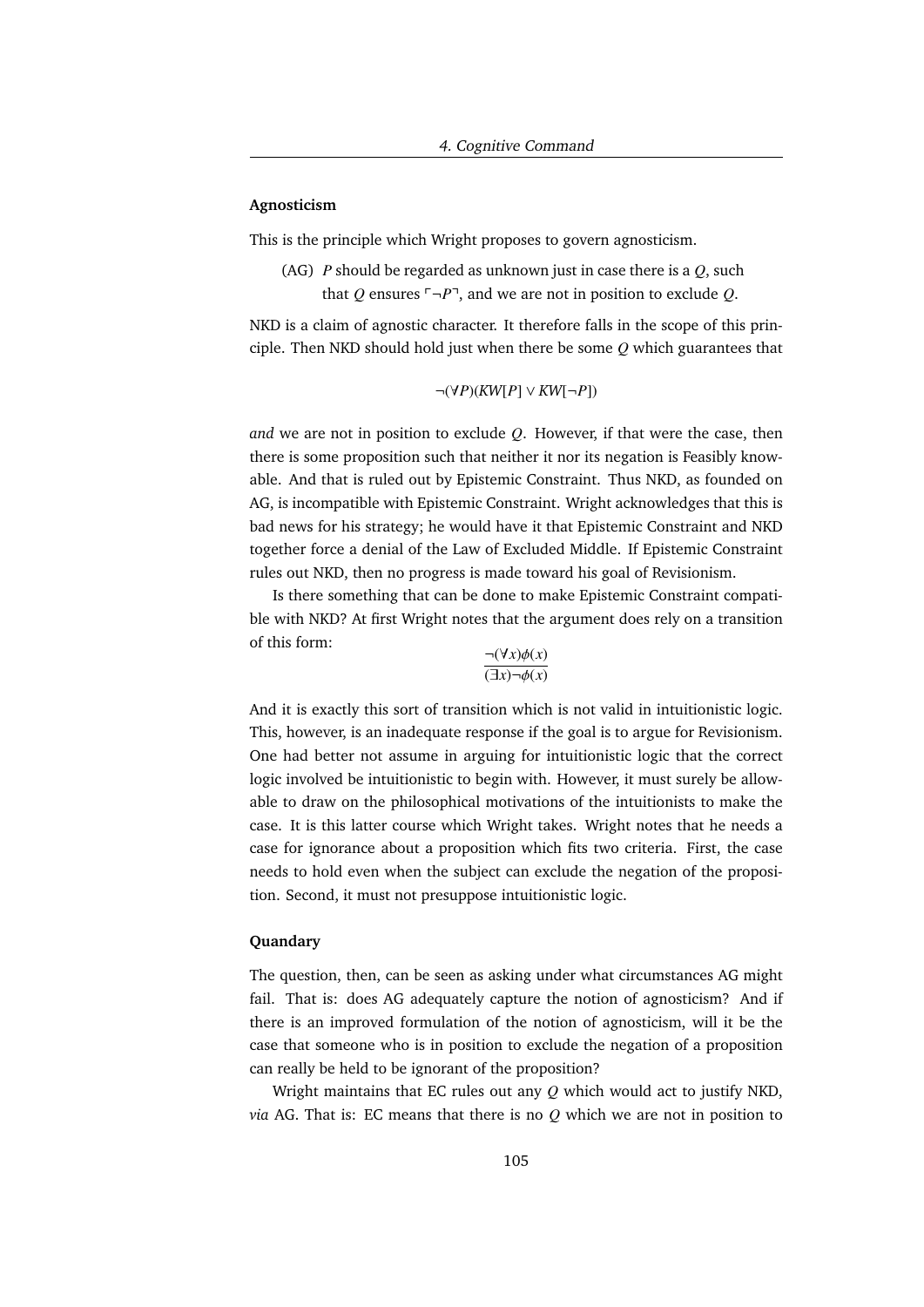rule out and which would ensure that

$$
\neg(\forall P)(K W[P] \lor K W[\neg P])
$$

Wright recognises that he must, therefore, provide a separate account of agnosticism which enables him to maintain NKD even in the light of Epistemic Constraint. The alternative proposal, then, is to consider a type of case which is a sort of 'compound ignorance', or Quandary:

- (i) It is not known whether *P* or  $\neg P$ <sup> $\neg$ </sup>.
- (ii) It is not known how we might come to know whether *P* or  $\lceil \neg P \rceil$ .
- (iii) There is no reason to think that there is even a way of getting to know whether *P* or  $\neg P$ <sup>-</sup>.

The idea is to support the notion that there are cases where one can be ignorant without fulfilling the conditions as laid out in AG. Take a proposition *P*, and consider whether I am ignorant with respect to that proposition. Suppose there is a *Q* which entails  $\neg P$ <sup> $\neg$ </sup>, and suppose that I am not in position to exclude *Q*. Then by AG, I should be held ignorant of *P*. However, suppose I am guilty of the proposed type of compound ignorance; I do not know whether *P* or  $\neg P$ <sup>7</sup>, I do not know how we might to know whether or not *P*, and furthermore I have no reason to suppose that there is a way of getting to know whether *P* or  $\lceil \neg P \rceil$ . It seems we can indeed class that as being ignorant of *P*. Furthermore it is consistent with it failing to be the case that: there be a *O* which entails  $\ulcorner \neg P \urcorner$ which I am not in position to rule out. So we have a case of ignorance which the first principle AG fails to capture. We should expect, then, to have a new principle which covers these cases. Before the improved principle is introduced, I recall the positive case in favour of Epistemic Constraint.

### **Epistemic Constraint**

As well as arguing for NKD to hold consistently with Epistemic Constraint, Wright also provides independent support for the plausibility of Epistemic Constraint obtaining in the first place. The plausibility of Epistemic Constraint was treated in the previous chapter. We saw how Wright assumed that our ordinary colour concepts were what I called 'Essentially Apparent'.<sup>21</sup> This means that they are essentially tied to how we experience the world in such a way that when they are instantiated, the grounds for asserting such cannot be in principle unavailable to us. That is, as I have it, Assertoric Constraint would hold sway. In the last section of that chapter I then argued further that for

 $21_{\{3,2,1,65\}}$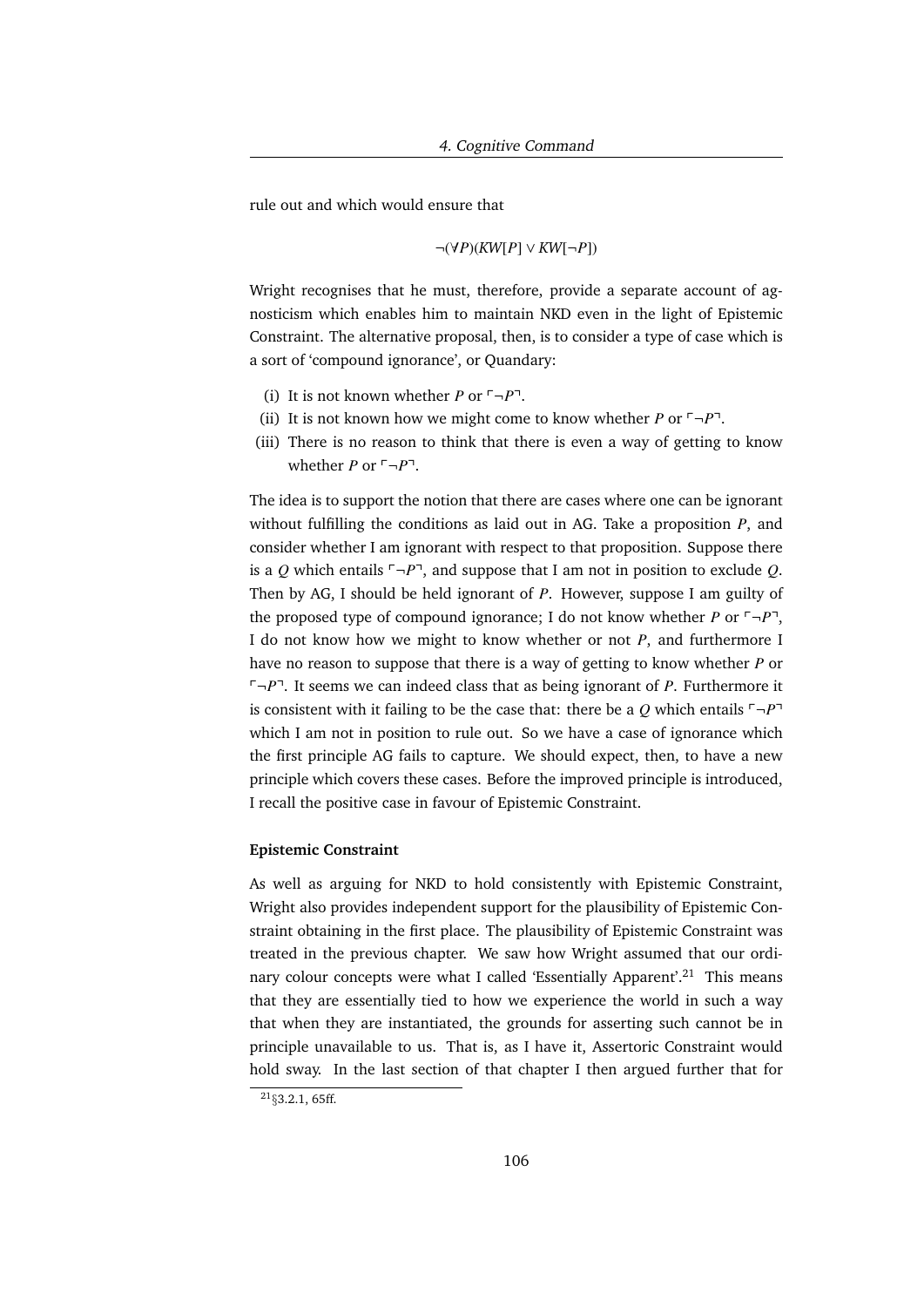both the thorough-going internalist and for the thorough-going externalist, Epistemic Constraint would follow hot on its heels.<sup>22</sup> (The argument did not extend to 'mixed up' individuals who were internalist about justification but externalist about knowledge, or *vice versa*.) In any case, Wright proceeds on the basis that Epistemic Constraint has been shown to be plausible.

### **Improving on AG**

Wright is attempting to show that it is not known that (meaning: that we should be agnostic about whether)

$$
(\forall P)(KW[P] \lor KW[\neg P])
$$

To be agnostic about this, according to AG, is for there to be some other proposition (call it '*Q*') which we are not in position to rule out, and which entails the contrary claim, *viz.*

¬(∀*P*)(*KW*[*P*] ∨ *KW*[¬*P*])

But there is no such proposition as *Q*. It was shown above how that is enforced by Epistemic Constraint.

However, Wright continues, AG is not the best principle for agnosticism. It captures a sufficient condition for agnosticism, but it is not a necessary condition. There is another source of agnosticism which concerns the special sort of compound ignorance, or Quandary. In order to cope with the cases of agnosticism due to Quandary, Wright proposes an enhanced principle AG+. This is to be a principle which is restricted to compound statements which are constructed from attributions or denials of Essentially Apparent concepts. For example:  $\Gamma P \vee \neg P$ <sup> $\neg$ </sup>, where the proposition *P* primarily involves the attribution of a colour concept. Wright proposes that the requirement for being agnostic about such compounds concerning Essentially Apparent concepts is that the statement should be considered not known if there is no assurance that the evidence for (or against) the components of the statement be Feasibly available.

He proposes the following first approximation to the improved principle. It involves a compound statement *A*, which is made up of statements (its constituents) which are Epistemically Constrained.

 $(AG+)$  *A* is known only if there is an assurance that a suitably matching distribution of evidence for (or against) its (relevant) constituents may [F]easibly be acquired.

Suppose we accept this as a potential source of agnosticism for cases of Essen-

 $22$ §§3.5.3, 3.5.4, 88ff.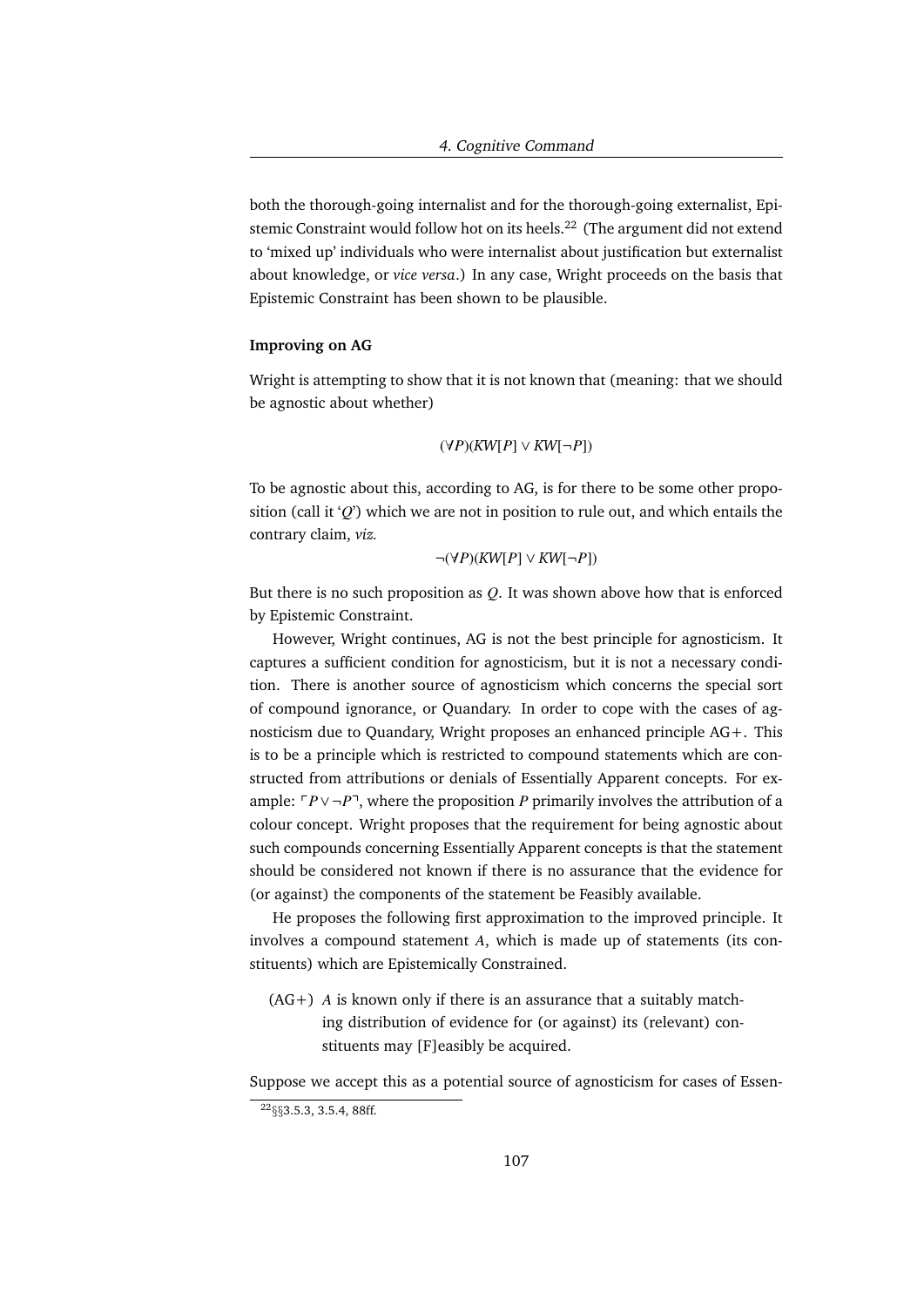tially Apparent concepts. Then, for statements involving those cases, there is room to deny that one knows

$$
(\forall P)(KW[P] \lor KW[\neg P])
$$

but *not* on the basis provided by AG, that there is some other proposition (*Q*) which entails the contrary and which cannot be ruled out. Instead, you might venture that you do not know it because you are in a Quandary. The concepts involved are Essentially Apparent, and so essentially tied to the evidence we have for them being instantiated (when they are). But being in a Quandary, you have no assurance that the evidence will be forthcoming to decide the matter. Therefore you remain agnostic, despite admitting that there is no *Q* which would guarantee the contrary of what you want to remain agnostic about. AG+ and Quandary offer a different manner in which to be agnostic.

### **Conclusion**

My presentation of Wright's Argument from Quandary is almost complete. The final move is to note that, as we saw above in figure 4.8, in the presence of Epistemic Constraint this inference holds good:

$$
\frac{P \vee \neg P}{KW[P] \vee KW[\neg P]}
$$

Since knowledge transmits across this inference, it follows that:

$$
K[P \lor \neg P] \to K[KW[P] \lor KW[\neg P]]
$$

Thus where we can deny that it is known that

$$
KW[P] \vee KW[\neg P]
$$

then that doubt puts us in position to doubt whether the Law of Excluded Middle applies in the area in question. As we have seen, we can deny that we know *FKW*[*P*] ∨ *KW*[¬*P*]<sup>¬</sup> in cases where we are in a Quandary over an attribution of an Essentially Apparent concept.

To summarise, the principle NKD is a case of an agnostic claim. It appears to clash directly with Epistemic Constraint, when agnostic claims are understood according to AG. However, Wright claims, there is a way to be agnostic which is not captured by AG. This is the special compound ignorance called Quandary. Thus where there is the possibility of Quandary, then NKD and Epistemic Constraint are consistent. And that consistency forms the principled motivation for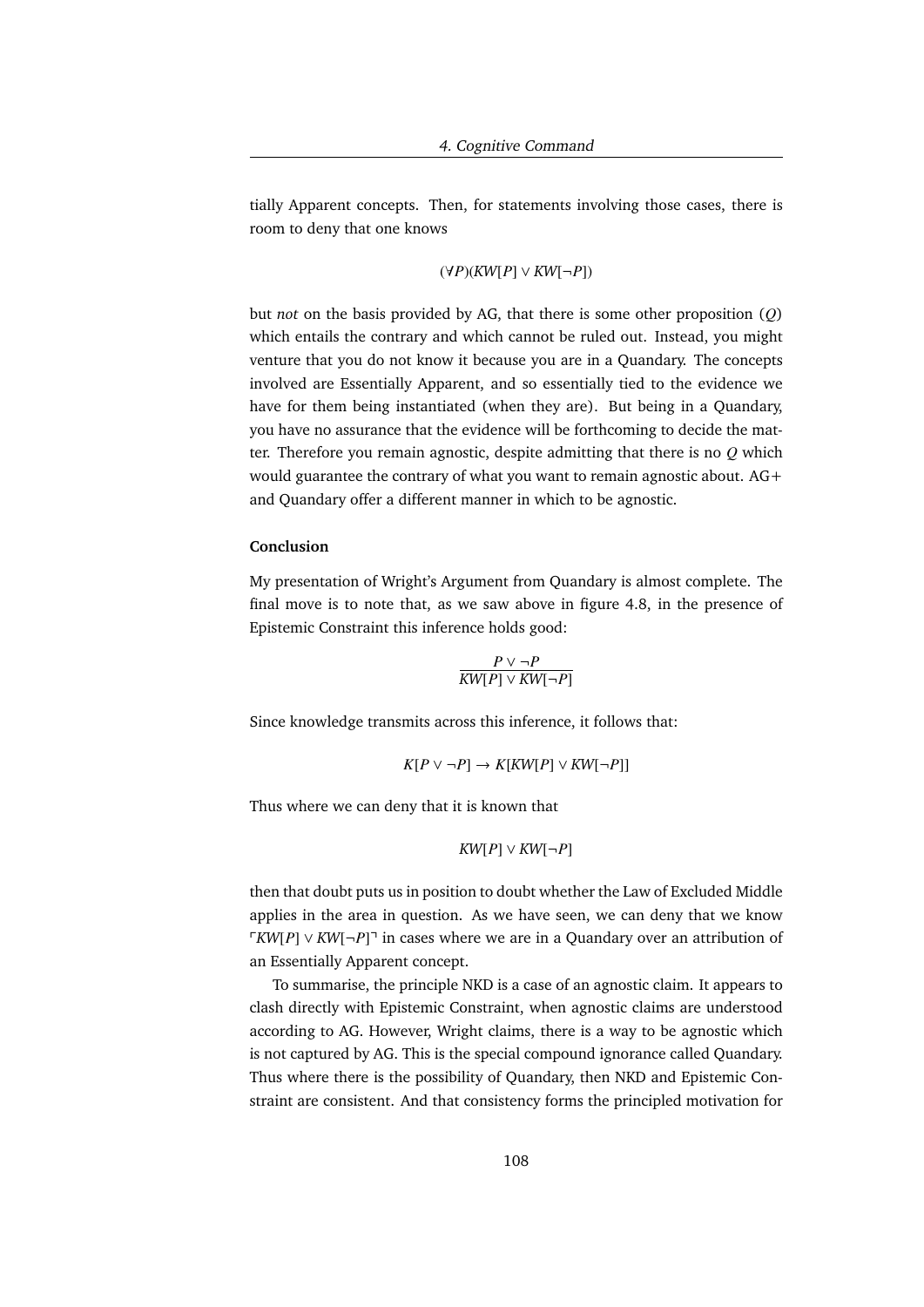doubting the Law of Excluded Middle.

## **4.4.2 How Wright Thinks the Argument Helps**

I have followed Wright's argument against the Law of Excluded Middle, and so classical logic, and shown how it is intended to work. What are the consequences if the argument is correct? Wright draws the moral that Cognitive Command is an epistemic principle:

Failures of Cognitive Command ... must be viewed as situations where we *have no warrant for* a certain claim, not ones where—for all we know—its negation may be true. We *do* know—the two Deductions precisely teach—that the negation will not be true. But that's not sufficient for Cognitive Command . . . one may, in contexts of [Epistemic Constraint] and potential [Q]uandary, fall short of knowledge of a claim whose negation one is in position to exclude.<sup>23</sup>

Wright himself would prefer not to trade in terms such as 'no fact of the matter.' He would prefer to do away with such talk altogether as 'simply inconsistent with the most basic constitutive principles concerning truth and negation.<sup>24</sup> Bearing that in mind, he tentatively ventures that the subtle point on which the matter hinges might nevertheless be expressed thus:

It is a matter . . . of lack of warrant to believe in a fact of the matter, rather than a reason to deny one.<sup>25</sup>

Which, I take it, means that denying that Cognitive Command holds in an area is not denying that there is a 'fact of the matter'. Instead where Cognitive Command fails we have no guarantee that there will be sufficient warrant to believe that there is a 'fact of the matter'. This makes explicit Wright's recognition that Cognitive Command is an epistemic principle. It is not a realism-relevant mark of truth in an area of talk, but primarily a mark of a rule governing the warrant of assertions in that area.

## **4.4.3 True Relativism?**

I have extracted Wright's train of thought concerning Cognitive Command as best I can from the other two threads in his paper on Quandary. I now consider the fact that by his own admission, he has failed to save True Relativism:

<sup>23</sup>Wright, 'On Being in a Quandary', 497, emphases in the original.

<sup>24</sup>Ibid., 498.

 $^{25}$ Ibid.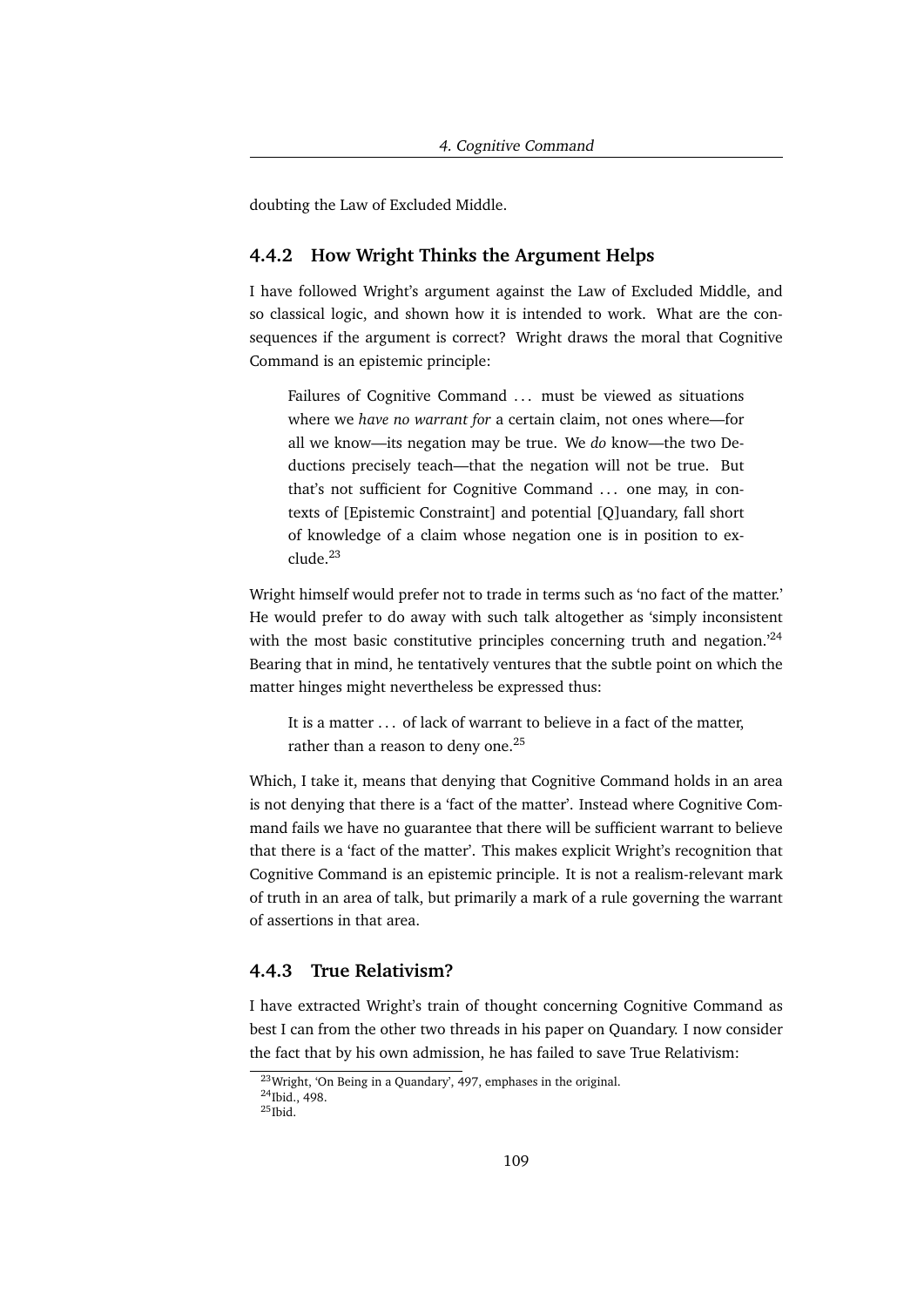[W]e do not ... quite recover the materials for a coherent *[T]rue [R]elativism* as earlier characterised—which involved essential play with the possibility of fault-free disagreement.<sup>26</sup>

So True Relativism is a casualty of Wright's considered approach to the logical threats to Cognitive Command. What are we left with in its stead? Suppose we grant Wright the correctness of his subtle intuitionistic insight. We should bear in mind that the cases are limited to those where Epistemic Constraint is in play and where there are potential Quandaries. In those cases, there are occasions where each of the two parties to a dispute is equally entitled to his own view, even though the views are diametrically opposed. Where these are Quandaries, so that we have no way of knowing if there is even a way of coming to know which is correct, then both of their positions remain unimpugned. We are allowed to get as far as ruling out the scenario where *neither* of them is mistaken. But we cannot advance from there to the further step of concluding that therefore *one* of them *is* mistaken.

I have reason to be doubtful even of this somewhat muted victory. I note two points. First, the target of the argument is not the Law of Excluded Middle itself, but the *knowledge* of whether that law applies. Second, the argument can only go through where there are Quandaries involved with Essentially Apparent concepts; that is a prerequisite for the application of the strategy. If the area of dispute is such that it concerns an Essentially Apparent concept, and that area is subject to Quandaries, then the argument has it that we do not know that the Law of Excluded Middle applies. Then we cannot conclude that it is true that one of the disputants is mistaken, although we can conclude that it is not the case that neither is mistaken.

This is unsatisfactory since it appears to mislocate the logic of the threat. Suppose it is granted that endorsement of the Law of Excluded Middle is suspended for areas where Epistemic Constraint is in play and there are Quandaries. Such a dispute is about whether *P* or  $\neg P$ , where *P* involves the attribution of some Essentially Apparent concept. We are granting that LEM is not known to range over such propositions. So we should not rely on it when the arguments involved concern those propositions. This means that the arguments which assumed the Law of Excluded Middle from the beginning can no longer be relied upon. Thus we must give up the deduction in figure 4.2.

However, there were other versions of the argument which did not assume that LEM applied to the target propositions. The deductions shown in figures 4.3 and 4.5 are examples. These deductions end in contradiction. Wright would have us give up classical logic for these deductions as well. Otherwise, from the

<sup>26</sup>Wright, 'On Being in a Quandary', 507, emphasis in the original.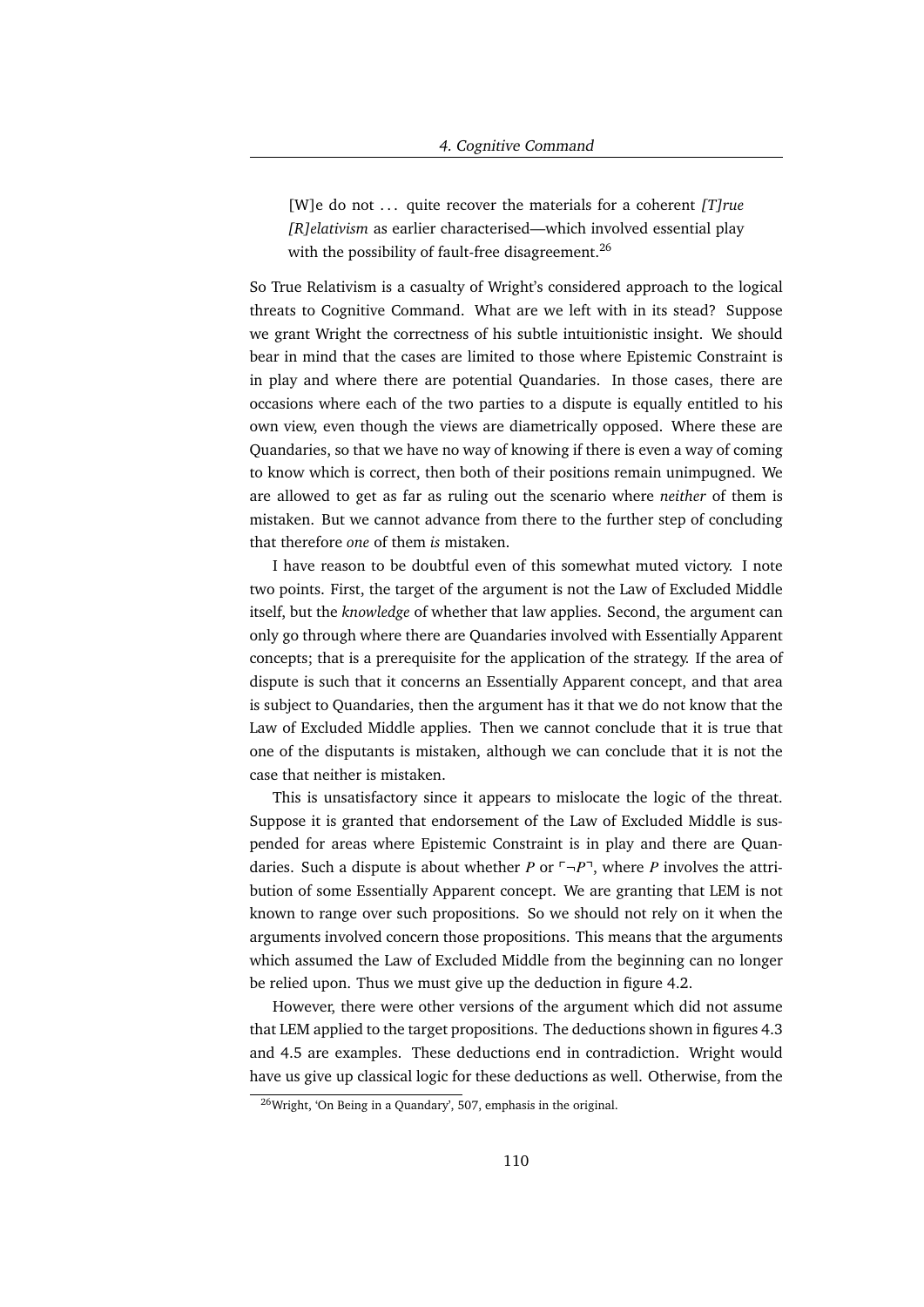contradiction, we can still deduce

$$
\neg(\neg CMx \& \neg CMy)
$$

and then use the instance of De Morgan in figure 4.7 to conclude that one of the disputants is Cognitively Mistaken. This inference does not concern the target propositions, which we have granted are such that LEM does not apply. This inference concerns propositions involving the concept COGNITIVE MISTAKE. By the argument, classical logic should only be suspended for propositions concerning COGNITIVE MISTAKE if *that* concept is Essentially Apparent and Quandaries apply.

It is not clear that the concept COGNITIVE MISTAKE is going to be Essentially Apparent. But even granting that it is, it is even less clear that we should be happy that the question of being Cognitively Mistaken or not lands us in a Quandary. And note we need both that COGNITIVE MISTAKE be Essentially Apparent and that Quandaries about the instantiation of the concept occur, in order for the strategy to be applicable. Unless both are true, then for all Wright's arguments, there is no doubt about the Law of Excluded Middle. And in that case the intended conclusion of the logical problem cannot be prevented; we are in position to assert that one or the other disputant is Cognitively Mistaken.

There is therefore good reason to doubt that Wright's own considered proposal for dealing with the two logical threats posed to Cognitive Command will work. In the next section I present my own solution which is an attempt to improve on this situation.

## **4.5 A Separate Response**

It was shown in the previous chapter that the formal characterisation of Superassertibility could be of service to a relativist, provided it employed a notion of information which fulfilled a certain criterion.<sup>27</sup> The criterion was that the states of information need to be such as to abrogate the principle of Convergence:

$$
(\forall j)(\forall k)(\exists l)(l \ge j \& l \ge k)
$$
 Convergence

The idea was that one sort of realist will hold that all states of information, when improved upon enough, will converge on the same state. That is the view I dubbed (the principle that) All Roads Lead To Rome (ARLTR). Convergence is necessary for ARLTR; and Convergence is precisely what the relativist is going to deny.

 $27_{83.4.2,85.}$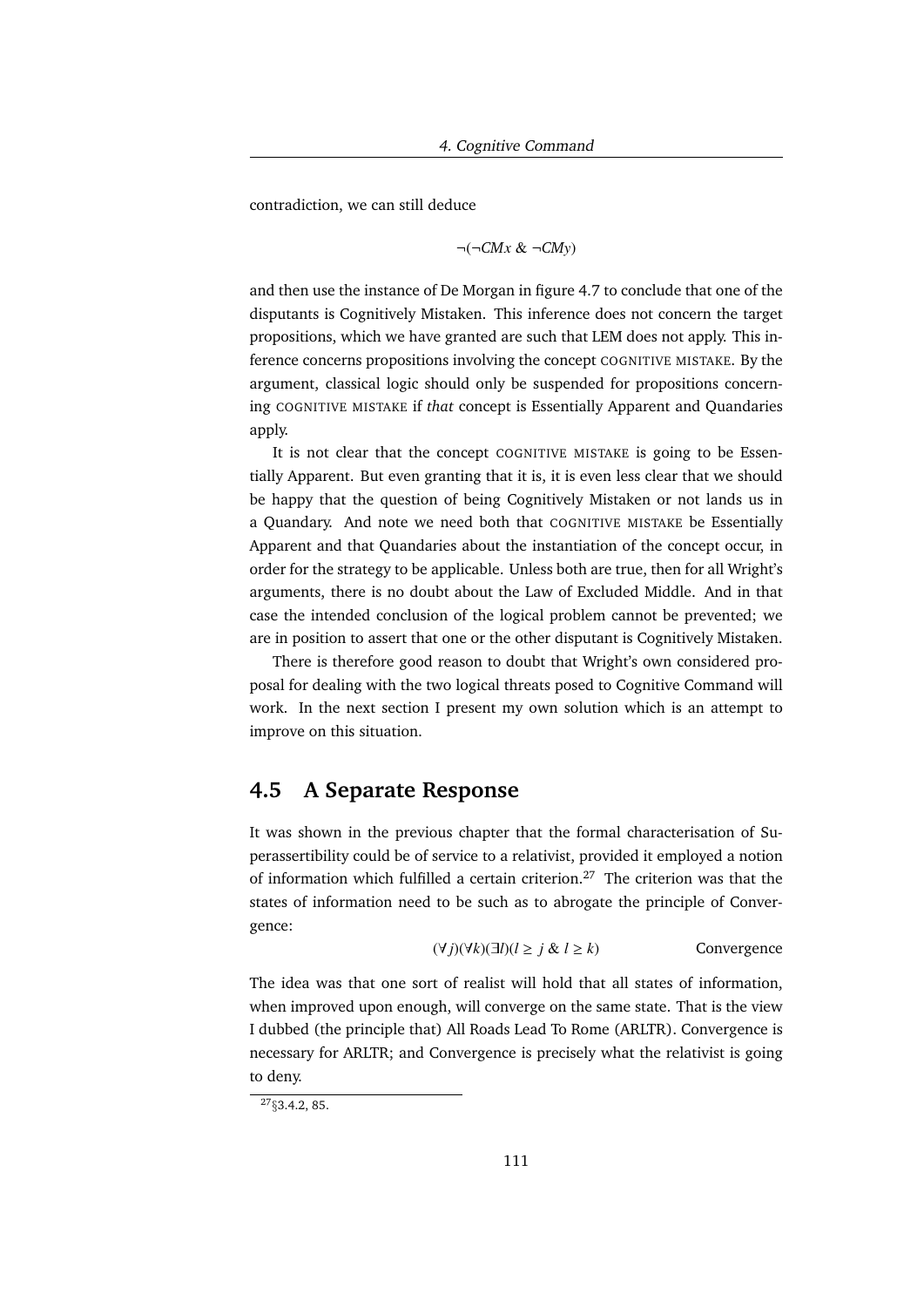In the previous chapter I dealt only with formal notions. In order to understand what is involved in denying Convergence I need to present something of a theory of information. This will put some flesh on the central concepts; STATE OF INFORMATION and IMPROVEMENT. The theory of information which I propose is an example of one such theory, which is intended to support the denial of Convergence. Naturally there may be issues with this particular theory. However, for the realist to win the day, he should have to argue that no such theory is available: that the idea of information simply does not support the denial of Convergence. The relativist is trying to show that some conception of information is available, which makes the denial of Convergence coherent.

First I give a model of information which will fill out the formal notions. Then I go on to consider how, on the proposed theory, for matters of taste, or 'how things are for us', it is indeed plausible to deny Convergence.

## **4.5.1 How Does Denying Convergence Help?**

How and why does the issue turn on whether Convergence holds? A proposition *P* is Superassertible just when the current state of information supports the assertion of *P*, and any improvement on the current state of information also supports that assertion.<sup>28</sup> Suppose that truth is (in some area) Superassertibility, and that there is a dispute in that area of the sort mooted above between *x* who asserts *P* and *y* who asserts  $\neg P$ <sup> $\neg$ </sup>. Character *x* is correct in maintaining that *P* is Superassertible just if his state of information, and all improvements to that state of information, support *P*. Similarly *y* is correct in maintaining that  $\ulcorner \neg P \urcorner$  is Superassertible just if his state of information, and all improvements to that state of information, support  $\neg P$ <sup> $\neg$ </sup>. Suppose Convergence, so that any two states of information admit of a third state of information which is an improvement on them both. Then, according to that principle, there is a state of information which supports both *P* and  $\neg P$ <sup> $\neg$ </sup>. But that is contradictory; a state of information which supports both *P* and  $\neg P$ <sup> $\exists$ </sup> supports neither. So at least one of either *x*'s or *y*'s states of information does not support their assertion under arbitrary improvement. Hence one of them is mistaken. That is the nub of the sharp logical deduction as applied where truth is understood as Superassertibility.

Now consider what happens if Convergence is denied. It is no longer guaranteed that there be a state of information which is an improvement both of *x*'s and of *y*'s states of information. In that case *x* and *y* might both warrantedly assert their contrary propositions without one of them being mistaken. Both of their states of information might admit of arbitrary improvement whilst supporting

<sup>28</sup>§3.4, 81ff.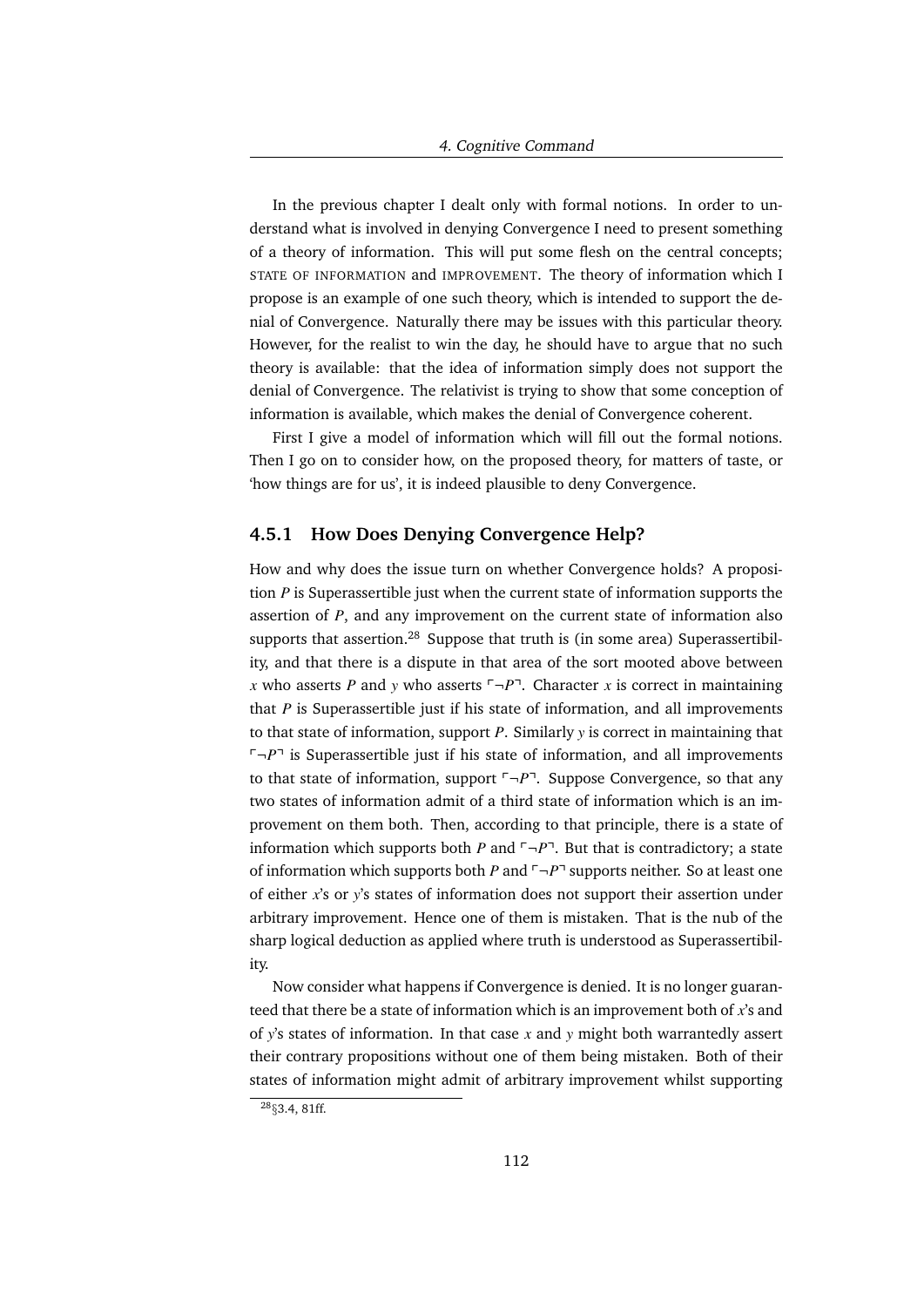contrary propositions. I am proposing that this is a plausible way to characterise relativism as opposed to areas where Cognitive Command holds sway, using the apparatus of Superassertibility. The formal notions will need some explanation; but the prospect of a relativism which is separate from Wright's own Quandarybased response is in the offing.

## **4.5.2 First Concerns**

What is involved in denying Convergence? What is at stake here is whether or not, given any two states of information we can always construct a third which is an improvement on both. This introduces the idea of pooling states of information, or alternatively, of adding one state of information to another.

It seems that on a minimal construal of states of information, improvement, and addition, that Convergence is assured. To begin with, consider the idea of information. Information is a mass noun like 'sugar'. How do we tell one state of information from another? What differentiates one from the other? A first response is that the pieces of information which make up the state go to individuate that state; one state of information is different from another just when it has different constituents. But then what is a *piece* of information? How do we tell one of those from another?

I do not propose to provide a constitutive analysis of what a piece of information is, and thereby an account of what a state of information is. Instead I propose an notion of information based on the model of an intelligence report or dossier. One piece of intelligence might be, for instance, an informant's assertion of the time, place and method of a predicted gangland murder. This piece of information could be added to a larger intelligence report or dossier associated with the relevant gang; and could probably usefully be cross-referenced under various other headings.

The individual piece of information may well need to be fitted into the larger picture in order for it to make sense. The conclusions to be drawn from such dossiers would most likely be subject to re-interpretation according to context. Scraps of information which on their own are quite meaningless might become meaningful when added to the report.<sup>29</sup>

Working with the notion of a state of information as a dossier of intelligence, we reach the following conclusions. First, a state of information is not distin-

<sup>29</sup>To avoid confusion, I note that the phrase 'dossier of information' occurs in *The Varieties of Reference*. Evans borrows the term 'dossier' from Grice. See Gareth Evans; John McDowell, editor, *The Varieties of Reference* (Oxford: Oxford University Press, 1982), 276, fn 13 and 306, fn 2. Whilst I am employing the same phraseology, the notion I have in mind is different from Evans's. As I read Evans, his notion of information (at least as introduced in chapter 5) has content which is not yet conceptualised, but is somehow more primitive. My notion does not involve non-conceptual content.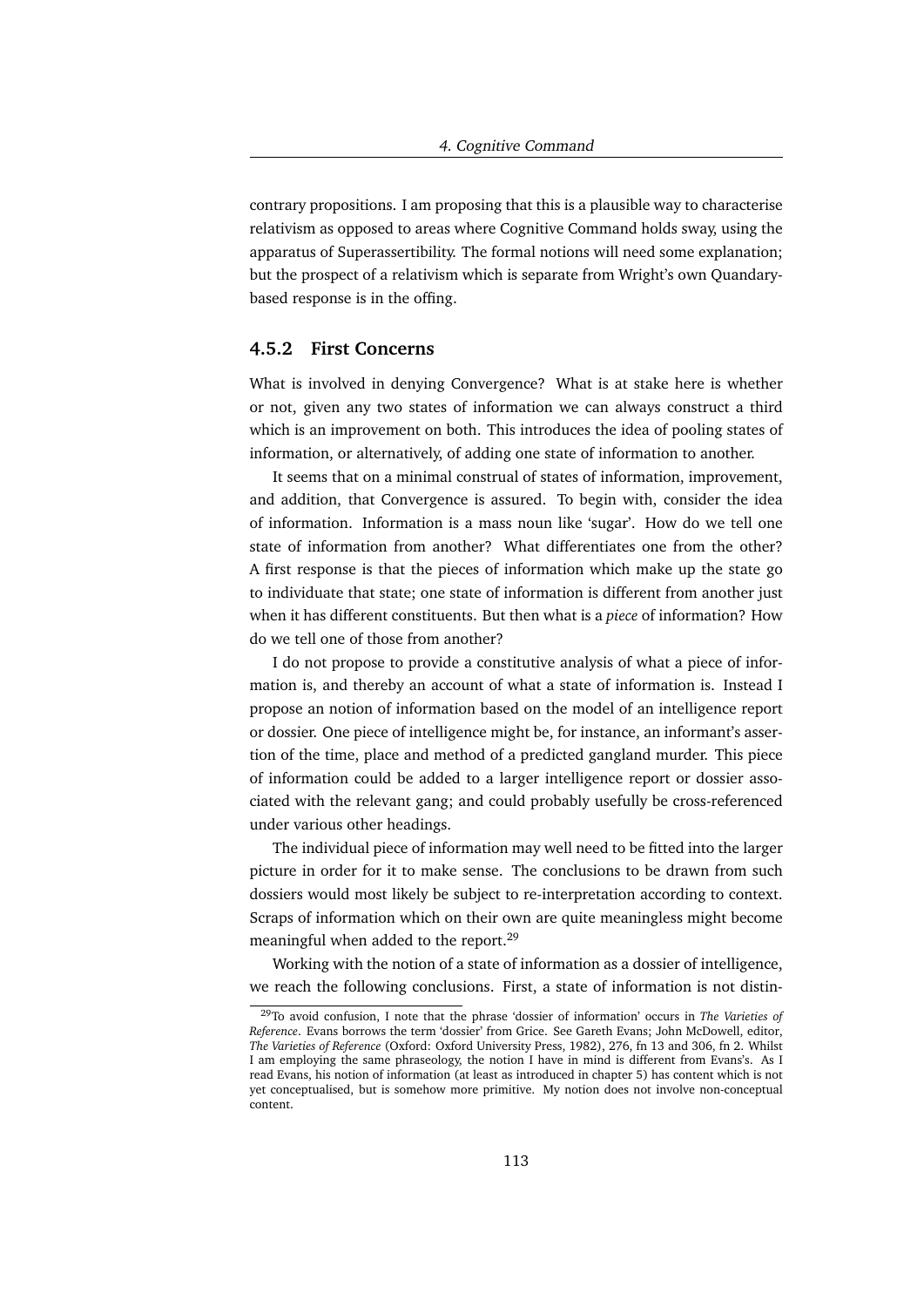guished solely by the propositions which it supports. This is because different states of information might support the very same set of propositions. There is more to a state of information than the set of propositions which it supports. Two sides involved in espionage might reach the very same conclusions about a third party, but based on very different field reports.

Second, there is no principled bar on the information in one state of information being added to the information in another. The effect of the addition may yield an increase or a decrease in the warranting 'power' of the resulting state, as compared to the 'powers' of the ingredient states. It should be noted that it would be misguided to attempt to compare the relative power of states of information by counting the number of warranted propositions in each case. If we allow that a state of information warrants its logical consequences, then any state of information will yield an infinite number of propositions, which renders the criterion nugatory.

Third, there is a natural sense in which states of information can be improved. It simply involves adding more field reports. This sort of improvement need not guarantee that the very same conclusions which were warranted before are also warranted after the addition.

Under these terms it seems that an addition of any two states of information will always be available; simply by conjoining the dossiers. Moreover the result has to be an improvement on both, since the result contains all pieces of information from both originals. It makes up a bigger pool of information, which can be taken to mean it is an improvement on both. If, given any two states of information we can always construct a third, by adding them together, which is an improvement on them both, then Convergence will always hold. If the relativist is to make a case then he will need a more sophisticated notion of a state of information.

## **4.5.3 The Dossier Model of States of Information**

I now consider the dossier model of information in more detail. It is useful to bear in mind the overall dialectic. The relativist is committed to holding the following theory, or at least a relevantly similar theory, if he is to stand up to the deductions which threaten to collapse the distinction between Epistemic Constraint and Cognitive Command.

If a dossier is the correct conception of a state of information, then it might seem natural at first that any two dossiers could be pooled. The opposing thought, however, is that the dossiers might themselves be somehow fundamentally incompatible, such that one had to choose between one or the other. This need not be conceived as an all-or-nothing decision; it need not be a choice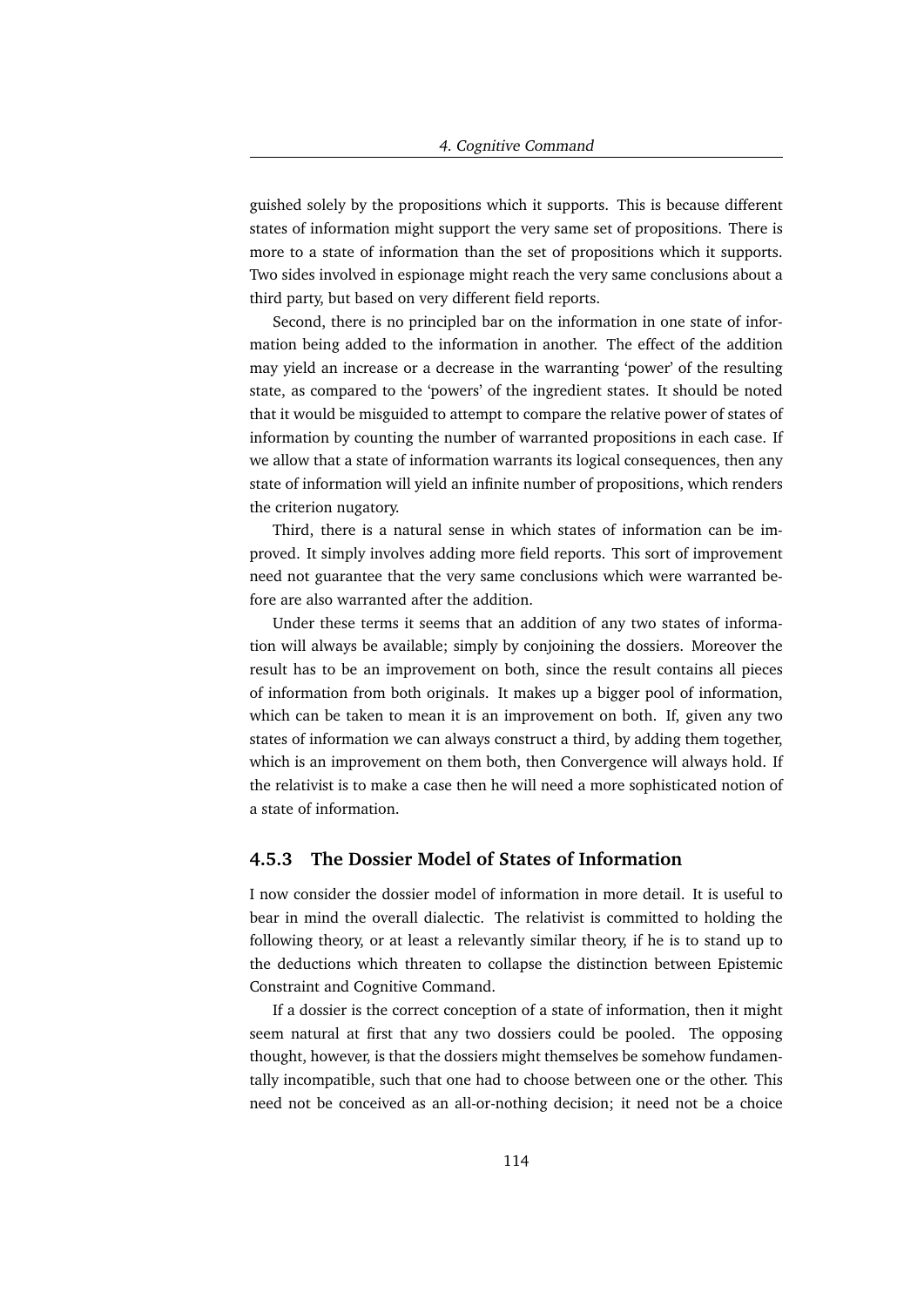between the whole of one dossier and the whole of the other. Instead, two dossiers might be pooled by sifting through each, and selecting which pieces of information to keep. If any information needs to be discarded or discounted in order to pool one state of information with another then there is a good sense in which the resulting state of information is not the addition of the two original states. That is because, in that case, the states of information have been changed during the operation.

What of discarded information? It should not be considered lost altogether. Rather, it has been discounted in the sense of not being taken into account in the consideration of what conclusions the state of information will uphold. We might ask whether the discarded information goes to distinguish the state of information? It certainly does not go towards counting what is and what is not warranted; it has been withdrawn from that process. But the discarded information can still be considered part of the state of information, as inessential baggage.

There is, therefore, a sense in which any two dossiers can be merged. When they are merged, the result may not jointly support all the conclusions which they underwrote when taken separately. In the most extreme case, merging two dossiers would remove all support for any conclusions. This more refined line of thought is that any two dossiers can indeed be pooled, but that might involve a change in which pieces of information are counted and which discounted. That change in turn may well affect which conclusions are supported. The original states of information—as identified by the pieces of information within them that are considered as opposed to discounted—have not survived intact.

On this view, what is essential to a state of information is the information which is counted as contributing to the consideration of what that state of information supports. It is then plausible that there are cases in which there is no state of information which is the addition of two other states of information, which preserves those two states. This does not preclude other inessential information being associated with a particular state.

### **Superassertibility**

The would-be relativist can hold that the improvements mentioned in the definition of Superassertibility mean improvements in a stronger sense than simply a pooling of information. The stronger sense is that the information which counts in the first state also counts in the improvement. In the sense in which any two dossiers can be pooled, there is no guarantee that the result will be an improvement in this stronger sense. There is no guarantee that all the information in the two states which was counted as contributing to which propositions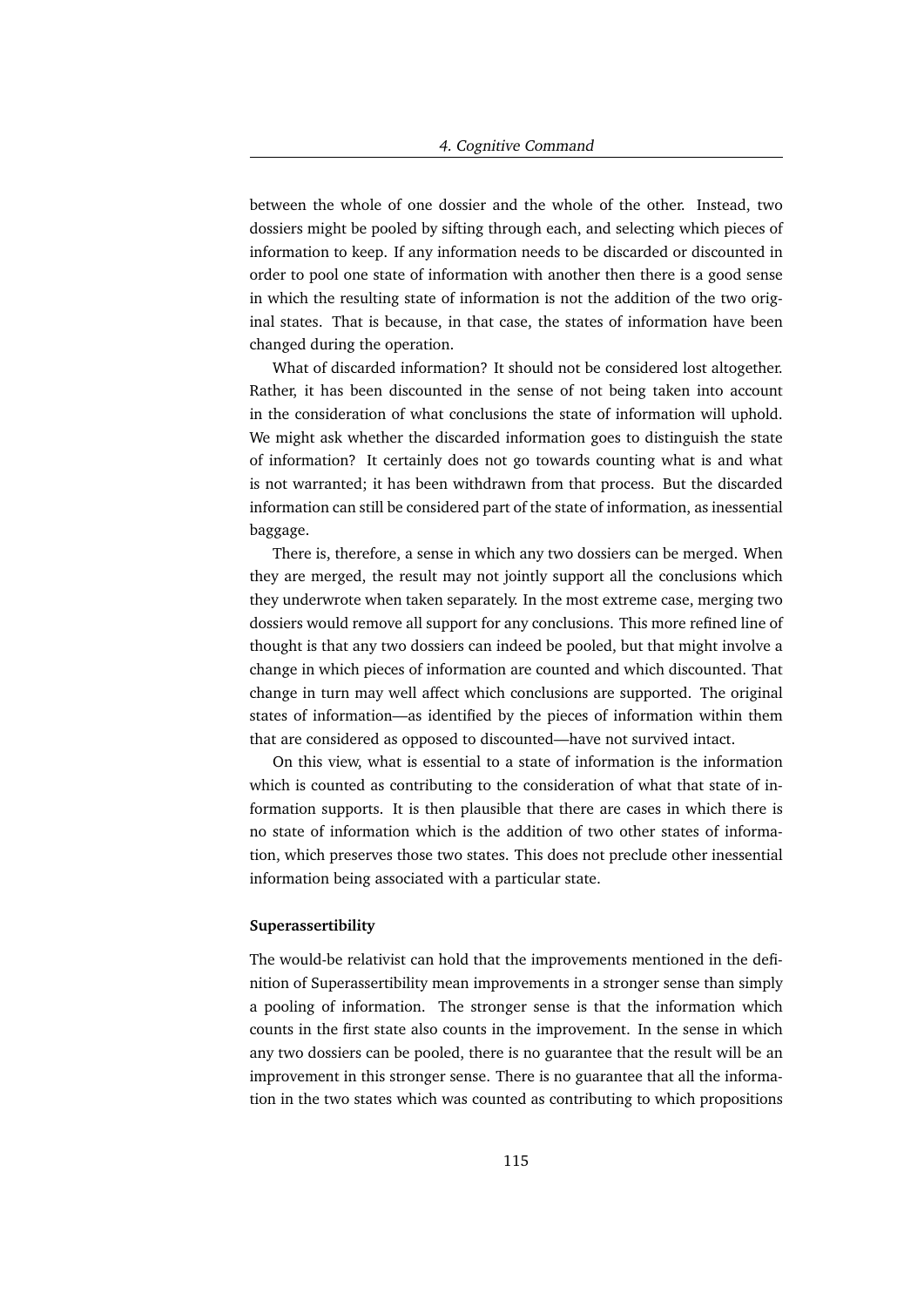are warranted will still be so counted; so there is no guarantee that the (call it *weak*) addition of the states (the existence of which is guaranteed) will be a *strong improvement* on both. Which means there is no guarantee that there be, so to speak, a *strong addition* of the two states of information at all.

For the relativist, then, a *strong addition* is one where all information which counts in each of the states still counts in the result. A strong addition results in *strong improvement*. A *weak addition*, by contrast, is one where all information, whether it counts or not, survives into the result, where it may count or not. A weak addition results in *weak improvement*. The relativist can grant that weak addition is always available; it results in weak improvements on both states. However, he holds that strong addition is not always available. So there need be no state of information resulting from the attempted strong addition of any two states of information.

The relativist holds that the definition of Superassertibility is best interpreted with the strong notions in mind. If we agree with the relativist on this point, then we can see that in the sense in which the definition of Superassertibility employs 'improvement' there is no guarantee that any two states will have a strong addition which yields a strong improvement on both.

#### **Wine Tasting**

How does this work in the case of taste? Suppose we are tasting wines, and come across a young Chardonnay from New Zealand. One taster finds the acidity refreshing. Another taster finds the acidity tart and reminiscent of rotting fruit. They disagree starkly over whether the liquid is palatable. It seems natural to say that their states of information are incompatible. This is to say that there is no strong addition of the information; counting one set of information (refreshing) rules out the other (tart) and *vice versa*. The unavailability of the common improvement is not because the information involved is somehow logically private. Information on this view is conceptualised information; it is not invoking or dealing with non-conceptual content, sense-data, or *qualia*.

If it is correct to deny (in some circumstances, and under the correct reading) that there is always an addition of two states of information which is an improvement on both, then a claim of Superassertibility must be made relative to a starting state of information. Where the matter of warrant is concerned, whether a person is correct in asserting that *P* depends on their current state of information and its improvements. If states of information can be incommensurable in the fashion outlined, then there may arise a dispute between two parties such that each is warranted in asserting the contrary of the other's claim, and yet there be no fault on either side. This is because there is no state of in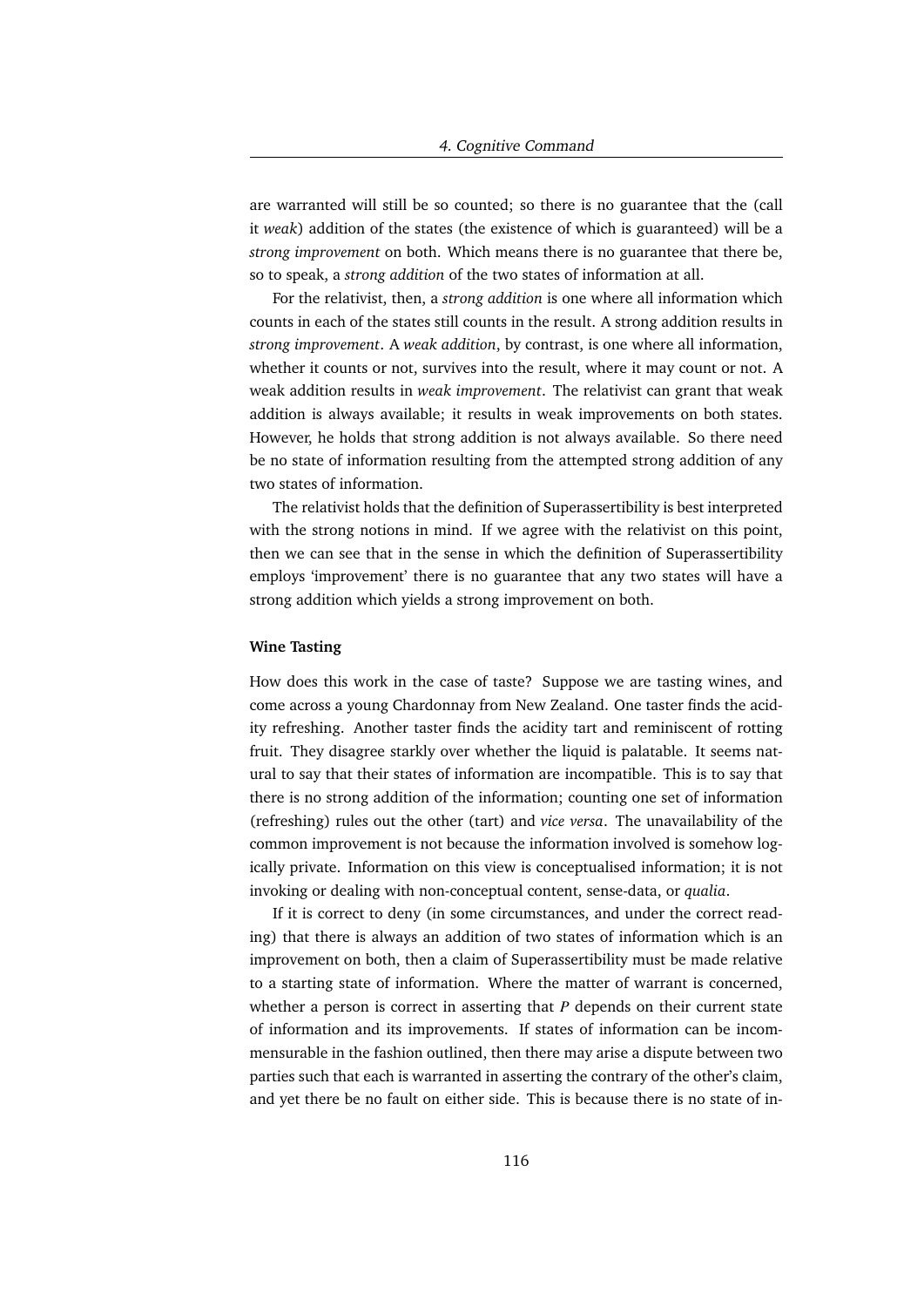formation which is an improvement on both of their positions, and which they are failing to grasp.

## **4.5.4 Three Worries With the Approach**

I now raise three worries about this approach. The first is that in the case outlined the two parties to the dispute are not really disagreeing over the same proposition. If that were the case then we would not have a genuine dispute. It seems, however, that there is no good reason to suppose that the proposition in question is different for each party to the dispute. The proposition in the example is 'This wine is palatable', where PALATABLE does not possess a hidden indexical so that it really means 'palatable-for-me' and 'palatable-for-you'. The fact that there is a different state of information involved in the justification for each assertion does not preclude the same proposition being considered.

This raises the second concern. If there are two separate states of information involved, then do we really have a dispute of the required sort? The required sort is a dispute where each party is equally well informed, and yet they still disagree. Is there not, in the case as outlined, some information which the one has and the other lacks, and *vice versa*? There is indeed information which one has and the other does not and *vice versa*; this is to admit that they are in different states of information, which is granted. There is also an opinion which the one has reached and the other has not. However, that is not enough to conclude that the two disputants cannot be considered equally well informed on the subject. They both had equal access to the wine, and ample time to sample it. To suppose that they cannot be equally well informed simply on the grounds that they disagree is precisely to beg the question against the relativist's position; it does not make an argument against it.

The third worry concerns a theorist and his reaction to the Deductions. Suppose it is granted that two people are involved in asserting and denying the same proposition; how can a theorist make sense of the situation? Does the theorist hold that the wine is palatable or not? There are a number of options.

The first option he has is to turn to indexical relativism at the level of truth. In this case, he might introduce the notions 'Superassertible-for-*x*' and 'Superassertible-for-*y*'. This seems unsatisfactory in the first instance since it betrays the True Relativist agenda. And in any case, it is not clear that indexical relativism at the level of Superassertibility can be prevented from leaking downwards, so to speak, into the concepts themselves.

Second, he might invoke paraconsistent logic to help him theorise about the dispute. This is perhaps a much more obvious move to make, as opposed to turning to intuitionism, when faced with the task of dealing with contradictory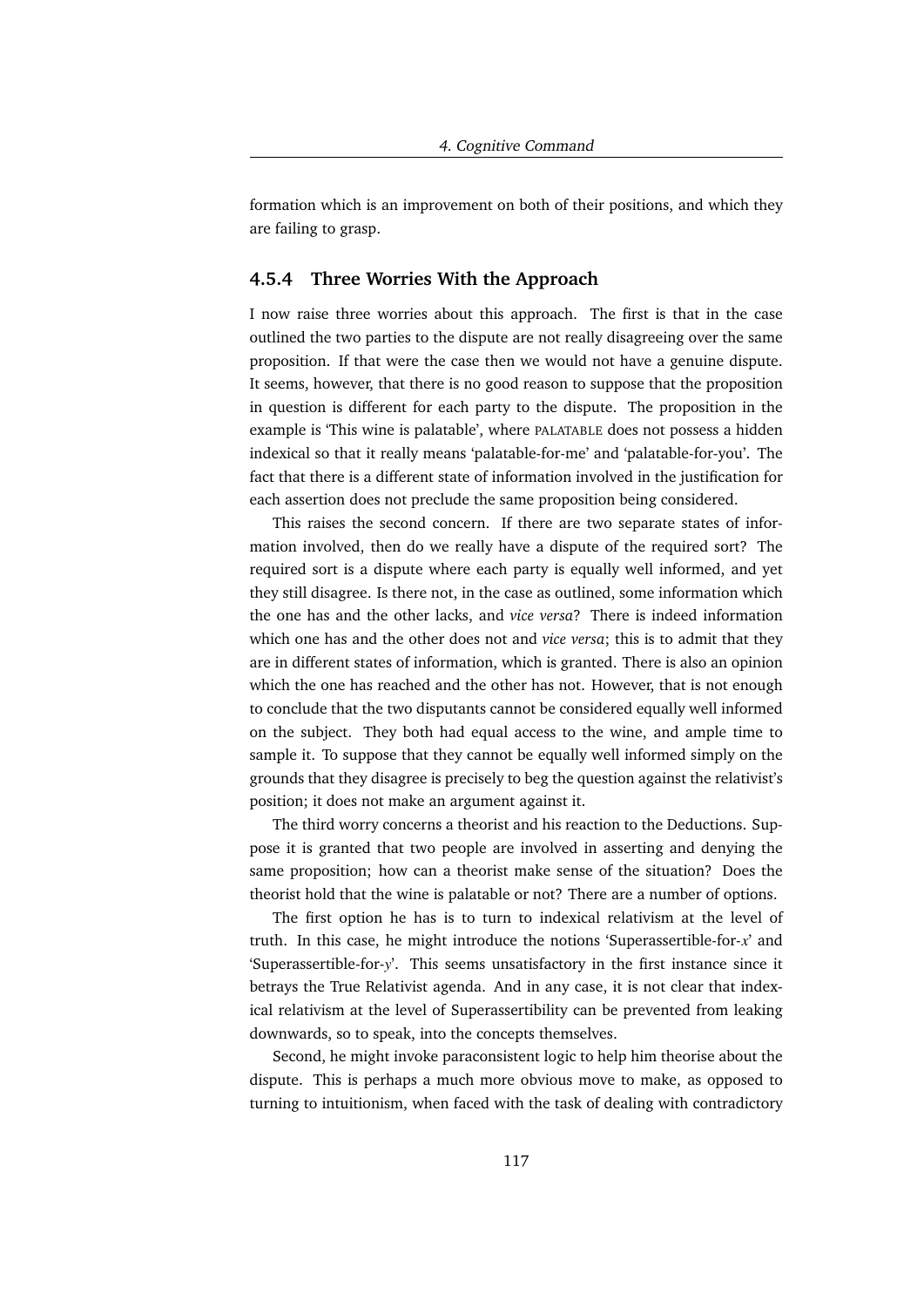propositions. The disputants themselves need not be paraconsistent in their approach. Although, to the extent that they have made an erstwhile attempt to get to grips with the dispute they may well have become theorists over time, thus requiring paraconsistency.

A third option is available for someone who is unhappy with the truth-value gaps and gluts which are a definitive mark of a paraconsistent logic. It is perfectly consonant with the Law of Non-Contradiction and also with maintaining a True Relativism that the theorist join the wine tasting and take sides.

## **4.6 Review**

The brief review of this chapter is as follows. The idea of Cognitive Command has been introduced as denying the possibility of blameless disagreement. Wright himself has given up that characterisation as being an unfortunate way of talking. In response to the acute logical problem, as presented above in figure 4.5, he produces a theory of Quandary which introduces a new sort of agnosticism. In the light of that, the acute logical problem highlights that Cognitive Command is to do with the ascription of epistemological blame.

In contrast to Wright's own response, the proposal which I have made is intended to support the True Relativism which Wright himself forsook. It starts from the idea of denying that where states of information are concerned, All Roads Lead to Rome. Convergence is a consequence of that principle; Convergence says that for any two states of information, there will be a third which is an improvement on them both.

I have presented a theory for modelling states of information which puts some flesh on the formal bones of the notions in play in Superassertibility. This theory supports the denial of Convergence, and this puts Superassertibility, under those circumstances, in the service of the True Relativist. If these considerations are correct then Cognitive Command remains in good standing as one topic for anti-/realist debate; where it fails, then we have True Relativism.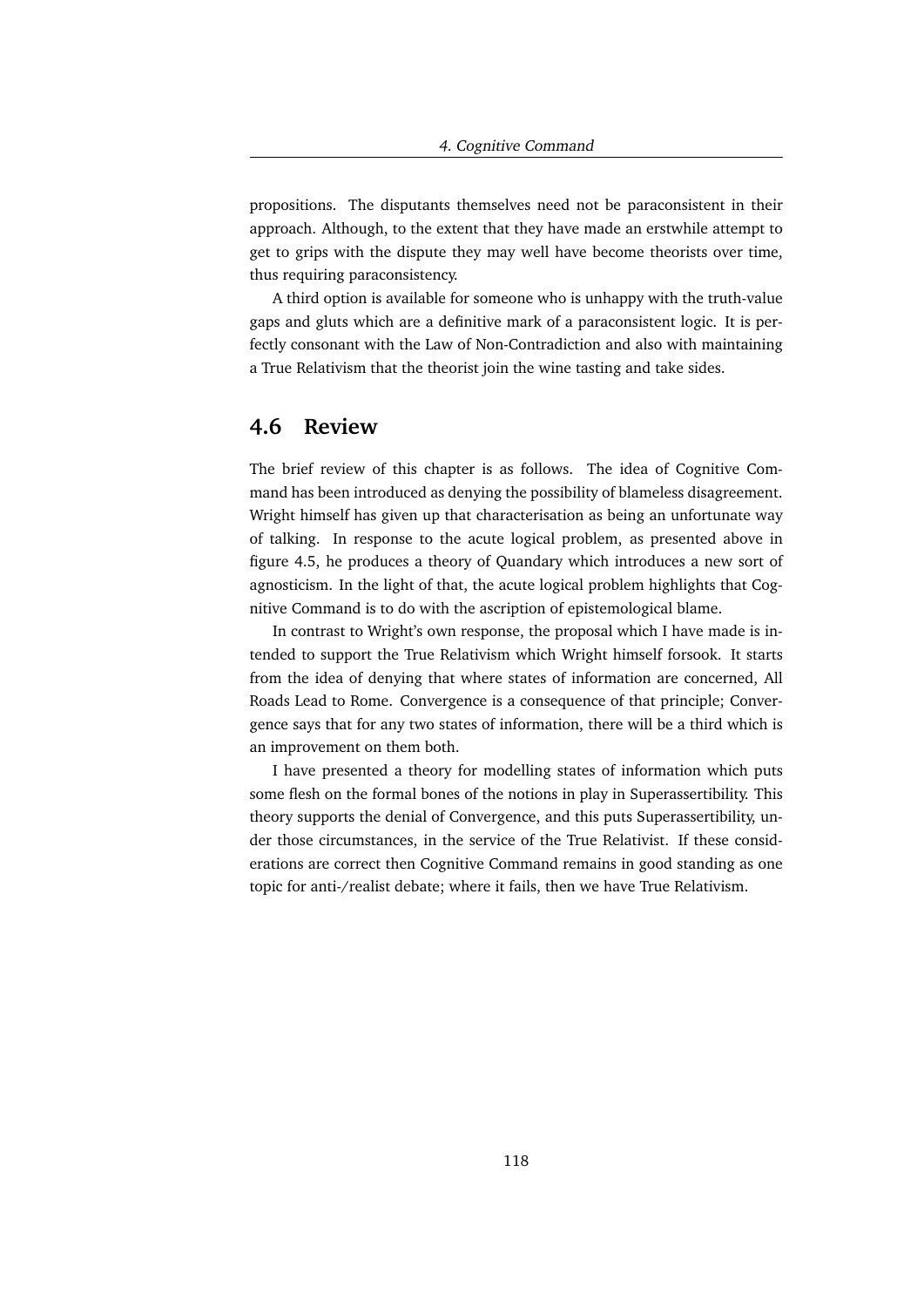**Part II**

**Disqualified Paradigms**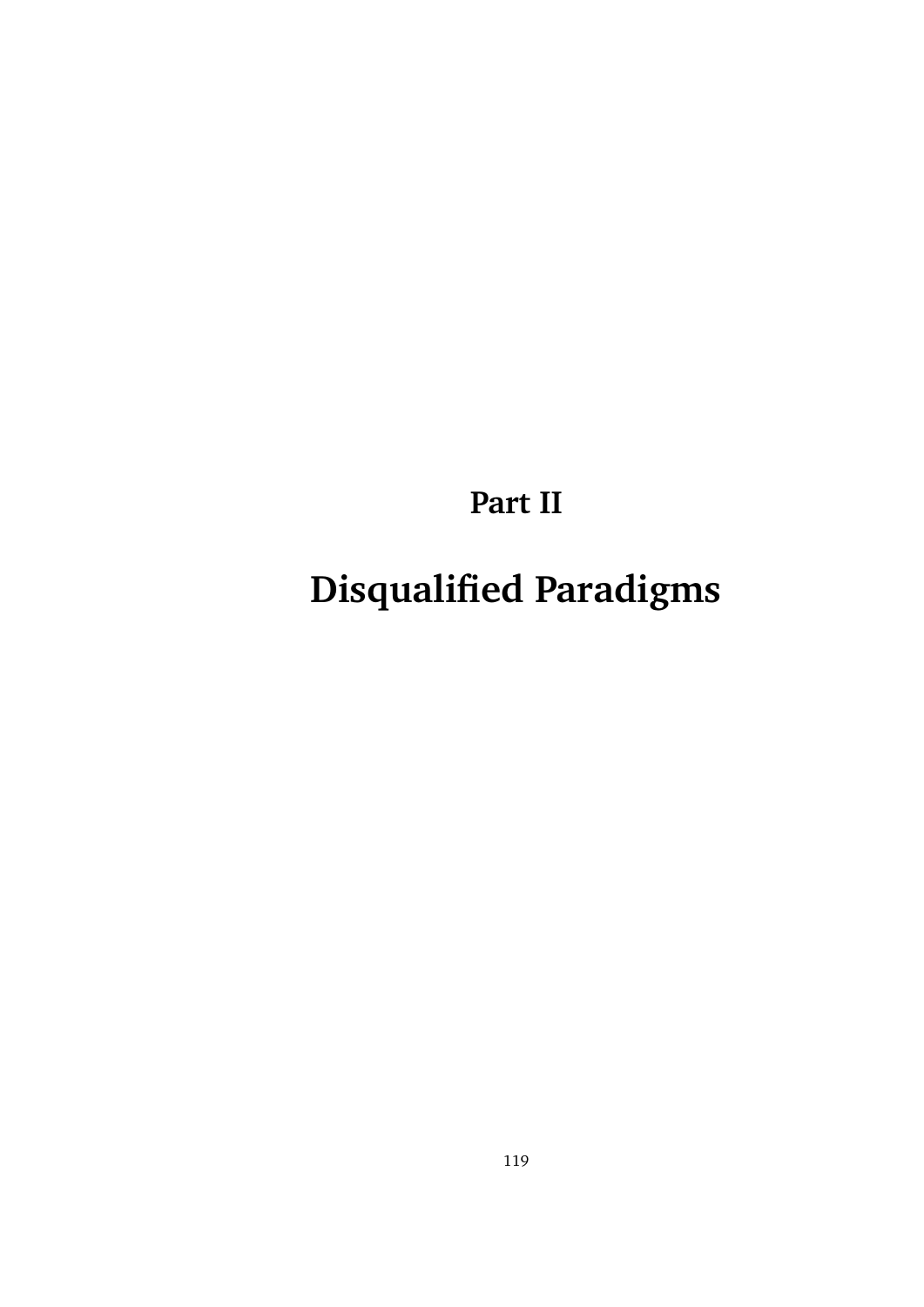# **Introduction to Part II**

The framework of T&O disqualifies various anti-realist paradigms. Wright makes explicit mention of Expressivism, Error Theory and semantic anti-realism. There are other paradigms which are arguably worthy of the name 'anti-realist' which go unmentioned. Wright's own non-cognitivism about necessity is an example of one of these. Another example is the broadly Wittgensteinian notion that metaphysics can be explained away as a product of our bewitchment by our own language.

This second part of my thesis explores the paradigms which have been disqualified either explicitly or implicitly by the proposal in T&O. The aim in each case is to examine the motivation for each anti-realism, and then see how far that motivation can be given due justice within the framework. The investigation shows that the framework has a blind spot. The question of how best to fix the framework is left for future research.

The next chapter examines three separate anti-realisms which I find in Dummett's writings, with mixed results. Then chapter six covers Error Theory and Expressivism, and finds that the Expressivists have a justifiable grievance against their short shrift. The final chapter in this part aims to resurrect Wright's own non-cognitivism about necessity.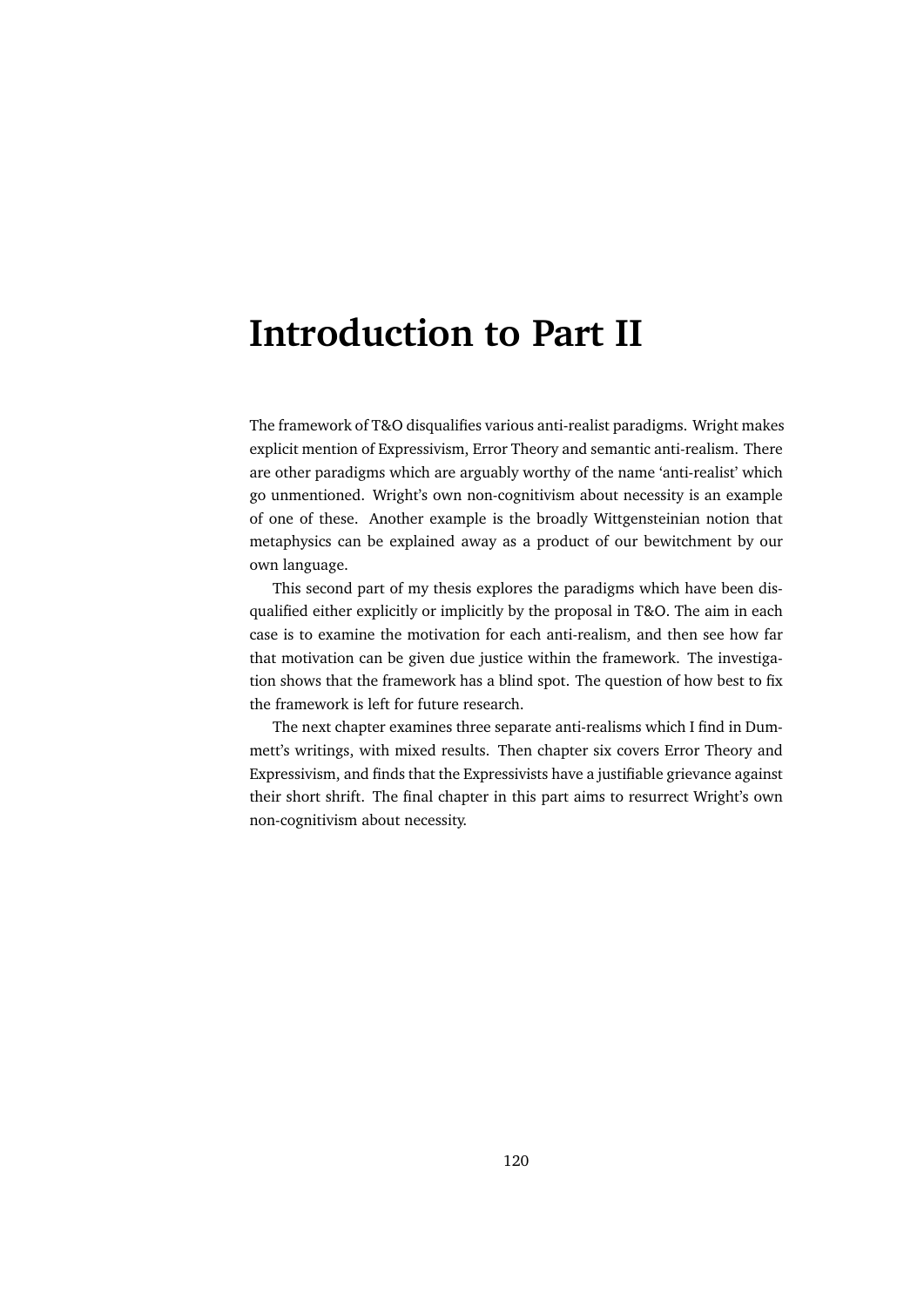## **Chapter 5**

# **Three Dummettian Anti-Realisms**

I do not think anyone should interpret everything that a philosopher writes as if it was just one chapter in a book he is writing throughout his life. On the contrary, for me every article and essay is a separate attempt to arrive at the truth, to be judged on its own.

Michael Dummett $<sup>1</sup>$ </sup>

## **5.1 Introduction**

There are at least three stances that one can find Dummett taking which could reasonably be called anti-realisms.<sup>2</sup> Perhaps there are others, but I shall concentrate on three. I refer to these three positions as different 'Stances', since they embody distinctive attitudes. First, there is the attitude, or Stance, of the anti-realist motivated by considerations of a particular sort of Theory of Meaning. (What a Theory of Meaning is will be explained in §5.2.1.) This sort of anti-realist seeks to deny the Law of Excluded Middle. Second, there is an antirealist Stance rooted in consideration of what Dummett calls *Bare Truths* (what a Bare Truth is will be explained in §5.3). This anti-realist also seeks to deny the Law of Excluded Middle, but is motivated by what are at root metaphysical

<sup>1</sup>Michael Dummett, *Truth and the Past* (New York: Columbia University Press, 2004), x.

<sup>2</sup> I draw chiefly on Michael Dummett, 'Truth' in *Proceedings of the Aristotelian Society*, LIX (1959) (page references to the reprint in Dummett, *Truth and Other Enigmas*), Michael Dummett, 'What is a Theory of Meaning? (I)' in Samuel Guttenplan, editor, *Mind and Language: Wolfson College Lectures 1974* (Oxford: Oxford University Press, 1975), Michael Dummett, 'What is a Theory of Meaning? (II)' in Gareth Evans and John McDowell, editors, *Truth and Meaning* (Oxford: Oxford University Press, 1976), Michael Dummett, *The Interpretation of Frege's Philosophy* (London: Duckworth, 1981) and Michael Dummett, *The Logical Basis of Metaphysics* (London: Duckworth, 1991).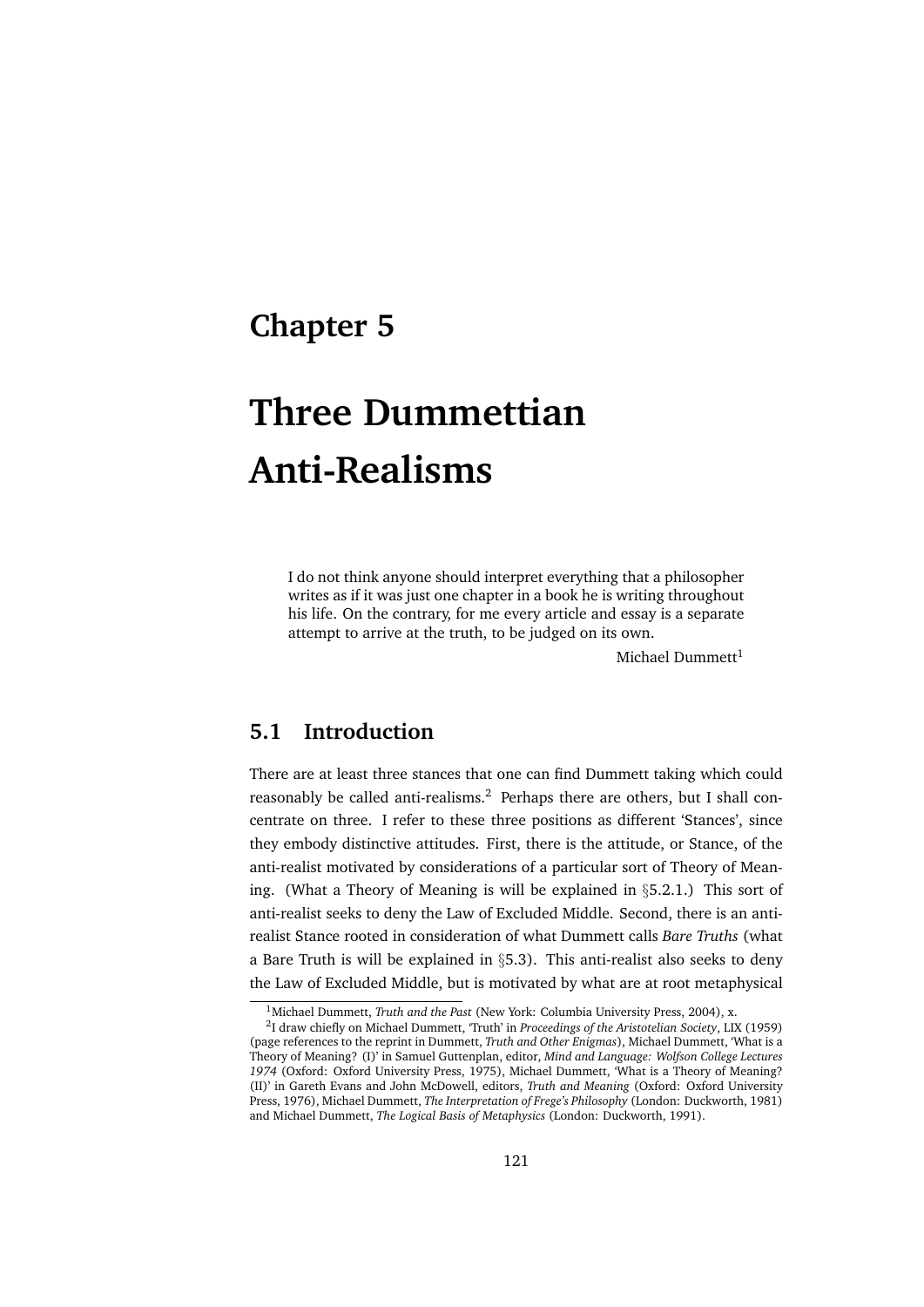considerations rather than a particular sort of Theory of Meaning. This attitude is labelled as 'anti-realist' by Dummett, in spite of the distinct motivation. The third Stance which can be extracted from Dummett is what I shall call Anti-Essentialism. This springs from considerations of Ingredient Sense (*vide infra*), and I direct it against a Kripkean intuition about Essentialism. It does not involve the denial of the Law of Excluded Middle. Nevertheless, this Stance has a claim to the title 'anti-realist', since it seeks to deny the reality of essential properties. This third type of anti-realism involves discussion of Kripke, and the waters here run very deep. The debate involves an Essentialist and an Anti-Essentialist, and sails very close to the topic of possible worlds. However, the two are distinct topics. To be clear from the beginning: the third anti-realist Stance which I consider is not engaging with arguments for or against the reality of possible worlds.

## **5.1.1 Bivalence and the Law of Excluded Middle**

Dummett distinguishes between the Law of Excluded Middle (LEM) and Bivalence. $3$  The Law of Excluded Middle is a logical law, to the effect that every instance of the schema  $\Gamma P \vee \neg P$ <sup> $\exists$ </sup> is true. Bivalence is a semantic principle, as opposed to a logical law. It states that every statement is determinately either true or false. The logical law and the semantic principle are certainly closely related. To see the conditions under which they could come apart, we can reason as follows. I shall write '*T*[*P*]' for 'It is true that *P* ', and '*F*[*P*]' for 'It is false that *P*'. First, grant that a statement is false if, and only if, it is not true:

$$
F[P] \text{ iff } \neg T[P]
$$

The second assumption is that truth and negation commute:

$$
\neg T[P] \text{ iff } T[\neg P]
$$

The third assumption is that truth will commute with disjunction:

$$
T[P \vee Q] \text{ iff } T[P] \vee T[Q]
$$

Given those three assumptions, then LEM will entail that Bivalence holds and *vice versa*. Suppose LEM:

*P* ∨  $\neg P$ 

<sup>3</sup>See Dummett, *Truth and Other Enigmas*, xix, Dummett, *The Logical Basis of Metaphysics*, 74–5 and Dummett, 'Truth', 7.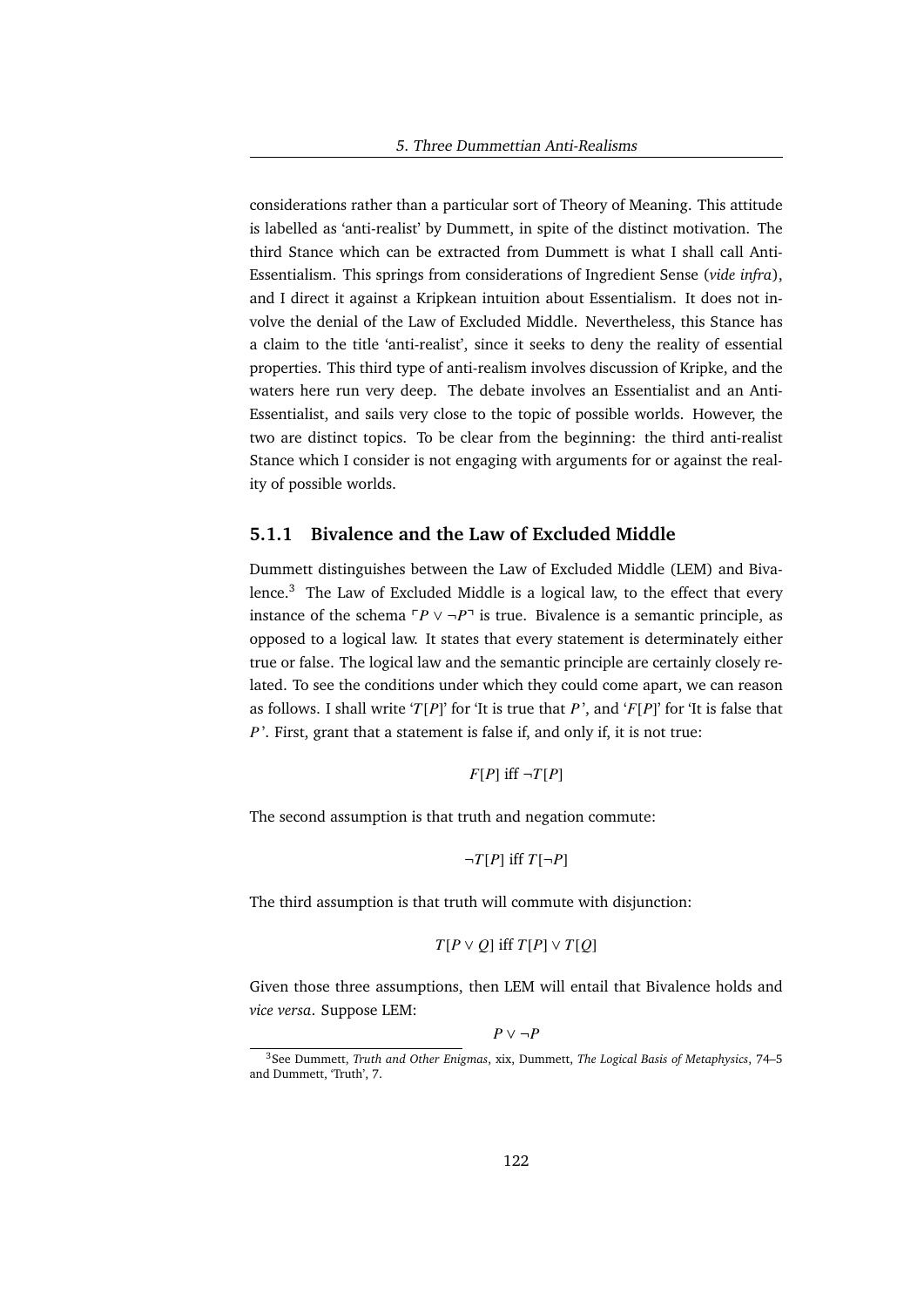This is true iff

*T*[*P* ∨ ¬*P*]

which, since truth commutes with disjunction, is true iff

*T*[*P*] ∨ *T*[¬*P*]

which, since truth and negation commute, is true iff

*T*[*P*] ∨ ¬*T*[*P*]

which by the definition of falsehood, is true iff

*T*[*P*] ∨ *F*[*P*]

which is the principle of Bivalence.

We see, then, that LEM and Bivalence might come apart, where one of those three assumptions does not hold. However, in this chapter, none of those assumptions will be called into question. Therefore, for the purposes of this chapter LEM and Bivalence are taken to be equivalent.

## **5.2 The First Stance: Theory of Meaning**

This is perhaps the Stance with which Dummett is most associated; it is probably the Stance most people mean if they refer to Dummettian anti-realism. Its aim is to press for the denial of the Law of Excluded Middle. It aims to do so by bringing to bear theoretical considerations about Theories of Meaning. I therefore turn first to expand that idea.

## **5.2.1 Theories of Meaning**

A Theory of Meaning is a systematic attempt to lay down what is involved in our understanding of language. The aim of such a theory is to characterise what it is that a person knows when they understand a particular language. This raises an immediate question; must we aim immediately for an understanding of a language as a whole, or will the project allow us to characterise the understanding on a sentence-by-sentence basis? This is the content of the holism *versus* molecularism debate which much of Dummett's 'What is a Theory of Meaning? (I)' is concerned to address. Dummett is in favour of a theory whose granularity is sufficient for characterising the knowledge involved at the level of sentences, and he is critical of the Davidsonian for being holistic. However, his argument at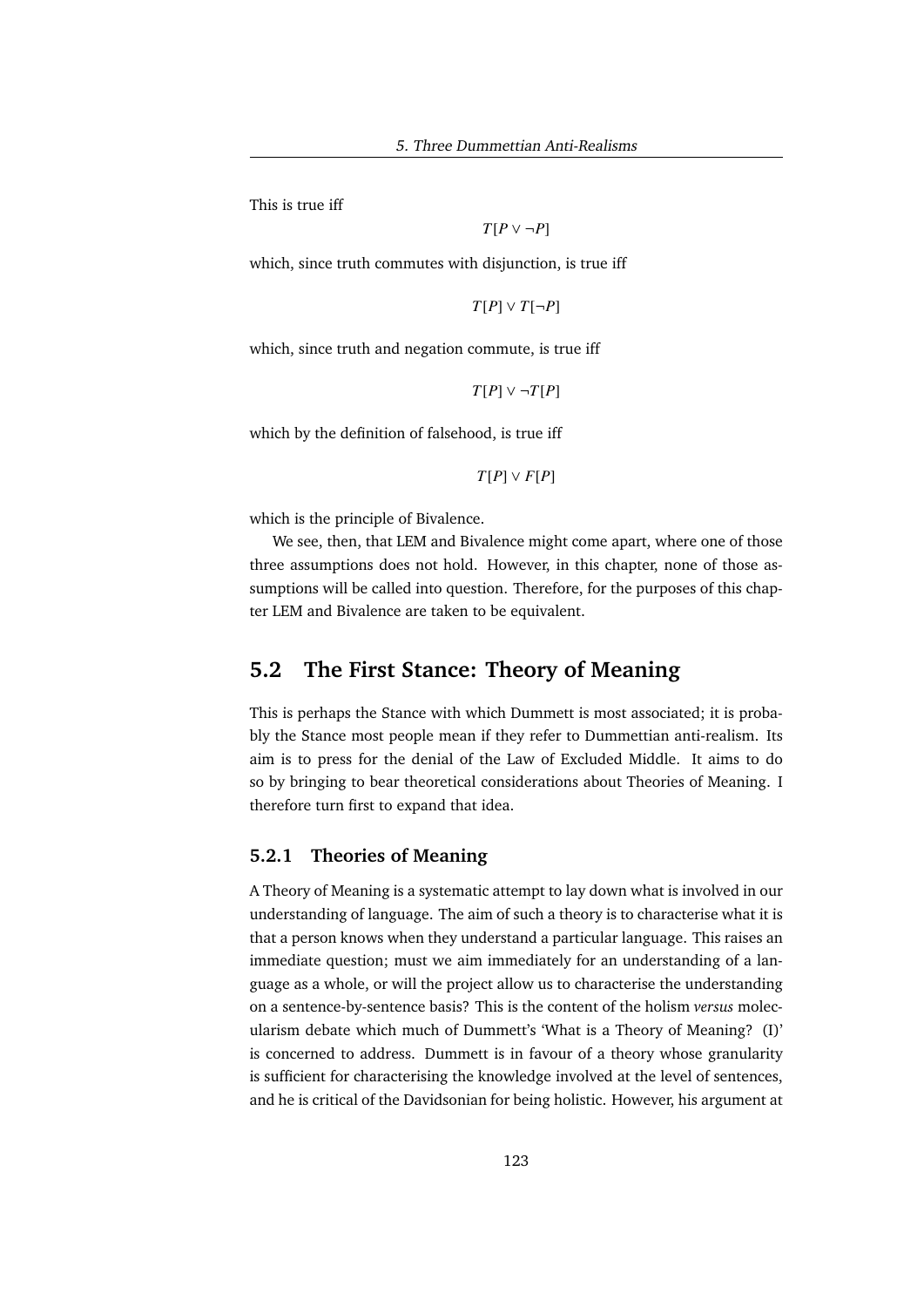times is based on methodological reasons; *e.g.* a molecular Theory of Meaning would be more satisfying than a holistic one.<sup>4</sup> That particular debate need not concern us further; I mention it to note Dummett's own position.

Dummett's considerations are not aimed at the actual task of building a Theory of Meaning. Rather, his considerations are aimed at which principles and constraints are legitimate for such an enterprise. Discussion of those, he holds, will shed light on the area with which the actual Theory would engage; what is it to understand a language?

Dummett has at least two conceptions for this understanding. The first is that what is involved in understanding a language is essentially an ability, a practical skill. The second is that the understanding is taken to be implicit knowledge; the theory is a specification of what the linguist implicitly knows. He notes that language does not fit neatly on one side or the other of the practical *versus* theoretical distinction.<sup>5</sup> He champions the practical ability conception in 'What is a Theory of Meaning? (I)' and the implicit knowledge conception in 'What is a Theory of Meaning? (II)'.

The Theory of Meaning as applied to a particular language was probably first introduced by Davidson.<sup>6</sup> Davidson proposes that such a theory could be built based on Tarski's truth theory.<sup>7</sup> It proceeds in terms of truth-conditions. The theory is a set of axioms which generate the truth-conditions of a given sentence. To begin with, some singular terms are given their assignments:

(D1) 'Bob Dylan' refers to Bob Dylan.

Then some axioms concerning those singular terms can be put down:

(D2)  $\ldots$  is a protest singer' is true-in-English of x iff x is a protest singer.

In general the form for a single-place predicate is as follows:

(D3)  $\phi$ (...)' is true-in-English of *x* iff *x* is  $\phi$ .

This is a fragment of the Theory of Meaning which aims to show what is grasped by an English speaker when they understand the sentence:

Bob Dylan is a protest singer.

This fragment belongs to a part of the Theory of Meaning which Dummett calls the Theory of Reference. As Dummett conceives the Theory of Meaning, the Theory of Reference specifies what it is that makes the target sentences true, based on the primitive axioms and the axioms governing combinatory rules.

<sup>4</sup>Dummett, 'WIATOM I', 121.

<sup>5</sup>Michael Dummett, *The Seas of Language* (Oxford: Oxford University Press, 1993), x–xi. <sup>6</sup>But see ibid., ix.

<sup>7</sup>See Donald Davidson, *Inquiries into Truth and Interpretation* (Oxford: Oxford University Press, 1984), especially Donald Davidson, 'Truth and Meaning' in *Synthèse*, 17 (1967).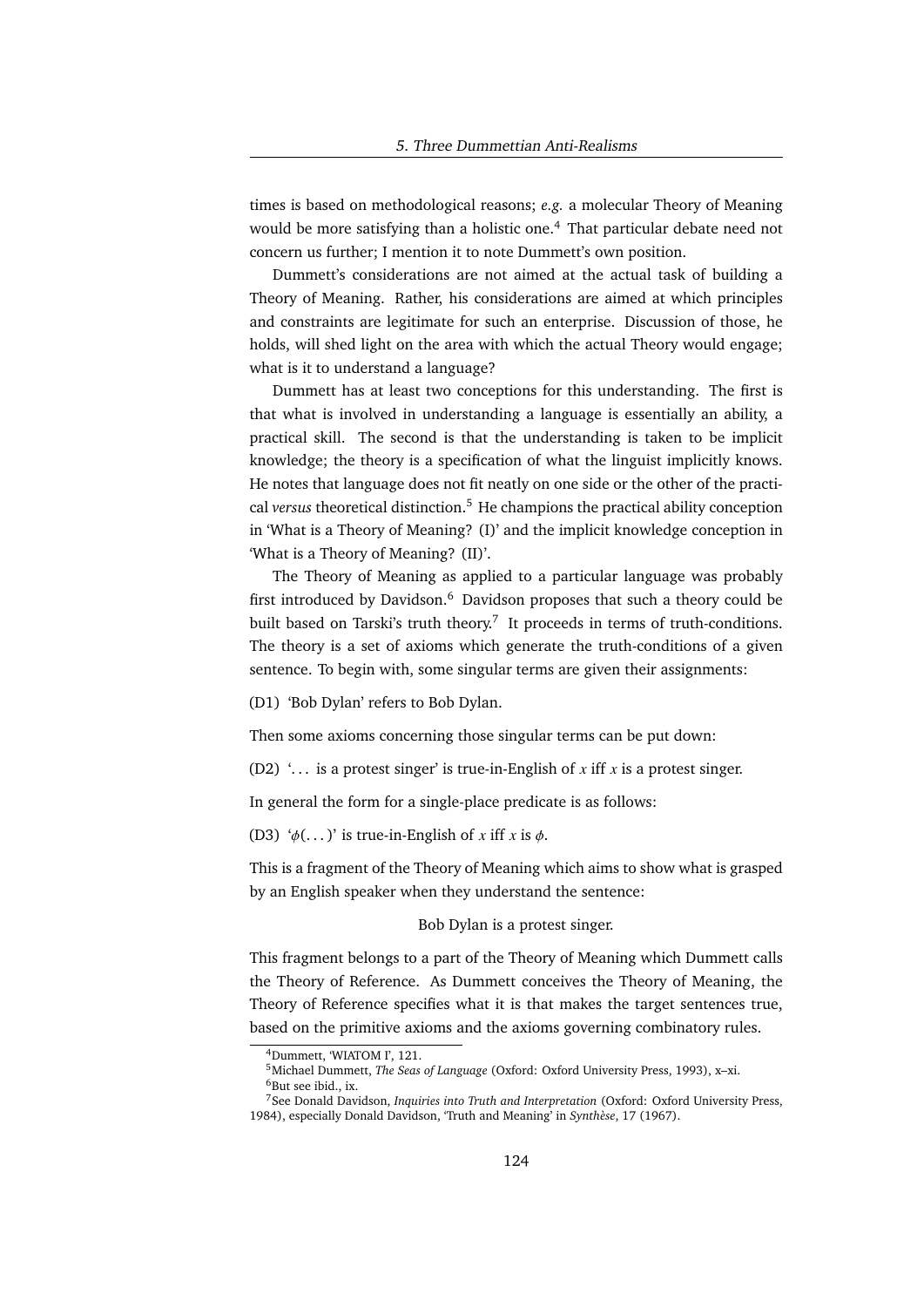The fragment above is very small and is just an indication of the intended direction. Dummett is well aware that the Theory of Reference will need much more detailed work to cash it out. Even with such a small fragment, however, as Dummett notes, it is already clear that the Theory of Reference will need to be supplemented. This is because knowledge of meaning may involve referential opacity. Suppose I know what it is for 'Bob Dylan is a protest singer' to be true. I might still not know what it is for 'Robert Zimmerman is a protest singer' to be true, despite the fact that 'Bob Dylan' and 'Robert Zimmerman' co-refer. The two names have different sense, but pick out the same person.

The Theory of Reference and Theory of Sense together do not give the whole picture, however. Given the knowledge of who Bob Dylan is, and what it is to be a protest singer, I might deploy that knowledge to various linguistic ends. I might use it to make a declaration 'Bob Dylan is a protest singer'; I might ask a question 'Is Bob Dylan a protest singer?'; or express a hope 'I hope Bob Dylan is a protest singer'. These different linguistic acts (declarative, interrogative and optative respectively) clearly have a core in common. The understanding of the difference between them is accounted for in the Theory of Force.

For Dummett, then, the Theory of Meaning is made up of a core of the Theory of Reference and a Theory of Sense, with an outer shell of the Theory of Force. The aim of the whole is to explain object-language expressions in meta-linguistic terms, in order to characterise our understanding of the object language. But then what is it to understand the meta-language? If we answer by proposing meta-meta-linguistic sentences, we are on the edge of a vicious regress. We may reply that to understand D1 is to know that 'Bob Dylan' refers to Bob Dylan. This can be taken in two ways. The first way is to treat the answer as simple disquotation. In that case any term which happens to refer to Bob Dylan may be substituted for 'Bob Dylan', and the theory will remain true. But in that case it should be granted that the resulting theory will no longer capture what the English speaker means by 'Bob Dylan'. It is to remedy this that the Theory of Sense is introduced. The second way to take the answer is to hold that to know D1 is to know, in the sense of be acquainted with, Bob Dylan as 'Bob Dylan'. That is to say that to grasp D1 is to grasp D1, and for all that the theory as a whole is true, it provides no explanation of *what it is* to grasp D1.

Dummett labels a theory which provides no further explanation *Modest*. For someone who antecedently understands English, then it will serve as a characterisation of what it is to grasp a sentence in terms of the truth of its constituent parts. However, it would be of no use in helping a non-English speaker to come to grips with the language. A theory which fulfils this condition is termed *Full-Blooded*. It possesses a deeper explanatory power, since it shows how the parts determine the meaning of the complex, in a way which does not presuppose an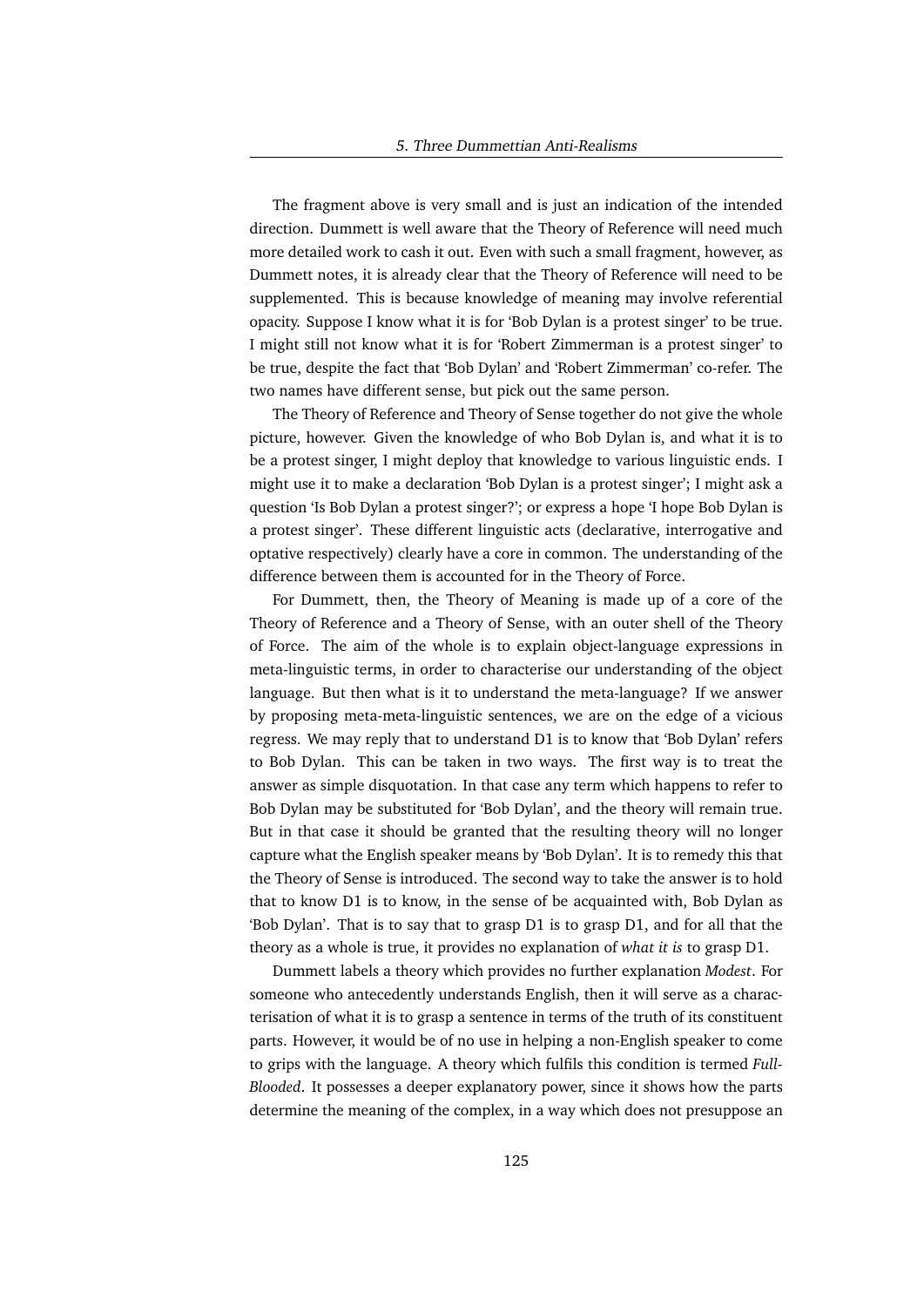understanding of the language. Whether a Full-Blooded Theory of Meaning is possible has been questioned by McDowell.<sup>8</sup> He holds that a Modest Theory is the best that we can hope for, and the quest for a Full-Blooded Theory is fundamentally misguided. Dummett maintains that in contrast to a Modest Theory we can and should aim for the Full-Blooded Theory which would be good for this further task of explaining what it is that we know when we can understand a sentence, even to someone who did not have the language in the first place. Again, I introduce the distinction in order to note Dummett's position. I do not hope to resolve the debate here.

There are two features of this general approach which I should like to note. First, actual instances of natural language are *regimented* in order to be considered for the Theory of Meaning. This regimentation is typically expressed in semi-formal language, using some terms from logic which may well not appear in natural language. Second, the approach operates under the assumption that such regimentation can be carried through systematically. Dummett's investigation of Theories of Meaning proceeds under these two methodological assumptions.

#### **5.2.2 The Argument Against LEM**

What is Dummett's argument against the Law of Excluded Middle? Suppose we assume a truth-based Theory of Meaning. Then the argument seeks to show that we do not know what it is to understand  $\ulcorner P \lor \neg P \urcorner$ , at least in general. The recommended course of action is to give up a truth-based Theory of Meaning in favour of a verification-based Theory of Meaning. The Law of Excluded Middle will then be a casualty of that move.

How does the argument proceed? One might think that the axioms of the truth-based Theory of Reference give us all we need to understand any instance of the expression  $\ulcorner P \lor \neg P \urcorner$ . The axiom in question might look like this:

 $\Gamma P \vee \neg P$ <sup> $\exists$ </sup> is true iff *P* is true or  $\Gamma \neg P$ <sup> $\exists$ </sup> is true.

For Dummett, the problem with this axiom is that it is trivially true. It would be of no help, he points out, to someone who does not understand the meaning of the connective 'or' in the first place. By itself it does not characterise our understanding of the meaning of the disjunction deeply enough. It belongs to a Modest Theory of Meaning.

The proponent of the truth-based Theory of Meaning might argue that they can appeal to the truth-table to provide the meaning of the connective; what it

<sup>8</sup> John McDowell, 'In Defence of Modesty' in Barry Taylor, editor, *Michael Dummett: Contributions to Philosophy* (Dordrecht: Martinus Njhoff, 1987).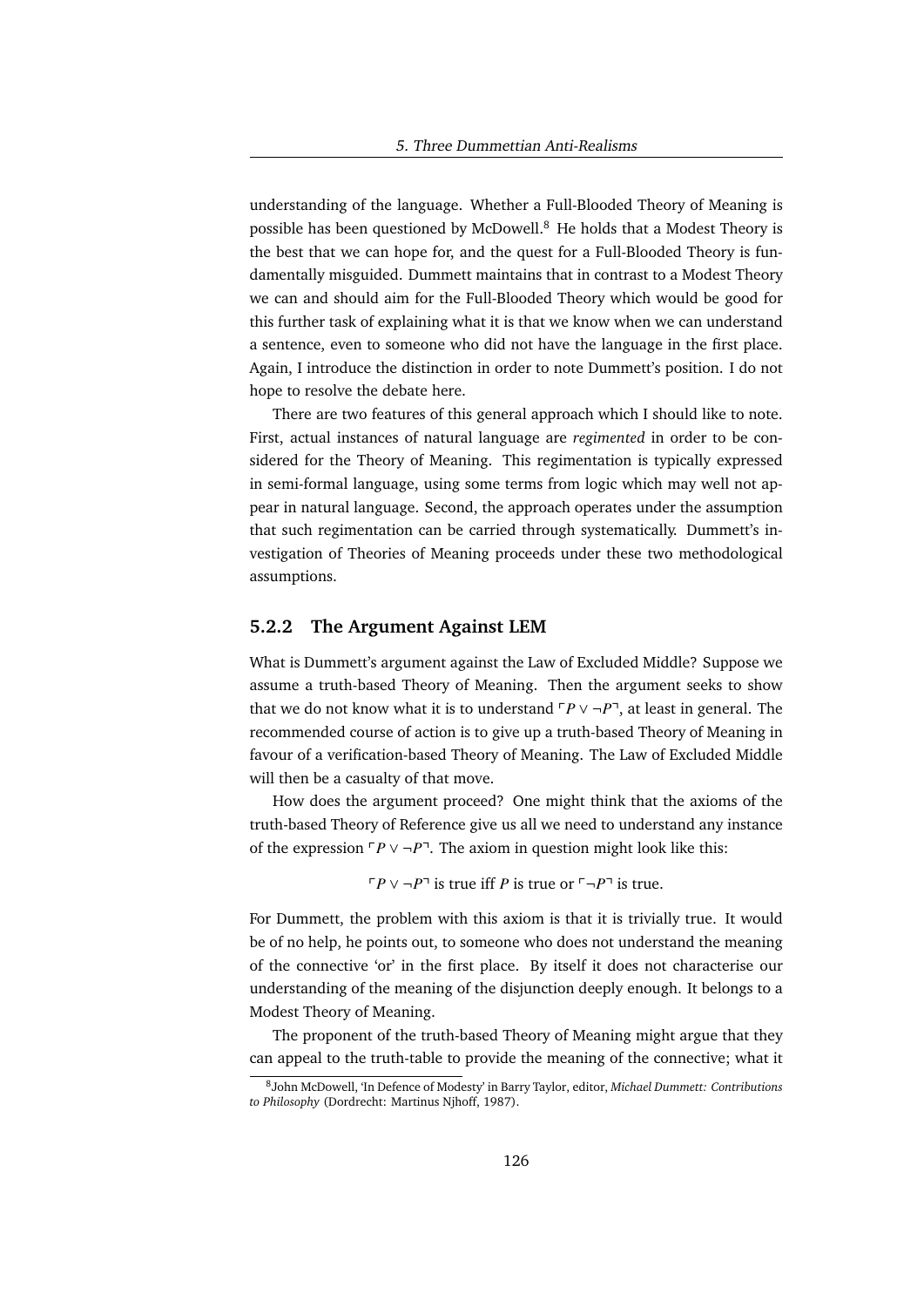is to understand 'or'. Dummett agrees that this might work, but holds that it is only a good enough explanation on the assumption of Bivalence. Without the assumption that every sentence is determinately either true or false, then we do not have any guarantee of the adequacy of the lines of the truth table. It is not that the truth-table is incomplete in that there is some truth-value which one of the propositional variables *P* or *Q* might have but which is not listed. Rather what is missing is the option that the truth-value of one (or both) of *P* or *Q* might be indeterminate. To make the truth-table comprehensive one must interpret it classically; that is one must assume that the truth-values of the constituents are determinate. If the explanation is Full-Blooded on the assumption of Bivalence, then the explanation nevertheless remains circular. This is because assuming Bivalence is assuming that every statement is determinately true or false, and that is, as we saw above, to assume that each instance of  $\ulcorner P \lor \neg P \urcorner$  be true.<sup>9</sup>

I have two points to make about Dummett's argument at this stage. The first is that a Full-Blooded Theory may be for some other reason unobtainable. Then a Modest Theory of Meaning may be the best that one could hope for. In that case, the considerations are not going to force one to take a view either way on Bivalence or LEM. Second, suppose, on the other hand, we agree that a Full-Blooded Theory is possible or at least worth the chase. This is where Dummett brings further consideration to bear.

The person who is after a truth-based Full-Blooded Theory of Meaning needs to provide an adequate characterisation of the understanding of the general disjunction. The Theory of Sense needs to give the understanding of the axiom from the Theory of Reference. Where the axiom is trivial (as in this case) then all the work needs to be done by the Theory of Sense. What goes to make up that understanding? Taken as a practical ability, our capacity to understand language, Dummett maintains, needs to be manifestable. We need to be able to show that we have the understanding that we do (when we do). So the question that needs to be answered by the Theory of Sense is: what counts as the ability to recognise that the truth-conditions are fulfilled?

Dummett allows that there is a small class of sentences whose truth conditions cannot obtain without them being recognisable. What it is to understand these can very well be characterised in terms of the ability to recognise the obtaining of the truth conditions.<sup>10</sup>

We can expand the list by introducing the idea of an *Effectively Decidable* sentence. This is a sentence for which one has a procedure which, given the truth-conditions, will determine the truth of the sentence in a finite time. An issue arises for the Theory of Sense when one tries to account for the many

 $9$ §5.1.1, 122ff.

<sup>&</sup>lt;sup>10</sup>Dummett, 'WIATOM II', 80-81.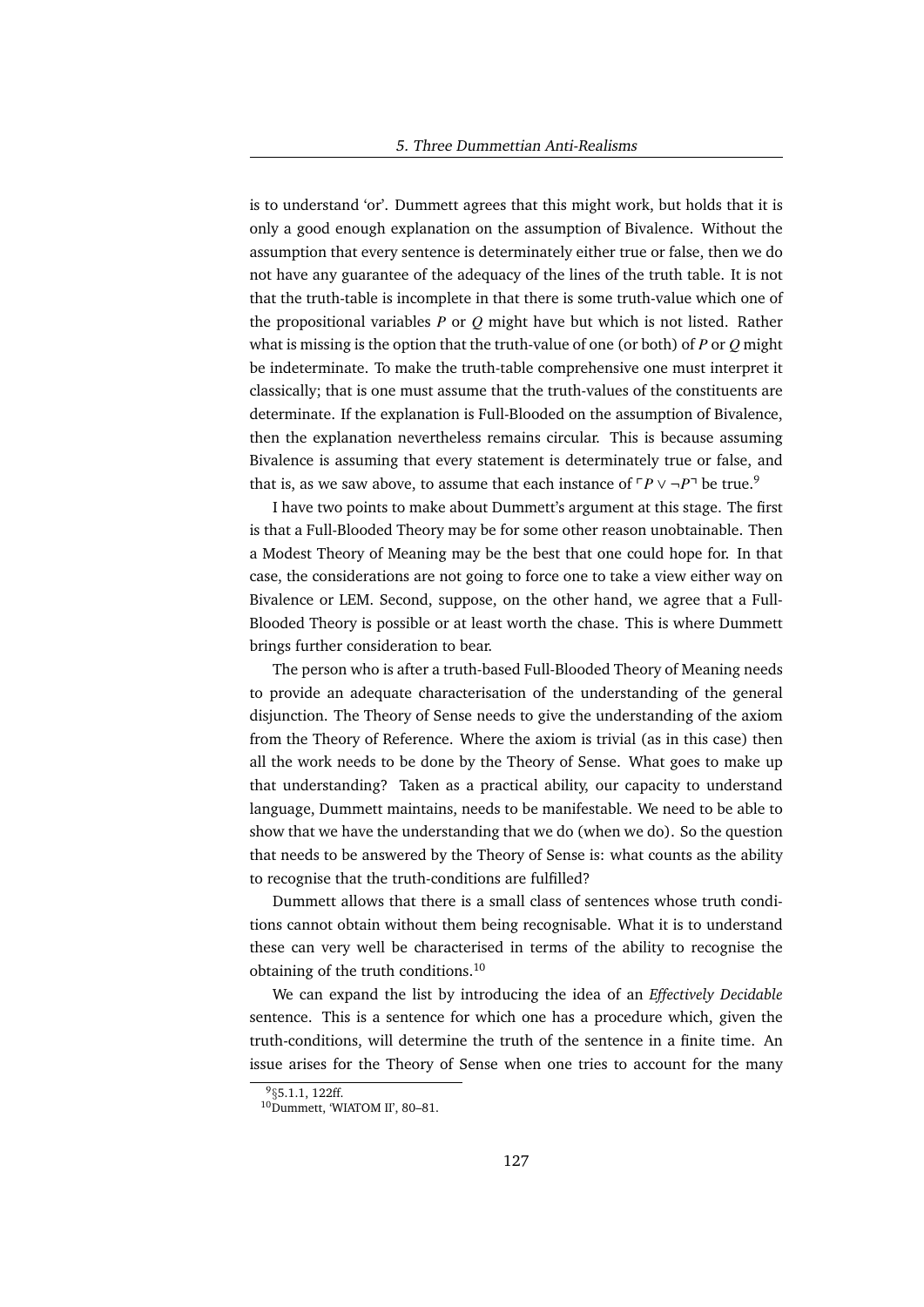remaining sentences that are not Effectively Decidable. That is: those for which there is no procedure which, in a finite time, will yield recognition of the truth (or falsity) of the sentence. The problem comes from sentences whose truthconditions might obtain, without that fact being recognisable. The datum is that we have an ability to deploy those sentences correctly; then the problem posed by Dummett is how the Theory of Sense can characterise that ability. How is it that we can be seen to manifest the correct usage of a sentence whose truth-conditions are such that we are unable to recognise the fulfilment of those truth-conditions?

The easiest way to pass beyond our human ability to recognise these conditions is to posit a superhuman. What the Theory of Sense then outlines is our understanding of truth-conditions in terms of the extra abilities that the proposed superhuman has. If the best Theory of Sense available for the class of non-Effectively Decidable sentences must be given in terms of superhuman ability, then this is clearly not a practical ability which we can have. If we need to extrapolate beyond human ability in order to frame the Theory of Sense then the upshot is that we are involved in a systematic misunderstanding of our own language.<sup>11</sup> This is an unacceptable consequence of the project; which, recall, was to characterise what it is that we understand when we understand a language. By hypothesis none of us is superhuman. It seems then that these non-Effectively Decidable statements mean that a truth-based Full-Blooded Theory of Meaning is not possible.

Dummett's positive proposal is to look to the mathematical intuitionists for inspiration. For the mathematical intuitionists an assertion is not a claim of truth but a claim of provability.<sup>12</sup> The notion of proof is one which is effectively recognisable. Then the thought is that the logical connectives have their meaning in terms of provability. Asserting  $\overline{A} \& B$ <sup> $\overline{A}$ </sup> is to assert that it is provable that *A* is provable and that *B* is provable. Asserting  $\ulcorner A \lor B \urcorner$  is to assert that it is provable that either *A* is provable or *B* is provable. In particular asserting  $\ulcorner A \lor \lnot A \urcorner$ is to say that either *A* is provable or  $\lceil \neg A \rceil$  is provable. Since there may be cases of undecidable mathematical statements such as Goldbach's Conjecture—that every even number greater than two is the sum of two primes—we can see that this logical law will not, in general, hold. The Law of Excluded Middle *will* hold, for instance, over finite domains, since the effective procedure or proof can simply enumerate the cases in order to come to a determination. (We do not know if there is a finite domain over which Goldbach's Conjecture does not hold—if we did then that knowledge would be a disproof of the conjecture.)

The parallel for a Theory of Meaning is to move from characterising our

<sup>11</sup>Dummett, 'WIATOM II', 100–101.

<sup>12</sup>Dummett, *Elements of Intuitionism*, 13.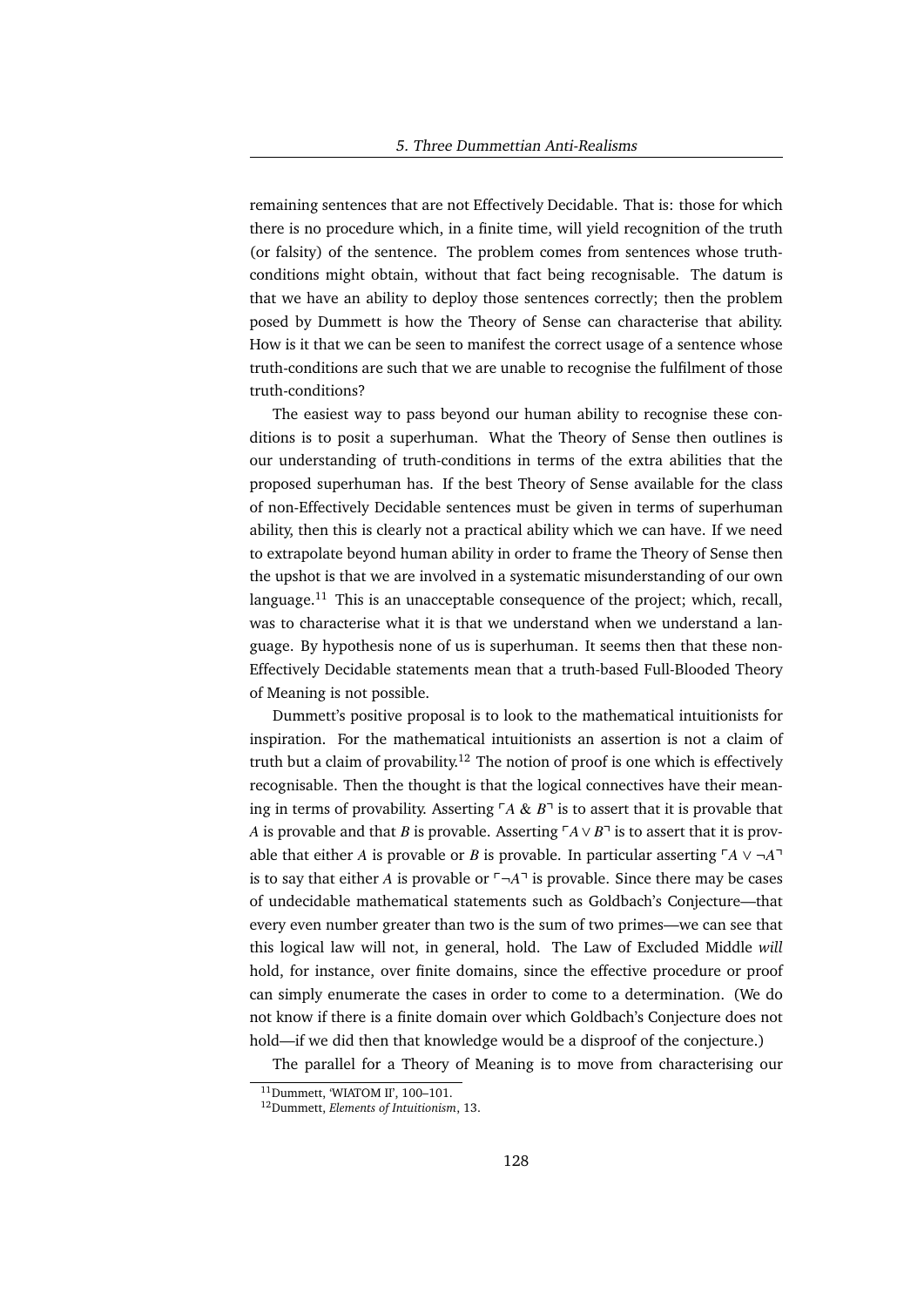understanding of statements in terms of what makes them *true* into using terms of what counts as *verifying* them. Once that move is made, it is clear that the Law of Excluded Middle will also, in general, fail under the verification-based Theory of Meaning being mooted.

That is my explanation of the first of Dummett's anti-realist Stances. It is based, as I have shown, on consideration of how a Theory of Meaning must be in order to fulfil its intended purpose.

## **5.3 The Second Stance: Bare Truth**

Dummett proposes the following principle which I dub 'TIV' for 'true-in-virtue'.<sup>13</sup>

(TIV) Where a statement is true it is true in virtue of something.

Bare Truths are those which violate this principle; they are true despite there being nothing in virtue of which they are so. The most obvious way to interpret the principle is to see it as intended to link the statement to the world. The declarative sentence 'Bob Dylan is a protest singer' is true (if it is) in virtue of there being a person, Bob Dylan, who is a protest singer. However, we also need to note that logical compounds can be true in virtue of their constituents and the Theory of Reference which links them.<sup>14</sup> *E.g.*

 $\Gamma P \vee \neg P$ <sup> $\exists$ </sup> is true iff either *P* is true or  $\Gamma \neg P$ <sup> $\exists$ </sup> is true.

It seems then that the principle TIV might be fulfilled in two separate ways. First, there may be a state of affairs which obtains, which the statement describes, and which therefore serves to make the statement true. Second, there may be a theoretical articulation available which allows the statement to be true in virtue of its composite parts, together with the relevant part of the theory.<sup>15</sup>

The opponent of a Dummettian anti-realist in the Second Stance denies the principle TIV. Equivalently, the opponent is someone who accepts that there can be Bare Truths; truths which do not admit of anything in virtue of which they are true.

The famous example from Dummett's early paper is that of Jones. The central thought experiment runs that Jones, who is long deceased, was never in a situation which would have enabled him to display any brave behaviour.<sup>16</sup>

<sup>13</sup>Dummett, 'WIATOM II', 89–90.

<sup>14</sup>Ibid., 106.

<sup>&</sup>lt;sup>15</sup>For instance, Dummett is quite clear in his opinion that counterfactuals are not going to be Barely True, for the reason there is no direct recognition of counterfactual reality (Ibid., 98–99). David Lewis would agree that they are not Barely True, but for a different reason; he offers a *theory* for what makes them true, albeit one which postulates causally distinct concrete possible worlds (David Lewis, *Counterfactuals* (Oxford: Blackwell, 1973)).

<sup>16</sup>Dummett, 'Truth', 15–16.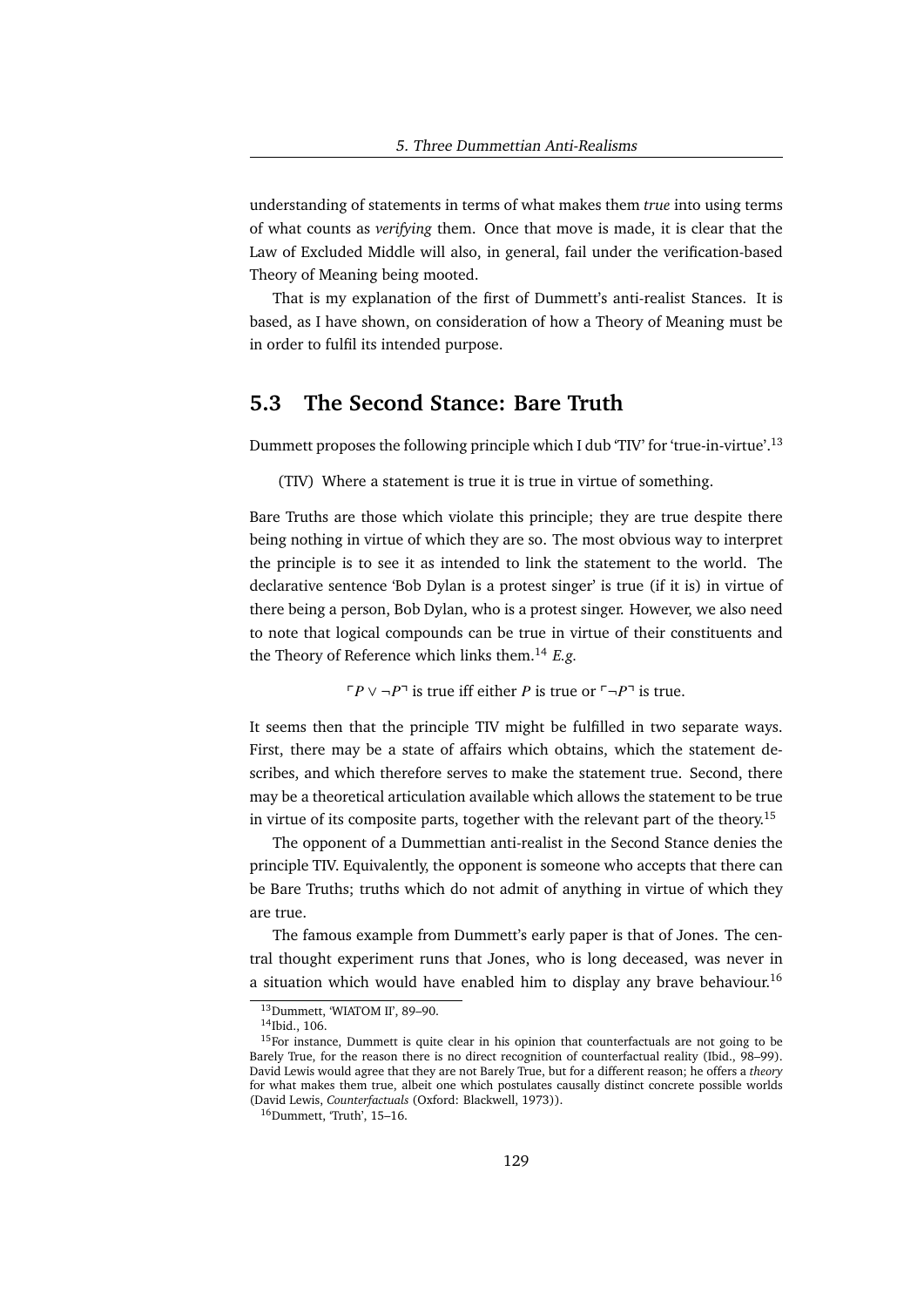The experiment proceeds by asking one to consider the statement 'Either Jones was brave or he was not.' We are prompted to ask: was there something in the past which made it true of Jones that he was brave (or not), despite the fact that—perhaps through no fault (or good fortune) of his own—he never had the opportunity to display his bravery? And if not, is it really true that either Jones was brave or not? This approach is, therefore, metaphysical, in this case *via* the nature of bravery, and does not involve complex theoretical restrictions on an enterprise such as building a Theory of Meaning.

Nevertheless, this is one of the places where the first two Dummettian antirealisms which I am outlining might cross. Suppose we were convinced by the argument of the First Stance above, and have duly replaced truth in our Theory of Meaning with verification. Then it is in the very nature of this case that we do not have the evidence to assert either that Jones was brave or that he was not. Nor can we verify the disjunction, since to verify a disjunction is to be able to verify one of the disjuncts, and *ex hypothesi* that is something we are unable to do. So it would be incorrect to assert 'Either Jones was brave or he was not.' That is one route that we might take. However, this Second Stance that I am outlining can be seen to be independent of the First Stance, since it does not rely on the considerations of the Theory of Meaning. There is, of course, a difference between some fact obtaining, or not, and whether we are in position to assert or deny that the fact obtains. I hold that the Second Stance is best seen as addressing the (putative) fact of the matter in the first instance, and the assertibility (or otherwise) of the proposition only later.

Consider the putative fact of the matter; the fact that would make it determinate that Jones was brave, in the absence of any event which might enable it to show. This is a matter of dispositions. Being fragile is a dispositional property—to assert something as fragile is at least to say that (*e.g.*) it will break easily if dropped. In this case, many would be happy to ascribe a reason for the fragility, in terms of the physical microstructure of the item. In that case it would be precisely that microstructure which would underwrite the fact of the matter. It is determinate whether the item is fragile (or not), according as the appropriate microstructure obtains (or not). And that is so without us having to drop the item in order to discover the matter. Suppose we have not dropped the item. Then we do not know either way whether it is fragile or not. We might think at this point that we should give up the Law of Excluded Middle. But we need not. We do not know which disjunct is true, but we may assert that the item is either fragile or not, precisely because we do have a story to tell about the determinacy of the fragility. There is, we can say, something in virtue of which the object is fragile, regardless of whether the item is presented with the appropriate opportunity to shatter.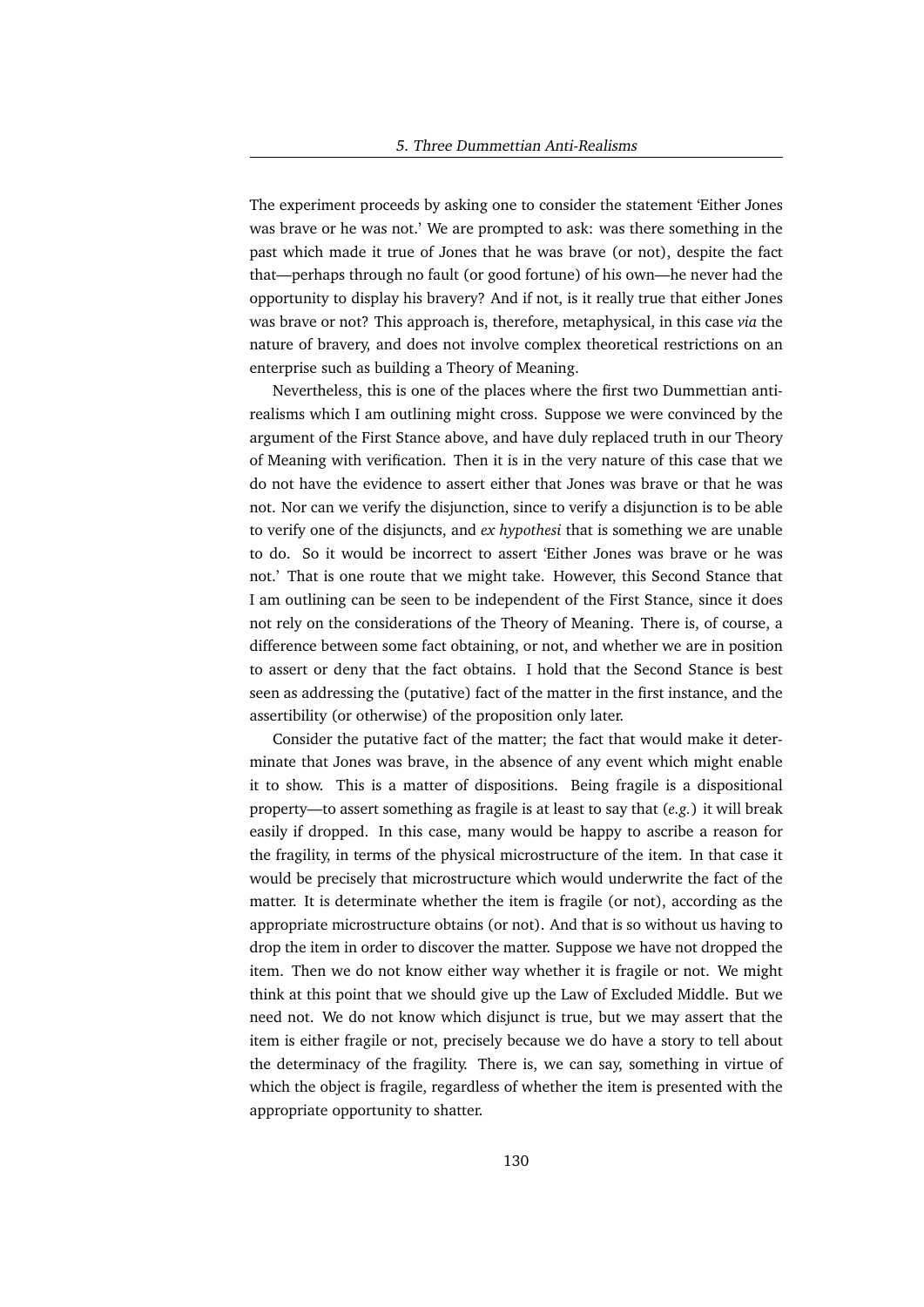Bravery might be regarded as similar to fragility in that it is only elicited in certain circumstances. But we now need to consider whether there is the equivalent of the physical microstructure to underwrite the use of the Law of Excluded Middle. There are therefore two responses to the Second Stance of Dummettian anti-realism. The first is to argue that for bravery there is some equivalent to the physical microstructure in the case of fragility; that the nature (or metaphysics) of the case does entitle us to Excluded Middle. For instance, a hard-line physical reductionist about the mental may reason as follows:

Bravery is a property of the mind. All mental properties can be redescribed, without residue, as physical properties. There is therefore no difference in kind between the dispositional substrate of fragility and that of bravery.

The same sort of response might invoke a deity, instead of physical reductionism, to do the work:

Although we cannot, and never will be able to, tell, nevertheless, God has made it that case that each person is either brave or not.

In response to this, the anti-realist will hold that there is no such underlying physical microstructure, nor God-like mechanism. There is nothing in virtue of which Jones was brave (or not); nothing which makes it true (or false).

But there is a second, more hard-nosed, response to the Second Stance. This denies the principle TIV outright. That is: they agree that there is no equivalent to the microstructure, and that God has not made each person determinately brave or not. Nevertheless one of 'Jones was brave' and 'Jones was not brave' is true, despite there being nothing in virtue of which either is true.

I maintain the Second Stance of Dummettian anti-realism has a distinctive motivation, since it makes essential play with metaphysics, which the First Stance does not.

## **5.4 The Third Stance: Ingredient Sense**

Kripke is widely credited with having discovered a feature of language; *viz.* that names are rigid designators. Kripke himself is slightly more guarded, and uses the basis of strong linguistic intuition to advance the thesis that names are rigid. His intuition and thesis extend naturally from names to demonstratives. I hold that it is this intuition which lends plausibility to a passage of Kripke's which stands in support of Essentialism.

The Third Stance of Dummettian anti-realism presents an alternative explanation to the linguistic intuition on which Kripke's thesis is based. It can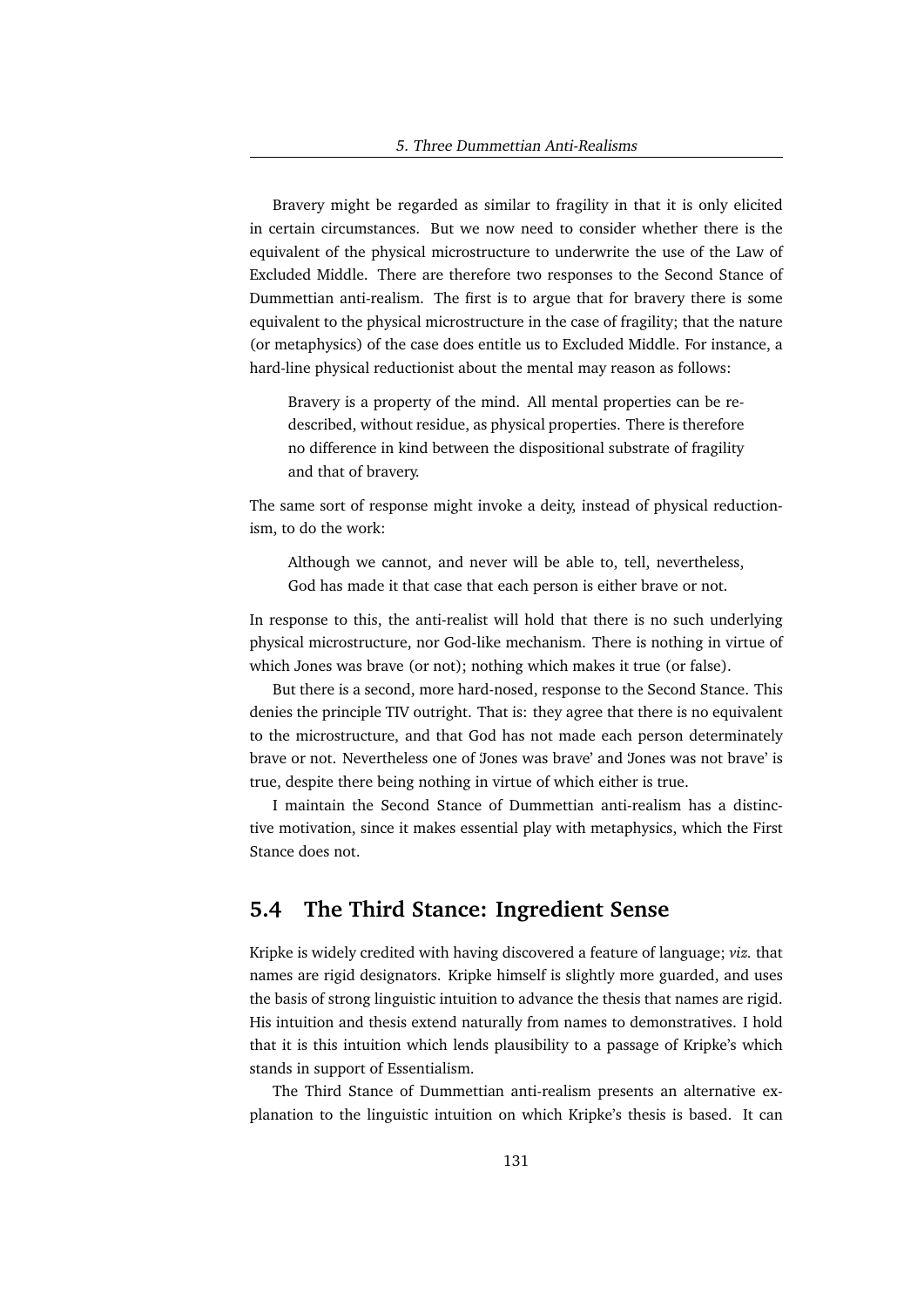therefore be used to neutralise the support for Essentialism which, I claim, relies on that thesis. On this Stance, the Essentialist, or realist, holds that some of the properties which belong to an object do so essentially. The Anti-Essentialist, or anti-realist, in contrast, holds that there is an alternative explanation for the linguistic data which lead Kripke to postulate rigidity, and therefore remains unconvinced by the support put forward by Kripke for Essentialism. This is an anti-/realist debate in that one party, the Essentialist (or realist), is arguing that there are essential properties. The Anti-Essentialist (or anti-realist in the Third Stance) denies that there are such properties.

## **5.4.1 Kripkean Support for Essentialism**

This is one of Kripke's passages about Essentialism.

In the case of this table [pointing to a table], we may not know what block of wood the table came from. Now could *this table* have been made from a completely *different* block of wood, or even of water cleverly hardened into ice—water taken from the Thames River? We could conceivably discover that, contrary to what we now think, this table is indeed made of ice from the river. But let us suppose that it is not. Then, though we can imagine making a table out of another block of wood or even from ice, identical in appearance with this one, and though we could have put it in this very position in the room, it seems to me that this is *not* to imagine *this* table as made of wood or ice, but rather it is to imagine another table, *resembling* this one in external details, made of another block of wood, or even of ice.<sup>17</sup>

The passage strikes me as presenting a line of thought which can be presented as supporting Essentialism, in the following way. *This* table is made of wood. Or so we now believe. It might transpire that in fact, *this* table is made from some other material, such as cleverly hardened ice. Our current belief might be false; Kripke is not invoking some sort of infallible faculty. Suppose we find our belief to be false. The subsequent discovery that the table was all along made of ice would not stand against the claim that the table has an essence. It is simply that we were mistaken about that essence. In that case, the rest of the argument goes through with the newly-discovered original substance instead of the wood. It makes no difference to the argument, then, if the table turns out to be made of ice in the first place. It is therefore safe to assume, for the purposes of the argument and without loss of generality, that our belief is not false.

<sup>17</sup>Emphases in the original. Saul Kripke, *Naming and Necessity* (Oxford: Blackwell, 1981), 113–4.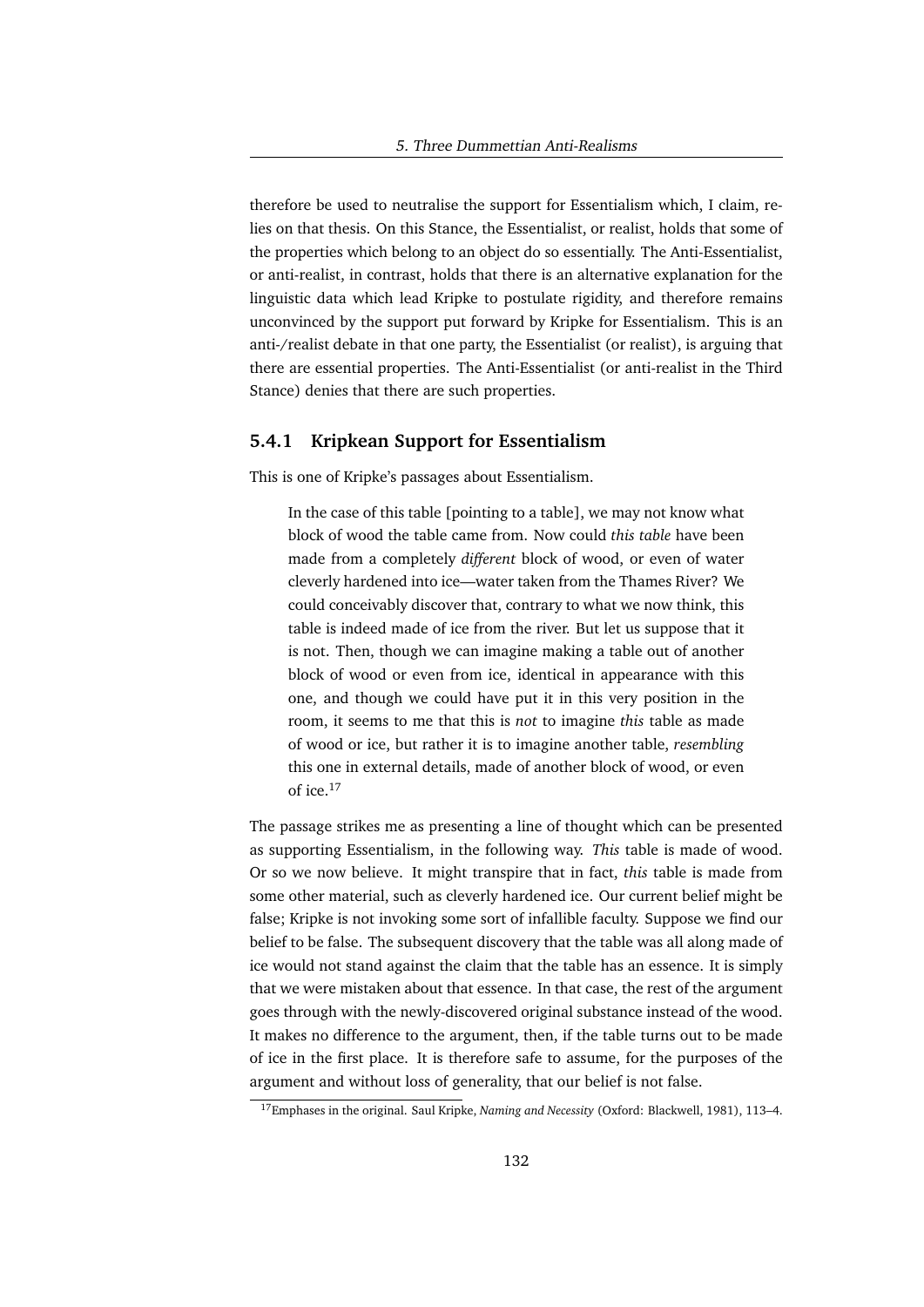We continue with the supposition that *this* table is made of wood. We then try to imagine what it would be for *this* table not to be made of wood. We can go quite a way towards this. We can imagine a table fashioned to precisely the same specification, and placed in the room exactly where *this* table is placed. But we cannot go the whole distance; we cannot imagine that it is *this* table. It may be a very good, perhaps indistinguishable, simulacrum. But the principle of Indiscernibility of Identicals should not be confused with the Identity of Indiscernibles. The simulacrum is not *this* table. This shows that if the table is made of wood, then it is so of necessity. That is to show that it is essential to this table that it be made of wood.

## **5.4.2 Responding to the Thought**

The line of thought rehearsed above seems to employ the (lack of) imaginability of a situation as a guide to necessity. For sure, we may be able to imagine this table being other than it is. For instance, a bored pupil might have gouged his name into its top. Or it might have been put in a different part of the room. But in respect of varying the origin from which *this* table hails, our imagination fails us. We cannot imagine *this* table being made from ice, at least on the supposition that it is, in fact, made of wood. And we cannot imagine it being hewn from a different piece of wood if, in fact, it was crafted from *this* piece of wood.

## **Visualisability**

We should wonder here if there is some play to be made with imagination *qua* visualisability and imagination *qua* conceivability. The intended difference is this. We may not be able to visualise a four-dimensional figure such as a hypercube. But we surely can conceive of one. The limits of conceivability seem to be more to do with coherent and cogent extensions to our thought rather than our ability to imagine seeing such a figure. We can conceive of the fourdimensional figure and project it from one aspect down into two dimensions to make a sketch of it. In this way we can gain a conception of it without being able ever to visualise it.

The application in our current case is this. We may not be able to visualise *this* table as made of something else, particularly if that thought has to work *via* visualising *this* table 'next to' the candidate, in order, as it were, to check the identity claim. That could never work, since as soon as we begin comparing the two, it is *per force* that we are comparing two tables. And two separate tables are not one and the same table. An identity claim cannot be supported in such a way. Indeed, it amounts to a propaedeutic refutation of such a claim.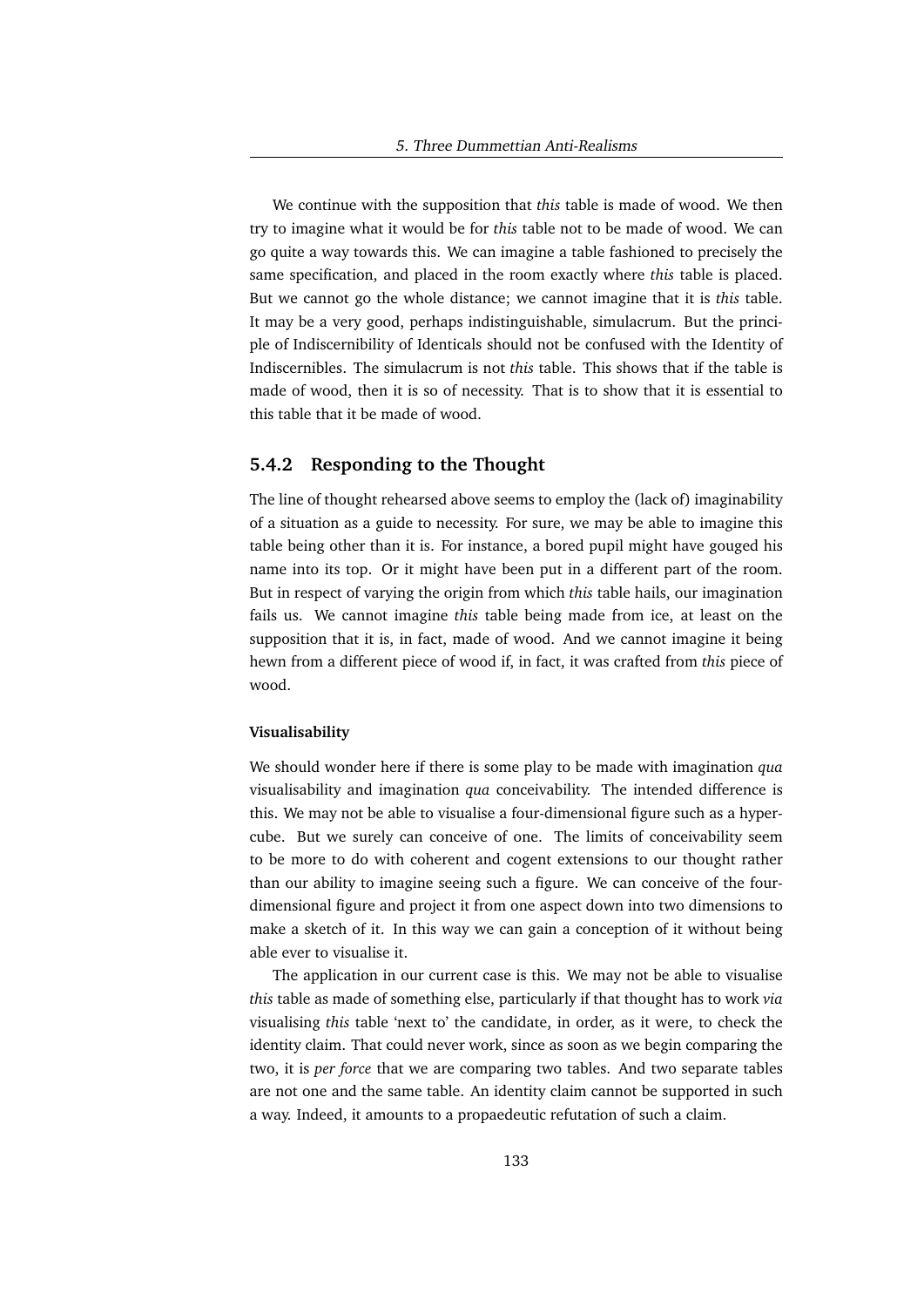However, what if the claim does not rely on the visualisability, but rather the conceivability, of *this* table being made of ice. What is to stop us conceiving of *this* table as being made of ice? What more does the Essentialist have to offer?

#### **Persistence**

Leaving the issue of conceivability on one side, there is another front on which the Essentialist needs to engage. Someone might claim to be perfectly capable of imagining, even in the sense of visualising, *this* table as made of ice. The key thought would be that were a remarkable technician to remove a sliver from the table, and replace it with the cleverly hardened ice, then this table would still be the same table. And that remains true regardless of how many times the technician repeats the procedure. So after a suitably long period of time, the table which is now entirely wooden would be entirely made of ice. It is open to the imagination, then, that this table could be made of ice in a few years' time. But then it is also presumably within the grasp of the imagination that the process had begun a few years ago, so that the table is *now* made of ice. Does that not show that *this* table could be made of ice?

This direction of questioning is mentioned by Kripke in a footnote.<sup>18</sup> He points out that thought is meant to make play with the origin of the object, not its substance. The conditions governing the table's persistence over time are irrelevant for the current considerations. The table might have been processed in such a way, over a long period of time, as now to be made of ice. And the process may well have respected all conditions on the maintenance of the table's identity, so that we are happy it is the same table throughout. In that sense, the table could be made of ice. But then the table would not now be made of wood. The argument, as presented, assumes that the table, now, is actually made of wood. So whatever table you are imagining which is now made of ice, it certainly is not this one, since this one *ex hypothesi* is now made of wood.

Perhaps that is enough to defend the Essentialist from that difficulty. We are still left with the question as to whether there is a principle behind the Essentialist's intuition. I hold that there is a separate thesis of Kripke's which makes the Essentialist's intuition plausible. This is the thesis that demonstratives, along with proper names, are rigid. How does that thesis come to bear in the present case? Suppose that demonstratives are not rigid. Then we have been given no good reason to think that *this* table could not have been fashioned from water from the River Thames. Dummett presents an alternative to the thesis that proper names are rigid. I shall introduce that first, before applying it to the case of demonstratives.

<sup>18</sup>Kripke, 114–5, fn 57.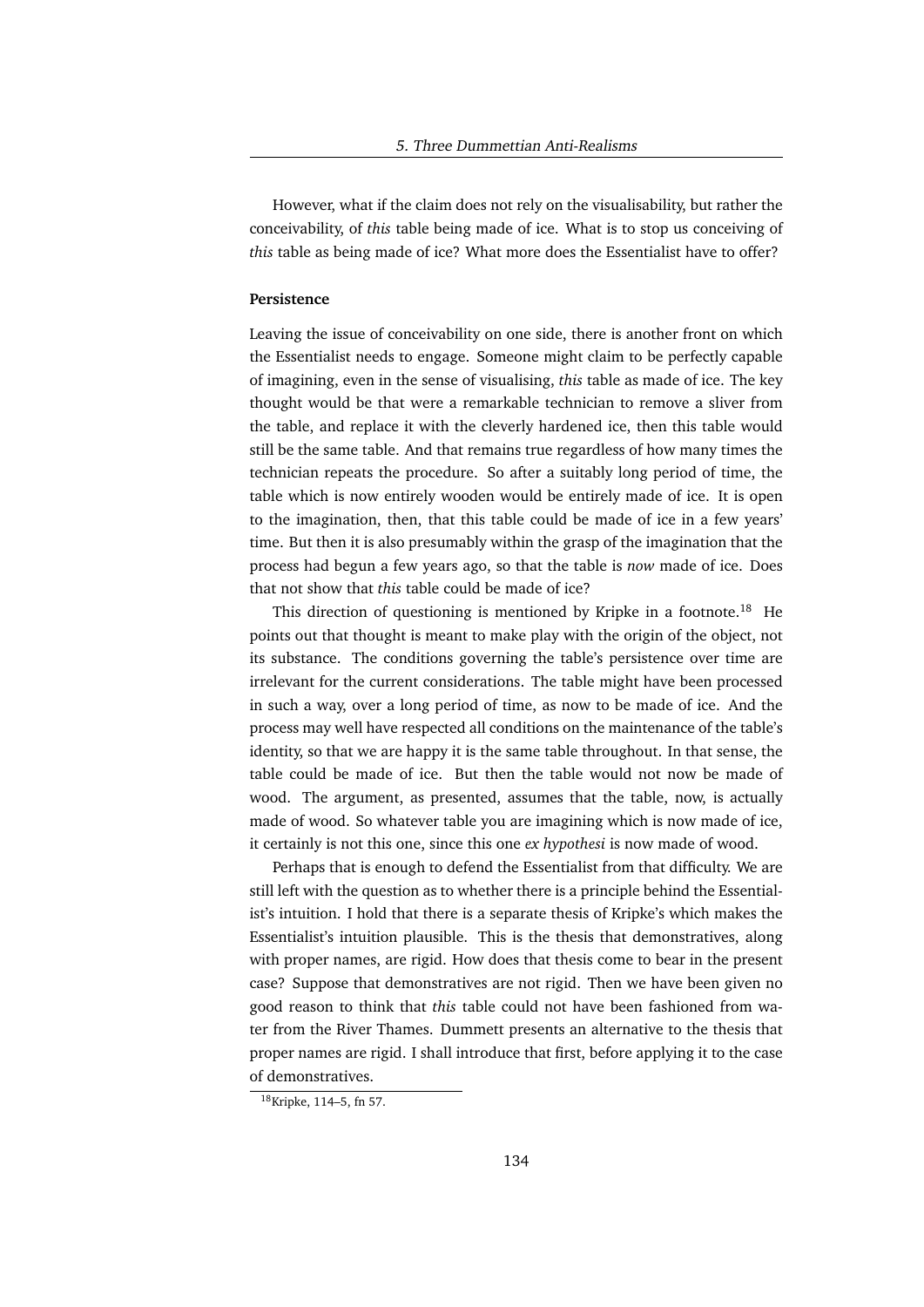## **5.4.3 A Question of Scope?**

On the rigidity of proper names, Kripke states:

My main remark, then, is that we have a direct intuition of the rigidity of names, exhibited in our understanding of the truth conditions of particular sentences.<sup>19</sup>

There is a natural link between the case of proper names and that of demonstratives. What is operative in both is the rigidity of the referring term, and Kripke readily says that it was indeed part of his view that the demonstratives such as 'this', 'I', and 'you' are all rigid.<sup>20</sup> So I shall first look to the Kripkean intuition about the rigidity of proper names before re-considering the demonstrative in the case of the table.

Kripke's intuition is based on the observation that proper names and descriptions act differently in natural language. On the face of it, that may be no surprise. However, Kripke specifically brings it to bear upon the description theory names. There are many different sorts of description theory. In short, what they share is that the meaning of the proper name is given by a description. One might hold that the name is simply an abbreviation for the description. For instance, to use a well-known example from Frege, Aristotle was the teacher of Alexander the Great. $21$  So the description theorist might hold that 'Aristotle' is just short for 'the teacher of Alexander the Great'. But now Kripke points out that

Aristotle might not have been Aristotle

must be read as straightforwardly false. On the other hand

Aristotle might not have been the teacher of Alexander

is true—Alexander might have gone elsewhere for his tuition, in which case the famous philosopher, Aristotle, would not have been his teacher. This goes to show that whatever the semantic import of 'Aristotle', it cannot be equated with that of the description 'the teacher of Alexander the Great'.

We treat the proper name, says Kripke, as *rigid*. This means that the name picks out the same object in all possible worlds (with the *caveat* that the object exist in those worlds). The description, on the other hand, picks out whatever it is at a world which answers to the description at that world. If Alexander had gone to Xenocrates instead, then 'the teacher of Alexander' would have refered to the latter, and not to Aristotle.

<sup>&</sup>lt;sup>19</sup>Kripke, 14.

<sup>&</sup>lt;sup>20</sup>Ibid., 10, fn 12.

<sup>&</sup>lt;sup>21</sup>Gottlob Frege, 'On Concept and Object' in *Vierteljahrsschrift für wissenschaftliche Philosophie*, 16 (1892), 27.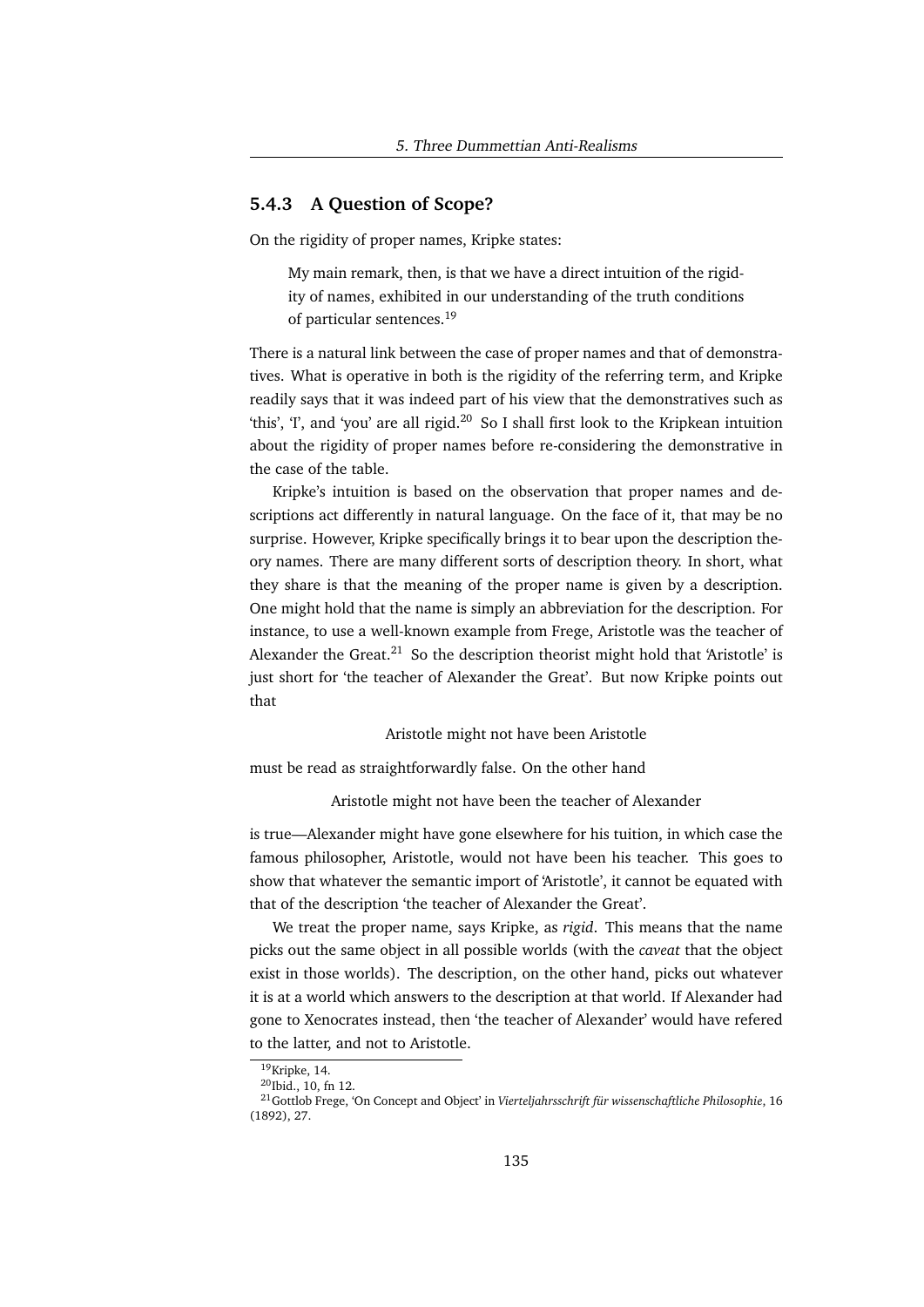Kripke holds that proper names are rigid. But there is an alternative explanation for the phenomenon on which Kripke bases this thesis. This has been pressed by Dummett. He proposes scope as a device which enables us to remain faithful to the original linguistic phenomenon, and as an alternative to postulating the rigidity of the proper name. In order to understand how this works, we need briefly to consider ambiguities in natural language and how formal semantics might help.

#### **Formal Semantics and Ambiguities**

Natural language admits of ambiguities. It was part of Frege's ambition for his Begriffsschrift that it would iron the ambiguities out of natural language; such a script would be more fitting to the purpose of conceptual investigation.<sup>22</sup> A good example involving scope is the English

#### Everyone loves someone.

This sentence is ambiguous between two interpretations. The first is that given any person, there is someone whom that person loves. The second is that there is a person of whom it is true that he is loved by everyone. Writing '*L*αβ' for 'person  $\alpha$  loves person  $\beta$ ' the former might be formalised ( $\forall x$ )( $\exists y$ *Lxy*, the latter (∃*y*)(∀*x*)*Lxy*. The switch is known as a quantifier shift, since the quantifiers change places. The fallacy of muddling the two interpretations mid-way through an argument is the Quantifier Shift Fallacy. Regimenting the natural language argument into a more formal language helps to bring this into the open.

The original sentence is ambiguous; it is capable of expressing both meanings. It is true that the speaker may have one particular meaning in mind, and the audience might be used to hearing the one meaning more than the other. If both of those line up, then despite the ambiguity, there will be no harm done since the meaning which the speaker intends to convey will be the one the audience understands by the sentence. A predisposition to hear the phrase one way rather than the other does not render the sentence itself unambiguous. Rather, the audience in that case is happening to agree with the speaker about which of the two interpretations is intended. In this example, a public audience might find it very strange to hear that there is a single person who is loved by everyone. It might be such a strange proposition that the audience does not interpret the sentence as being ambiguous. Further prompting might be needed before they 'saw' the other meaning. Or again, they may hear both meanings perfectly

<sup>22</sup>Gottlob Frege, *Begriffschrift, eine der arithmetischen nachgebildete Formelsprache des reinen Denkens* (Halle: L. Nebert, 1879), preface.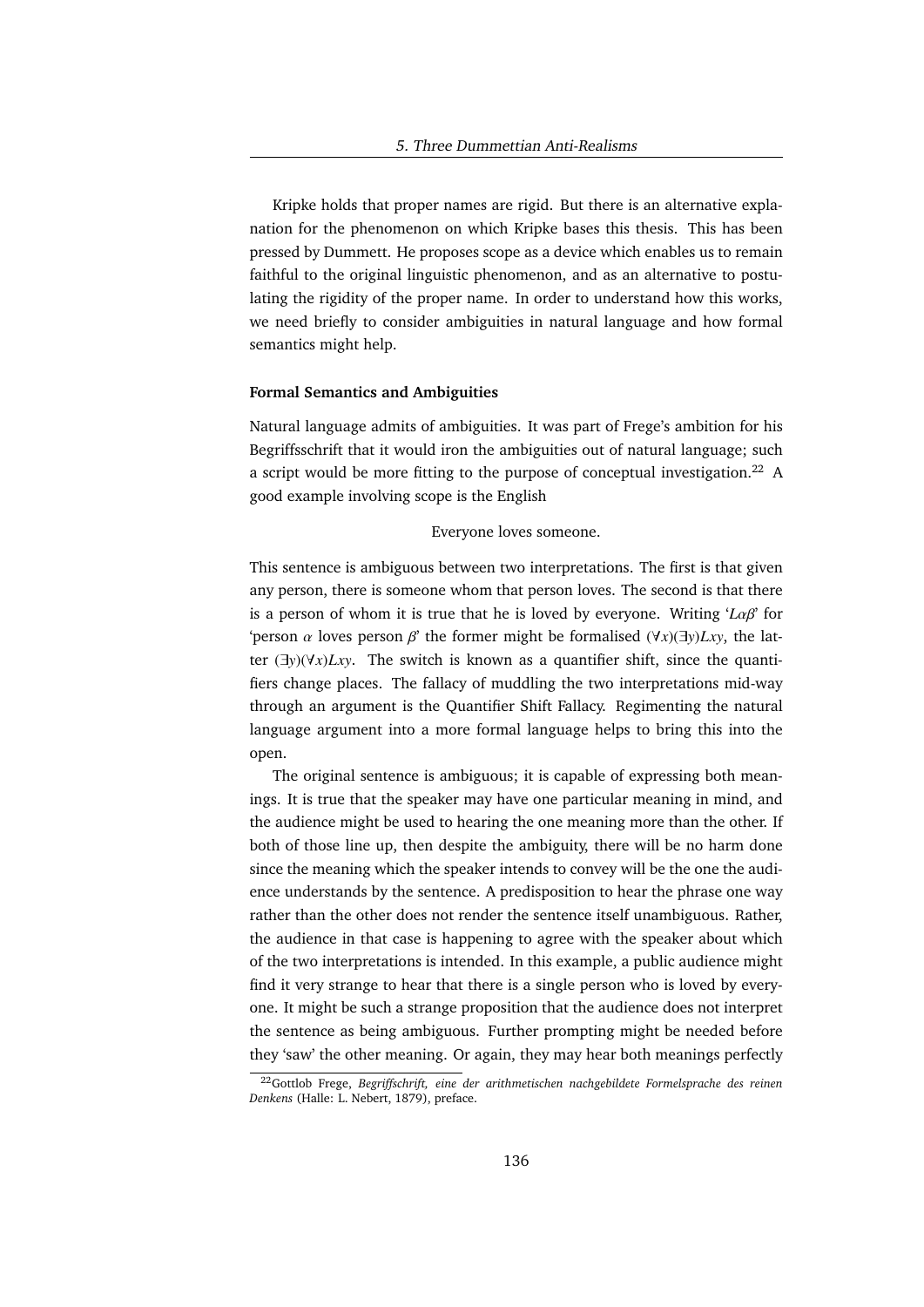well, but conclude that the speaker could not mean *that*, and settle on the safer bet as to what was intended.

None of that alters the fact that the sentence is ambiguous, and so where we need to be clear about what is being said, we should immediately seek to disambiguate. English can be a clumsy tool for that; the formalism helps to keep the precise interpretation sharp and clear.

### **Russell On Denoting**

Russell introduced a formal short-hand for the definite article, where he reduced it to first order logical concepts, using the existential and universal quantifiers.<sup>23</sup> This is a contextually defined variable-binding term operator, marked by an upside-down iota, which can be used to replace predications about *e.g.* the teacher of Alexander, for instance 'The teacher of Alexander was Greek'. The analysis is as follows, with '*G*' for '... is Greek' and '*T*' for '... is a teacher':

$$
G(\iota x: Tx) =_{def} (\exists x) Tx
$$
  
& 
$$
(\forall x)(\forall y)(Tx \rightarrow y = x)
$$
  
& 
$$
(\forall x)(Tx \rightarrow Gx)
$$

One important feature of this contextual definition is how it unfolds when it is embedded in other formalism. Take a context of negation, for instance. There are two ways in which the sentence may fail to be true. The first is that the teacher of Alexander was in fact (say) Egyptian and so not Greek. The second is that Alexander had no teacher, so there was, if you will, nobody to fail to be Greek in the first place. The formalised sentence  $\forall \neg G(x : T x)'$  is thus exposed as ambiguous. It may be negating the Greek nature of the teacher:

$$
\neg G(\iota x:Tx) = (\exists x)Tx
$$
  
& 
$$
(\forall x)(\forall y)(Tx \to y = x)
$$
  
& 
$$
(\forall x)(Tx \to \neg Gx)
$$

Or it may be negating the existence of a teacher who answers to that description in the first place:

$$
\neg G(\iota x: Tx) = \neg [ (\exists x) Tx
$$
  
& 
$$
(\forall x)(\forall y)(Tx \to y = x)
$$
  
& 
$$
(\forall x)(Tx \to Gx) ]
$$

Russell himself was, of course, aware of this and introduced a notation of prefixing a copy of the contextually defined term to indicate the scope of the definite

<sup>23</sup>Bertrand Russell, 'On Denoting' in *Mind*, 14 (1905).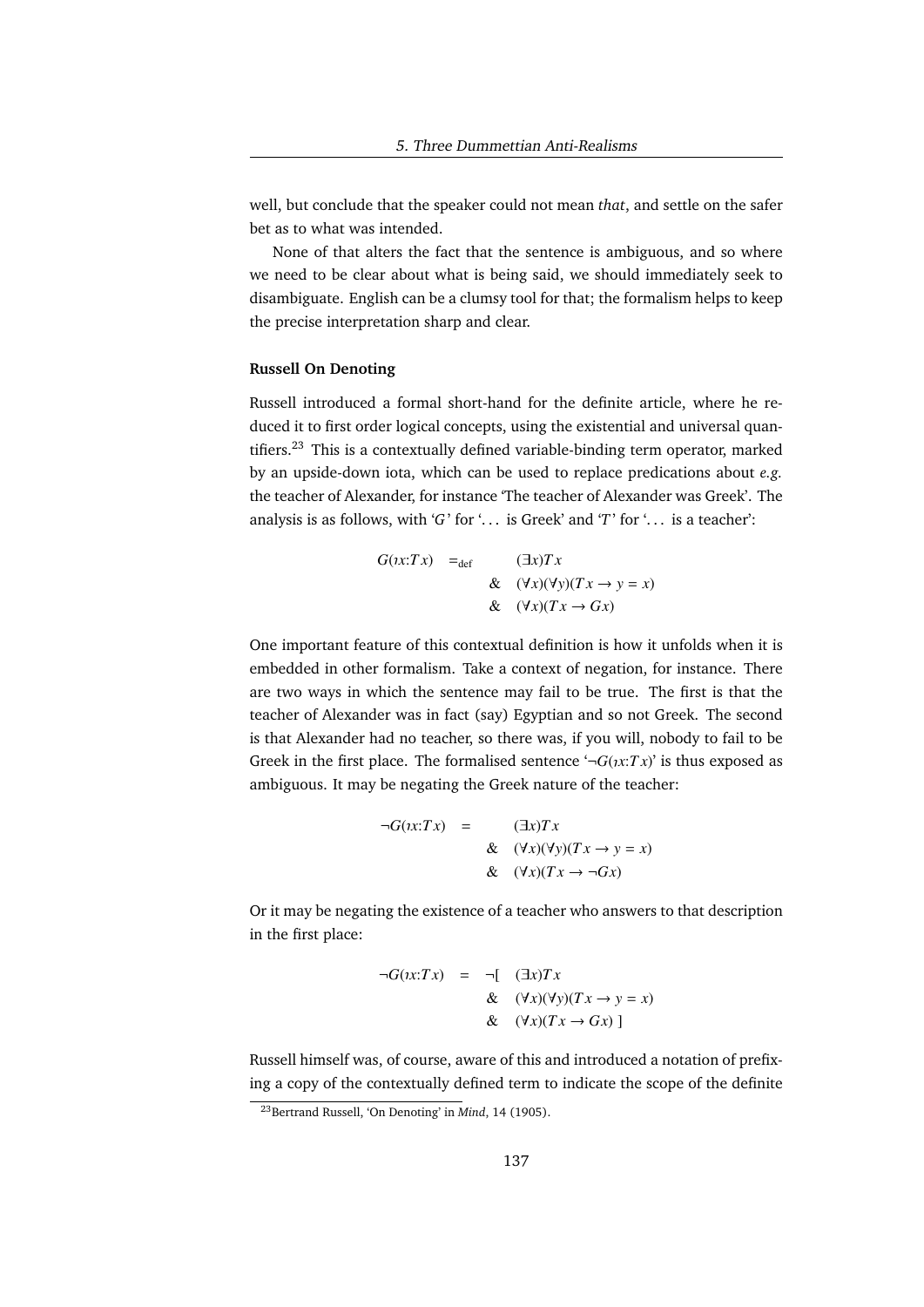description. Hence

$$
[1x:Tx] \neg G(1x:Tx)
$$

means the definite description has wide scope; in this case denying that the teacher was Greek. While

 $\neg [nx:Tx]G(x:Tx)$ 

means the description has narrow scope; in this case meaning that there was no such teacher in the first place. Note that in discussion of scope it behoves us to be clear about which operator is in mind. In these examples, where the definite description has wide scope, the negation has narrow scope, and *vice versa*.

#### **Scoping and Necessity**

We are now in position to express the Dummettian counterproposal to Kripke's intuition about the rigidity of names. The fact that necessarily, Aristotle was Aristotle, can be formalised ' $\Box a = a$ '. The fact that Aristotle was the teacher of Alexander can be rendered  $'a = \iota x$ : $Tx$ . Then we can modalise the latter to reach the statement that Aristotle might not have been the teacher of Alexander:

$$
\diamondsuit \neg (a = \iota x : Tx)
$$

This is ambiguous—should the definite description take narrow or wide scope? Where it has wide scope we have

$$
[1x:Tx] \diamondsuit \neg (a = \iota x:Tx)
$$

That is to say of the teacher of Alexander that he might not have been Aristotle. With narrow scope we have

$$
\diamondsuit \neg [1x : Tx](a = 1x : Tx)
$$

This says that it might not have been the case that Aristotle was the teacher of Alexander.

We can explain the difference between a proper name and a description in the following way. The definite description interpreted with wide scope acts like the proper name; it is absurd to assert of the teacher of Alexander, being Aristotle, that he might not be Aristotle. On the other hand the narrow scope also shows us an acceptable way to express the proposition that Alexander might have been taught by someone other than Aristotle.

The linguistic data driving Kripke's 'discovery' could be explained by the thesis that proper names take wide scope. Is this equivalent to his thesis that proper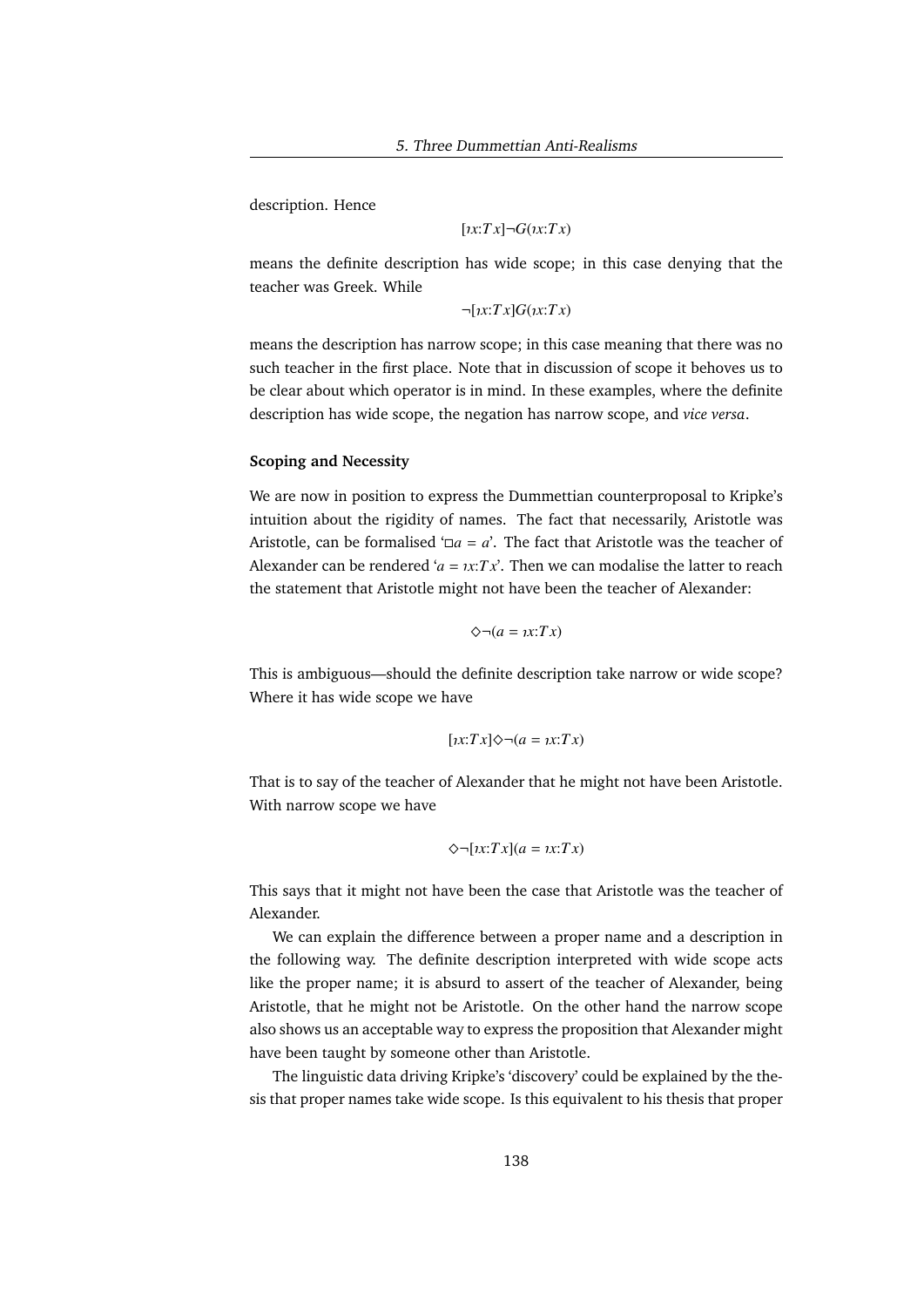names are rigid? Kripke replies that his thesis is that the name is rigid even in sentences which lack the modal operators. Consider his example 'Aristotle was fond of dogs'. There are no modal operators in the sentence. So patently his thesis cannot be equivalent to a thesis which involves manipulating the scope as we saw above. That is surely correct. But we then need to ask whether the original data—the semantic behaviour of names and definite descriptions—back up Kripke's avowed intuition. That question will be clearer in the light of what Dummett terms Ingredient Sense.

## **5.4.4 Ingredient Sense**

One of the clearest expositions of Dummett's notion of Ingredient Sense is to be found in the first two chapters of *The Logical Basis of Metaphysics*. In brief, the semantic value of a sentence is determined by the semantic values of the expressions which go to make it up. The thought is that the semantic value of an expression may not be exhausted by its contribution to a single sentence. Consider what happens when that sentence itself occurs in more complex sentences. The contribution of an expression may then change depending on the context in which it finds itself, so to speak. Łukasiewicz's three-valued semantics is used as an example to illustrate what is meant by this. A single place connective '*T*' is introduced, which yields the value 1 just when its argument has the value 1. The table for this one-place connective is given in figure 5.1.

$$
\begin{array}{c|c}\nP & TP \\
1 & 1 \\
^{1/2} & 0 \\
0 & 0\n\end{array}
$$

Figure 5.1: Table for Three-valued *T* Connective

We can now consider the proposition *P* and the proposition  $T P$ <sup> $\bar{P}$ </sup>. They have precisely the same truth-conditions; which is to say that one is true just when the other is. Thus what is conveyed in asserting either sentence—which Dummett calls the *Assertoric Content*—is identical. They may still differ, however, in Ingredient Sense.<sup>24</sup> This is because the contribution they make in complex sentences may not be the same. Compare  $\ulcorner P \rightarrow Q \urcorner$  and  $\ulcorner TP \rightarrow Q \urcorner$ , as interpeted under a three-valued logic. The matrix for  $\rightarrow$  in such a system is given in figure 5.2. The difference occurs where *P* takes the value  $\frac{1}{2}$  and *Q* is assigned 0. Then  $\overline{P} \rightarrow Q^T$  turns out to be false. However, *P*, having the value  $\frac{1}{2}$  is

<sup>24</sup>Dummett, *The Logical Basis of Metaphysics*, 48.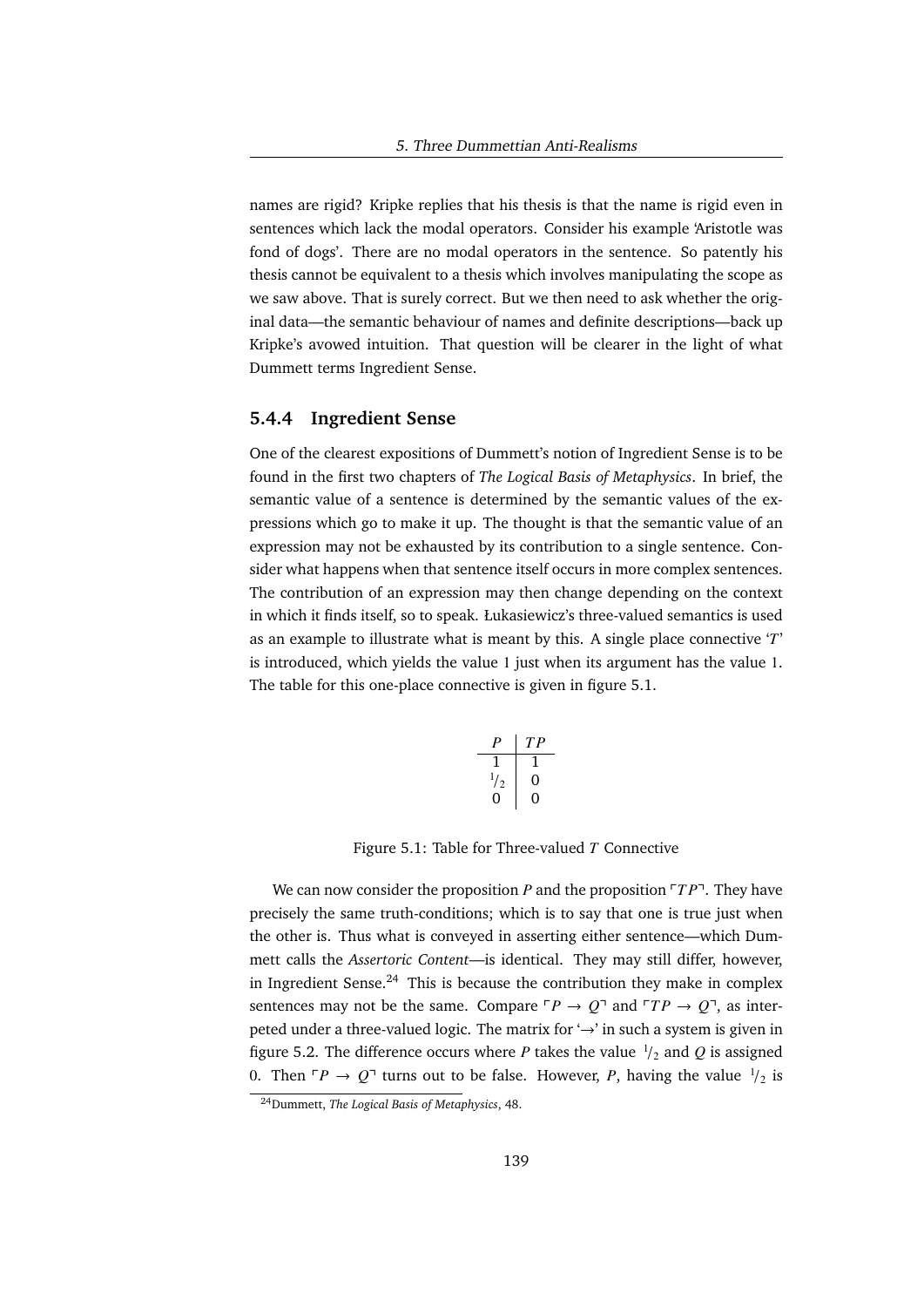|             | 1 | $^{1}/_{2}$ | 0 |
|-------------|---|-------------|---|
|             | 1 | $^{1}/_{2}$ | 0 |
| $^{1}/_{2}$ |   |             | O |
| 0           |   |             |   |

Figure 5.2: Matrix for Three-valued  $\rightarrow$ 

neither true nor false and hence  $\ulcorner TP \urcorner$  is false. Then  $\ulcorner TP \rightarrow Q \urcorner$  is a conditional with a false antecedent, and so turns out true. That is, we have a case where  $\Gamma P \rightarrow Q$ <sup>T</sup> is false, but  $\Gamma T P \rightarrow Q$ <sup>T</sup> is true. They differ only in their antecedents, and the antecedents are acknowledged to have the very same truth conditions. The contribution which  $\Gamma P$ <sup> $\eta$ </sup> makes to the truth of the compound must be different from the contribution of  $\ulcorner TP \urcorner$ . But the difference in contribution cannot be accounted for by their truth conditions alone, since those are the same. Hence these two expressions differ in their Ingredient Sense.

These considerations support the suggestion that there may be more to the semantic value of an expression than its contribution to the truth (or falsity) of an atomic sentence. It may also vary its contribution when that atomic sentence is embedded in more complex sentences; this added contribution is due to the Ingredient Sense.

## **5.4.5 The Objection to Kripke**

The objection to Kripke's thesis about names is this. Suppose we explicitly introduce a name to refer to the person who fits a particular description. Then the description and the name have the same Assertoric Content, but differ in Ingredient Sense. Take two atomic sentences which ascribe a property to the person, and differ only in that one uses the name where the other uses the description. Asserting either atomic sentence amounts to the same. It is only when these sentences are combined into larger complexes—in this case modal ones—that the difference shows itself. The contention is that this is the *only* difference between them. The difference would not show up at all if they were never used in modal contexts.

It is part of the Dummett's position that we be able to respect the motivation behind Kripke's thesis about the rigidity of names, without accepting that the names are indeed rigid. All parties must accept the 'raw data', so to speak; that is: the fact that descriptions and names do behave differently in modal contexts. The Dummettian thought is that the content of sentences can be divided into Assertoric Content and Ingredient Sense. The effect of the Ingredient Sense only becomes apparent when the whole sentence is embedded in a modal context.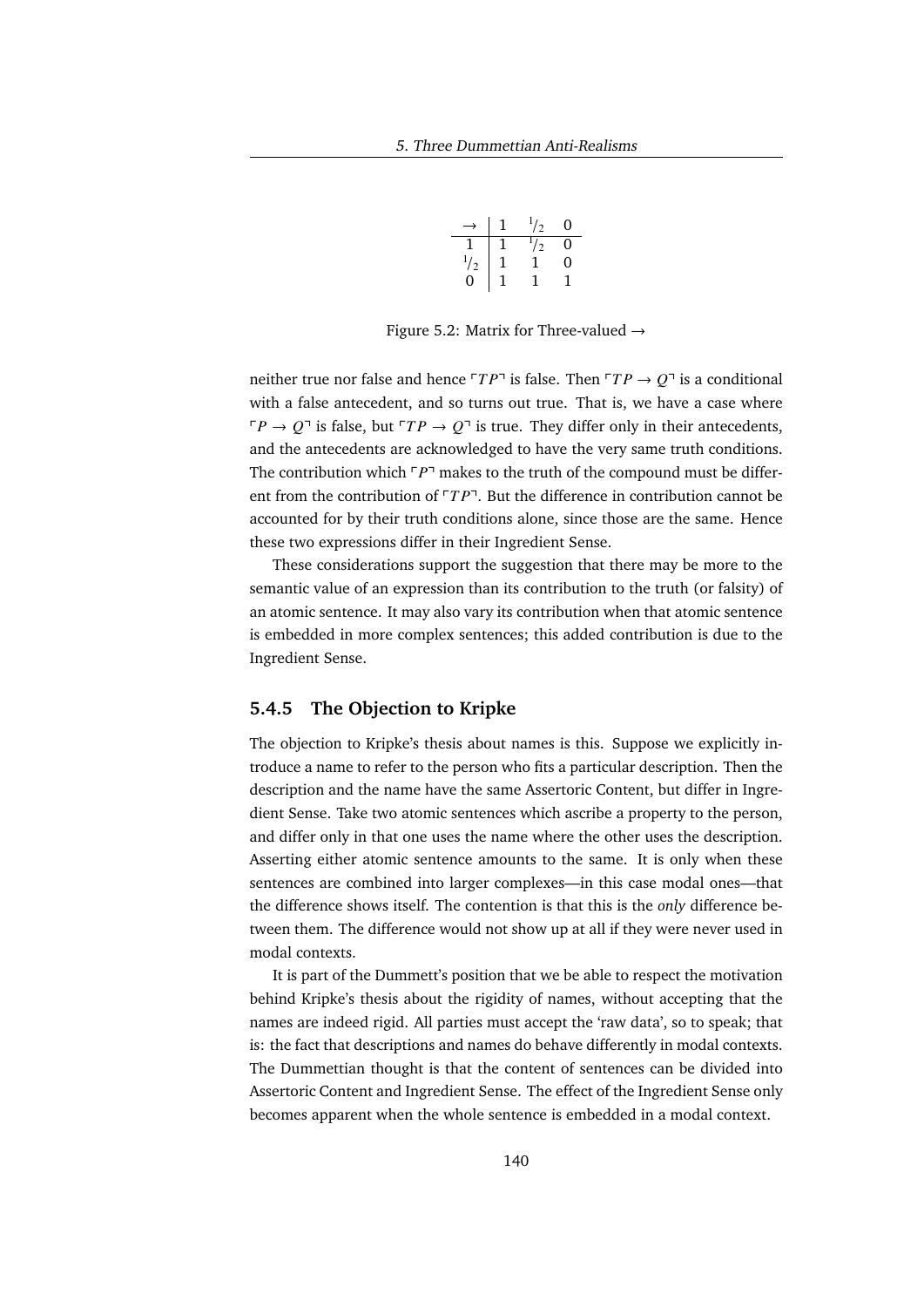The substance of this debate so far has treated proper names. We have seen how we might avail ourselves of Dummett's approach of scope manipulation and the notion of Ingredient Sense. We now need to see if it can be applied to the original case of the demonstrative which was involved in the case of the table.<sup>25</sup>

#### **One Regimentation For Demonstratives**

I can now come back to the Kripkean Essentialism concerning *this* table with which I began. I claimed that the thought gained plausibility from the rigidity of the demonstrative, since if the demonstrative were not rigid then there was no good reason to think that *this* table could not have been made from cleverly hardened ice.

Can someone wishing to resist the Kripkean thought about Essentialism legitimately take the demonstrative to be regimented, or formalised, such that issues of scope can be seen? Dummett hints that wherever a definite description

But suppose the length of the metre were fixed by example, as it used to be. Then, the thought runs, we know *a priori* that the standard metre is a metre long; that is we know it without having to check, without having to measure it. The standard metre is made of metal, which expands somewhat when heated. Suppose then, that the standard metre is heated up. In that circumstance it would be slightly longer than a metre. Then it is only contingently true that the standard metre be a metre long. This is one of Kripke's reasons for proposing that there be *a priori* contingencies. This stands against received wisdom that the *a priori* and the necessary are co-ordinate; they cannot be co-ordinate if there are *a priori* truths which are not necessary.

The line of thought expressed so far provides a response to this issue. The following four points outline the alternative view to the putative *a priori* contingencies.

- (1) 'The standard metre is a metre long' is not ambiguous. With ' $M$ ' for '... measures one metre long' and '*S*' for '... is a standard metre', this can be rendered ' $M$ (*x*:*Sx*)'.
- (2) 'Necessarily: the standard metre is a metre long' is ambiguous. To disambiguate it, attention needs to be paid to the scope of the definite description.
- (3) With wide scope ( $[x: Sx] \Box M(x: Sx)$ ), we are saying of the standard metre that necessarily, it is a metre long. Which is false, since it could be heated up, and in that case would expand.
- (4) With narrow scope ( $\Box$ [*x*:*Sx*] $M$ (*x*:*Sx*)), we are saying that necessarily, whatever piece of metal we use to fix the length of a metre, that piece will be a metre long. Which is true, by definition.

This view maintains that Kripke's example of an *a priori* contingency issues from an equivocation between these two disambiguations. Interpreted with narrow scope, we do know it *a priori* and indeed it is necessary. Whereas, taken with wide scope, we do not know it *a priori* and it is contingent. Respecting the appropriate disambiguation in this fashion, the *a priori* and the necessary remain co-ordinate. That, then, is how someone might employ the notion of Ingredient Sense to avoid the putative Kripkean *a priori* contingencies.

<sup>&</sup>lt;sup>25</sup>There is an issue which is strictly tangential, but is so closely related and of such philosophical interest that to avoid mentioning it might appear perverse. Kripke discusses (Kripke, 54–58) the view that we know this sentence to be true *a priori*:

The standard metre in Paris is a metre long.

In fact 'the standard metre in Paris' no longer refers. The metre is no longer defined by a physical standard kept in Paris (although the kilogram is still defined by example in this way). The current convention for the metre was adopted in 1960 by the International Bureau of Weights and Measures. This defines a metre to be the distance covered by a number of wavelengths (1,650,763.73) of a particular radiation (of a krypton-86 atom) in a vacuum (Whelan and Hodgson, 9). Arguably, then, since 1960 it has been an *a posteriori* and contingent—albeit non-trivial—matter as to whether any particular piece of metal is a metre long.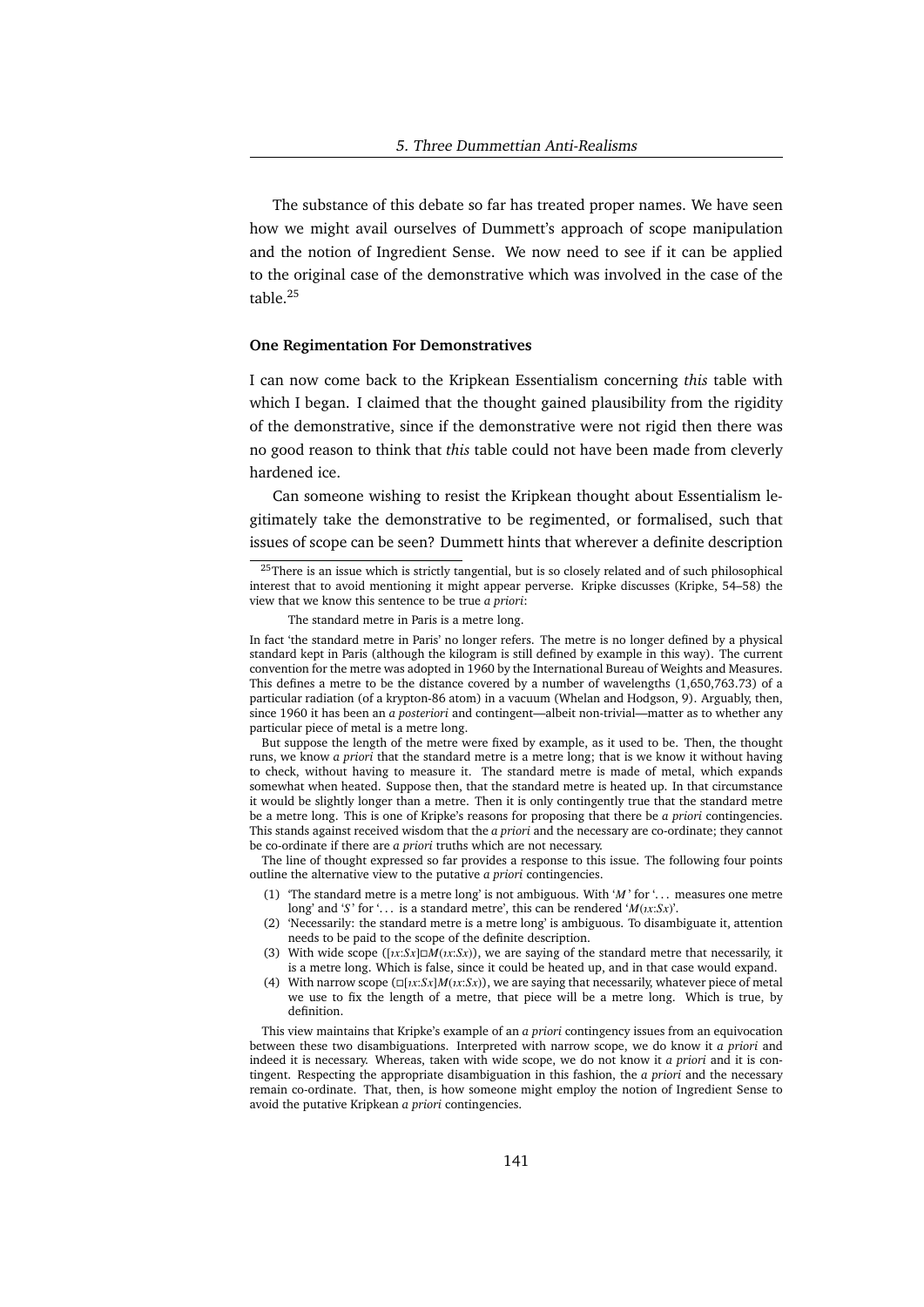is involved, we can make use of Russell's analysis to yield a scope distincion.<sup>26</sup> Recent work by Lepore and Ludwig in formal semantics provides one such a case for the demonstrative.<sup>27</sup> The latter work suggests the following as a translation into formalese (the halfway house to regimentation) of the target 'this table is made of wood':

[The  $x: x$  is this and  $x$  is a table]( $x$  is made of wood).

Given the suggested regimentation and the standard Russellian analysis of the definite description, I introduce a contextually defined term for 'this F is G',  $G(\theta x$ :*Fx*), involving a variable-binding term operator, with the following definition. I call it the Demonstrative Description Operator and I mark it with an upside-down theta  $(\theta')$ .

$$
G(\theta x: F x) =_{def} ( \exists x) F x
$$
  
& 
$$
( \forall x)( \forall y)( F x \rightarrow y = x)
$$
  
& 
$$
( \forall x)( F x \rightarrow (x = this \& G x))
$$

We can then regiment the target sentence quite simply as

$$
W(\theta x{:}T x)
$$

As with the definite description, an issue of scope arises as soon as this combines into a larger logical context. The same stipulation will be used as before; a copy of the Demonstrative Description Operator will be used to mark the scope. The sentence

## This table is necessarily made of wood

is then seen as ambiguous. The two separate thoughts might be characterised in English as follows: (a) of this table, I am asserting that it is necessarily made of wood; (b) this table is made of wood, and that is a necessary fact. The thoughts can be hard to pry apart. The formalism makes it clear which is intended.

$$
[\theta x: T x] \Box W(\theta x: T x) = (\exists x) T x
$$
  
&  $(\forall x)(\forall y)(T x \rightarrow y = x)$   
&  $(\forall x)(T x \rightarrow (x = this \& \Box W x))$   

$$
\Box [\theta x: T x] W(\theta x: T x) = \Box [\Box x) T x
$$
  
&  $(\forall x)(\forall y)(T x \rightarrow y = x)$   
&  $(\forall x)(T x \rightarrow (x = this \& W x))]$ 

<sup>26</sup>Dummett, *IFP*, 575.

<sup>&</sup>lt;sup>27</sup>Ernest Lepore and Kurt Ludwig, 'The semantics and pragmatics of complex demonstratives' in *Mind*, 109. Issue 434 (2000).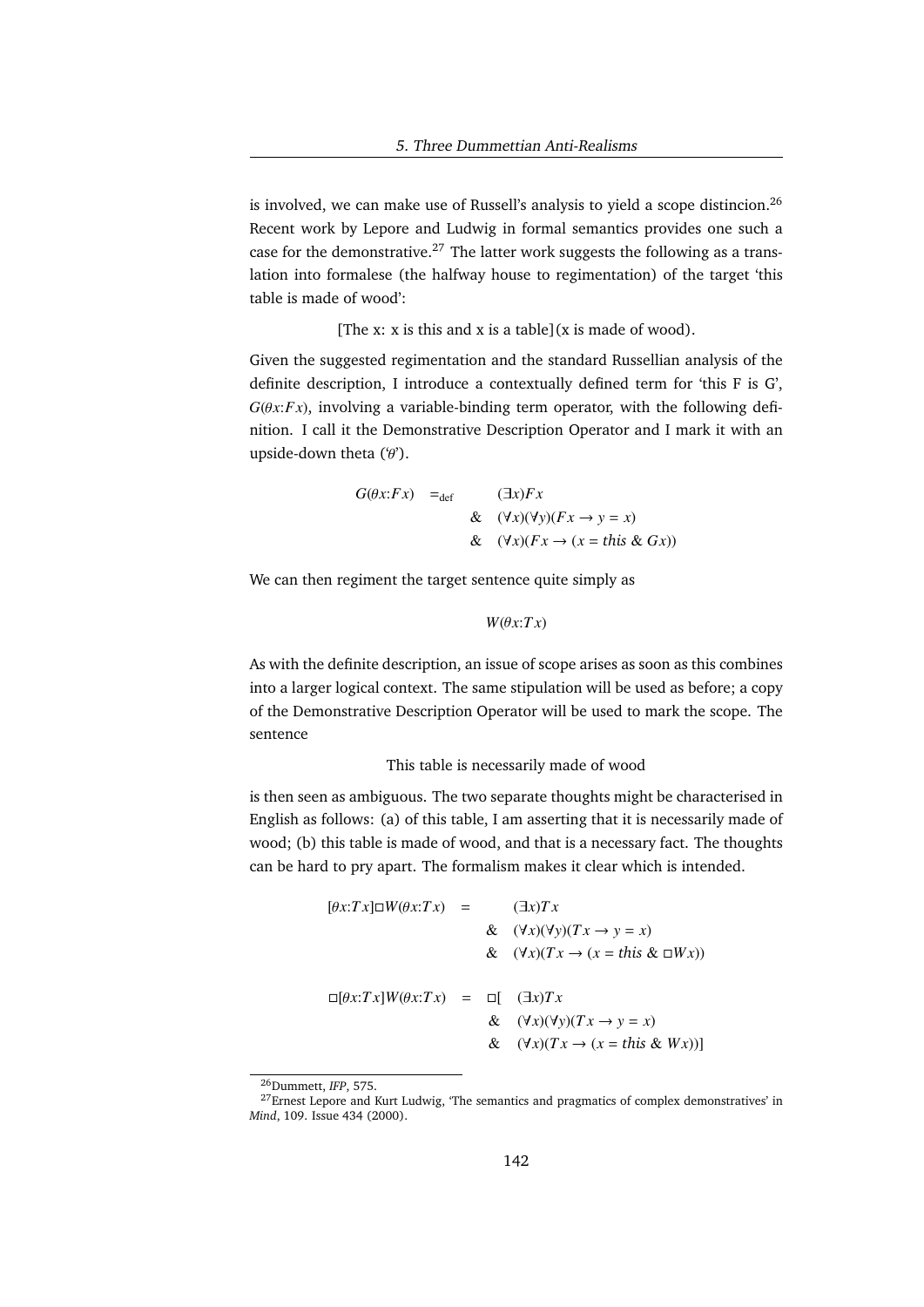## **5.4.6 The Anti-Essentialist Response**

As the passage from Kripke struck me, the line of thought gains plausibility from the rigidity of the demonstrative. Suppose 'this' is rigid. Then where 'this' refers to *this* wooden table, there can be no accessible world relative to which 'this' does not refer to *this* table. Hence it is not possible that *this* table is not wooden. This follows provided we grant the usual relation between possibility and truth with respect to possible worlds, *viz.* that a statement is possibly true just when there is an accessible world relative to which the statement is true.

Now assume that instead of being rigid, the demonstrative is treated as a demonstrative description in the fashion developed above. Then the thought runs as follows. 'This' refers to *this* wooden table. But that is ambiguous; the demonstrative description could take wide scope

$$
[\theta x: Tx] \diamondsuit \neg W(\theta x: Tx)
$$

or narrow scope

$$
\Diamond \neg [\theta x{:}T x]W(\theta x{:}T x)
$$

I claim that Kripke's thought about the essence of origin is supported by his thesis that demonstratives are rigid. In terms of scope, the demonstrative description takes wide scope; of *this* table I am asserting that it is possible that it is not wooden. Which, the thought runs, given that it is wooden, is false. This is different from the thought expressed when the demonstrative description takes narrow scope. Then the thought is that there is a possible world where the table ostended by 'this' is not wooden.

As an interpretation of Kripke, this might seem very uncharitable for the following reason. If Kripke is held to be relying on the rigidity of the demonstrative in order to maintain that this table is essentially wooden, then there is nothing to stop the line of thought ramifying to every other property which the table has. Kripke is not an essentialist about every property. Rather, he is best interpreted as expressing an intuition that some properties of objects are essential, and some are not. In this case the intuition concerns the origin of the object; that the origin and the object are essentially linked.

We can use the notation of scope to characterise the distinction expressed in Kripke's intuition more precisely. For property *P*, where

$$
[\theta x: Tx] \Box P(\theta x: Tx)
$$

holds then that property is essential. And where

$$
[\theta x: Tx] \diamondsuit \neg P(\theta x: Tx)
$$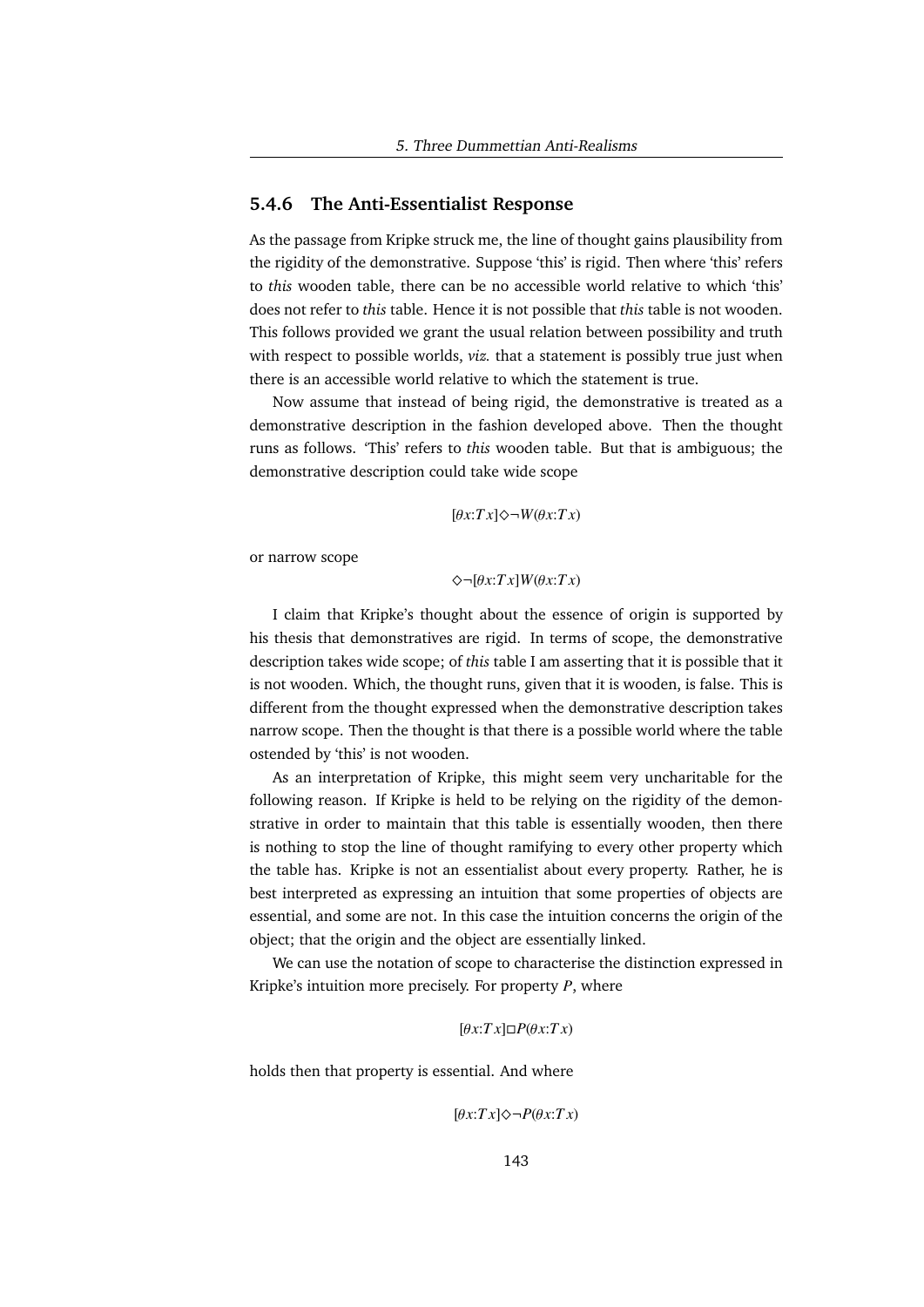holds then *P* is accidental. Then Kripke is understood as claiming that the origin of an object is essential in that sense. He is best taken as expressing an intuition about that claim, rather than presenting an argument for it. We may or may not share his intuition on this topic, and he has not presented any principled distinction between the essential and the accidental.

It is the disambiguation of the expression of Kripke's line of thought which allows us to be clear about exactly what is at stake. The Anti-Essentialist is now free to deny that the origin is an essential property of the table. What is being denied is just a matter of intuition, and that is too slim a basis to support any metaphysical conclusions about essential properties. The metaphysical features which are purportedly intuited may simply be shadows cast by the conventions of our language.

## **5.5 The Three Stances and the Cruces**

I now turn to the issue of how the three different Stances of the Dummettian anti-realist which I have discerned compare with the available options within the framework of T&O.

## **5.5.1 Theories of Meaning**

The First Stance that I have distinguished is the only one to be considered explicitly by Wright.<sup>28</sup> He points out that if this is the way to distinguish between realist and anti-realist, then we should have a problem coping with one of our prior intuitions about where the anti/-realist division is meant to be drawn. The hard-line physicalist who reduces mental talk to the physical may well, Wright argues, as a consequence of the reduction, hold that mental talk admits of Bivalence. On Wright's understanding of Dummett's anti-realism, this would make such a reductionist a realist; and that stands counter to our intuition. Someone arguing against the mental in this sense is surely not a realist.

Care is needed here. Wright might be taken as claiming that the reductionist is not a realist, whilst still maintaining that they do not qualify as an anti-realist either. The text is not clear on this point. However, the driving thought of T&O is that the going notion of 'anti-realist' is inchoate; there are many ways to be an anti-realist. At the same time it should also be recognised that there is more than one way to be a realist. The two sorts of position (realist and anti-realist) need not pair up neatly in practice. However, given a position which we find natural to call 'realist' it is likewise natural to call a line of thought which opposes that position 'anti-realist'. I should therefore argue that the reductionist about the

<sup>28</sup>Wright, *T&O*, 4.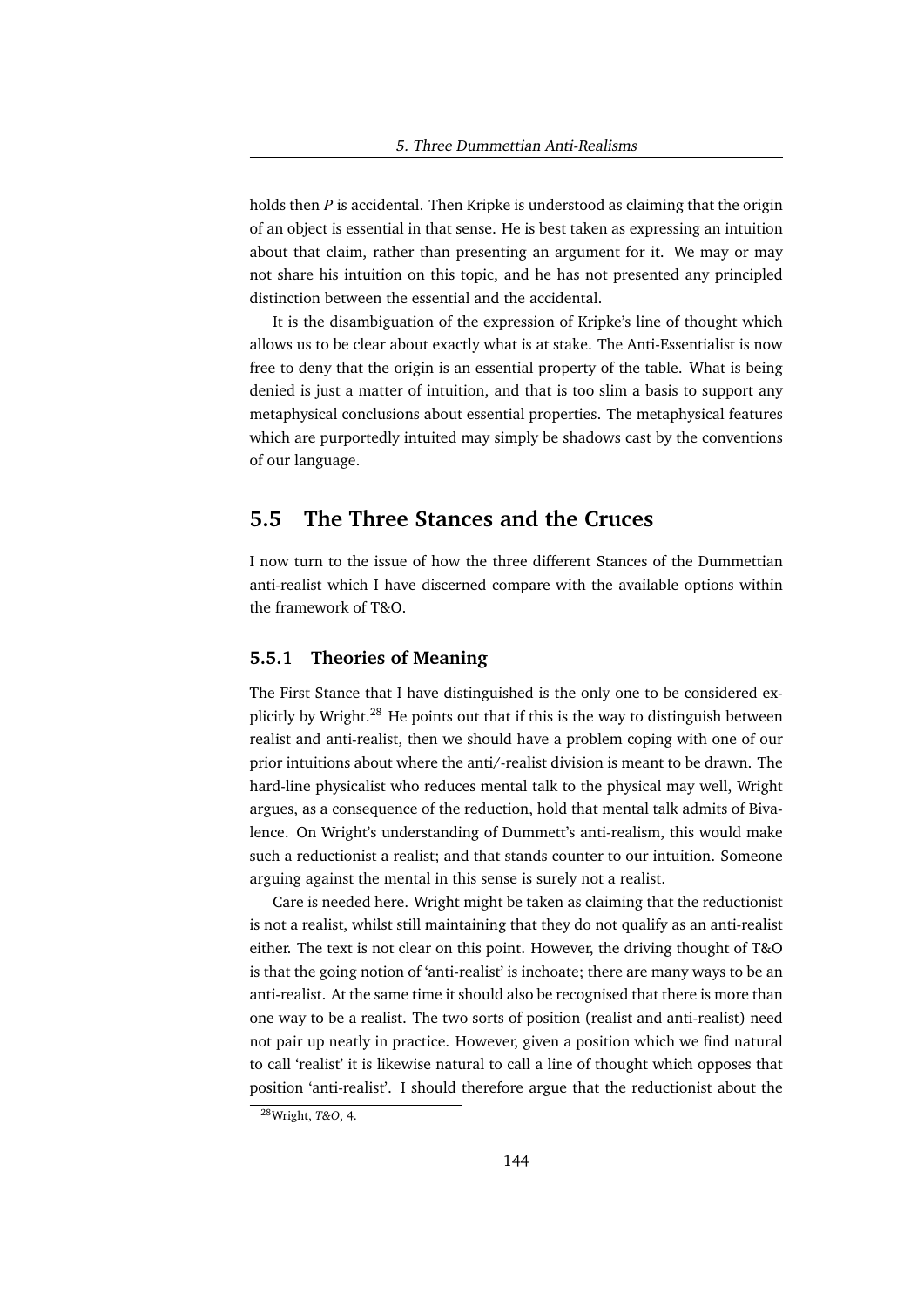mental, if admitted as being opposed to a realism, qualifies for the title 'antirealist'.

What of the relation between anti-realism and Bivalence? I think it is clear that we should reject Bivalence as a definitive characteristic of realism. To be sure: on my reading of the First Stance of the Dummettian anti-realist, Revisionism is a consequence of that view, in some circumstances, *viz.* where the sentences involved are not effectively recognisable. However, the mooted physicalist reduction of the mental is silent on whether the sentences involved are effectively recognisable or not. So it is still open for the reductionist in question to take the Dummettian anti-realist's First Stance, maintain that the sentences involved are effectively recognisable, and so still endorse Bivalence. That is: one might be a Dummettian anti-realist (in the sense of the First Stance) and yet still endorse Bivalence. Rejection of Bivalence is not an essential characteristic of this type of Dummettian anti-realist.

Can the First Stance of Dummettian anti-realism be assimilated to whether or not truth in an area is Epistemically Constrained? Wright's Crux has it that for an anti-realist, truth is so constrained, but not for a realist. However, from the point of view of the First Stance, where truth is Epistemically Constrained, then the truth of all the sentences is effectively recognisable, and then Bivalence will hold. That is: to hold that truth is Epistemically Constrained in an area will entail being a Dummettian realist, according to this First Stance.

So the First Stance does not fit into the Cruces as they stand. Perhaps the Stance could form a new crux of its own. However, that seems a little *ad hoc*. There are three main oppositions which make up the overall Stance: whether regimentation can be systematic or not; whether to be molecularist or holist; whether the Theory will be Full-Blooded or Modest. Why should these three oppositions not each have their own crux? The answer is that taken severally they do not chime with any intuition which would class them as realist or antirealist. They are independent, interesting, issues about Theories of Meaning, but individually they do not count as what we might want to call 'anti-realism'. It is only when the answers all line up in Dummett's prefered fashion that we reach what he was happy to call anti-realism.

What does survive from this First Dummettian Stance into the project of T&O is the idea that assertion is primary, in two separate fashions. First, in that justification and truth are closely tied and yet remain separate. Second, assertion is also primary in the sense that it is the sentences with declarative force which are central; the other forces such as the interrogatives and imperatives are considered secondary. The consequences of this will be tested further in the next chapter on Expressivism.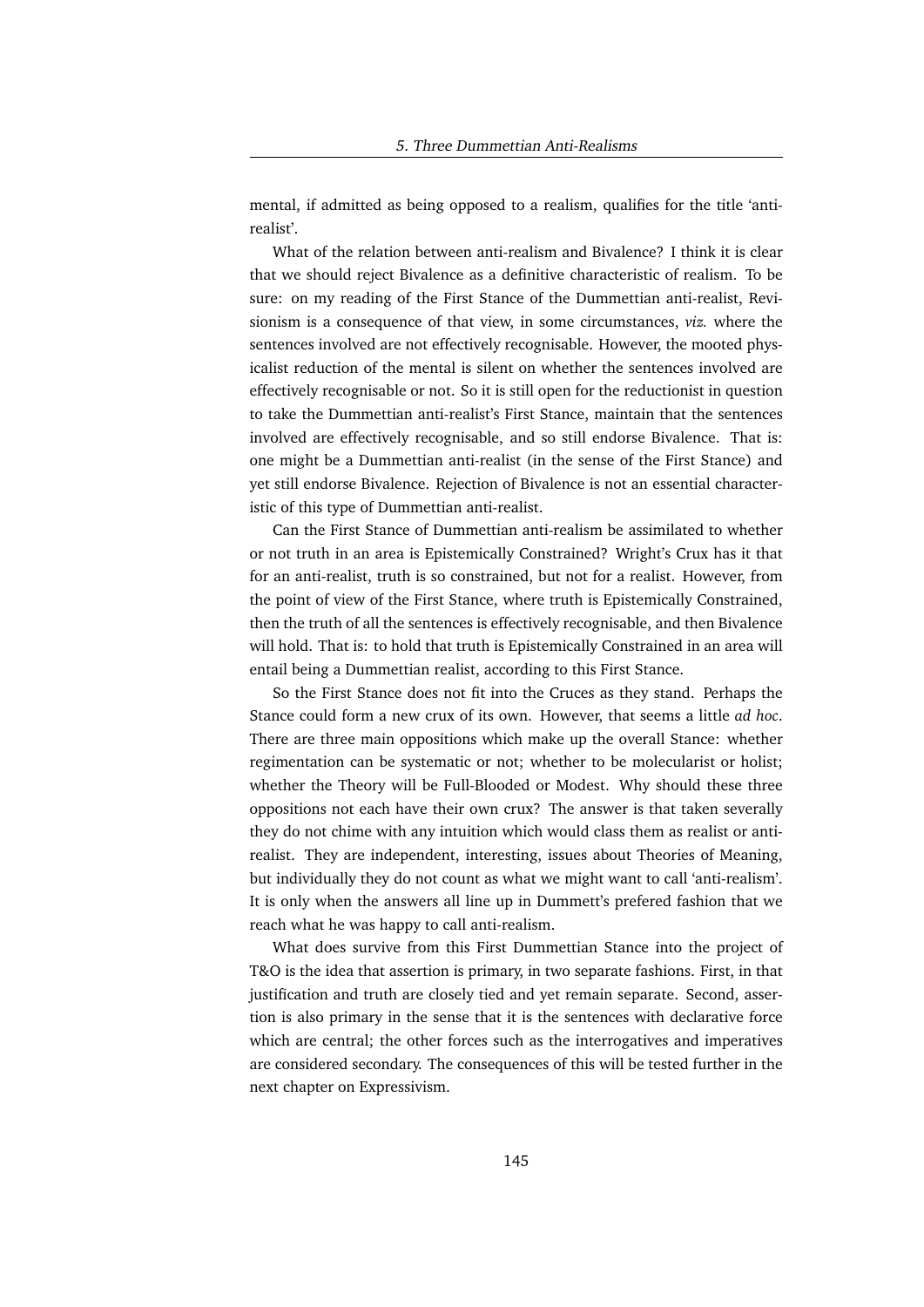#### **5.5.2 Bare Truths**

The Second Stance of a Dummettian anti-realist which I identified concerned Bare Truths. This seems to invert the intuitive classification of realist and antirealist. The Dummettian anti-realist in this Second Stance denies that something can be true without there being something which makes it so; it requires a truth-maker of some variety, whether a state of affairs obtaining or a theoretical articulation. The puzzle is that this anti-realist seems to be aligning himself more with a platonist view. It is the *realist*, on this Stance, who stands in need of something akin to a blind faith, or to be more kind, a type of idealism.

But whether driven by a blind faith or by idealism, can a place be found for this realist's Stance in the Cruces of T&O? This realist is, for all that has been said, neutral on whether sentences in their target discourse are or are not Epistemically Constrained; Cognitive Command may or may not hold sway; the terms involved may or may not admit of Width of Cosmological Role. It may be, then, that the consideration, if it is to be incorporated within the framework, should form a new crux. This would not be damaging to Wright; he freely admits that the Cruces he has suggested need not to be exhaustive.<sup>29</sup>

However, that is premature. The position of the realist on the Dummettian Second Stance is that there are truths even though there is nothing in virtue of which they are true. And this can be represented on the framework of T&O as a person who holds that a discourse is Minimally true, but no more. Such statements are true; but there is nothing in virtue of which that is the case. Perhaps this position lends itself better to the title 'anti-realist'. But nevertheless the position is possible; an example will be presented in the next chapter, in the discussion of Mackie's Error Theory.<sup>30</sup>

#### **5.5.3 Ingredient Sense**

There may be some doubt as to whether the Third Stance which I discern in Dummett is due the title 'anti-realist'. However, as I argued above, I hold that the physical reductionist about the mental is due such a title on the grounds that they oppose a thesis about the mental which deserves to be called 'realism'. The Kripkean Essentialist is likewise due the 'realist' sobriquet. This is because he maintains a metaphysical realism about essence. Since this Third Stance opposes itself to that Kripkean Essentialist, I hold that it does count as a candidate anti-realism which needs to be reckoned with. The anti-realist Stance here is to attempt to explain away supposed metaphysical features as being no more

<sup>29</sup>See, *inter alia*, Wright, *T&O*, 142.

<sup>30</sup>See §6.2, 149ff. below.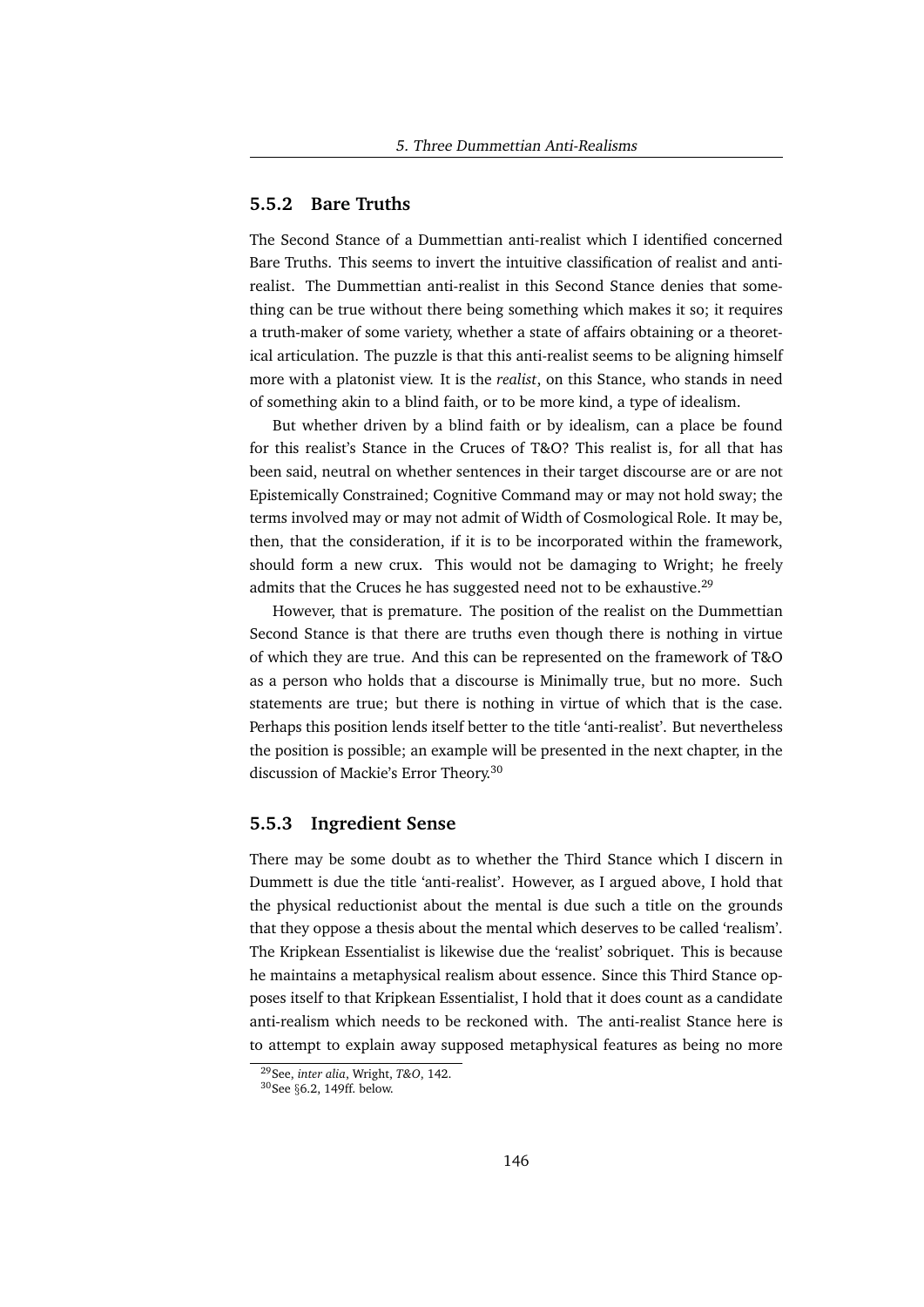than illusions created by the way our language works. To that extent it could be considered consonant with the approach of the later Wittgenstein.

There is one way in which this Stance might be placed within the Cruces of T&O. Assume we are able to take the discourse under discussion to be metaphysics; so assume that there be such a discourse. If the Third Stance of the Dummettian anti-realist is correct, then there is hope that he may be able to explain away apparently metaphysical features about essence. (The argument I gave above does not secure that conclusion, but it does go some way toward it.) If we are mistaking features of our language for metaphysical features then the root cause of these is actually within our language. It seems safe to assume that these features of our language cannot obtain without us noticing. In that case, this Third Stance can be seen as mounting an argument for the features being Epistemically Constrained, and so as fitting within the framework of T&O.

This is a somewhat forced attempt to line up the Stance with one of the Cruces. It would be more accurate to say that if this stripe of anti-realist is successful, the illusion of the metaphysical discourse of Essentialism is dispelled. There are two routes to take from there. First, it might form the basis for an Error Theory; that we may go on talking about the metaphysical features as though they were there even though they are just a product of the structure of our language. However, as we shall see in the next chapter, Error Theories are explicitly dismissed, and have no place.

The second route is to propose that we give up on such metaphysical talk as misguided. This is similar to the position of the person who would be a physical reductionist about the mental. This route is not so much determining the place of a discourse within a map of anti-/realist dimensions, but rather of dissolving the discourse completely. This does not place the area of talk in the framework of T&O directly. It is to argue instead that one discourse has the very same characteristics as another. Taken in that light, the Third Stance does not, and should not, make up a Crux of its own. Therefore it does not highlight any shortcoming of the framework.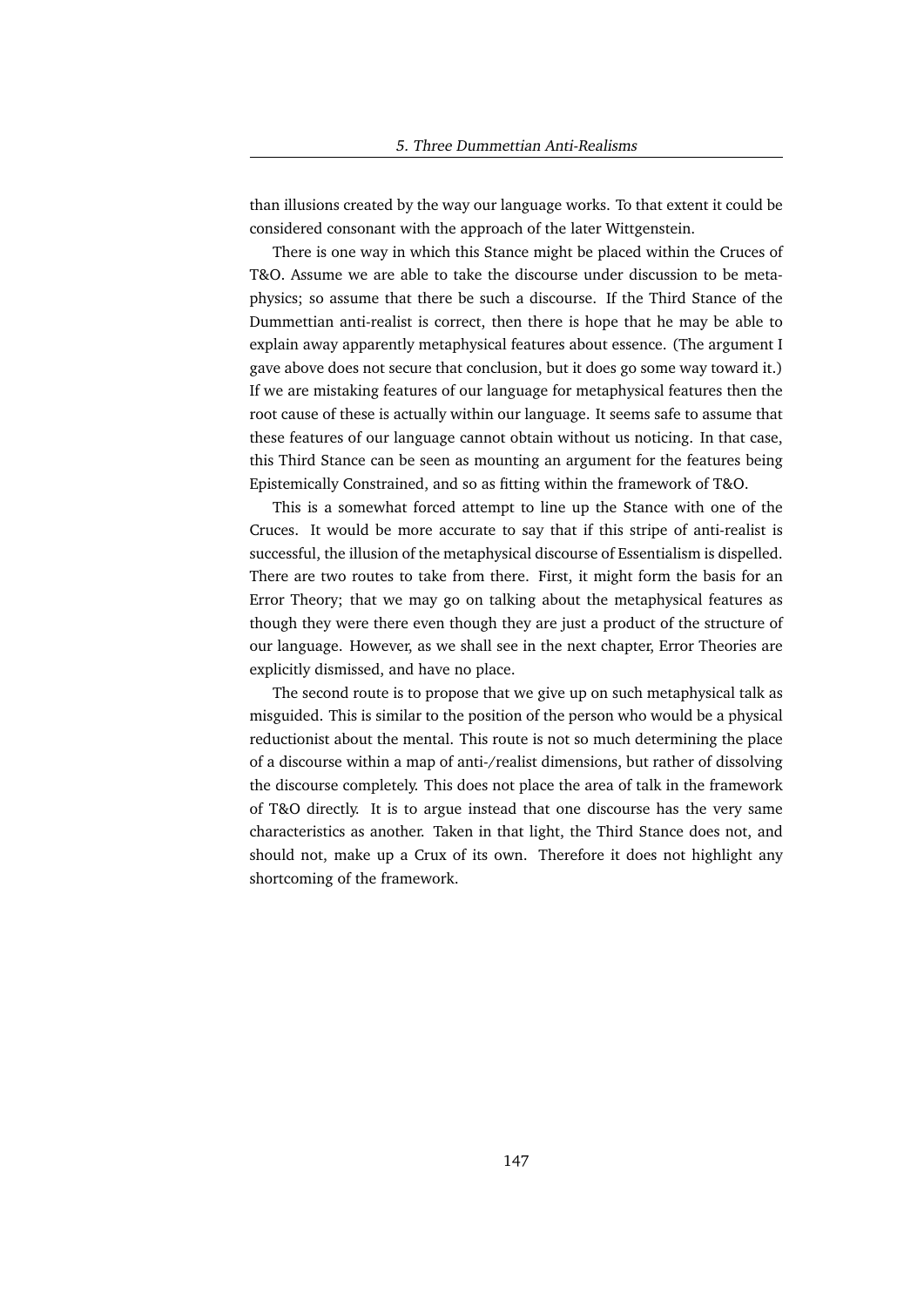# **Chapter 6**

# **Error Theory and Expressivism**

Where there's no truth, no one's a liar.

Greg Brown<sup>1</sup>

There was a young man who said 'Ayer Has answered the atheist's prayer; For a Hell you can't verify Surely can't terrify— At least till you know you are there.'

Anonymous<sup>2</sup>

# **6.1 Introduction**

This chapter looks at two separate anti-realist paradigms which Wright's T&O explicitly aims to disqualify. $3$  The first is that of the Error Theorist, due to Mackie.<sup>4</sup> Motivated by arguments from Queerness and Relativity, Mackie claims

<sup>1</sup> In 'My New Book', from *The Poet Game*.

<sup>2</sup>To whom I reply:

Said Satan, 'I'm all for that prayer

They should chant it as long as they care;

In all that confusion

Of wordy contusion They're prone to forget that I'm here!'

<sup>3</sup>Wright, *T&O*, 9–11.

<sup>4</sup> John Mackie, *Ethics: Inventing Right and Wrong* (Harmondsworth: Penguin, 1977).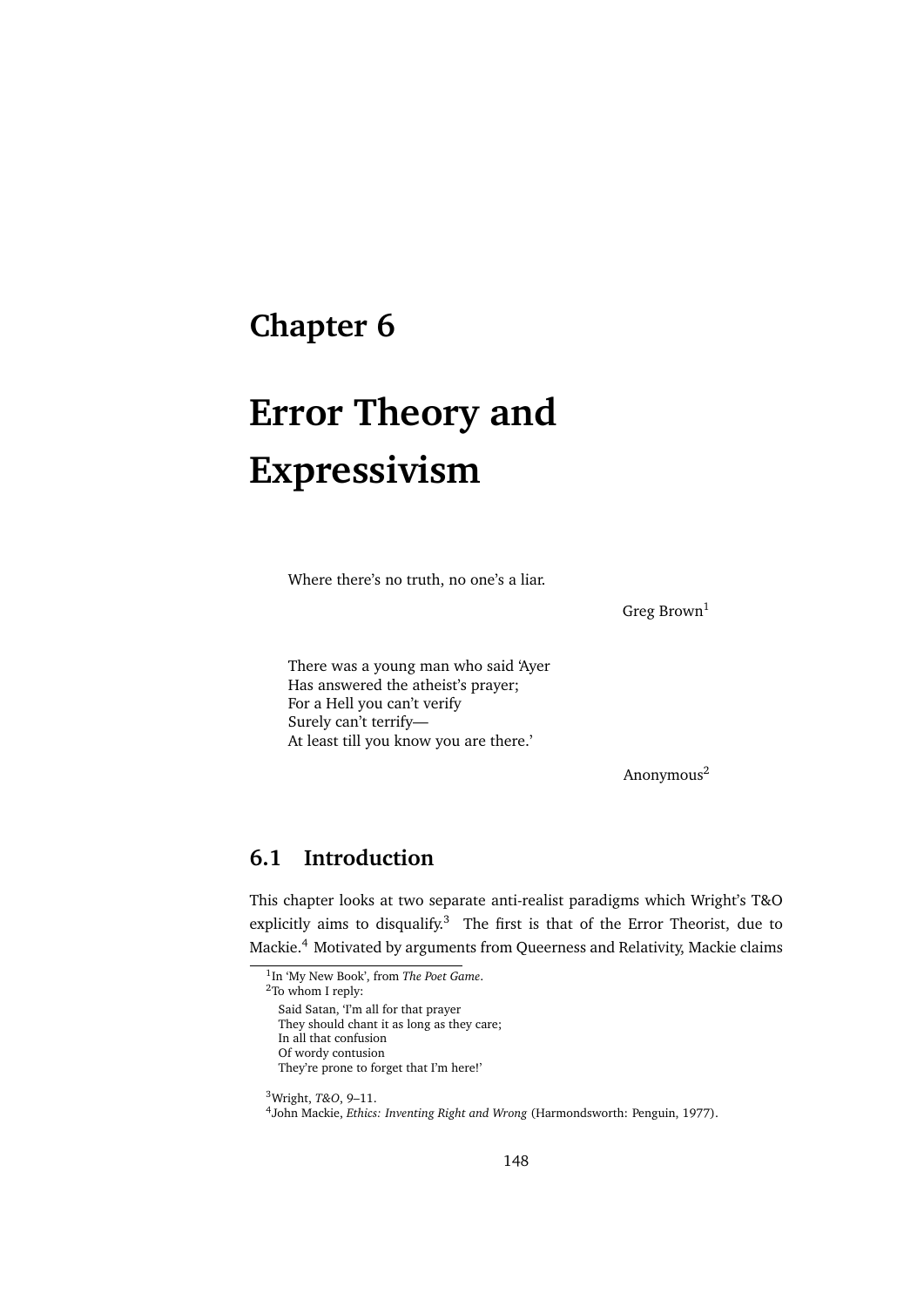that moral statements are up for truth and falsity, but that the world fails to provide the collateral to support those statements. I agree with Wright that Error Theory does not fit well in the existing framework of T&O, even though its motivations can be respected. I claim that Error Theory can usefully be compared with the position of the Dummettian realist from the previous chapter, in the Second Stance, who is willing to countenance Bare Truths.

The second paradigm is that of the Expressivist. It has two distinct motivations; the metaphysical concerns of the Vienna Circle and the Humean belief/desire model in philosophy of mind. One proponent of Expressivism was Ayer, following the Logical Positivist's lead.<sup>5</sup> In more recent times the cause has been taken up by Blackburn and Smith.<sup>6</sup> I look at Hale's appraisal of Blackburn in my investigation of whether Blackburn's Quasi-Realism can be assimilated to the framework of T&O. I hold that the traditional Expressivist cannot be assimilated to the framework whilst respecting his various philosophical motivations. Nor, so far as his motivations are the same as the Expressivist, can Blackburn's Quasi-Realist. This indicates where there is a shortcoming in the framework of T&O.

## **6.2 Error Theory**

There are two essential components to an Error Theory. First, that the talk involved is genuinely assertoric; in engaging in the discourse, we really are making assertions. Second, that there is no truthmaker in the world to make those assertions correct, so the assertions are all, strictly speaking, false. The key notion at the root of an Error Theory is therefore distinctive; it does not, for instance, play with whether the truth in an area transcends such evidence as is available. Nor does it rely on intricate considerations about Theories of Meaning, and it does not seek to argue one way or the other on the issue of whether every statement in the discourse in question is determinately either true or false.

Take the truth of an assertion to be determined by two factors; what has been asserted and what there is in the world. If what there is in the world matches what has been asserted, then the assertion is true, and if not, not. In those terms, an Error Theory holds that the words we utter do amount to assertions, but that the world fails on all counts to provide for us; it consistently and comprehensively lets us down.

The creator of Error Theory was Mackie, who proposed a distinctive meta-

<sup>5</sup>A. J. Ayer, *Language, Truth and Logic* (London: Victor Gollancz, 1936).

<sup>6</sup>Simon Blackburn, *Spreading the Word: Groundings in the Philosophy of Language* (Oxford: Oxford University Press, 1984) and Michael Smith, *The Moral Problem* (Oxford: Blackwell, 1994)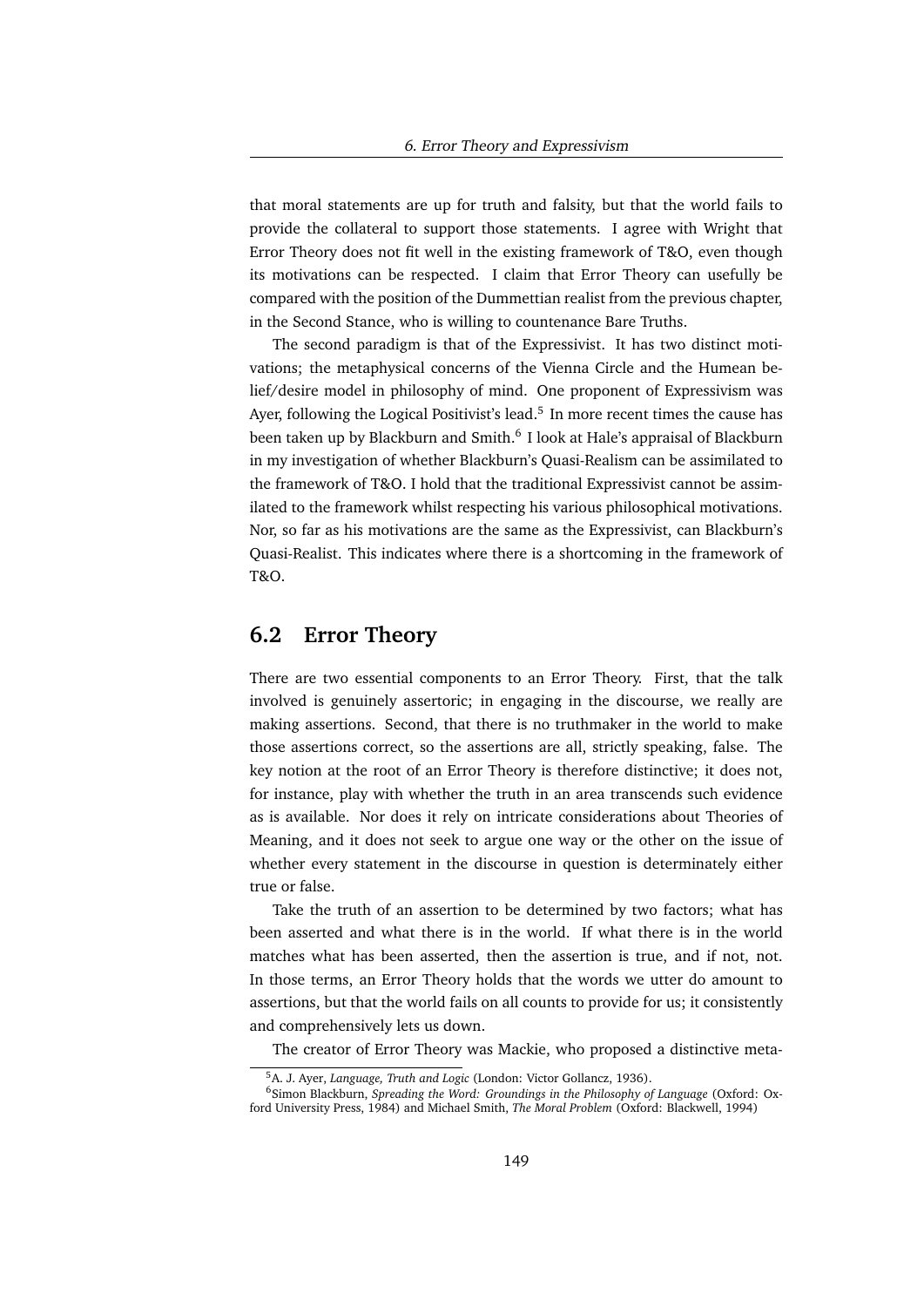ethical stance.<sup>7</sup> For him, statements of morality are asserted and denied; the statements are up for truth or falsity. However, the world is such that there are no moral properties to make these statements true (or false). He gives two arguments for why there are no moral properties. First, he invokes an Argument from Relativity; that the variety of moral codes in the world counts against the idea that there are moral properties.<sup>8</sup> If such objective properties existed, this line of thought runs, there would be more consensus on where and when they obtained. Second, the Argument from Queerness; in brief if there were moral properties they would be metaphysically odd.<sup>9</sup>

What then of the assertions? Mackie is no nihilist; just because there are no such moral properties which our moral assertions seem to invoke, it does not mean that we should stop making our moral assertions. According to Mackie, making these (inevitably) false assertions does manage to serve a purpose of social regulation. Exactly how this is to come about is something of a mystery and leads us to the major problem for Error Theory in general. Why should we continue to pay attention to these statements, once we know that they are false? It is possible that Mackie might be advocating something of an elitist, two-tier system. The average person who pre-theoretically embraces moral discourse keeps it up, unknowingly uttering falsehoods. The elite (class of philosopherkings?) knows that the common people are trading falsehoods, but does nothing to disabuse them of their practice because of the beneficial effect that moral discourse has on society in general. This two-tier system is really proposed to avoid a difficult question for the Error Theorist; why would anyone keep asserting the moral statements once they are aware that they are false? One answer that the two-tier response provides is that the majority of people fail to realise that the statements are false. In that fashion, at least they are not all painted as liars. But the move is not satisfactory. What of the elite themselves? They are fully aware that moral statements are false. So if they continue to assert them, are they not lying? Not quite, since there is no intentional deception involved; indeed there cannot be, since they all know that the statements are false. So what is the *point* of asserting these statements? Mackie holds that we should keep asserting them in order to aid social cohesion. If that is a good motivation, then it should hold for the elite and the masses equally; whether they know that the statements are false or not.

<sup>7</sup>Mackie.

<sup>8</sup> Ibid., 36–38.

<sup>9</sup> Ibid., 38–42.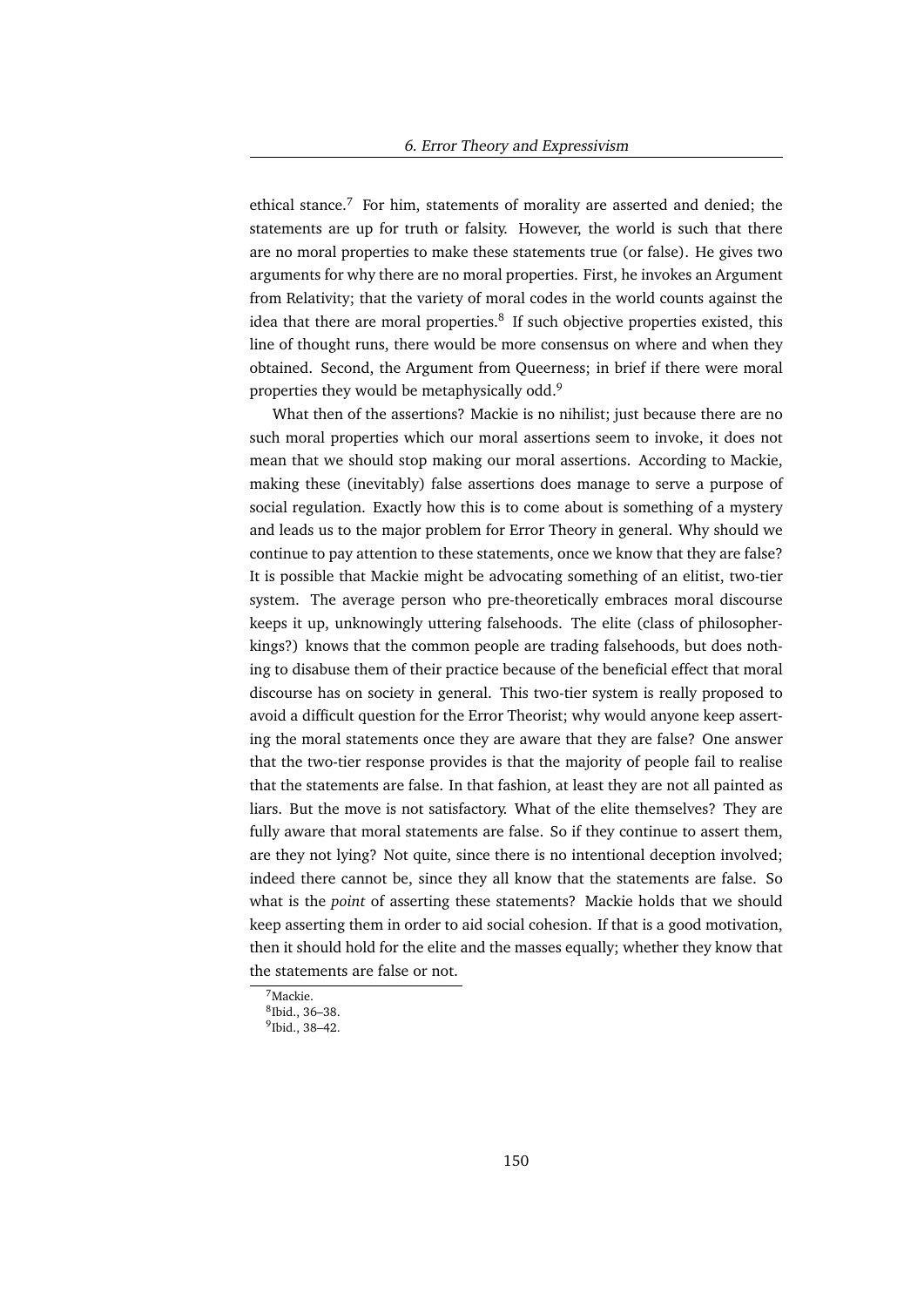#### **6.2.1 Field on Arithmetic**

It is useful at this point to compare Mackie's position with Field's position on arithmetic.<sup>10</sup> Field argues that ordinary arithmetical statements such as  $12+13 =$ 25 are, strictly speaking, false. They are false because in reality there are no such things as numbers; so no such thing as the number 12, the number 13 nor the number 25. To assert that 12+13 = 25 is to assert something about, *inter alia*, the number 12. But since there is no such object, the statement is false. The world lets the arithmetician down. Since that is consistently the case, then why should we pay attention to the arithmetician's results? Field's answer is that arithmetic is *useful*. According to Field arithmetic is a body of useful short-cuts for the scientist—useful, truth-preserving, fictions. To see how, I need to introduce the central pillar of Field's position, which is the notion of 'Conservative Extension'. Let us call the set of all the propositions of our best current scientific theory *S* . Now take a codification of arithmetic, such as the Peano axioms, *A*. The question is whether, when we add *A* to *S* we can infer more than we could before the arithmetic was added. Of course in one sense we can infer more, because we can now infer things about the numbers which were previously unavailable. That is not the intended sense. Rather, we need to consider the set of scientific statements about the world, and whether adding arithmetic to our scientific theory allows us to make a larger number of those claims than we could otherwise. If we cannot, then arithmetic is a Conservative Extension to the scientific theory. If arithmetic is such a Conservative Extension, then it may provide useful short-cuts in inferences amongst scientific propositions, but it will not bring out any new propositions (which are not purely about the numbers themselves). Field argues that arithmetic is indeed a Conservative Extension and that therefore the numbers are a useful but unnecessary fiction. That is how ordinary statements such as ' $12 + 13 = 25$ ' end up strictly false, but nevertheless useful.

Field's strategy would be a failure if it turned out that the science could not do what we expect of it, were the number-theory removed. There must be a way in which science (*S* ) is *adequate* without the numbers (*A*). It is true that *A* contains some useful short-cuts which are no doubt great time-saving devices. But there needs to be a clear sense in which the science without number could still reach its customary results. Suppose that we can attach a sense to the adequacy of science without number; then we could find ourselves in position to grant that all the assertions of arithmetic are (strictly) false, whilst still recognising that they be important as a useful tool for science.

Field, then, actually owes us a reason for thinking that we can do without

<sup>10</sup>Hartry Field, *Science Without Numbers: A Defense of Nominalism* (Oxford: Blackwell, 1980).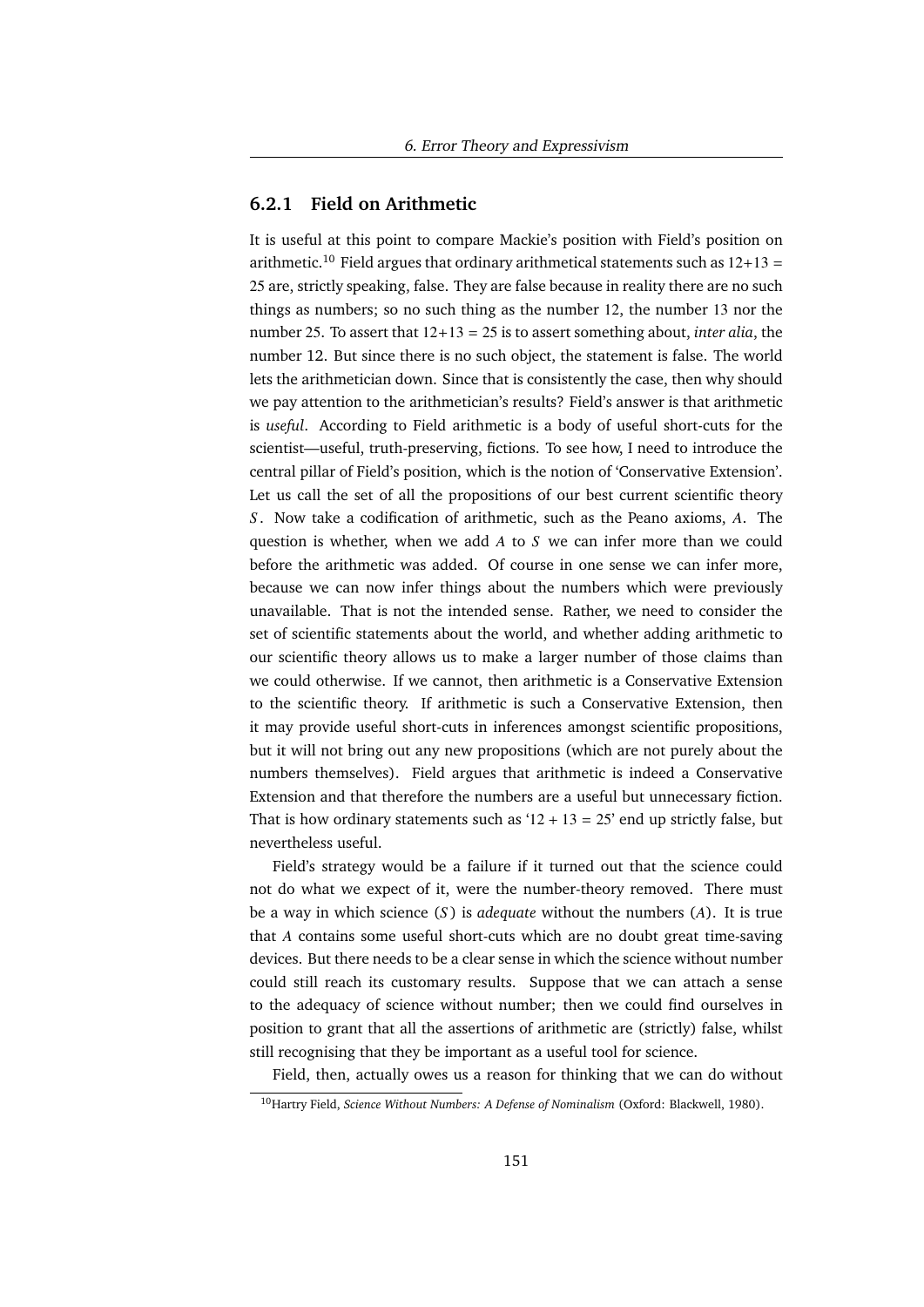numbers; that they are dispensible. The success of his position depends on being able to provide such an argument. He then makes the case that these false statements about natural numbers are still useful, in so far as they help us to further our scientific endeavour.

#### **6.2.2 Mackie and Field Compared**

The dialectical situation for Mackie's Error Theorist is different from Field's. Mackie is not a reductionist; he is not proposing that moral statements are reducible to statements of another sort, for instance, talk of Millian utility. If they were, then, provided we buy the Millian picture, some of them would wind up being true. Field is not a reductionist either, but he does argue for the dispensibility of arithmetic. For Field the statements about number are expedient. But morality, we might think, is more than a matter of expediency. In contrast to Field, Mackie does not want to provide an argument for dispensibility. He needs to provide a reason why, on his Error Theory, we should—and do—pay special attention to moral statements. And this is particularly acute since according to the theory, they are all false.

One might attempt to explain the on-going usage of moral statements in terms of engendering social regulation or cohesion. If one bought into the idea of social cohesion, and one recognised that moral statements were a useful falsehood which would help to that end, then one might be tempted to (pretend to) exchange them with others. What is not clear is whether the idea of social cohesion or regulation can be put forward without reference to the mooted moral properties.

The challenge being made here is adequately to ground the notion and working of social cohesion without appealing to moral properties. We saw that science needs to be shown adequate without numbers, so that we can assure ourselves that arithmetic is simply Conservatively Extending science. Likewise we need to see that a theory of social cohesion is adequate *without* mention of moral properties. Only in that case could moral talk be seen as a useful, harmless, 'Conservative Extension'. However, in that case we still need to explain the special attraction.

This amounts to a dilemma for Mackie. If the moral statements reduce to statements of a different sort, then some of them will end up being true. If the moral statements do not reduce, then there is something peculiarly *moral* about them. But then, since they are all false, how do we explain this special appeal? Where Field operates under the cloak of imagination, Mackie has no such protection and seeks to engage directly. The question is: what is Mackie engaging with?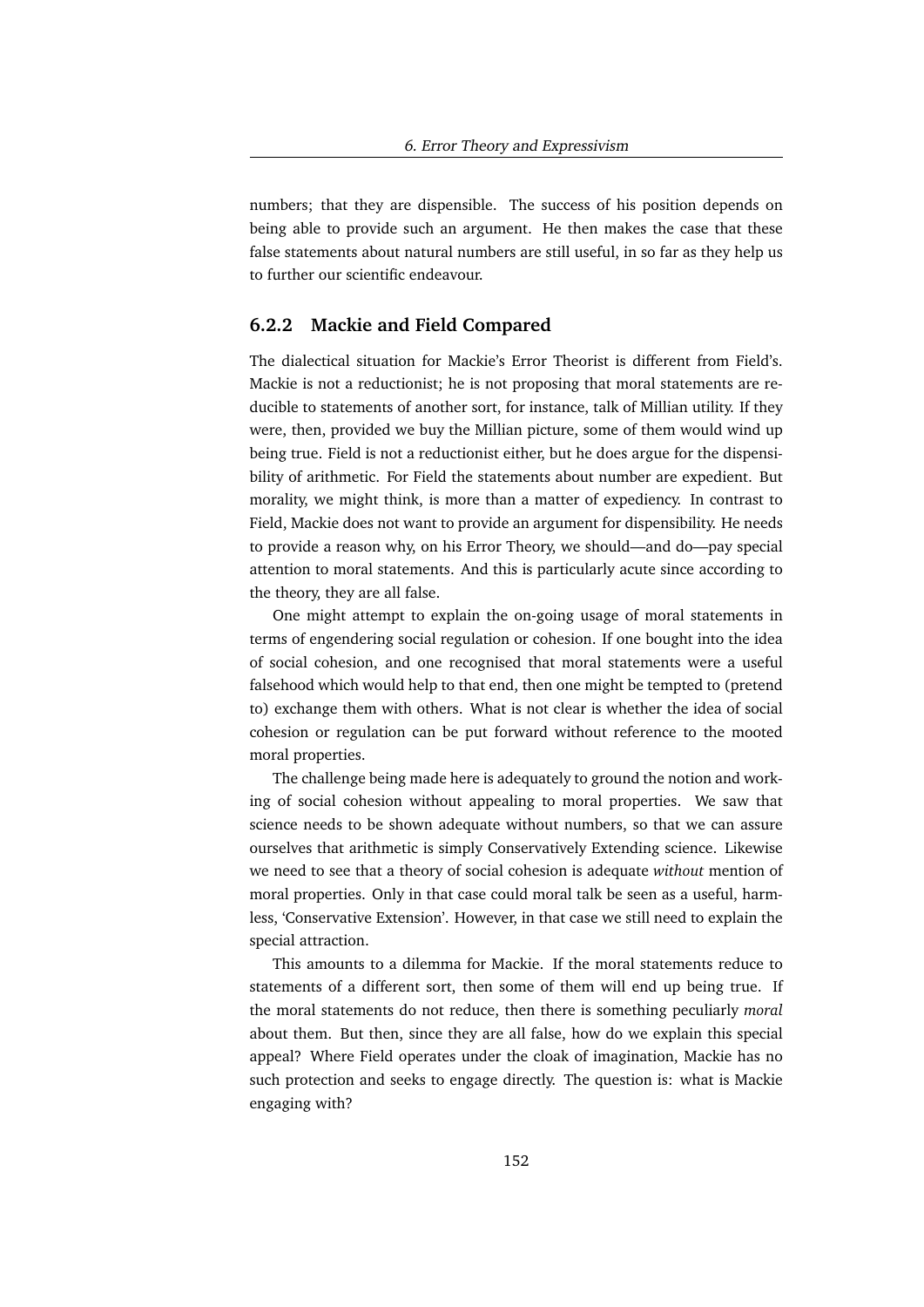#### **6.2.3 What is Wrong with Error Theory?**

Compare Mackie's Error Theory with a separate view, of similar ilk. Instead of having moral assertions as wholesale false, one might invert the view and count them as wholesale *true*. Such assertions are still duplicitous in that they purport to refer to properties which do not exist. But they are, simply, or we might say, barely, true. Surely such a theory is just as *wrong* as Mackie's, and so just as deserving of the title 'Error Theory'. The mooted position aligns with the Dummettian realist from the previous chapter who believes in Bare Truths. And it brings to the fore the question that Dummett presses; what is the *point* of labelling these statements 'true' or 'false'?

[T]he question is not whether ['true' or 'false'] are in practice applied to ethical statements, but whether, if they were so applied, the point of doing so would be the same as the point of applying them to statements of other kinds, and, if not, in what ways it would be different.<sup>11</sup>

This question becomes all the more pertinent if the proposal is that the statements are wholesale false.

If an Error Theory were correct for an area of talk, and the participants were aware of that fact, then they should by rights desist from making claims in that area, since those claims are false. The participants may or may not be aware that they are trading falsehoods; on the elitist model discussed above they are deliberately kept in the dark by the *cognoscenti*. Either way, assertions aim at the truth, so to propose an Error Theory is to propose that we interpret users of the discourse as consistently (and perhaps knowingly) failing.

The first of the essential components of an Error Theory mentioned above is that the discourse in question is indeed assertoric. The second component is the characteristic lack of material to make any of the assertions true. This means that speakers of such a discourse are condemned perpetually to err. Unavoidable, perpetual, error leads one to question how the warrant for such assertions is governed. I argued in previous chapters that justification for assertion transmits across the Equivalence Schema. As before, I write '*W*[φ]' for 'proposition φ is warrantedly assertible' and ' $T[\psi]$ ' for 'proposition  $\psi$  is true':

#### *W*[*P*] iff *W*[*T*[*P*]]

This bites in two ways. First, under the Error Theory we know *a priori* that none of the statements of the target area ever express propositions which are true. It

<sup>&</sup>lt;sup>11</sup>Dummett, 'Truth', 3.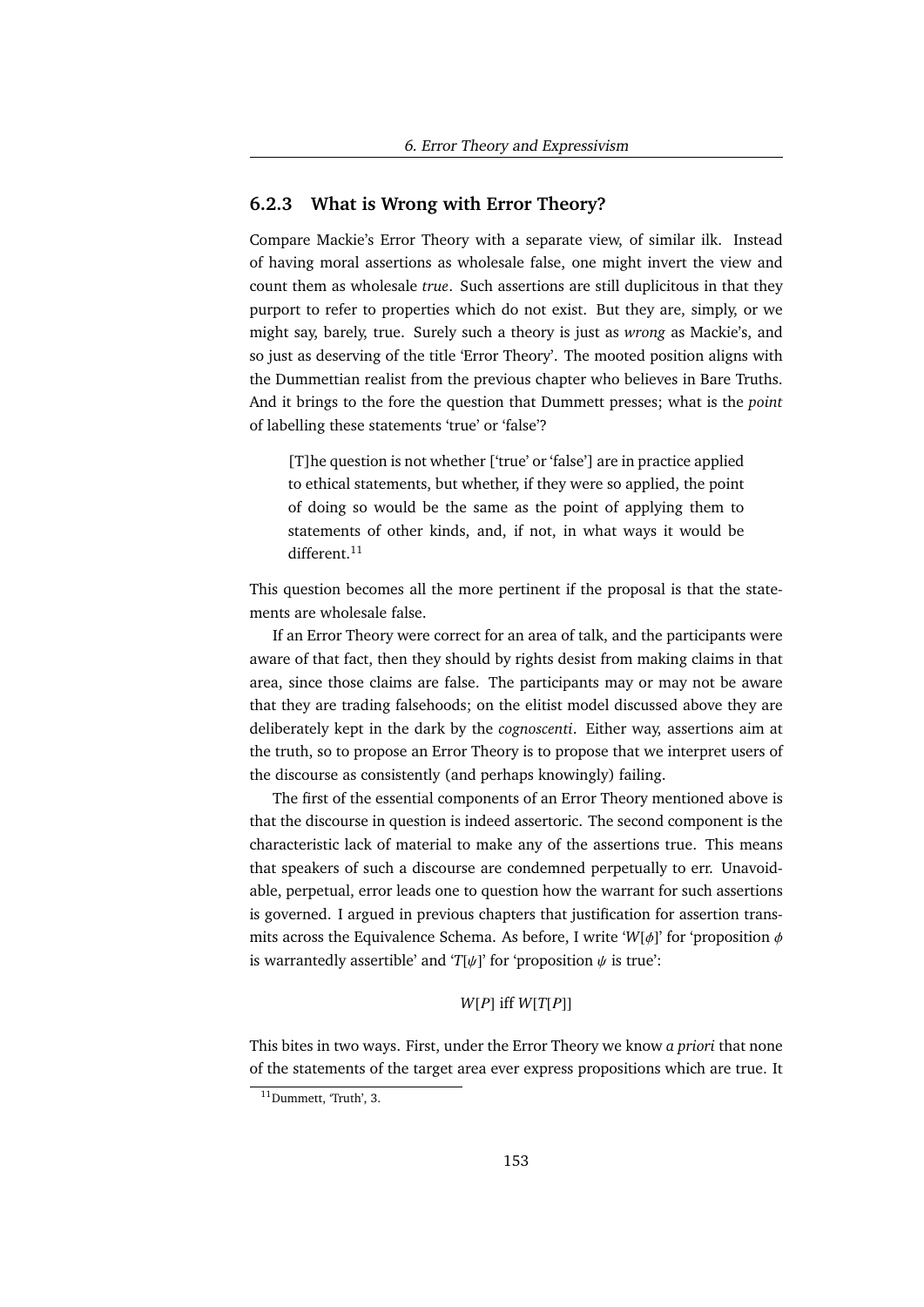is then not clear under which conditions we would ever be justified in asserting one of them.

One might think that too strong a conclusion; if no *positive* statement is assertible, then surely its negation would be. That is to misunderstand the role of negation in such talk. If I assert

It is wrong to torture suspected terrorists

then on the Error Theory I have asserted a falsehood. So surely, this line of thought runs, I am warranted in asserting

It is not the case that: it is wrong to torture suspected terrorists.

That is correct; but care is needed. I may have spoken truly but I have not said anything moral. In particular it does not follow from the correctness of the assertion of that negative case that I am also entitled to assert

It is right to torture suspected terrorists

since that moral assertion is just as false as the first.

There is a second way that the transmission of justification for assertion across the Equivalence Schema bites. Suppose the Error Theory, and also that we do go on asserting moral statements. Then the assertion of the statements will admit of correctness; a right and wrong of the assertion. Then that will transmit across the Equivalence Schema to allow us to affirm the truth of those statements. It is hard to see how the Error Theorist will resist this move. If he admits that there is no standard of justification involved in the assertion of moral statements then he is admitting that moral talk is radically incoherent; meaningless. And Mackie does not hold that moral statements are meaningless; he holds that they are meaningful but false.

It is worth noting one last epistemological concern. Truth is a necessary condition for knowledge. According to the Error Theory no moral statement is true. Therefore, according to the Error Theory, there is no such thing as moral knowledge.

#### **6.2.4 Reconstructing Error Theory**

The question which now presents itself is how much of an Error Theory can be recovered within the framework of T&O; a reconstructed Error Theory, if you will. Provided there is sufficient syntax and discipline in the use of the terms in moral discourse (which there is) then according to the framework, there is nothing to prevent us from constructing a truth predicate which applies. This does not bring in train a set of queer properties to which these assertions answer.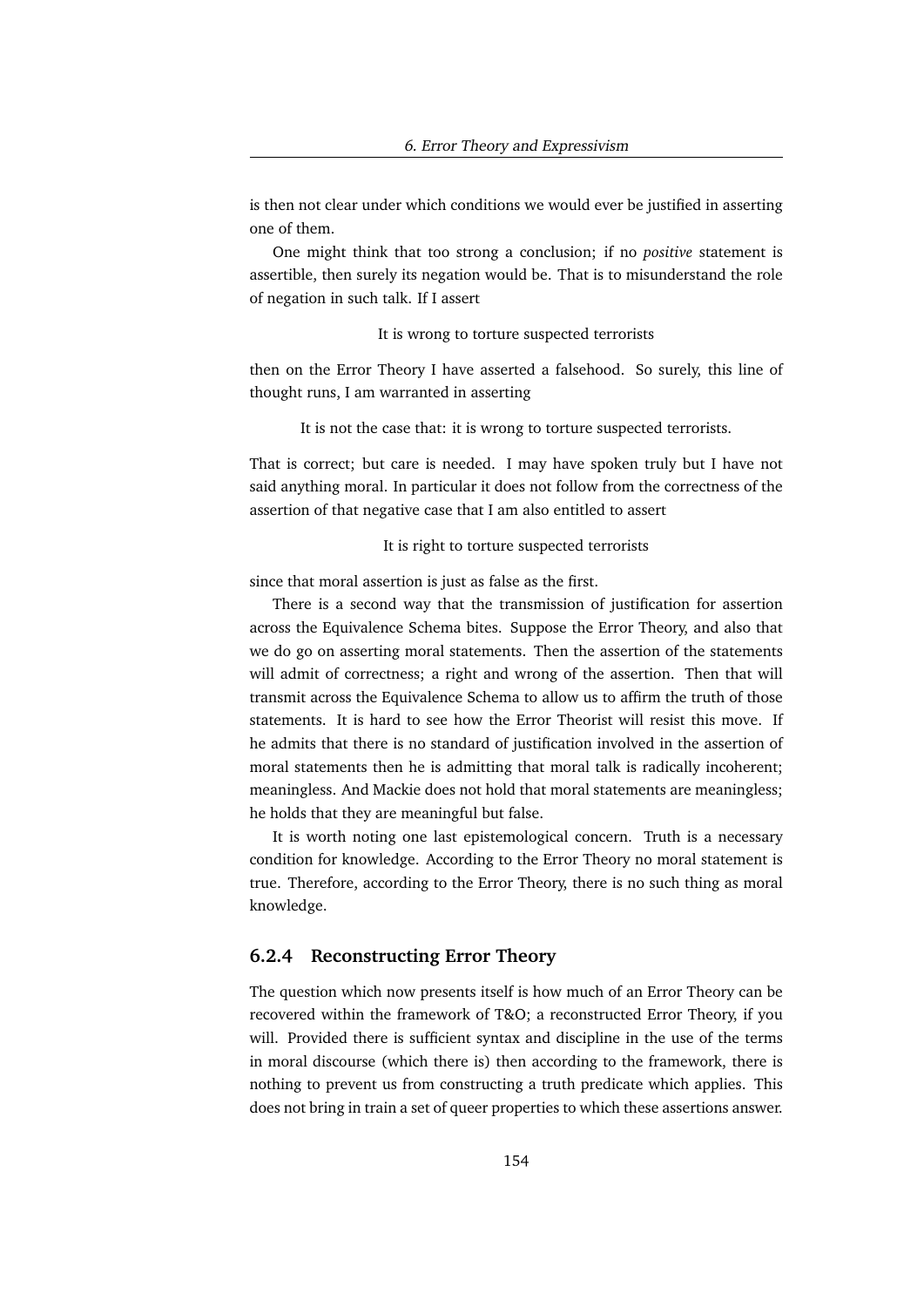The Correspondence Platitude is metaphysically lightweight: things are as a true assertion says they are. Partially inverting Mackie's view such that the assertions of moral discourse are (Minimally) true, we might deploy his Argument from Queerness in support of the idea that there is no associated heavy metaphysics making the assertions true or false.

What then might be involved in asserting a moral statement, if not asserting the obtaining of a moral state of affairs? There need be no more going on than the adherence to a norm governing the assertions. Crucially, the norm need not be driven by the need to reflect faithfully some state of affairs. This is not yet to say that there is nothing in which the truth of the statements consists. The statements may be true or not depending on whether they accord with the best opinion of a panel of experts; perhaps the elders of the community. Then people engaging in moral debate are governed by the norm that what they nominate as (morally) good and bad should coincide with what the elders pronounce. Their assertions are true when they do coincide, and false when they do not. This model lends itself well to the Relativity which Mackie also uses alongside the Queer nature of alleged moral properties, to drive his Error Theory. The diversity of separate morality systems, in this case, could be explained by different communities having separate groups of elders, with varying opinions.

There is a more radical option. This is that the practice and discipline might exist without there being *anything* in which the truth of the statements consists. In order to get the sufficient discipline there would still need to be standards of warrant. This option is much like the Dummettian realist who believes in Bare Truths. We saw in the previous chapter how this could be accommodated on the framework of T&O by considering it as an area of talk which was only Minimally true.

Such a theorist still has the problem of motivating the special appeal of moral talk. Consider talk about fashion, for instance. It may be Barely True in the following way. There is nothing deep, it might be argued, which makes facts about fashion true. Fashion talk is adequately disciplined to admit of truth and falsity. But there is no underlying metaphysical picture; the talk simply reflects what people happen to agree on about whether, for instance, flared trousers are in vogue or not. The reconstructed Error Theorist then has to deal with resistance to the idea that moral talk is comparable to talk about fashion, in that way.

The intention here is not to make the case that such a Reconstructed Error Theory is the correct meta-ethical stance to hold. It is intended only as an example to show how the motivations driving an Error Theory might receive expression within Wright's framework. The wholesale failure of assertion which is distinctive of Error Theory is not recoverable. However, if the reasoning above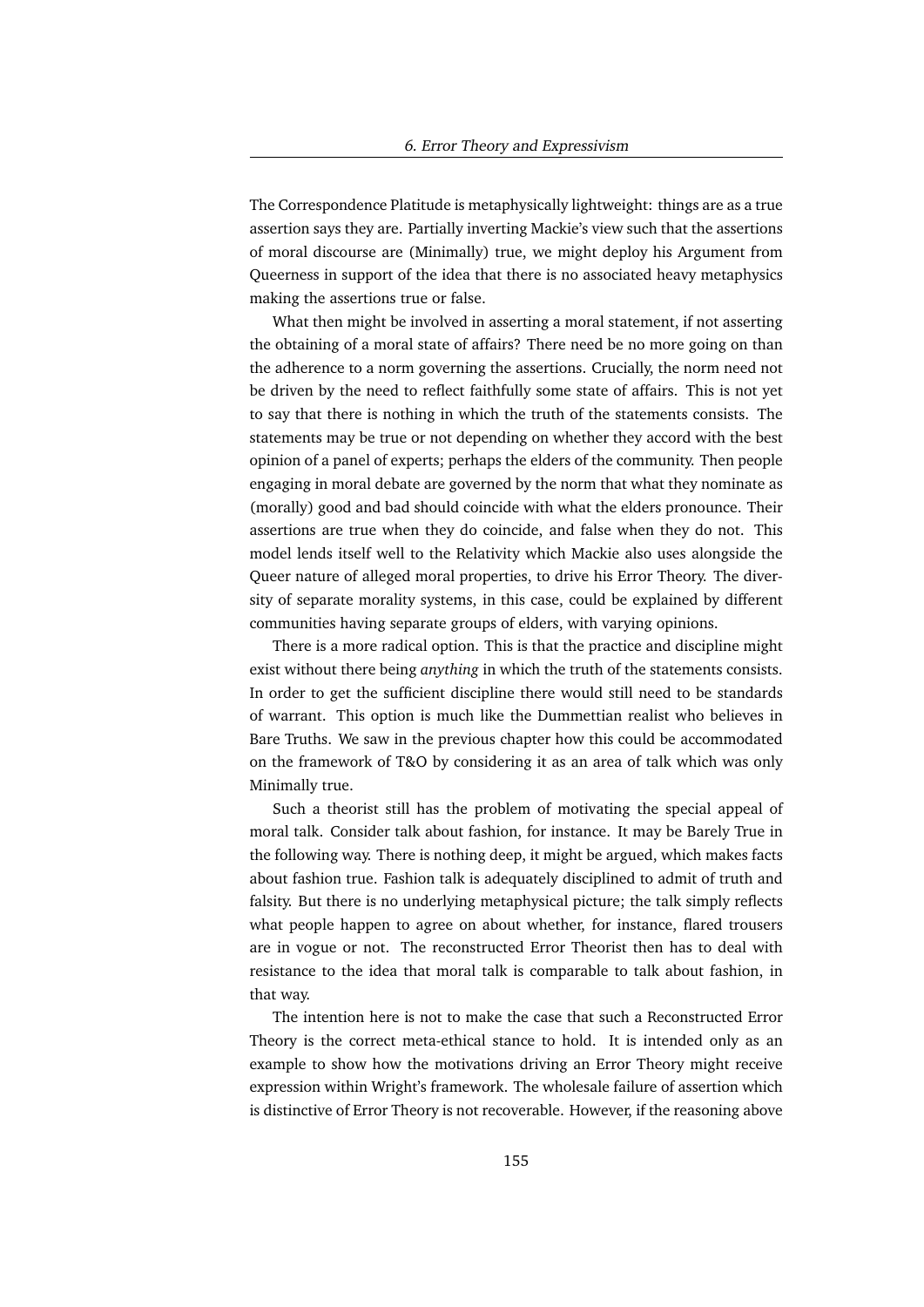is correct, then that is for the best. The twin motivations for Error Theory, Queerness and Relativity, can both be preserved. I now turn to the paradigm of Expressivism which is not as fortunate.

### **6.3 Expressivism**

Somewhat like the Error Theorist, Expressivists hold that there is nothing in the world which makes moral statements true. Unlike the Error Theorist, however, the Expressivist denies that the moral statements are really assertions at all. They look like assertions, which are up for truth and falsity, but what they *really* do is express an attitude. This requires a distinction between surface syntax and deep syntax. On the surface they appear to be assertions; but digging deeper we find that they are not. For this reason the Expressivist is clearly disqualified by the framework of T&O. On the framework, as soon as there is enough discipline and surface syntax, then the statements are at least Minimally true.

This is how Ayer describes his Expressivism in *Language, Truth and Logic*:

If now I generalise ... and say 'Stealing money is wrong', I produce a sentence which has no factual meaning—that is, expresses no proposition which can be either true or false. It is as if I had written 'Stealing money!!'—where the shape and thickness of the exclamation marks show, by a suitable convention, that a special sort of moral disapproval is the feeling which is being expressed. It is clear that there is nothing said here which can be true or false.<sup>12</sup>

On the Expressivist view moral statements do not serve to state facts. Rather they are treated as expressing approbation and disapprobation. The motivation for Ayer to hold such a view was Logical Positivism. The Logical Positivists put forward the thought that it was a condition on meaning that assertoric content had better be empirically verifiable. That induces a divide in the language. On the one hand there are statements which are reducible one way or another to empirical observation. On the other hand there are the rules of logic, which are conceived of as rules for manipulating language. The partition is intended to be exhaustive. The problem for moral statements is that they fail to fit into either category. They are normative in a fashion which empirical observations are not. But they are clearly not adequately accounted for by treating them as rules of logic. So if moral statements are to be accounted for then some other story must be told. Hence the idea that although they *look* like statements of fact, they are not. Then they do not need to fit into either category, since they are not up for being true or false in the first place.

<sup>12</sup>Ayer, *Language, Truth and Logic*, 110.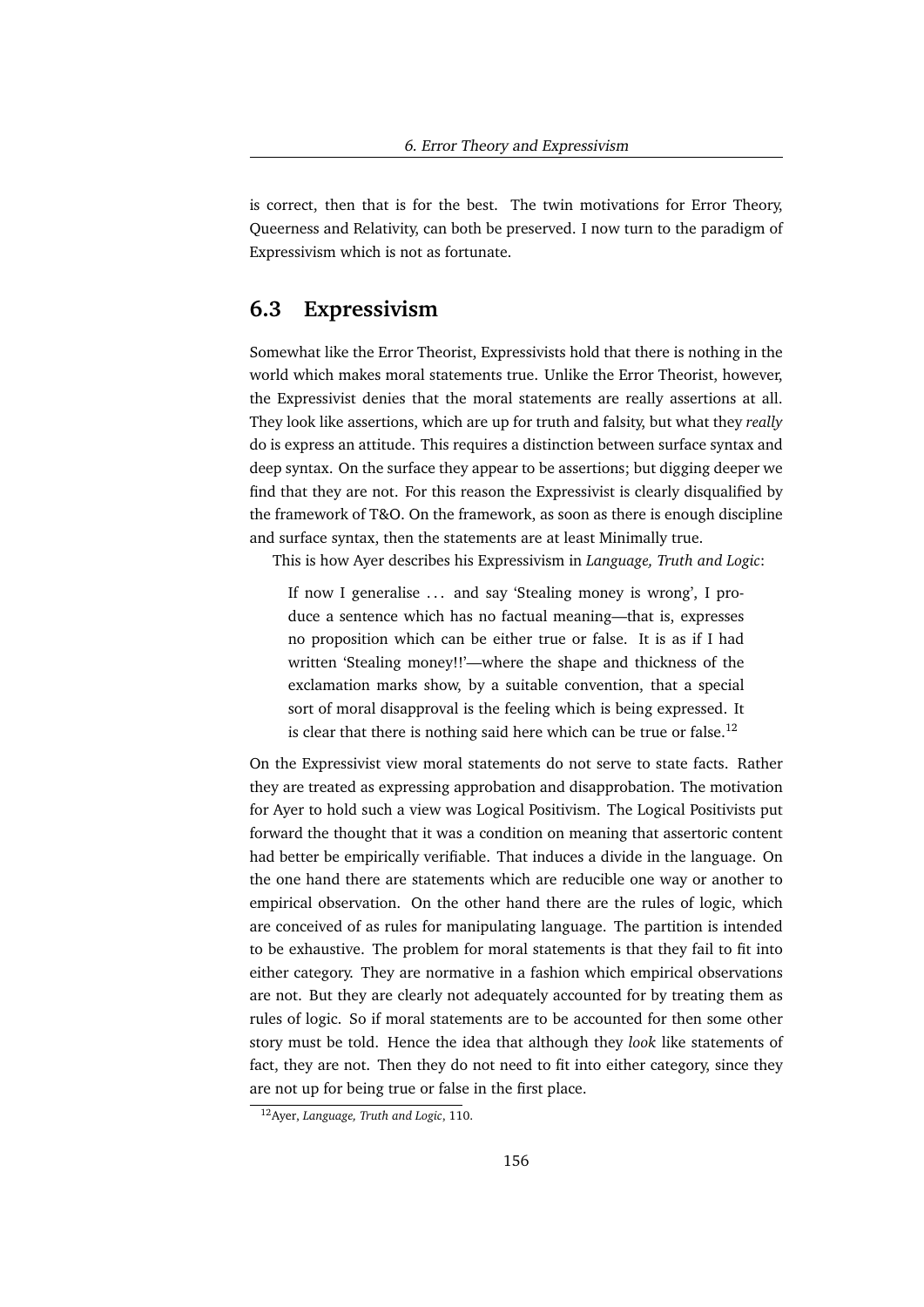There is another reason for being Expressivist which does not rely explicitly on a philosophical principle about meaning. This is Humean folk psychology. Moral statements, when things are going well, are apt to motivate people to action. Hume famously held that reason alone cannot motivate; one also needs what he termed passion:

Reason is, and ought only to be the slave of the passions, and can never pretend to any other office than to serve and obey them.<sup>13</sup>

Following Hume, the folk psychological model has it that beliefs alone do not result in actions; one also needs to have the appropriate desires to couple with the beliefs to prompt action. Beliefs and desires are distinct psychological states. One common way of explaining the difference is with the metaphor of direction of fit. Beliefs represent the world, and are up for being true or false depending on whether the world is as the belief represents it. So the direction of fit is from the world to the belief. On the other hand, desires express how we should like the world to be. The direction of fit runs from the desire to the world. Moral statements are apt to motivate people to action. Thus they cannot simply be expressions of belief, since on this model they would not be capable of moving people to action. They are better seen, therefore, as expressions of desire. As expressions of desire, they are not in the business of representing the way the world is. Therefore they are not up for truth or falsity in the way that beliefs are. For a traditional Expressivist, whether motivated by Logical Positivism, or by a Humean folk psychology, moral statements are not assertions, and are not up for truth or falsity.

Simon Blackburn is a modern proponent who starts in this tradition, but seeks to update it.<sup>14</sup> Instead of moral statements remaining as expressions of approbation and disapprobation, Blackburn proposes that we can, as philosophical theorists, use that beginning as a basis to reconstruct the notion of the truth of moral statements. This involves two things. First it requires the explanation of how moral statements work in the first case, where they are not assertions. So to start with, Blackburn proposes, following Ayer, that 'telling lies is wrong' means 'Boo to telling lies'. Second it requires the explanation of how moral truth can be constructed on that basis. These two tasks make up the project of Blackburn's Quasi-Realism. If the Quasi-Realist is successful then moral statements will maintain their motivational appeal because of the manner in which they became true, so to speak. And we shall have recovered the right to treat moral statements as up for truth and falsity and so for being asserted and believed.

<sup>13</sup>David Hume; Ernest C. Mossner, editor, *A Treatise of Human Nature: Being An Attempt to introduce the experimental Method of Reasoning into Moral Subjects* (Harmondsworth: Penguin, 1969), II.iii.3.

<sup>14</sup>Blackburn, *Spreading the Word*, particularly ch 6.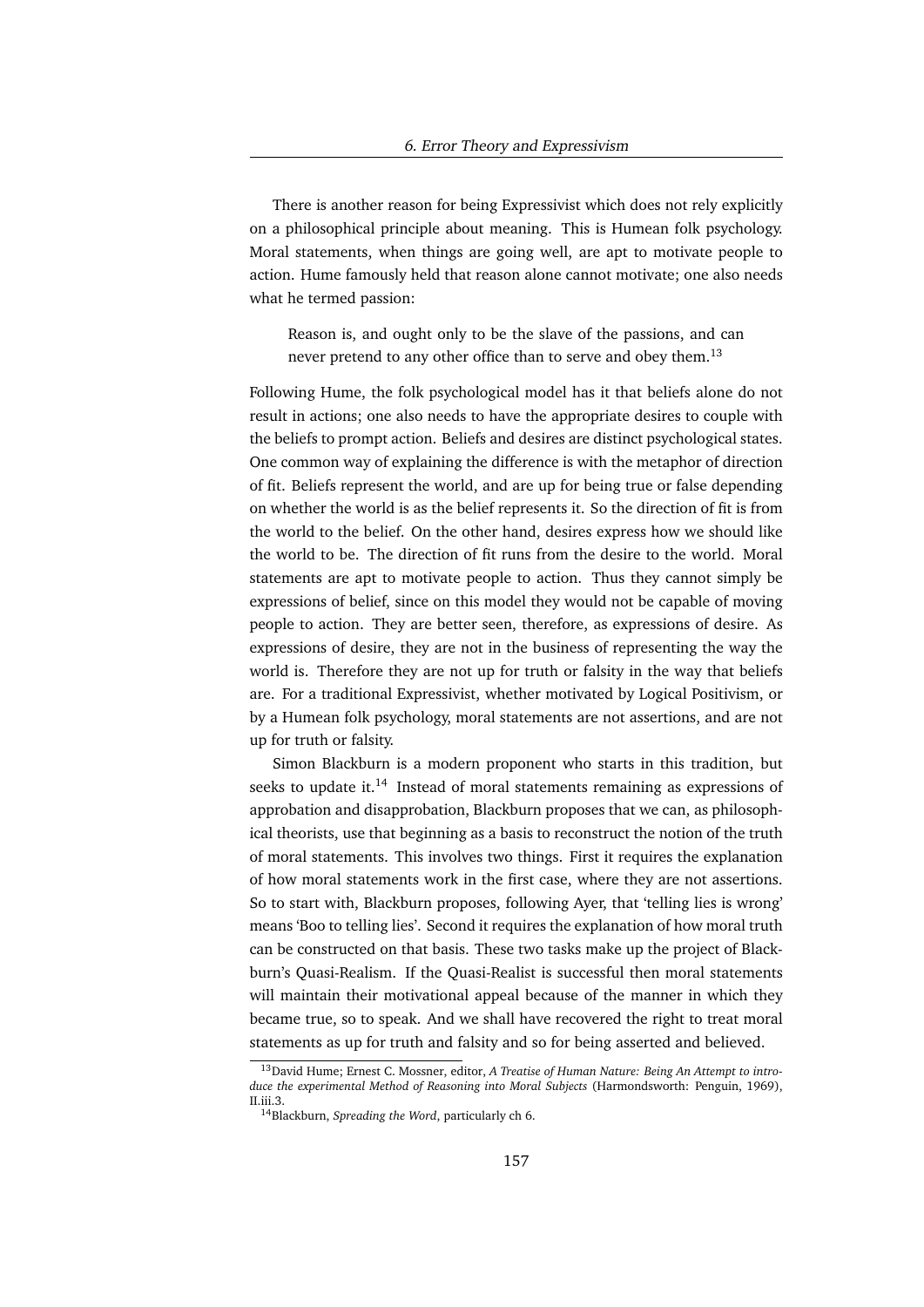#### **6.3.1 Expressivism and Moral Debate**

Expressivists owe an account of how moral debate proceeds on their theory. It appears, at first sight, that the logic of moral debate is in jeopardy. Where an utterance of moral disapprobation is no more than someone saying 'Boo!' the rational bite is lacking. It appears that moral debate on this picture is to be likened to the antics of opposing football fans. The challenge to the Expressivist is to recover enough logical clout to underwrite moral debate.

The requirement to provide logical clout in moral debate is most focussed in the accusation that the Expressivist is unable to recover even the simplest example of inference, such as *modus ponens*. <sup>15</sup> This is the Frege-Geach point.<sup>16</sup> Consider a very simple piece of moral reasoning.

- (i) Torturing suspected terrorists is wrong.
- (ii) If torturing suspected terrorists is wrong, having another country torture suspected terrorists is wrong.
- So:
- (iii) Having another country torture suspected terrorists is wrong.

This is meant to be a simple instance of *modus ponens* in the moral sphere. The Frege-Geach point is that the argument is not valid, since it equivocates on the meaning of 'torturing suspected terrorists is wrong'. On the Expressivist view, the first premiss means 'Boo to torturing suspected terrorists'. The second occurrence of 'torturing suspected terrorists', is in the antecedent of the conditional. But as an antecedent of a conditional, it remains hypothetical, and so it does not in that place express the moral disapproval 'Boo to torturing suspected terrorists'. Thus the phrase means two separate things on the two occurrences, and so, the objection runs, the argument is not valid. A comparison can be made with this seemingly valid argument:

- (i) I regularly draw the bath.
- (ii) If I regularly draw the bath, I shall be a better artist.
- So:
- (iii) I shall be a better artist.

<sup>15</sup>There are two sorts of *modus ponens* inference; *modus ponendo ponens*:

$$
\frac{P \rightarrow Q \quad P}{Q} \quad \text{MPP}
$$

and *modus tollendo ponens*:

$$
\frac{P \vee Q \quad \neg P}{Q} \text{ MTP}
$$

Only *modus ponendo ponens* features in this chapter, and so I abbreviate it harmlessly to '*modus ponens*'.

<sup>16</sup>Introduced by Geach in Peter Geach, 'Assertion' in *Philosophical Review*, 74 (1965).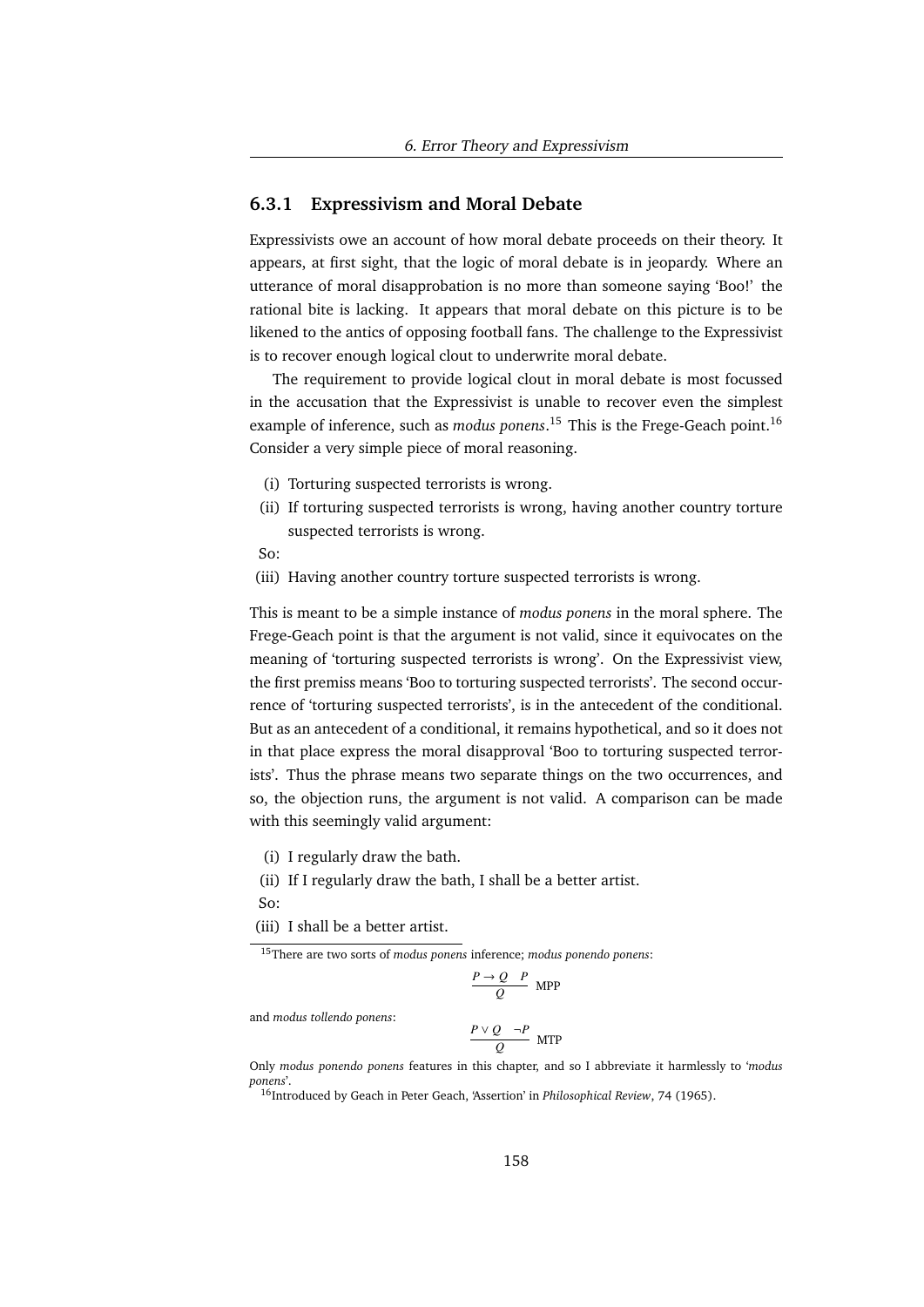One reason for this to fail of validity is that the word 'draw' is ambiguous. It might be true that you regularly *fill the bath with water*, and it might be true that if you regularly *sketched the bath* then you would become a better artist. It would not follow in that case that therefore we should expect your artistic skills to improve.

Formal validity can only be ascertained of an argument once the ambiguities have been resolved. In this case, 'draw' needs to be interpreted consistently for the argument to be formally valid. If 'draw' is taken to in the sense of 'sketch' then the argument is both valid and sound. If 'draw' is taken as 'fill with water' throughout then the argument is still formally valid, but the dubious second premiss would make it unsound.

The Frege-Geach objection is that for the Expressivist, the premiss does not mean the same on each occurrence in the argument. He is therefore guilty of equivocating in his efforts to pass off a valid moral *modus ponens*.

#### **6.3.2 Blackburn's First Response**

Hale says that the Frege-Geach point is over-rated. It makes use of the fact that the antecedent of a conditional is an unasserted context in order to bring the charge of equivocation.<sup>17</sup> The illocutionary act involved in moral debate, according to the Expressivist—and Hale is happy to grant this—is something other than assertion; suppose we term it 'endorsement'. If their picture is coherent, then we can interpret a premiss in an argument as endorsed, whilst allowing that the premiss as an antecedent of a conditional is not endorsed. What *is* endorsed is the conditional as a whole. Parallel to the unasserted context of a truth-functional conditional, there is an unendorsed context of a moral conditional. That is not yet fatal to the Expressivist's picture. But it does lead us to ask after the positive Expressivist view of the case of the moral *modus ponens*.

This is Blackburn's first attempt to reconstruct the moral *modus ponens*. He introduces  $E_{ex}$ , which is an Expressive fragment of English.<sup>18</sup> It contains two expression operators, H! and B!, which stand for approval and disapproval respectively. These take gerunds and produce sentences which express approbation and disapprobation. The statement

Torturing suspected terrorists is wrong

looks like an assertion, but according to the Expressivist really means

Boo to the torturing of suspected terrorists!

<sup>17</sup>Bob Hale, 'Can There Be a Logic of Attitudes?' in: Haldane and Wright, *Reality, Representation and Projection*.

<sup>18</sup>Blackburn, *Spreading the Word*, 189-196.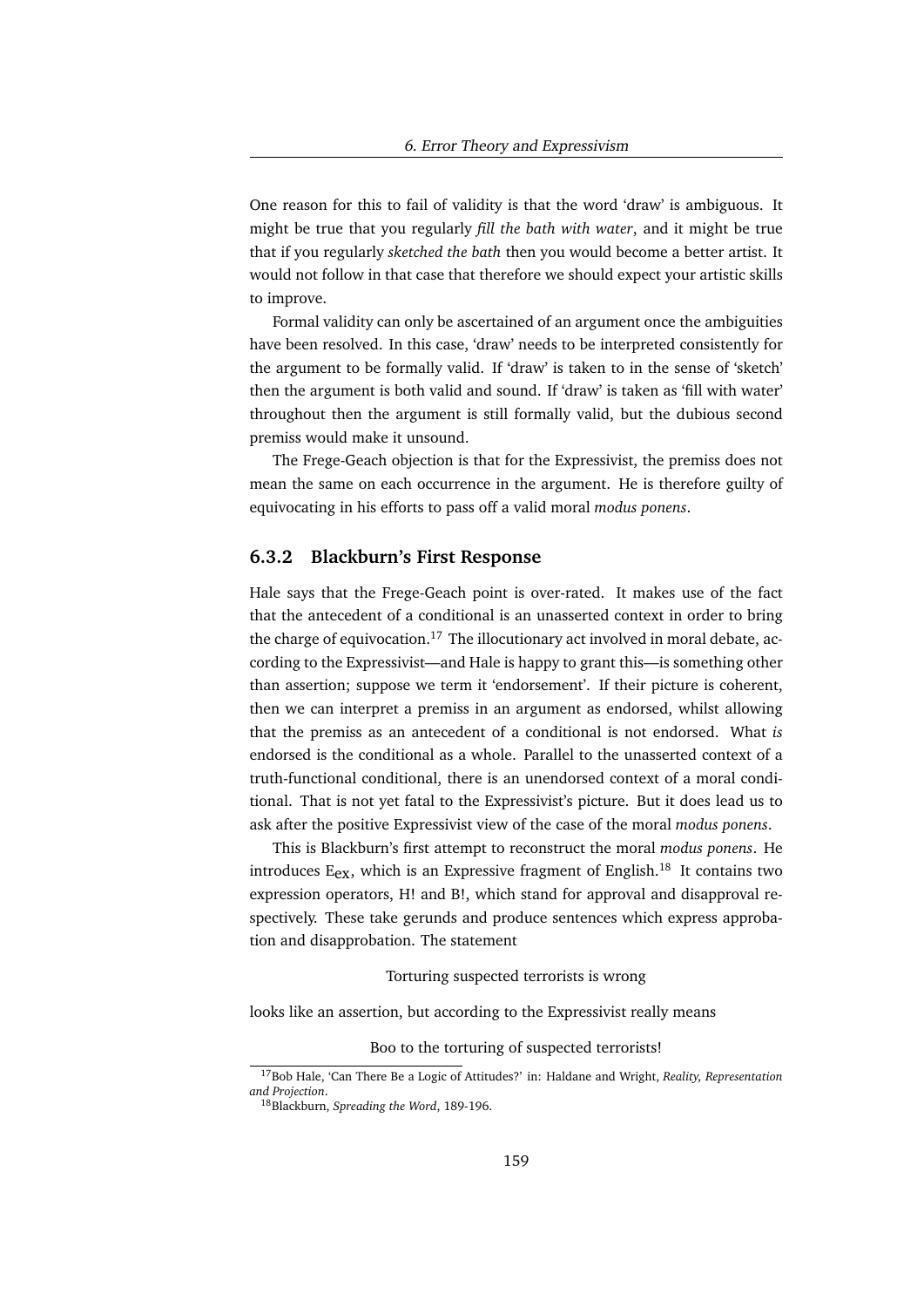which we can now write in  $E_{ex}$  as

B!(the torturing of suspected terrorists).

The H! and B! operators cannot be iterated directly since the operators take gerunds and not sentences. Blackburn therefore introduces the vertical bar operator, which produces gerunds from sentences. We can then express the approbation of the disapprobation of a gerund:

H!|B!(the torturing of suspected terrorists)|

This expresses the approval of the disapproval of the use of torture on suspected terrorists.

Blackburn also introduces the idea of the 'coupling' of attitudes. This is the 'involvement' (as Blackburn has it) of activities, marked by ';'. Using this, we might express disapprobation of drink driving:

B!(the drinking ; the driving)

Loosely put this expresses: 'Boo to the drinking and then driving'.

We now have all the pieces to attempt a reconstructed moral *modus ponens*.

- (i) B!(the torturing of suspected terrorists)
- (ii) H!( $|B|$  (the torturing of suspected terrorists) $|$ ;  $|B|$  (the having of another country torture suspected terrorists)|)
- So:
- (iii) B!(the having of another country torture suspected terrorists)

This treats the moral gerundival conditional as a second-order attitude. It consists in approving of the involvement of disapproval of permitting torture in one's own country with disapproval of having another country torture on one's behalf. As Blackburn puts it, there is an 'attitude clash' if both premisses are endorsed, whilst the conclusion is not.

Hale has a helpful suggestion for Blackburn at this point. He points out that the coupling operator ';' is used in the place of a conditional, which is asymmetrical. A more natural interpretation would be to have ';' as a conjunction of attitudes, admitting of symmetry. Then, suggests Hale, following the classical equivalence  $(P \to Q \equiv \neg (P \& \neg Q))$ , the conditional can be recovered in terms of negation and conjunction. (ii) would become:

(ii) B!( $|B|$ (the torturing of suspected terrorists) $|$ ;  $|$  not-B!(the having of another country torture suspected terrorists)|)

Suppose we take Hale's advice. We still need to understand the central part of this second-order construal of the conditional, which is the notion of an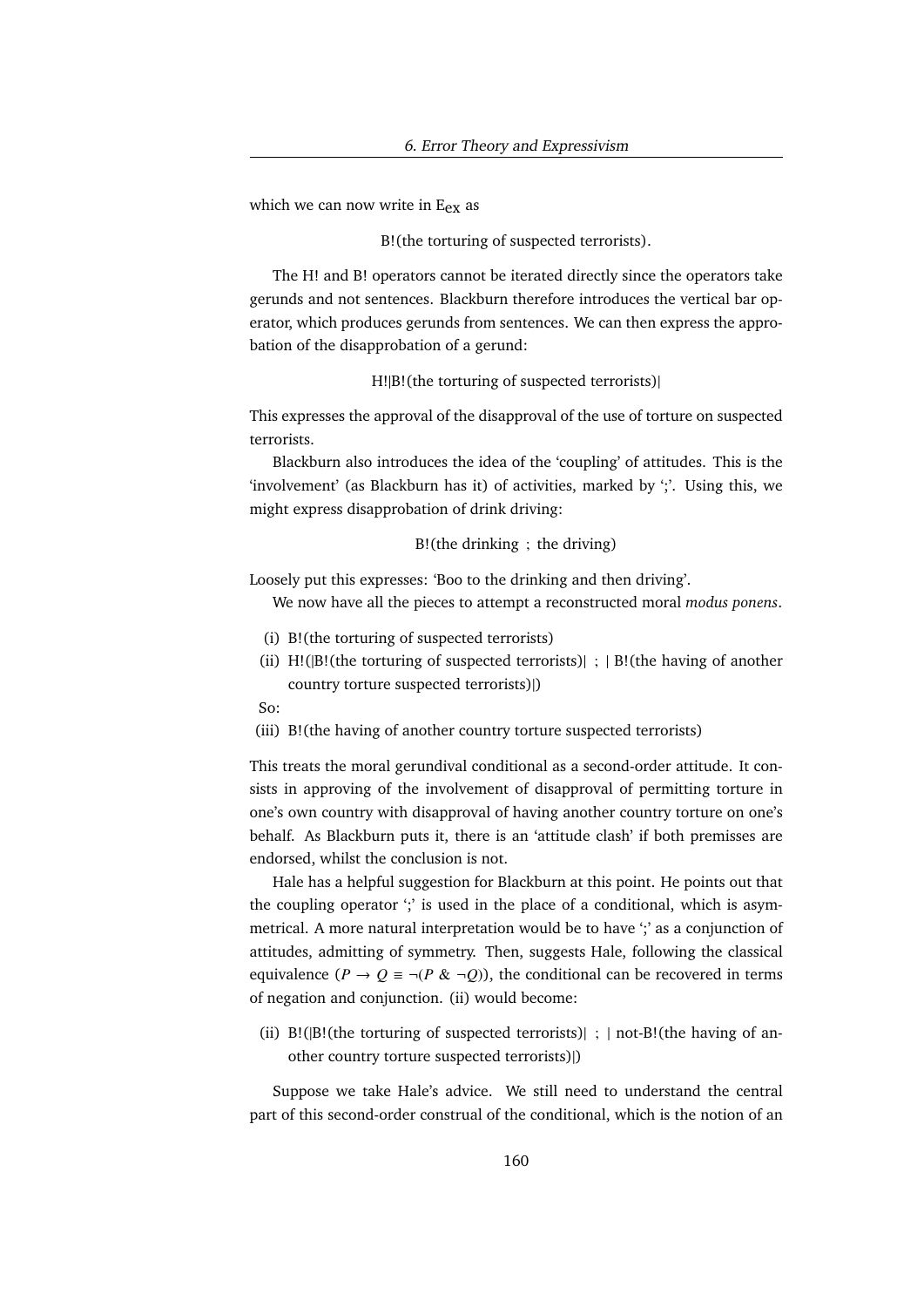'attitude clash'. There is a sense in which if I approve of the disapproval of an action, but fail myself to disapprove of the action then I am being in some sense inconsistent. The problem is that the inconsistency involved on this construal is not *logical*. There is nothing irrational, for instance, about approving of the disapproval of smoking, whilst not disapproving of smoking. The problem with this construal of the conditional, then, is that there is no logical bite. And for that reason, this attempt has failed to reconstruct an adequate moral *modus ponens*.

#### **6.3.3 A Better Solution?**

There is a formal response to the problem of the moral *modus ponens* which improves on Blackburn's first attempt at an Expressivist logic. I shall now briefly rehearse a logic which is of service to an Expressivist, which I have given elsewhere.<sup>19</sup> The core thought is to provide a construal of a gerundival conditional which does not rely on higher-order attitudes.

To begin with, the logic, which I call MK, will not deal in truth or falsity but in *pro* and *con* attitudes. Likewise it will not deal with truth-apt sentences; as for Blackburn's first stab, it will deal with gerunds which do not admit of truth or falsity. I use the letters '*J*', '*K*', '*L*' ... to stand for gerunds. Instead of True and False, the new system will deal with Hooray (H) and Boo (B), which I call attitude-values.

The regular operators ('&', ' $\vee'$ , '¬', '→') are no longer interpreted as truthfunctional sentential operators, since they are no longer functions from truthvalues to truth-values. They are to be interpreted instead as attitude-functional gerundival operators. They are functions from attitudes to attitudes and form new gerunds.

For ease of introducing the system, I base it on two classical principles. It may well be desirable to create non-classical alternatives at a later stage. The principles are:

- (K1) H and B exhaust the list of attitude values
- (K2) Each gerund is determinately either H or B

Once those principles are in place we may proceed to provide the attitudetables which are to specify the meaning of the logical constants in question, as shown in figure 6.1.

An interpretation, *I*, consists of an arbitrary assignment of H or B to the gerundival letters of the argument schema. Where  $\alpha$  is a well-formed formula,

<sup>19</sup>Jon Barton, *Endorsing Expressivism* (University of St. Andrews: M. Litt. thesis, 1998).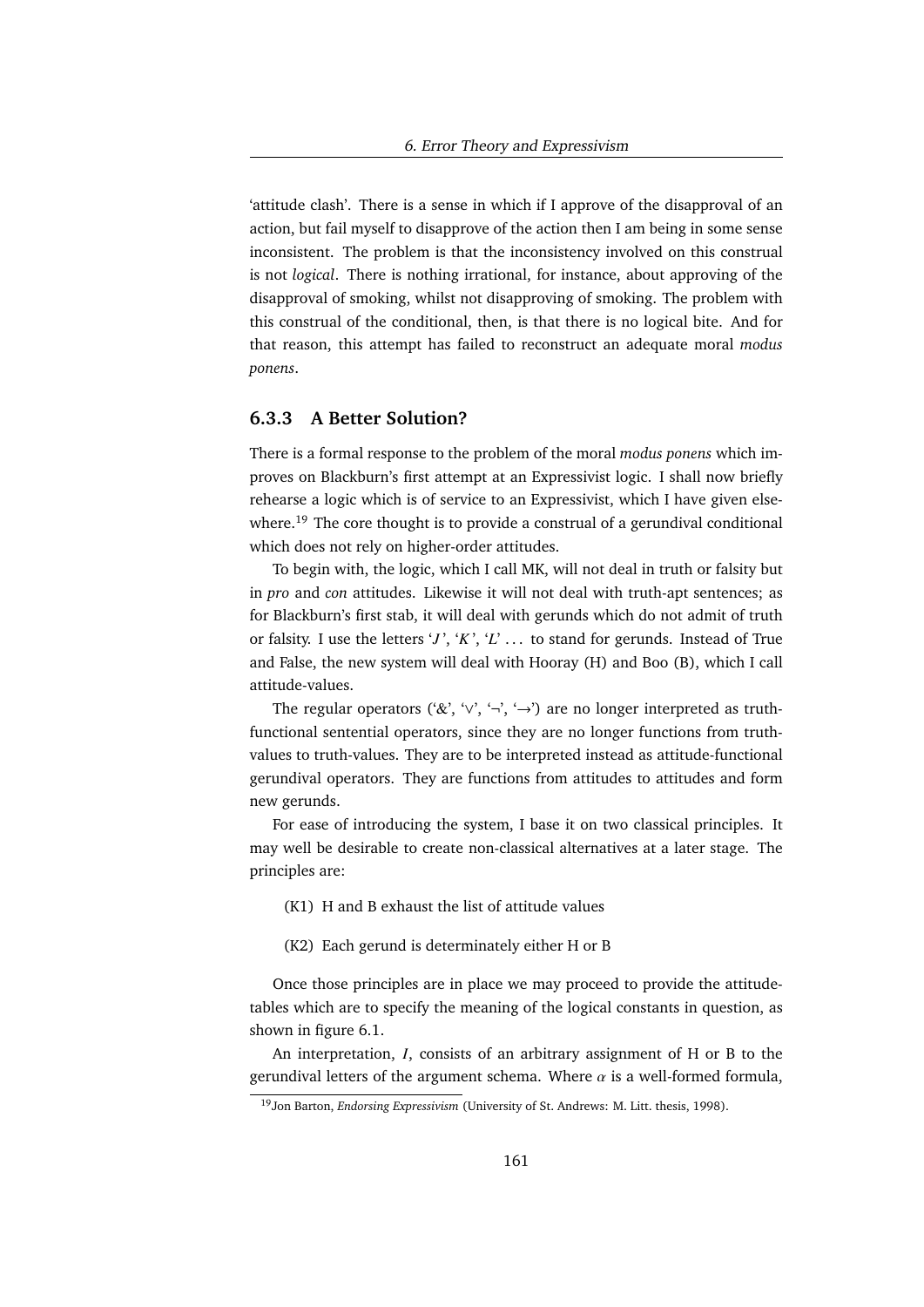| $-1$    |  |             | $\&$   H B        |  | $\vee$   H B |             |  |             | $\rightarrow$   H B |  |
|---------|--|-------------|-------------------|--|--------------|-------------|--|-------------|---------------------|--|
| $H$ B   |  | $H$ $H$ $B$ |                   |  | $H$ H H      |             |  | $H$ $H$ $B$ |                     |  |
| $B$   H |  |             | $B \mid B \mid B$ |  |              | $B$   H $B$ |  |             | $B$   H H           |  |

Figure 6.1: Attitude-tables of Gerundival Logic, MK

then if  $I(\alpha) = H$  then  $\alpha$  is endorsed, and if  $I(\alpha) = B$  then  $\alpha$  is disapproved of. Due to the classical assumptions K1 and K2, where  $I(\alpha) \neq H$  then  $I(\alpha) = B$  and *vice versa*.

The approval of *all* gerunds is one way of capturing amorality within a system of moral reasoning. So we might introduce a zero-place logical constant '⊥' which could be defined second order as (∀*J*)*J*. Alternatively we might define it to be equivalent to approving of and disapproving of the very same gerund, which would represent the sort of moral inconsistency which the logic will help us to avoid.

The part of the semantic theory which determines the attitude value (that is, H or B) of a complex given the attitude value (H or B) of its constituent parts will include clauses such as these:

(ST&)  $I(\alpha \& \beta) = H$  if,  $I(\alpha) = H$  and  $I(\beta) = H$ , else  $I(\alpha \& \beta) = B$ 

(ST $\rightarrow$ ) *I*( $\alpha \rightarrow \beta$ ) = H if, if *I*( $\alpha$ ) = H then *I*( $\beta$ ) = H, else *I*( $\alpha \rightarrow \beta$ ) = B

Classical logic governs the meta-language, and since we have K1 and K2 in place, then *e.g.* ST $\rightarrow$  yields the attitude-table above for  $\rightarrow$  since  $I(\alpha) = H$  means that  $\alpha$  is endorsed, and  $I(\alpha) = B$  means that  $\alpha$  is disapproved of.

Semantic entailment can now be defined for a set of gerunds Γ:

(SE)  $\Gamma \models \alpha$  if there is no interpretation under which each member of Γ is endorsed but  $\alpha$  is not.

This is a brief sketch to outline the idea. How does it help with the moral *modus ponens*? The aim of logic is to secure consistency. In this case what concerns us is consistency amongst attitudes, rather than amongst propositional formulae.

We saw above that Blackburn's first reconstruction of the moral *modus ponens* made one who failed to endorse the conclusion at most *morally* reprehensible. It seems to me that a system such as MK would provide an answer to this challenge. In order to avail oneself of the conclusion of a logical system, one must endorse the system itself; one must be happy that it is sound. If you agree a system is sound, and you endorse the premisses then the conclusion must also be endorsed. And that is not a matter simply of morality, but of rationality.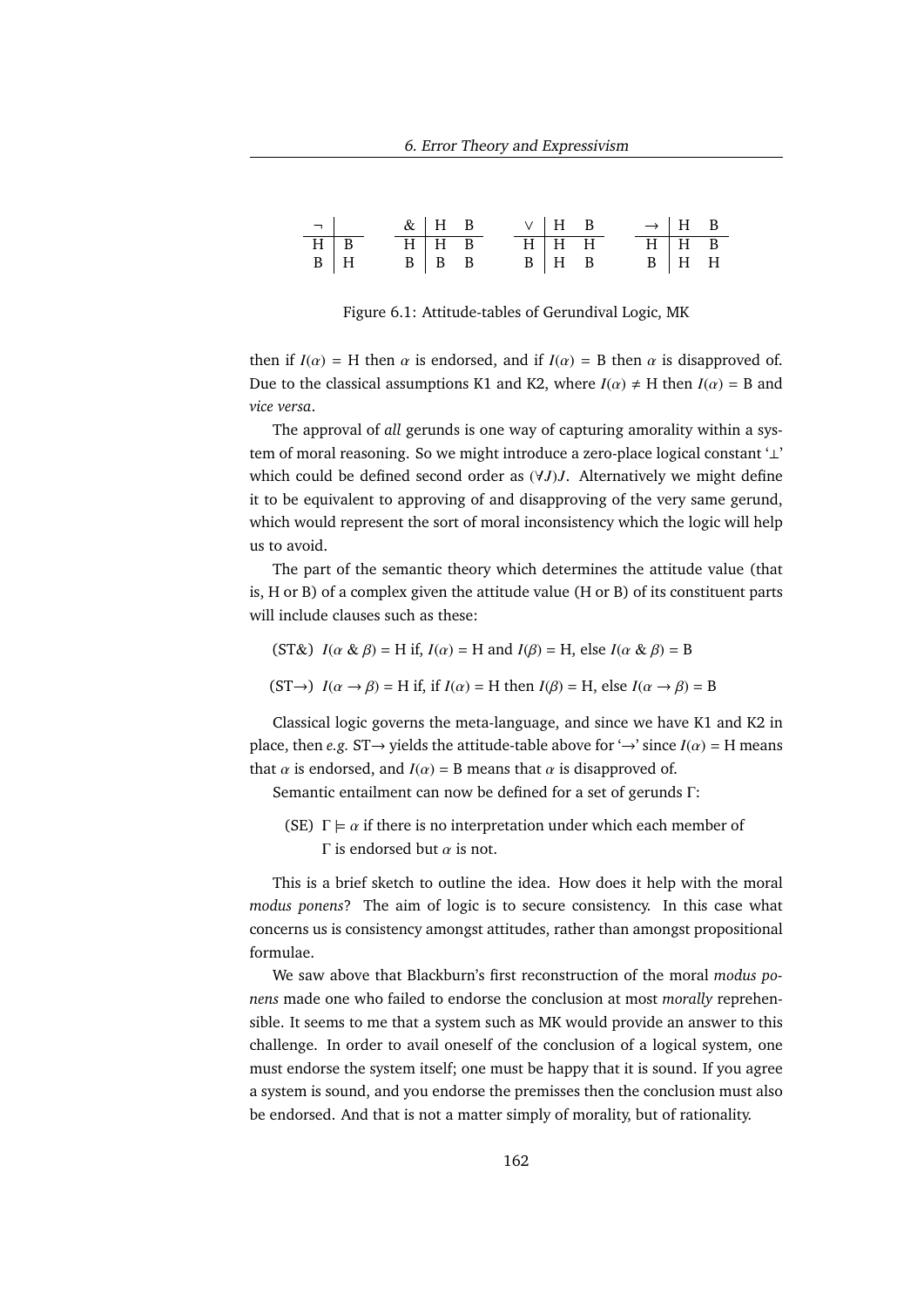The immediate issue here, then, is whether MK is sound or not. There may well be good reasons not to endorse MK as a logic which is adequate to our attitudes as they stand. It is based on classical principles, so we have the equivalents of the paradoxes of material implication as valid sequents, for instance:

$$
K \vdash J \to K
$$

But this in itself is no good reason to abandon the project of attitudinal logic. It is not immediate that we abandon classical logic itself on the basis of the paradoxes of material implication. Of course there are people who do so. And they produce logics in which the paradoxes do not appear. My point is that those non-classical logics might themselves be used as analogues for a fresh proposal for an attitudinal logic.

There may be a further objection: that the attitude-tables do not capture how our attitudes operate. I might well endorse drinking, and separately endorse driving, without endorsing the conjunctive drinking and driving. This questions the soundness of a general &I rule:

$$
\frac{J}{J} \frac{K}{\&& K}
$$

And the doubts are surely correct. I submit that the issue will be a complicated context-dependent matter. So it does highlight an area for more work.

One might attempt object that for all that has been said, there is no good meaning to attach to  $\rightarrow$  in MK. We might well be able to understand what it is to conjoin two gerunds, even when governed by complex context-dependent rules. But what is it to have a attitude conditional on another attitude: how can a conditional be attitude-functional?

The hard-nosed answer to this is that the meaning is given in the attitudetable. It yields disapproval (B) just when the first argument is approval (H) and the second disapproval (B). This is equivalent to the explanation for the meaning of classical material implication. But there is a further objection; that the conditional is inferentially useless. This is due to Wright:

We should have, in general, no use for conditional or disjunctive compounds of such judgements unless it was sometimes possible to appraise the truth-value of the compounds independently of any knowledge of those of their constituents.<sup>20</sup>

Making the appropriate changes for an attitudinal logic, Wright's question becomes whether one can know whether one endorses a conditional indepen-

<sup>20</sup>Wright, 'Realism, Anti-Realism, Irrealism, Quasi-Realism', 36.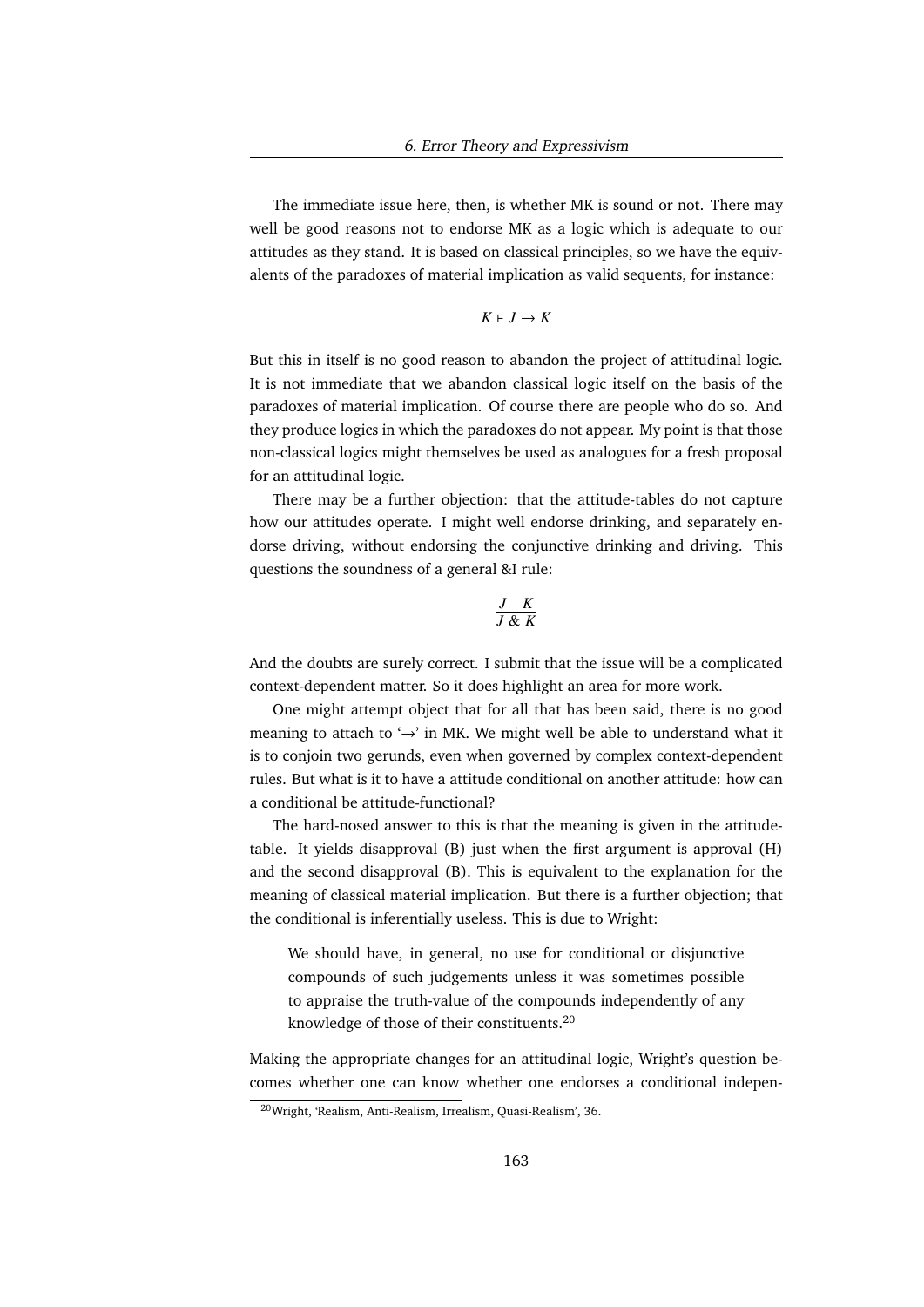dently of knowing one's attitude toward the antecedent and consequent. From the semantic basis of the attitudinal conditional it might seem that one could not, since one can only determine one's attitude toward the conditional from the attitude table. But that seems confused. It is plain I might endorse 'If smoking cannabis is wrong, then supplying cannabis is wrong' whilst at the same time being undecided as to the appropriate attitude to the antecedent.

So much by way of a defence of the idea of an attitudinal logic. How does it actually help in the case in hand? The target is to produce a logic of attitudes; a rationally compelling model that treats of attitudinal content. Here is how *modus ponens* can be seen to be valid. Let *J* be 'the torturing of suspected terrorists' and *K* be 'the having of another country torture suspected terrorists'. Then the following is a valid sequent of MK:

$$
\neg J, \neg J \to \neg K \vdash \neg K
$$

There is, then, a formal response on behalf of the Expressivist to the problem of whether there can be a moral *modus ponens*.

#### **6.3.4 The Problem of Mixed Conditionals**

Perhaps the formal response just given is enough to lend hope to the Expressivist in respect of moral debate. There is, however, a thornier issue raised by Hale.<sup>21</sup> This is the problem of mixed conditionals. They are intended to have a descriptive antecedent and an evaluative consequent. The example given is

If Bill stole the money, he should be punished.

Hale asserts that conditionals such as these will certainly have to be handled. And that will be problematic for the Expressivist. Certainly the attitudinal logic MK cannot treat of them, at least if we read the antecedent as truth-apt, which is how it is intended to be read.

I do not think that the matter of mixed conditionals is as plain as might first be thought. The example given is certainly the sort of sentence one can readily imagine featuring in moral debate. However, it is not clear that it is a sentence of the intended kind, *viz.* one with a descriptive antecedent and an evaluative consequent. In fact, to the extent that we treat the antecedent purely descriptively, to that extent it may well not be so plausible as a part of a moral debate. It could be replied that before the putatively mixed conditional can play a role in a *moral* debate, we should need to take an attitude (presumably disapproval) to Bill's stealing. The point is that 'stealing' is a morally loaded

<sup>21</sup>Bob Hale, 'The Compleat Projectivist' in *Philosophical Quarterly*, 36 (1986), 75.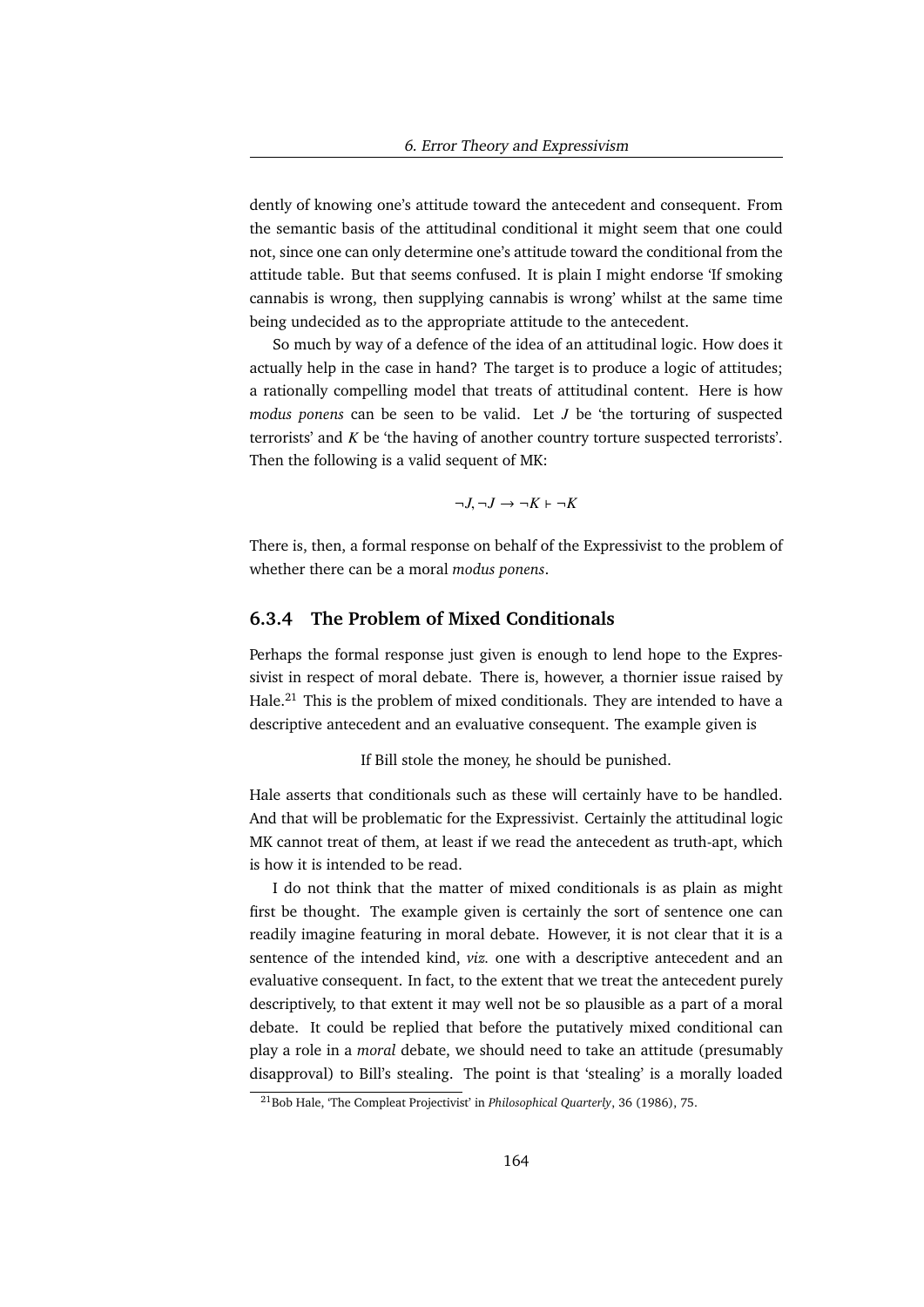term. So perhaps this is not a good example of a mixed conditional. We might remove the moral loading. Consider

If Bill walked into the room, found a wallet which was not his, picked it up and walked out with it, then he should be punished.

As it stands this is not yet going to be suasive. There may be nothing wrong with Bill finding a wallet which was not his, if, for instance, he has been asked by a friend to fetch it. Or perhaps he is conscientious and intends to hand it to the appropriate authorities. It seems that whatever we add to the antecedent it will only become morally applicable when we also apply a moral attitude to it. However richly we describe the situation we shall need to add the attitude that the description is of a *wrong* situation—that we disapprove of the situation so described. Only when we have done that, the Expressivist can contend, will the conditional be able to feature in moral debate.

This response has the Expressivist following the Humean thought that we should be wary of a system which purports to derive an 'ought' from an 'is'.<sup>22</sup> That is exactly what a mixed conditional purports to do. It can also be seen as an application of Moore's Naturalistic Fallacy; that no natural description of the morally good will do justice to the concept.

But do not facts matter to moral debate? Surely the claim that a particular apparatus is capable of refining uranium to be weapons-grade material is empirically based. If there were a worry that 'weapons-grade' may be morally loaded, then replace it with the empirical test of the uranium being refined enough to sustain uncontrollable fission. Then we might have a moral debate concerning whether countries which develop the ability to refine uranium which could give rise to uncontrollable fission reactions should be punished. This debate may well involve a conditional with a descriptive, empirically verifiable antecedent. The Expressivist response is that it is only we take a moral stance on the possession of certain sorts of fissile material that the debate becomes moral.

If this line can be sustained, then there are no such things as a mixed conditionals in moral debates. In that case there is no onus on the Expressivist about morality to produce a theory which explains them.

The defence of the moral Expressivist being presented is that moral statements express attitudes; distinctively moral attitudes; and that there is no such thing as a mixed conditional within moral debate. How do facts get to feature in moral debate on this Expressivist picture? They do feature: the factual difference between stealing a single penny-chew and a milliard penny-chews is morally relevant.<sup>23</sup> But that is to say it affects the attitude we take to the act.

<sup>22</sup>Hume, III.i.1.

<sup>&</sup>lt;sup>23</sup>'Milliard' is English for an American billion, being a thousand million.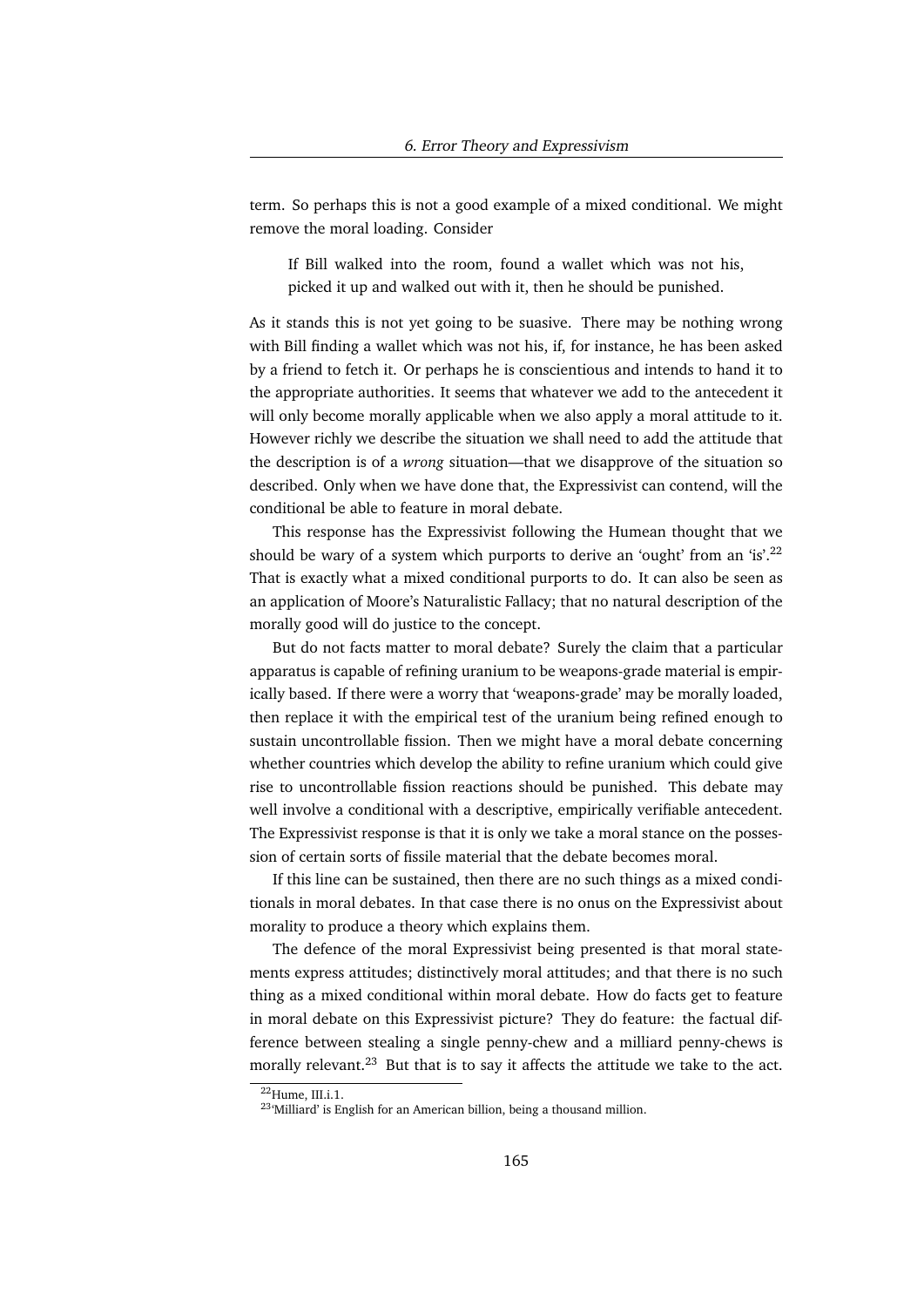For the Expressivist, facts feature in moral debate as the objects of our moral attitudes.

#### **6.3.5 Blackburn's Quasi-Realism**

Blackburn is interested in Expressivism as a stepping stone. The intention is that the Quasi-Realist will win through to constructing moral truth from the Expressivist theory. He presents one illustrative, relatively simple, way in which this might go. $^{24}$  The logic above has given us a guide to consistency amongst a set of attitudes. Suppose we set out to produce the best possible set of attitudes (*M*<sup>∗</sup>); then the idea is that we could dignify an attitude as morally true if it is in the set. Where '*E*' is an expression endorsing an attitude '*A*', then we can say that *E* is *true* if and only if *A* is a member of *M*<sup>∗</sup> . Why should we think that we are able to construct a best possible set of attitudes? This is very similar to the question I introduced in the chapter above on Epistemic Constraint, and then fleshed out in the chapter on Cognitive Command.<sup>25</sup> I called the equivalent principle for states of information the principle of Convergence. In the current case, the principle is that for any two sets of attitudes there be a third which is an improvement on them both.

What happens where we reach a case where two sets of attitudes have been developed such that they are incompatible? Blackburn considers the case from Hume's essay 'On the Standard of Taste', about literary taste. Suppose the literary sensibilities of a younger, more passionate, man lead him to hold that Ovid is to be preferred over Tacitus. And suppose that the sensibilities of an older moderate man, who prefers philosophic reflection, lead him to hold quite the reverse. Each set of sensibilities is subjected to refinement, but without them becoming compatible.

Now, asks Blackburn, who is in position to hold that each set of sensibilities points to a different choice about Tacitus and Ovid, and yet that neither set can be improved upon? Are the two protagonists aware of their differences? If not, then it would surely improve their positions if they were.

In fact, holds Blackburn, the existence of a difference of this nature signals that there is more work to be done. In this case, we might conclude that the question of a simple comparison between authors is simply putting the issue too crudely. When we consider it further, it may well turn out that there are relative merits of each author with respect to particular metrics.

For the case of morality and attitudes, consider two distinct value-systems. Suppose under one system it is obligatory to  $\phi$ , whilst under the other it is

<sup>24</sup>Blackburn, *Spreading the Word*, 197–202.

<sup>25</sup>See §3.4, 81ff., and §4.5, 111ff.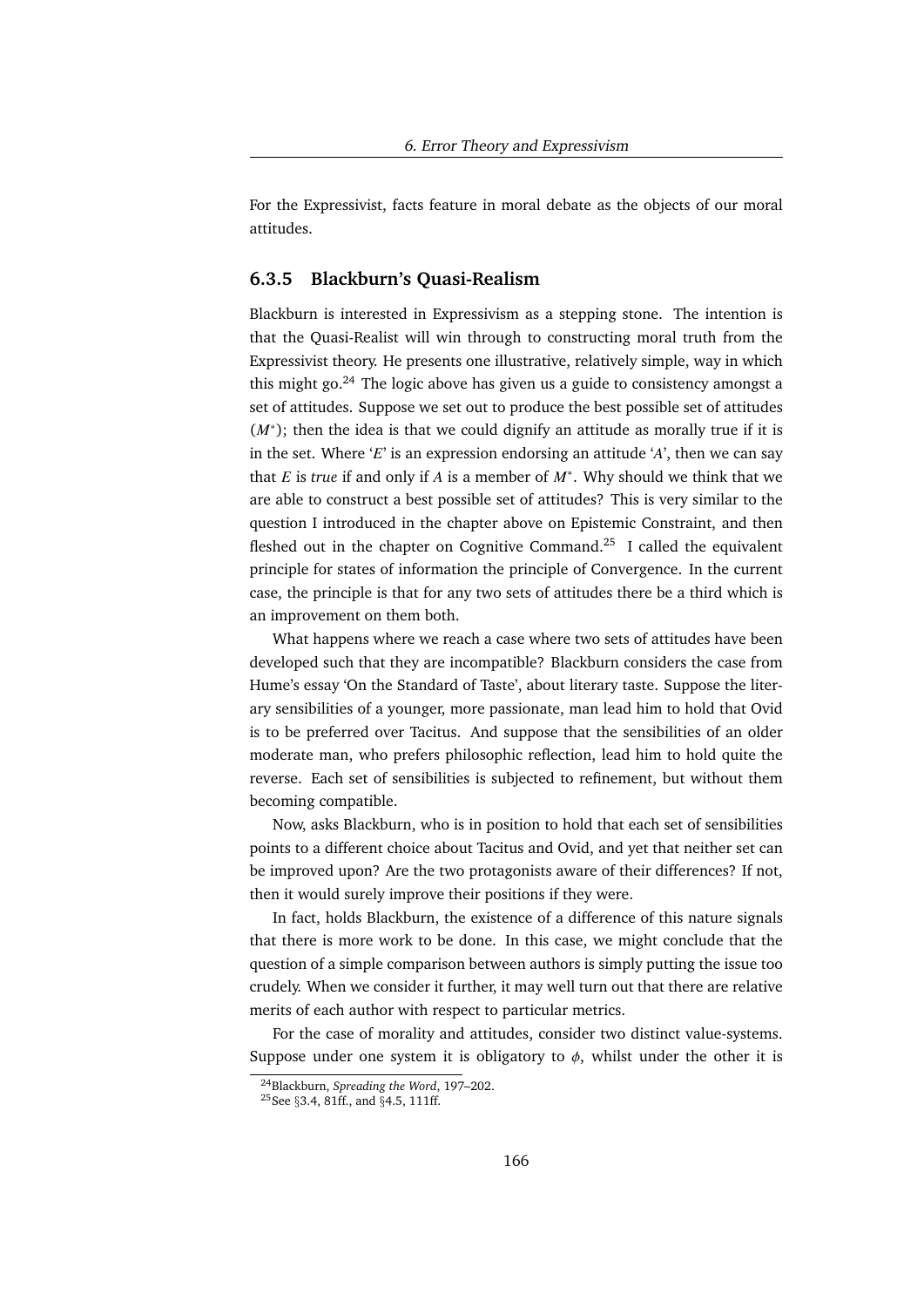permissible not to  $\phi$ . Blackburn suggests that the outcome of clashes of this sort should favour the permission not to  $\phi$ . To resolve clashes between valuesystems one should weaken in favour of toleration. Obligation and permission are asymmetrical in this regard. The discovery of a system which permits one not to  $\phi$  is taken as evidence that it should be permissible not to  $\phi$ . But the discovery of a system which brings the obligation to  $\phi$  is not taken as evidence for the fact that it is obligatory to  $\phi$ . In this fashion, Blackburn hopes to establish that there will be a single set of acceptable moral attitudes. The correctness of an attitude can then be dignified as *true* if it is a member of that set.

#### **6.3.6 Wright's Dilemma For Quasi-Realism**

Central to the Expressivist view is the distinction between surface and deep grammar. Moral statements appear on the surface to be assertions. But deep down, they are not. The project of Blackburn's Quasi-Realist is to begin from that stance, and then use it to re-construct a notion of truth applicable to moral statements. This, as Wright points out, leads to an obvious problem.<sup>26</sup> The summary of the dilemma is as follows. If the Quasi-Realists succeed in recovering all the characteristics of moral discourse they are after, then they will recover assertion as well. But in doing so they will show that the supposedly mutually exclusive expressive/assertoric distinction which they insisted upon to begin with does not to hold for moral discourse. That distinction was the very basis for the programme. On the other hand, if they fail to recover all the required characteristics, then to that extent the project is a failure by its own lights.

Blackburn is unperturbed by such a dilemma. He maintains that the *way* one arrives at a position is of prime importance.<sup>27</sup> How the truths come to be true is relevant. That said, impressed by the problems of the moral *modus ponens* and the mixed conditional, he gives up on the Expressivist  $E_{ex}$ , and presents a new logic inspired in the first instance by Hintikka's work.<sup>28</sup>

#### **6.3.7 Blackburn's AC**

Blackburn's system AC is based on Hintikka's work in deontic logic. Where Eex dealt with gerunds, this new logic will deal with sentences. *H*! and *T*! are introduced as sentential operators, and stand for insistence and tolerance. The core idea from Hintikka is that a set of obligations and permissions is consistent

<sup>26</sup>Wright, 'Realism, Anti-Realism, Irrealism, Quasi-Realism', 35.

 $27$  For instance, on modal matters: 'it is not what you end up saying but how you get to say it, that defines your 'ism". Simon Blackburn, *Essays in Quasi-Realism* (Oxford: Oxford University Press, 1993), Introduction, 7.

<sup>28</sup>The criticisms are in George Schueler, '*Modus Ponens* and Moral Realism' in *Ethics*, 98 (1988). Blackburn responds in the same issue.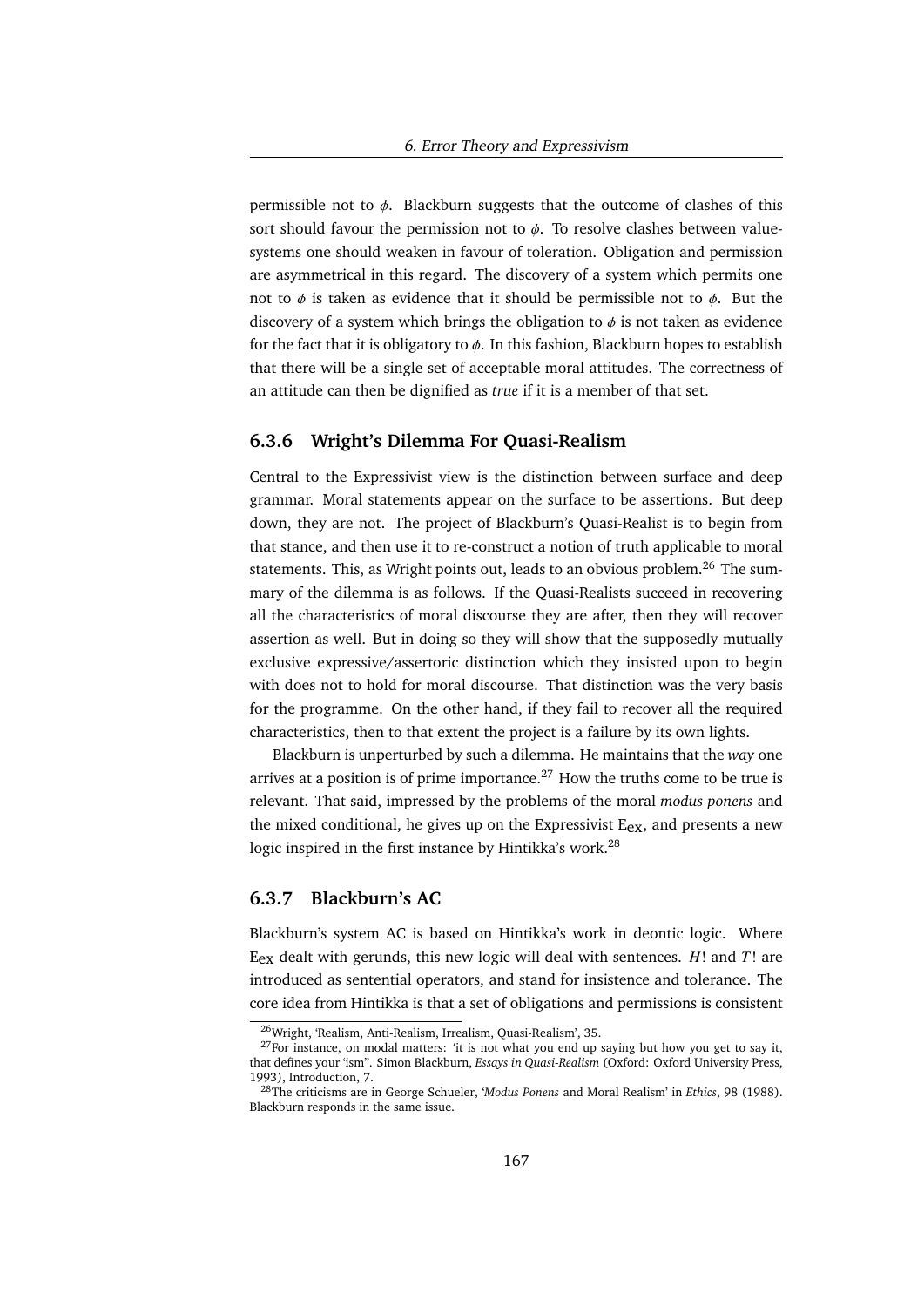if there is a set of 'deontically perfect' possible worlds. A set of 'deontically perfect' possible worlds is defined to be one where each world in the set fulfils the obligations, and each permission is fulfilled at some world. Blackburn's aim is to provide a workable notion of consistency for the Expressivist, based on a parallel with that central idea.

To define a notion of consistency amongst sentences and attitudes, we begin with a set of sentences *L* which we wish to investigate. The notion of 'next approximation to the ideal' is defined by a set of rules. We apply these rules to the original set, producing the next step towards the ideal. The application of the rules may include creating more than one next approximation, so a tree of sets may be produced by the process. A node of the tree will be a 'final ideal' when the application of the rules produces no new sentences. In a fashion similar to the semantic tableau method for first order logic, the original set of sentences *L* is inconsistent or 'unsatisfiable' just if all the final ideals terminate with a set containing both *P* and  $\neg P$ , for some sentence '*P*'.

The insistence and tolerance operators commute with negation as one would expect. Not being tolerant of *P* is equivalent to insistence on  $\neg P$ :  $\neg T$ ! $P \equiv H$ ! $\neg P$ . Failing to insist on *P* is equivalent to tolerating  $\neg P$ :  $\neg H$ ! $P \equiv T! \neg P$ .

What is distinctive of this presentation of Blackburn's characterisation of disjunctive commitments as 'being tied to a tree'. This is to mean that in accepting a disjunctive commitment, one is tied to accepting one or other disjunct. If the first disjunct proves untenable, then one is committed to the second. The classical equivalence of material implication ( $P \rightarrow Q \equiv \neg P \lor Q$ ) is used to interpret the conditional in terms of negation and disjunction. Endorsing 'if using chemical weapons is wrong, then developing them is wrong' is interpreted as tying oneself to the tree of either not insisting on 'using chemical weapons' or of endorsing 'developing chemical weapons'.

These, then, are the rules for creating the next approximation to the ideal, *L* ∗ , from an original set of sentences, *L*.

- (1) If  $H!P \in L$  then  $H!P \in L^*$
- (2) If  $H!P \in L$  then  $P \in L^*$
- (3) If  $T$ ! $P \in L$  then the set  $L^*$  containing  $P$  is added to the set of next approximations for *L*.
- (4) If  $L^*$  is the next approximation to the ideal for *L*, then if  $P \in L^*$ ,  $P \in L^{**}$ , *P* ∈ *L*<sup>\*\*\*</sup>, *etc.*

An example will help to show how these rules are to be applied. In this example, we shall investigate whether  $(H!P \& (P \rightarrow H!Q)) \rightarrow H!Q$  is a theorem of AC. To do this, we look at whether the set containing the antecedent and the negation of the consequent is consistent. If it turns out unsatisfiable,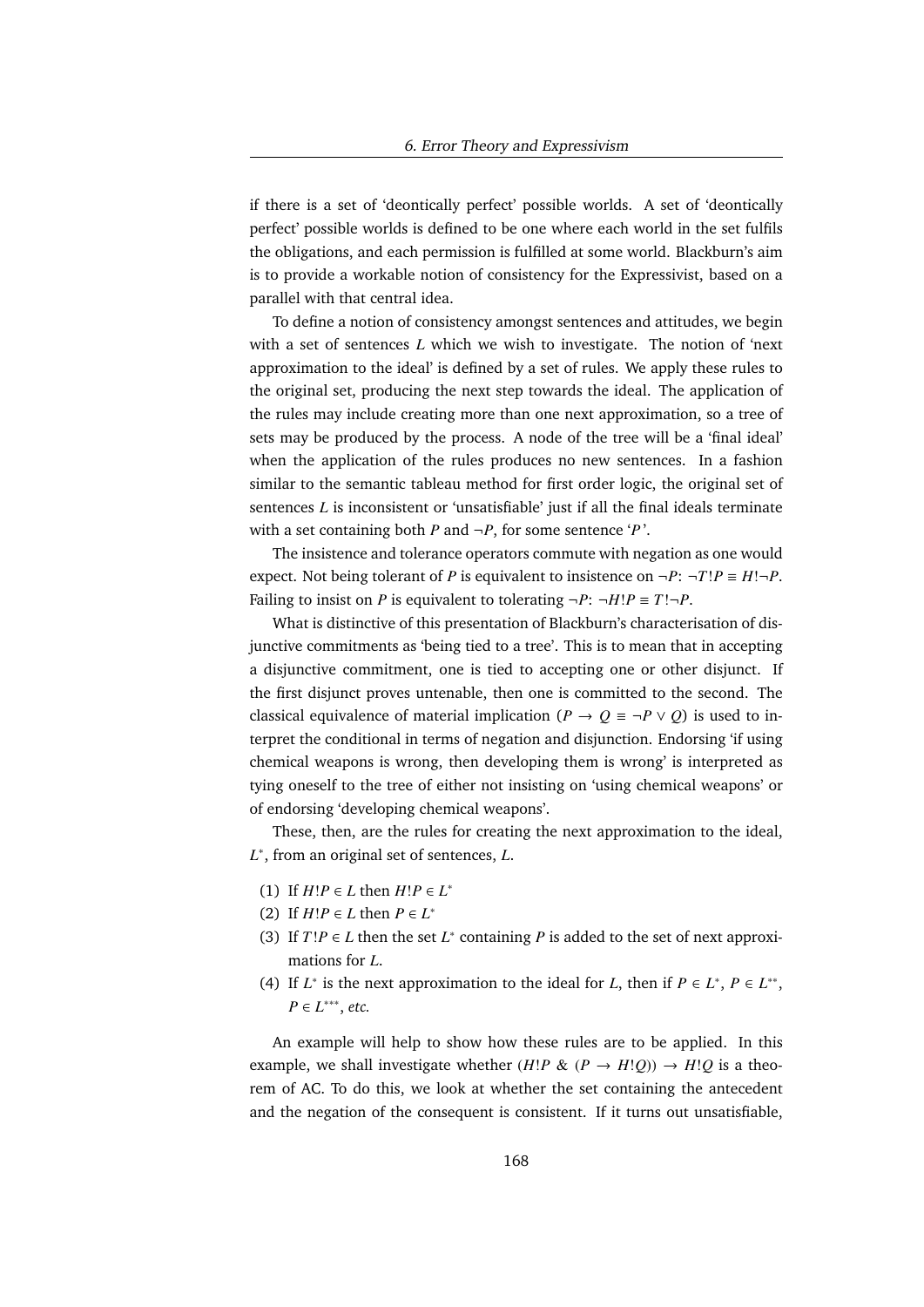then the antecedent cannot hold without the consequent holding, and so the candidate is indeed a theorem of AC. Blackburn writes  $=0=$  to indicate a next approximation to the ideal. The example is shown in figure 6.2. The right-hand



Figure 6.2: Investigation of  $(H!P \& (P \rightarrow H!O)) \rightarrow H!O$ 

branch closes with a contradiction. The left-hand branch remains open, and it is clear that none of the rules will change that. This means that the original set is satisfiable, and so  $(H!P \& (P \rightarrow H!Q)) \rightarrow H!Q$  is not a theorem of AC.

One important theorem which AC does contain is  $H!(H!P \rightarrow P)$ . It is instructive to see how this reduces to inconsistency. The first approximation to the ideal  $L^* = \{¬(H!P \rightarrow P)\}^*$  is generated by rule (3). The conditional is treated using negation and conjunction, as outlined above. Then the next approximation  $L^{**} = \{H!P, P, \neg P\}^{**}$  contains three elements. First *H*!*P*, by rule (1), since *H*!*P* ∈ *L*<sup>\*</sup>. Second *P*, by rule (2), since *H*!*P* ∈ *L*<sup>\*</sup>. Finally ¬*P*, by rule (4), since *L*<sup>\*</sup> is the next approximation for *L*, and ¬*P* ∈ *L*<sup>\*</sup>, and so should be in *L*<sup>\*\*</sup>. This set is the only node on the tree, and is a final ideal. Since it is inconsistent, we have shown that  $H!(H!P \rightarrow P)$  is a theorem of AC.

There is an issue for AC, however. Hale shows according to the system, insistence on toleration of *P* will result in insistence on *P*:  $H!T!P \rightarrow H!P$ <sup>29</sup> This means that one cannot insist on toleration of *P* and at the same time be tolerant of  $\neg P$ . In order to avoid this, Hale suggests that rule (4) be altered: *P* should only be iterated into the next approximations if *P* did not derive from a

<sup>29</sup>Hale, 'Can There Be a Logic of Attitudes?', 348–9.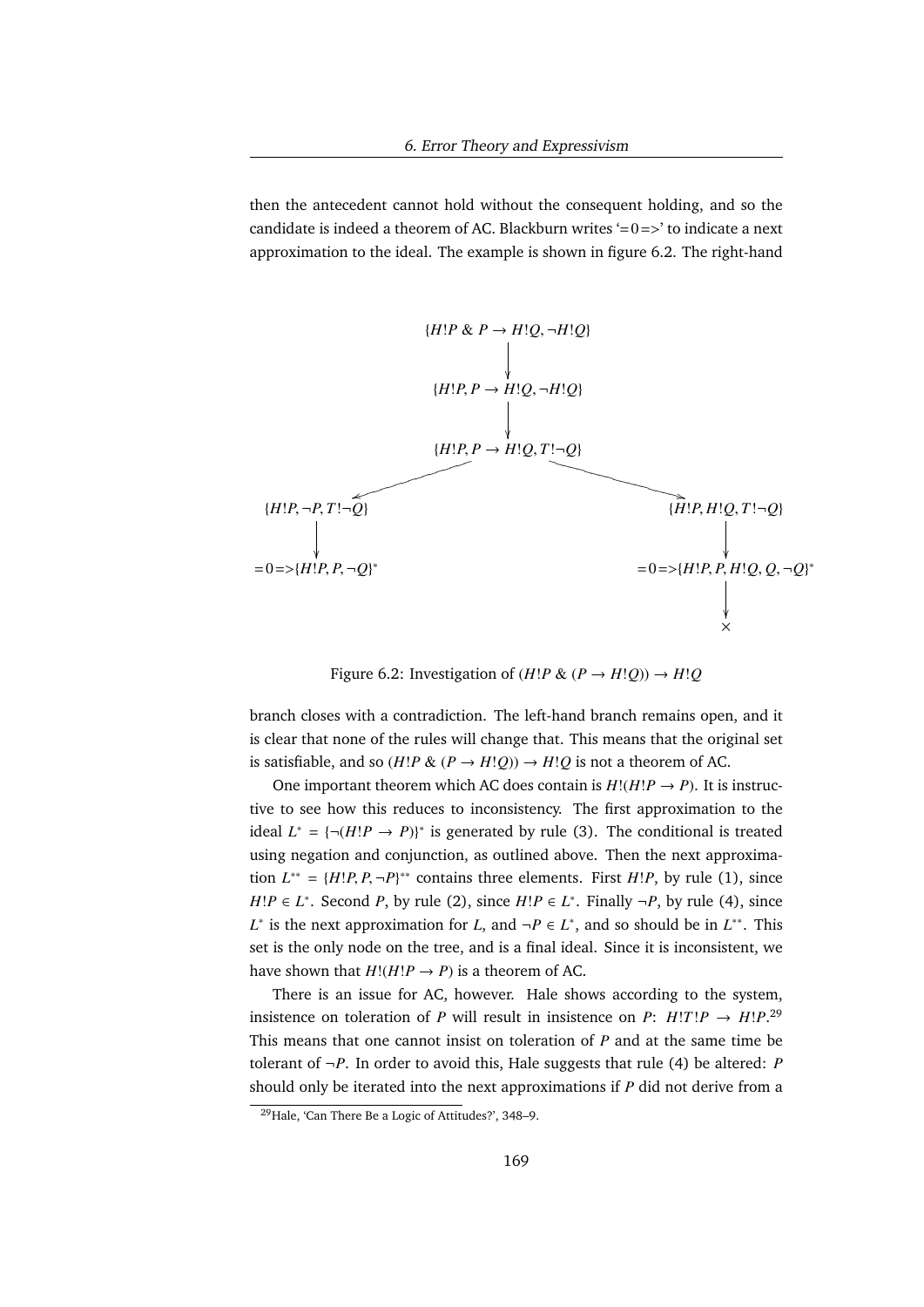*T*! formula. The proposal could be fleshed out as follows.

- (4<sup>'</sup>) If  $L^*$  is the next approximation to the ideal for *L*, then if
	- (a)  $A \in L^*$ , and
	- (b)  $A$  is not in  $L^*$  solely on account of rule (3)
	- then *A* ∈  $L^{**}$ , *A* ∈  $L^{***}$ , *etc.*

This proposal has an undesirable consequence, however. Under the old rules  $H!(H!P \rightarrow P)$  was a theorem. But with (4') in place,  $T! \neg (H!P \rightarrow P)$  will not reduce to inconsistency. The first approximation to the ideal will contain  $\neg(H/P \rightarrow P)$ , but since that derives from rule (3), no further approximations will be generated; the tree will remain open.

In order to find a happy balance between the old rule and the new rule, Hale looks back to Hintikka's original, and suggests that this might be more appropriate:

(4") For any  $L^*$  from  $L$ , if  $H!A \in L^*$  then  $A \in L^*$ .

With (4") in place, we have two desirable outcomes. First we have recovered  $H!(H!P \rightarrow P)$ . And second  $H!T!P \rightarrow H!P$  is still no longer a theorem.<sup>30</sup>

Hale reconsiders the purpose of the rules. He points out that we should not confuse the constructions of AC with a central feature of the Quasi-Realist project. The project is eventually to construct a notion of truth which will be applicable to evaluations. An evaluation will be true, in this Quasi-Realist sense, if it is a part of some limiting set of attitudes. This limiting set is arrived at only after every available opportunity of improvement has been taken. This presupposes that there be a single best set of attitudes, a single maximum, so to speak. It supposes that any set of attitudes can always be improved towards this maximum; that is to presuppose that there are no local maxima.

It is misleading, holds Hale, to think of the ideals involved in AC as the ideal set of attitudes sought after by the Quasi-Realist in order to ground moral truth. There is a difference, he points out, between being an ideal set of attitudes in that sense, and an ideal set in the sense of being consistent. The rules for AC constitute a proposal for determining whether particular sets of attitudes are consistent or not. That should not be confused with producing a single maximally consistent set of attitudes which can be put in the service of the Quasi-Realist programme of rebuilding a notion of truth for moral statements.

<sup>30</sup>Blackburn subsequently proposes his own version:

<sup>(4&</sup>quot;') If  $L^*$  is a next approximation relative to some set of sequences  $L$ , then if  $L^*$  contains  $H!(P)$ , then a subsequent approximation  $L^{**}$  contains  $P$  and all the other sentences of  $L^*$ .

which Hale agrees is equivalent. See Simon Blackburn, 'Realism, Quasi or Queasy?' in: Haldane and Wright, *Reality, Representation and Projection*, 381 and Bob Hale, 'Postscript' in: Haldane and Wright, *Reality, Representation and Projection*, 388.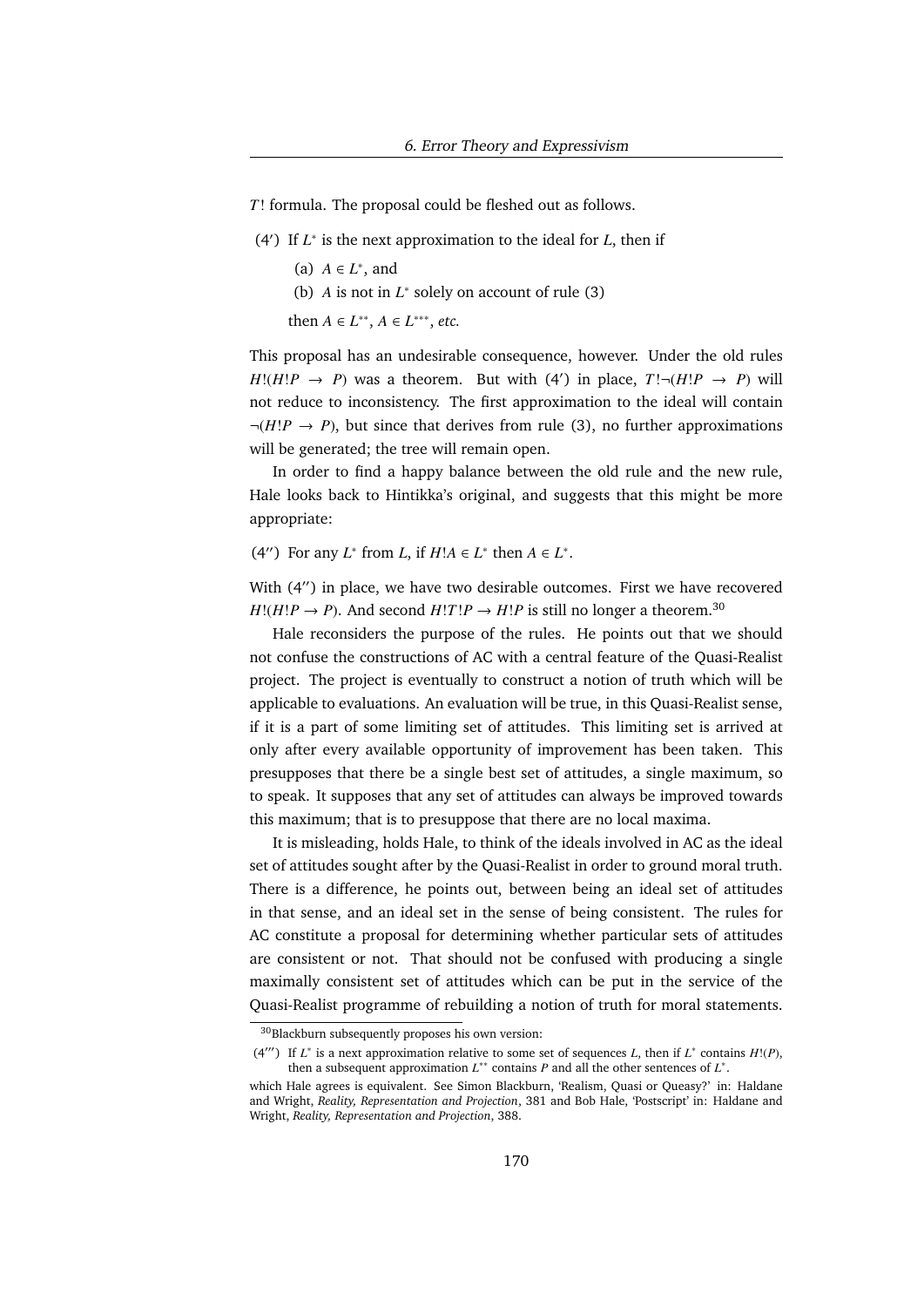This bears on the philosophical motivation for the rules. Rule (1) is not justified if the intention is to aim for the maximally consistent set of attitudes, simply because it is plausible that a set of attitudes might be improved by dropping an insistence. However, it is a sensible proposal if the intention is to produce a procedure for checking whether a set of attitudes is internally consistent.

So, with that warning in place, there seems to be no bar (as yet) on Blackburn using the patched-up AC as a method for determining consistency amongst facts and attitudes and wrapping it inside a larger theory to yield his target limiting set of attitudes. Hale himself is impressed by Wright's dilemma that if the Quasi-Realist succeeds in his aim of reconstructing the moral truth from an Expressivist starting point then he has cut away the distinctive branch on which he was sitting. Therefore Hale recommends that the Quasi-Realist contents himself with stopping short with straightforward attitudes, and labels this position 'modest' Quasi-Realism. This is Expressivism without the Quasi-Realist reconstruction of moral truth. This would bring with it the problem of coping with mixed conditionals. We saw above how an Expressivist might argue against having to deal with those.<sup>31</sup> But supposing that they must be dealt with, the patched-up AC does provide one route forward. Hale asks: Can there be a Logic of Attitudes? The answer appears to be: yes.

#### **6.3.8 Expressivism and Folk Psychology**

The Expressivist makes crucial play with the idea of syntax; moral statements appear to be, but are not, assertoric. The framework of T&O has it that as soon as there is an appropriate level of syntax and discipline, then that is enough to make the talk assertoric. I now look at the criticism this has drawn from Smith, who draws on considerations of a Humean folk psychology.<sup>32</sup>

Smith agrees that a truth-apt sentence uttered sincerely is asserted. He also endorses the analytic link between assertion and belief, expressed by Wright, that

if someone makes an assertion, and is supposed sincere, it follows that she has a belief whose content can be captured by means of the sentence used.<sup>33</sup>

The basis for Smith's challenge to Wright's framework of T&O is the Humean distinction between belief and desire. To start with,

 $31\,$  §6.3.4, 164ff.

<sup>32</sup>Michael Smith, 'Why Expressivists about Value should Love Minimalism about Truth' in *Analysis*, 54 (1994), Michael Smith, 'Minimalism, Truth-aptitude and Belief' in *Analysis*, 54 (1994).

<sup>33</sup>Wright, *T&O*, 14.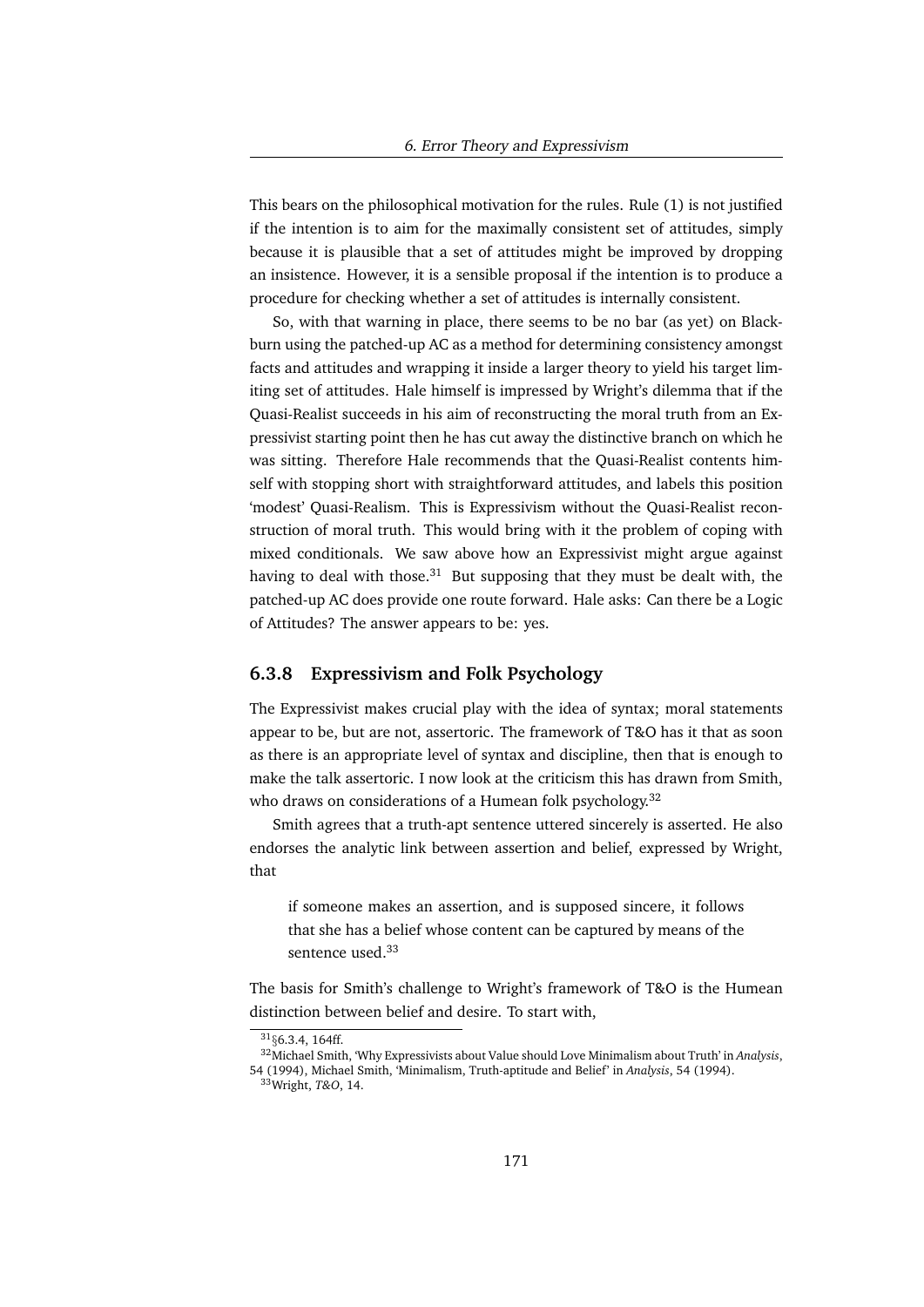[i]t is in the nature of beliefs that they purport to represent the way things are.<sup>34</sup>

This means that the content of beliefs is restricted to those contents which can be expressed using truth-apt sentences. The standard Humean model has the desire-belief-action triad at its core. Hume famously held that reasons alone are not enough to motivate one to action. Desires are required to provide that motivational force. I may believe various things about the world, but it is only when coupled with my desires that actions result. Desires and beliefs on this model are fundamentally different. Beliefs are apt to represent how things are. In contrast to beliefs, desires are 'representations of how things are to be'.<sup>35</sup> This distinction can be made clearer using the metaphor of directions of fit. A belief that proposition *P* is true is a psychological state produced—under appropriate cirumstances—by the fact that *P*. A desire that *P*, on the other hand, is a psychological state aimed at making it the case—again under appropriate circumstances—that *P*. The characteristic claim of Expressivism is that moral statements do not reveal the content of the utterer's moral beliefs. If the utterance were an assertion, then it would express a belief. However, on the Humean picture, no belief is a desire, and so there is no moral belief to be asserted.

The Expressivist agrees that truth-apt sentences capture the content of beliefs, and that assertions express beliefs, but also holds that evaluative sentences speak of the utterer's desires. The leading question is whether there is a construal on which 'It is (morally) right to  $\phi$ ' can both express a moral belief and still speak of the utterer's moral desires. The heart of the Expressivist view, according to Smith, is that the answer is 'no'.

Can this Expressivist position be adequately represented on Wright's framework? The official line of Wright's Minimalism is that any objection raised by such an Expressivist is purely terminological; once all parties have agreed on the various varieties of truth, assertion and belief, the illusion of disagreement will be dispelled.<sup>36</sup> If that is correct then no genuine philosophical dispute is being obscured by the framework. The question, then, is precisely whether or not the dispute between Smith and Wright's Minimalist is purely terminological, to be dissolved by paying due attention to the disambiguation of various terms. If it is not so dissolved, then on that account, the Expressivist is right to feel aggrieved at the treatment they receive.

In order to disambiguate where necessary, I shall need the following distinctions. A 'Minimal' belief is a belief in a content whose truth-predicate is (only)

<sup>34</sup>Smith, 'Why Expressivists about Value should Love Minimalism about Truth', 3. <sup>35</sup>Ibid., 4.

<sup>36</sup>This is in Crispin Wright, 'Response to Jackson' in *Philosophical Books*, 35 (1994) and followed up by John Divers and Alexander Miller, 'Why Expressivists about Value should not Love Minimalism about Truth' in *Analysis*, 54 (1994).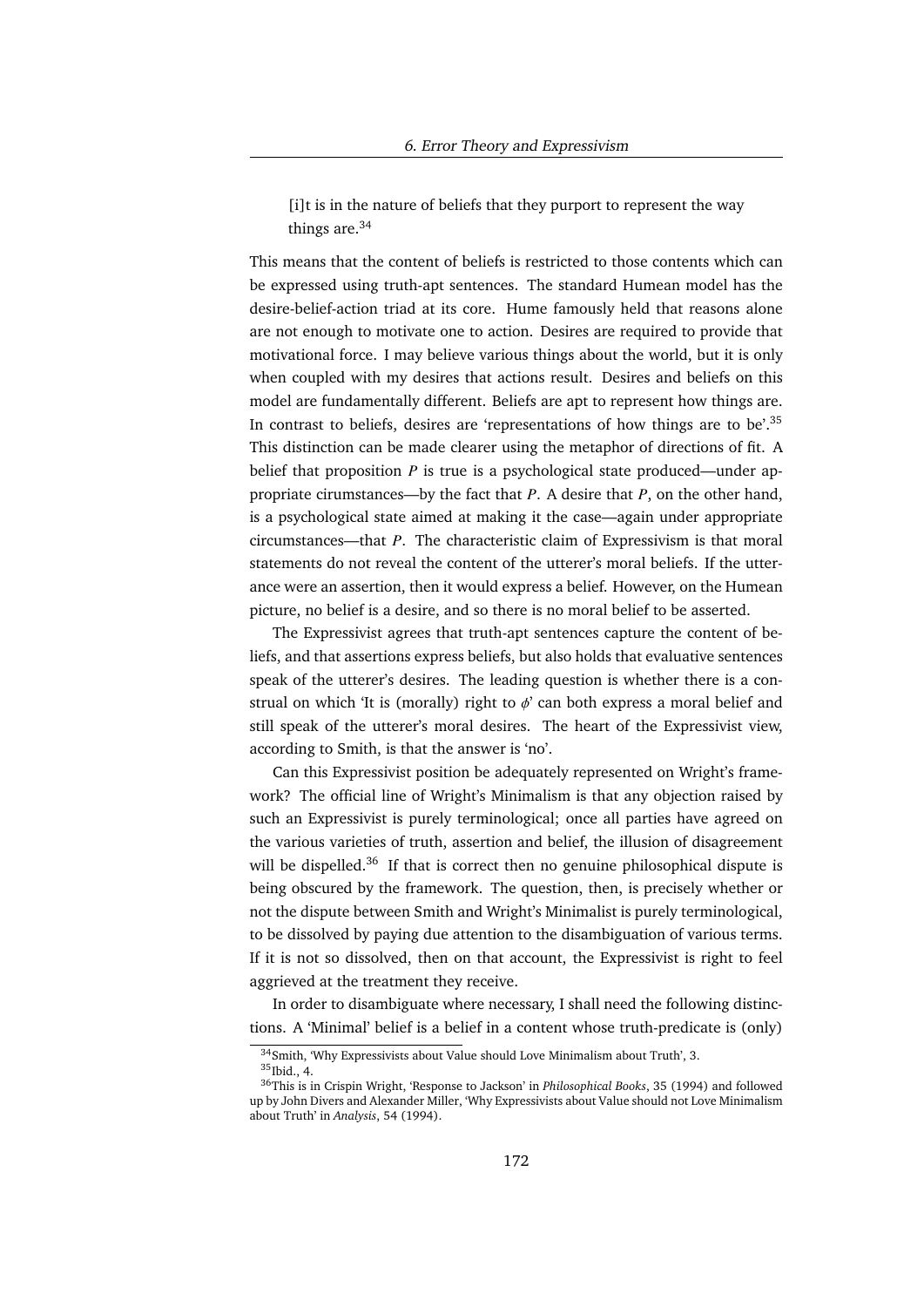Minimal. A 'Robust' belief on the other hand is a belief in a content whose truth is more robust, or metaphysically weighty. In the same fashion, 'Minimal' assertion involves content which is (only) Minimally true, and contrasts with 'Robust' assertion which involves content whose truth is more than Minimal.

What all parties to this debate agree is that the assertion/belief link holds true. This gives an analysis of the *a priori* link between the concepts involved.

(ABL) A sincere assertion that *P* expresses a belief that *P* is true.

According to Wright's Minimalist, moral statements are up for Minimal assertion because of the syntax and discipline of the deployment of moral terms. There is no preventing this Minimalist from calling the associated mental state Minimal belief if he so chooses. We can thus take the Minimalist to be arguing from the Minimal assertion, *via* ABL, interpreted with Minimal notions throughout, to the involvement of a Minimal belief.

#### **Smith's Expressivist**

Smith's Expressivist holds that moral statements express desires. Such content is not truth-apt; it is not representational since the direction of fit is wrong. So moral statements cannot express beliefs; at least where 'belief' is understood to be a psychological state with a content which has a particular sort of direction of fit. Because the content of moral statements is not representational, they are not up for being asserted. Thus if morality involves Minimal belief then that psychological state cannot be purely representational, but must be some sort of hybrid state which can be a belief from one point of view (to be asserted) but a desire from another (in order to motivate). According to received folk psychology, there is no such psychological state.

#### **The Moral Problem**

To highlight why the Minimalist stance is not so innocent, Smith introduces what he calls the Moral Problem.<sup>37</sup> This is represented by a seemingly inconsistent triad:

- (T1) Moral judgements express beliefs.
- (T2) Moral judgements have some sort of connection with the will.
- (T3) Motivation is a matter of having, *inter alia*, suitable desires.

One way to resolve the purported inconsistency is to keep T1 and T3 and conclude that T2 must be false. This opens up the possibility that one may make a

<sup>37</sup>Smith, *The Moral Problem*.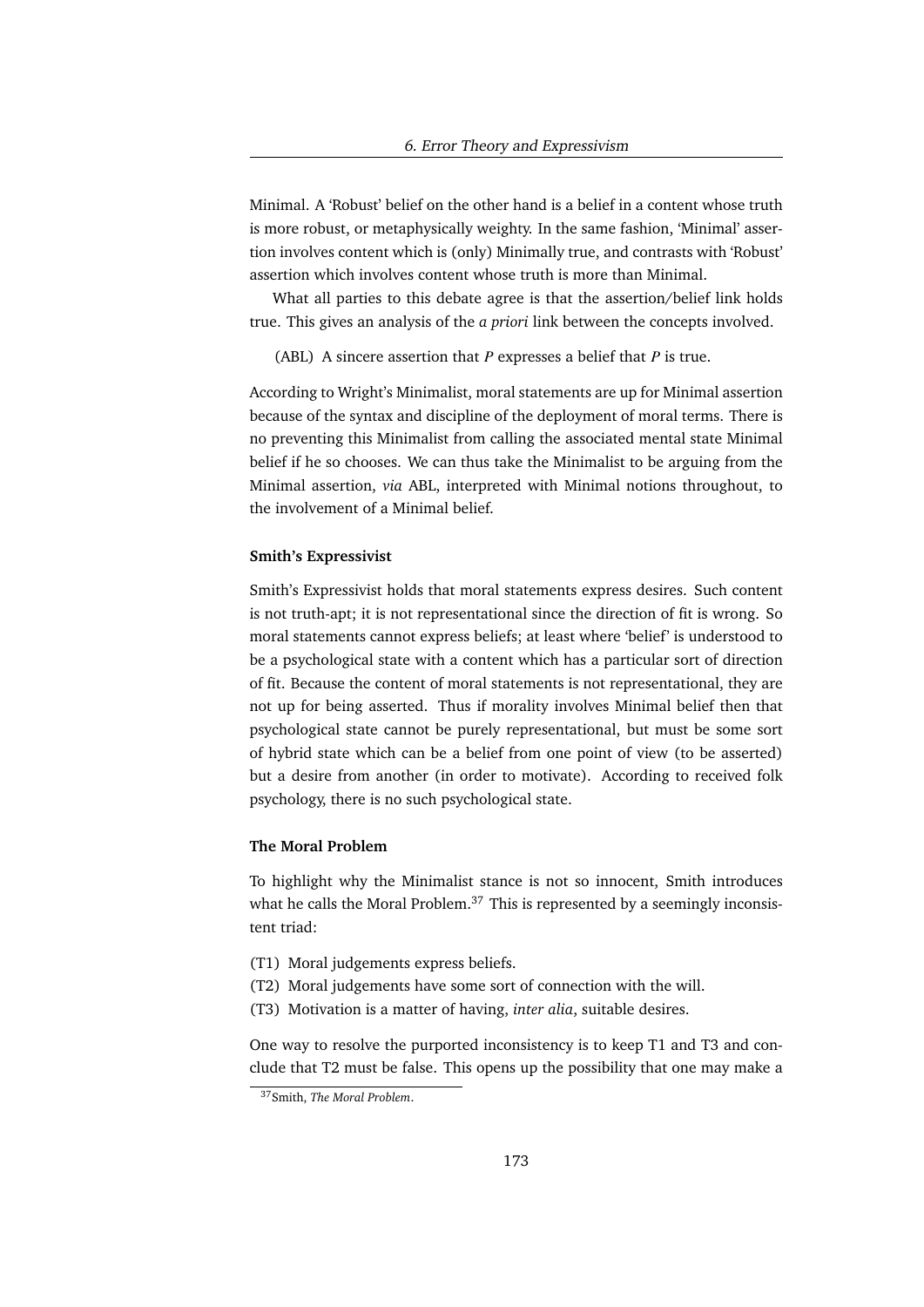moral judgement and yet be unmoved by it. The Expressivist line is to hold on to T2 and T3 and so deny T1.<sup>38</sup>

Smith does not accept the distinction between Minimal belief and Robust belief; at least not where both remain *belief* proper. He is happy to countenance a psychological state, called 'Minimal belief' which is not only representational, but also motivational. But that is a substantial move in coping with the Moral Problem. It means holding T1 and T2 at the expense of T3. This is a tenable position, but does involve a revamping of folk psychology. That is not an innocent consequence.

The Minimalist response to this is to claim that of course there is *some* psychological theory to which the Minimalist is committed, but that does not entail that there is a *particular* theory in the offing. The commitment only runs as far as is necessary to support the platitude involving the connection between belief and assertion.

It seems that the Minimalist is suggesting a Minimalist folk psychology, built on the same principle as Minimalism about truth, *viz.* an attempt to delineate the common ground between two (or more) opposing factions. But such a strategy does not seem possible in this case of folk psychology. Postulating hybrid psychological states is not a neutral stand-point. That there are hybrid states—'beliefs-that-are-desires'—is precisely what is denied by the Humean. It is no common ground to suggest that all psychological states are best treated as potentially beliefs or desires, or both. From Smith's point of view then, the Minimalist proposal has a significant ramification in the issue of folk psychology, in that it entertains the idea that there can be psychological states which are both beliefs and desires. Right or wrong, that is a non-trivial contribution; it is not an agreed common ground from which one may proceed in various directions. If that is correct, then the proposed Minimalism about folk psychology is not obtainable. And then Smith is correct to object that the purportedly harmless change of terminology is not as harmless as advertised.

#### **6.3.9 Expressivism and T&O**

I have introduced three sorts of Expressivist during the course of the chapter. First was Ayer's Expressivism, motivated by Logical Positivism. Second was Blackburn's Expressivism which is used as a stepping-stone in his Quasi-Realist project to reconstruct a notion of moral truth. Third, there was an Expressivist motivated by Humean folk psychology. How do these fare on the framework of T&O?

<sup>&</sup>lt;sup>38</sup>Smith himself has advocated that the triad is not contradictory after all; that T1 is true and yet consistent. See Smith, *The Moral Problem*.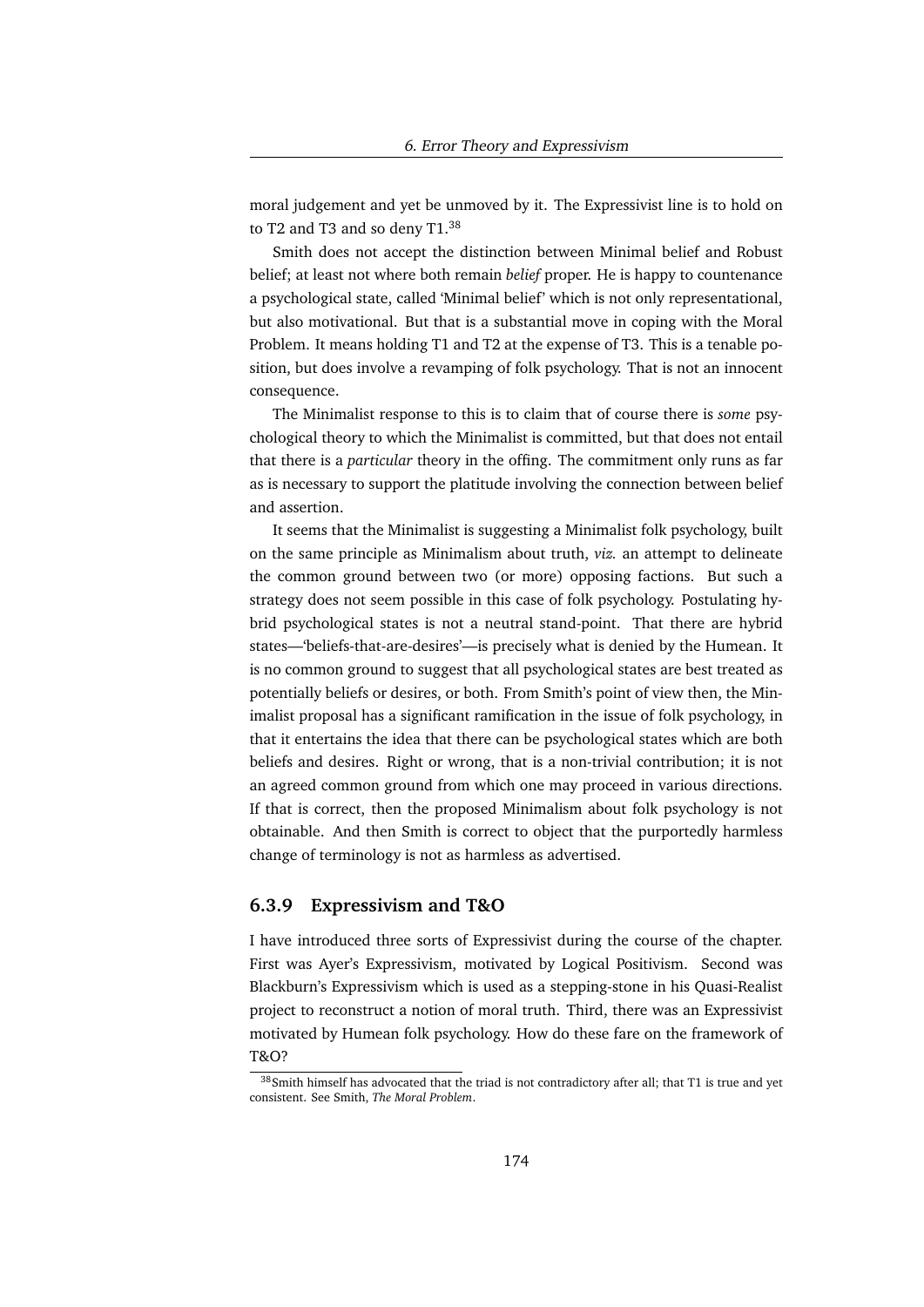Each of these Expressivists will be ruled out immediately by the framework of T&O. As soon as the appropriate syntax and discipline exist, then at least Minimal truth is in evidence. This is not mourned by Wright since he think Expressivism essentially hopeless. But Expressivism is not as hopeless as Wright thinks. I showed above how the Expressivist's view produces an issue for the logic of moral debate. I then argued that they need not deal with mixed conditionals. And even if they do need to do so, they can begin with Blackburn's AC, as modified under Hale's suggestion. So it is open as to whether they could continue to develop a logic for moral debate.

Blackburn's Quasi-Realism admits that moral talk is truth-apt, and so does not clash with the framework on that count. However, the Quasi-Realist is keen to emphasise that the manner in which the moral statements are made true matters. The special fashion in which moral statements are to be considered true under Quasi-Realism lines up with the motivations of traditional Expressivists; that moral statements should transpire to be appropriately normative. If the disputes surrounding Expressivism were simply terminological then there would be no harm done by translating the positions into the framework. However it is clear that transposition into the framework obscures this important distinction.

What do we lose if we give up on Expressivism? Moral statements, when all is going well, have a distinctive, action-guiding appeal. The Expressivist has some resource to explain this special appeal. But there is no dimension within the framework of T&O which will allow its expression.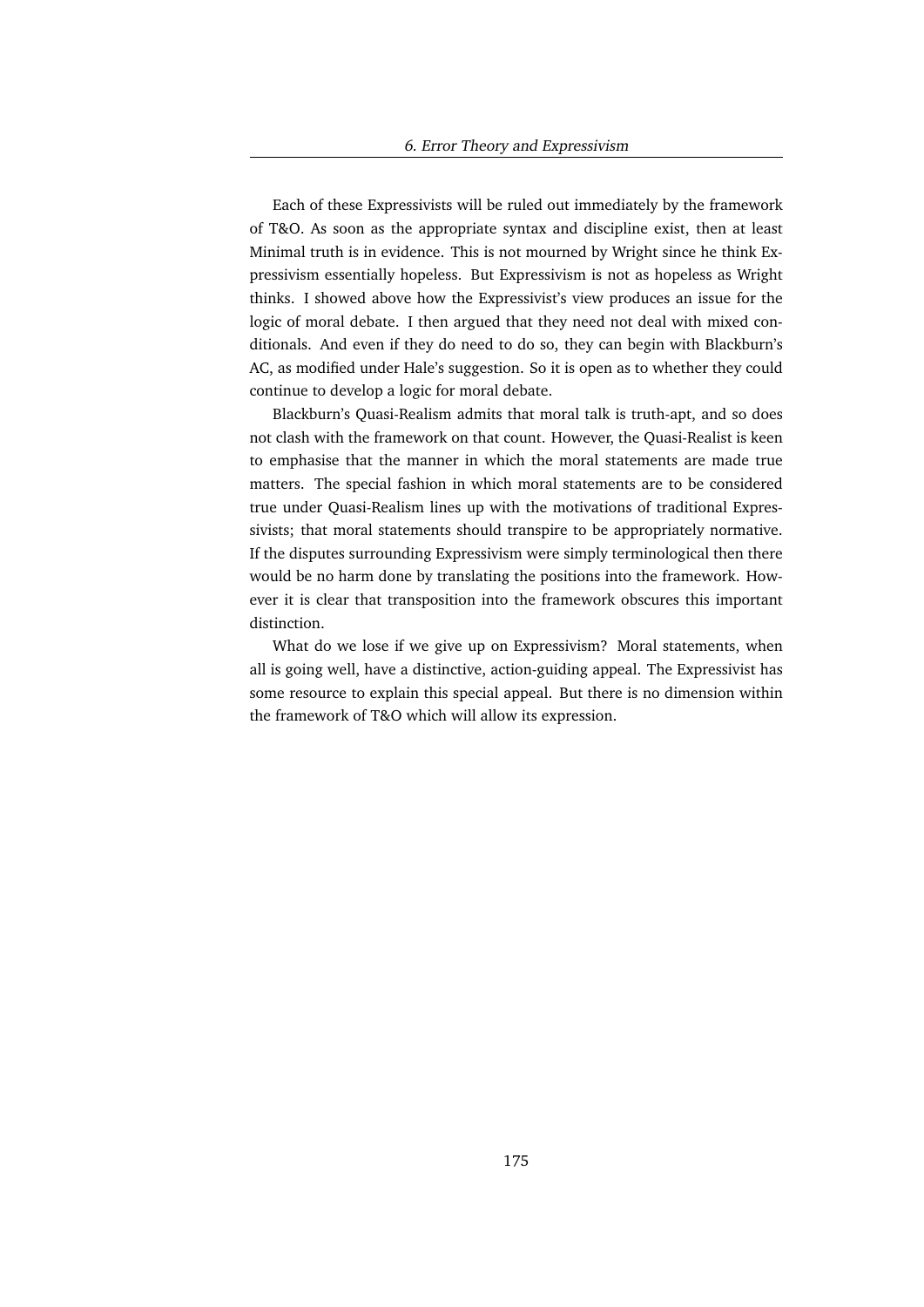# **Chapter 7**

# **Caution and Convention**

Over the great nakedness of truth, the diaphanous cloak of imagination.

José Saramago<sup>1</sup>

# **7.1 Introduction**

Wright's Cautious Strategy was developed to argue for a type of Conventionalism about necessity. In this chapter I examine the strategy. The issue between a Conventionalist and his opponent is whether necessity is there to be discovered, or whether statements of necessity are—in some way or other—constructed, or invented, by us. This is a candidate anti-/realist debate, which is of interest since the Conventionalist approach to necessity which Caution was developed to support is not, strictly speaking, available on the framework of T&O.

There are three separate topics which feature in my discussion of Conventionalism; mathematics, logic and metaphysics. First I consider a Conventionalist about logic and mathematics. I treat these together since they involve Conventionalism about whether the conclusions of the familiar constructions are necessary or not, which is to say whether or not the constructions constitute *proofs*. I shall then discuss metaphysical necessity when I deal with Peacocke's proposal for that area.<sup>2</sup>

The Cautious Strategy employs a criterion which is a direct ancestor of Cognitive Command.<sup>3</sup> This relation is of interest. We saw in chapter 4 above that there are doubts about Cognitive Command. I put forward a defence of the

<sup>&</sup>lt;sup>1</sup>José Saramago, O Ano Da Morte de Ricardo Reis (Lisbon: Editorial Caminho, 1984).

<sup>2</sup>Christopher Peacocke, *Being Known* (Oxford: Oxford University Press, 1999), ch 4.

<sup>3</sup>Wright, *WOTFM*, chapter XXIII.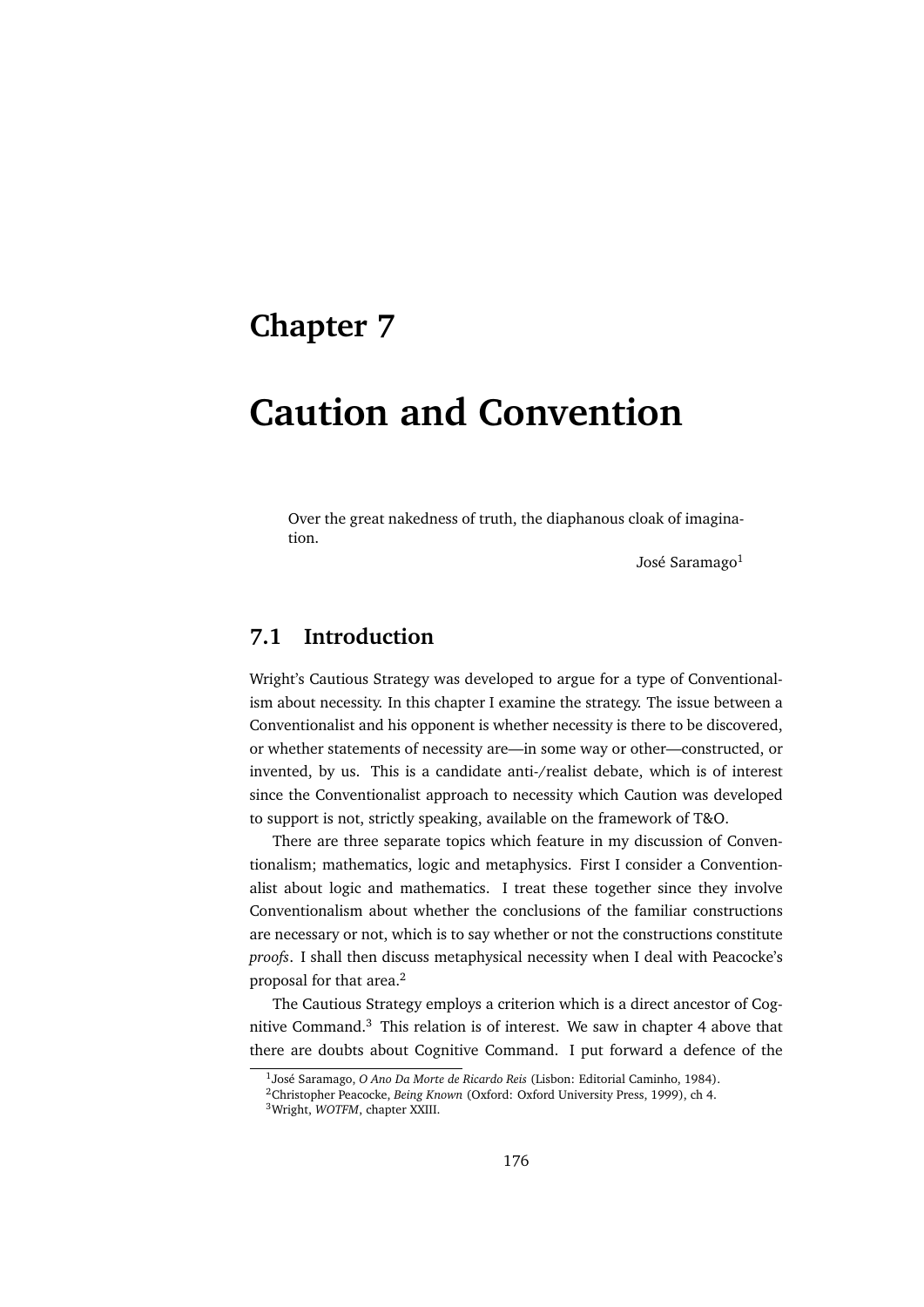principle in terms of Superassertibility. However, supposing the defence fails, then I hold that the Cautious Strategy would still be sound, despite its usage of a criterion which has an ill-fated descendant. To show that it is still fit and hale, I deploy the Cautious Strategy against Peacocke's way with metaphysical necessity. I then discuss whether Conventionalism can be found a place on the framework of T&O.

## **7.2 Conventionalism**

The conclusion of a proof is not simply another assertion; the successful proof exerts a 'pull' or normative force upon us, which leads us inexorably to the conclusion. A proof is more than a list of assertions. It renders the conclusion undeniable; the 'pull' of the proof is special. We mark the inexorable nature of (successful) proofs and the normativity of their conclusions by saying the conclusion *necessarily* follows, given the preceding parts of the construction. This is true both for proofs in logic and proofs in mathematics.

The datum is that we have an interesting feature—the necessity—of particular statements. Then the philosophical challenge of necessity, summed up memorably by Dummett is, 'two-fold: what is its source and how do we recognise it?'<sup>4</sup> Dummett here is discussing Wittgenstein's approach to mathematical necessities. One response to Dummett's double-barrelled question is that there is a set of independently obtaining states of affairs, over and above the quotidien, which make it true that necessary statements are necessary (when they are). We can then postulate a separate faculty which is responsive to these features (the necessities), and which prompts us to affirm or deny the necessity of the putative proof in front of us. The special faculty would explain why the normativity is distinctive, and where the special attraction arises.

The Conventionalist, on the other hand, has an alternative explanation. This extra faculty, he claims, is otiose. Necessities are dignified as such by ourselves; and this is why they have a special attraction for us. We do not employ some extra faculty in order to make discoveries about an independent realm of facts about necessities. Rather, we are responsible for *inventing* or *projecting* the necessity onto the facts which all parties agree about. The source of the necessity is within ourselves. This means that necessity is not *recognised* so much as *conferred*. As Wright puts it:

So invention, it appears, is the mother of necessity.<sup>5</sup>

<sup>4</sup>Michael Dummett, 'Wittgenstein's Philosophy of Mathematics' in *The Philosophical Review*, LXVIII (1959), 169.

<sup>5</sup>Wright, *WOTFM*, 392.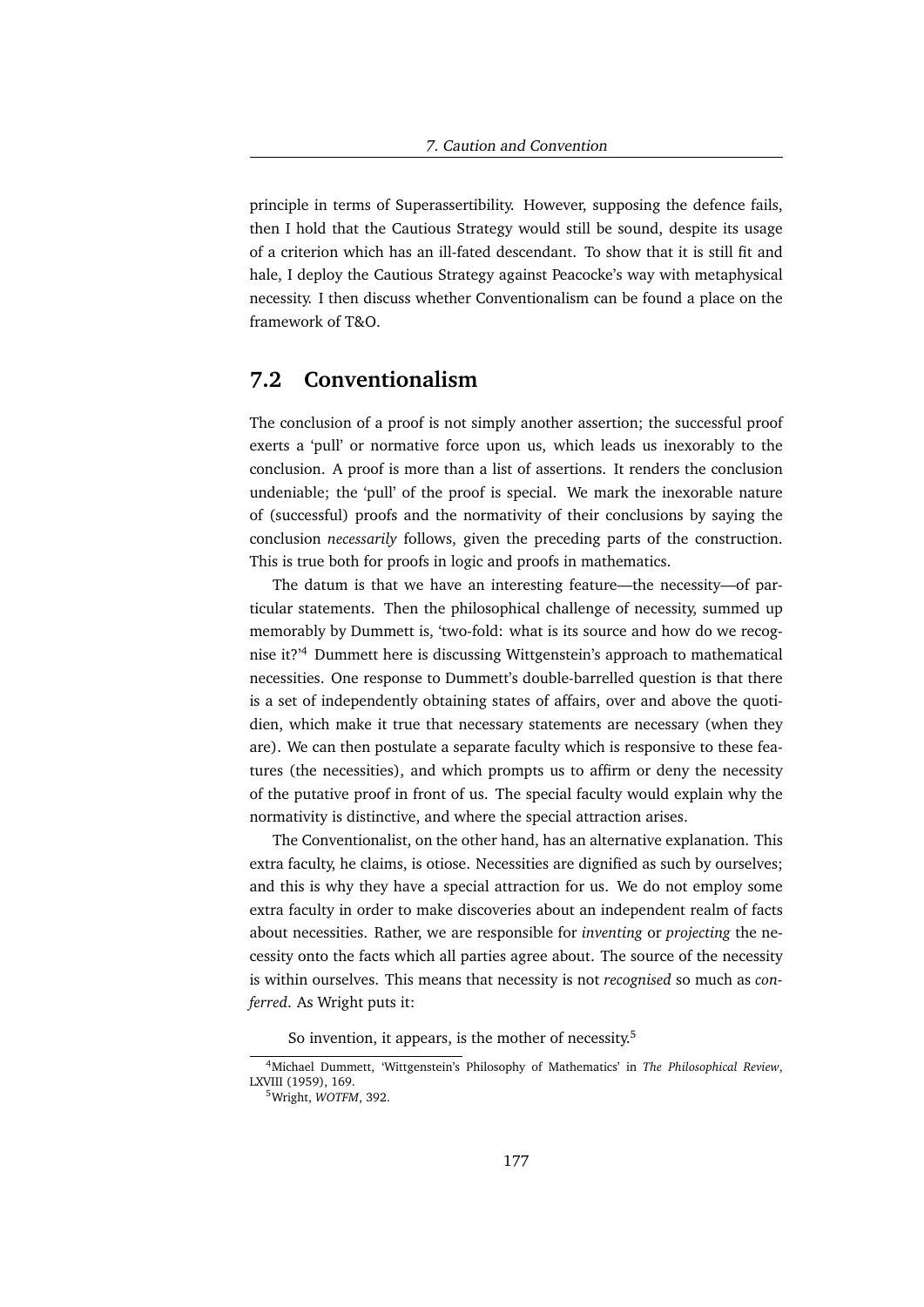The idea that invention is at the root of necessity can be found in Wittgenstein. At one point, he says that the empirical scientist is an explorer, who sets out to discover the truths of science;

[b]ut the mathematician is not a discoverer: he is an inventor.<sup>6</sup>

This remark of Wittgenstein is drawn from a set of notebooks which were published by his estate after his death. The broad thought has been attributed to Wittgenstein by philosophers contemporary with him.<sup>7</sup> It was part of Wright's project in *Wittgenstein on the Foundations of Mathematics* to come to an understanding of Wittgenstein's various, sometimes contrary, thoughts on this matter. It is not part of my project here to examine whether or not Wright's exegesis is *really* Wittgensteinian.<sup>8</sup>

Conventionalism can be seen as being made up of a positive and a negative thesis. The negative thesis is the denial that mathematical facts are made true by independently obtaining states of affairs, a distinctive terrain which we explore and discover using mathematical techniques. It thus runs counter to what may rightly be assumed as the very common view of mathematics that it is objective, and the most certain of subjects. For the Conventionalist, there is an element of choice on the part of the mathematician. Mathematical necessities do not obtain on account of some external source, such as the Platonic Forms. Rather—in some fashion or other—we, the mathematicians, contribute to their make-up. If the negative campaign is successful, the Conventionalist still owes the positive part of the account. This will need to explain how and why the necessities come to be called such.

There are many separate motivations which are consonant with a Conventionalist stance. These depend on one's view of the three distinctions; *a priori*/*a posteriori*, necessary/contingent, analytic/synthetic; and their permissible permutations. The Conventionalist need not be seeking to collapse the distinction between contingency and necessity. Whilst contingent truths may also be said to exert normativity, the Conventionalist holds that the attraction which necessary statements exert is distinctive.

Wright's Cautious Strategy is a strategy for arguing in favour of Conventionalism. It provides argument against the idea that necessities are made true by independent states of affairs, access to which is made available *via* a special faculty. It does not seek to provide the positive part of the Conventionalist picture

<sup>6</sup>Ludwig Wittgenstein; G. H. von Wright, R. Rhees and G. E. M. Anscombe, editors, *Remarks on the Foundations of Mathematics* 3rd edition. (Oxford: Blackwell, 1978), Appendix II, §2, 111.

<sup>7</sup>See Friedrich Waismann, *Introduction to Mathematical Thinking: The Formation of Concepts in Modern Mathematics* (New York: Harper and Row, 1959), especially ch 16. Wittgenstein is credited at 245.

<sup>&</sup>lt;sup>8</sup>It is worth noting in this regard that Wright admits straightforwardly that drawing out Wittgenstein's thoughts in a systematic fashion is something which Wittgenstein himself would repudiate. See Wright, *WOTFM*, Preface, viii.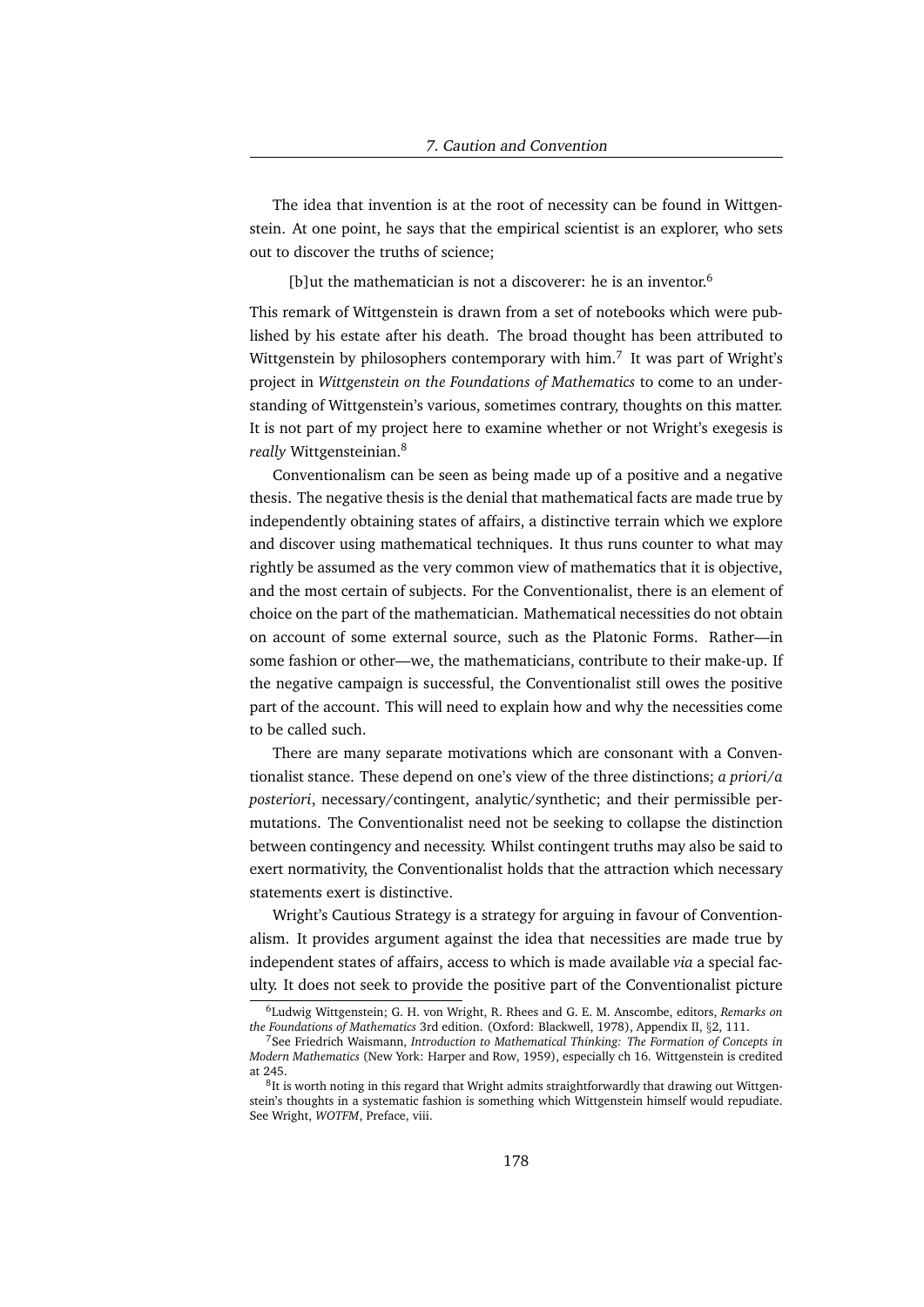which gives the manner in which the necessities are dignified such that they are therefore attractive. Wright is seeking to usurp Dummett's statement of the problem of necessity as two-fold with the prior question of whether necessity is, properly speaking, *recognised* at all.<sup>9</sup>

#### **7.2.1 Three Types of Conventionalist**

Dummett distinguishes two fashions in which one might follow up the (loosely speaking) Wittgensteinian thought that there is a choice involved in whether or not we take a construction to be a proof or not.<sup>10</sup> The first is Modified Conventionalism. An example of this view can be found in Ayer:

[I]t is a contingent, empirical fact that the word 'earlier', is used in English to mean earlier; and it is an arbitrary though convenient rule of the language that words which stand for temporal relations are to be used transitively. But *given* this rule, the proposition that if *a* is earlier than *b* and *b* is earlier than *c*, *a* is earlier than *c* becomes a necessary truth.<sup>11</sup>

There are conventions about which words mean what, and which rules apply to which meanings. But fixing those two aspects fixes the necessary truths as well. The looming issue for the Modified Conventionalist is that this fixing will itself turn out necessary; and necessities of this latter aetiology are not going to be conventional. If that is correct then the Modified Conventionalist will need to admit of necessities of two sorts, say 'hard' and 'soft'. The soft ones are made necessary by convention; no extra faculty is needed. The hard ones, however, are not made necessary by convention. The Modified Conventionalist therefore owes a story about how we get to know those necessities, and he is disbarred from appealing Conventionalism to do so.

This issue might motivate the Modified Conventionalist to become a Radical Conventionalist. The Radical Conventionalist holds that the necessity of *every* statement is a matter of us adopting it as such. No statement is necessary due to it being fixed as such by some other convention. This is certainly more radical. It has an unfortunate consequence of dissolving the normative content of the conventions. In order to apply a convention, one must decide how to do so. If the fashion in which the convention is to be applied is not itself adopted as necessary then the very content of the convention is threatened; what is it a convention to do? In sticking to his (definitive) thesis that the necessity of

<sup>9</sup>Wright, *WOTFM*, 467.

<sup>10</sup>Dummett, 'Wittgenstein's Philosophy of Mathematics'.

<sup>11</sup>A. J. Ayer, *Language, Truth and Logic* 2nd edition. (London: Victor Gollancz, 1946), preface. Emphasis in the original.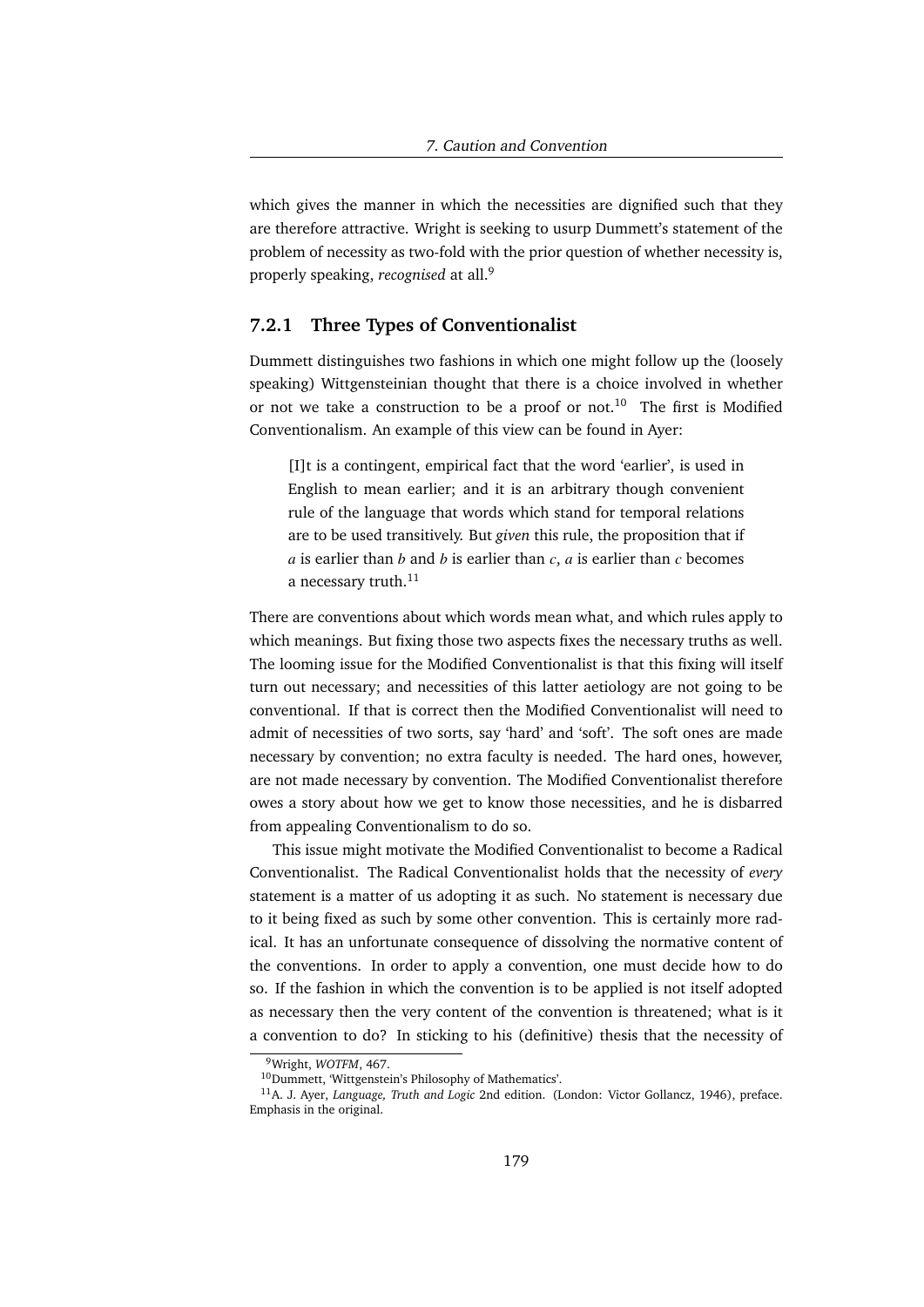every (necessary) statement is a matter of adoption, the Radical Conventionalist threatens the very notion of convention itself. The Radical Conventionalist might therefore be motivated to become a Modified Conventionalist.

One way of viewing Wright's Cautious Strategy is as providing a route off the Radical/Modified Conventionalist see-saw. It does this by providing an argument for the negative thesis of Conventionalism which does not itself rely on the notion of convention, nor of normativity. Wright might therefore be considered as making room for a third sort of Conventionalist.

### **7.3 The Cautious Strategy**

The Conventionalist is arguing that statements which specifically involve necessity should be compared somehow unfavourably with statements in other areas. As I introduced in chapter 4, the criterion Wright uses is in fact an ancestor of Cognitive Command.<sup>12</sup> I shall stay with the original criterion, which is concerned to pick out Genuine Assertions.

A declarative sentence expresses a [G]enuine [A]ssertion if it is associated with communally acknowledged conditions of acceptability in such a way that a sincere unwillingness to assent to it when such conditions are realised, and the agent is in a position to recognise as much, convicts him either of a misapprehension about the nature of the circumstances presented to him or of a misunderstanding of the sentence.<sup>13</sup>

Where Genuine Assertion is in play, then there is arguably a dimension of objectivity about the subject matter. It will help if I also introduce what I shall call 'Genuine Facts'. These are facts which make up the appropriately robust objective—states of affairs to which the Genuine Assertions answer.

Wright's Conventionalist in *Wittgenstein on the Foundations of Mathematics* holds that necessities are not a species of truth.<sup>14</sup> The aim of the original Cautious Strategy was to argue that statements of necessity fail of being Genuine Assertions; or alternatively, that statements of necessity do not state Genuine Facts. More loosely, statements of necessity are not up for being *recognised*. The Strategy transposed into the modern framework would have it that talk about necessity fails of Cognitive Command. The talk would still be true or false, provided there were the appropriate discipline and syntax in operation.

<sup>12</sup>See §4.2, 92ff.

<sup>13</sup>Wright, *WOTFM*, 448–9.

<sup>&</sup>lt;sup>14</sup>Ibid., 442.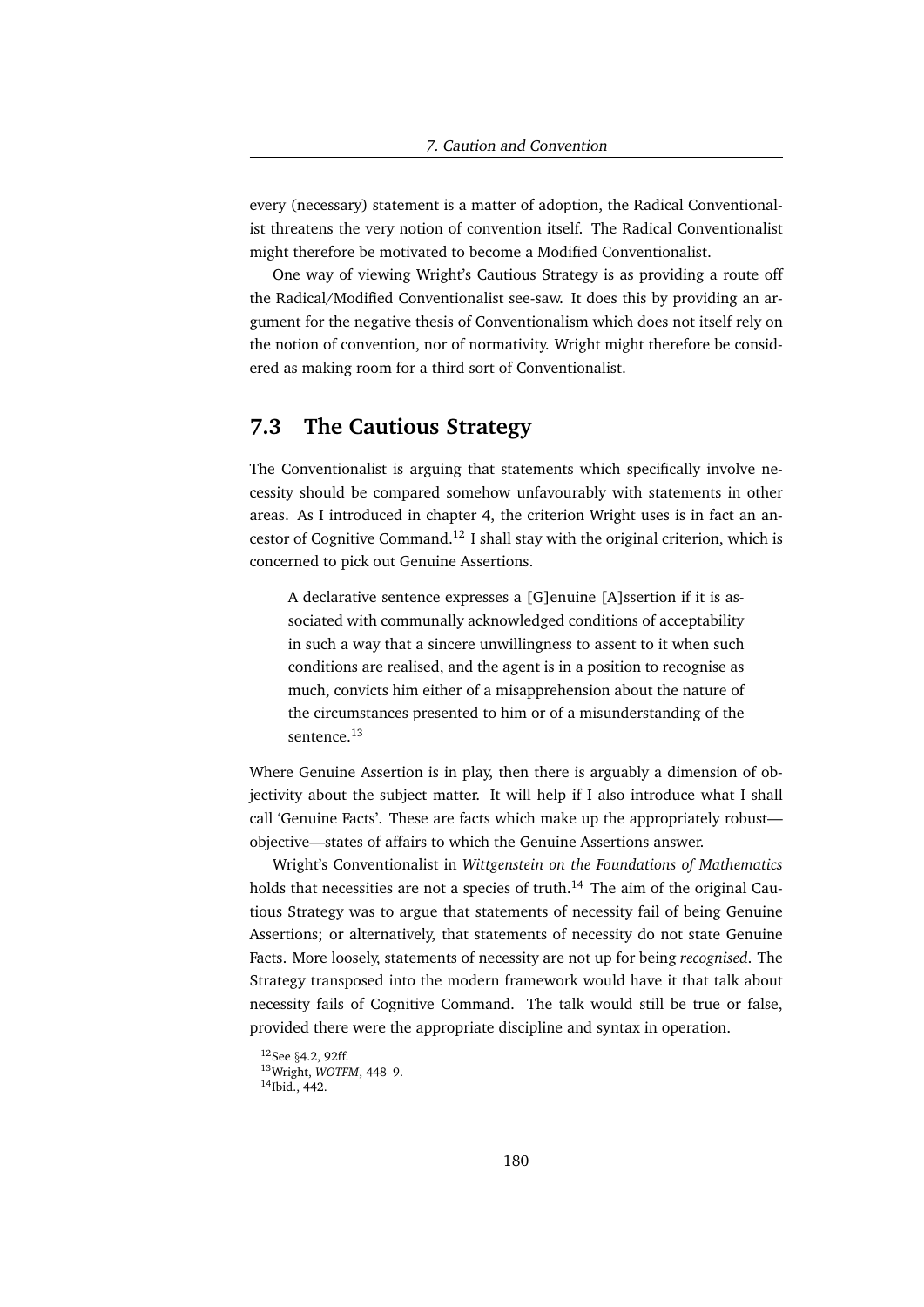On the old way of casting the debate we have Genuine Assertions which answer to Genuine Facts, underwritten by a heavyweight metaphysical picture. Then to say the talk does not admit of Genuine Assertions is to say that it does not concern such heavyweight metaphysics. It is not factual, if by 'factual' we mean up for truth (or falsity), and by 'truth' we mean metaphysically-laden truth. In the new way of casting the debate, truth is involved on both sides; it is a question of whether that truth is metaphysically laden or not. Then if by 'factual' we mean up for (at least Minimal) truth, everyone agrees that the statements are factual.

I proceed in terms of Genuine Assertions, and treat it as a place-holder for debates cast in either fashion. It might seem that this elides the important difference between the thesis that statements of necessity are not up for truth and falsity, and the thesis that they are up for truth or falsity but that truth for the case of statements of necessity is constituted by some sort of convention. I shall return later to the question of whether the elision masks a dispute which is simply terminological.

# **7.3.1 The Cautious Man**

The Cautious Man is part of a strategy in favour of the Conventionalist. The original debate takes place concerning formal proofs and their outcome. This applies equally to mathematical proofs and logical proofs; Wright elects to proceed in terms of logical proofs. For each proof of elementary logic, there is what Wright dubs a Corresponding Descriptive Conditional. For example, the natural deduction from *A* to  $\ulcorner A \lor B \urcorner$ :

if a single step of Disjunction Introduction is applied to *A* as premiss, the result will be a disjunctive statement of which *A* is the initial disjunct.<sup>15</sup>

Accepting a formal construction as a proof, stands or falls with whether or not one accepts that the Corresponding Descriptive Conditional is necessary or not. On the face of it, it looks very much as if denying the necessity of such a construction is to be guilty of a misapprehension or misunderstanding.

The Cautious Man is invoked as embodying the person who does apprehend the construction perfectly well, and understands the language involved. He is happy to accept that the Corresponding Descriptive Conditional is true. However, he is not happy (as he sees it) to dignify it further as being necessary:

I can find no fault with the construction; it seems to me that all the steps are sound in just the ways that your descriptions of how

<sup>15</sup>Wright, *WOTFM*, 452.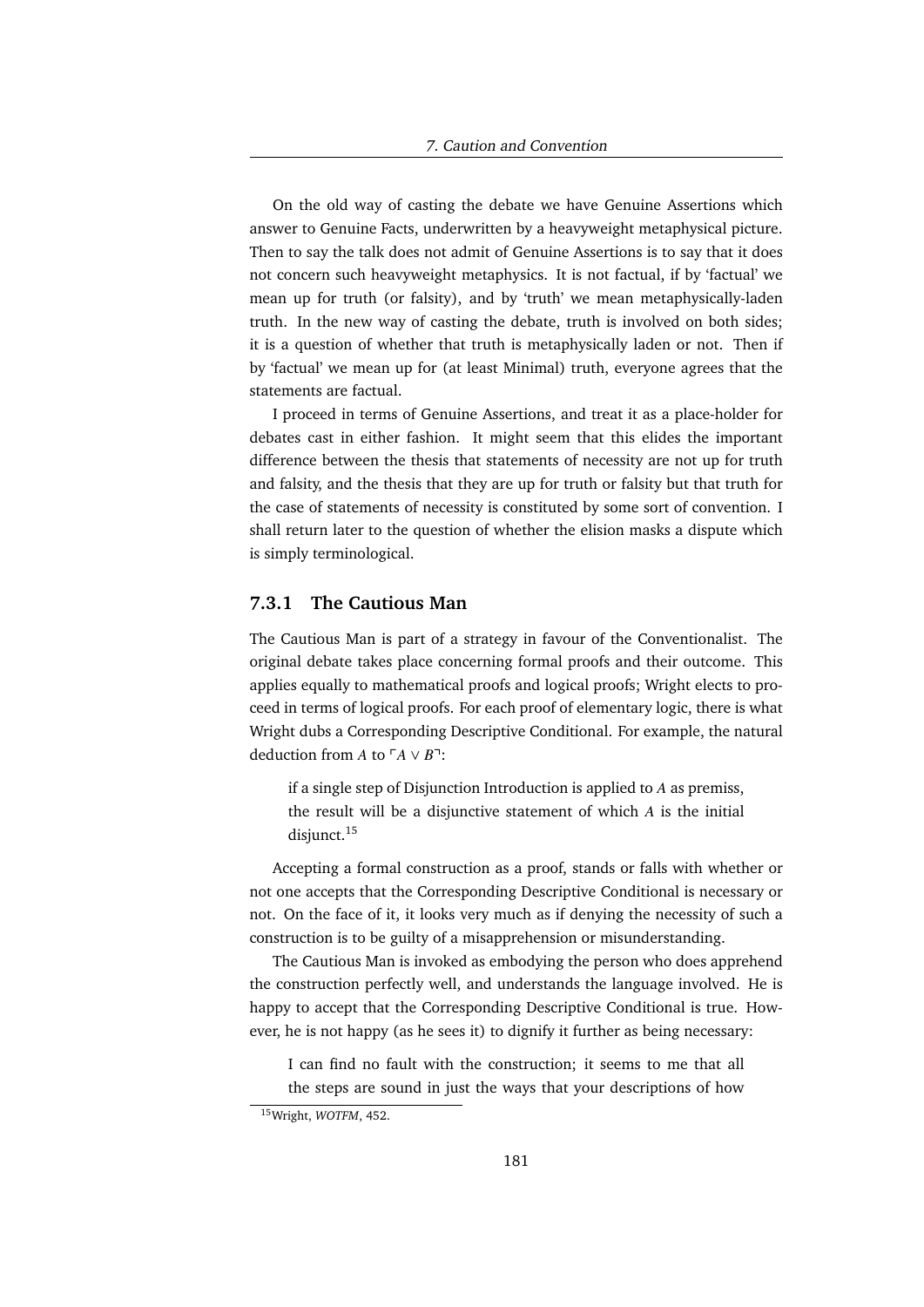they are achieved require, and that we appear to have wound up with a proof of just what you set out to prove. Repeated checks have served only to confirm these impressions; and I accept that further repetitions would almost certainly turn out the same way. However, you are asking me to affirm that whenever exactly the specified sequence of transformations is correctly followed through on exactly the specified basis, we are *bound* to achieve this (sort of) result—that no other (kind of) outcome is *possible* provided the blueprint is correctly implemented. And that very strong claim, I feel, I am not entitled to make.<sup>16</sup>

Suppose that the proposal concerning Genuine Assertions is correct. Then the importance of the Cautious Man is that he apprehends and understands all that would be needed for an assertion of necessity. And yet he witholds his assertion. If his position is intelligible, then that puts pressure on the idea that Genuine Assertions are involved and so raises doubt as to whether the facts are Genuine or not.

The Cautious Strategy wonders what it would be like were the alleged Facts of an area not Genuine. Suppose there were someone who, *ex hypothesi*, was not equipped to pick out those Facts. But suppose further that he were able to pass off perfectly well as someone who did possess the appropriate ability. That is: the stooge can pass unnoticed, while appearing Genuinely to Assert and otherwise agree with everyone else about the Genuine Facts of an area.

The challenge to the proponent of the idea that Facts in the area are Genuine is chiefly epistemological. What the intelligibility of the Cautious Man seeks to show is that there may be an alternative, perfectly good, explanation of statements of necessity which does not involve Genuine Facts. One such option is the Conventionalist idea that the correctness of the assertions might be down

'I would prefer not to,' said he.

<sup>&</sup>lt;sup>16</sup>Wright, *WOTFM*, 453. This may bring to mind Melville's Bartleby (Herman Melville, 'Bartleby' in *The Piazza Tales* (New York: Dox, Edwards, and Co., 1856)), who does not refuse, but simply *prefers not to* accede to legitimate requests from his employer:

I called to him, rapidly stating what it was I wanted him to do—namely, to examine a small paper with me. Imagine my surprise, nay, my consternation, when, without moving from his privacy, Bartleby, in a singularly mild, firm voice, replied, 'I would prefer not to.'

I sat awhile in perfect silence, rallying my stunned faculties. Immediately it occurred to me that my ears had deceived me, or Bartleby had entirely misunderstood my meaning. I repeated my request in the clearest tone I could assume; but in quite as clear a tone came the previous reply, 'I would prefer not to.'

<sup>&#</sup>x27;Prefer not to,' echoed I, rising in excitement, and crossing the room with a stride. 'What do you mean? Are you moon-struck? I want you to help me compare this sheet here—take it,' and I thrust it towards him.

If the parallel holds, it is salutary to consider that Bartleby himself turns insane before suffering a solitary death.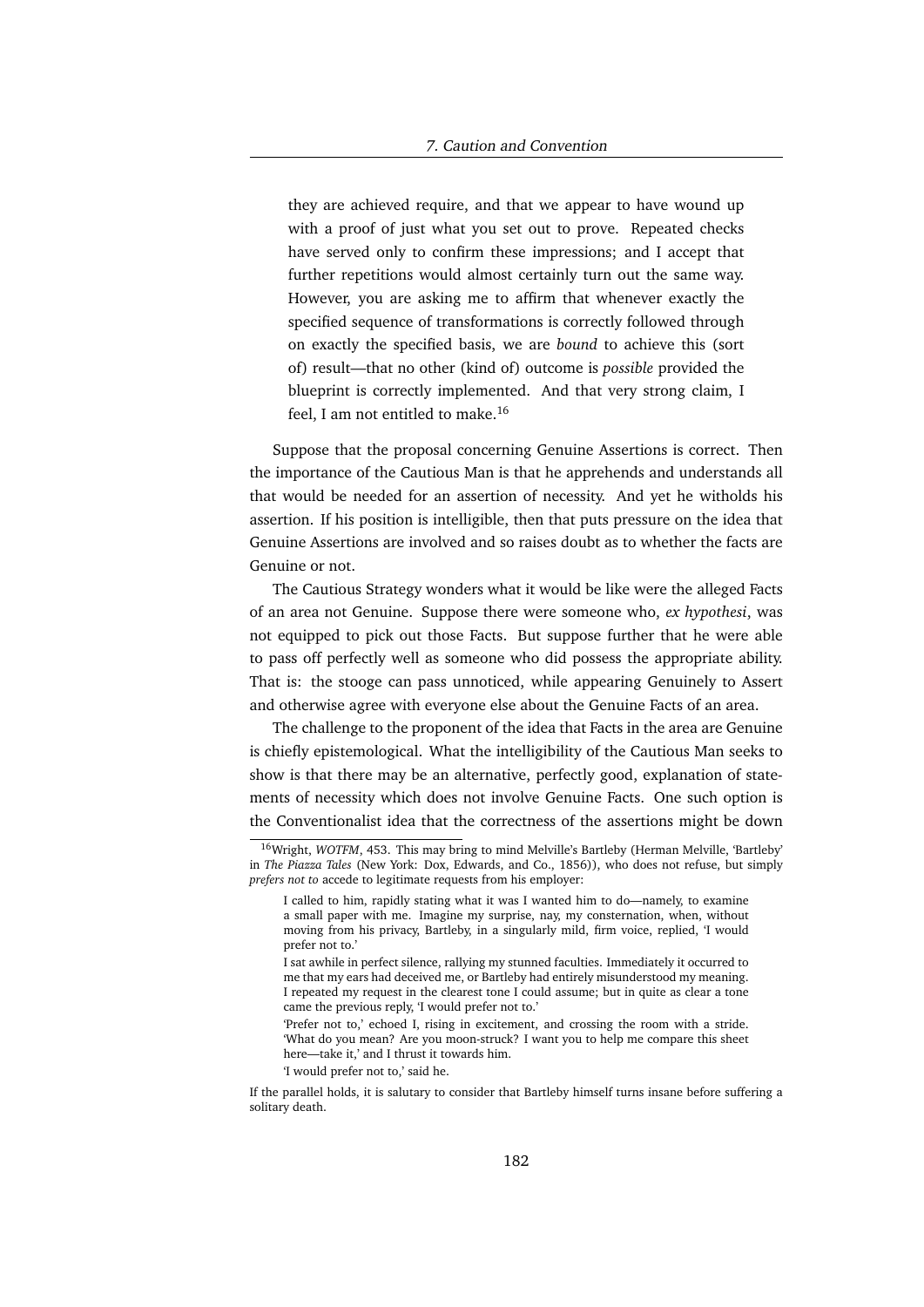to regular empirical observations, together with a communal policy concerning which observations to dignify with a special designation, such as 'necessary'. The challenge for the proponent is to show how the epistemology of the area does not work as the Conventionalist suggests. That is: to provide a positive epistemology of their own. The dialectical burden would fall that way by an application of Ockham's Razor. If the empirical observation together with a policy are enough to explain the linguistic phenomena, then, the argument runs, any additional faculty for picking out Facts in the area is otiose. And where the faculty is otiose the Genuine nature of the Facts themselves is impugned.

# **7.3.2 Essential Apparency and Necessity**

There is a legitimate concern about whether the strategy is going to be vitiated by the reliance on the criterion of Genuine Assertions. It specifically invokes situations where the subject is appropriately placed to recognise that the communally accepted conditions obtain. This was the root of the problem with Cognitive Command; it was precisely the interaction with Essentially Apparent concepts which led Wright to propose that it was an epistemic principle after  $all.^{17}$  I showed in chapter 4 above how the official solution to the problem was unsatisfactory.<sup>18</sup> I also showed how we might recover Cognitive Command using the construction of Superassertibility and a suitable theory of states of information such as the Dossier Model.<sup>19</sup> But perhaps my suggestion is not convincing. Then we face the question as to whether the problem which afflicted Cognitive Command was in fact inherited from its predecessor; the latter might possess the same Achilles' Heel.

I propose that the criterion for Genuine Assertion can be used in the context of the Cautious Strategy, despite the fact that its descendant might be viewed by some as problematic. This is because it is being applied in the context of an argument for Conventionalism. The area of debate between the Conventionalist and his opponent can legitimately be restricted to that in which the usage of the target concept is tied to a communally accepted set of recognisable circumstances. This stance does not commit its proponent to a theory of meaning which holds that words have meaning only *via* their assertibility conditions. It does require that all parties agree that there are cases when the usage of 'necessity' occurs in circumstances which are recognisable and subject to communal agreement.

It is not required that the concept NECESSITY *only* be applicable in these circumstances. But the usage in these circumstances is clearly the hardest battle

<sup>&</sup>lt;sup>17</sup>See §4.3.2, 98ff.

<sup>18</sup>§4.4.3, 109ff.

<sup>&</sup>lt;sup>19</sup>See §4.5, 111ff.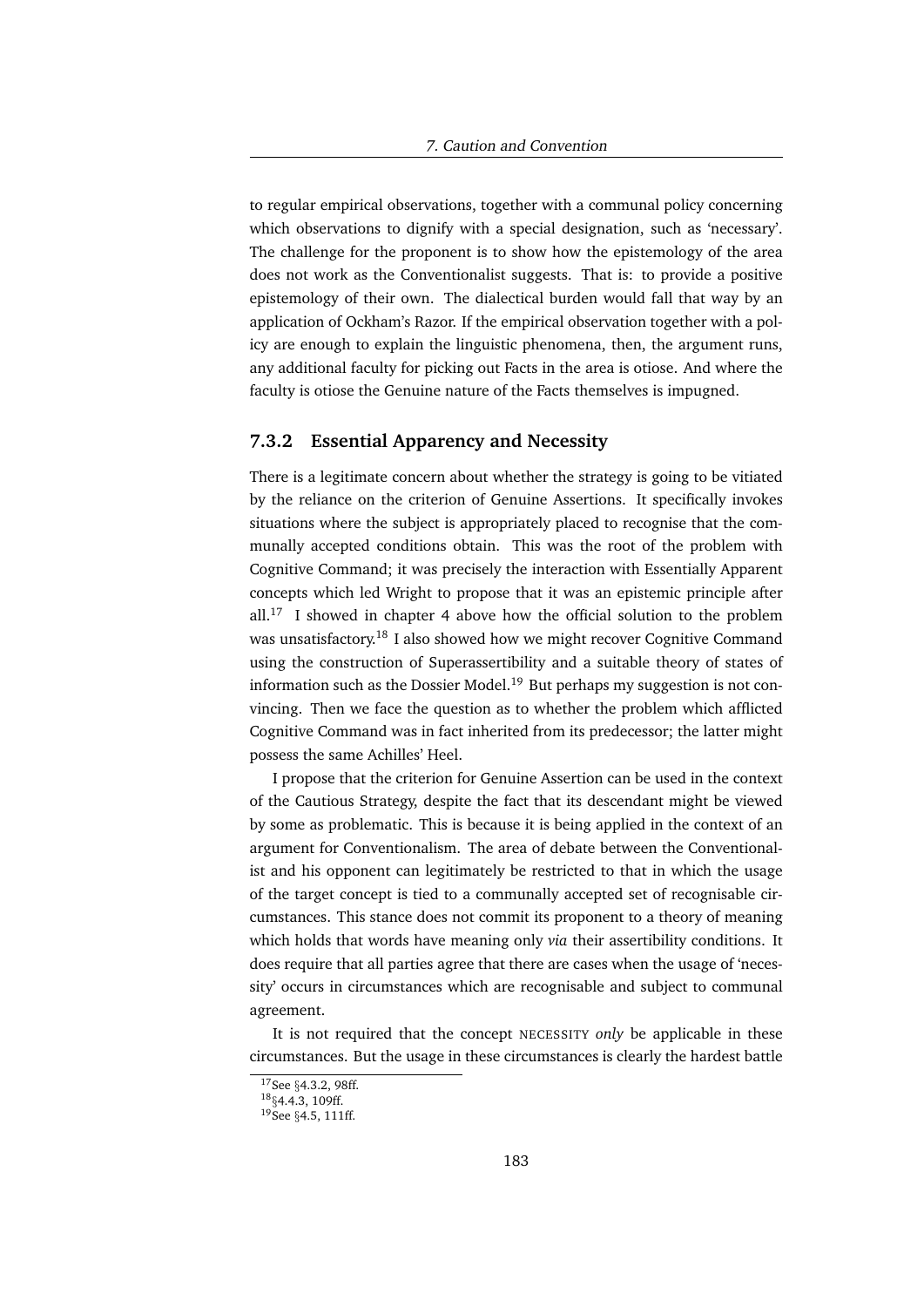for the Conventionalist to win. So it is legitimate to restrict the battleground to those cases. And if that is correct, then the criterion governing Genuine Assertions is perfectly fit to perform its intended role.

# **7.3.3 How Is Caution Different from Scepticism?**

At first sight, Caution appears very familiar. Is it not just a sceptical attitude under a different guise? It is important to realise that the Cautious stand itself is one of agnosticism.<sup>20</sup> What is the threat here? The intelligibility of the Caution is one part of an argument against the Genuine nature of Facts to do with necessity. Arguably, a sceptical attitude might be taken to *any* area of talk whatsoever. If Caution just is scepticism, and the arguments go through as intended then *any* area will be shown not to admit of Genuine Assertions. That is far too strong a conclusion; certainly stronger than intended by Wright.

Wright distinguishes between Caution and Scepticism by characterising the Sceptic as being happy to accept the reality which makes our statements true, but pressing the epistemic problem of how we know that they are true. Where the sceptic accepts the reality involved, at least for the purposes of the argument, the Cautious Man does not. The Cautious attitude is one of agnosticism, not scepticism.

The second-order nature of the Cautious attitude is important for another reason. The Cautious Man is not himself denying that Genuine Facts are involved; he is not himself a Conventionalist. If he were, and the argument worked, then the very intelligibility of his denial would entail its truth. That would be extremely bad news for the credibility of argument.

The strategy is that the Cautious Man remains agnostic on the point at issue; the possibility of Caution is intended to throw down the gauntlet to those who hold that there are Genuine Facts at stake. The substance of the challenge is to produce an appropriate epistemology for those Facts. The Cautious Man himself goes as far as holding that the alleged Genuine Facts are just that—alleged. The onus is then on the proponent of the Genuine Fact to make his case.

# **7.3.4 Is Caution Possible About Any Area?**

We have seen that it would be wrong to identify Caution with scepticism. It would be correct to view it as a species of agnosticism, and this leads to a problem of its own. Scepticism is available for almost any area. It follows that

<sup>20</sup>Hale and Wright agree on this point: Bob Hale, 'Necessity, Caution and Scepticism' in *Proceedings of the Aristotelian Society*, Supplementary Volume LXIII (1989), 183–4 and Crispin Wright, 'Necessity, Caution and Scepticism' in *Proceedings of the Aristotelian Society*, Supplementary Volume LXIII (1989), 207.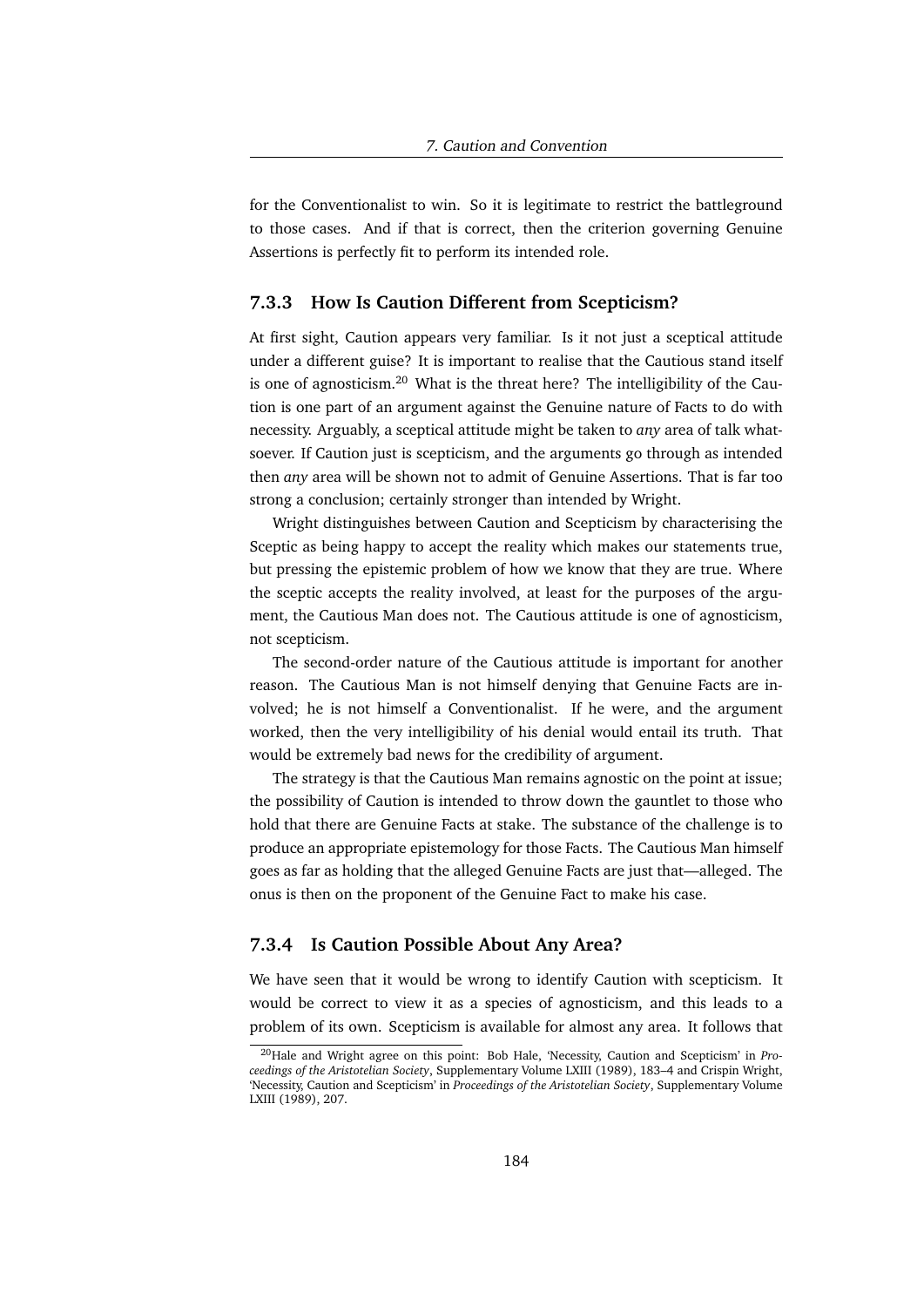agnosticism will likewise be available. If Caution is a sort of agnosticism, does it not follow that Caution is available everywhere? This would be a serious challenge to the strategy since if the strategy generalises it threatens to be too powerful. We might end up having to admit that there are no areas which admit of Genuine Facts. That is certainly not Wright's intention. He therefore provides an argument against the thought that Caution generalises to be applicable to any area of talk.

To start with, it is postulated that one could remove all modal idiom from the language. We then introduce a new character, Hero, who has this modal-free language. Hero is to be someone who lacks the conceptual apparatus needed for the concept NECESSITY. The leading question is whether Hero can pass off as normal in a society where the language does include modal idiom. Is he able to pick up enough about the usage of the term, such that while he himself does not possess the concept NECESSITY, nevertheless he can converse as though he does?

It is important to get clear on the relationship between the various characters. The Cautious Man is a theorist who remains agnostic about whether the facts in the area are Genuine Facts. One device that the Cautious Strategy uses is the thought experiment with characters such as Hero; the question being whether they can pass off in regular society unnoticed. If so, that lends support to the Cautious conclusion, being one of agnosticism to the Genuine nature of Assertions and so Facts in the area. How is that intended to work? Imagine a society which is full of people who *ex hypothesi* are endowed with the special faculty which allows them to pick out the purported range of facts. Then suppose that someone who does not have the faculty—Hero—is parachuted into their community. Hero joins in the talk about necessities which the normal, regular, folk indulge in. But suppose he is perfectly fluent; he can pass off as regular without being caught out. He does not possess the faculty, so this possibility counts against the postulation of the special faculty in the first place. And if the faculty is called into question then the putative Genuine nature of the Facts involved is likewise questionable.

Since Hero is the example character for the target discourse about necessity, Wright compares his progress to two other characters. First, in order to bolster the plausibility of Hero's situation, we look at the situation of comedy. The Mirthless Man is introduced as an example of Hero's equivalent for the case of comedy; someone who does not have the concept FUNNY, but who learns to pick out what others will find funny. Second, in order to show that Caution will not generalise, the case of Other Minds is examined to show that the equivalent of Hero and the Mirthless Man is not coherent. I introduce a new character, Sally Anne, after the well-known psychological test, to be the equivalent of Hero and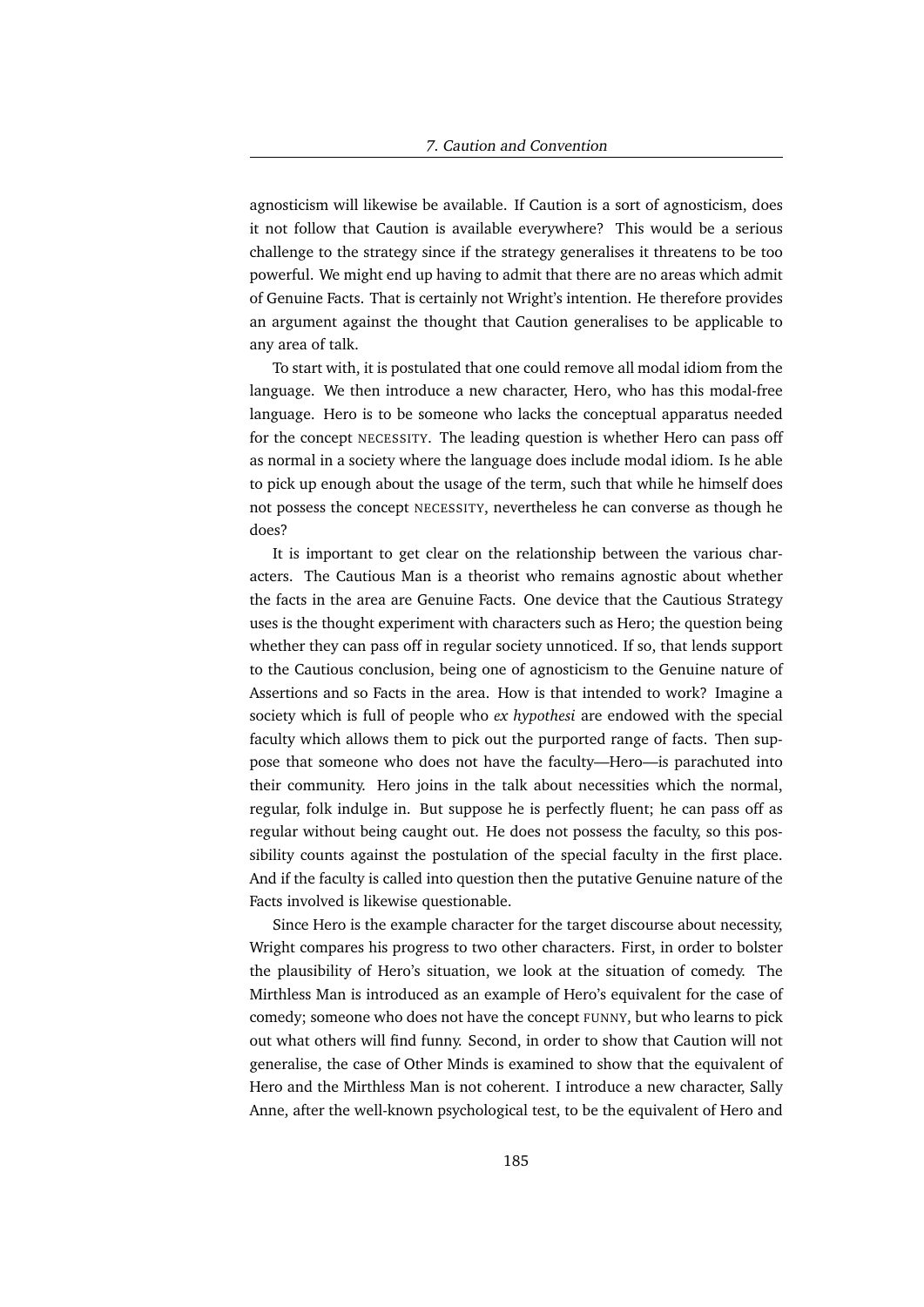the Mirthless Man for the case of Other Minds. $^{21}$  The import of the different cases is as follows. The incoherence of Sally Anne is important in order to show that Caution does not generalise across all areas. The coherence of the Cautious attitude does not stand or fall with the coherence of Hero. However, the Cautious attitude would receive considerable support if Hero turns out to be coherent himself. The plausibility of the Mirthless Man serves to prop up the case for the coherence of Hero.

#### **The Mirthless Man**

The Mirthless Man is someone who was born and raised without a sense of humour, who is sent to live amongst regular, jovial, folk. The intention is to draw a contrast between two sorts of linguistic behaviour. The first is linguistic behaviour designed to mimic the population's use of the concept FUNNY; a type of learned simulation. The second is behaviour which springs from being moved, by one's sense of humour, to make judgements concerning FUNNY.

The test is whether the Mirthless Man can learn to make correct predictions about other people's uses of FUNNY without himself being moved; after all he has no sense of humour. The ability to simulate the ascription of the concept is to be parasitic on his presence in regular society. If he is removed from that society, then his ability correctly to ascribe the concept should dissipate.

Suppose such a Mirthless Man is indeed intelligible. Then, the argument runs, aspersions have been cast on the alleged faculty of 'the sense of humour'. Someone who wanted to maintain that facts about what is funny or not are Genuine Facts will need to provide a substantive explanation of the epistemology. Otherwise the way will be clear for a Conventionalist about humour to suggest that what makes something funny is a combination of a set of physical facts together with a societal policy about what is to be dignified as humorous. On this view, there is no Genuine Fact as to whether something is funny or not; there is no independently obtaining state of affairs in which the humour consists, over and above the tableau which prompted the question.

#### **Sally Anne**

If the Mirthless Man is coherent, then the case for Hero is looking stronger. In order to prevent Caution from generalising, we also need to see that it is not possible in all areas. The threat is that Caution just is a rarefied agnosticism; agnosticism will be possible wherever scepticism is possible; and scepticism is

<sup>&</sup>lt;sup>21</sup>The false belief test is from H. Wimmer and J. Perner, 'Beliefs about beliefs: Representation and constraining function of wrong beliefs in young children's understanding of deception' in *Cognition*, 13 (1983). The Sally Anne application of the test is in S. Baron-Cohen, A. M. Leslie and U. Frith, 'Does the autistic child have a 'theory of mind'?' in *Cognition*, 21 (1985).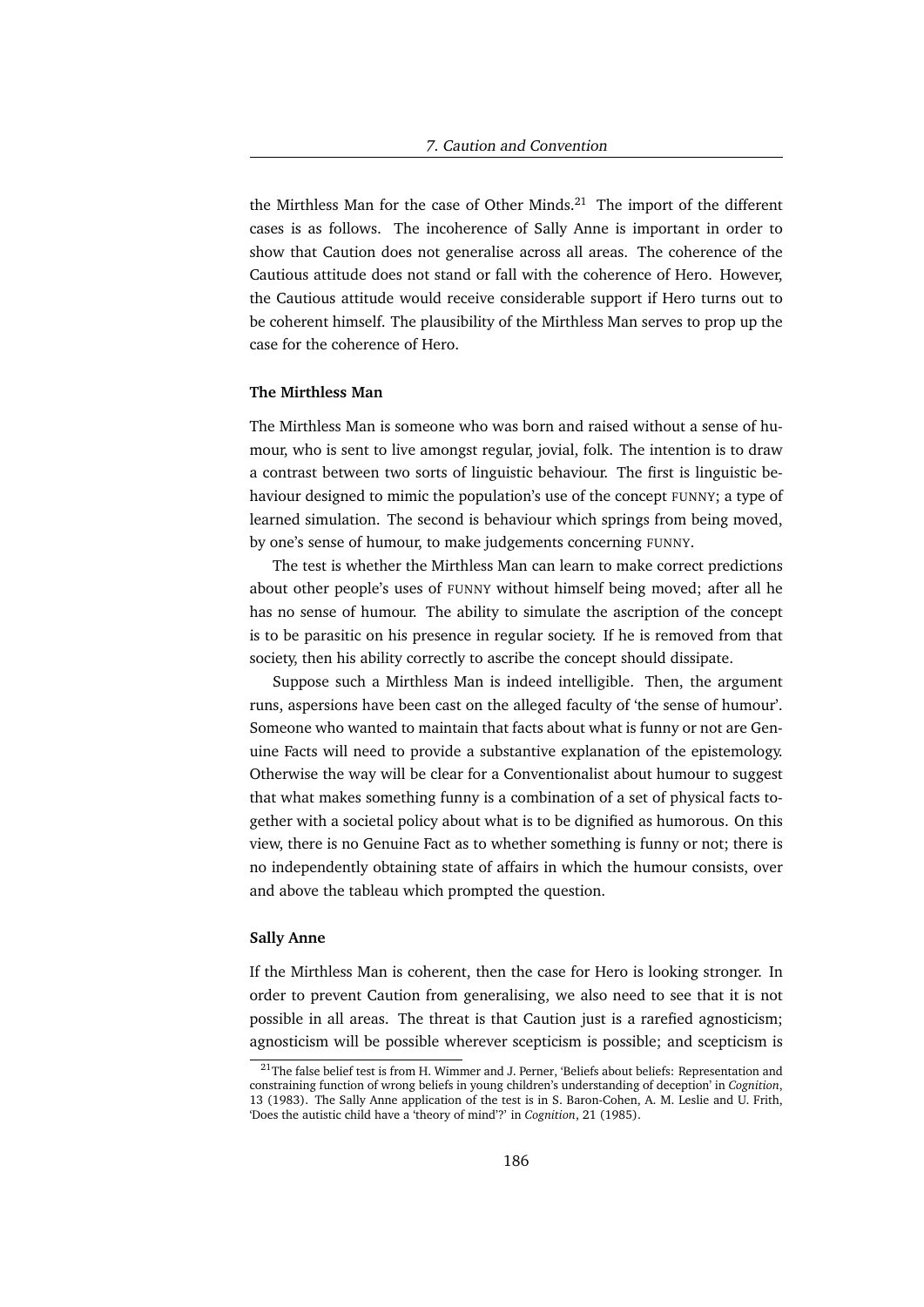very widely, if not universally, applicable. Wright therefore sets out to show that Caution is not available in at least one traditional area where the sceptic engages. This is the case of Other Minds. I have dubbed the character for this case 'Sally Anne'. She is supposed to have concepts of her own mental states, but only of her own mental states; she is unable accurately to apply them to others. She can understand psychological terms, in the same sense that the Mirthless Man and Hero understand FUNNY and NECESSITY respectively. Where she struggles is over ascribing psychological states to other people, under her own steam.

Wright's contention here is that Sally Anne is not, in fact, a coherent character. There is not, in the case of ascribing psychological states to others, the required contrast between judging that (all other things being equal) a third party would ascribe the state, and being moved oneself to ascribe the state. Wright is clear about the reason for this incoherence.<sup>22</sup> It is not that a judgement that someone being in state  $\psi$  is the same as the judgement that other people would judge that person to be in  $\psi$ . Nor is it that the only proper basis for the judgement that someone is in state  $\psi$ , is that other people would judge so. The required contrast dissolves because being in position to tell what other people would judge about the ascription of psychological states just is to have mastered the grounds for ascribing psychological states oneself. The Mirthless Man is in position to be able to predict other people's sense of humour without himself being moved. His case does exhibit the required distinction. In contrast, in the case of Other Minds, Sally Anne cannot be in position accurately to predict other people's reactions without being capable of being moved to the same ascription herself.

### **A Note on the Dialectic**

Why is it that the Mirthless Man is not in the same boat as Sally Anne? He can accurately predict other people's uses of FUNNY. Is that not exactly what is involved in possessing the concept?

There are two lines of thought here. The first is to question whether he cannot develop a sense of humour. The response is that perhaps he *can* but that possibility does not effect the result of the thought experiment, provided it is still possible that he need not. The test is whether it is possible that he could pass off as a regular person in jovial society without being possessed of the (alleged) faculty which enables the regulars to find jokes funny. His ability successfully to predict uses of FUNNY should tail off over time once he is returned to his native society.

<sup>22</sup>Wright, 'Necessity, Caution and Scepticism', 214–5.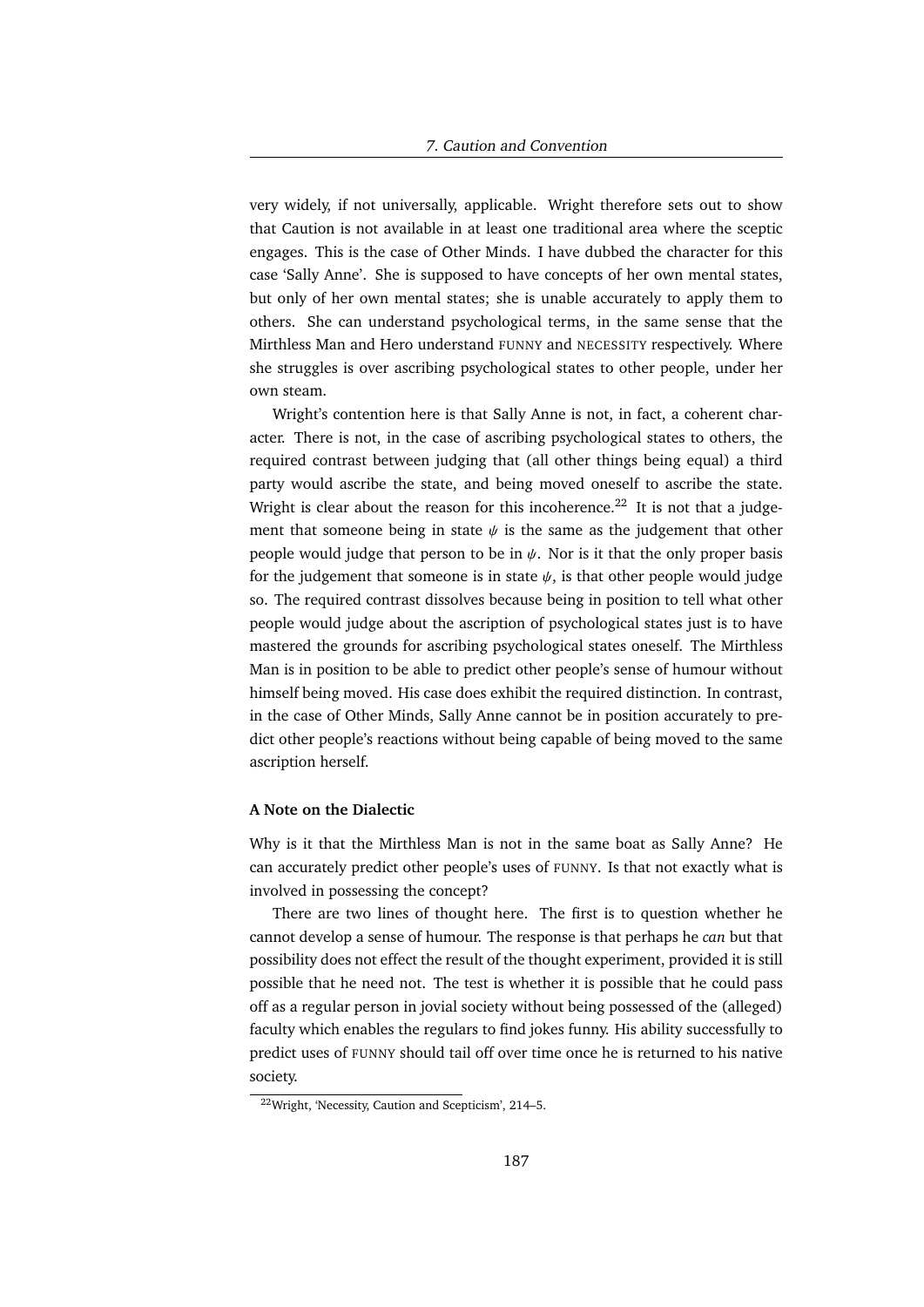There is, however, a stronger line of thought; that not only *can* the Mirthless Man develop a sense of humour, but that he *must* in order accurately to predict the regular usage. But this is to beg the question against the Conventionalist. The Conventionalist holds precisely that having a sense of humour involves nothing more than being able to key off the physical features of situations, and applying a policy; there is no special feature of reality made up of facts available only to those with a sense of humour.

Perhaps the Cautious line is implausible in the case of humour; perhaps our own experience of the phenomenology of humour as spontaneously arising from within tells against it. Then the question is whether a Cautious line is plausible in *any* area? If so, the example can simply be re-written using the more plausible area. If the opponent denies the plausibility of *any* other area being subject to Caution then we are stuck with the single original issue in question; that of necessity. But in that case the opponent certainly cannot argue that the Cautious Strategy is incoherent on that grounds that it generalises too widely.

## **7.3.5 Can Hero Understand Empirical Science?**

The threat to the Cautious Strategy just dealt with was the suggestion that it might be too widely applicable to be interesting. Wright notices a further threat to the Strategy which applies even when it is confined to necessity. This is the threat that Hero himself will be unable to understand empirical science; without the concept NECESSITY he will be unable to participate. Thus even if he is intelligible, he would be severely disadvantaged, and would certainly not pass unnoticed.

Wright presents what he calls a 'quasi-transcendental argument' to the effect that an understanding of NECESSITY is required for empirico-predictive reasoning.<sup>23</sup> He does this by beginning in the context of an empiricist approach to arithmetic.

#### **Hero and Arithmetic**

Arithmetical statements have the appearance of being different from the statements of science. Arithmetic proceeds in terms of proofs; science involves developing theories and testing hypotheses. What is Hero to make of the notion of mathematical proof? He cannot mark the *prima facie* difference between science and mathematics as being based in the necessity of the latter. For him, at least, there is no such difference to be had.

<sup>23</sup>Wright, *WOTFM*, 318–323, 415–20.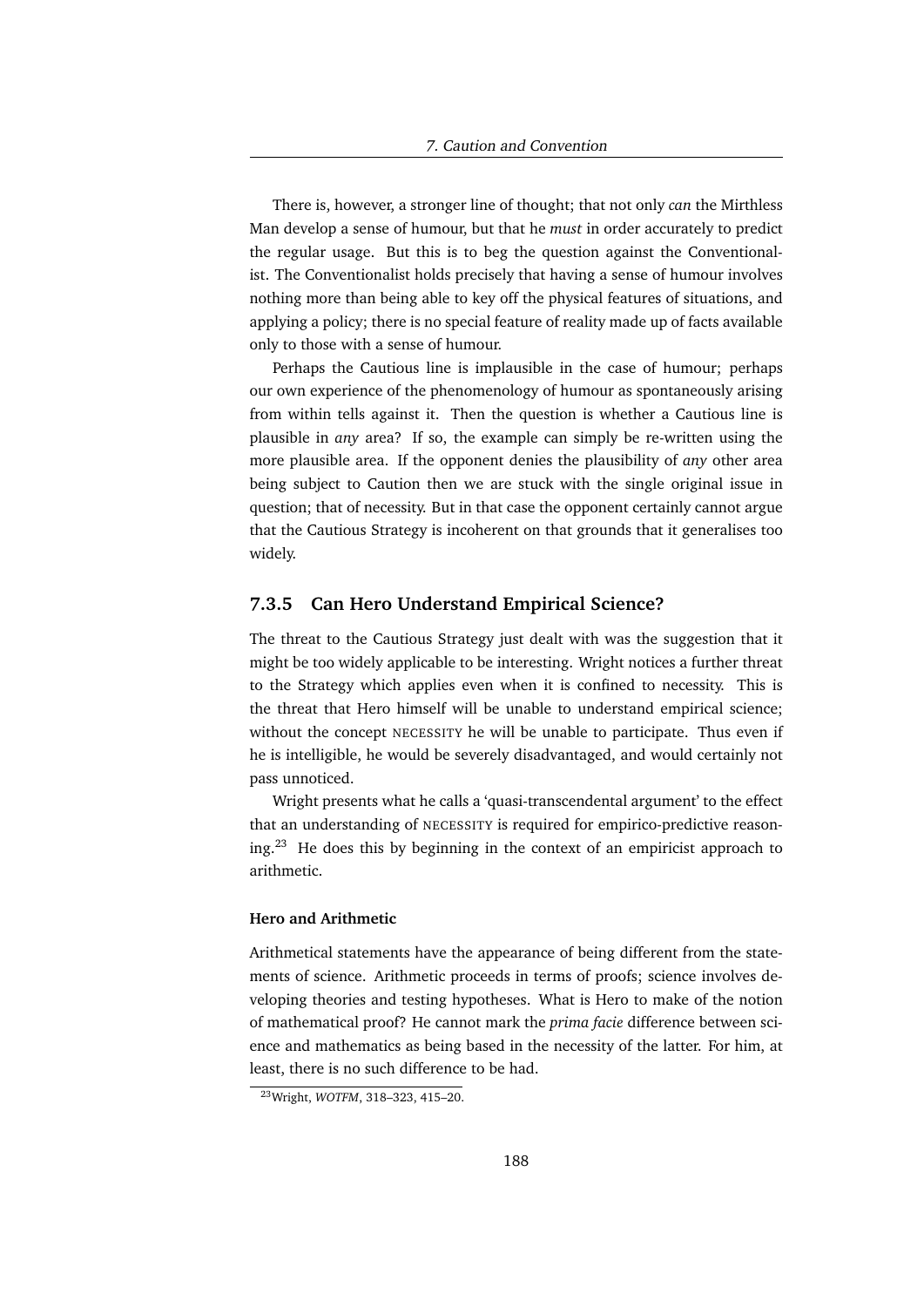How does this work in a simple case such as that of arithmetic? He might consider arithmetical statements as stating contingent generalisations. The generalisation is over cases of counting groups of objects as they are put together, or split up. The arithmetic statement is taken as predicting what the result of a properly executed counting procedure will be after, say, one group of objects is combined with another. It is subject to the *proviso* that no objects are lost or added, or merged. The arithmetic calculations are not themselves experiments. Rather, they are taken to be applications of the generalisations. The results of the calculation are then up for being tested empirically.

How would Hero justify our methods of calculation? He can verify empirically the times-tables for the numbers from 1 to 9. We have a technique for extending the process of multiplication to larger numbers. This involves using the times-tables and also a system of carrying digits over to other columns. We might take the Peano Axioms as *definitional* of number, and proceed to *prove* that the process of carrying the digits across the columns does indeed conform to the Axioms. However, this route is not open to Hero, since the notion of *proof* depends on the conclusion being considered necessary. What he *can* do is take the Peano Axioms as expressing (quite basic) generalisations. The calculations of arithmetic can then be compared to other scientific laws, such as Boyle's Law, that where the temperature of a gas is constant, then the pressure divided by the volume is also constant. The Law is supported by empirical observations. Assuming the Law is in place, then when we find the volume and pressure of a gas we can apply it to discover the temperature. We could also check the temperature independently, and this might serve to support the Law. So Hero can take the calculations of arithmetic to be on a par with the application of a scientific law.

#### **Hero and the Consequences of Theories**

On Hero's view, an arithmetical calculation is not itself an experiment. Instead it is considered as the working through of an application of a more general theory which leads to a prediction of an outcome. But he now faces a problem. The theorising will issue in arithmetical statements such as

$$
(6 \times 2) + 1 = \sqrt{169}
$$

For Hero, this states that under the general theory of arithmetic, the predicted outcome of multiplying 6 by 2 and adding 1 to the result will be the same as the predicted outcome of taking the square root of 169. We should like to say that this equality *follows from* the general theory and the mooted circumstances. Similarly we should like to say that it *follows from* Boyle's Law that when the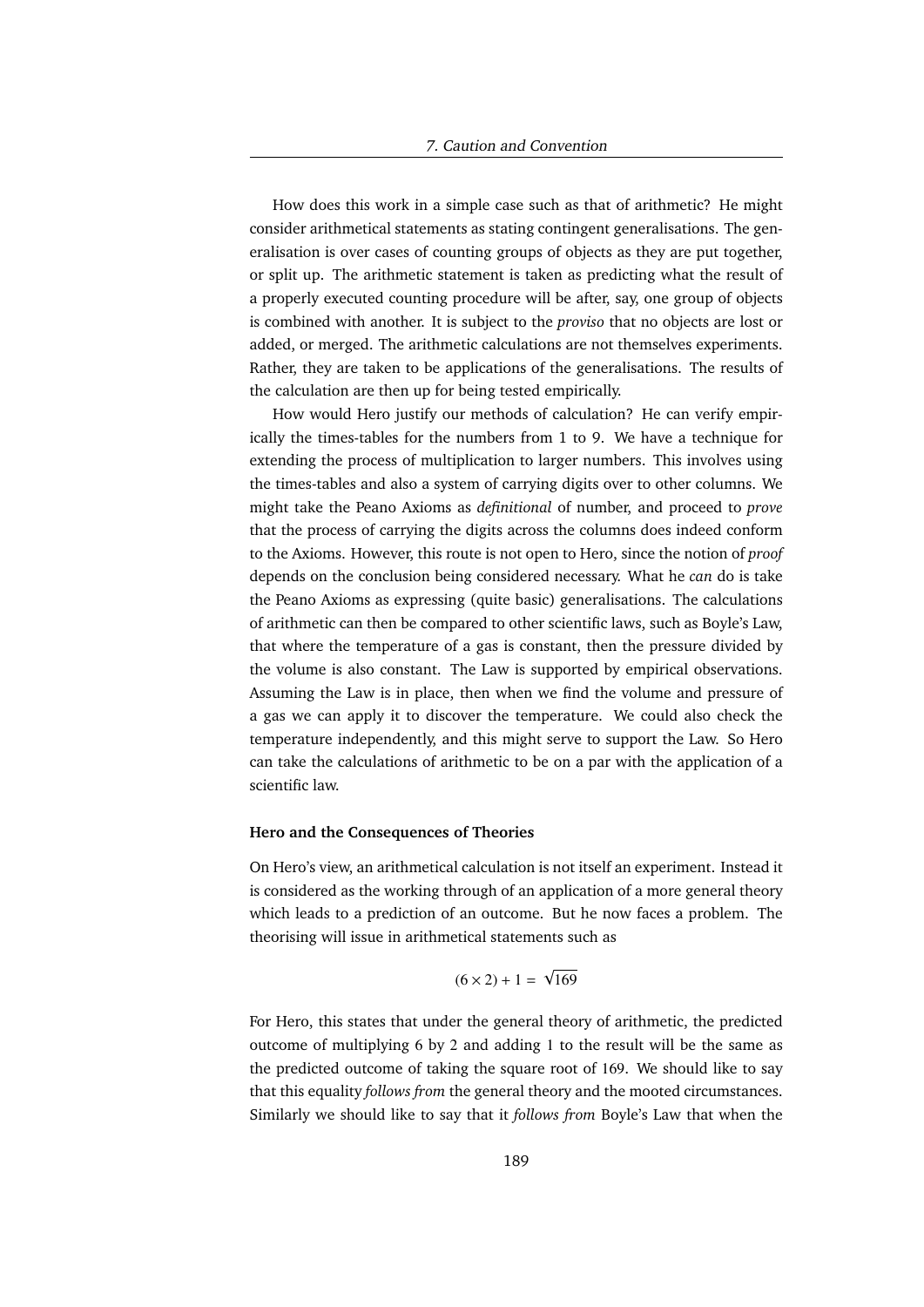volume and the pressure of a gas are such-and-such then the temperature will be so-and-so.

If Hero were confined to being an empiricist about arithmetic, then at this point he could appeal to the logical necessity of the inference. However, that is not the situation. He lacks the alleged faculty which allows the regulars to pick out necessary truths. This applies to logical necessities too. So what story can he tell about the strength of the results 'following from' the theories? How does he explain the confidence we have that the results do indeed follow from the theories? Wright presents a sharp argument which shows why the confidence in the idea of 'following from' cannot be given a purely empirical basis. This is of significance since it will render Hero's position untenable. That puts the Cautious Strategy at risk.

#### **The Quasi-Transcendental Argument**

This is how I understand Wright's Quasi-Transcendental Argument. Suppose there is a theory Θ, and a consequence *B*, which follows from the theory. The mooted conditional is

# If Θ then *B*

The question is: what story can Hero tell about the confidence we have that such a conditional holds good? He might venture that our experience supports the fact that when Θ holds, then *B* occurs. But what if the conditional is one which he has not yet experienced? That is: what about the case where Θ holds but he has not yet experienced *B* with it? Suppose that the example is arithmetical and it involves the addition of large numbers. He has no experience of joining two groups of objects which are that numerous. We are confident that the prediction of the theory holds good; so what, according to Hero, is the ground for that?

If there is no experience of the example in question, then the justification for confidence must be found in some more general theory, say  $\Sigma$ . This will be such that  $Σ$  justifies

#### If Θ then *B*

But it is not enough that there be such a more general theory; we also need the confidence in the work that it is being proposed to do. That is: we need confidence that

# If Σ, then if Θ then *B*

However, this cannot find its support in Hero's experience. This is because it was assumed above that the consequent 'if Θ then *B*' is not supported by his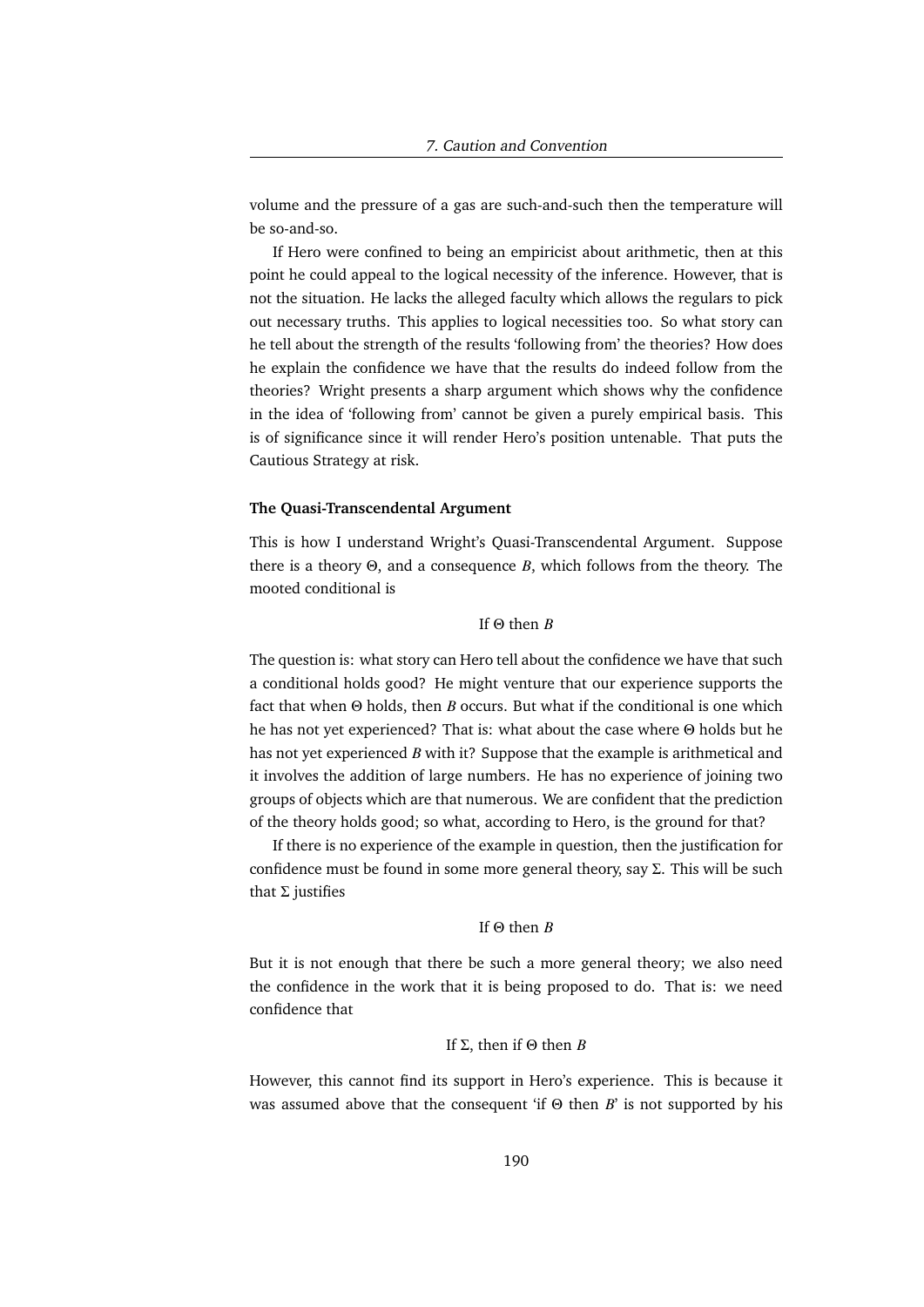experience. Thus he cannot have observed the concomitant holding of  $\Sigma$  and 'if Θ then *B* '. So where does its support come from? It appears that Hero requires another, more general, theory to support statements about what follows from Σ. And it is clear now that he is embarking on an infinite regress.

If this is correct for arithmetic, then there is every chance that it will readily transpose to other areas of mathematics. In general it will infect Hero's ability to provide the justification for certainty about what follows from theories. This is central to the operation of empirical science, so it seems that Hero will not be able to participate or even understand that discipline. It looks very much as if Hero is not intelligible after all. And even if he remains intelligible, he certainly will not be able to pass off unnoticed amongst the regulars.

#### **Eccentricity**

Wright presents the problem of the need for necessity in the guise of a problem for the *intelligibility* of Hero. However, perhaps that is not the best way to see it. Hero may be perfectly intelligible as someone without the conceptual resource required to grasp NECESSITY, whilst perfectly able to get by in a society which does. It may be precisely because Hero is parasitic on that society's usage of NECESSITY, that his empirico-theoretic predictions will not be impugned. It is not, therefore, the intelligibility of Hero which is at issue here. The problem is that in this case Hero is only surviving by being parasitic on a society which *does* have a grasp of the necessary/contingent distinction. The thought is that whilst a lone Hero amongst a regular society would be undetectable (if he so chose), a society composed wholly of Heroes would be severely handicapped by its inability to make empirico-theoretical judgements at all.

This is serious for the Cautious Strategy itself. If it is correct that Hero can function undetected in a regular society, but only *because* that society is responsive to Genuine Facts about necessities, then it is hard to see how the overall strategy is going to show the putative Genuine Facts in a bad light. The thought experiment has gone badly wrong if we need to postulate Genuine Facts to which the regular society is responsive, in order to allow Hero to pass unnoticed.

Wright's response to this difficulty is to change the support which is brought to bear for Caution. Instead of supporting the agnostic stance by arguing that someone with no ken whatsoever could pass undetected amongst regular folk, he moves instead to propose an Eccentric. In contrast to the Mirthless Man, the Eccentric about humour *does* have a sense of humour; however, it is off-beat and so does not line up with everyone else's. Likewise the Eccentric Modaliser is someone who does accept that some statements are necessary, but whose sense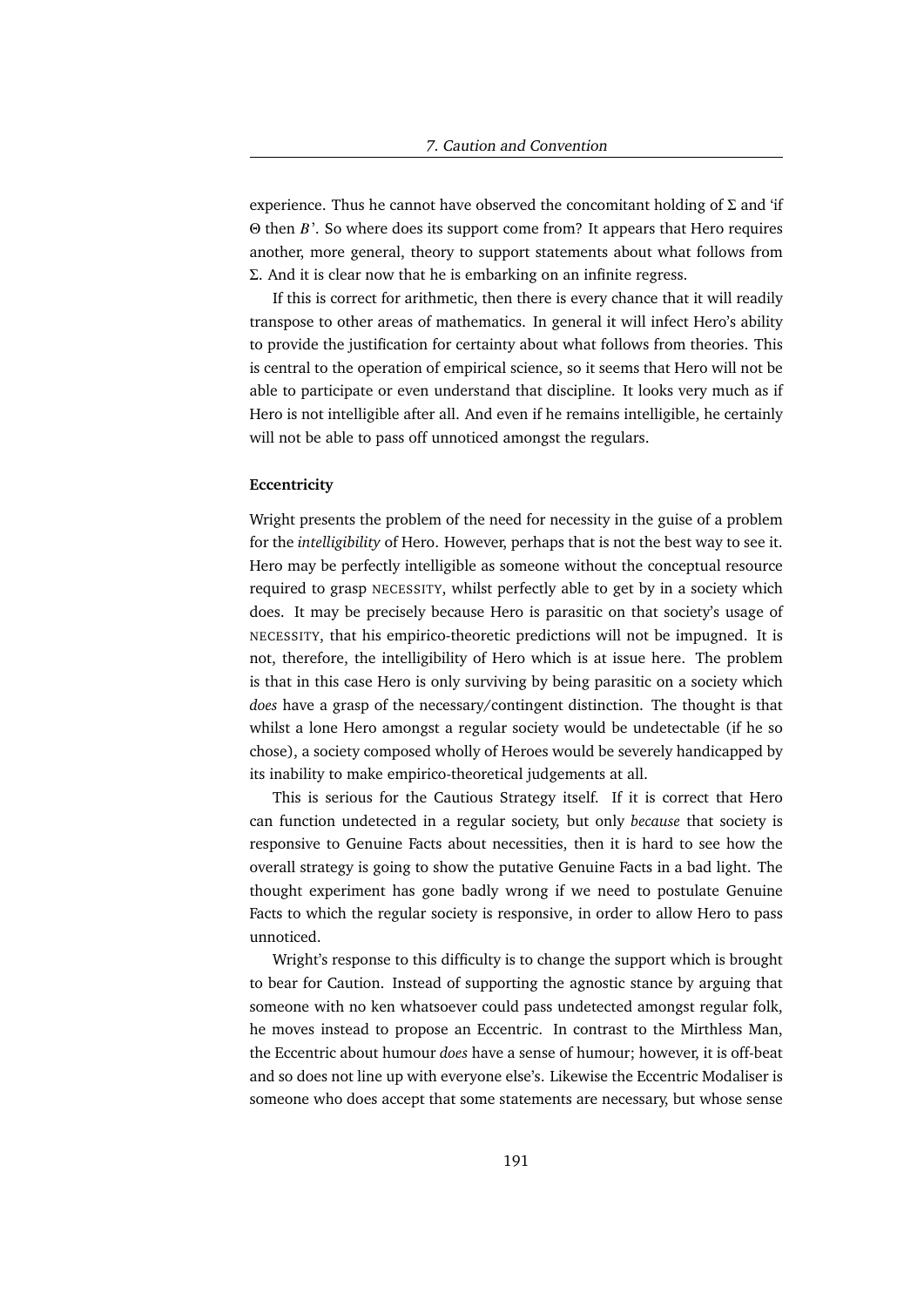of necessity is similarly off-beat such that it does not agree with the regular folk. Since the Eccentric Modaliser can make judgements of necessity under his own steam, he can perform empirico-theoretic reasoning. The lone Eccentric Modaliser will stand out in a (regular) crowd, but if his situation is tenable, then he will not be guilty of missing out on anything, nor of misunderstanding the words involved. A society composed entirely of such Modalisers would not suffer the severe disability that would afflict the society of Heroes.

Caution as supported by the intelligibility of Eccentric behaviour would still count as agnosticism, but of a particularly rarefied variety. The role played by the Eccentric is the same as that of Hero before him. The question is whether it is intelligible for the Eccentric to be apprised of all the relevant details, disagree over the necessity of some statement and yet not be guilty of some cognitive shortcoming. If it is intelligible, then Caution is possible in the area, in which case the way is clear for a Conventionalist proposal.

# **7.3.6 Eccentric Functions?**

The shift in implementation of the Cautious Strategy from Hero to Eccentric Modaliser leads Wright to question whether any (putatively) necessary judgement could be up for the Eccentric to deny. Consider, for example the Law of Non-Contradiction (LNC). In this case, Wright says, Eccentricity is bizarre.<sup>24</sup> Eccentricity requires an 'epistemic distance'; in this case between the truth of *P* and the falsity of its negation. Negation is, Wright avers, essentially a truthfunction. The Eccentric stance in this case is therefore guilty of misunderstanding the concept; which is to say Eccentricity is unavailable. Wright extends the lesson. Eccentricity will not be available about operations which are functions, and which have to be understood as such in order to be grasped.<sup>25</sup> This leads Wright to admit further that Eccentricity will be unavailable for the propositional logical rules. There is no chance, for instance, that correct applications of Conjunction Introduction on the same premisses might vary in their output.

Wright need not have been so generous to the anti-Conventionalist. To begin with, intuitionistic logic is not truth-based, but proof-based. It is part of the case in point as to whether proofs are simply mechanistic or not. It is clear that truth-functional classical propositional calculus must be understood as truthfunctional if it is to be understood at all. Eccentricity about Disjunction Introduction within the classical calculus is, therefore, not possible. However, there is room for manoeuvre with respect to whether the classical calculus is the correct logic or not.

<sup>24</sup>Wright, 'Necessity, Caution and Scepticism', 230.

<sup>25</sup>Ibid., 234.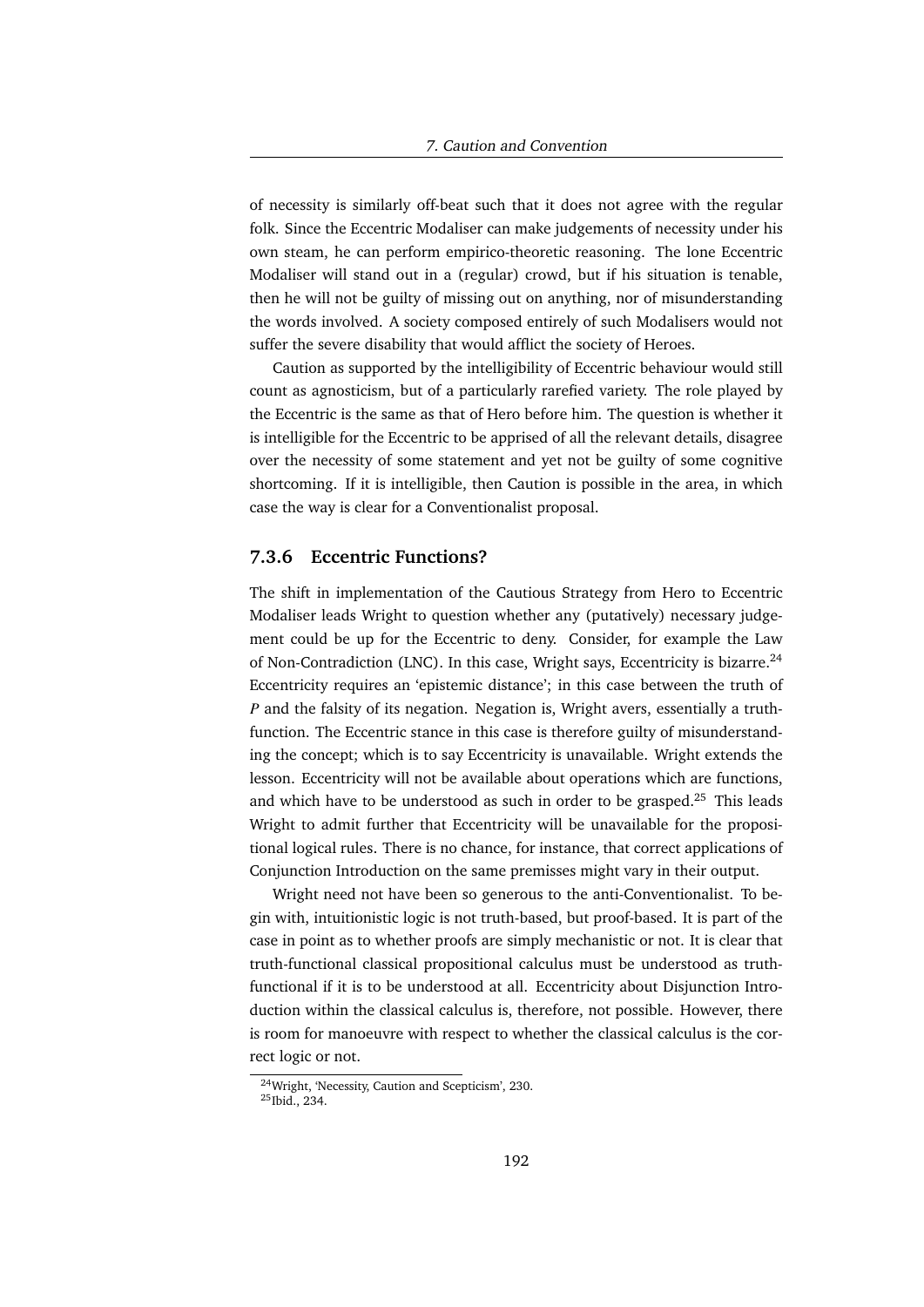For the intuitionist, there is 'epistemic distance' between *P* and the falsity of its negation  $(\neg \neg P)$ . This is because an intuitionist can have a proof of the negation of a falsehood of a proposition without having a proof of the proposition itself;  $\lceil -\neg P \rceil$  does not entail *P*. However, there is not enough distance to allow an Eccentric intuitionist to question LNC. Since, for an intuitionist,  $\Gamma P \rightarrow \neg \neg P$ <sup> $\exists$ </sup> does hold, an intuitionist who denied LNC would still be guilty of misunderstanding their own logic. In this case, then, negation is not understood as a truth-function, but its meaning is such that LNC still holds. However there are other non-classical, paraconsistent, logics in which it fails; to be explicit, logics which treat of propositions that may be both true and false. There is, therefore, room for someone to deny LNC, even if the intuitionist, in his right mind, cannot.

Wright's position here could be damaging to the would-be Conventionalist about arithmetic. If addition is a function, then it seems there is no room for Eccentricity about its outcome. If it has been properly understood, then the same inputs *must* produce the same outputs. To say otherwise is to betray a misunderstanding of the fact that it is a function.

The brute response to this would be straightforwardly to deny that addition is a function. We should then want to see what sort of story can be told about our arithmetic. The route of producing a purely empirically based philosophy of mathematics was roundly criticised by Frege. $^{26}$  It will also encounter the problems which we saw Hero facing above, in the form of the quasi-transcendental argument. A more tempered response is to hold that the best philosophical grasp of addition is that it is a function, but nevertheless one can understand ADDITION without realising it is a function. After all, many people learn to add without knowing what a function *is*.

The chances of a Conventionalism about arithmetic, supported by the Cautious Strategy, may appear slim. With the expanding study of non-classical logics, Caution about logic may, *contra* Wright, seem plausible after all. The third, separate, area where the Cautious Strategy may pay off is that of metaphysical necessities. The plausibility of Eccentricity about metaphysical necessity has recently been questioned by Peacocke. I now examine Peacocke's contribution and show that despite his efforts, the Cautious Strategy remains alive and well.

# **7.4 Peacocke's Objection to Caution**

Peacocke sets himself the task of what he terms the Integration Challenge; squaring our epistemology with our metaphysics in a given area. One area

<sup>26</sup>Gottlob Frege, *The Foundations of Arithmetic: A logico-mathematical enquiry into the concept of number* Second revised edition. (Oxford: Blackwell, 1980).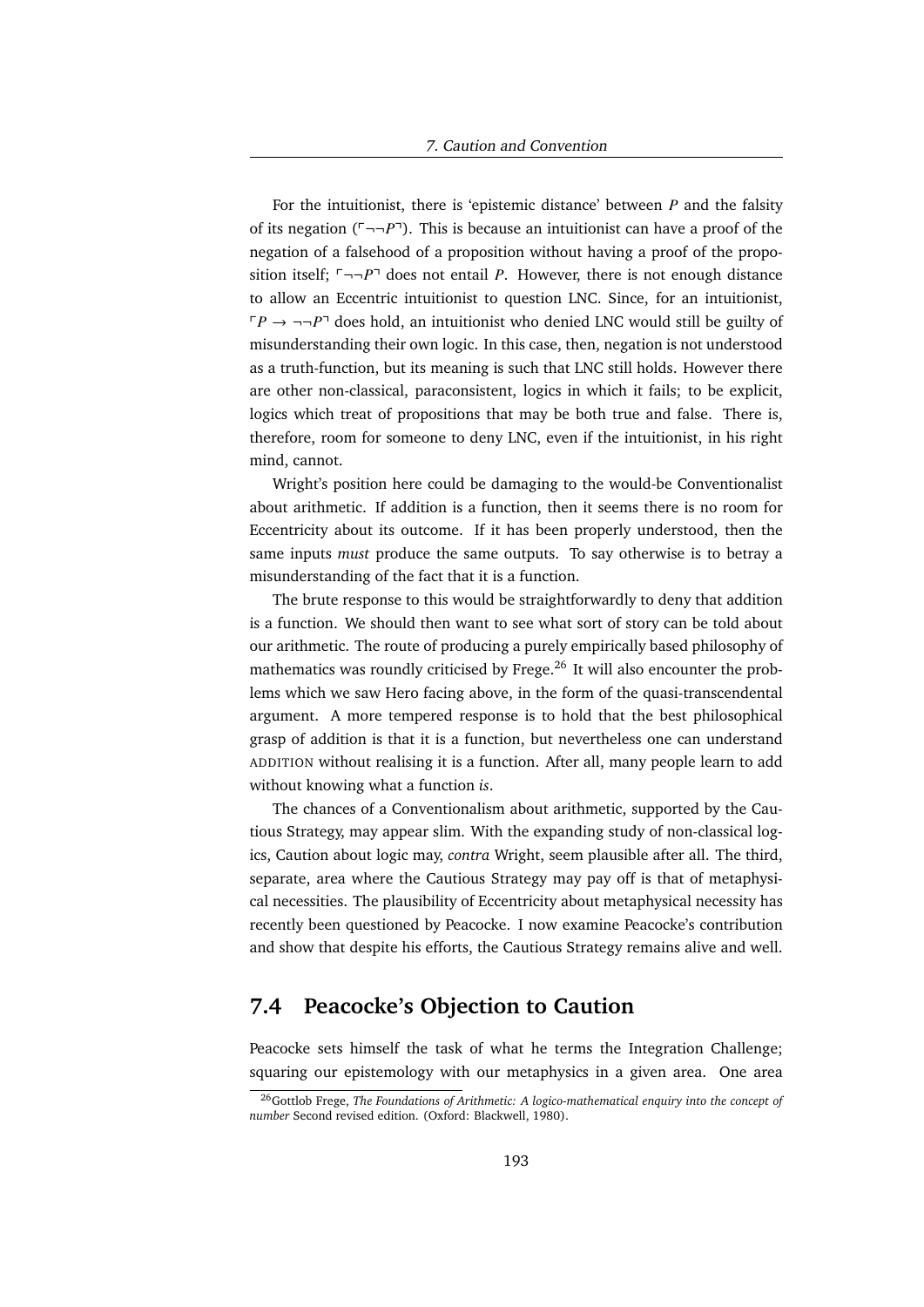he considers is that of metaphysical necessity.<sup>27</sup> He puts forward what I call a semantic way with necessity, and defends it against Wright's Cautious Man.<sup>28</sup> I shall adumbrate Peacocke's proposal, before showing how the Cautious Strategy is effective against it.

# **7.4.1 Peacocke's Proposal**

Peacocke's proposal lays down the Principles of Possibility. These are to fix the concepts involved so that an objective interpretation of 'necessity' is obtained. The aim is to bring about the happy result that we can come to know the facts about what is and what is not metaphysically necessary.

#### **Semantic Assignments**

The approach proceeds in the standard Fregean vein, using assignments of semantic values to expressions. An assignment gives concepts particular semantic values. Singular concepts are assigned objects; one-place predicates are assigned functions which map from objects to truth values. I write '*val*(*C*, *<sup>s</sup>*)' for the semantic value of a concept *C* under an assignment *s*. I use '*a*' to refer to the actual assignment.

As well as the atomic cases, there are also complex cases, where the rule for determining the semantic value is a function of the semantic values of its constituents. Writing '*SV* ' for semantic value, these rules are written thus:

$$
R(SV_1, ..., SV_n)
$$

For example, take the concept HORSE. Under the actual assignment, this concept takes as its semantic value a function which yields the value True just when the object to which it is applied is a horse. Also consider the concept PEDIGREE. This takes as its semantic value a function which similarly picks out such objects of pedigree as there are. These two atomic assignments are used in the determination of the assignment to the complex concept PEDIGREE HORSE, which encompasses all and only those horses which are indeed pedigree. Assignments can be summed up as follows.<sup>29</sup>

#### **Semantic Assignment**

An assignment *s* gives

<sup>27</sup>Peacocke, *Being Known*, ch 4.

<sup>28</sup>Peacocke is explicit about engaging Wright's Cautious Man from Wright, *WOTFM*; see Peacocke, *Being Known*, 187, fn 62. I deploy the more mature strategy as introduced above.

 $29$ Ibid., 126.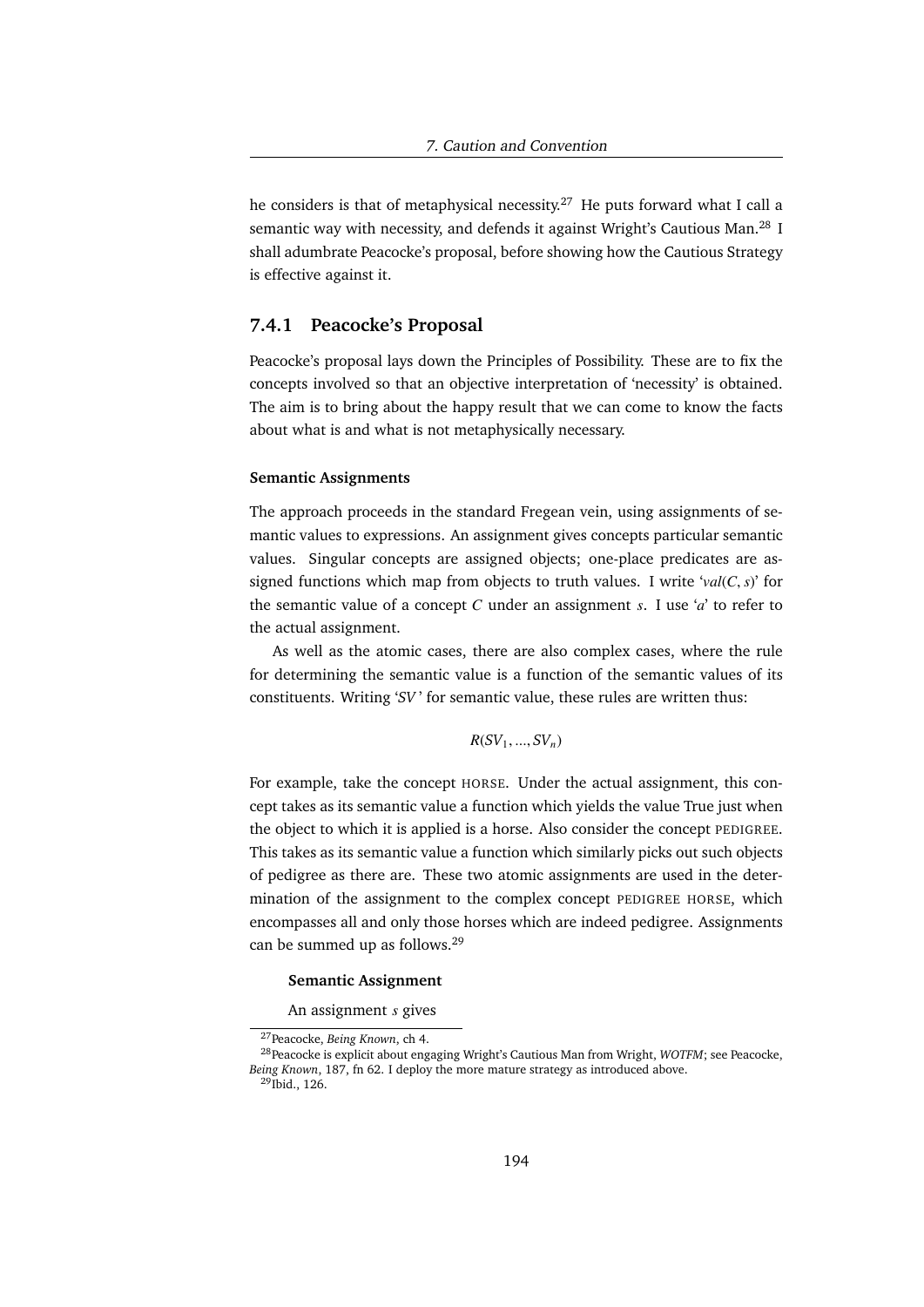(i) an atomic concept *C* a semantic value:

$$
SV = val(C, s)
$$

and (ii) a complex concept *C* a semantic value based on the rule governing *C*:

$$
val(C, s) = R(val(C_1, s), ..., val(C_n, s))
$$

#### **Relevant Similarity and Admissibility**

The thought driving Peacocke's proposal is that when some proposition turns out true under all assignments which are relevantly similar to the actual assignment, then that proposition is necessary. To do that, Peacocke introduces a technical concept for the loose notion of 'relevant similarity'. This is the concept ADMISSIBILITY. The Principles of Possibility are intended to provide the necessary and sufficient conditions for this concept.

Once we have admissibility, we can move to a specification, or characterisation, of what 'necessity' means; 'possibility' is likewise available.<sup>30</sup>

#### **Characterisation of Necessity (CHN)**

A Thought or proposition is necessary iff it is true in all admissible assignments.

#### **Characterisation of Possibility**

A Thought or proposition is possible iff it is true under some admissible assignment.

Admissibility is introduced by Peacocke as a property of semantic assignments. In fact, it is properly considered as a relation between assignments; it marks whether one assignment is relevantly similar to another. It is therefore proper to speak of one assignment being admissible from another. I introduce the following short-hand for 'assignment *t* is admissible from assignment *s*'. If an assignment *t* is admissible from *s*, then I call it *s*-admissible. That means that *t* is admissible according to the semantic value assigned to ADMISSIBLE by *s*.

#### **The Principles of Possibility**

The main Principle of Possibility is the Modal Extension Principle (MEP). This states that an assignment is admissible if it assigns semantic values to a concept

<sup>30</sup>Peacocke, *Being Known*, 150.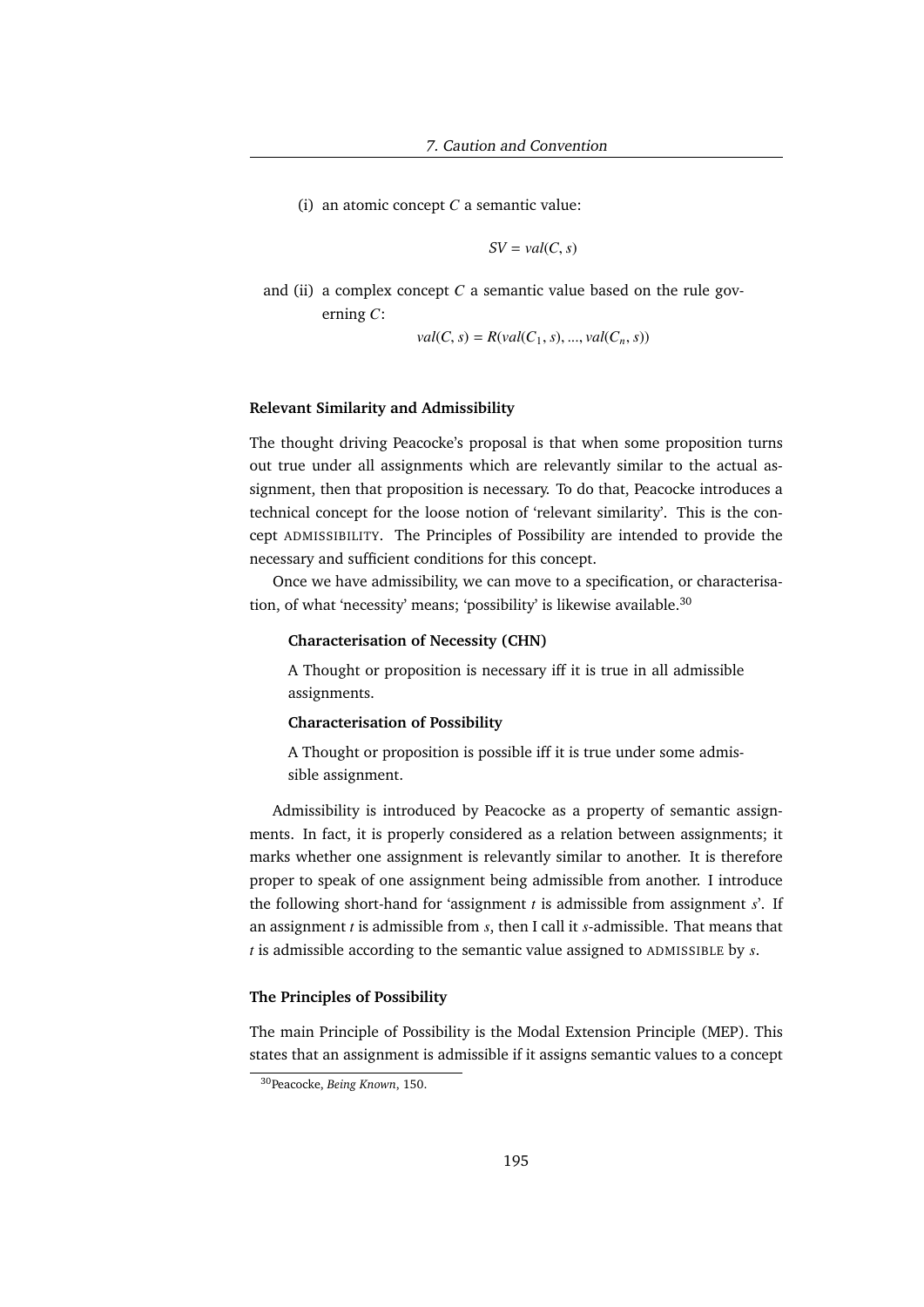according to the same rule which determines the semantic value on the actual assignment.<sup>31</sup>

**Modal Extension Principle (MEP)**

Where

 $val(C, a) = R(val(C_1, a), ..., val(C_n, a))$ 

then, if an assignment *s* is admissible,

$$
val(C, s) = R(val(C_1, s), ..., val(C_n, s))
$$

and for *de jure* rigid concepts, if *s* is admissible, then

$$
val(C, s) = val(C, a)
$$

The last clause is to cope with rigid concepts. For instance, ventures Peacocke, one might expect that proper names, if they designate, should designate the same object under all assignments. He writes

[m]y claim is that there is a class of concepts and expressions grasp or understanding of which involves some appreciation that in their case, an assignment is admissible only if it assigns to each one of them its actual semantic value.<sup>32</sup>

Argument about the metaphysics of certain objects may lead us to conclude that they have essential properties. Without those properties the object simply would not be the object that it is. The racehorse Red Rum, for instance, is perhaps essentially an animal, but furthermore essentially a pedigree horse. In that case, no assignment should count as admissible unless it is such that the object which it assigns to 'Red Rum' falls under the semantic value which the assignment gives to the complex concept PEDIGREE HORSE. This sort of case is captured in a further principle.<sup>33</sup>

#### **A Constitutive Principle—of Fundamental Kinds**

If  $P$  is a property which is an object  $x$ 's fundamental kind, then an assignment is inadmissible if it counts the proposition  $x$  is  $P'$  as false.

The principles so far yield the necessary conditions for an assignment to be admissible. In order to complete the notion, we need a sufficiency clause. This is provided thus.<sup>34</sup>

<sup>31</sup>Peacocke, *Being Known*, 134.

<sup>32</sup>Ibid., 137.

<sup>33&</sup>lt;sub>Ibid.</sub>, 145.

<sup>34</sup>Ibid., 149.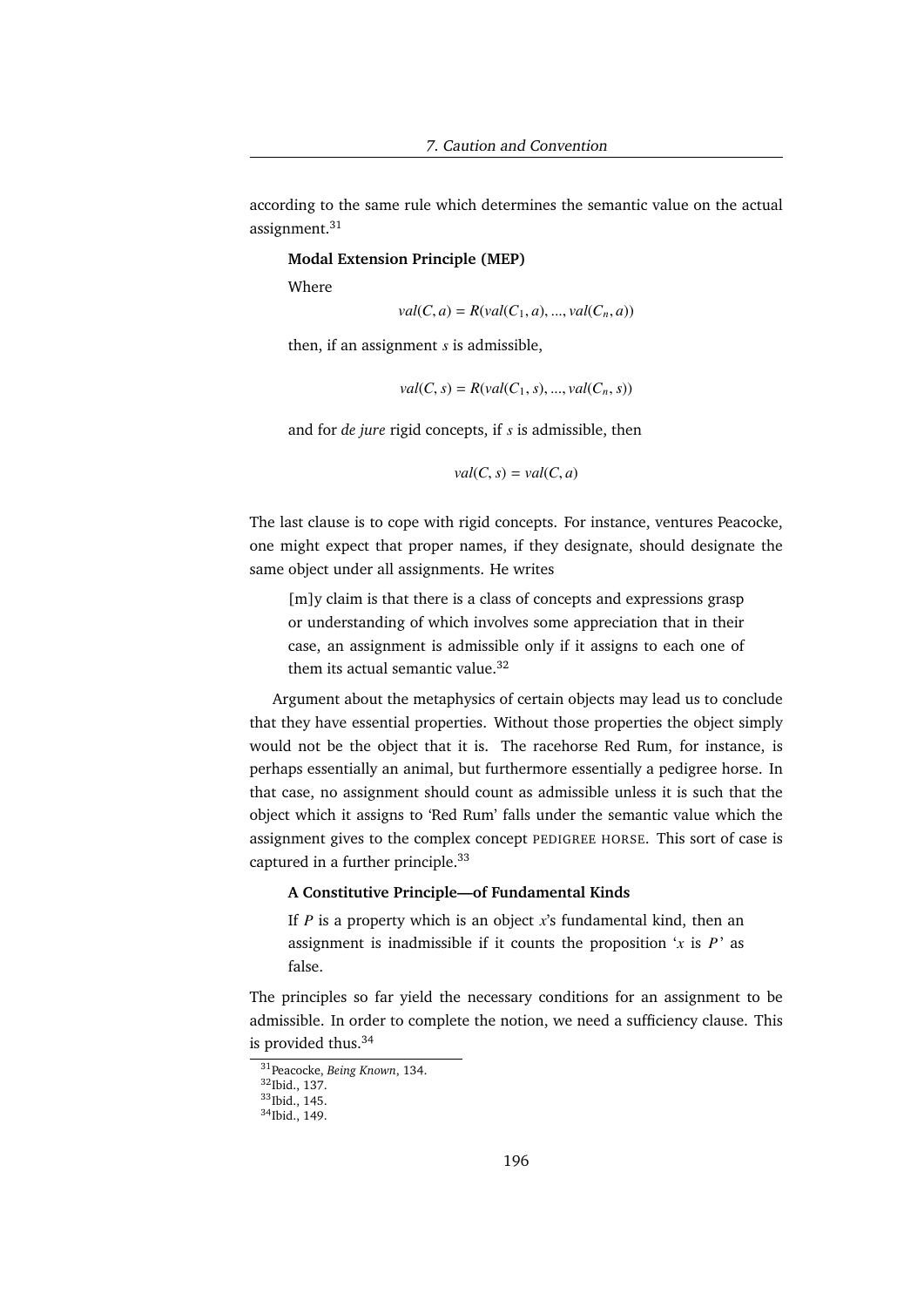#### **Principle of Restrained Recombination**

An assignment is admissible if it respects the set of conditions on admissibility given hereto.

Taken together these conditions are the necessary and sufficient conditions for the concept ADMISSIBLE; I refer to them jointly as 'ADM'.<sup>35</sup>

### **The Rock and the Hard Place**

Peacocke recounts that it took him some time to realise that the Modal Extension Principle can be applied recursively.<sup>36</sup> The nature of that epiphany is of prime importance. Peacocke uses the recursion to save his position from being 'stuck between a rock and a hard place'.<sup>37</sup> It will not do for a theory of metaphysical necessity to turn out to be contingently true. So it is essential that ADM, being the specification of ADMISSIBLE, itself turns out to be necessary.<sup>38</sup> And yet the theory will be circular if it is *stipulated* that it be necessary. Peacocke's hope is that by applying MEP recursively the theory will turn out necessary without him having to stipulate it as such.

How is that meant to work? If ADMISSIBLE were stipulated *de jure* rigid under the actual assignment, then it follows from MEP that on any admissible assignment, ADMISSIBLE will be assigned its semantic value according to the rule which governs its actual assignment. But even without stipulating the rigidity of ADMISSIBLE, MEP can be used recursively. One assignment is only admissible from another if it assigns concepts their semantic values according to the same rule. It follows that all semantic assignments which are admissible from the actual assignment must give ADMISSIBLE its semantic value according to the same rule as the actual assignment. In that case ADM holds true under all assignments which are admissible from the actual one, and so according to CHN, it holds necessarily.

# **7.4.2 A Cautious Reply to Peacocke's Proposal**

Cautious Peacocke is a fictional colleague of Peacocke who does not see the light when Peacocke does. He continues to be agnostic about the necessity of the theory. Can Cautious Peacocke understand the theory and still remain agnostic? To show that his agnosticism is coherent, and indeed warranted,

<sup>&</sup>lt;sup>35</sup>It is straightforward to transpose these conditions into possession conditions as introduced in Christopher Peacocke, *A Study of Concepts* (Cambridge Massachusetts: Massachusetts Institute of Technology Press, 1992).

<sup>36</sup>Peacocke, *Being Known*, 151.

<sup>37</sup>Ibid., 151–2.

<sup>38</sup>Ibid.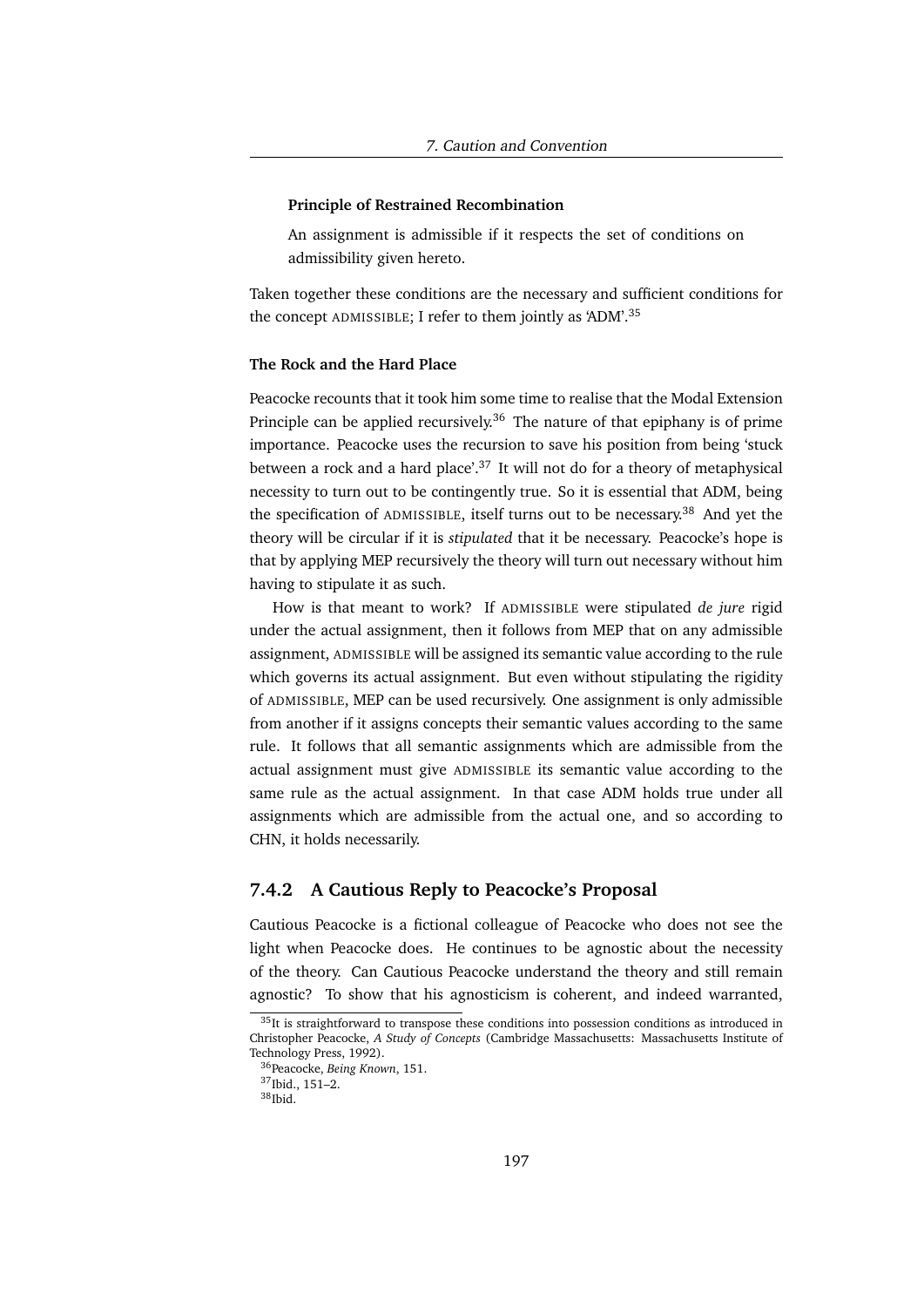I show that by the lights of the theory itself, ADM can be possibly true and even possibly necessarily true without actually being true. To do this I draw a parallel with Kripke's possible world semantics, and look at the analogues of the three main relations of accessibility between worlds; reflexivity, transitivity and symmetry. This is how the parallel is to work: instead of worlds I consider semantic assignments and instead of accessibility I consider admissibility. What is in focus throughout is the semantic value assigned to ADM itself.

#### **The Relation of Admissibility**

First the analogue of the modal principle  $T(\Box P \rightarrow P)$ :

$$
\Box \text{ADM} \to \text{ADM} \hspace{2cm} \text{T}^*
$$

This holds when assignments are admissible from themselves. *I.e.* ADMISSIBLE receives such a value that the assignment itself falls under that concept. Consider figure 7.1. The boxes represent assignments, and the arrows show the relation of admissibility between assignments. When a proposition is shown to be true under an assignment, it is written in the box.



Figure 7.1: The Relation of Admissibility

In figure 7.2, ADM is necessary under *s*, and so ADM is true under all assignments that are admissible according to *s*. Where reflexivity holds, one of those assignments is *s* itself. If the relation between assignments is reflexive, then whenever  $□ADM$  is true, ADM is true, which means that  $T^*$  holds.



Figure 7.2: Reflexivity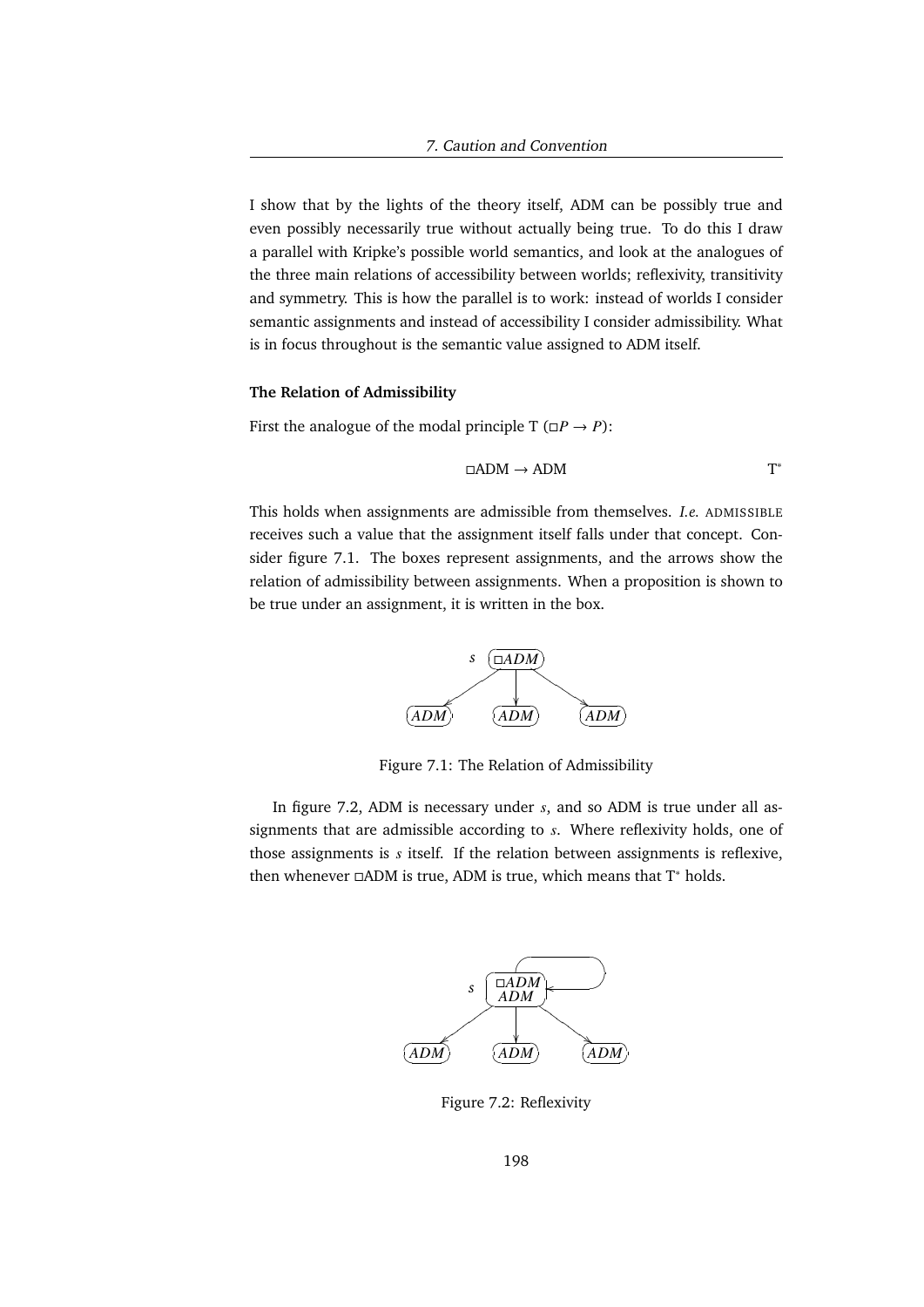Inspection of ADM reveals it to be reflexive. Intuitively, the idea is that assignments which are relevantly similar to the actual one will count as admissible. The actual assignment is relevantly similar to itself, since it is self-identical. ADM does, therefore, yield reflexivity.

Next consider the analogue of  $4 \left( \Box P \rightarrow \Box \Box P \right)$ :

$$
\Box \text{ADM} \to \Box \Box \text{ADM} \tag{4*}
$$

This is a consequence of transitivity. Transitivity means that where *u* is *t*admissible and *t* is *s*-admissible, then *u* is *s*-admissible. If transitivity applies, then 4 <sup>∗</sup> will hold. Take any assignment *s*, where ADM. Then on all *s*-admissible assignments, ADM is true. Now consider one of those *s*-admissible assignments, say *t*. Figure 7.3 shows the case where ADM is true under *t*, and so ADM is true on any assignment which is *t*-admissible. That means that  $\Box$ ADM is true under



Figure 7.3: Transitivity

*t*, where *t* is any s-admissible assignment (figure 7.4).



Figure 7.4: Transitivity and 4 (i)

Since  $\Box$ ADM is true under any s-admissible assignment,  $\Box$  $\Box$ ADM is true under *s* (figure 7.5). Therefore if the relation between admissible assignments is transitive, we have 4<sup>\*</sup>. That is, when □ADM is true under *s*, we will also have ADM.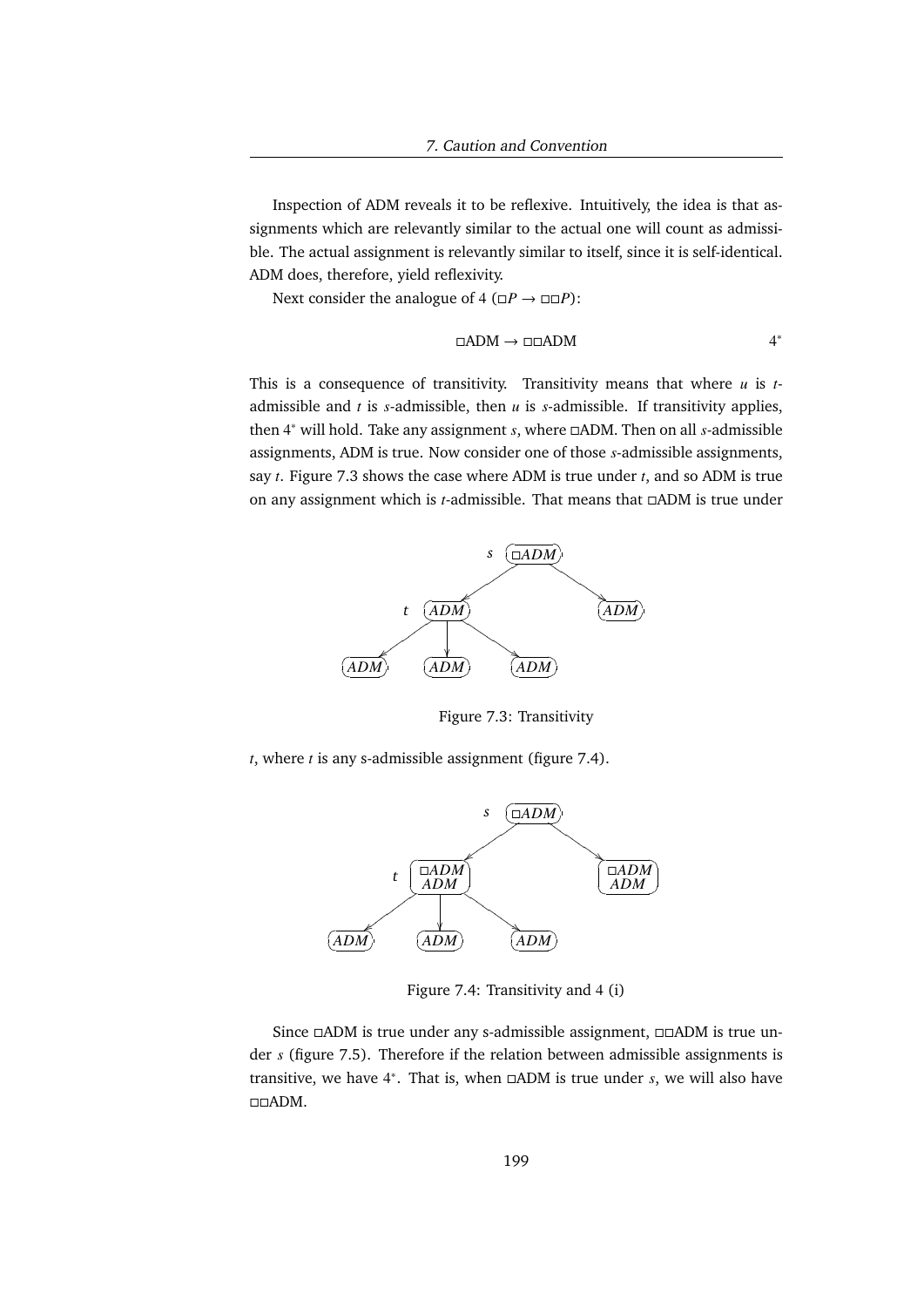

Figure 7.5: Transitivity and 4 (ii)

Does ADM support transitivity? The answer lies in the recursive nature of MEP. Any *s*-admissible assignment must have the same rule as *s* for determining the semantic value of ADMISSIBLE. Otherwise it would fail to be *s*-admissible. If ADM is true under *s*, then it will be true under all *s*-admissible assignments. Hence ADM will be true under all the assignments admissible according to those, and so on. Thus ADM does grant transitivity; 4 <sup>∗</sup> holds good.

Lastly, take the analogue of the modal principle  $5\Diamond$  ( $\Diamond$  $\Box$ *P*), which is the dual of 5 ( $\Diamond P \rightarrow \Box \Diamond P$ ).

$$
\diamondsuit\Box\text{ADM}\to\Box\text{ADM}\qquad \qquad \text{5}\diamondsuit^*
$$

This is a product of symmetry. Symmetry says that when *t* is *s*-admissible then *s* is *t*-admissible. If the relation between admissible assigments is symmetric, then 5^ <sup>∗</sup> will hold. Begin with the antecedent, ^ADM. It is possible that ADM is necessary, so by Characterisation of Possibility we know that there is at least one *s*-admissible assignment under which ADM is true. Call it *t* (figure 7.6).



Figure 7.6: Symmetry (i)

ADM is necessary under *t*, so by Characterisation of Necessity, ADM is true under all *t*-admissible assignments. Assuming that symmetry holds, then since *t* is *s*-admissible, *s* is *t*-admissible. Since *s* is *t*-admissible and ADM is true on all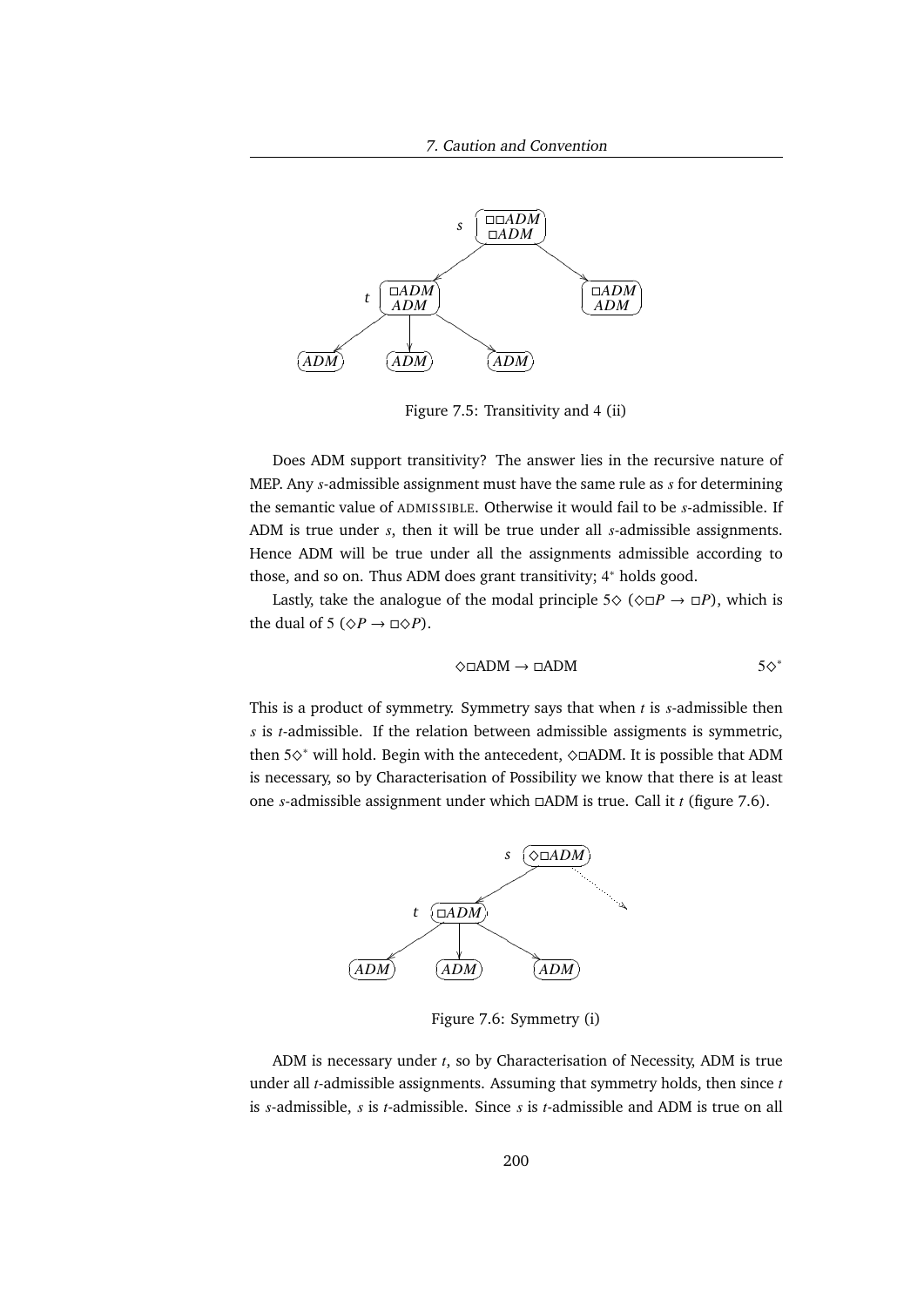*t*-admissible assignments, ADM is true under *s* as in figure 7.7.



Figure 7.7: Symmetry (ii)

If ADM is true under *s*, then ADM is true on any *s*-admissible assignment. By Characterisation of Necessity, that makes ADM necessary under *s* (figure 7.8).



Figure 7.8: Symmetry (iii)

On the assumption that symmetry holds between the assignments to ADMIS-SIBLE, we have shown that wherever we have  $\diamond$   $\Box$ ADM we also have  $\Box$ ADM. which is for  $5\diamond^*$  to hold.

#### **The Cautious Stand**

Cautious Peacocke maintains that ADM does not license symmetry in the relation of admissibility between semantic assignments. He admits that if ADM is true, then it is so necessarily. However, it is consistent with the structure induced by ADM that it be false. Figure 7.9 presents Cautious Peacocke's reason for doubt.

Under *s* it is possible that ADM is true, and so possible that it is necessarily true. But it need not be true, and so as it happens, need not necessarily be true. Were it to follow from ADM that the relation between admissible assignments turned out symmetric then this position would not be coherent. But where both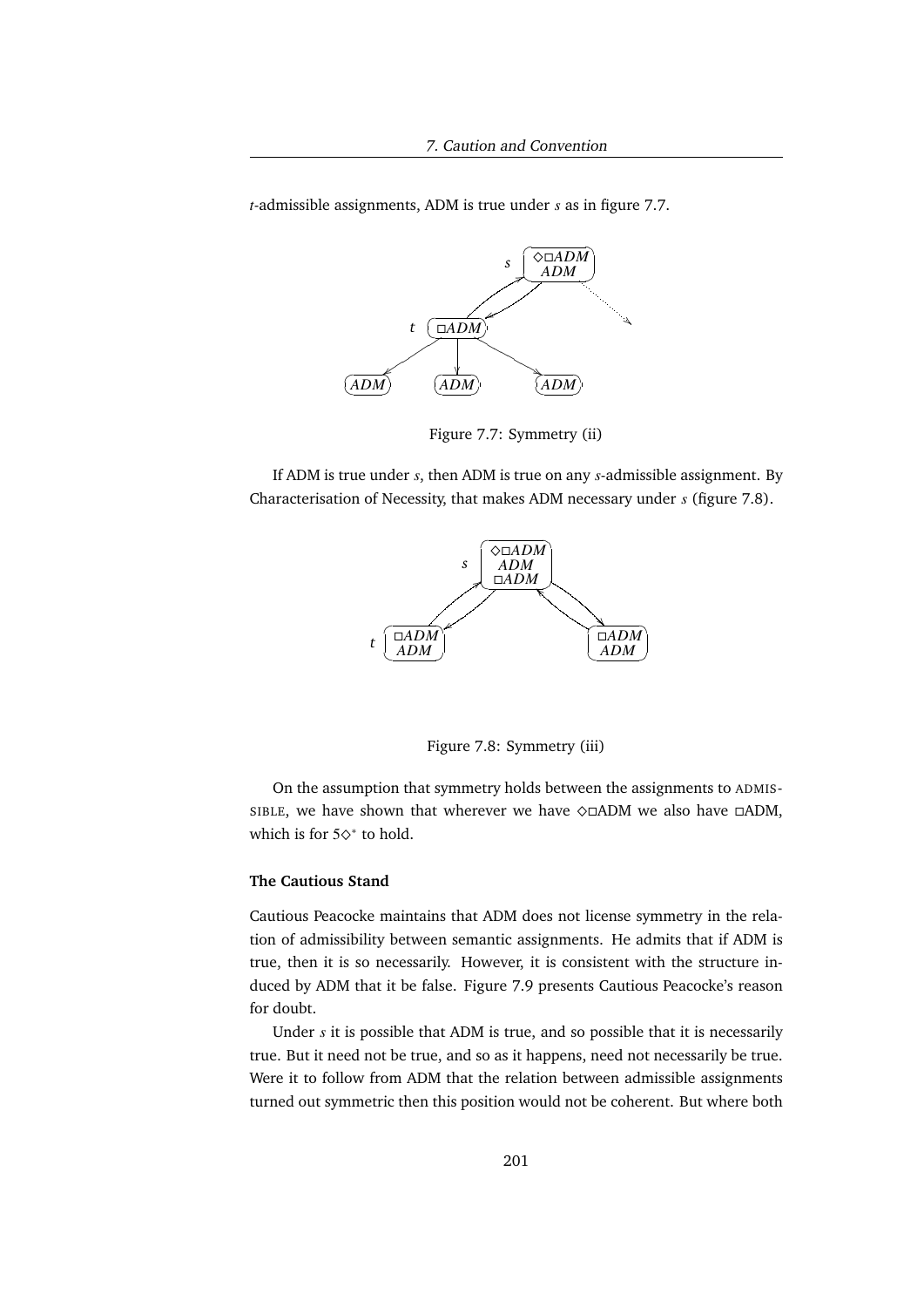7. Caution and Convention



Figure 7.9: Cautious Contention

reflexivity and transitivity do follow—and hence T<sup>\*</sup> and 4<sup>\*</sup>—symmetry does not. And that means that  $5\diamond^*$  fails.

This is how things stand, intuitively. ADM cannot *use* the concept ADMISSI-BLE. If it did, then it would be circular. But since it cannot make use of the concept, the most it can do is to guarantee assignments to ADMISSIBLE downstream, so to speak. Hence we do get transitivity. But because no use can be made of ADMISSIBLE, no guarantee can be made of what has happened upstream, as it were. Hence we do not get symmetry.

#### **The Stooge and the Eccentric**

Cautious Peacocke understands the proposal embodied in ADM, and can coherently deny it. The bone of contention is whether the proposal is actually true, or only possibly true. Those two options are consistent, but where Peacocke is happy to make that leap of faith, Cautious Peacocke is not.

The second order part of the Cautious Strategy is therefore clear. What of the stooge amongst the normals? What of the equivalent of the Hero, the Mirthless Man, and Sally Anne, for this case?

At first sight, it seems that a stooge who does not understand ADMISSIBLE in line with Peacocke's theory would be able to mimic the regular linguistic behaviour concerning 'necessary'. However, the other *proviso* on the stooge was that he come to understand the word, even if he lacked the appropriate faculties. The special issue here is that Peacocke's proposal intends to make metaphysical necessities a matter of a semantic theory. It seems then that the appropriate faculty which the stooge would need to lack is the one which enables us to hold the meaning of words stable. The Cautious Strategy has no truck with meaning scepticism or the rule-following considerations generally. The mooted stooge, like Sally Anne, suffers from incoherence.

If Cautious Peacocke puts forward the Eccentric instead then the Strategy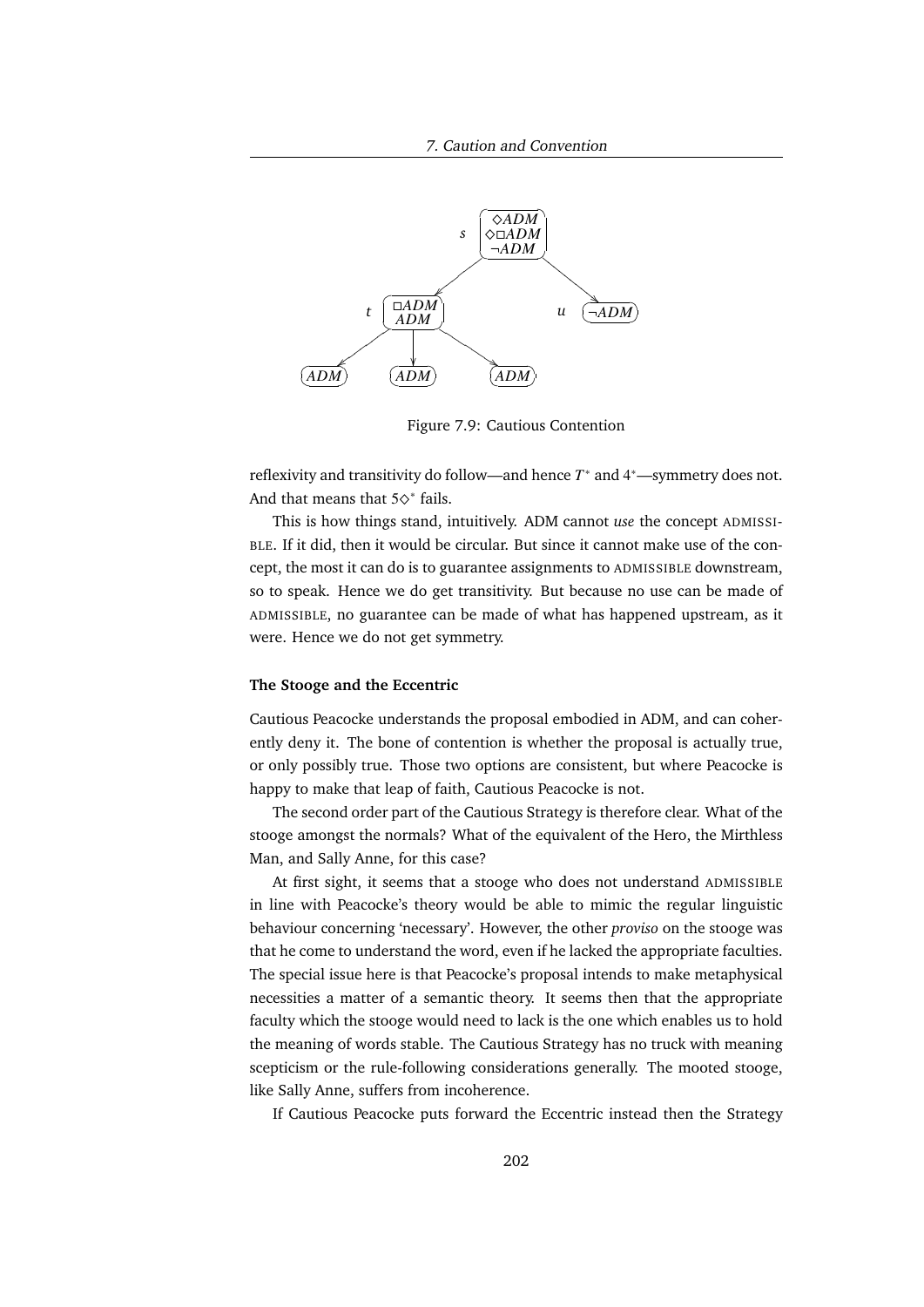fairs somewhat better. The Eccentric is endowed with an understanding of 'necessity', such that whilst he agrees in the main with the regulars, he stands out from the crowd in that he dissents on key points. Were the society sufficiently philosophically clued up, he might, for instance, even dissent from the necessity of ADM.

This line of thought highlights how very much of metaphysical necessity is not settled by Peacocke's theory. He supposes, for instance, that some terms will need to be *de jure* rigid. We might argue with Dummett (as in the chapter above) that we do not need rigidity at all.<sup>39</sup> Or if we grant that some terms will be rigid, how on Peacocke's theory, do we know which? Recall the theory is intended to solve the problem of the epistemology of metaphysical necessity. Even granting that the Principles of Possibility are necessary and sufficient to fix the concept ADMISSIBLE, and thus NECESSARY, that does not help us determine what is rigid or not. There is, therefore, still plenty of room for Eccentricity. Where the Eccentric Modaliser is plausible, then the Cautious Strategy can be brought to bear.

# **7.5 Conclusion**

Suppose the Cautious Strategy succeeds in supporting a Conventionalism about necessity as the early Wright hoped. Could such a Conventionalism survive on the proposed framework of T&O? The answer is that, strictly speaking, it cannot. The reason is that the early Wright explicitly argues that necessary statements are not true or false; they do not relate to facts. The original motivation for the criterion of Genuine Assertion was to avoid 'assertion for cheap'.<sup>40</sup> On the other hand, assertion for cheap is precisely what T&O offers us. As long as there is syntax and discipline in an area, then there are (at least) Minimal truths, which are up for being asserted and believed.

If the Cautious Strategy were to be transposed into the modern framework, it would become an argument that Cognitive Command failed for the area in question. As I showed in the chapter above, Cognitive Command as a Crux within a pluralist theory of truth has issues of its own. I then proposed one way in which it might be saved, using Superassertibility and states of information under the Dossier Model. This bolstering of Cognitive Command was limited to where the target area was Epistemically (or at least Assertorically) Constrained. Nevertheless, the failure of Cognitive Command would signal that True Relativism holds. Thus, the success of the transposed Cautious Strategy about logical necessity, for instance, would show that the area is, at heart, relativistic.

<sup>39</sup>§5.4, 131ff.

<sup>40</sup>Wright, *WOTFM*, 448.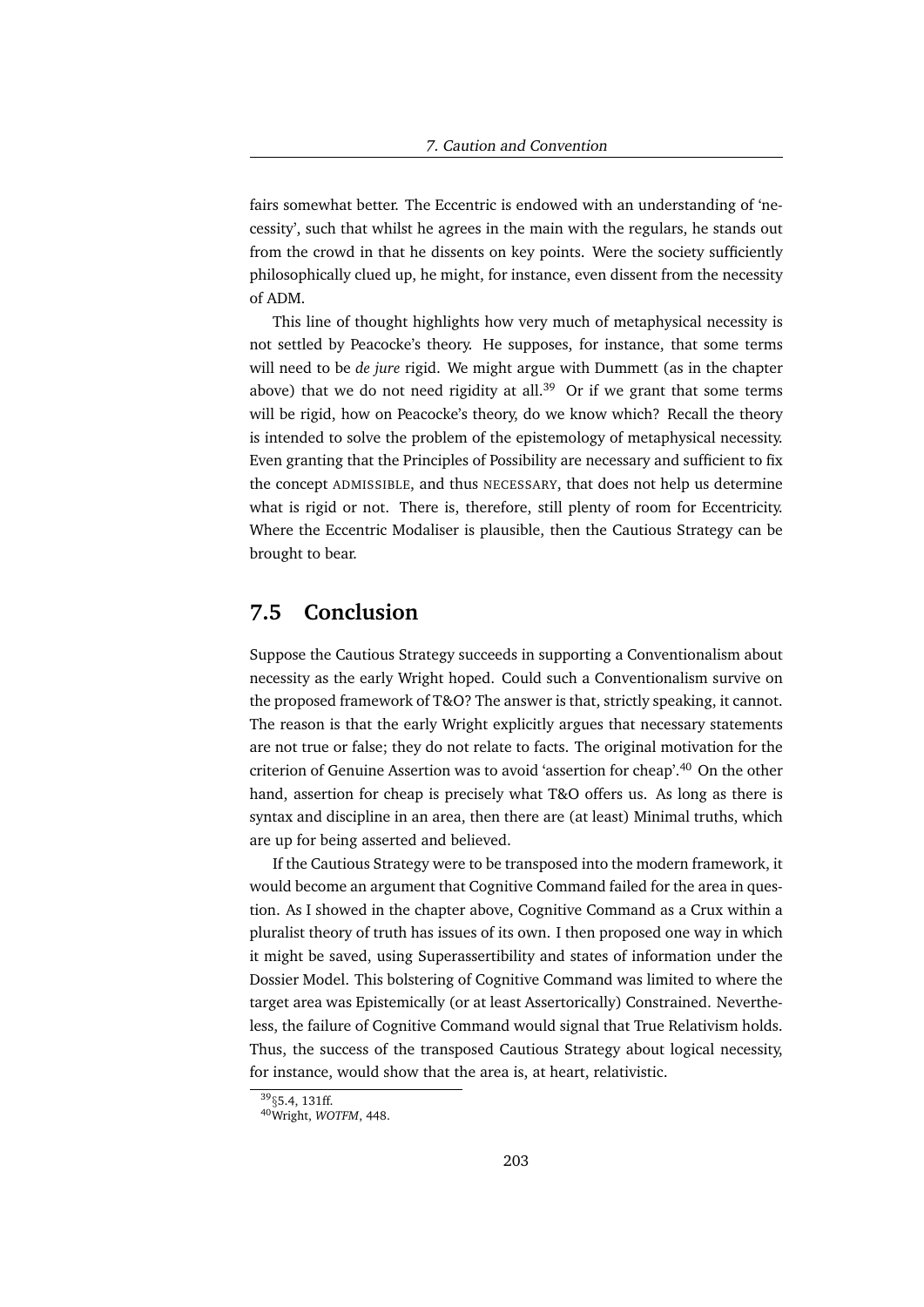This much can be accommodated on the framework of T&O. However, what is distinctive of the Cautious Strategy is the denial that statements of necessity have a 'seriously representative' quality; the quality picked out by the criterion of Genuine Assertion. The purpose of mounting such an argument was to leave room for Conventionalism. This involves a claim, similar to one motivation for Expressivism broached in the previous chapter, that the direction of fit for necessary statements is not from the world to us, but from us to the world.

The Cautious Strategy itself does not address the direction of fit; and I have not considered what story the Conventionalist might tell. It is clear however that whatever the story is, it will not be cashed out in terms of Genuine Facts. Whilst the framework of T&O can accommodate the lack of Genuine Facts in an area, which within the new framework would be True Relativism, it makes no place for cashing the metaphor of the direction of fit. So it is not just that the area admits of a Relativism, although that is consonant with Conventionalism generally. Conventionalism also involves the statements having a special motivational quality, which contrasts with 'seriously representational' statements.

We might cede that we can call the statements true on some minimal theory of truth. But we should still want to pick out the peculiar fashion in which they are normative; the special attraction. In the Conventionalist case, this would square with the direction of fit running the other way. Buying assertion for cheap and rebranding 'belief', 'assertion', and 'truth' obscures this original motivation. It might be argued that the sort of fact involved can be normative; when we believe in this sort of fact, then the co-ordinate sort of belief is able to motivate one to action. Then the facts (not Genuine Facts, mind) involved might be normative facts in some distinctive fashion. But the transition into the framework of T&O is certainly not harmlessly terminological if it commits the Conventionalist to postulating such things.

What would help is a new dimension—a new Crux—for expressing the distinctive normativity of the necessary statement. The possibility of new Cruces is something which Wright explicitly countenances. As well as allowing expression of the Conventionalist motivations, such a Crux would also go some way to appeasing the disgruntled Expressivist from the last chapter. The analysis needed for a detailed proposal of a new dimension to anti-/realist debates along these lines is clearly a substantial undertaking. I provide some preliminary thoughts in the next, and final, chapter.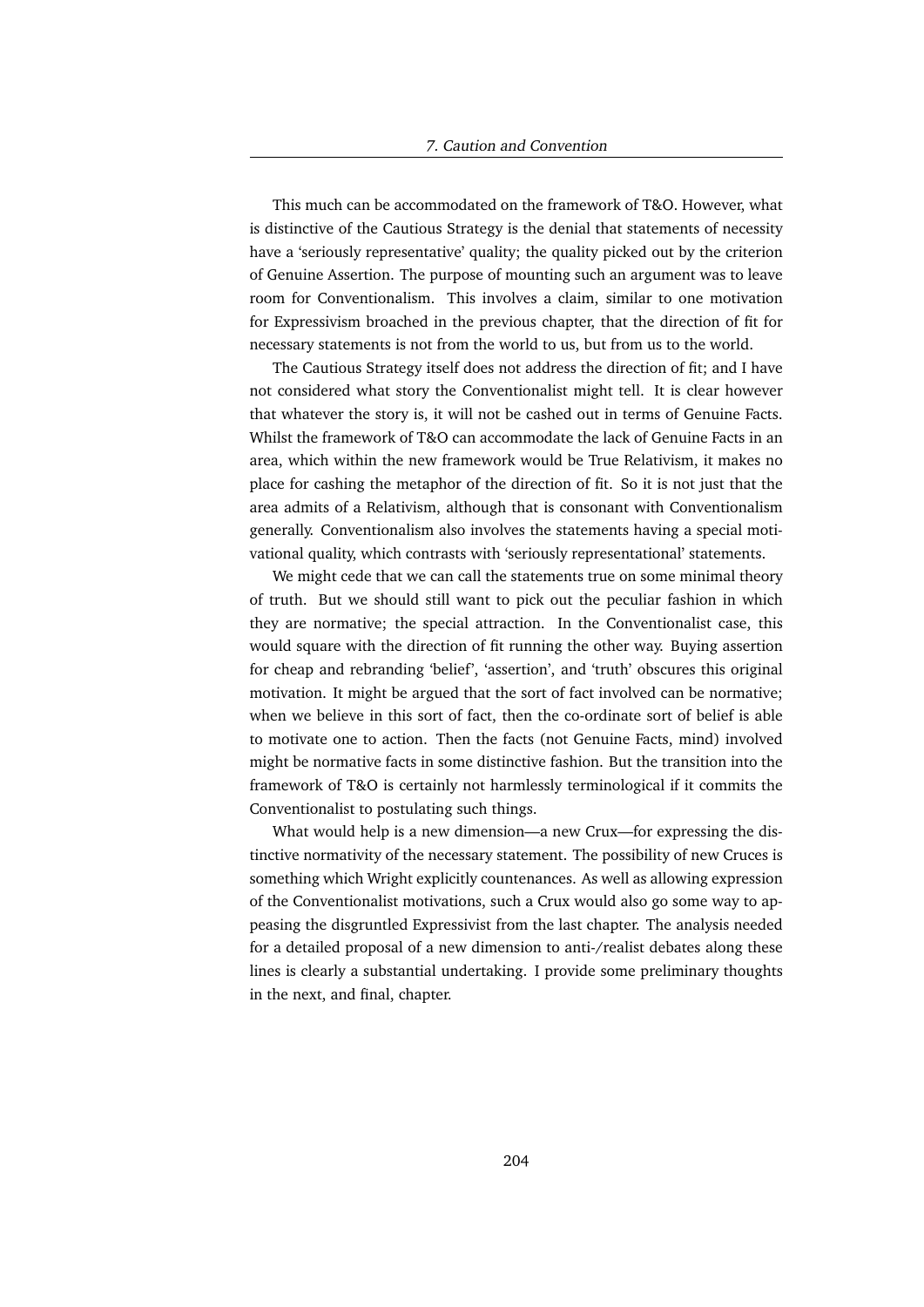# **Chapter 8**

# **Summary Conclusion**

[T]he thought is always consoling that, often in philosophy, it is more instructive to travel than to get anywhere.

Crispin Wright $1$ 

# **8.1 Summary**

In this final chapter I give a synopsis of my thesis. I then offer a very rough sketch as to how one might augment the framework of T&O with a new Crux, which would allow the Expressivist about morality and the Conventionalist about necessity to be represented.

# **The Project of T&O**

The project of T&O is ambitious. It aims to provide a way of disentangling a variety of different arguments which were all caught by Dummett's original intuition of an 'anti-/realist' debate. In the first chapter I began (§1.2) by introducing the project in more detail. This highlighted the programmatic assumption that assertion should be treated as essentially syntactic. Building on that assumption, I presented (§1.2.2) Wright's Minimal basis of a theory of truth with the Platitudes. Any predicate which abides by the Platitudes is to count as a truth predicate. This opens the way for a pluralism about truth.

There are various problems with a pluralism about truth. To start with it might be thought that it makes the concept of truth ambiguous. I showed  $(\S1.3.1)$  how it does not in fact have that consequence by comparing the case

<sup>1</sup>Wright, 'Realism, Anti-Realism, Irrealism, Quasi-Realism'.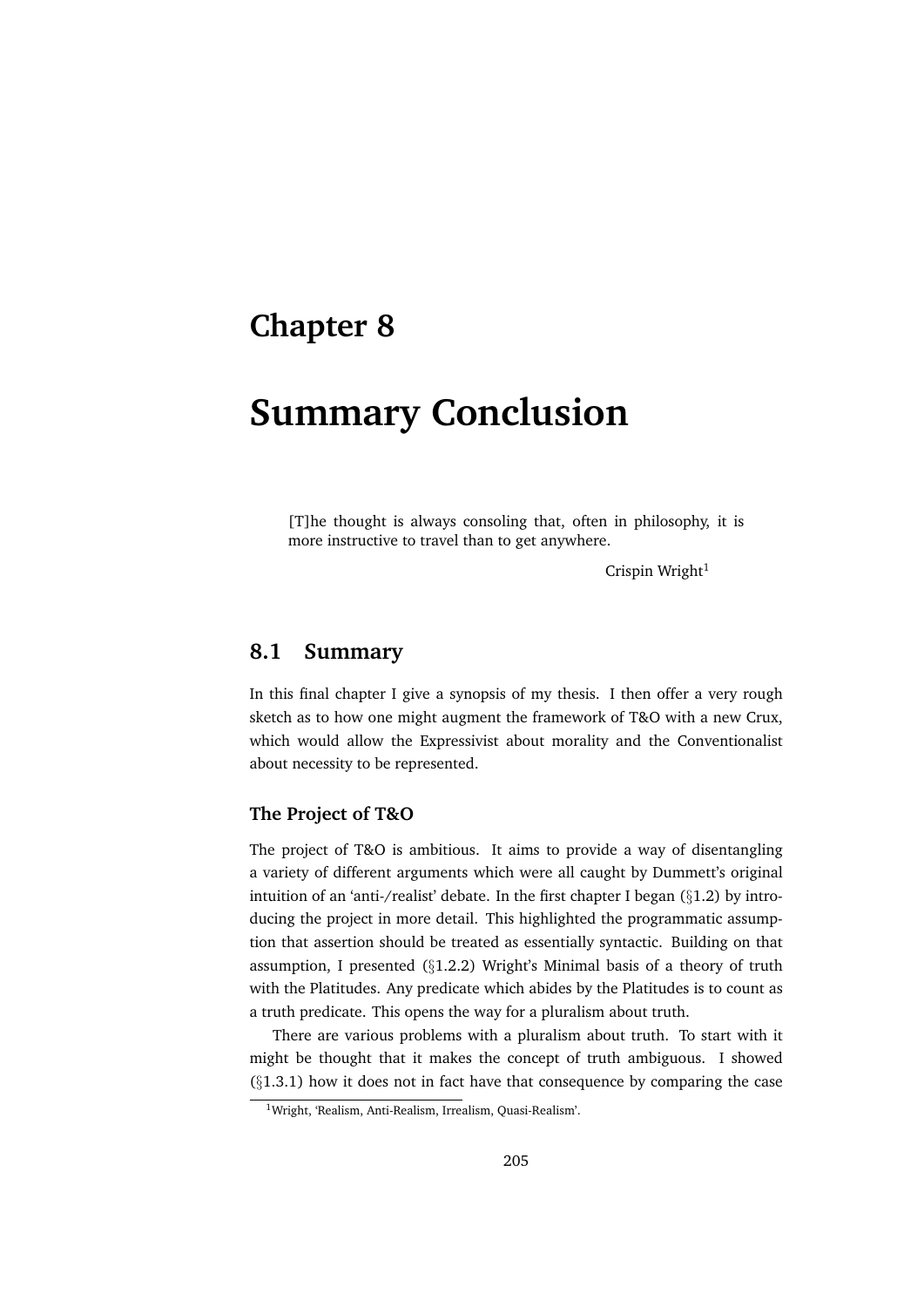with that of identity. I then noted (§1.3.2) that the Platitudes enforce the fact that for any single discourse, there can only be a single truth predicate. One further issue was whether there is a plurality of discourses to support the pluralism about truth. I made an attempt (§1.3.4) to allay concerns in this direction. To begin with, I invoked an intuitive analogy with geography. The discourses are to be compared to mountains. The problem of telling one discourse from another is then analogous to telling mountains apart. First the peaks are distinguished. The suggestion here was to identify distinctive sets of key concepts which feature in the area of talk in question. We then need to define where an area begins and ends. As in the geographical case, I proposed that we can do this more or less arbitrarily. A slightly more formal gloss on this approach was given in terms of classes of utterance types. If these efforts to prop up the pluralism of discourses fail, then I noted it must be taken as a further programmatic assumption of T&O that the problem is, in fact, soluble.

#### **The Argument for Inflation**

Since pluralism about truth involves truth having characteristics which vary with the area of talk, it finds a natural enemy in traditional deflationism. The traditional deflationist holds that 'true' is a merely grammatical device which is introduced and entirely explained by the Disquotational Schema. In the second chapter, I covered Wright's Argument for Inflation in detail. This aims to show how traditional deflationism is incoherent; that if the Disquotational Schema does apply to truth then 'true' cannot be simply a grammatical device.

It was surprisingly hard to reconstruct a cogent argument from the material. It involves an interplay between two norms; truth and warranted assertibility. Everyone grants that both norms do hold sway. The Argument seeks to claim that because of the way in which they are yolked together, there is no space for truth to be a merely grammatical device. The second, later, presentation of the Argument was also examined. Both presentations were found to fail in the detail of their intention, *viz.* to show that the traditional deflationist is incoherent. However, one driving thought which emerged from the Argument presented itself; this is that justification for assertion will transmit across the Disquotational Schema thus:

#### *WA*[*T*[*P*]] iff *WA*[*P*]

I concluded (§2.5) that if there were broad ways in which the characteristics of warranted assertibility can be seen to vary across areas of talk, then those features can still be seen as demarcating something of philosophical interest.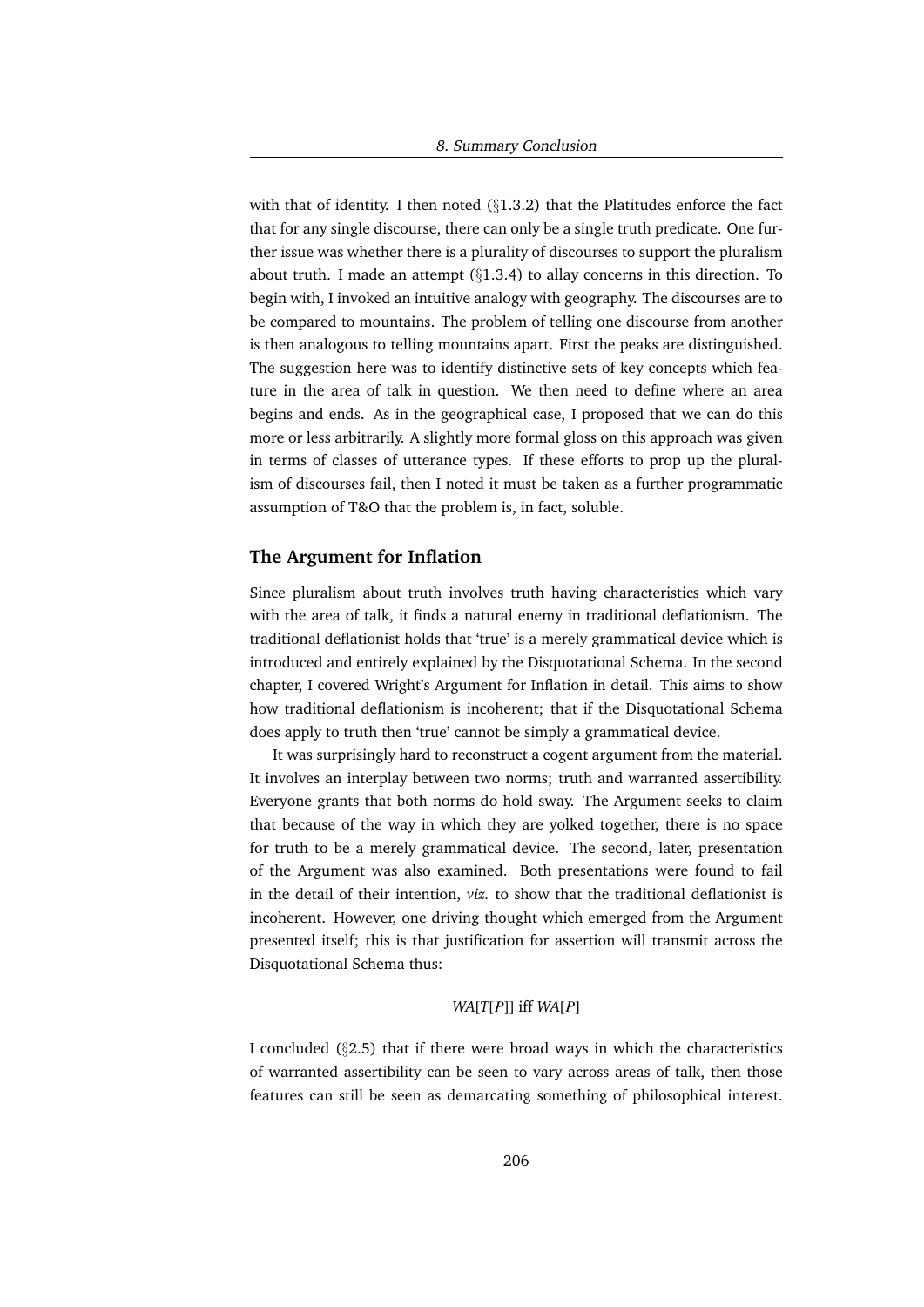That is: the deflationist need not inflate, but he should still take account of these interesting features. It is for this reason that he might prefer to rename T&O as '*Warrant and Objectivity*'.

Wright holds that the Cruces are debates about whether particular features are characteristics of truth. It is open to the deflationist to hold that they are not characteristics of truth, but rather characteristics of warranted assertibility, which, because justification for assertion transmits over the Disquotational Schema, are *reflected* in the truth predicate. The truth predicate is perfectly well equipped for that as a mere grammatical device. But nevertheless he should have to reckon with the features. And this conclusion extends to a modern minimalist such as Horwich. Although Horwich does not hold that truth is a merely grammatical device, he does hold that the Disquotational Schema alone provides sufficient conceptual resource to understand it. The Argument for Inflation does not touch him; he is not a traditional deflationist. Suppose with Wright that the characteristics are characteristics of truth and not (primarily) of warranted assertibility. Then the Disquotational Schema is not solely adequate for our understanding of truth. On the other hand, Horwich can insist that the Disquotational Schema *is* solely sufficient. But then, just like the traditional deflationist, he must reckon with the features of warranted assertibility which T&O brings out.

# **Epistemic Constraint and Justification**

In chapter three I supported one of the features; Epistemic Constraint. I did so by arguing for the plausibility of a feature of warranted assertibility, which turned on the availability of justification for asserting a proposition, when it is true. Where such justification is always available, I called the area *Assertorically Constrained* (§3.2). I stated (§3.2.1) that some concepts were *Essentially Apparent* meaning that when they obtain we humans cannot fail (in the right conditions) to have evidence for the fact. One example of a philosopher who held this about colour is Sellars, who held that the following was a necessary link between colour concepts and standard observers:

x *is* red iff x would *look* red to standard observers under standard conditions.<sup>2</sup>

I expressed the view that RED and other concepts which are involved in *how things are for us* are Essentially Apparent. The areas of talk which they pick out will be Assertorically Constrained. I then provided (§§3.2.3, 3.2.4, 3.2.5) three further examples of Assertorically Constrained areas; the Law, Art History

<sup>2</sup>Sellars, *Empiricism and the Philosophy of Mind*, §12, 36, emphases in the original.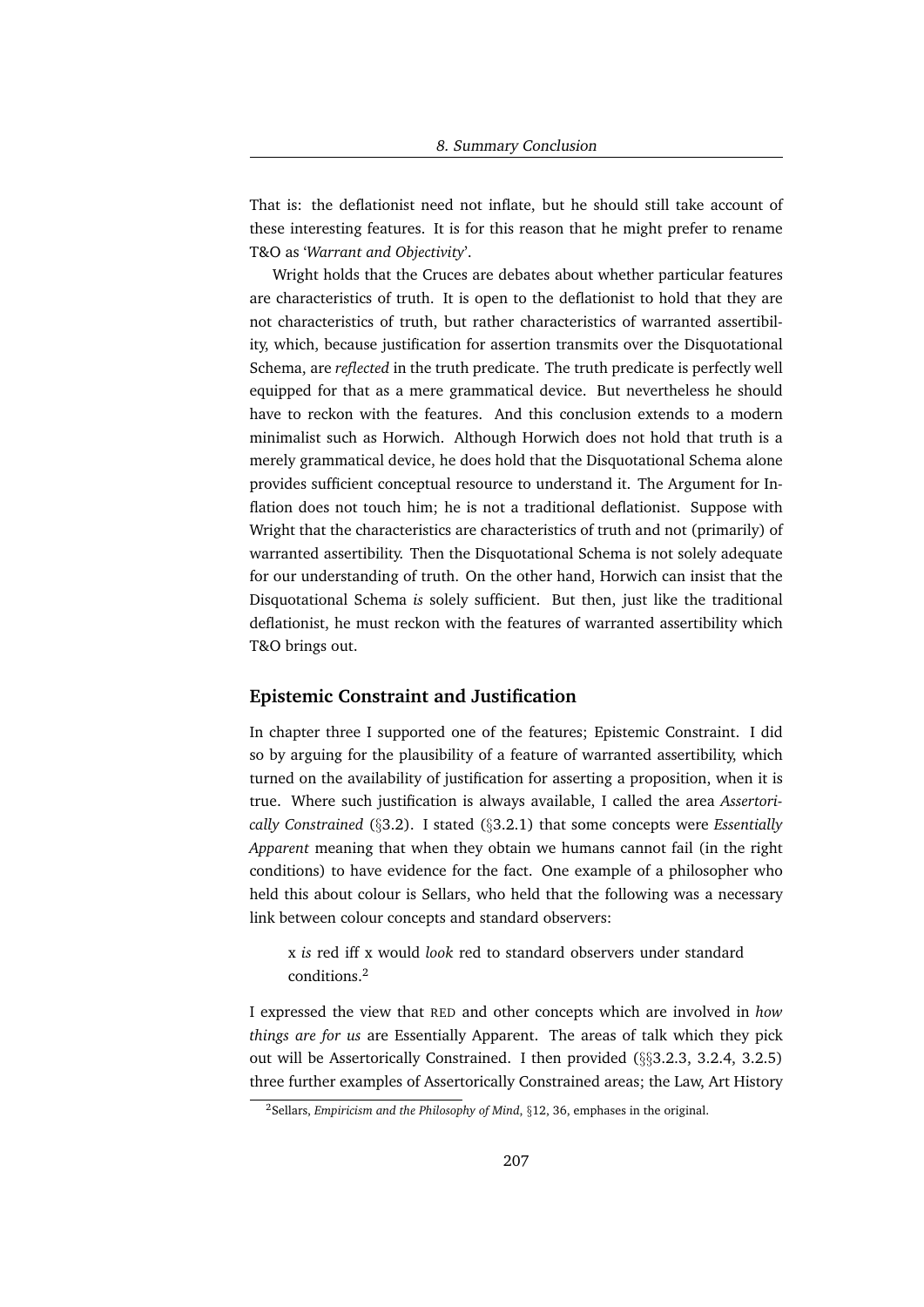and the Tennis Match. I argued that these bolster the plausibility of the usefulness of a Crux based on Assertoric Constraint. I then briefly dealt with the Euthyphro Contrast, as a distinction within areas of talk which are Assertorically Constrained. The contrast is between whether the normal observers are correct to assert that the object is red *because* it is red, or whether the object is red *because* the reaction and pronouncement of the normal observers goes to determine the correctness of the assertion.

A structural issue then presented itself. The notion of warrant involved so far in Assertoric Constraint has the problem that it cannot admit of fallibility or of ignorance. The point of Assertoric Constraint is not to demarcate areas in which we are infallible and omniscient. In order to solve this looming structural issue with Assertoric Constraint, I put forward (§3.3) a constitutive analysis of Moore's Paradox. This consisted of a set of principles which are jointly necessary and sufficient for the paradox to present itself. The outcome of the comparison with Moore's Paradox was the proposal that warrants be best considered as involving states of information, and that these states of information need to be appropriately indexed. I therefore revised Assertoric Constraint by indexing the states of information involved.

This led to a discussion (§3.4) of Superassertibility, which is Wright's construction of a candidate truth predicate for Epistemically Constrained areas of talk. I mooted (§3.4.2) a realist who holds that All Roads Lead to Rome, being the belief that whatever state of information you begin with, after enough investigation (whichever road you travel), you will always converge on the same state (Rome). A purely formal objection is raised that a relativist might deny Convergence; that for any two states of information there will be a third which is an improvement on both. Since All Roads Lead to Rome entails Convergence, this relativist can be seen as an anti-realist.

In order to win through to Epistemic Constraint from Assertoric Constraint I showed (§§3.5.3, 3.5.4) how, *modulo* differences about ineffable truths, they can be inter-derivable. I gave an argument for people who are consistently internalist; that is, internalist about justification and knowledge. I also suggested that a consistent externalist might be swayed by this argument. However, I noted that 'mixed up' people (who are internalist about justificaton and externalist about knowledge, or *vice versa*) would not be swayed.

Those in the legitimate scope of the considerations were therefore given good reason to agree that Epistemic Constraint is a plausible, interesting, principle. Those who fall outside the scope were still left with Assertoric Constraint as an independently plausible principle, based on the notion of justification for assertion.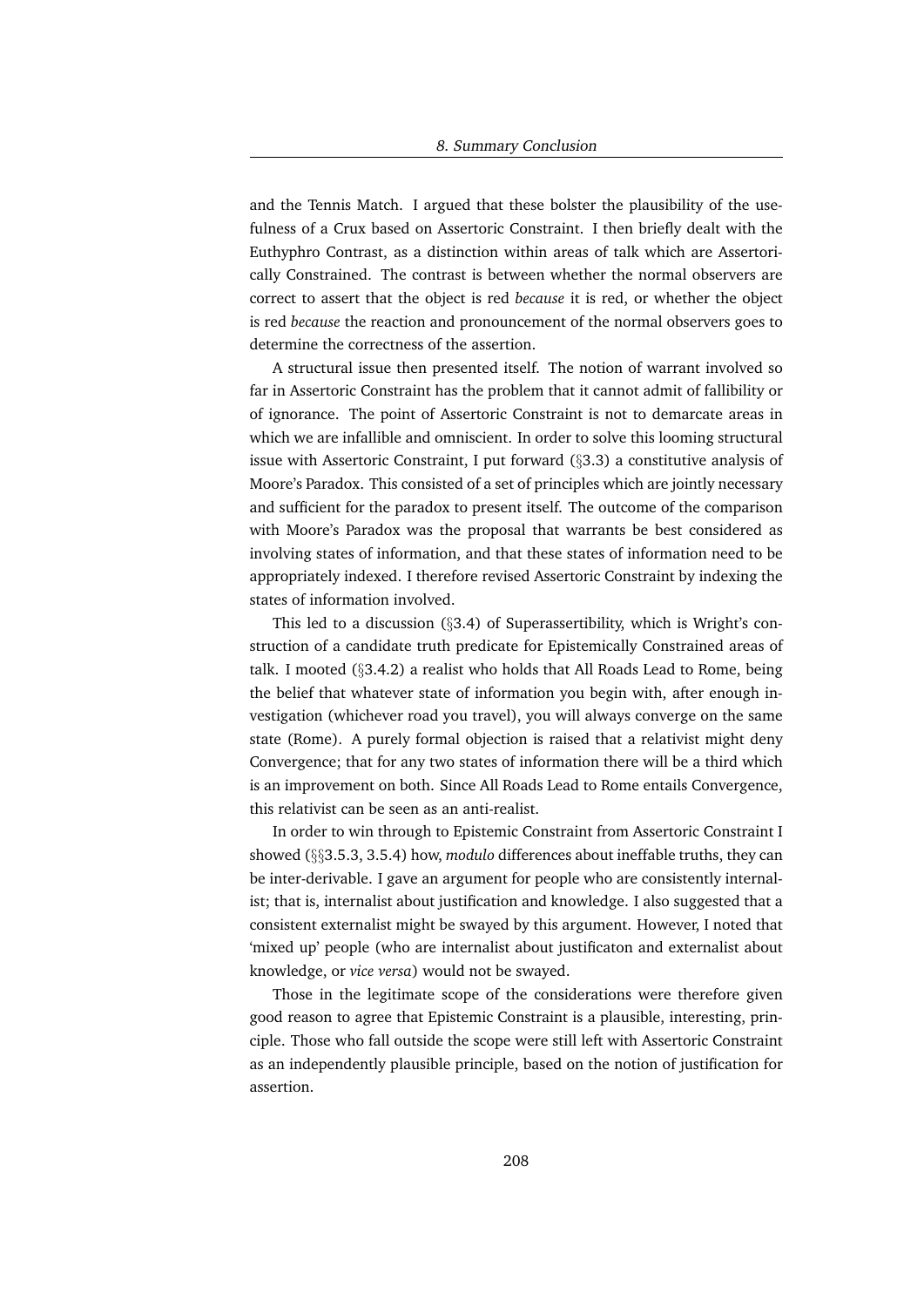# **Cognitive Command**

Cognitive Command was the topic of chapter four. I explained it  $(\S 4.1)$  as a principle governing whether or not an area can admit of disputes in which neither party has any fault; leaving room for what was called True Relativism. This faced (§4.3) an immediate, sharp, problem, that the situation envisaged is not logically possible. I advanced (§4.4) Wright's response to this problem. This involved examining a principle of agnosticism, and augmenting it with a special case of compound ignorance which Wright labelled a 'Quandary'. I showed (§4.4.3) the way in which Wright himself gives up on the idea of a True Relativism. Then, taking up the formal thoughts on Superassertibility from the previous chapter, I supplemented them (§4.5.3) with the Dossier Model of states of information. Using this, I proposed a way in which a True Relativist might deny Convergence, and so deny that All Roads Lead to Rome. If these considerations are correct, then we can re-instate Cognitive Command in the sense in which it was originally intended, *viz.* pivoting on the possibility of blameless disagreements. It is a limited victory; the considerations, if correct, have been developed for areas which are Epistemically (or Assertorically) Constrained. But then that was the target area where the problem for Cognitive Command became so acute. It is not clear whether this approach could be extended to support areas which are not Epistemically Constrained.

# **Three Dummettian Anti-Realisms**

Cognitive Command concluded my view of the framework of T&O. I then began to look at some anti-realist paradigms which the framework disqualifies, whether explicitly or otherwise. Wright's broad claim in T&O is that the motivation behind Dummettian anti-realism is wrapped up with Epistemic Constraint. The motivations behind it should therefore officially be seen as to do with that Crux. In chapter five I introduced three sorts of Dummettian anti-realist which I distinguished as Stances. The First Stance (§5.2) holds a complex position in the philosophy of language. The Law of Excluded Middle is a casualty for some areas of talk, under certain programmatic assumptions which Dummett makes about how a Theory of Meaning is best to be constructed. The assumptions are first that language does admit of systematic regimentation; second the decision to aim for a molecular rather than a holistic theory; and third the decision to aim for a Full-Blooded Theory as opposed to a Modest one. I suggested (§5.5.1) that this complex motivation does not line up happily with a single Crux in the framework of T&O.

The Second Stance (§5.3) is where I dealt with Dummett's famous example of Jones. This Stance relies on the principle that where something is true, then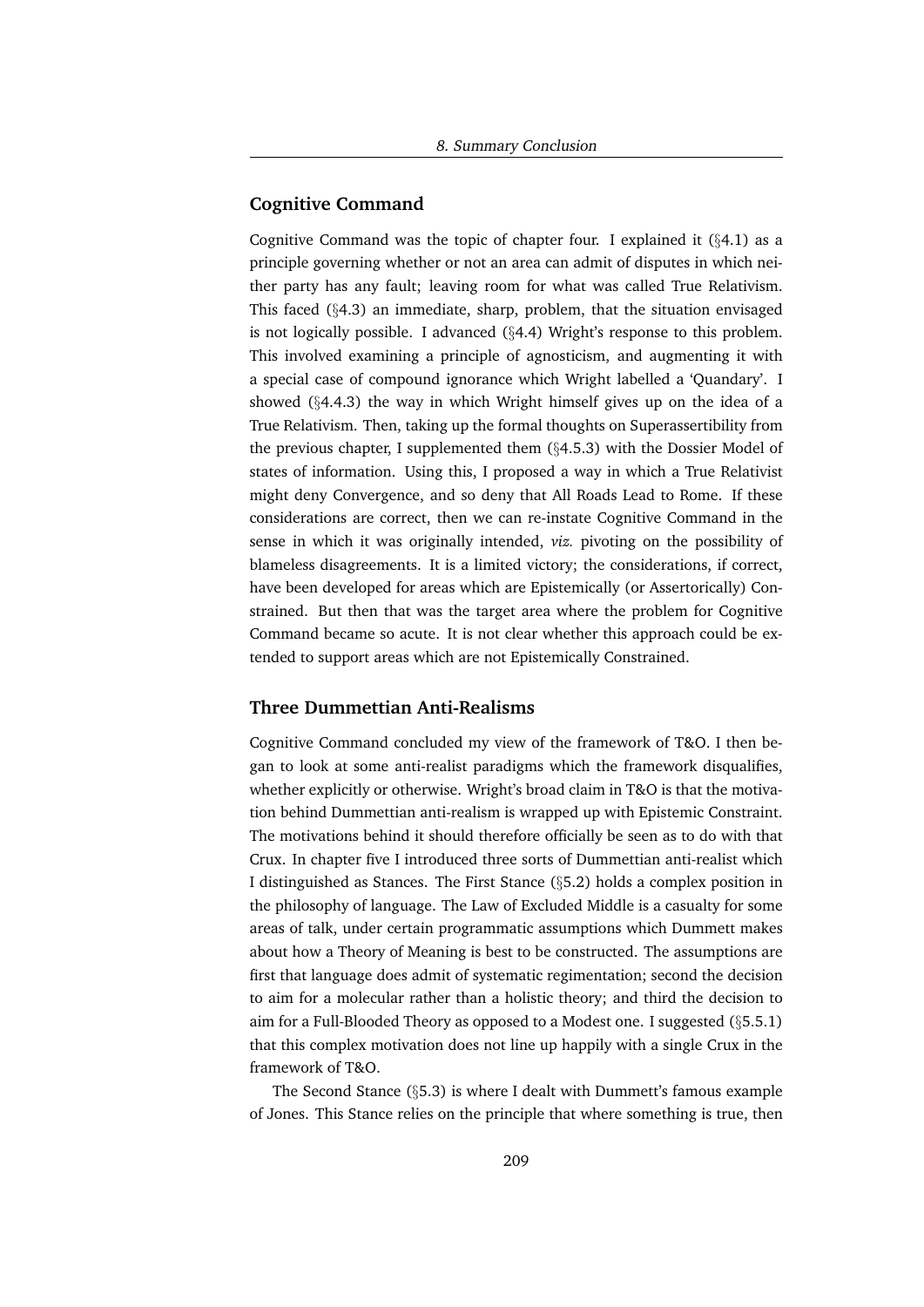there is something in virtue of which it is so. What Dummett calls a 'realist' here is someone who denies that principle, and holds that there can be Bare Truths. This is apt to strike one as the wrong way up; surely the realist should be sticking to the idea that truths always have something that make them true, while the anti-realist denies it? This is simply a matter of terminology; what is important is not so much how we label the positions but rather the substance of the dispute. I proposed (§5.5.2) that this Stance can be accommodated on the framework; the position which maintains Bare Truths (the 'realist') being equivalent on the framework to holding that an area of talk is only Minimally true. There is nothing in virtue of which the statements are true, but nevertheless we do have the appropriate syntax and discipline to qualify as asserting and denying them.

The Third Stance I examined (§5.4) is taken in response to a Kripkean line of thought about Essentialism. It employs a Dummettian counter-proposal to the Kripkean thesis of rigid designation. I provided (§5.4.5) one way in which the demonstrative can be treated such that it is not formalised as a rigid designator. I then posited (§5.4.6) that the Kripkean intuition about Essentialism could seem more powerful than it might be, if one assumed the rigidity of the demonstrative. The more sophisticated regimentation allows better expression of the content of Kripke's intuition about Essentialism whilst at the same time reducing the pull of that intuition.

This Third Stance is nuanced, holding that issues of metaphysics *might* be down to how our language works. In so far as the Kripkean rigidity of the proper name, and so the demonstrative, threatens that position, then that threat can be dealt with. I claimed (§5.5.3) that this sort of anti-realist could be aligned with a broadly Wittgensteinian attempt to dispel metaphysical issues *via* proper examination of the workings of language.

## **Error Theory and Expressivism**

Chapter six first dealt with Mackie's Error Theory. While we can, do, and should, make assertions which involve moral properties, Mackie holds that nevertheless they are all false because there are no such moral properties to make them true. I compared this (§6.2.1) with Field's nominalism about arithmetic. The chief difference which came out was as follows. Field is under an onus to argue for the dispensibility of arithmetic, in order that it may be a conservative extension to science. Mackie is left with the task of maintaining that the moral statements are useful, but without being true, and that they are, in an important sense, not dispensible. In short, Mackie is going to need to provide adequate explanation for *why* we engage in moral talk. In whatever fashion the detail of that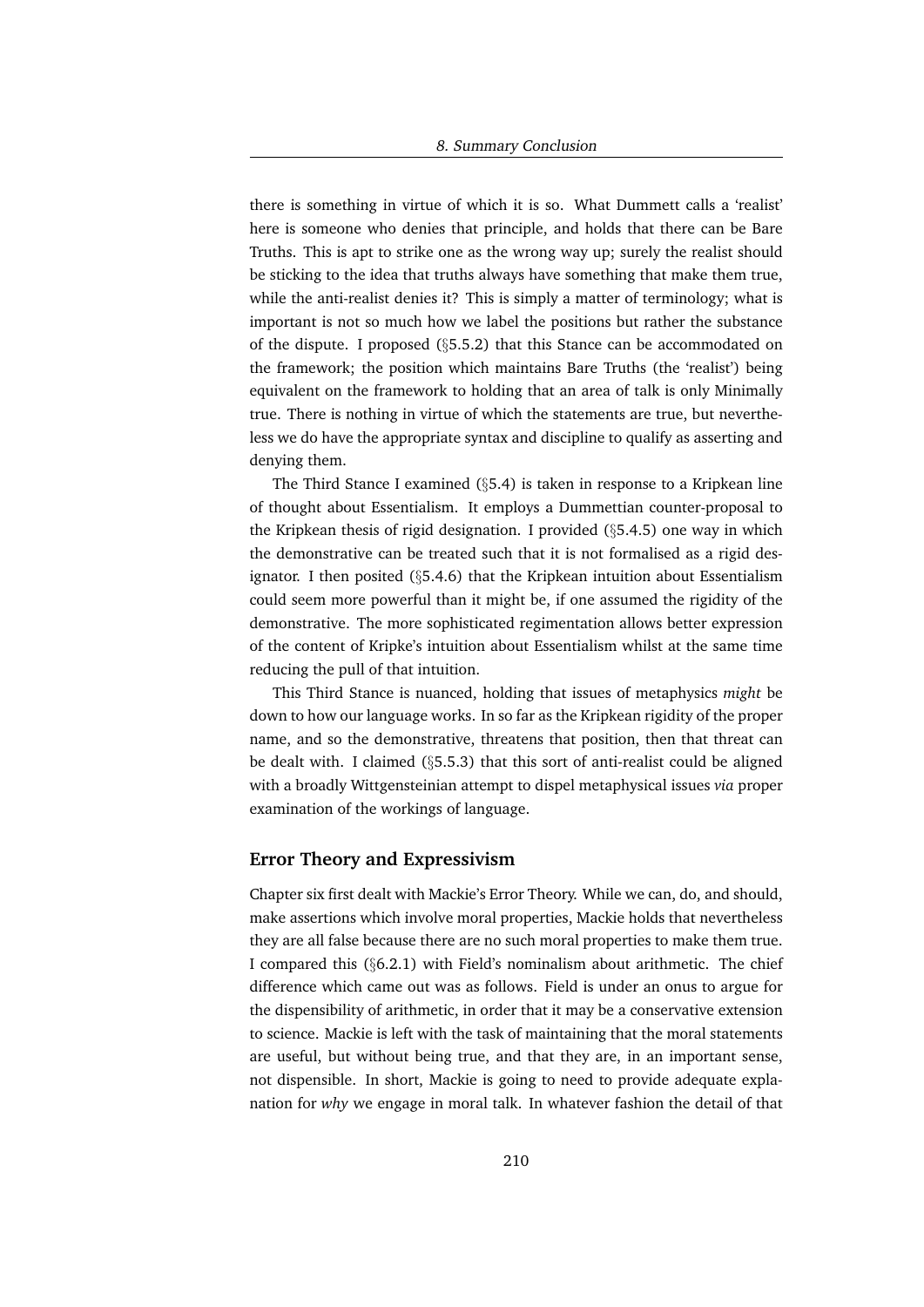explanation proceeds, it will issue in conditions under which it is going to be correct and incorrect to utter the moral assertions. Then those conditions will transmit across the Disquotational Schema such that we will be warranted in calling an assertion true when we are warranted in making the assertion. So we shall be able to call them true and false after all. I then presented (§6.2.4) one way of reconstructing an Error Theory, such that the twin motivations of Queerness and Relativity can be respected within the framework. This involved comparison with the person who entertains Bare Truths.

In the second half of chapter six I broached  $(\S6.3)$  the Expressivist tradition. This falls foul of the framework of T&O because it proposes that moral statements look like assertions, while deep down they are not. This is ruled out by the foundational assumption of T&O that assertion is essentially syntactic. I looked at three positions in the Expressivist tradition. The first is Ayer's Logical Positivism. This was seen to be motivated by the need to assign moral statements some sort of meaning whilst maintaining that it cannot be assertoric content, since they are not verifiable. The second motivation for Expressivism I gave was that of the Humean folk-psychological model. Beliefs alone cannot motivate. Moral statements (in the best case) do motivate; so to do that they must be expressive of desires rather than beliefs. The third position in the Expressivist tradition which I considered was Blackburn's Quasi-Realist. This is special in that for him the Expressivism is a stepping-stone on the way to reconstructing moral truth. The aim of the Quasi-Realist is to win back to a position where we can see moral statements as assertions.

The Expressivist is faced with a problem of how to deal with the logic of moral debates. This is one of the chief reasons which Wright cites in order to support the view that although the framework has no place for Expressivism, it is no great loss. I showed (§6.3.2) the way in which Blackburn initially attempts to solve the problem of logic within a moral debate, using gerunds and gerundival operators 'Boo!' and 'Hooray!'. It was criticised since on this view, failing to follow a moral *modus ponendo ponens* turned out to be at worst a moral failing; there is no failure of rationality. I introduced (§6.3.3) one answer to that problem in a gerundival attitudinal logic of my own. This type of response was beset with a further problem from Hale; that of mixed conditionals. These are intended to have a truth-apt antecedent but an evaluative consequent. It is clear that an attitudinal gerundival logic has no way of coping with arguments which involve such conditionals. However, I pointed out (§6.3.4) that one route for the Expressivist here is to maintain that there are no such conditionals in moral debate; it is only when a moral attitude is taken to the antecedent that the conditional can feature in a moral debate. Or so it is open for the Expressivist to maintain.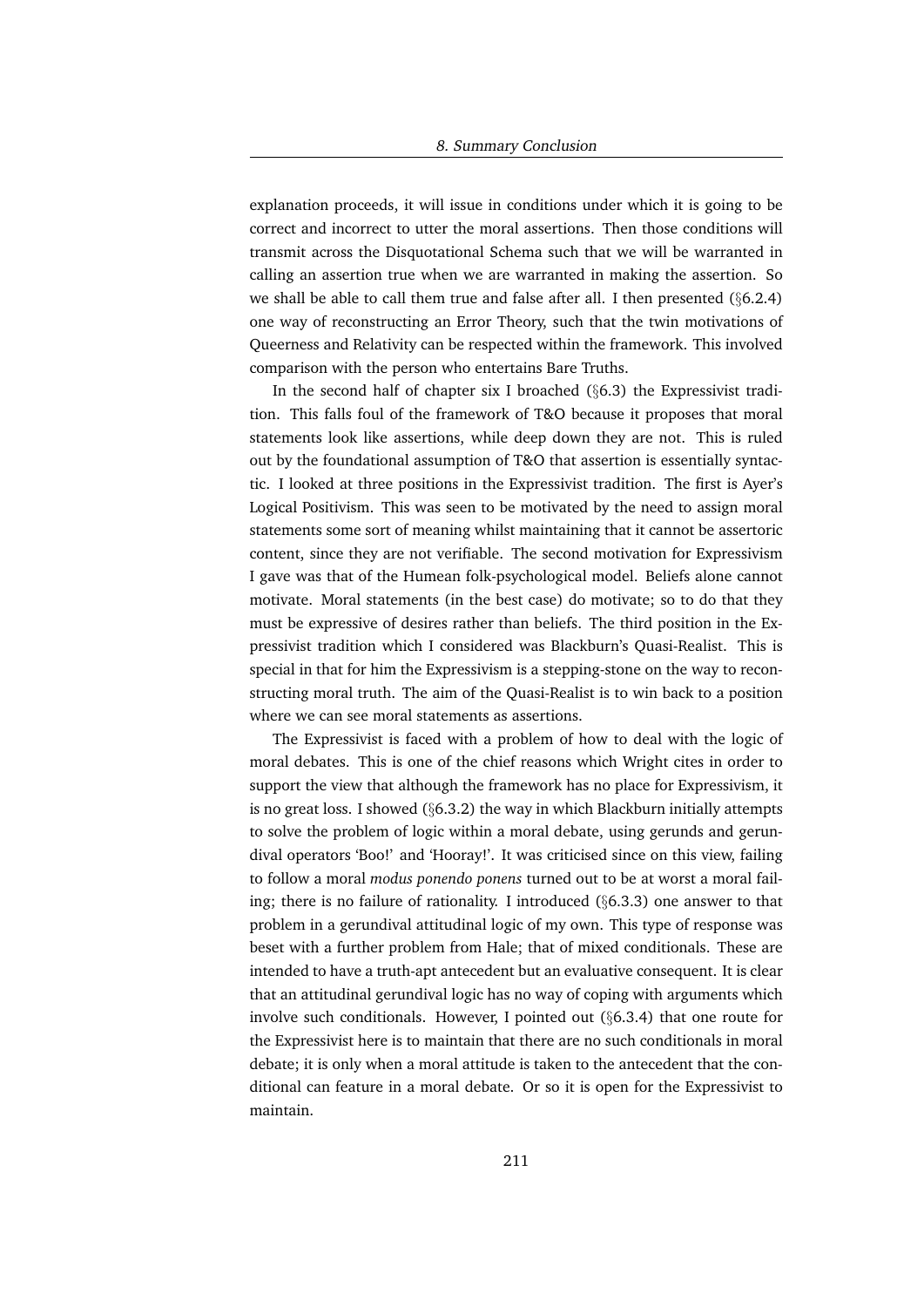Blackburn's Quasi-Realist, on the other hand, is impressed by the problem of the mixed conditional. I presented (§6.3.7) his newer system, AC, which treats of sentences rather than gerunds. Some adjustments were made due to Hale, and the system does indeed look plausible as a way of maintaining consistency amongst sets of propositions and attitudes of insistence and tolerance that one has taken towards them. Wright wonders how this reconstruction project can be well-conceived. Expressivism starts out by claiming that moral statements look like assertions, but in fact are not. That is their distinctive position. Blackburn's Quasi-Realist project aims to reconstruct truth for moral statements such that he can once again dignify moral assertions as such. Why not just admit they are truth-apt in the first place? Blackburn's response to this is that the route one takes is just as important as where one ends up.

I then looked at (§6.3.8) the motivation for Expressivism from Humean folk psychology. On the common folk-psychological picture, beliefs and desires are separate psychological states. They are characterised by their different directions of fit with the world. Our beliefs are responsible to the way the world is, whereas desires go the other way; they describe ways we should like the world to be. Moral statements are not assertions since they express desires, and not beliefs. On the syntactic approach to assertion, we find a Minimal notion of truth, *via* the Truth/Assertion Platitude that to assert is to assert as true. The Assertion Belief Link also drives the Minimalist to propose a lightweight notion of belief. We might hope that the debate will be simply terminological. The parties agreed to the Truth/Assertion Platitude and to the Assertion Belief Link. The difference comes when the Minimalist insists that assertion is essentially syntactic. That engenders a lightweight notion of truth, and of belief to go with it. But to follow the Expressivist thought we then need this lightweight notion of belief to be motivational, and not only indicative of a psychological state which is purely representational. The Minimalist proposal, then, seems to bring with it mixed psychological states, at least as a baseline from which to argue. The response I mounted  $(\S6.3.8)$  was that a mixed psychological state is not common ground to which all parties agree. Therefore it is a substantial matter, and not simply terminological, to adopt a Minimalism about folk psychology.

# **Caution and Convention**

It appears, then, that there is no dimension or Crux for expressing the distinctive normativity of statements in an area of talk, such as morality. One aspect that the Expressivist can be seen to be attempting to capture is precisely that distinctive pull. This is not to say that he succeeds. But the framework of T&O is not able to register the Expressivist's philosophical intention. In chapter seven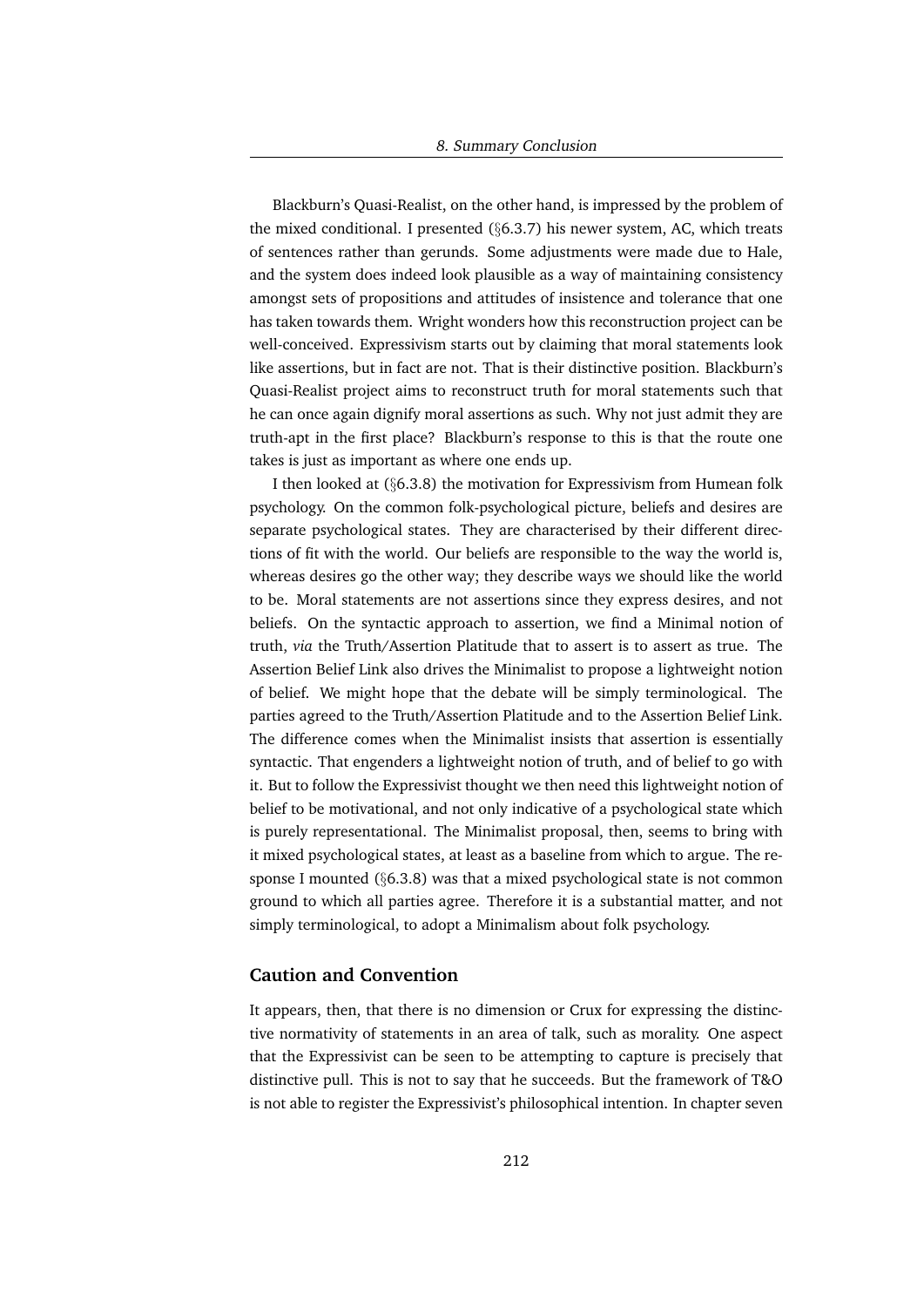I examined a Conventionalism about necessity which faces the same short shrift as the Expressivist. In this case the proponent comes from Wright's earlier work of trying to make sense of a Wittgensteinian line of thought that statements of mathematics might better be considered as invented rather than discovered. This is what I called a Conventionalism about necessity. I showed (§7.2.1) that Wright's Conventionalism can be seen as a third sort of conventionalist approach alongside radical and moderate varieties.

I put forward (§7.3) Wright's Cautious Strategy as arguing that the facts in an area are not Genuine Facts, which are up for Genuine Assertion. The principle of what counts as Genuine Assertion is itself an ancestor of Cognitive Command. I showed how Caution had better not be a sort of scepticism, but rather a special type of agnosticism. Following Wright, I argued (§7.3.4) that this sort of agnosticism was not available in every area. The strategy then hit a problem in the form of Wright's own objection that this sort of agnosticism about necessary statements cannot be universally available; that is: it cannot be applied to all necessary statements at once. In order to back this claim up I provided (§7.3.5) Wright's quasi-transcendental argument that empirico-theoretic predictions require *some* conditionals, at least, to be necessary. Wright's own response to this problem is to introduce the Eccentric, whose sense of modality is off-beat, rather than absent.

More recently the Cautious Strategy has come under fire from Peacocke. I summarised (§7.4) Peacocke's proposal for a semantic way with metaphysical necessity. This involves the Principles of Possibility, which seek to fix the meaning of a new relation of *admissibility* amongst semantic assignments such that a proposition is necessary on an assignment if, and only if, it is true on all admissible assignments. I argued  $(\S7.4.2)$  that the proposal cannot succeed in fixing the meaning of ADMISSIBILITY. This argument involved an application of the Cautious Strategy.

# **8.2 A New Crux?**

It seems, then, that the drive behind the Cautious Strategy was good. The Conventionalism which it was invented to support, however, does not survive on the framework of T&O. The elusive but distinctive fashion in which mathematical or logical statements are normative does not feature as a Crux. The Conventionalist finds himself in much the same position as the Expressivist. They both have intuitive motivations for undercutting the thought that statements in an area are representational. Within the framework of T&O one can draw the distinction between a heavy-weight representation and a light-weight version as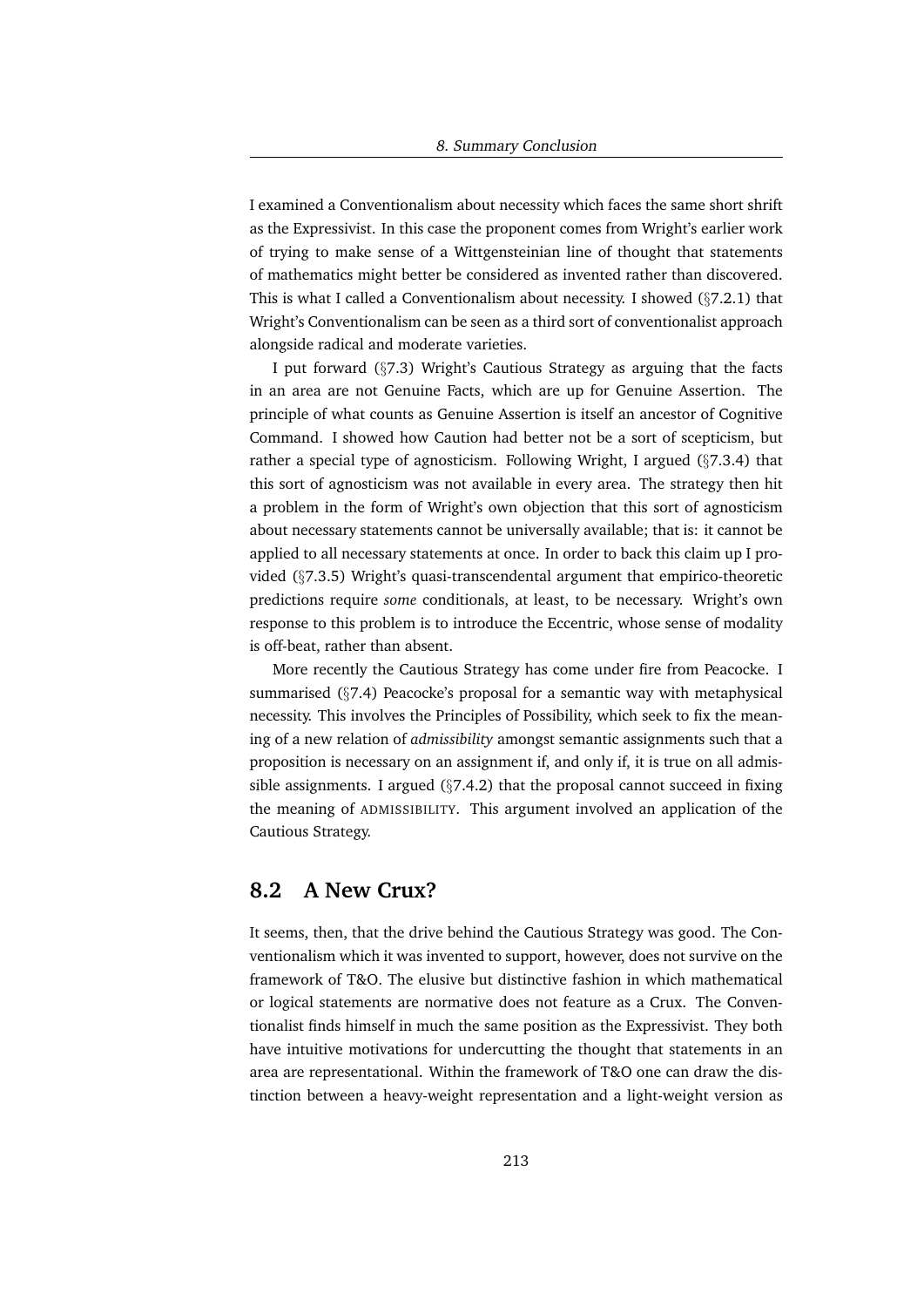expressed in the Correspondence Platitude. However, characterising statements as possessing only light-weight representative powers is not sufficient to mark them as endowed with the intuitive type of normativity.

The discussion so far points to the fact that there is a gap in the framework of T&O. I shall now briefly sketch a proposal for a new Crux which would fill the gap. It seems to me that the reason the framework does not cope adequately with the Expressivist about morality and the Conventionalist about logic or mathematics is the inability of the framework to indicate the involvement of the normative; the action-guiding nature of some areas of talk. I believe there is a debate which fits quite naturally with Dummett's original intuition about what distinguishes an anti-realist from the realist.

The datum for the extension to the framework of T&O is that some areas of talk are action-guiding. More precisely, the statements of some areas are apt to feature in practical reasoning. The definitive mark of practical reason is that its conclusion is an action, rather than a proposition. The thinking behind the new Crux concerns action-guiding reason. The proposed anti-/realist debate concerns the source of such necessity. The anti-realist will claim that the normativity in the area is constructed by us. The realist on the other hand holds that the source of the normativity, although it does move us, is nevertheless external to us.

We can generalise the analogy that Wright makes of moves in a game and the descriptive and prescriptive norms which attach to the moves in that game. He uses the analogy to support the idea that assertoric discourse has a norm of warranted assertibility in operation, which is both descriptive and prescriptive. The analogy as described by Wright is closed under assertion, in that it concerns only assertoric discourse. But suppose we relaxed that restriction and allowed actions other than assertion to feature as possessing the prescriptive characteristic. Such a set-up could be used to model the practical syllogism, being action-guiding reasoning whose conclusion is an action, including actions other than assertion. The mark of normativity would attach in the first place to the action in which the reasoning issued. In the second place it can be seen as a feature of the premisses in the practical syllogism which led to the action.

## **8.2.1 Expressivism**

The new Crux would allow us to provide a place for the distinctive part of Expressivism. Expressivism was ruled out on the grounds that there is no such thing as deep syntax. In order to fit on the framework of T&O the Expressivist will have to give up that part of his thesis, and accept that moral statements are Minimally true. The distinctiveness of the statements will still feature since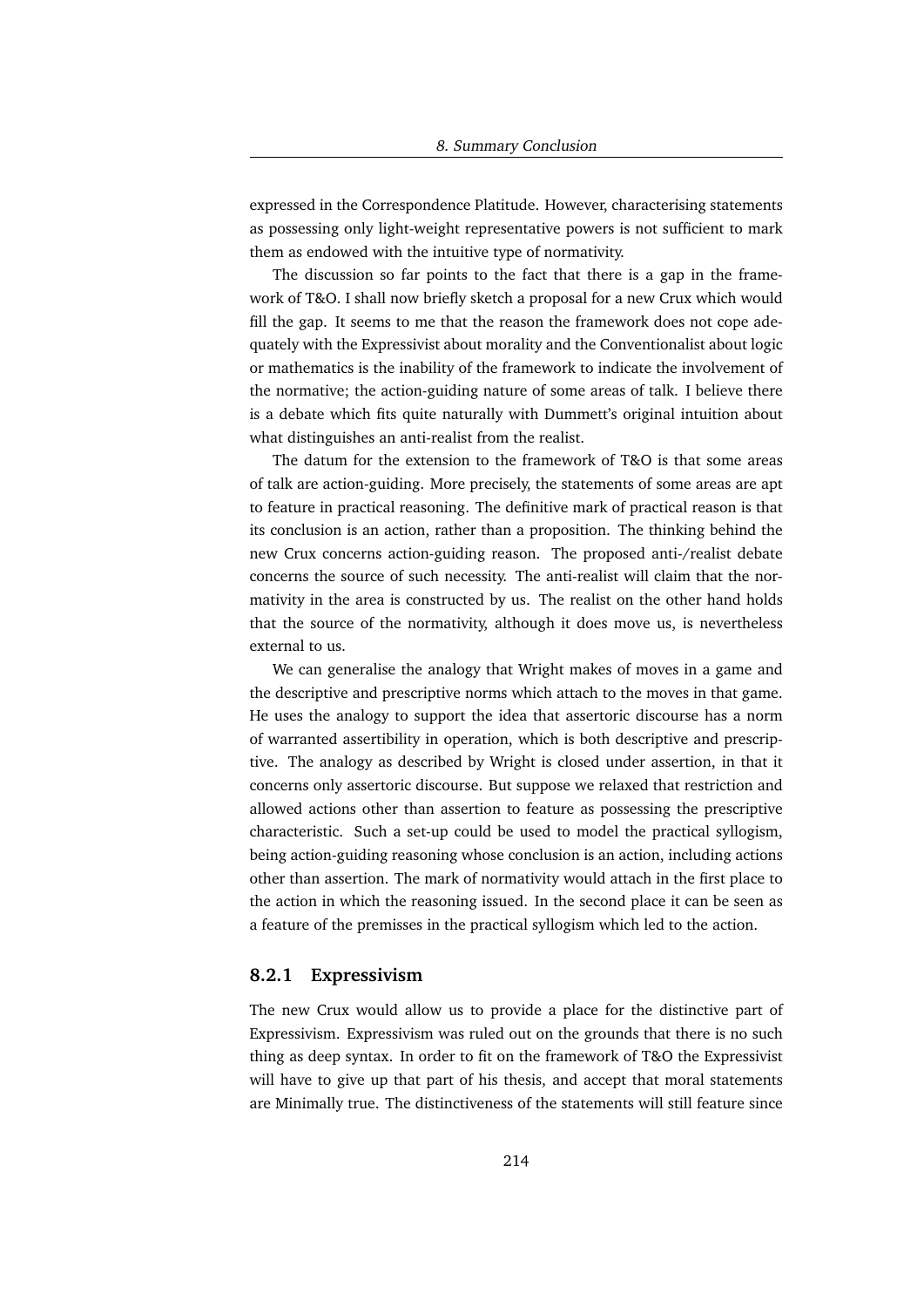the Expressivist will argue that the motivational quality of the moral statement arises internally to us; the source of the normativity is *constructed*.

We can now see how an anti-/realist debate could arise around such a distinctive normativity. Dummett asks after the source and how we recognise it. I propose that this sort of anti-realist denies that necessity is up for *recognition* at all. This is not to deny that statements of necessity can be true; on the framework of T&O the statements will be truth-apt. But the anti-realist will argue that the source of the necessity is best seen as arising from within ourselves. The realist, or platonist, on the other hand will hold that the source of the necessity is outwith ourselves. It is easier, at least *prima facie*, for the anti-realist to explain the pull of the normative, since on his view it arises from within us. Given this view it is clear that a natural partner will be a relativity about the requirements of the norm. The realist, on the other hand, will be drawn to an absolute conception. And he, at least on the face of it, will have trouble with how the normativity motivates us. However I do not mean to suggest that an anti-realist in this sense must be a relativist about morality, nor that a realist cannot be a relativist.

That is by way of a sketch to make the extension appear plausible. If we substitute Hume for the anti-realist and Kant for the realist I believe we can see a familiar dialectic emerging.

# **8.2.2 Conventionalism**

My tentative suggestion is to extend the framework of T&O with a new Crux, concerning the source of normativity. This is to involve practical reason, and so the scope of the prescriptive characteristic no longer applies just to the assertoric content of the propositions of the discourse but also to actions in general. Suppose we allow that this tentative sketch is promising enough with respect to allowing the Expressivist contention about direction of fit to be represented on the framework. I claim that the Expressivist and Conventionalist are in essentially the same boat. So I am committed to the proposed extension being of help with accommodating the Conventionalist.

At first sight my proposal does not help at all. It seems that logical reasoning is closed under assertoric warrant; there is no further action required outside pure reason. However, it is this assumption which I should like to question. I hold that Carroll shows that there is more involved in logical reasoning than the accepting of premisses; there is also an act of endorsement.<sup>3</sup> Here I reproduce the essential parts of the argument which Carroll sets up between Achilles and the Tortoise. Achilles is challenged to produce his reasoning for the conclusion

<sup>3</sup>Lewis Carroll, 'What the Tortoise said to Achilles' in *Mind*, 14 (1895).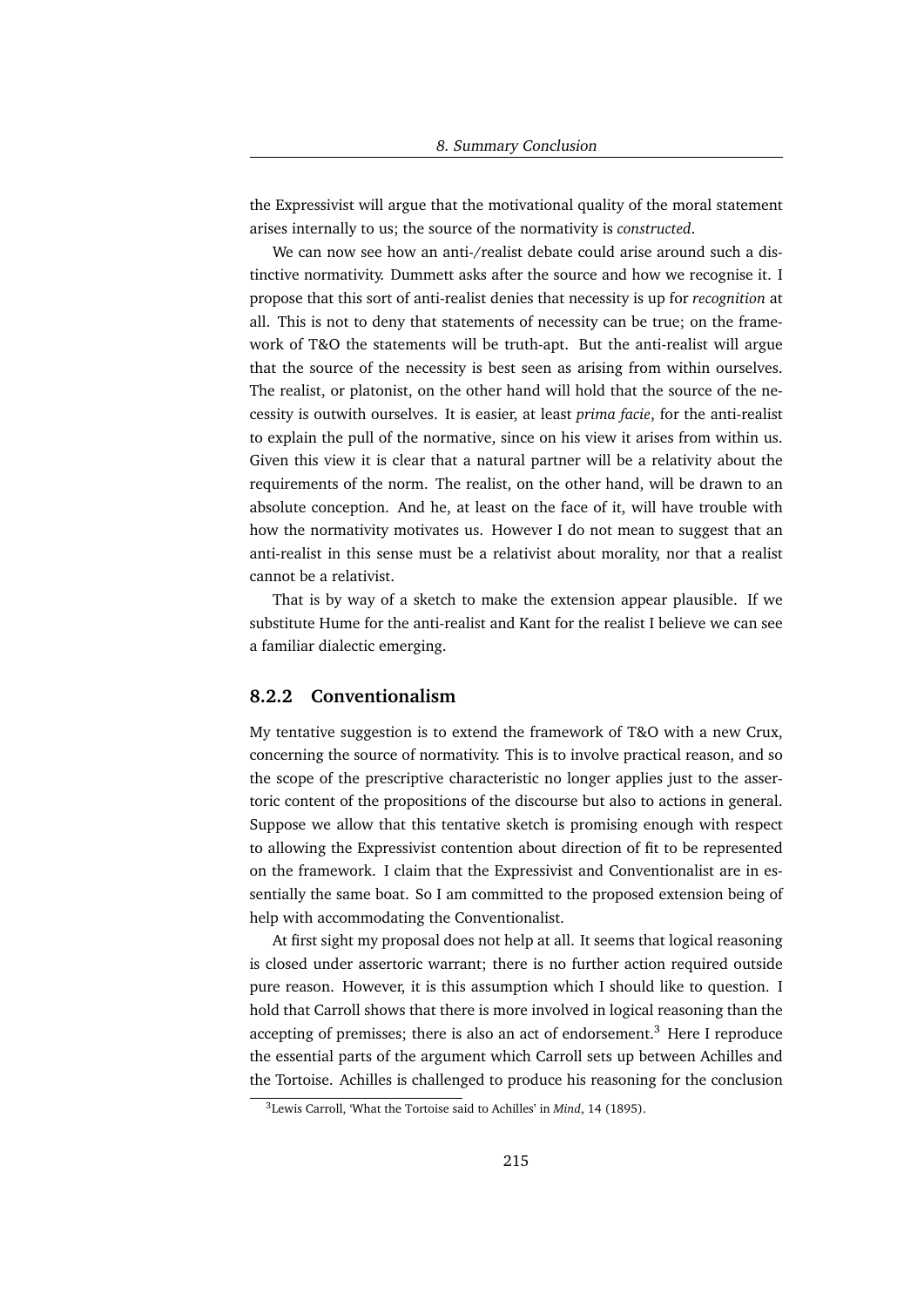of a simple *modus ponendo ponens*.

(A) *P* and  $\lceil \text{if } P \text{ then } Q \rceil$ 

Achilles holds that *Q* follows from (A); logic tells us that this is the case. But, asks the Tortoise, should we not be explicit about the reasoning involved? What, exactly, is the principle involved in moving from (A) to the conclusion *Q*? Achilles writes out the principle on which he is relying:

(B) (A) and 
$$
\ulcorner
$$
 if (A) then  $Q\urcorner$ 

The Tortoise grants (A), so if he also grants (B) then it seems that Achilles has indeed given his reasoning to the conclusion *Q*. The Tortoise, however, is not so easily pleased; he does grant (A) and (B), but repeats his request for Achilles to be explicit about how he reasons from there to the conclusion. Achilles once again obliges:

(C) (B) and  $\lceil \text{if (B) then } Q \rceil$ 

And from here it is clear that Achilles is off on an infinite regress.

I take the lesson from Carroll's story to be as follows. The descriptive content of the conditional:

If *P* and 
$$
\ulcorner
$$
 if *P* then *Q* $\urcorner$ , then *Q*

is different in kind from the content of the inference rule

$$
\frac{P \quad P \to Q}{Q} \text{ MPP}
$$

The latter has a normative aspect; it is not just permitting the conclusion of *Q* from *P* and  $\lceil f \rceil$  then  $Q \rceil$ . It is an imperative: from *P* and  $\lceil f \rceil$  then  $Q \rceil$  *infer*  $Q$ .

I hold that it is this normative aspect which can be seen as the subject of an anti-/realist debate in a similar fashion to the case for morality discussed above. The Conventionalist will hold that the source of the normativity arises from within ourselves. The platonist will deny this.

The proposed new Crux could therefore allow Wright's Conventionalist to feature on the framework of T&O. On the existing categorisation, the Conventionalist is seen as denying Cognitive Command, which is to argue that a True Relativism holds about logical necessity. That may be a natural concomitant position, but it does not capture the heart of the Conventionalist position. The heart of the position, which is in fact consistent with Cognitive Command holding for logical necessity, is about the normativity exerted by the statements of logical necessity. The Conventionalist takes the anti-realist stance that the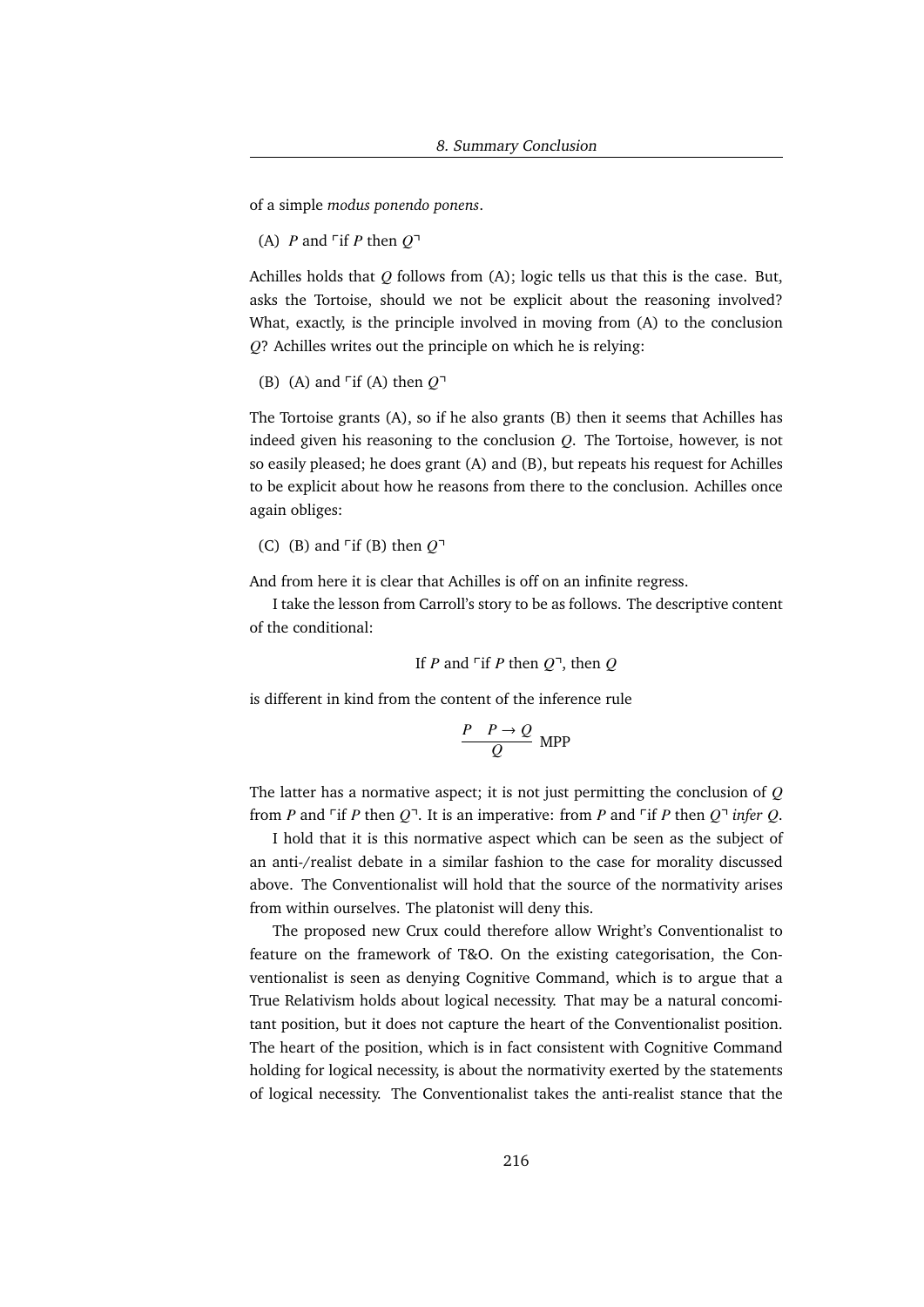source of the normativity is internal to us. That is independent from whether Cognitive Command fails for statements of logical necessity.

The point of the proposed extension to the framework of T&O is not to arbitrate between the positions. The point is to suggest an extension to the framework of T&O which will enable the Expressivist and the Conventionalist to feature as legitimate types of anti-realism. The proposed new Crux has been given a very simple outline. There are many issues arising which would need to be covered in more detail. Not least, since the area concerns normativity, the extended literature on Wittgenstein's rule-following considerations would need to be considered. However, I hope enough has been said to indicate a line of enquiry which might make good the gap in the conception of T&O which this thesis has uncovered.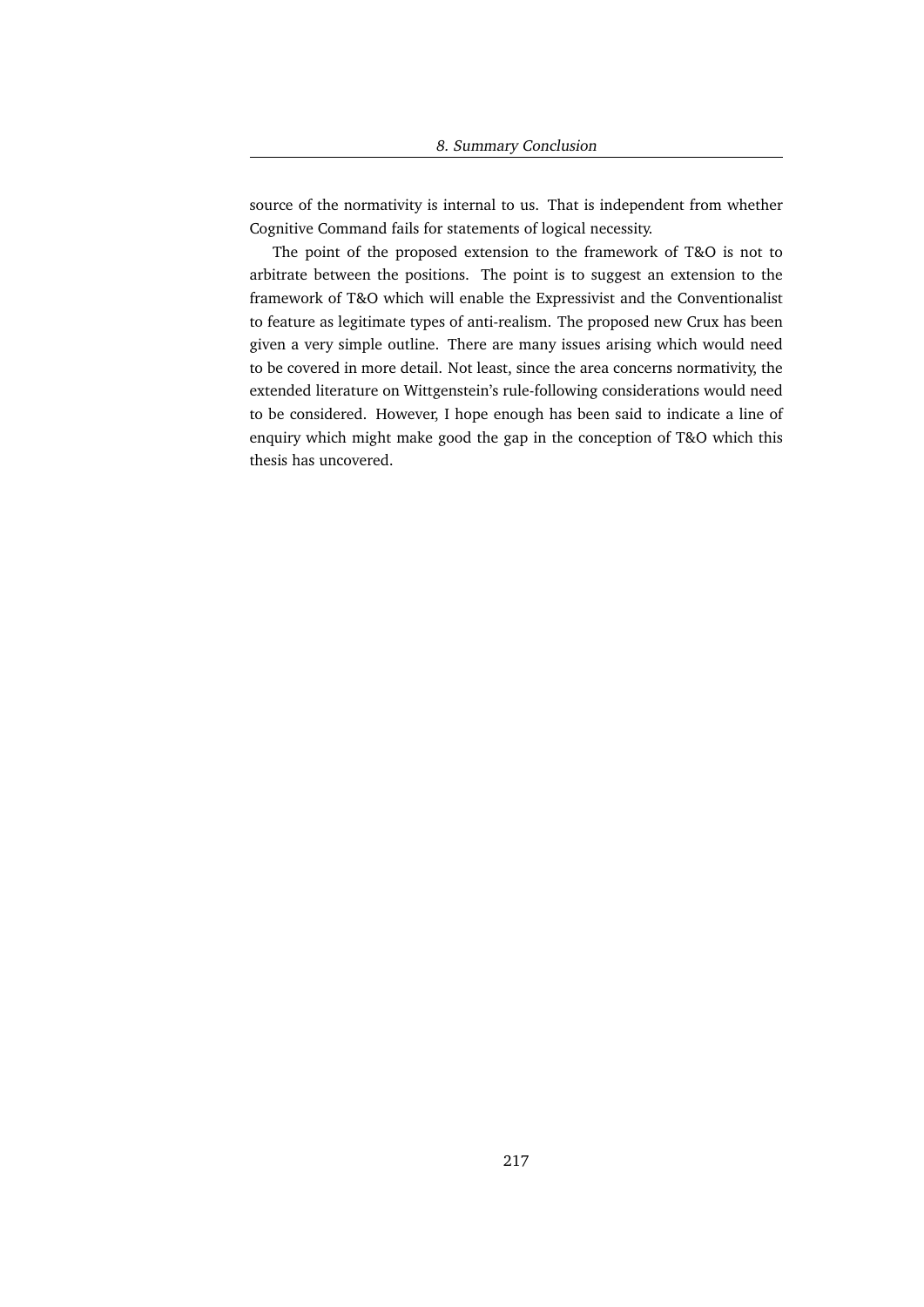## **Bibliography**

- Ayer, A. J., *Language, Truth and Logic* (London: Victor Gollancz, 1936).
- Ayer, A. J., *Language, Truth and Logic* 2nd edition. (London: Victor Gollancz, 1946).
- Baron-Cohen, S., Leslie, A. M. and Frith, U., 'Does the autistic child have a 'theory of mind'?' in *Cognition*, 21 (1985), 37–46.
- Barton, Jon, *Endorsing Expressivism* (University of St. Andrews: M. Litt. thesis, 1998).
- Blackburn, Simon, *Spreading the Word: Groundings in the Philosophy of Language* (Oxford: Oxford University Press, 1984).
- Blackburn, Simon, 'Attitudes and Contents' in *Ethics*, 98 (1988), 501–517, reprinted in Blackburn, *Essays in Quasi-Realism*, pp. 182–197.
- Blackburn, Simon, *Essays in Quasi-Realism* (Oxford: Oxford University Press, 1993).
- Blackburn, Simon, 'Realism, Quasi or Queasy?' in: Haldane and Wright, *Reality, Representation and Projection*, 365–383.
- Blackburn, Simon and Simmons, Keith, editors, *Truth* (Oxford: Oxford University Press, 1999).
- Carroll, Lewis, 'What the Tortoise said to Achilles' in *Mind*, 14 (1895), 278–280.
- Dancy, Jonathan, *An Introduction to Contemporary Epistemology* (Oxford: Blackwell, 1985).
- Davidson, Donald, 'Truth and Meaning' in *Synthèse*, 17 (1967), 304-323, reprinted in Davidson, *Inquiries into Truth and Interpretation*, pp. 17–36.
- Davidson, Donald, *Inquiries into Truth and Interpretation* (Oxford: Oxford University Press, 1984).
- Divers, John and Miller, Alexander, 'Why Expressivists about Value should not Love Minimalism about Truth' in *Analysis*, 54 (1994), 12–19.
- Dummett, Michael, 'Truth' in *Proceedings of the Aristotelian Society*, LIX (1959), 141–62, reprinted in Dummett, *Truth and Other Enigmas*, pp. 1–24.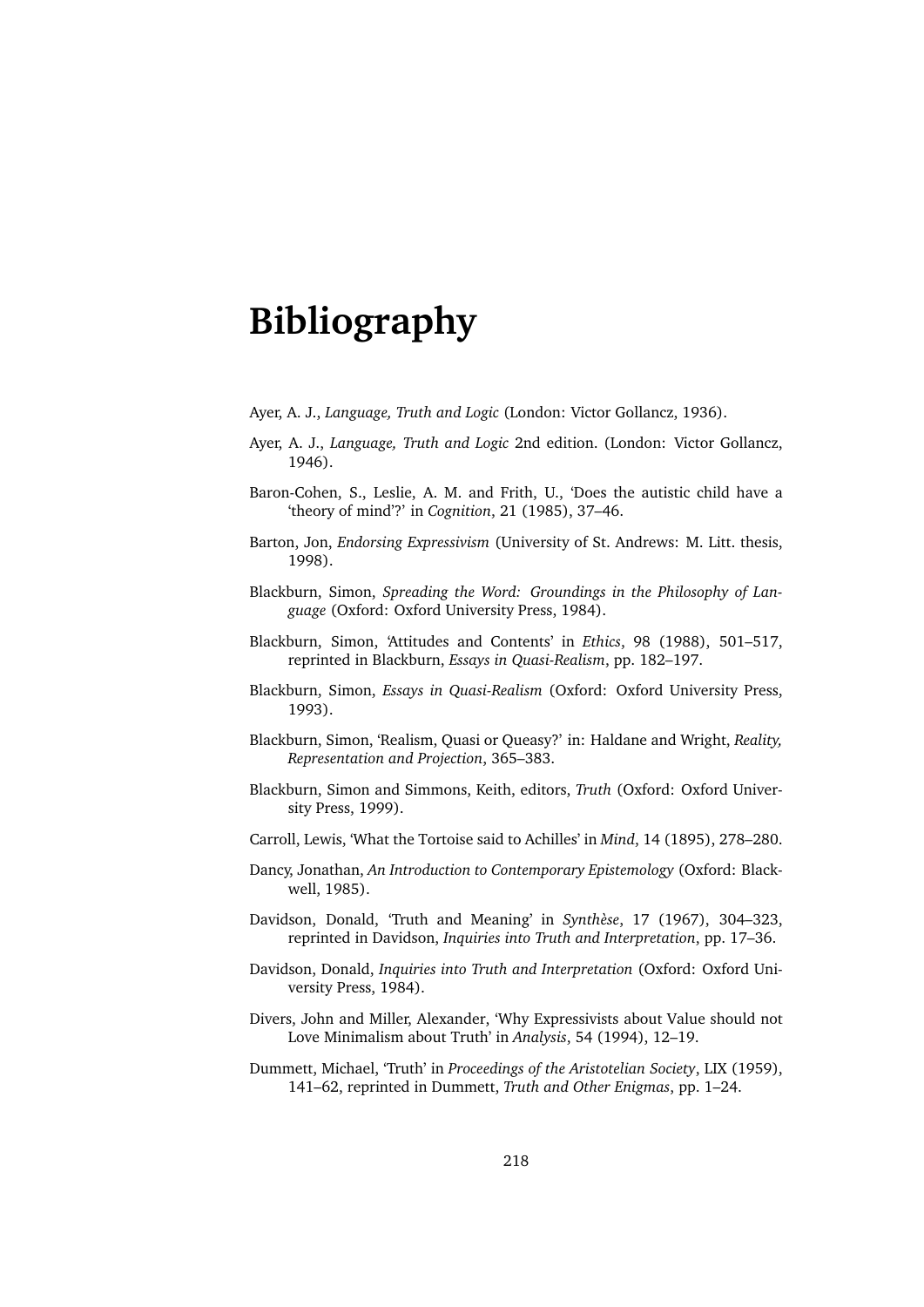- Dummett, Michael, 'Wittgenstein's Philosophy of Mathematics' in *The Philosophical Review*, LXVIII (1959), 324–348, reprinted in Dummett, *Truth and Other Enigmas*, pp. 166–185.
- Dummett, Michael, 'What is a Theory of Meaning? (I)' in Guttenplan, Samuel, editor, *Mind and Language: Wolfson College Lectures 1974* (Oxford: Oxford University Press, 1975), 97–138, reprinted in Dummett, *The Seas of Language*, pp. 1–33.
- Dummett, Michael, 'What is a Theory of Meaning? (II)' in Evans, Gareth and McDowell, John, editors, *Truth and Meaning* (Oxford: Oxford University Press, 1976), 67–137, reprinted in Dummett, *The Seas of Language*, pp. 34–93.
- Dummett, Michael, 'Realism' in: Dummett, *Truth and Other Enigmas*, 145–165.
- Dummett, Michael, *Truth and Other Enigmas* (London: Duckworth, 1978).
- Dummett, Michael, *The Interpretation of Frege's Philosophy* (London: Duckworth, 1981).
- Dummett, Michael, *The Logical Basis of Metaphysics* (London: Duckworth, 1991).
- Dummett, Michael, *The Seas of Language* (Oxford: Oxford University Press, 1993).
- Dummett, Michael, *Elements of Intuitionism* 2nd edition. (Oxford: Oxford University Press, 2000).
- Dummett, Michael, *Truth and the Past* (New York: Columbia University Press, 2004).
- Evans, Gareth; McDowell, John, editor, *The Varieties of Reference* (Oxford: Oxford University Press, 1982).
- Field, Hartry, *Science Without Numbers: A Defense of Nominalism* (Oxford: Blackwell, 1980).
- Frege, Gottlob, *Begriffschrift, eine der arithmetischen nachgebildete Formelsprache des reinen Denkens* (Halle: L. Nebert, 1879), trans S. Bauer-Mengelberg, in van Heijenoort, pp. 5–82 and trans M. Beaney in Frege, *The Frege Reader*, pp. 46–78.
- Frege, Gottlob, 'On Concept and Object' in *Vierteljahrsschrift für wissenschaftliche Philosophie*, 16 (1892), 192–205, trans P. Geach in Frege, *Philosophical Writings*, pp. 42–55.
- Frege, Gottlob, 'Der Gedanke' in *Beitrage zur Philosophie des deutschen Idealis- ¨ mus*, 1 (1918), 58–77, reprinted as 'Thought', trans Geach and Stoothoff, in Frege, *The Frege Reader*, pp. 325–45.
- Frege, Gottlob, *Translations from the Philosophical Writings of Gottlob Frege* 2nd edition. (Oxford: Blackwell, 1960), trans Black and Geach.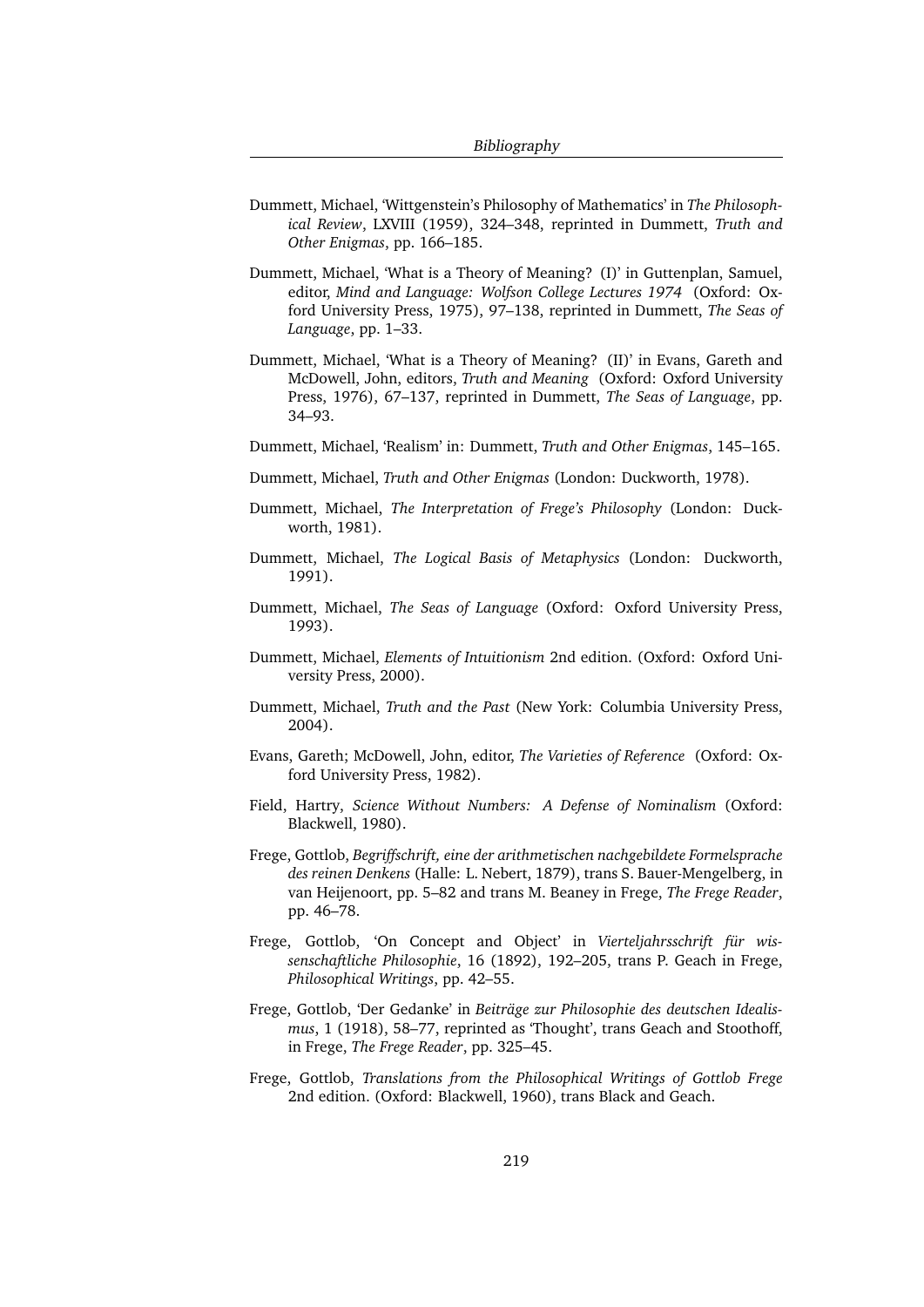- Frege, Gottlob, *The Foundations of Arithmetic: A logico-mathematical enquiry into the concept of number* Second revised edition. (Oxford: Blackwell, 1980), trans Austin.
- Frege, Gottlob; Beaney, Michael, editor, *The Frege Reader* (Oxford: Blackwell, 1997).
- Geach, Peter, 'Assertion' in *Philosophical Review*, 74 (1965), 449–465.
- Gettier, E. L., 'Is Justified True Belief Knowledge?' in *Analysis*, 23 (1963), 121– 123, reprinted in Moser and vander Nat, pp. 273–4.
- Haldane, John and Wright, Crispin, editors, *Reality, Representation and Projection* (Oxford University Press, 1993).
- Hale, Bob, 'The Compleat Projectivist' in *Philosophical Quarterly*, 36 (1986), 65–84.
- Hale, Bob, 'Necessity, Caution and Scepticism' in *Proceedings of the Aristotelian Society*, Supplementary Volume LXIII (1989), 175–202.
- Hale, Bob, 'Can There Be a Logic of Attitudes?' in: Haldane and Wright, *Reality, Representation and Projection*, 337–363.
- Hale, Bob, 'Postscript' in: Haldane and Wright, *Reality, Representation and Projection*, 385–388.
- Hale, Bob and Wright, Crispin, editors, *The Blackwell Companion to the Philosophy of Language* (Blackwell, 1996).
- Heijenoort, Jean van, *From Frege to Godel: A Sourcebook in Mathematical Logic, ¨ 1879–1931* (Harvard: Harvard University Press, 1967).
- Horwich, Paul, *Truth* 2nd edition. (Oxford: Oxford University Press, 1998).
- Hume, David; Mossner, Ernest C., editor, *A Treatise of Human Nature: Being An Attempt to introduce the experimental Method of Reasoning into Moral Subjects* (Harmondsworth: Penguin, 1969), First published 1739, republished 1740, 1969.
- Johnston, Mark, 'Objectivity Refigured: Pragmatism without Verificationism' in: Haldane and Wright, *Reality, Representation and Projection*, 85–130.
- Kölbel, Max, 'Faultless Disagreement' in *Proceedings of the Aristotelian Society*, CIV (2003), 53–73.
- Kripke, Saul, *Naming and Necessity* (Oxford: Blackwell, 1981).
- Lepore, Ernest and Ludwig, Kurt, 'The semantics and pragmatics of complex demonstratives' in *Mind*, 109. Issue 434 (2000), 199–240.
- Lewis, David, *Counterfactuals* (Oxford: Blackwell, 1973).
- Lewis, David, 'Finkish Dispositions' in *Philosophical Quarterly*, 47 (1997), 143– 158.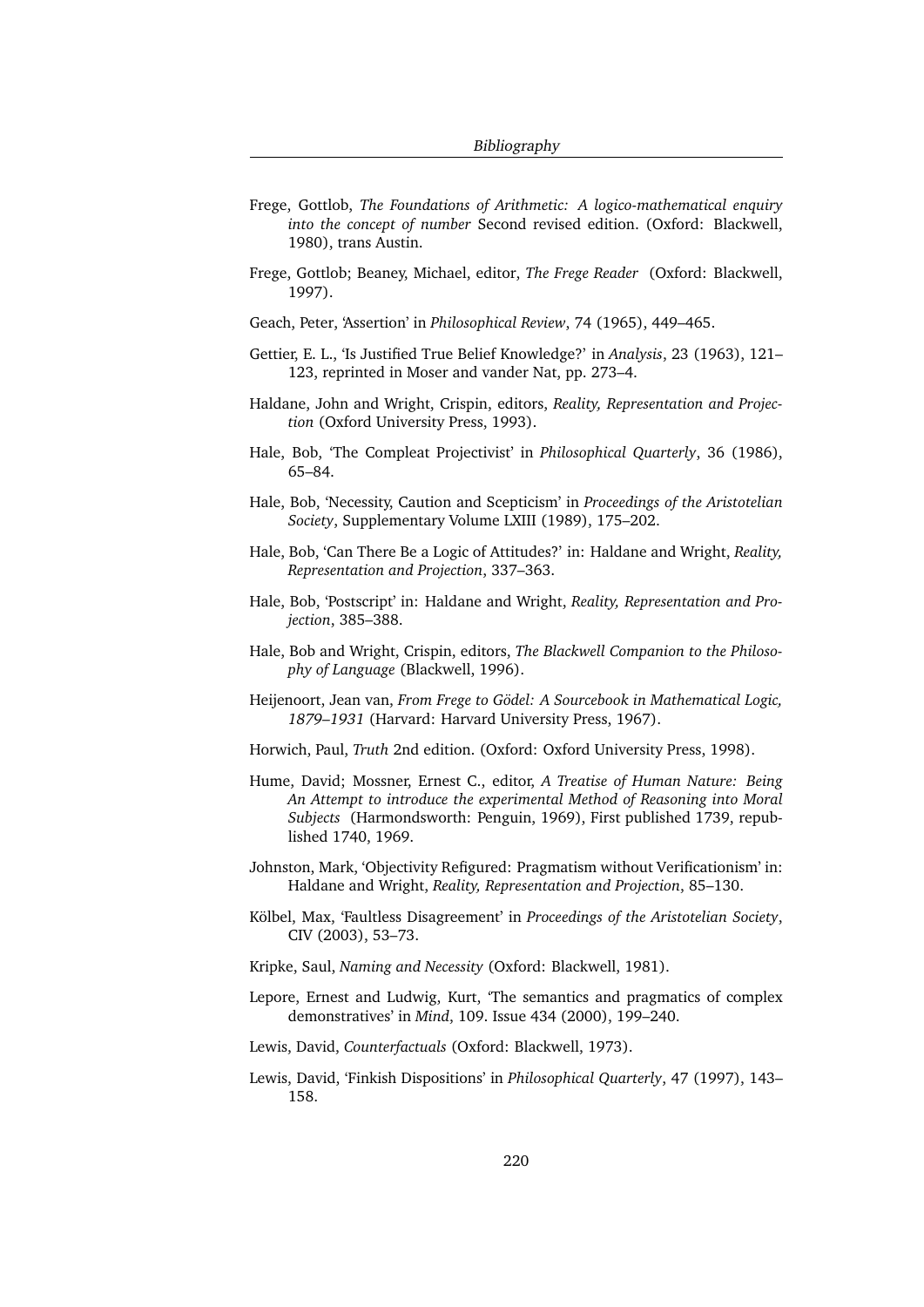- Mackie, John, *Ethics: Inventing Right and Wrong* (Harmondsworth: Penguin, 1977).
- McCulloch, Gregory, *The Game of the Name: Introducing Logic, Language and Mind* (Oxford: Oxford University Press, 1989).
- McDowell, John, 'In Defence of Modesty' in Taylor, Barry, editor, *Michael Dummett: Contributions to Philosophy* (Dordrecht: Martinus Njhoff, 1987), 59–80, reprinted in McDowell, *Meaning, Knowledge and Reality*, pp. 38– 52.
- McDowell, John, *Meaning, Knowledge and Reality* (Cambridge Massachusetts: Harvard University Press, 1998).
- Melville, Herman, 'Bartleby' in *The Piazza Tales* (New York: Dox, Edwards, and Co., 1856), 31–108, reprinted in Melville, Billy Budd, Sailor *and Other Stories*, pp. 59–99.
- Melville, Herman; Beaver, Harold, editor, Billy Budd, Sailor *and Other Stories* (London: Penguin, 1967).
- Milne, A. A., *Winnie-The-Pooh* (London: Methuen, 1926).
- Moser, Paul and Nat, Arnold vander, *Human Knowledge: Classical and Contemporary Approaches* 2nd edition. (Oxford: Oxford University Press, 1995).
- Peacocke, Christopher, *A Study of Concepts* (Cambridge Massachusetts: Massachusetts Institute of Technology Press, 1992).
- Peacocke, Christopher, *Being Known* (Oxford: Oxford University Press, 1999).
- Plato; McDowell, John, editor, *Theaetetus* (Oxford: Clarendon Press, 1973), trans McDowell.
- Plato, *Five Dialogues: Euthyphro, Apology, Crito, Meno, Phaedo* 2nd edition. (Indianapolis: Hackett, 2002), trans G. M. A. Grube, revised John M. Cooper.
- Priest, Graham, *An Introduction to Non-Classical Logic* (Cambridge: Cambridge University Press, 2001).
- Quine, Willard Van Orman, *Mathematical Logic* revised 1951 edition. (Cambridge, Massachusetts: Harvard University Press, 1940).
- Ramsey, Frank, 'On Facts and Propositions' in *Proceedings of the Aristotelian Society*, Supplementary Volume VII (1927), 153–70, reprinted in Ramsey, *The Foundations of Mathematics*, excerpt reprinted in Blackburn and Simmons, 106–107.
- Ramsey, Frank; Braithwaite, RB, editor, *The Foundations of Mathematics and other Logical Essays* (London: Routledge, Kegan & Paul, 1931).
- Read, Stephen and Wright, Crispin, *Formal Logic: An introduction to first order logic* 4th edition. (St. Andrews: University of St. Andrews Department of Logic and Metaphysics, 1991).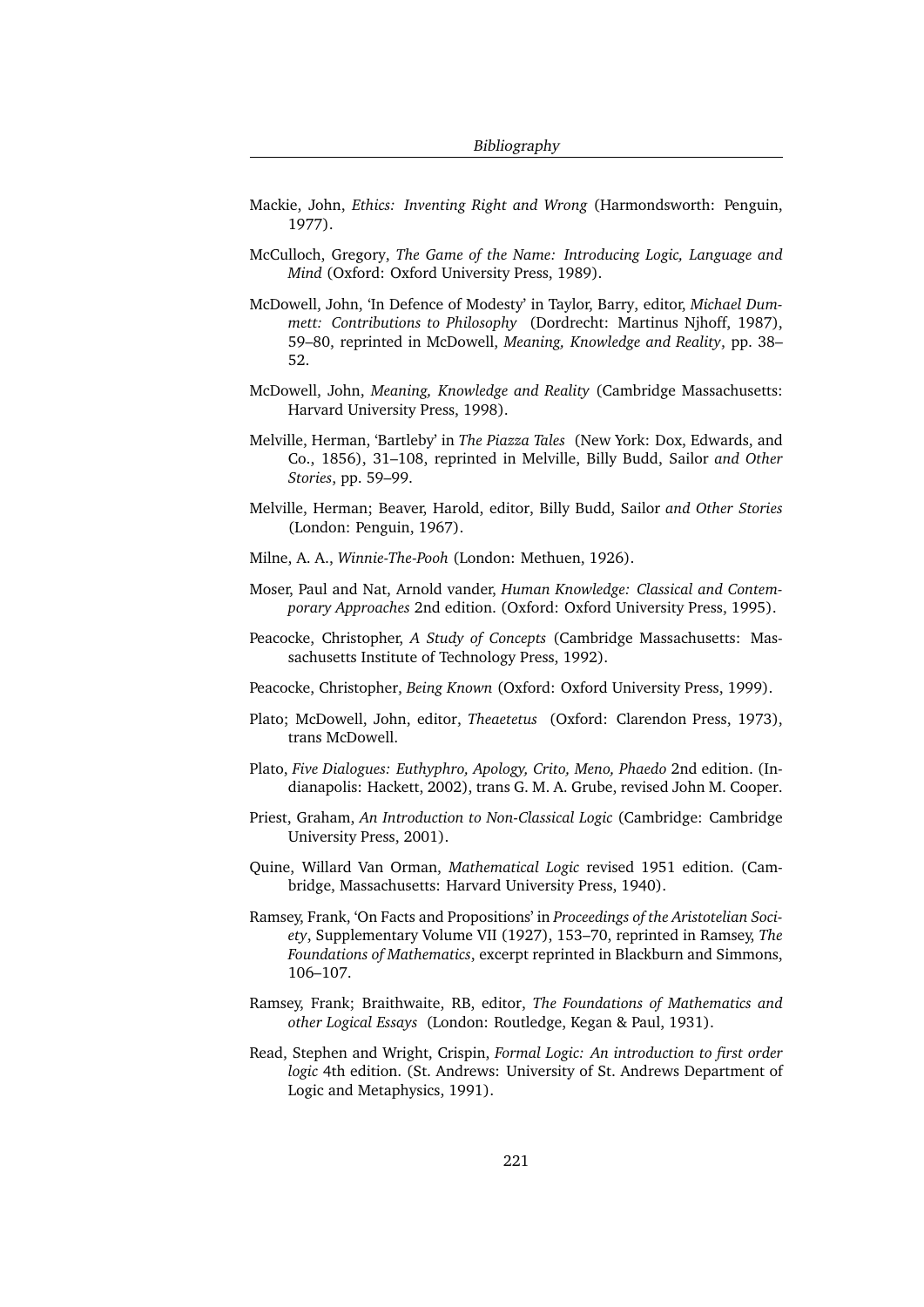- Russell, Bertrand, 'On Denoting' in *Mind*, 14 (1905), 479–493, reprinted in Russell, *Logic and Knowledge*, pp. 41–56.
- Russell, Bertrand; Marsh, R. C., editor, *Logic and Knowledge* (London: Allen and Unwin, 1956).
- Saramago, José, *O Ano Da Morte de Ricardo Reis* (Lisbon: Editorial Caminho, 1984), published in English as Saramago, *The Year of the Death of Ricardo Reis*.
- Saramago, Jos´e, *The Year of the Death of Ricardo Reis* (London: The Harvill Press, 1999), trans Giovanni Pontiero.
- Schueler, George, '*Modus Ponens* and Moral Realism' in *Ethics*, 98 (1988), 492– 500.
- Sellars, Wilfrid, 'Empiricism and the Philosophy of Mind' in Feigl, Herbert and Scriven, Michael, editors, *The Foundations of Science and the Concepts of Psychology and Psychoanalysis, Minnesota Studies in the Philosophy of Science* Volume I, (Minneapolis: University of Minnesota Press, 1956), 253– 329, reprinted as Sellars, *Empiricism and the Philosophy of Mind*.
- Sellars, Wilfrid, *Empiricism and the Philosophy of Mind* (Cambridge, Massachusetts: Harvard University Press, 1997).
- Shapiro, Stewart and Taschek, William, 'Intuitionism, Pluralism, and Cognitive Command' in *Journal of Philosophy*, 93 (1996), 74–88.
- Smith, Michael, 'Minimalism, Truth-aptitude and Belief' in *Analysis*, 54 (1994), 21–26.
- Smith, Michael, *The Moral Problem* (Oxford: Blackwell, 1994).
- Smith, Michael, 'Why Expressivists about Value should Love Minimalism about Truth' in *Analysis*, 54 (1994), 1–12.
- Sorenson, Roy, 'Moore's Paradox' in Dancy, Jonathan and Sosa, Ernest, editors, *The Blackwell Companion to Epistemology* (Oxford: Blackwell, 1992), 285–6.
- Waismann, Friedrich, *Introduction to Mathematical Thinking: The Formation of Concepts in Modern Mathematics* (New York: Harper and Row, 1959), trans Theodore Benac. First published 1951, Frederick Unger, New York.
- Waismann, Friedrich; McGuinness, Brian, editor, *Wittgenstein and the Vienna Circle* (Oxford: Blackwell, 1979), trans Joachim Schulte and Brian McGuinness.
- Whelan, P. M. and Hodgson, M. J., *Essential Principles of Physics* (London: John Murray, 1978).
- Williamson, Timothy, 'Critical Notice of *Truth and Objectivity*' in *International Journal of Philosophical Studies*, 2:1 (1994), 130–144.
- Williamson, Timothy, *Knowledge and its Limits* (Oxford: Oxford University Press, 2000).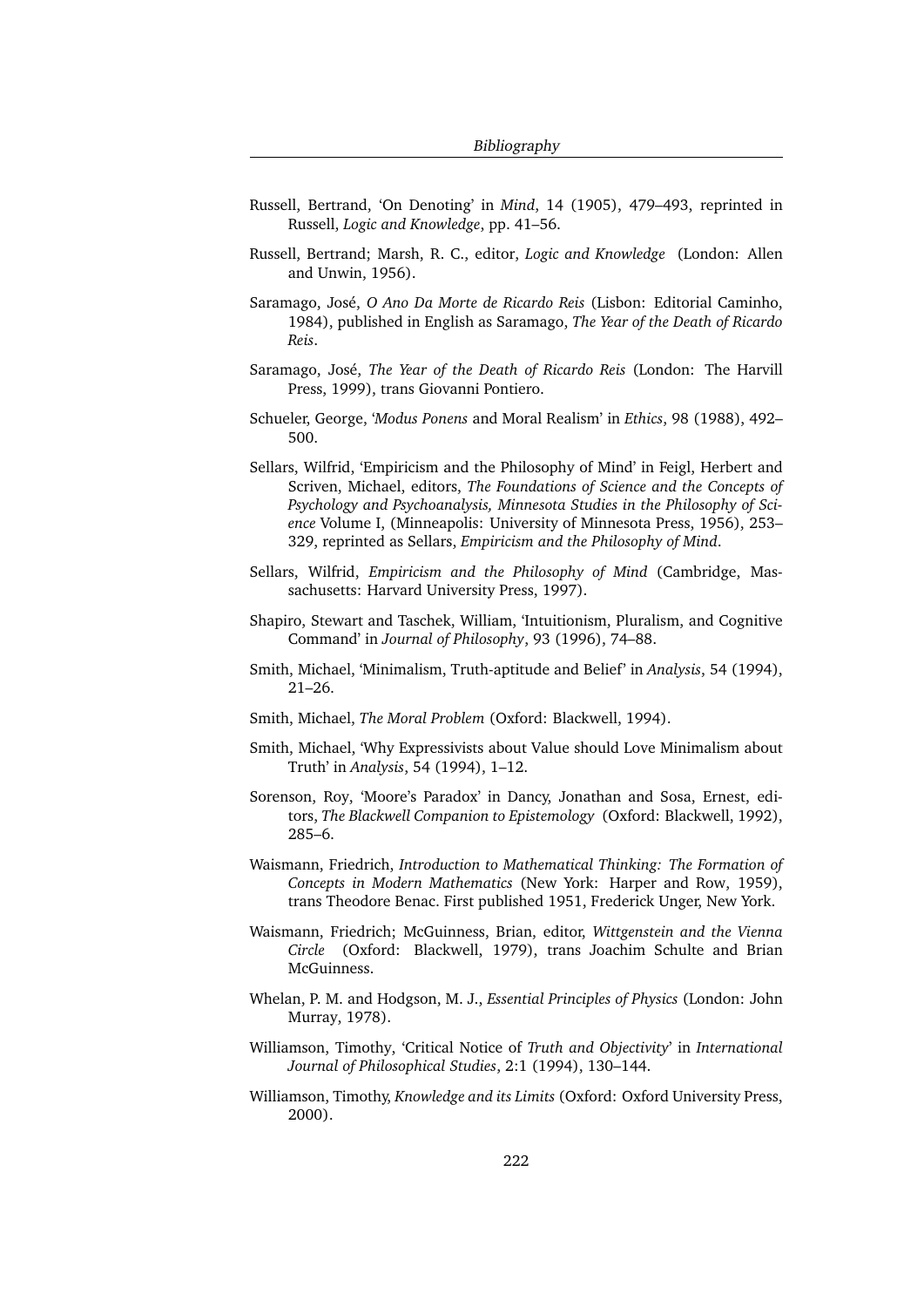- Wimmer, H. and Perner, J., 'Beliefs about beliefs: Representation and constraining function of wrong beliefs in young children's understanding of deception' in *Cognition*, 13 (1983), 103–128.
- Wittgenstein, Ludwig, *Tractatus Logico-Philosophicus* (London: Routledge, 1922), trans Ogden.
- Wittgenstein, Ludwig, *Philosophical Investigations* 2nd edition. (Oxford: Blackwell, 1958), trans G. E. M. Anscombe.
- Wittgenstein, Ludwig; Wright, G. H. von, Rhees, R. and Anscombe, G. E. M., editors, *Remarks on the Foundations of Mathematics* 3rd edition. (Oxford: Blackwell, 1978), trans G. E. M. Anscombe.
- Wittgenstein, Ludwig; Diamond, Cora, editor, *Wittgenstein's Lectures on the Foundations of Mathematics: Cambridge, 1939, from the notes of RG Bosanquet, Norman Malcom, Rush Rhees, and Yorick Smythies* (Chicago: University of Chicago Press, 1989), originally published by Cornell University Press, 1976.
- Wright, Crispin, *Wittgenstein on the Foundations of Mathematics* (London: Duckworth, 1980).
- Wright, Crispin, 'Realism, Anti-Realism, Irrealism, Quasi-Realism. (1987 Gareth Evans Memorial Lecture)' in French, P., Uehling, U. and Wettstein, H., editors, *Realism and Anti-realism, Midwest Studies in Philosophy* Volume XII, (Minneapolis: University of Minnesota Press, 1988), 25–49, reprinted in Wright, *Saving the Differences*, pp. 11–47.
- Wright, Crispin, 'Necessity, Caution and Scepticism' in *Proceedings of the Aristotelian Society*, Supplementary Volume LXIII (1989), 203–238.
- Wright, Crispin, *Truth and Objectivity* (Cambridge Massachusetts: Harvard University Press, 1992).
- Wright, Crispin, 'Realism, Pure and Simple?' in *International Journal of Philosophical Studies*, 30:2 (1994), 147–61, reprinted in Wright, *Saving the Differences*, pp. 61–81.
- Wright, Crispin, 'Response to Jackson' in *Philosophical Books*, 35 (1994), 169– 75, reprinted in Wright, *Saving the Differences*, pp. 51–60.
- Wright, Crispin, 'Truth in Ethics' in *Ratio*, 8 (1995), 209–26, reprinted in Wright, *Saving the Differences*, pp. 183–203.
- Wright, Crispin, 'Responses to Commentators' in *Philosophy and Phenomenological Research*, 56:4 (1996), 911–41, reprinted in Wright, *Saving the Differences*, pp. 82–124.
- Wright, Crispin, 'Truth: A Traditional Debate Reviewed' in *Canadian Journal of Philosophy*, Supplementary 24 (1999), 31–74, reprinted in Blackburn and Simmons, pp. 203–238.